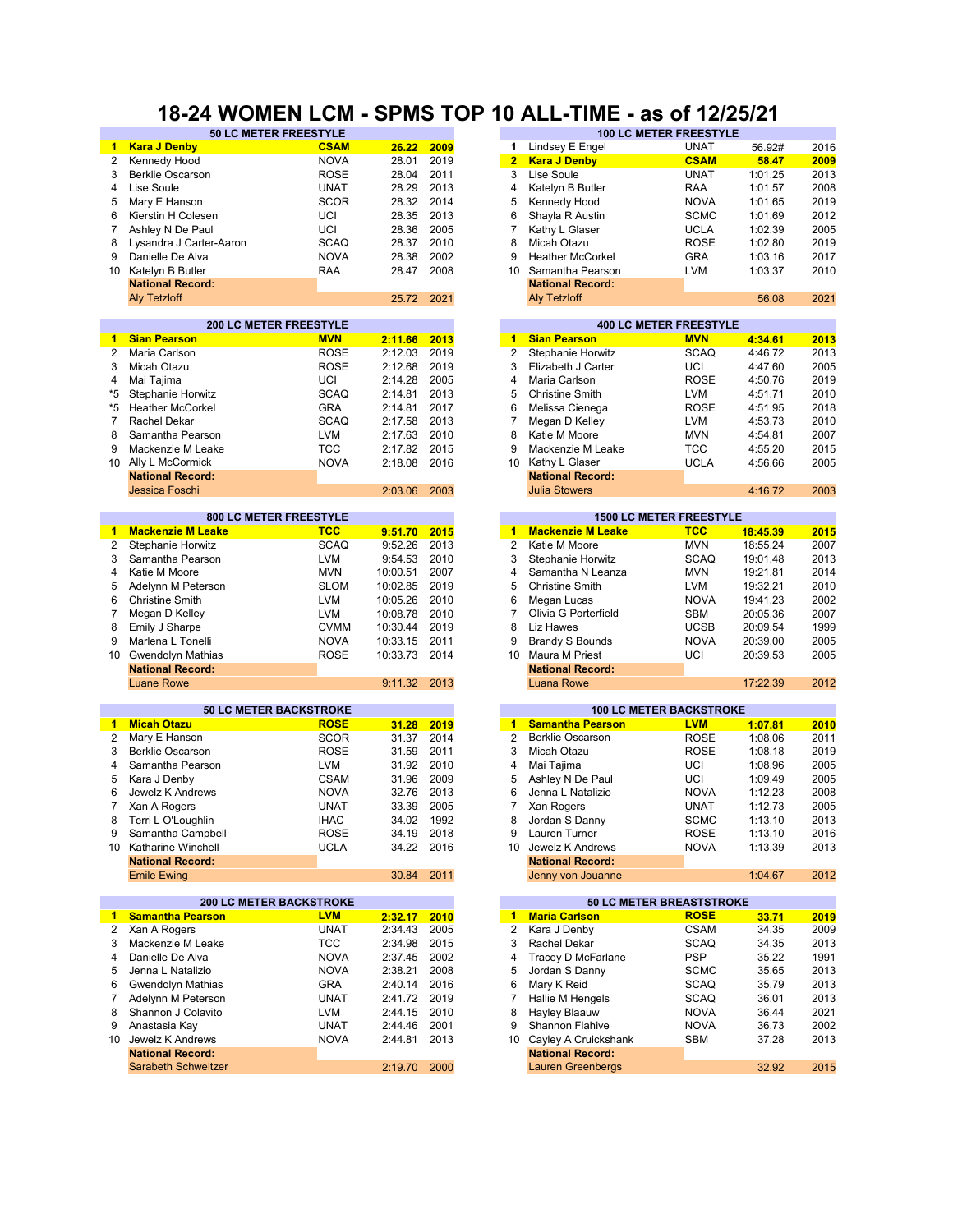|                | <b>100 LC METER BREASTSTROKE</b>      |                          |                    |              |                | <b>200 LC METER BREASTSTROKE</b> |                               |         |      |
|----------------|---------------------------------------|--------------------------|--------------------|--------------|----------------|----------------------------------|-------------------------------|---------|------|
| 1.             | <b>Maria Carlson</b>                  | <b>ROSE</b>              | 1:12.45            | 2019         | $\mathbf{1}$   | <b>Maria Carlson</b>             | <b>ROSE</b>                   | 2:41.90 | 2019 |
| $\overline{2}$ | Rachel Dekar                          | <b>SCAQ</b>              | 1:13.10            | 2013         | $\overline{2}$ | Shannon Flahive                  | <b>NOVA</b>                   | 2:53.03 | 2002 |
| 3              | Hallie M Hengels                      | <b>SCAQ</b>              | 1:17.50            | 2013         | 3              | <b>Kristy Beal</b>               | <b>SCAQ</b>                   | 2:54.44 | 2013 |
| 4              | Jordan S Danny                        | <b>SCMC</b>              | 1:17.88            | 2013         | 4              | Sara Showalter                   | <b>UNAT</b>                   | 2:54.57 | 2002 |
| 5              | Jessamyn Miller                       | <b>NOVA</b>              | 1:18.30            | 2003         | 5              | Mary K Reid                      | <b>SCAQ</b>                   | 2:55.17 | 2013 |
| 6              | Tracey D McFarlane                    | <b>PSP</b>               | 1:18.44            | 1991         | 6              | Rachel Dekar                     | <b>SCAQ</b>                   | 2:55.92 | 2013 |
| $\overline{7}$ | Mary K Reid                           | <b>SCAQ</b>              | 1:18.53            | 2013         | $\overline{7}$ | Joy M Tanizaki                   | <b>NOVA</b>                   | 2:56.28 | 2008 |
| 8              | Sara Showalter                        | <b>UNAT</b>              | 1:20.41            | 2002         | 8              | Katie M Moore                    | <b>MVN</b>                    | 2:56.39 | 2007 |
| 9              | Hayley Blaauw                         | <b>NOVA</b>              | 1:20.57            | 2021         | 9              | Olivia Hughes                    | <b>MVN</b>                    | 2:57.61 | 2013 |
|                | 10 Katie M Moore                      | <b>MVN</b>               | 1:20.72            | 2007         | 10             | Mackenzie M Leake                | <b>TCC</b>                    | 2:58.46 | 2015 |
|                | <b>National Record:</b>               |                          |                    |              |                | <b>National Record:</b>          |                               |         |      |
|                | <b>Breeja Larson</b>                  |                          | 1:10.32            | 2011         |                | <b>Marissa Clapp</b>             |                               | 2:36.61 | 2009 |
|                |                                       |                          |                    |              |                |                                  |                               |         |      |
|                | <b>50 LC METER BUTTERFLY</b>          |                          |                    |              |                |                                  | <b>100 LC METER BUTTERFLY</b> |         |      |
| 1.             | <b>Ashley N De Paul</b>               | UCI                      | 28.68              | 2005         | 1              | <b>Lindsey E Engel</b>           | <b>UNAT</b>                   | 1:00.90 | 2016 |
| $\mathbf{2}$   | Lise Soule                            | <b>UNAT</b>              | 29.51              | 2013         | $\overline{2}$ | Ashley N De Paul                 | UCI                           | 1:03.23 | 2005 |
| 3              | <b>Berklie Oscarson</b>               | <b>ROSE</b>              | 29.54              | 2011         | 3              | Lise Soule                       | <b>UNAT</b>                   | 1:04.45 | 2013 |
| 4              | Nicole Cienega                        | <b>ROSE</b>              | 30.08              | 2021         | 4              | Megan D Kelley                   | <b>LVM</b>                    | 1:06.20 | 2010 |
| 5              | Terri L O'Loughlin                    | <b>IHAC</b>              | 30.28              | 1992         | 5              | Kara J Denby                     | <b>CSAM</b>                   | 1:06.58 | 2009 |
| 6              | Shayla R Austin                       | <b>SCMC</b>              | 30.36              | 2012         | 6              | <b>Berklie Oscarson</b>          | <b>ROSE</b>                   | 1:06.70 | 2011 |
| 7              | Jordan S Danny                        | <b>SCMC</b>              | 30.41              | 2013         | 7              | Maria Carlson                    | <b>ROSE</b>                   | 1:07.66 | 2019 |
| 8              | Lauren Frendreis                      | <b>ROSE</b>              | 30.48              | 2012         | 8              | Kristina Patton                  | <b>GRA</b>                    | 1:08.29 | 2019 |
| 9              | Shekinah L Hoffman                    | <b>LVM</b>               | 30.91              | 2017         | 9              | Meredith T Krom                  | <b>NOVA</b>                   | 1:08.95 | 2011 |
|                | 10 Megan D Kelley                     | <b>LVM</b>               | 31.22              | 2010         | 10             | Saskia Wong-Smith                | <b>GRA</b>                    | 1:09.46 | 2019 |
|                | <b>National Record:</b>               |                          |                    |              |                | <b>National Record:</b>          |                               |         |      |
|                | <b>Meg Gill</b>                       |                          | 28.62              | 2009         |                | <b>Aly Tetzloff</b>              |                               | 58.21   | 2021 |
|                |                                       |                          |                    |              |                |                                  |                               |         |      |
|                | <b>200 LC METER BUTTERFLY</b>         |                          |                    |              |                | 200 LC METER INDIVIDUAL MEDLEY   |                               |         |      |
| $\blacksquare$ | <b>Ashley N De Paul</b>               | UCI                      | 2:26.05            | 2005         | $\mathbf{1}$   | <b>Ashley N De Paul</b>          | <b>UCI</b>                    | 2:26.89 | 2005 |
| $\overline{2}$ | Adelynn M Peterson                    | <b>SLOM</b>              | 2:27.56            | 2018         | $\overline{2}$ | Kara J Denby                     | <b>CSAM</b>                   | 2:26.90 | 2009 |
| 3              | Sian Pearson                          | <b>MVN</b>               | 2:28.60            | 2013         | 3              | Maria Carlson                    | <b>ROSE</b>                   | 2:27.09 | 2019 |
| 4              | <b>Berklie Oscarson</b>               | <b>ROSE</b>              | 2:31.65            | 2011         | 4              | <b>Berklie Oscarson</b>          | <b>ROSE</b>                   | 2:29.07 | 2011 |
| 5              | Heidi Zuniga                          | <b>MVN</b>               | 2:31.65            | 2019         | 5              | Lise Soule                       | <b>UNAT</b>                   | 2:30.66 | 2013 |
| 6              | Jacqueline J Masehi-Lano              | <b>CTM</b>               | 2:33.86            | 2012         | 6              | Micah Otazu                      | <b>ROSE</b>                   | 2:34.14 | 2019 |
| 7              | Megan D Kelley                        | <b>LVM</b>               | 2:34.37            | 2010         | 7              | Olivia Hughes                    | <b>MVN</b>                    | 2:34.98 | 2013 |
| 8              | Elizabeth P Murray                    | <b>SCAQ</b>              | 2:35.41            | 2013         | 8              | Mackenzie M Leake                | TCC                           | 2:35.26 | 2015 |
| 9              | Megan N Gehrich                       | <b>MVN</b>               | 2:35.85            | 2013         | 9              | <b>Hayley Blaauw</b>             | <b>NOVA</b>                   | 2:36.16 | 2021 |
|                | 10 Katie M Moore                      | <b>MVN</b>               | 2:36.36            | 2007         | 10             | Kristina Patton                  | <b>GRA</b>                    | 2:36.45 | 2019 |
|                | <b>National Record:</b>               |                          |                    |              |                | <b>National Record:</b>          |                               |         |      |
|                | <b>Laura Davis</b>                    |                          | 2:12.75            | 2997         |                | <b>Laura Davis</b>               |                               | 2:16.06 | 2008 |
|                |                                       |                          |                    |              |                |                                  |                               |         |      |
|                | <b>400 LC METER INDIVIDUAL MEDLEY</b> |                          |                    |              |                |                                  |                               |         |      |
| $\mathbf{1}$   | <b>Ashley N De Paul</b>               | <b>UCI</b>               | 5:15.05            | 2005         |                |                                  |                               |         |      |
| 2<br>3         | Megan N Gehrich                       | <b>MVN</b><br><b>TCC</b> | 5:22.79<br>5:26.15 | 2013<br>2015 |                |                                  |                               |         |      |
|                | Mackenzie M Leake                     |                          |                    |              |                |                                  |                               |         |      |
| 4              | Adelynn M Peterson                    | <b>SLOM</b>              | 5:29.83            | 2019         |                |                                  |                               |         |      |
| 5              | Katie M Moore                         | <b>MVN</b>               | 5:30.92            | 2007         |                |                                  |                               |         |      |
| 6              | Olivia Hughes                         | <b>MVN</b>               | 5:31.47            | 2013         |                |                                  |                               |         |      |
| $\overline{7}$ | Sara Showalter                        | <b>UNAT</b>              | 5:42.35            | 2002         |                |                                  |                               |         |      |
| 8              | <b>Christine Smith</b>                | <b>LVM</b>               | 5:44.49            | 2010         |                |                                  |                               |         |      |
| 9              | Jenna L Natalizio                     | <b>NOVA</b>              | 5:45.94            | 2008         |                |                                  |                               |         |      |
| 10             | Semah B Zavareh                       | UCI                      | 5:48.99            | 2005         |                |                                  |                               |         |      |
|                | <b>National Record:</b>               |                          |                    |              |                |                                  |                               |         |      |
|                | <b>Jamie Marks</b>                    |                          | 5:08.00            | 2010         |                |                                  |                               |         |      |

|         |      |    |                         | <b>200 LC METER BREASTSTROKE</b> |         |      |
|---------|------|----|-------------------------|----------------------------------|---------|------|
| 1:12.45 | 2019 | 1  | <b>Maria Carlson</b>    | <b>ROSE</b>                      | 2:41.90 | 2019 |
| 1:13.10 | 2013 | 2  | Shannon Flahive         | <b>NOVA</b>                      | 2:53.03 | 2002 |
| 1:17.50 | 2013 | 3  | <b>Kristy Beal</b>      | <b>SCAQ</b>                      | 2:54.44 | 2013 |
| 1:17.88 | 2013 | 4  | Sara Showalter          | <b>UNAT</b>                      | 2:54.57 | 2002 |
| 1:18.30 | 2003 | 5  | Mary K Reid             | <b>SCAQ</b>                      | 2:55.17 | 2013 |
| 1:18.44 | 1991 | 6  | Rachel Dekar            | <b>SCAQ</b>                      | 2:55.92 | 2013 |
| 1:18.53 | 2013 | 7  | Joy M Tanizaki          | <b>NOVA</b>                      | 2:56.28 | 2008 |
| 1:20.41 | 2002 | 8  | Katie M Moore           | <b>MVN</b>                       | 2:56.39 | 2007 |
| 1:20.57 | 2021 | 9  | Olivia Hughes           | <b>MVN</b>                       | 2:57.61 | 2013 |
| 1:20.72 | 2007 | 10 | Mackenzie M Leake       | TCC                              | 2:58.46 | 2015 |
|         |      |    | <b>National Record:</b> |                                  |         |      |
| 1:10.32 | 2011 |    | <b>Marissa Clapp</b>    |                                  | 2:36.61 | 2009 |
|         |      |    |                         |                                  |         |      |

| <b>50 LC METER BUTTERFLY</b>  |             |         |      |    |                         | <b>100 LC METER BUTTERFLY</b>         |         |      |
|-------------------------------|-------------|---------|------|----|-------------------------|---------------------------------------|---------|------|
| ul                            | UCI         | 28.68   | 2005 | 1. | <b>Lindsey E Engel</b>  | <b>UNAT</b>                           | 1:00.90 | 2016 |
|                               | <b>UNAT</b> | 29.51   | 2013 | 2  | Ashley N De Paul        | UCI                                   | 1:03.23 | 2005 |
|                               | <b>ROSE</b> | 29.54   | 2011 | 3  | Lise Soule              | UNAT                                  | 1:04.45 | 2013 |
|                               | <b>ROSE</b> | 30.08   | 2021 | 4  | Megan D Kelley          | LVM                                   | 1:06.20 | 2010 |
| in                            | <b>IHAC</b> | 30.28   | 1992 | 5  | Kara J Denby            | <b>CSAM</b>                           | 1:06.58 | 2009 |
|                               | <b>SCMC</b> | 30.36   | 2012 | 6  | <b>Berklie Oscarson</b> | <b>ROSE</b>                           | 1:06.70 | 2011 |
|                               | <b>SCMC</b> | 30.41   | 2013 |    | Maria Carlson           | <b>ROSE</b>                           | 1:07.66 | 2019 |
|                               | <b>ROSE</b> | 30.48   | 2012 | 8  | Kristina Patton         | <b>GRA</b>                            | 1:08.29 | 2019 |
| man                           | <b>LVM</b>  | 30.91   | 2017 | 9  | Meredith T Krom         | <b>NOVA</b>                           | 1:08.95 | 2011 |
|                               | LVM         | 31.22   | 2010 | 10 | Saskia Wong-Smith       | <b>GRA</b>                            | 1:09.46 | 2019 |
| d:                            |             |         |      |    | <b>National Record:</b> |                                       |         |      |
|                               |             | 28.62   | 2009 |    | <b>Aly Tetzloff</b>     |                                       | 58.21   | 2021 |
|                               |             |         |      |    |                         |                                       |         |      |
| <b>200 LC METER BUTTERFLY</b> |             |         |      |    |                         | <b>200 LC METER INDIVIDUAL MEDLEY</b> |         |      |
| ωI                            | UCI         | 2:26.05 | 2005 | 1  | <b>Ashley N De Paul</b> | UCI                                   | 2:26.89 | 2005 |
| rson                          | <b>SLOM</b> | 2:27.56 | 2018 | 2  | Kara J Denby            | <b>CSAM</b>                           | 2:26.90 | 2009 |
|                               | <b>MVN</b>  | 2:28.60 | 2013 | 3  | Maria Carlson           | <b>ROSE</b>                           | 2:27.09 | 2019 |

| 2:27.56 2018 |      |                | 2 Kara J Denby          | CSAM        | 2:26.90 | 2009 |
|--------------|------|----------------|-------------------------|-------------|---------|------|
| 2:28.60      | 2013 | 3              | Maria Carlson           | <b>ROSE</b> | 2:27.09 | 2019 |
| 2:31.65      | 2011 | $\overline{4}$ | Berklie Oscarson        | <b>ROSE</b> | 2:29.07 | 2011 |
| 2:31.65      | 2019 |                | 5 Lise Soule            | <b>UNAT</b> | 2:30.66 | 2013 |
| 2:33.86      | 2012 | 6              | Micah Otazu             | <b>ROSE</b> | 2:34.14 | 2019 |
| 2:34.37      | 2010 |                | Olivia Hughes           | <b>MVN</b>  | 2:34.98 | 2013 |
| 2:35.41      | 2013 | 8              | Mackenzie M Leake       | TCC         | 2:35.26 | 2015 |
| 2:35.85      | 2013 | 9              | <b>Hayley Blaauw</b>    | <b>NOVA</b> | 2:36.16 | 2021 |
| 2:36.36      | 2007 | 10             | Kristina Patton         | <b>GRA</b>  | 2:36.45 | 2019 |
|              |      |                | <b>National Record:</b> |             |         |      |
| 2:12.75      | 2997 |                | Laura Davis             |             | 2:16.06 | 2008 |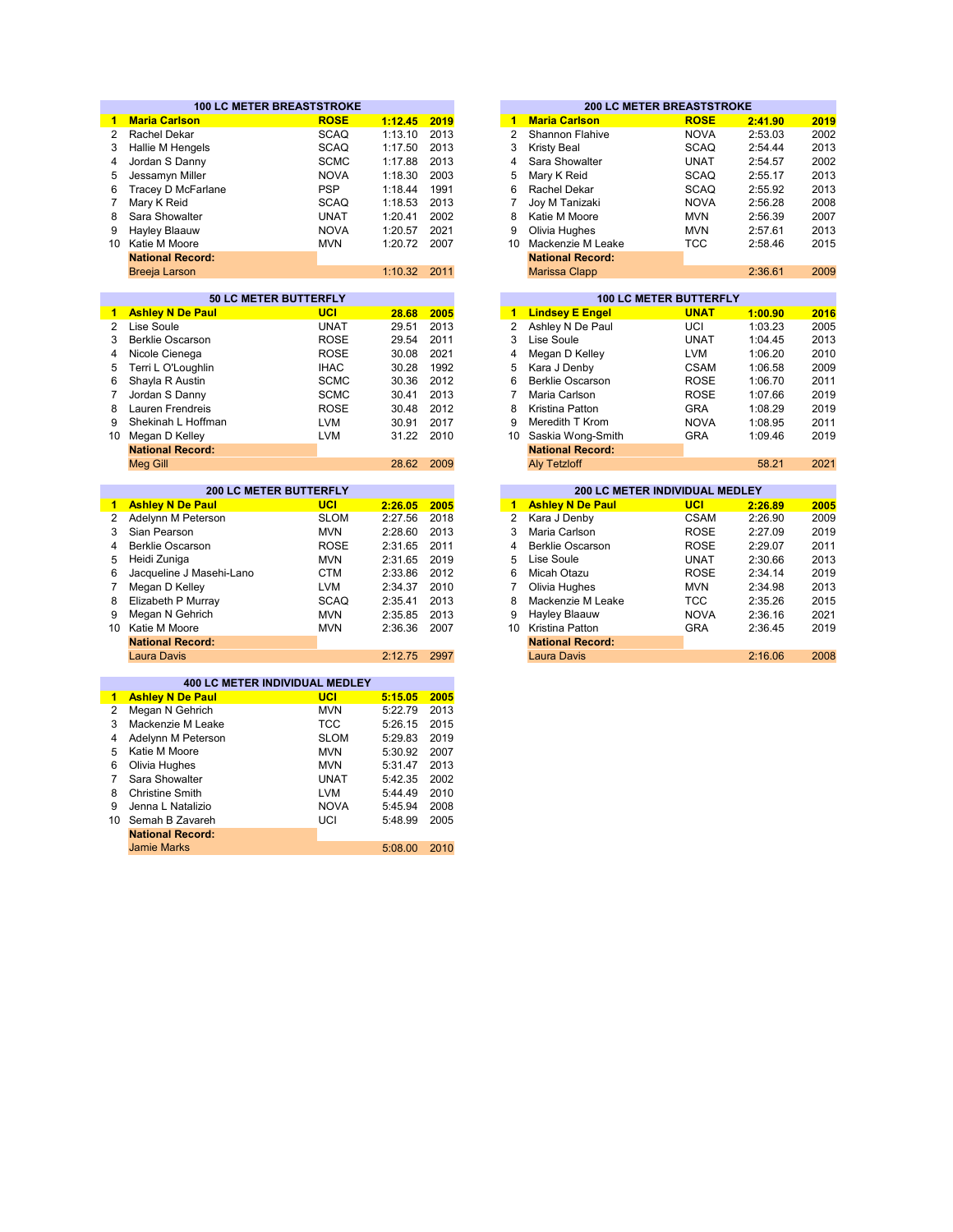### **18-24 MEN LCM - SPMS TOP 10 ALL-TIME - as of 12/25/21**

|                | <b>50 LC METER FREESTYLE</b>                        |             |          |      |                 |                          | <b>100 LC METER FREESTYLE</b>                  |           |      |
|----------------|-----------------------------------------------------|-------------|----------|------|-----------------|--------------------------|------------------------------------------------|-----------|------|
| 1              | Zachary Allen                                       | <b>SLOM</b> | 23.09#   | 2019 | $\mathbf{1}$    | Zachary Allen            | <b>SLOM</b>                                    | 52.00#    | 2019 |
| $\overline{2}$ | <b>Samuel Ubellacker</b>                            | <b>ROSE</b> | 23.47    | 2019 | $\overline{2}$  | <b>Gregory Busse</b>     | <b>NOVA</b>                                    | 52.62     | 2003 |
| 3              | <b>Gregory Busse</b>                                | <b>NOVA</b> | 23.79    | 2003 | 3               | <b>Ryan Armes</b>        | <b>SLOM</b>                                    | 53.09     | 2019 |
| 4              | <b>Scott Weir</b>                                   | <b>MVN</b>  | 23.80    | 2006 | 4               | Alexander M Aceino       | <b>GRA</b>                                     | 53.17     | 2015 |
| 5              | <b>Mathew Bilaver</b>                               | <b>GRA</b>  | 23.84    | 2019 | 5               | Brandon T Kolarov        | <b>MVN</b>                                     | 53.66     | 2018 |
| 6              | Kevin J Donnelly                                    | <b>NOVA</b> | 24.04    | 2013 | 6               | <b>Fabrice Wendel</b>    | <b>GRA</b>                                     | 53.78     | 2016 |
| 7              | <b>Ryan Armes</b>                                   | <b>SLOM</b> | 24.16    | 2019 | $\overline{7}$  | Kevin J Donnelly         | <b>NOVA</b>                                    | 54.04     | 2013 |
| 8              | Alexander M Aceino                                  | GRA         | 24.38    | 2015 | 8               | William Corrigan         | <b>SBSC</b>                                    | 54.57     | 1989 |
| 9              | Mat A Prasser                                       | <b>MVN</b>  | 24.56    | 2016 | 9               | Jeremy Granger           | <b>ROSE</b>                                    | 54.79     | 2017 |
|                | 10 Fabrice Wendel                                   | <b>GRA</b>  | 24.58    | 2016 | 10              | Murilo Gustineli         | <b>LVM</b>                                     | 54.83     | 2018 |
|                | <b>National Record:</b>                             |             |          |      |                 | <b>National Record:</b>  |                                                |           |      |
|                | <b>Josh Schneider</b>                               |             | 21.78    | 2012 |                 | <b>Coleman Stewart</b>   |                                                | 48.45     | 2021 |
|                |                                                     |             |          |      |                 |                          |                                                |           |      |
|                | <b>200 LC METER FREESTYLE</b>                       |             |          |      |                 |                          | <b>400 LC METER FREESTYLE</b>                  |           |      |
| 1              | <b>Logan S Redondo</b>                              | <b>MVN</b>  | 1:57.01  | 2016 | $\mathbf{1}$    | Logan S Redondo          | <b>MVN</b>                                     | 3:57.10#  | 2016 |
| 2              | <b>Gregory Busse</b>                                | <b>NOVA</b> | 1:57.51  | 2003 | $\overline{2}$  | Jacob J Jezek            | <b>LVM</b>                                     | 4:15.58   | 2013 |
| 3              | Ryan Armes                                          | <b>SLOM</b> | 1:59.52  | 2019 | 3               | Keith R Ryan             | UCI                                            | 4:19.21   | 2008 |
| 4              | Tanner K Cridland                                   | <b>MVN</b>  | 2:01.35  | 2013 | 4               | George Schnaars          | <b>MVN</b>                                     | 4:21.45   | 2013 |
| 5              | Mohammadreza Esmaeilian Babouk                      | <b>ROSE</b> | 2:02.51  | 2015 | 5               | Alec Alders              | <b>ROSE</b>                                    | 4:21.97   | 2011 |
| 6              | Alexander M Aceino                                  | <b>GRA</b>  | 2:03.11  | 2015 | 6               | Joshua Graves            | <b>UNAT</b>                                    | 4:22.11   | 2019 |
| 7              | <b>Russell Kneipp</b>                               | <b>LAPS</b> | 2:03.70  | 1993 | 7               | Danny Giometti           | UCI                                            | 4:23.25   | 2006 |
| 8              | Danny Giometti                                      | UCI         | 2:03.85  | 2006 | 8               | Mitchell R Spezzaferri   | <b>MVN</b>                                     | 4:25.55   | 2013 |
| 9              | Joshua E Hanson                                     | <b>SCOR</b> | 2:04.17  | 2014 | 9               | <b>Fabrice Wendel</b>    | <b>GRA</b>                                     | 4:29.69   | 2016 |
| 10             | Kyle Otazu                                          | <b>ROSE</b> | 2:04.19  | 2019 | 10              | Jesse D Dwyer            | <b>LVM</b>                                     | 4:29.71   | 2012 |
|                | <b>National Record:</b>                             |             |          |      |                 | <b>National Record:</b>  |                                                |           |      |
|                | <b>Joe Tristan</b>                                  |             | 1:52.74  | 1998 |                 | <b>Hyun Seung Lee</b>    |                                                | 4:04.68   | 2007 |
|                |                                                     |             |          |      |                 |                          |                                                |           |      |
|                | 800 LC METER FREESTYLE                              |             |          |      |                 |                          | <b>1500 LC METER FREESTYLE</b>                 |           |      |
| 1              | Logan S Redondo                                     | <b>MVN</b>  | 8:16.64# | 2016 | $\mathbf{1}$    | Logan S Redondo          | <b>MVN</b>                                     | 15:28.17# | 2016 |
| 2 <sub>1</sub> | <b>Jacob Jezek</b>                                  | <b>LVM</b>  | 8:54.93  | 2013 | 2 <sup>2</sup>  | Jacob J Jezek            | <b>LVM</b>                                     | 16:58.37  | 2013 |
| 3              | Alec Alders                                         | <b>ROSE</b> | 9:01.06  | 2011 | 3               | Keith Ryan               | UCI                                            | 17:12.07  | 2007 |
| 4              | Jesse Dwyer                                         | <b>LVM</b>  | 9:15.09  | 2012 | 4               | George Schnaars          | <b>MVN</b>                                     | 17:36.05  | 2013 |
| 5              | Keith Ryan                                          | UCI         | 9:15.67  | 2005 | 5               | Alec Alders              | <b>ROSE</b>                                    | 17:47.48  | 2011 |
| 6              | George Schnaars                                     | <b>MVN</b>  | 9:16.27  | 2013 | 6               | Christopher Braden       | <b>SBM</b>                                     | 17:48.74  | 2013 |
| $\overline{7}$ | Danny Giometti                                      | UCI         | 9:24.86  | 2005 | $\overline{7}$  | Pierre DeLisle           | <b>NOVA</b>                                    | 18:39.14  | 1987 |
| 8              | Pierre DeLisle                                      | <b>NOVA</b> | 9:36.78  | 1987 | 8               | Francisco Perez          | <b>ROSE</b>                                    | 18:41.21  | 1991 |
| 9              | Mohammadreza Esmaeilian Babouk                      | <b>ROSE</b> | 9:37.82  | 2015 | 9               | Christopher D Ramos      | <b>CSAM</b>                                    | 19:03.27  | 2009 |
|                | 10 Francisco Perez                                  | <b>ROSE</b> | 9:53.15  | 1991 | 10 <sup>°</sup> | Jonathan T Pierce        | LAPS                                           | 19:07.27  | 2016 |
|                | <b>National Record:</b>                             |             |          |      |                 | <b>National Record:</b>  |                                                |           |      |
|                | <b>Ryan Rosenbaum</b>                               |             | 8:44.80  | 2015 |                 | Jacob Jezek              |                                                | 16:58.37  | 2013 |
|                |                                                     |             |          |      |                 |                          |                                                |           |      |
|                | <b>50 LC METER BACKSTROKE</b>                       |             |          |      |                 |                          | <b>100 LC METER BACKSTROKE</b>                 |           |      |
| $\blacksquare$ | <b>Scott Weir</b>                                   | <b>MVN</b>  | 28.01    | 2006 | $\mathbf{1}$    | <b>Ethan Webster</b>     | <b>GRA</b>                                     | 1:01.92   | 2018 |
| $\overline{2}$ | Cory Nguyen                                         | <b>RIPT</b> | 29.09    | 2019 | $\overline{2}$  | Cory Nguyen              | <b>RIPT</b>                                    | 1:02.27   | 2019 |
| 3              | Ralph J Porrazzo                                    | <b>ROSE</b> | 29.78    | 2016 | 3               | Garrett Hubbard          | <b>MVN</b>                                     | 1:02.53   | 2013 |
| 4              | <b>Taras Polakoff</b>                               | <b>UNAT</b> | 29.86    | 2021 | $\overline{4}$  | Osiris Briseno           | <b>SCAQ</b>                                    | 1:02.78   | 1997 |
| 5              | David Jimenez                                       | <b>ROSE</b> | 30.05    | 2019 | 5               | Joshua E Hanson          | <b>SCOR</b>                                    | 1:02.93   | 2014 |
| 6              | Jay Li                                              | <b>MVN</b>  | 30.42    | 2011 | 6               | Matthew A Jones          | <b>BGWM</b>                                    | 1:03.59   | 2007 |
| 7              | James W Rogers                                      | <b>TSTT</b> | 30.47    | 2012 | 7               | Ralph J Porrazzo         | <b>ROSE</b>                                    | 1:04.65   | 2016 |
| 8              | Will Conk                                           | <b>MVN</b>  | 30.51    | 2002 | 8               | Noah Hirshon             | <b>ROSE</b>                                    | 1:05.08   | 2021 |
| 9              | Alexander Aceino                                    | <b>UNAT</b> | 30.57    | 2015 | 9               | David Jimenez            | <b>ROSE</b>                                    | 1:05.16   | 2019 |
|                | 10 William Corrigan                                 | <b>SBSC</b> | 30.63    | 1989 |                 | 10 Alec Alders           | <b>ROSE</b>                                    | 1:05.45   | 2011 |
|                | <b>National Record:</b>                             |             |          |      |                 | <b>National Record:</b>  |                                                |           |      |
|                | Dave Rollins                                        |             | 26.91    | 2005 |                 | <b>Eugene Godsoe</b>     |                                                | 53.61     | 2012 |
|                |                                                     |             |          |      |                 |                          |                                                |           |      |
|                | <b>200 LC METER BACKSTROKE</b><br>1 Logan S Redondo | <b>MVN</b>  | 2:14.97  | 2018 | $\blacksquare$  | <b>Giorgio DelGrosso</b> | <b>50 LC METER BREASTSTROKE</b><br><b>SCAQ</b> | 29.06     | 2021 |
| 2              | Garrett Hubbard                                     | <b>MVN</b>  | 2:16.85  | 2013 | 2               | Trevor J Hoyt            | <b>MYST</b>                                    | 29.20     | 2014 |
| 3              | Matthew A Jones                                     | <b>BGWM</b> | 2:18.22  | 2007 | 3               | Mat A Prasser            | MVN                                            | 29.55     | 2016 |
| 4              | Matthew O Wheeler                                   | SBM         | 2:19.01  | 2005 | 4               | <b>Curren Bates</b>      | <b>SCMC</b>                                    | 30.57     | 2012 |
| 5              | Joshua E Hanson                                     | SCOR        | 2:19.54  | 2015 | 5               | <b>Gabriel Kirk</b>      | <b>NOVA</b>                                    | 31.00     | 2019 |
| 6              | Cory Nguyen                                         | <b>RIPT</b> | 2:22.28  | 2019 | 6               | Joshua E Hanson          | <b>SCOR</b>                                    | 31.41     | 2014 |
| $\overline{7}$ | Keith Ryan                                          | <b>NOVA</b> | 2:22.31  | 2003 | 7               | Cameron M Willment       | MVN                                            | 31.49     | 2013 |
| 8              | Kaynen Chua                                         | <b>CTSM</b> | 2:23.02  | 2019 | 8               | Andre Yarcan             | <b>ROSE</b>                                    | 31.75     | 2021 |
| 9              | Alec Alders                                         | <b>ROSE</b> | 2:23.05  | 2013 |                 | *10 Jonathan Lait        | SCAQ                                           | 31.92     | 2012 |
|                | 10 Daniel Brown                                     | <b>LVM</b>  | 2:23.73  | 2021 |                 | *10 Peter E McClafferty  |                                                |           | 1987 |
|                | <b>National Record:</b>                             |             |          |      |                 | <b>National Record:</b>  | WHSC                                           | 31.92     |      |
|                | <b>Takeharu Fujimori</b>                            |             |          |      |                 | <b>Dave Rollins</b>      |                                                |           |      |
|                |                                                     |             | 2:03.82  | 2018 |                 |                          |                                                | 28.87     | 2005 |

| 23.09#  | 2019 | $\mathbf{1}$            | Zachary Allen            | <b>SLOM</b>                    | 52.00#    | 2019         |
|---------|------|-------------------------|--------------------------|--------------------------------|-----------|--------------|
| 23.47   | 2019 | $\overline{2}$          | <b>Gregory Busse</b>     | <b>NOVA</b>                    | 52.62     | 2003         |
| 23.79   | 2003 | 3                       | Ryan Armes               | <b>SLOM</b>                    | 53.09     | 2019         |
| 23.80   | 2006 | 4                       | Alexander M Aceino       | <b>GRA</b>                     | 53.17     | 2015         |
| 23.84   | 2019 | 5                       | <b>Brandon T Kolarov</b> | <b>MVN</b>                     | 53.66     | 2018         |
| 24.04   | 2013 | 6                       | <b>Fabrice Wendel</b>    | <b>GRA</b>                     | 53.78     | 2016         |
| 24.16   | 2019 | $\overline{7}$          | Kevin J Donnelly         | <b>NOVA</b>                    | 54.04     | 2013         |
| 24.38   | 2015 | 8                       | William Corrigan         | <b>SBSC</b>                    | 54.57     | 1989         |
| 24.56   | 2016 | 9                       | Jeremy Granger           | <b>ROSE</b>                    | 54.79     | 2017         |
| 24.58   | 2016 | 10                      | Murilo Gustineli         | <b>LVM</b>                     | 54.83     | 2018         |
|         |      |                         | <b>National Record:</b>  |                                |           |              |
| 21.78   | 2012 |                         | <b>Coleman Stewart</b>   |                                | 48.45     | 2021         |
|         |      |                         |                          |                                |           |              |
|         |      |                         |                          | <b>400 LC METER FREESTYLE</b>  |           |              |
| 1:57.01 | 2016 | 1                       | Logan S Redondo          | <b>MVN</b>                     | 3:57.10#  | 2016         |
| 1:57.51 | 2003 | $\overline{\mathbf{2}}$ | <b>Jacob J Jezek</b>     | <b>LVM</b>                     | 4:15.58   | 2013         |
| 1:59.52 | 2019 | 3                       | Keith R Ryan             | UCI                            | 4:19.21   | 2008         |
| 2:01.35 | 2013 | 4                       | George Schnaars          | <b>MVN</b>                     | 4:21.45   | 2013         |
| 2:02.51 | 2015 | 5                       | Alec Alders              | <b>ROSE</b>                    | 4:21.97   | 2011         |
| 2:03.11 | 2015 | 6                       | Joshua Graves            | <b>UNAT</b>                    | 4:22.11   | 2019         |
| 2:03.70 | 1993 | $\overline{7}$          | Danny Giometti           | UCI                            | 4:23.25   | 2006         |
| 2:03.85 | 2006 | 8                       | Mitchell R Spezzaferri   | <b>MVN</b>                     | 4:25.55   | 2013         |
| 2:04.17 | 2014 | 9                       | Fabrice Wendel           | <b>GRA</b>                     | 4:29.69   | 2016         |
| 2:04.19 | 2019 | 10                      | Jesse D Dwyer            | <b>LVM</b>                     | 4:29.71   | 2012         |
|         |      |                         | <b>National Record:</b>  |                                |           |              |
| 1:52.74 | 1998 |                         | <b>Hyun Seung Lee</b>    |                                | 4:04.68   | 2007         |
|         |      |                         |                          | <b>1500 LC METER FREESTYLE</b> |           |              |
| :16.64# | 2016 | $\mathbf{1}$            | Logan S Redondo          | MVN                            | 15:28.17# | 2016         |
| 8:54.93 | 2013 | $\overline{\mathbf{2}}$ | <b>Jacob J Jezek</b>     | <b>LVM</b>                     | 16:58.37  | 2013         |
| 9:01.06 | 2011 | 3                       | Keith Ryan               | UCI                            | 17:12.07  | 2007         |
| 9:15.09 | 2012 | 4                       | George Schnaars          | <b>MVN</b>                     | 17:36.05  | 2013         |
| 9:15.67 | 2005 | 5                       | Alec Alders              | <b>ROSE</b>                    | 17:47.48  | 2011         |
| 9:16.27 | 2013 | 6                       | Christopher Braden       | <b>SBM</b>                     | 17:48.74  | 2013         |
| 9:24.86 | 2005 | $\overline{7}$          | Pierre DeLisle           | <b>NOVA</b>                    | 18:39.14  | 1987         |
|         |      | 8                       | Francisco Perez          | <b>ROSE</b>                    |           |              |
| 9:36.78 | 1987 | 9                       |                          |                                | 18:41.21  | 1991<br>2009 |
| 9:37.82 | 2015 |                         | Christopher D Ramos      | <b>CSAM</b>                    | 19:03.27  |              |
| 9:53.15 | 1991 | 10                      | Jonathan T Pierce        | LAPS                           | 19:07.27  | 2016         |
|         |      |                         | <b>National Record:</b>  |                                |           |              |
| 8:44.80 | 2015 |                         | Jacob Jezek              |                                | 16:58.37  | 2013         |
|         |      |                         |                          |                                |           |              |

|       |      |    |                         | <b>100 LC METER BACKSTROKE</b> |         |
|-------|------|----|-------------------------|--------------------------------|---------|
| 28.01 | 2006 | 1  | <b>Ethan Webster</b>    | <b>GRA</b>                     | 1:01.92 |
| 29.09 | 2019 | 2  | Cory Nguyen             | <b>RIPT</b>                    | 1:02.27 |
| 29.78 | 2016 | 3  | Garrett Hubbard         | <b>MVN</b>                     | 1:02.53 |
| 29.86 | 2021 | 4  | Osiris Briseno          | <b>SCAQ</b>                    | 1:02.78 |
| 30.05 | 2019 | 5  | Joshua E Hanson         | <b>SCOR</b>                    | 1:02.93 |
| 30.42 | 2011 | 6  | Matthew A Jones         | <b>BGWM</b>                    | 1:03.59 |
| 30.47 | 2012 | 7  | Ralph J Porrazzo        | <b>ROSE</b>                    | 1:04.65 |
| 30.51 | 2002 | 8  | Noah Hirshon            | <b>ROSE</b>                    | 1:05.08 |
| 30.57 | 2015 | 9  | David Jimenez           | <b>ROSE</b>                    | 1:05.16 |
| 30.63 | 1989 | 10 | Alec Alders             | <b>ROSE</b>                    | 1:05.45 |
|       |      |    | <b>National Record:</b> |                                |         |
| 26.91 | 2005 |    | <b>Eugene Godsoe</b>    |                                | 53.61   |

|         |      |   |                          | <b>50 LC METER BREASTSTROKE</b> |       |      |
|---------|------|---|--------------------------|---------------------------------|-------|------|
| 2:14.97 | 2018 | 1 | <b>Giorgio DelGrosso</b> | <b>SCAQ</b>                     | 29.06 | 2021 |
| 2:16.85 | 2013 |   | 2 Trevor J Hoyt          | <b>MYST</b>                     | 29.20 | 2014 |
| 2:18.22 | 2007 | 3 | Mat A Prasser            | <b>MVN</b>                      | 29.55 | 2016 |
| 2:19.01 | 2005 | 4 | Curren Bates             | <b>SCMC</b>                     | 30.57 | 2012 |
| 2:19.54 | 2015 | 5 | <b>Gabriel Kirk</b>      | <b>NOVA</b>                     | 31.00 | 2019 |
| 2:22.28 | 2019 | 6 | Joshua E Hanson          | <b>SCOR</b>                     | 31.41 | 2014 |
| 2:22.31 | 2003 |   | Cameron M Willment       | <b>MVN</b>                      | 31.49 | 2013 |
| 2:23.02 | 2019 | 8 | Andre Yarcan             | <b>ROSE</b>                     | 31.75 | 2021 |
| 2:23.05 | 2013 |   | *10 Jonathan Lait        | <b>SCAQ</b>                     | 31.92 | 2012 |
| 2:23.73 | 2021 |   | *10 Peter E McClafferty  | <b>WHSC</b>                     | 31.92 | 1987 |
|         |      |   | <b>National Record:</b>  |                                 |       |      |
| 2:03.82 | 2018 |   | <b>Dave Rollins</b>      |                                 | 28.87 | 2005 |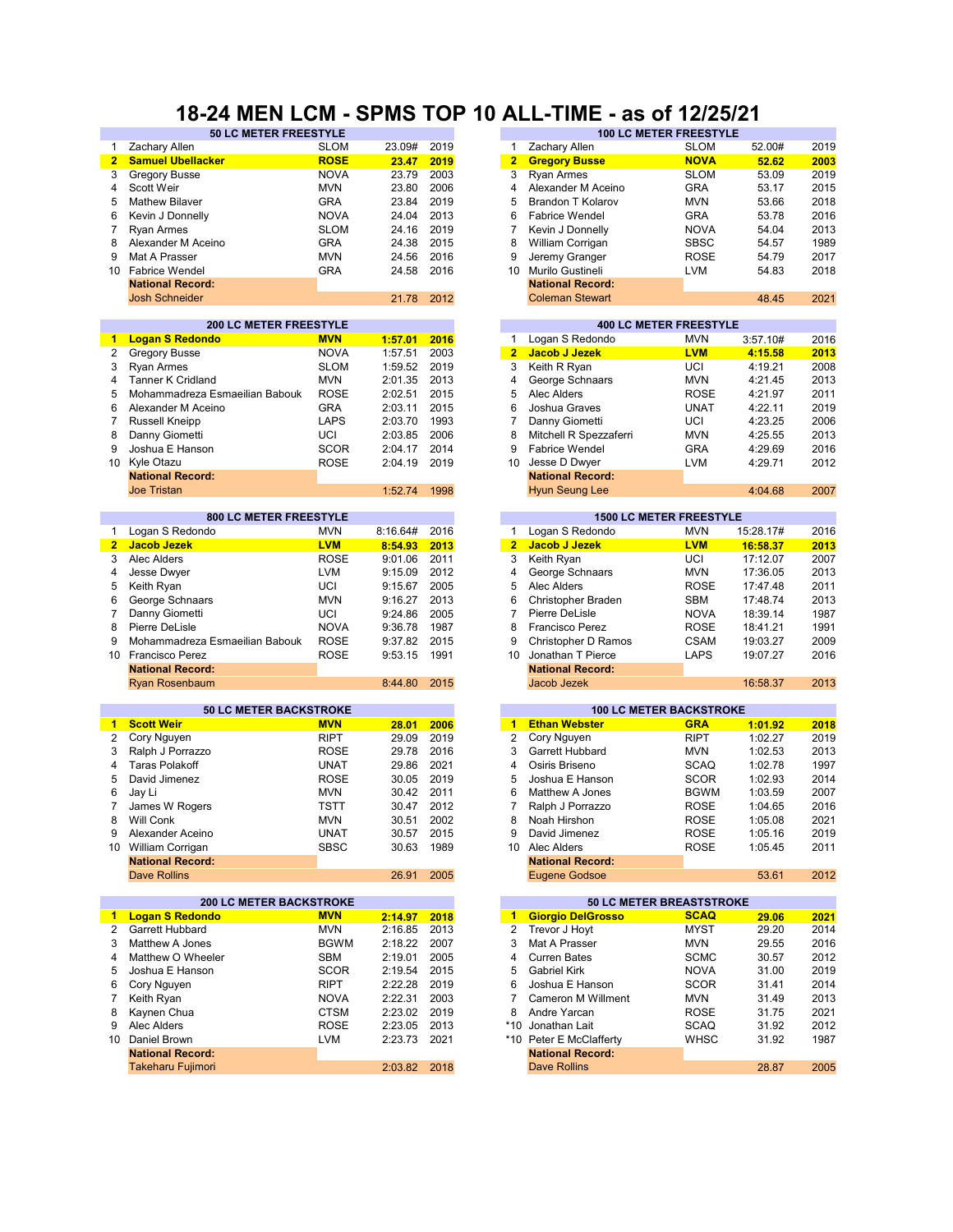|                 |                           | <b>100 LC METER BREASTSTROKE</b> |         |      |
|-----------------|---------------------------|----------------------------------|---------|------|
| $\mathbf{1}$    | <b>Giorgio DelGrosso</b>  | <b>SCAQ</b>                      | 1:03.11 | 2021 |
| $\overline{2}$  | Trevor J Hoyt             | <b>MYST</b>                      | 1:03.42 | 2014 |
| 3               | <b>Gabriel Kirk</b>       | <b>NOVA</b>                      | 1:07.43 | 2019 |
| 4               | Devin A Grimalda          | <b>NOVA</b>                      | 1:08.50 | 2013 |
| 5               | <b>Curren Bates</b>       | <b>SCMC</b>                      | 1:08.61 | 2012 |
| 6               | Joshua E Hanson           | <b>SCOR</b>                      | 1:08.71 | 2014 |
|                 |                           |                                  |         | 2021 |
| 7               | Andre Yarcan              | <b>ROSE</b>                      | 1:09.94 |      |
| 8               | Andrew Seo                | <b>NOVA</b>                      | 1:10.14 | 2011 |
| 9               | Peter E McClafferty       | <b>WHSC</b>                      | 1:10.15 | 1987 |
| 10 <sup>°</sup> | Patrick J Sonsteng        | <b>MVN</b>                       | 1:11.19 | 2013 |
|                 | <b>National Record:</b>   |                                  |         |      |
|                 | Jacob Montague            |                                  | 1:00.68 | 2016 |
|                 |                           |                                  |         |      |
|                 |                           | 50 LC METER BUTTERFLY            |         |      |
| $\mathbf{1}$    | <b>Alexander M Aceino</b> | <b>GRA</b>                       | 25.60   | 2015 |
| $\overline{2}$  | <b>Fabrice Wendel</b>     | <b>GRA</b>                       | 26.12   | 2016 |
| 3               | Wade M Federer            | <b>CSAM</b>                      | 26.43   | 2009 |
| 4               | <b>Russell Kneipp</b>     | <b>LAPS</b>                      | 26.44   | 1993 |
| 5               | Jermaine P Britton        | <b>NUO</b>                       | 26.61   | 2005 |
| *6              | Will R Wollam             | UCI                              | 26.82   | 2010 |
| *6              | Joshua E Hanson           | <b>SCOR</b>                      | 26.82   | 2014 |
| 8               | Roman Rostomyan           | <b>ROSE</b>                      | 26.92   | 2021 |
| 9               | Matthew J Lum             | <b>SBSC</b>                      | 27.03   | 1988 |
| 10              | William Corrigan          | <b>SBSC</b>                      | 27.11   | 1989 |
|                 | <b>National Record:</b>   |                                  |         |      |
|                 |                           |                                  |         |      |
|                 | <b>Thomas Shields</b>     |                                  | 24.20   | 2014 |
|                 |                           |                                  |         |      |
|                 |                           |                                  |         |      |
|                 | 200 LC METER BUTTERFLY    |                                  |         |      |
| $\mathbf{1}$    | <b>Keith R Ryan</b>       | <b>UCI</b>                       | 2:14.53 | 2008 |
| $\overline{2}$  | Alexander M Aceino        | <b>GRA</b>                       | 2:16.23 | 2015 |
| 3               | Sarp Elaziz               | <b>ROSE</b>                      | 2:17.08 | 2012 |
| 4               | Matthew O Wheeler         | SBM                              | 2:17.36 | 2005 |
| 5               | <b>Tanner K Cridland</b>  | <b>MVN</b>                       | 2:18.13 | 2013 |
| 6               | <b>Brian T Weisbecker</b> | <b>MVN</b>                       | 2:19.53 | 2013 |
| $\overline{7}$  | Devin Saez                | <b>LVM</b>                       | 2:22.73 | 2007 |
| 8               | Takumi Mitsudome          | <b>MVN</b>                       | 2:23.11 | 2005 |
| 9               | <b>Ethan Yotter</b>       | UCI                              | 2:23.55 | 2001 |
|                 | 10 Erik D Petersen        | <b>TCC</b>                       | 2:27.00 | 2012 |
|                 | <b>National Record:</b>   |                                  |         |      |
|                 |                           |                                  |         |      |
|                 | <b>Thomas Shields</b>     |                                  | 1:55.09 | 2014 |
|                 |                           | 400 LC METER INDIVIDUAL MEDLEY   |         |      |
| $\mathbf{1}$    | <b>Keith R Ryan</b>       | <b>UCI</b>                       | 4:52.23 | 2008 |
| 2               | Jacob J Jezek             | <b>LVM</b>                       | 4:53.66 |      |
|                 |                           |                                  |         | 2013 |
| 3               | Andrew Seo                | <b>NOVA</b>                      | 4:58.88 | 2011 |
| 4               | Matthew O Wheeler         | <b>SBM</b>                       | 5:01.13 | 2005 |
| 5               | Alec Alders               | <b>ROSE</b>                      | 5:05.09 | 2012 |
| 6               | <b>Brian T Weisbecker</b> | <b>MVN</b>                       | 5:07.96 | 2013 |
| $\overline{7}$  | Daniel Brown              | <b>LVM</b>                       | 5:10.52 | 2021 |
| 8               | Jesse D Dwyer             | <b>LVM</b>                       | 5:10.61 | 2012 |
| 9               | Sean M Fisher             | <b>ROSE</b>                      | 5:11.10 | 2019 |
| 10              | Jeremy Granger            | <b>ROSE</b>                      | 5:13.61 | 2017 |

Peter Galan

4:44.53 2010

|         |      |    |                         | <b>200 LC METER BREASTSTROKE</b> |         |      |
|---------|------|----|-------------------------|----------------------------------|---------|------|
| 1:03.11 | 2021 | 1  | <b>Trevor J Hoyt</b>    | <b>MYST</b>                      | 2:13.19 | 2014 |
| 1:03.42 | 2014 | 2  | Giorgio DelGrosso       | <b>ROSE</b>                      | 2:22.35 | 2021 |
| 1:07.43 | 2019 | 3  | Andrew Seo              | <b>NOVA</b>                      | 2:31.81 | 2011 |
| 1:08.50 | 2013 | 4  | Patrick J Sonsteng      | <b>MVN</b>                       | 2:35.69 | 2013 |
| 1:08.61 | 2012 | 5  | Curren Bates            | <b>SCMC</b>                      | 2:36.24 | 2012 |
| 1:08.71 | 2014 | 6  | <b>Gabriel Kirk</b>     | <b>NOVA</b>                      | 2:36.83 | 2019 |
| 1:09.94 | 2021 |    | Peter E McClafferty     | <b>WHSC</b>                      | 2:36.88 | 1987 |
| 1:10.14 | 2011 | 8  | Joshua Graves           | <b>UNAT</b>                      | 2:40.40 | 2019 |
| 1:10.15 | 1987 | 9  | Daniel C Peralta        | <b>MVN</b>                       | 2:42.37 | 2018 |
| 1:11.19 | 2013 | 10 | Chris McElroy           | <b>MVN</b>                       | 2:43.51 | 2018 |
|         |      |    | <b>National Record:</b> |                                  |         |      |
| 1:00.68 | 2016 |    | <b>Elliot Keefer</b>    |                                  | 2:11.10 | 2012 |
|         |      |    |                         |                                  |         |      |

|       |      |                         |                           | <b>100 LC METER BUTTERFLY</b> |        |      |
|-------|------|-------------------------|---------------------------|-------------------------------|--------|------|
| 25.60 | 2015 | 1                       | <b>Zachary Allen</b>      | <b>SLOM</b>                   | 53.68# | 2019 |
| 26.12 | 2016 | $\overline{\mathbf{2}}$ | <b>Connor Lee</b>         | <b>UNAT</b>                   | 54.06  | 2021 |
| 26.43 | 2009 | 3                       | Alexander M Aceino        | <b>GRA</b>                    | 56.14  | 2015 |
| 26.44 | 1993 | 4                       | Scott Weir                | <b>MVN</b>                    | 58.56  | 2006 |
| 26.61 | 2005 | 5                       | Wade M Federer            | <b>CSAM</b>                   | 58.92  | 2009 |
| 26.82 | 2010 | 6                       | Devin Saez                | <b>LVM</b>                    | 59.04  | 2007 |
| 26.82 | 2014 | 7                       | Matthew J Lum             | <b>SBSC</b>                   | 59.50  | 1988 |
| 26.92 | 2021 | 8                       | Joshua E Hanson           | <b>SCOR</b>                   | 59.53  | 2014 |
| 27.03 | 1988 | 9                       | Russell Kneipp            | <b>LAPS</b>                   | 59.86  | 1993 |
| 27.11 | 1989 | 10                      | <b>Gabriel A Phillips</b> | <b>NOVA</b>                   | 59.93  | 2016 |
|       |      |                         | <b>National Record:</b>   |                               |        |      |
| 24.20 | 2014 |                         | <b>Thomas Shields</b>     |                               | 51.29  | 2014 |
|       |      |                         |                           |                               |        |      |

| 2:14.38<br>2021 |
|-----------------|
| 2:16.10<br>2018 |
| 2013<br>2:16.86 |
| 2015<br>2:17.16 |
| 2013<br>2:17.91 |
| 2019<br>2:17.96 |
| 2:18.58<br>2003 |
| 2:19.42<br>1989 |
| 2:19.69<br>2005 |
| 2017<br>2:20.03 |
|                 |
| 2:05.80<br>2016 |
|                 |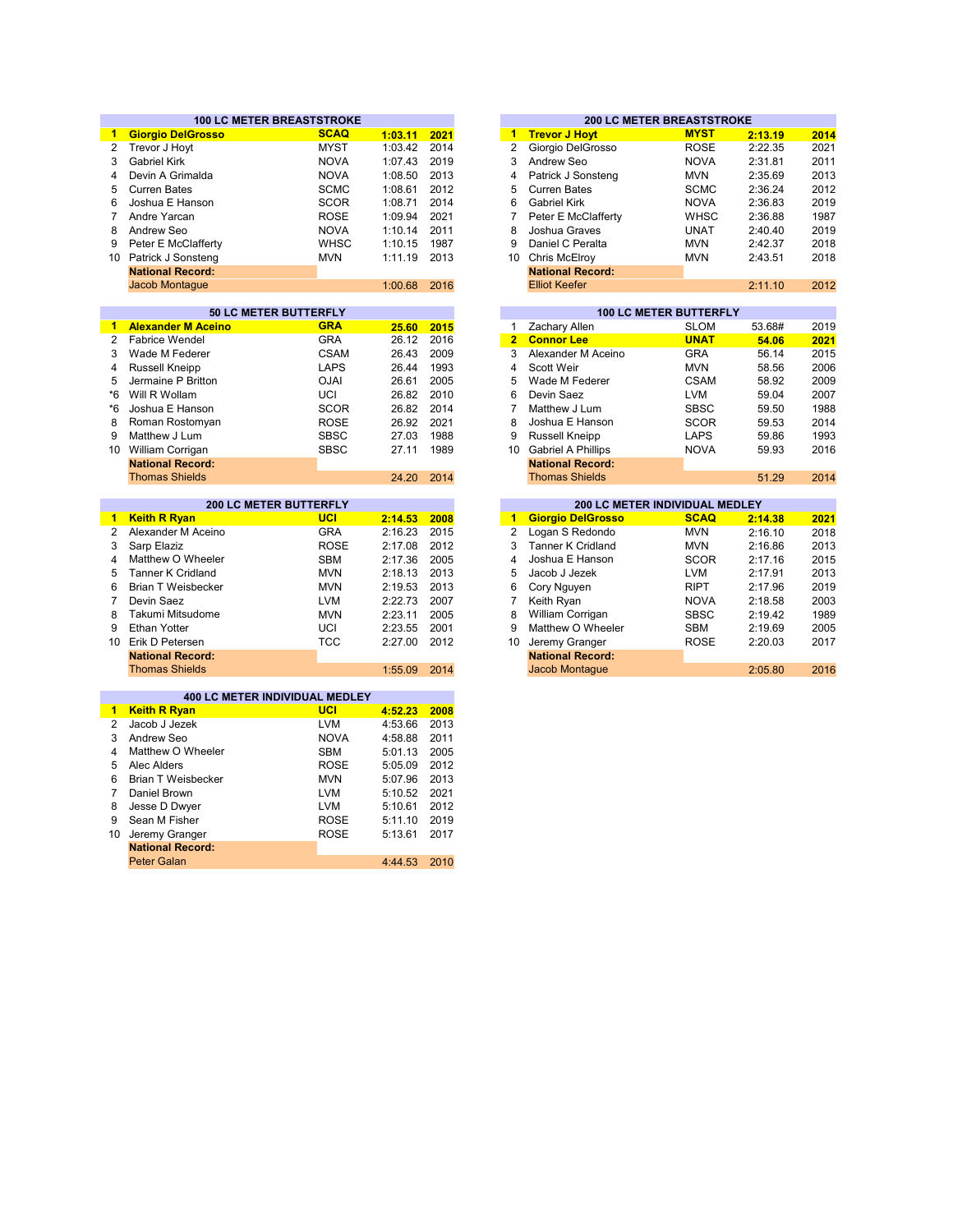## **25-29 WOMEN LCM - SPMS TOP 10 ALL-TIME - as of 12/25/21**

|                 | 50 LC METER FREESTYLE          |                   |          |       |                |                         | <b>100 LC METER FREESTYLE</b>  |          |      |
|-----------------|--------------------------------|-------------------|----------|-------|----------------|-------------------------|--------------------------------|----------|------|
| 1               | <b>Sandy Neilson</b>           | <b>WSM</b>        | 26.77    | 1984  | 1              | <b>Sandy Neilson</b>    | <b>WSM</b>                     | 59.34    | 1984 |
| $\overline{2}$  | Kaitlyn Jones                  | <b>MVN</b>        | 27.25    | 2019  | $\overline{2}$ | Michelle K Duraj        | <b>ROSE</b>                    | 1:00.58  | 2019 |
| 3               | Michelle K Duraj               | <b>ROSE</b>       | 27.47    | 2021  | 3              | Erin McIntyre           | <b>MESA</b>                    | 1:00.99  | 2006 |
| 4               | Lauren K Frendreis             | <b>ROSE</b>       | 27.82    | 2016  | 4              |                         | <b>ROSE</b>                    | 1:01.00  | 2021 |
|                 |                                |                   |          |       |                | Michelle K Duraj        |                                |          |      |
| 5               | Michelle K Duraj               | <b>ROSE</b>       | 27.85    | 2019  | 5              | Diane M Graner          | <b>SCAQ</b>                    | 1:01.06  | 1989 |
| 6               | Elaine M Ferritto              | <b>SCAQ</b>       | 27.92    | 2013  | 6              | Kimberly Worthen        | <b>WSM</b>                     | 1:01.13  | 1983 |
| 7               | Judith Katterman               | <b>MMSC</b>       | 28.06    | 1985  | 7              | Jill C Jones            | <b>SBM</b>                     | 1:01.21  | 2019 |
| 8               | Kimberly Worthen               | <b>WSM</b>        | 28.15    | 1983  | 8              | Lauren K Frendreis      | <b>ROSE</b>                    | 1:01.25  | 2017 |
| 9               | Jamie Raab                     | <b>IMS</b>        | 28.24    | 1999  | 9              | Judith Katterman        | <b>MMSC</b>                    | 1:01.37  | 1985 |
|                 |                                |                   |          |       |                |                         |                                |          |      |
| $*10$           | <b>Beth R Margalis</b>         | <b>FMT</b>        | 28.32    | 2010  | 10             | <b>Beth R Margalis</b>  | <b>FMT</b>                     | 1:01.47  | 2010 |
|                 | *10 Courtney Martz             | <b>NOVA</b>       | 28.32    | 2013  |                | <b>National Record:</b> |                                |          |      |
|                 | <b>National Record:</b>        |                   |          |       |                | <b>Madison Kennedy</b>  |                                | 54.72    | 2014 |
|                 | <b>Madison Kennedy</b>         |                   |          | 24.83 |                |                         |                                |          |      |
|                 |                                |                   |          |       |                |                         |                                |          |      |
|                 | <b>200 LC METER FREESTYLE</b>  |                   |          |       |                |                         | <b>400 LC METER FREESTYLE</b>  |          |      |
| 1               | <b>Diane M Graner</b>          | <b>SCAQ</b>       | 2:08.55  | 1989  | $\mathbf{1}$   | <b>Adrienne M Brown</b> | <b>SBM</b>                     | 4:34.66  | 2013 |
| $\overline{2}$  | Kaitlyn Jones                  | <b>MVN</b>        | 2:10.45  | 2019  | 2              | Jacqueline D Corcoran   | <b>SCAQ</b>                    | 4:38.06  | 2009 |
| 3               | Erin Mc Intyre                 | <b>MESA</b>       | 2:11.21  | 2006  | 3              | Erin McIntyre           | <b>MESA</b>                    | 4:41.94  | 2006 |
| 4               | H Hannenian Kisse              | <b>SLUG</b>       | 2:11.63  | 2000  | $\overline{4}$ | Barbara Held            | <b>MMSC</b>                    | 4:42.04  | 1983 |
|                 |                                |                   |          |       |                |                         |                                |          |      |
| 5               | Kimberly Worthen               | <b>WSM</b>        | 2:12.20  | 1983  | 5              | Kimberly Worthen        | <b>WSM</b>                     | 4:42.94  | 1983 |
| 6               | Sandy Neilson                  | <b>WSM</b>        | 2:13.08  | 1984  | 6              | Christina Cairns        | <b>SBM</b>                     | 4:43.35  | 2006 |
| 7               | Barbara Held                   | <b>MMSC</b>       | 2:14.83  | 1983  | $\overline{7}$ | Laurel Hill             | GWSC                           | 4:43.62  | 1997 |
| 8               | Christina Cairns               | <b>SBM</b>        | 2:14.92  | 2006  | 8              | Carri E Cook            | LBSU                           | 4:43.98  | 2013 |
| 9               | Judith Katterman               | <b>MMSC</b>       | 2:14.93  | 1985  | 9              | Bonnie L Durdy-Evans    | <b>WSM</b>                     | 4:44.26  | 1988 |
|                 |                                |                   |          |       |                |                         |                                |          |      |
| 10              | Laurel Hill                    | GWSC              | 2:14.99  | 1997  | 10             | Rendy L Opdycke         | <b>NOVA</b>                    | 4:45.69  | 2013 |
|                 | <b>National Record:</b>        |                   |          |       |                | <b>National Record:</b> |                                |          |      |
|                 | Sheila Taormina                |                   | 2:02.06  | 1995  |                | Sheila Taormina         |                                | 4:13.03  | 1995 |
|                 |                                |                   |          |       |                |                         |                                |          |      |
|                 | 800 LC METER FREESTYLE         |                   |          |       |                |                         | <b>1500 LC METER FREESTYLE</b> |          |      |
| $\blacksquare$  | <b>Erin Mc Intyre</b>          | <b>PHSH</b>       | 9:35.03  | 2006  | $1 -$          | <b>Rendy L Opdycke</b>  | <b>NOVA</b>                    | 18:23.71 | 2013 |
| 2               | Rendy Opdycke                  | <b>NOVA</b>       | 9:40.06  | 2013  | $\overline{2}$ | Laurel Hill             | GWSC                           | 18:29.85 | 1997 |
| 3               | Lareun Hancock                 | <b>CSAM</b>       | 9:41.90  | 2009  | 3              | Barbara Held            | <b>MMSC</b>                    | 18:37.62 | 1983 |
| 4               | Bonnie L Durdy-Evans           | <b>WSM</b>        | 9:45.03  | 1988  | 4              | Kimberly Worthen        | <b>WSM</b>                     | 18:48.42 | 1983 |
| 5               | Christina M Cairns             | <b>SBM</b>        | 9:46.34  | 2006  | 5              | Fiona Petersen          | <b>NOVA</b>                    | 19:22.24 | 2002 |
|                 |                                |                   |          | 2013  | 6              |                         |                                |          |      |
| 6               | Christina Lapinskas            | <b>SCAQ</b>       | 9:56.16  |       |                | Christina Cairns        | <b>SBM</b>                     | 19:22.65 | 2006 |
| 7               | Carri E Cook                   | LBSU              | 10:12.91 | 2013  | 7              | Lani A Seaman           | <b>SBM</b>                     | 19:27.48 | 2012 |
| 8               | Maki Moore                     | <b>LVM</b>        | 10:13.97 | 2013  | 8              | Christina Lapinskas     | <b>SCAQ</b>                    | 19:31.05 | 2013 |
| 9               | Ellen Ferguson                 | <b>SCAQ</b>       | 10:14.63 | 1990  | 9              | Bonnie L Evans          | <b>WSM</b>                     | 19:33.35 | 1988 |
| 10              | <b>Kathy Glaser</b>            | <b>UCLA</b>       | 10:20.34 | 2006  | 10             | Katie Moore             | <b>MVN</b>                     | 19:38.23 | 2013 |
|                 | <b>National Record:</b>        |                   |          | 1989  |                | <b>National Record:</b> |                                |          |      |
|                 | <b>Rachel Komisarz</b>         |                   | 8:47.44  | 2001  |                | <b>Rachel Komisarz</b>  |                                | 16:39.77 | 2001 |
|                 |                                |                   |          |       |                |                         |                                |          |      |
|                 | <b>50 LC METER BACKSTROKE</b>  |                   |          |       |                |                         | <b>100 LC METER BACKSTROKE</b> |          |      |
| $\mathbf{1}$    | <b>Diane M Graner</b>          | <b>SCAQ</b>       | 30.80    | 1989  | $\mathbf{1}$   | <b>Diane M Graner</b>   | <b>SCAQ</b>                    | 1:07.32  | 1989 |
| 2               | Kaitliyn Jones                 | <b>NOVA</b>       | 31.30    | 2021  | $\overline{2}$ | Kaitlyn Jones           | <b>NOVA</b>                    | 1:08.83  | 2021 |
| 3               | Elaine M Ferritto              | <b>SCAQ</b>       | 31.71    | 2014  | 3              | Margo R Stanfa          | <b>GRA</b>                     | 1:10.13  | 2016 |
|                 |                                |                   |          |       |                |                         |                                |          |      |
| 4               | Margo R Stanfa                 | <b>GRA</b>        | 31.71    | 2016  | $\overline{4}$ | <b>Courtney Martz</b>   | <b>NOVA</b>                    | 1:10.58  | 2013 |
| 5               | <b>Courtney Martz</b>          | <b>NOVA</b>       | 31.81    | 2013  | 5              | Betsy R Cleary          | <b>GOLW</b>                    | 1:10.59  | 1986 |
| 6               | Andrea J DeVuono               | WH <sub>2</sub> O | 32.96    | 1990  | 6              | Christina Cairns        | <b>SBM</b>                     | 1:10.62  | 2006 |
| $\overline{7}$  | Xan A Rogers                   | <b>UNAT</b>       | 33.25    | 2008  | $\overline{7}$ | Kathleen Barris         | <b>NOVA</b>                    | 1:10.94  | 2006 |
| 8               | Kathleen Barris                | NOVA              | 33.56    | 2006  | 8              | Megan Jex               | SCAQ                           | 1:11.46  | 2016 |
| 9               | Emily M Hobel                  | SCAQ              | 33.71    | 2013  | 9              | Xan A Rogers            | <b>UNAT</b>                    | 1:11.61  | 2008 |
|                 |                                |                   |          |       | 10             | Andrea J DeVuono        |                                | 1:11.64  |      |
|                 | 10 Amanda S Wetzler            | <b>ROSE</b>       | 33.95    | 2013  |                |                         | WH <sub>2</sub> O              |          | 1990 |
|                 | <b>National Record:</b>        |                   |          |       |                | <b>National Record:</b> |                                |          |      |
|                 | Emi Moronuki                   |                   | 28.39    | 2018  |                | Emi Moronuki            |                                | 1:01.60  | 2018 |
|                 |                                |                   |          |       |                |                         |                                |          |      |
|                 | <b>200 LC METER BACKSTROKE</b> |                   |          |       |                |                         | 50 LC METER BREASTSTROKE       |          |      |
| $\mathbf{1}$    | <b>Diane M Graner</b>          | <b>SCAQ</b>       | 2:19.97  | 1989  | $\mathbf{1}$   | Jiajia Wang             | <b>MVN</b>                     | 35.14    | 2006 |
| 2               | Betsy R Cleary                 | <b>GOLW</b>       | 2:29.55  | 1987  | 2              | Michelle K Duraj        | <b>ROSE</b>                    | 35.45    | 2021 |
| 3               | Elaine M Ferritto              | SCAQ              | 2:33.60  | 2013  | 3              | Kyoko lwasaki           | <b>MSCM</b>                    | 36.12    | 2003 |
| 4               | Andrea J DeVuono               | WH <sub>2</sub> O | 2:34.27  | 1991  | 4              | Jillian T Friend        | <b>CVMM</b>                    | 36.36    | 2014 |
| 5               | Kathleen Barris                | <b>NOVA</b>       | 2:36.31  | 2006  | 5              | Jill C Jones            | SBM                            | 36.42    | 2019 |
| 6               | Patricia Hines                 | SMM               | 2:38.19  | 1980  | 6              | Jeannine Wish-Yeko      | <b>BSSC</b>                    | 36.58    | 1987 |
| $\overline{7}$  | Lauren M Hancock               | <b>CSAM</b>       | 2:38.33  | 2009  | $\overline{7}$ | Karen Melick            | <b>SCAQ</b>                    | 36.90    | 1986 |
|                 |                                |                   |          |       |                |                         |                                |          |      |
| 8               | Bonnie L Durdy-Evans           | WSM               | 2:40.20  | 1988  | 8              | Olivia Alva             | <b>GRA</b>                     | 37.11    | 2019 |
| 9               | Christa Belardi                | <b>UNAT</b>       | 2:40.44  | 1983  | 9              | Mary Bergen             | <b>SLUG</b>                    | 37.21    | 1997 |
| 10 <sup>°</sup> | Rendy L Opdycke                | <b>NOVA</b>       | 2:40.89  | 2011  | 10             | Nancy S Mitchell        | GOLW                           | 37.59    | 1990 |
|                 | <b>National Record:</b>        |                   |          |       |                | <b>National Record:</b> |                                |          |      |
|                 | Emi Moronuki                   |                   | 2:13.19  | 2018  |                | <b>Katie Meili</b>      |                                | 30.82    | 2016 |
|                 |                                |                   |          |       |                |                         |                                |          |      |

| <b>50 LC METER FREESTYLE</b> |             |       |      | <b>100 LC METER FREESTYLE</b> |                         |             |         |      |  |  |
|------------------------------|-------------|-------|------|-------------------------------|-------------------------|-------------|---------|------|--|--|
|                              | <b>WSM</b>  | 26.77 | 1984 |                               | <b>Sandy Neilson</b>    | <b>WSM</b>  | 59.34   | 1984 |  |  |
|                              | <b>MVN</b>  | 27.25 | 2019 |                               | Michelle K Duraj        | <b>ROSE</b> | 1:00.58 | 2019 |  |  |
|                              | <b>ROSE</b> | 27.47 | 2021 | 3                             | Erin McIntyre           | <b>MESA</b> | 1:00.99 | 2006 |  |  |
| eis                          | <b>ROSE</b> | 27.82 | 2016 | 4                             | Michelle K Duraj        | <b>ROSE</b> | 1:01.00 | 2021 |  |  |
|                              | <b>ROSE</b> | 27.85 | 2019 | 5                             | Diane M Graner          | <b>SCAQ</b> | 1:01.06 | 1989 |  |  |
|                              | <b>SCAQ</b> | 27.92 | 2013 | 6                             | Kimberly Worthen        | <b>WSM</b>  | 1:01.13 | 1983 |  |  |
|                              | <b>MMSC</b> | 28.06 | 1985 |                               | Jill C Jones            | <b>SBM</b>  | 1:01.21 | 2019 |  |  |
|                              | <b>WSM</b>  | 28.15 | 1983 | 8                             | Lauren K Frendreis      | <b>ROSE</b> | 1:01.25 | 2017 |  |  |
|                              | <b>IMS</b>  | 28.24 | 1999 | 9                             | Judith Katterman        | <b>MMSC</b> | 1:01.37 | 1985 |  |  |
|                              | <b>FMT</b>  | 28.32 | 2010 | 10                            | Beth R Margalis         | <b>FMT</b>  | 1:01.47 | 2010 |  |  |
|                              | <b>NOVA</b> | 28.32 | 2013 |                               | <b>National Record:</b> |             |         |      |  |  |
|                              |             |       |      |                               | <b>Madison Kennedy</b>  |             | 54.72   | 2014 |  |  |
|                              |             |       |      |                               |                         |             |         |      |  |  |

|         |      |    |                         | <b>400 LC METER FREESTYLE</b> |         |      |
|---------|------|----|-------------------------|-------------------------------|---------|------|
| 2:08.55 | 1989 | 1  | <b>Adrienne M Brown</b> | <b>SBM</b>                    | 4:34.66 | 2013 |
| 2:10.45 | 2019 | 2  | Jacqueline D Corcoran   | <b>SCAQ</b>                   | 4:38.06 | 2009 |
| 2:11.21 | 2006 | 3  | Erin McIntyre           | <b>MESA</b>                   | 4:41.94 | 2006 |
| 2:11.63 | 2000 | 4  | Barbara Held            | <b>MMSC</b>                   | 4:42.04 | 1983 |
| 2:12.20 | 1983 | 5  | Kimberly Worthen        | <b>WSM</b>                    | 4:42.94 | 1983 |
| 2:13.08 | 1984 | 6  | Christina Cairns        | <b>SBM</b>                    | 4:43.35 | 2006 |
| 2:14.83 | 1983 |    | Laurel Hill             | GWSC                          | 4:43.62 | 1997 |
| 2:14.92 | 2006 | 8  | Carri E Cook            | LBSU                          | 4:43.98 | 2013 |
| 2:14.93 | 1985 | 9  | Bonnie L Durdy-Evans    | <b>WSM</b>                    | 4:44.26 | 1988 |
| 2:14.99 | 1997 | 10 | Rendy L Opdycke         | <b>NOVA</b>                   | 4:45.69 | 2013 |
|         |      |    | <b>National Record:</b> |                               |         |      |
| 2:02.06 | 1995 |    | Sheila Taormina         |                               | 4:13.03 | 1995 |
|         |      |    |                         |                               |         |      |

|         |      |    |                         | <b>1500 LC METER FREESTYLE</b> |          |      |
|---------|------|----|-------------------------|--------------------------------|----------|------|
| 9:35.03 | 2006 | 1  | <b>Rendy L Opdycke</b>  | <b>NOVA</b>                    | 18:23.71 | 2013 |
| 9:40.06 | 2013 | 2  | Laurel Hill             | <b>GWSC</b>                    | 18:29.85 | 1997 |
| 9:41.90 | 2009 | 3  | Barbara Held            | <b>MMSC</b>                    | 18:37.62 | 1983 |
| 9:45.03 | 1988 | 4  | Kimberly Worthen        | <b>WSM</b>                     | 18:48.42 | 1983 |
| 9:46.34 | 2006 | 5  | Fiona Petersen          | <b>NOVA</b>                    | 19:22.24 | 2002 |
| 9:56.16 | 2013 | 6  | Christina Cairns        | <b>SBM</b>                     | 19:22.65 | 2006 |
| 0:12.91 | 2013 |    | Lani A Seaman           | <b>SBM</b>                     | 19:27.48 | 2012 |
| 0:13.97 | 2013 | 8  | Christina Lapinskas     | <b>SCAQ</b>                    | 19:31.05 | 2013 |
| 0:14.63 | 1990 | 9  | Bonnie L Evans          | <b>WSM</b>                     | 19:33.35 | 1988 |
| 0:20.34 | 2006 | 10 | Katie Moore             | <b>MVN</b>                     | 19:38.23 | 2013 |
|         | 1989 |    | <b>National Record:</b> |                                |          |      |
| 8:47.44 | 2001 |    | <b>Rachel Komisarz</b>  |                                | 16:39.77 | 2001 |

|       |      |    |                         | <b>100 LC METER BACKSTROKE</b> |                   |         |
|-------|------|----|-------------------------|--------------------------------|-------------------|---------|
| 30.80 | 1989 | 1  | <b>Diane M Graner</b>   |                                | <b>SCAQ</b>       | 1:07.32 |
| 31.30 | 2021 | 2  | Kaitlyn Jones           |                                | <b>NOVA</b>       | 1:08.83 |
| 31.71 | 2014 | 3  | Margo R Stanfa          |                                | <b>GRA</b>        | 1:10.13 |
| 31.71 | 2016 | 4  | <b>Courtney Martz</b>   |                                | <b>NOVA</b>       | 1:10.58 |
| 31.81 | 2013 | 5  | <b>Betsy R Cleary</b>   |                                | <b>GOLW</b>       | 1:10.59 |
| 32.96 | 1990 | 6  | Christina Cairns        |                                | <b>SBM</b>        | 1:10.62 |
| 33.25 | 2008 | 7  | Kathleen Barris         |                                | <b>NOVA</b>       | 1:10.94 |
| 33.56 | 2006 | 8  | Megan Jex               |                                | <b>SCAQ</b>       | 1:11.46 |
| 33.71 | 2013 | 9  | Xan A Rogers            |                                | <b>UNAT</b>       | 1:11.61 |
| 33.95 | 2013 | 10 | Andrea J DeVuono        |                                | WH <sub>2</sub> O | 1:11.64 |
|       |      |    | <b>National Record:</b> |                                |                   |         |
| 28.39 | 2018 |    | Emi Moronuki            |                                |                   | 1:01.60 |

|         |      |    |                         | <b>50 LC METER BREASTSTROKE</b> |       |
|---------|------|----|-------------------------|---------------------------------|-------|
| 2:19.97 | 1989 | 1  | Jiajia Wang             | <b>MVN</b>                      | 35.14 |
| 2:29.55 | 1987 | 2  | Michelle K Duraj        | <b>ROSE</b>                     | 35.45 |
| 2:33.60 | 2013 | 3  | Kyoko Iwasaki           | <b>MSCM</b>                     | 36.12 |
| 2:34.27 | 1991 | 4  | Jillian T Friend        | <b>CVMM</b>                     | 36.36 |
| 2:36.31 | 2006 | 5  | Jill C Jones            | <b>SBM</b>                      | 36.42 |
| 2:38.19 | 1980 | 6  | Jeannine Wish-Yeko      | <b>BSSC</b>                     | 36.58 |
| 2:38.33 | 2009 |    | Karen Melick            | <b>SCAQ</b>                     | 36.90 |
| 2:40.20 | 1988 | 8  | Olivia Alva             | <b>GRA</b>                      | 37.11 |
| 2:40.44 | 1983 | 9  | Mary Bergen             | <b>SLUG</b>                     | 37.21 |
| 2:40.89 | 2011 | 10 | Nancy S Mitchell        | GOLW                            | 37.59 |
|         |      |    | <b>National Record:</b> |                                 |       |
| 2:13.19 | 2018 |    | <b>Katie Meili</b>      |                                 | 30.82 |
|         |      |    |                         |                                 |       |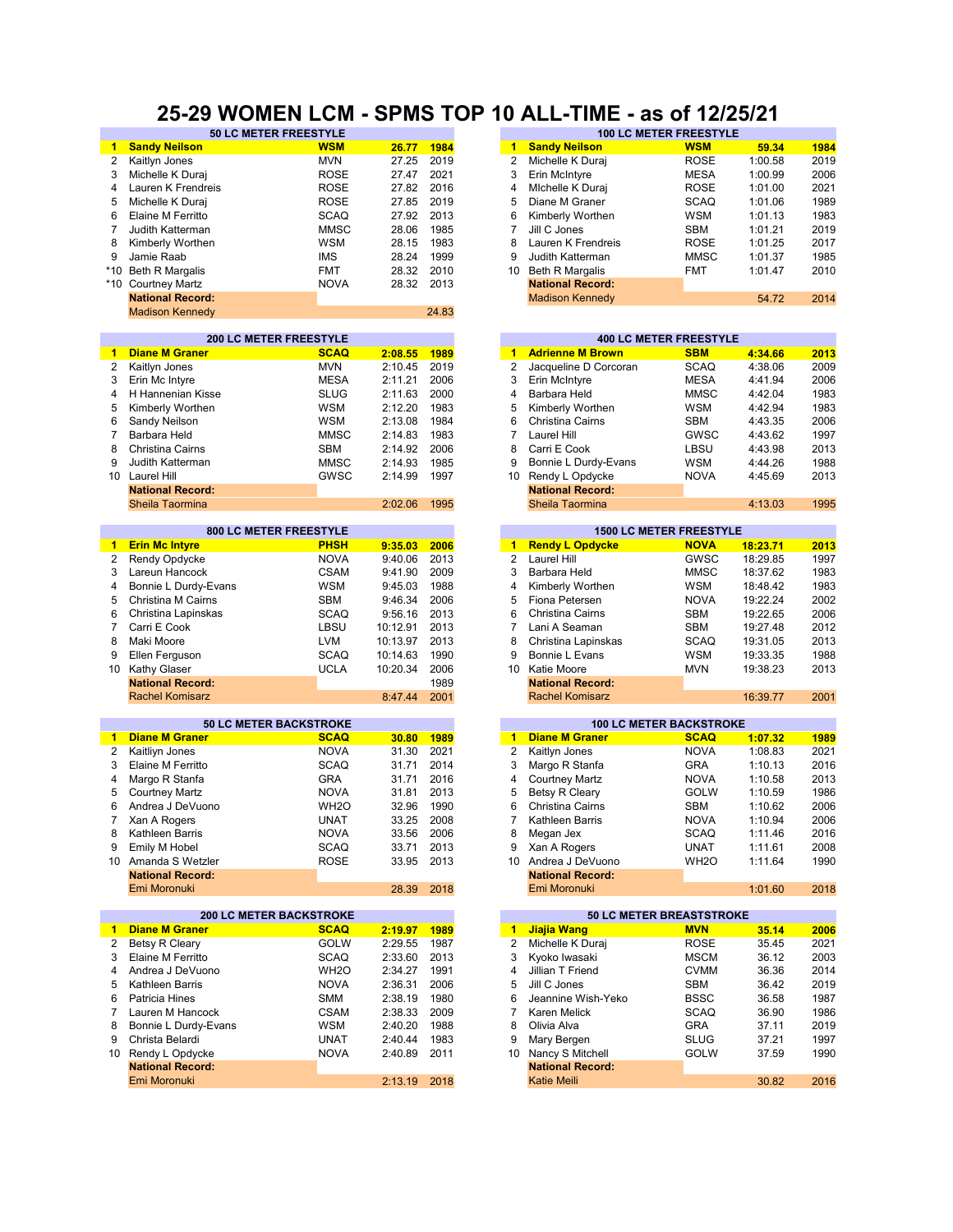|                      | <b>100 LC METER BREASTSTROKE</b>                          |             |         |      | <b>200 LC METER BREASTSTROKE</b>                        |                 |
|----------------------|-----------------------------------------------------------|-------------|---------|------|---------------------------------------------------------|-----------------|
| 1.                   | <b>Wenke Hansen</b>                                       | <b>OSB</b>  | 1:17.39 | 1998 | <b>Adrienne M Brown</b><br><b>SBM</b><br>$\mathbf{1}$   | 2013<br>2:49.10 |
| $\overline{2}$       | Tracey D McFarlane                                        | <b>PSP</b>  | 1:18.04 | 1992 | 2<br>Nancy S Mitchell<br><b>GOLW</b>                    | 1987<br>2:50.04 |
| 3                    | Michelle K Duraj                                          | <b>ROSE</b> | 1:18.43 | 2019 | 3<br>Michelle K Duraj<br><b>ROSE</b>                    | 2:50.97<br>2019 |
| 4                    | <b>Emily Hobel</b>                                        | <b>SCAQ</b> | 1:18.72 | 2006 | 4<br>Kyoko Iwasaki<br><b>MSCM</b>                       | 2003<br>2:54.66 |
| 5                    | Jiajia Wang                                               | <b>MVN</b>  | 1:18.84 | 2004 | 5<br>Karen Melick<br><b>SCAQ</b>                        | 1986<br>2:56.29 |
| 6                    | Laurel Hill                                               | <b>GWSC</b> | 1:19.65 | 1995 | 6<br>Lori Scott<br><b>UNAT</b>                          | 2:58.62         |
| 7                    | Nancy S Mitchell                                          | GOLW        | 1:19.98 | 1987 | $\overline{7}$<br>Lara Potter<br>WH <sub>2</sub> O      | 2003<br>3:00.29 |
| 8                    | Kyoko Iwasaki                                             | <b>MSCM</b> | 1:20.41 | 2003 | 8<br>Carmen Brun<br><b>NOVA</b>                         | 3:00.84         |
| 9                    | Jeannine Wish-Yeko                                        | <b>BSSC</b> | 1:21.13 | 1987 | 9<br><b>BEAC</b><br>Carolyn Bentley                     | 3:01.17         |
| 10 <sup>1</sup>      | Lesley Bethel                                             | <b>SBM</b>  | 1:21.58 | 2016 | 10 <sup>°</sup><br>Lauren Frendreis<br><b>ROSE</b>      | 3:01.68<br>2018 |
|                      | <b>National Record:</b>                                   |             |         |      | <b>National Record:</b>                                 |                 |
|                      | <b>Katie Meili</b>                                        |             | 1:06.07 | 2016 | <b>Justine Mueller</b>                                  | 2:29.90         |
|                      |                                                           |             |         |      |                                                         |                 |
|                      | 50 LC METER BUTTERFLY                                     |             |         |      | <b>100 LC METER BUTTERFLY</b>                           |                 |
| 1.                   | <b>Kaitlyn Jones</b>                                      | <b>MVN</b>  | 28.84   | 2019 | <b>Kaitlyn Jones</b><br><b>MVN</b><br>$\mathbf{1}$      | 1:05.16         |
| $\overline{2}$       | Lauren K Frendreis                                        | <b>ROSE</b> | 29.34   | 2017 | $\overline{2}$<br>Jillian T Friend<br><b>CVMM</b>       | 1:05.84         |
| 3                    | Jamie Raab                                                | <b>IMS</b>  | 29.49   | 1995 | 3<br>Jamie Raab<br><b>IMS</b>                           | 1:06.01         |
| 4                    | Elaine M Ferritto                                         | <b>SCAQ</b> | 29.64   | 2013 | $\overline{4}$<br>Rebekah Olsen<br><b>MVN</b>           | 1:06.17         |
| 5                    | <b>Courtney Martz</b>                                     | <b>NOVA</b> | 29.95   | 2013 | 5<br>Lauren K Frendreis<br><b>ROSE</b>                  | 1:06.20         |
| 6                    | Jillian T Friend                                          | <b>CVMM</b> | 30.10   | 2014 | 6<br><b>Beth R Margalis</b><br><b>FMT</b>               | 1:06.67         |
| $\overline{7}$       | <b>Beth R Margalis</b>                                    | <b>FMT</b>  | 30.18   | 2010 | $\overline{7}$<br>Barbara Held<br><b>MMSC</b>           | 1:07.06         |
| 8                    | Margo R Stanfa                                            | <b>GRA</b>  | 30.19   | 2016 | 8<br>Ann Yearwood<br><b>SCAQ</b>                        | 1:07.08         |
| 9                    | Ann Yearwood                                              | <b>SCAQ</b> | 30.20   | 2009 | 9<br>Erin Mc Intyre<br><b>MESA</b>                      | 1:07.84         |
| 10                   | Barbara Held                                              | <b>MMSC</b> | 30.34   | 1983 | <b>Betsy R Cleary</b><br><b>GOLW</b><br>10              | 1:08.06         |
|                      | <b>National Record:</b>                                   |             |         |      | <b>National Record:</b>                                 |                 |
|                      | <b>Hannah Saiz</b>                                        |             | 27.37   | 2017 | <b>Hannah Saiz</b>                                      | 2:10.83         |
|                      |                                                           |             |         |      |                                                         |                 |
|                      | 200 LC METER BUTTERFLY                                    |             |         |      | 200 LC METER INDIVIDUAL MEDLEY                          |                 |
| $\blacktriangleleft$ | <b>Betsy R Cleary</b>                                     | <b>GOLW</b> | 2:25.64 | 1987 | <b>Diane M Graner</b><br><b>SCAQ</b><br>$\mathbf{1}$    | 2:26.20         |
| $\overline{2}$       | Mojca Cater                                               | <b>SCAQ</b> | 2:25.81 | 1997 | 2<br><b>MVN</b><br>Kaitlyn Jones                        | 2:26.53         |
| 3                    | Nancy S Mitchell                                          | <b>GOLW</b> | 2:26.53 | 1987 | 3<br>Wenke Hansen<br><b>OSB</b>                         | 2:26.99         |
| 4                    | Jillian T Friend                                          | <b>CVMM</b> | 2:27.55 | 2014 | $\overline{4}$<br>Erin Mc Intyre<br><b>MESA</b>         | 2:28.24         |
| 5                    | Diane M Graner                                            | <b>SCAQ</b> | 2:28.63 | 1989 | 5<br>H Hannenian Kisse<br><b>SLUG</b>                   | 2:30.48         |
| 6                    | Barbara Held                                              | <b>SMM</b>  | 2:29.24 | 1982 | 6<br>Jillian T Friend<br><b>CVMM</b>                    | 2:30.76         |
| $\overline{7}$       | Cynthia Griffith                                          | <b>SBW</b>  | 2:36.48 | 1988 | $\overline{7}$<br>WH <sub>2</sub> O<br>Andrea J DeVuono | 2:32.53         |
| 8                    | Laurel Hill                                               | GWSC        | 2:36.79 | 1995 | 8<br>Sandy Neilson<br><b>WSM</b>                        | 2:32.91         |
| 9                    | Sandy Neilson                                             | <b>WSM</b>  | 2:38.42 | 1984 | 9<br>Nancy S Mitchell<br><b>GOLW</b>                    | 2:33.44         |
|                      | 10 S Munatones                                            | <b>SCAQ</b> | 2:38.92 | 1994 | 10<br>Jill C Jones<br><b>SBM</b>                        | 2:33.73<br>2019 |
|                      | <b>National Record:</b>                                   |             |         |      | <b>National Record:</b>                                 |                 |
|                      | <b>Hannah Saiz</b>                                        |             | 2:10.83 | 2017 | <b>Justine Mueller</b>                                  | 2:14.03         |
|                      |                                                           |             |         |      |                                                         |                 |
| $\blacksquare$       | 400 LC METER INDIVIDUAL MEDLEY<br><b>Adrienne M Brown</b> | <b>SBM</b>  | 5:08.31 | 2013 |                                                         |                 |
| $\overline{2}$       | Laurel Hill                                               | GWSC        | 5:16.50 | 1997 |                                                         |                 |
| 3                    | Erin Mc Intyre                                            | <b>MESA</b> | 5:18.41 | 2006 |                                                         |                 |
| 4                    | Nancy S Mitchell                                          | GOLW        | 5:23.57 | 1987 |                                                         |                 |
| 5                    | Bonnie L Durdy-Evans                                      | <b>WSM</b>  | 5:26.48 | 1988 |                                                         |                 |
| 6                    | Lauren M Hancock                                          | <b>CSAM</b> | 5:27.81 | 2009 |                                                         |                 |
|                      |                                                           |             |         |      |                                                         |                 |
| 7                    | Kimberly Mogalian                                         | <b>IHAC</b> | 5:29.87 | 1981 |                                                         |                 |
| 8                    | <b>Emily Hobel</b>                                        | <b>SCAQ</b> | 5:31.89 | 2006 |                                                         |                 |
| 9                    | S Munatones                                               | <b>SCAQ</b> | 5:35.14 | 1994 |                                                         |                 |
| 10 <sup>1</sup>      | Elaine M Ferritto                                         | <b>SCAQ</b> | 5:35.65 | 2013 |                                                         |                 |
|                      | <b>National Record:</b>                                   |             |         |      |                                                         |                 |

Sara Shand

5:06.34 1989

|         |      |    |                         | 200 LU METER BREASTSTRUNE     |         |      |
|---------|------|----|-------------------------|-------------------------------|---------|------|
| 1:17.39 | 1998 | 1  | <b>Adrienne M Brown</b> | <b>SBM</b>                    | 2:49.10 | 2013 |
| 1:18.04 | 1992 | 2  | Nancy S Mitchell        | <b>GOLW</b>                   | 2:50.04 | 1987 |
| 1:18.43 | 2019 | 3  | Michelle K Duraj        | <b>ROSE</b>                   | 2:50.97 | 2019 |
| 1:18.72 | 2006 | 4  | Kyoko Iwasaki           | <b>MSCM</b>                   | 2:54.66 | 2003 |
| 1:18.84 | 2004 | 5  | Karen Melick            | <b>SCAQ</b>                   | 2:56.29 | 1986 |
| 1:19.65 | 1995 | 6  | Lori Scott              | UNAT                          | 2:58.62 | 1981 |
| 1:19.98 | 1987 | 7  | Lara Potter             | WH <sub>2</sub> O             | 3:00.29 | 2003 |
| 1:20.41 | 2003 | 8  | Carmen Brun             | <b>NOVA</b>                   | 3:00.84 | 1996 |
| 1:21.13 | 1987 | 9  | Carolyn Bentley         | <b>BEAC</b>                   | 3:01.17 | 1997 |
| 1:21.58 | 2016 | 10 | Lauren Frendreis        | <b>ROSE</b>                   | 3:01.68 | 2018 |
|         |      |    | <b>National Record:</b> |                               |         |      |
| 1:06.07 | 2016 |    | <b>Justine Mueller</b>  |                               | 2:29.90 | 2013 |
|         |      |    |                         |                               |         |      |
|         |      |    |                         | <b>100 LC METER BUTTERFLY</b> |         |      |
| 28.84   | 2019 | 1  | <b>Kaitlyn Jones</b>    | <b>MVN</b>                    | 1:05.16 | 2019 |
| 29.34   | 2017 | 2  | Jillian T Friend        | <b>CVMM</b>                   | 1:05.84 | 2014 |
| 29.49   | 1995 | 3  | Jamie Raab              | IMS                           | 1:06.01 | 1995 |
| 29.64   | 2013 | 4  | Rebekah Olsen           | <b>MVN</b>                    | 1:0617  | 2009 |

| 29.64 | 2013 |
|-------|------|
| 29.95 | 2013 |
| 30.10 | 2014 |
| 30.18 | 2010 |
| 30.19 | 2016 |
| 30.20 | 2009 |
| 30.34 | 1983 |
|       |      |
| 27.37 | 2017 |
|       |      |
|       |      |
| 25.64 | 1987 |
| 25.81 | 1997 |
| 26.53 | 1987 |
| 27.55 | 2014 |
| 28.63 | 1989 |
|       |      |
| 29.24 | 1982 |
| 36.48 | 1988 |
| 36.79 | 1995 |

| 2:38.42<br>2:38.92 | 1984<br>- 1994 | 9 Nancy S Mitchell<br>10 Jill C Jones | GOLW<br><b>SBM</b> | 2:33:44<br>2.3373 | 1987<br>2019 |
|--------------------|----------------|---------------------------------------|--------------------|-------------------|--------------|
|                    |                | <b>National Record:</b>               |                    |                   |              |
| 2:10.83 2017       |                | <b>Justine Mueller</b>                |                    | 2:14.03           | 2013         |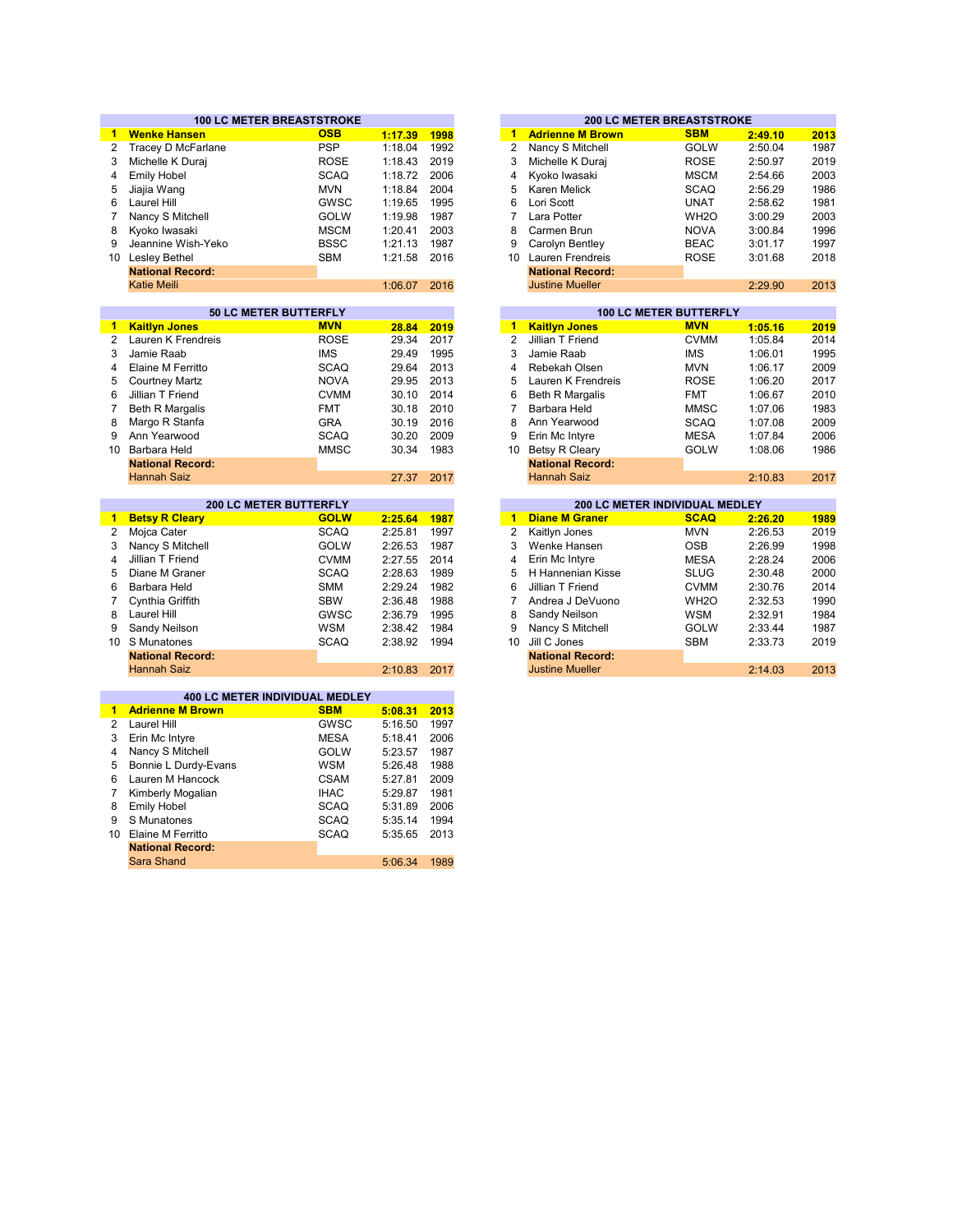#### **25-29 MEN LCM - SPMS TOP 10 ALL-TIME - as of 12/25/21**

| $\blacktriangleleft$ | <b>Luke A Pechmann</b>         | <b>GRA</b>  | 22.59      | 2016 | $\mathbf{1}$         | <b>Luke A Pechmann</b>         | <b>GRA</b>  | 50.51    | 2016 |
|----------------------|--------------------------------|-------------|------------|------|----------------------|--------------------------------|-------------|----------|------|
| 2                    | Wyatt L Ubellacker             | <b>ROSE</b> | 23.04      | 2019 | 2                    | Nick Shackell                  | <b>NOVA</b> | 50.74    | 2000 |
|                      |                                |             |            |      | 3                    |                                |             |          |      |
| 3                    | Erik D Tolmachoff              | <b>SCAQ</b> | 23.56      | 2009 |                      | Erik D Tolmachoff              | <b>SCAQ</b> | 51.93    | 2009 |
| 4                    | Nick Shackell                  | <b>NOVA</b> | 23.61      | 2000 | 4                    | Wyatt L Ubellacker             | <b>ROSE</b> | 52.25    | 2019 |
| 5                    | Mat A Prasser                  | <b>MVN</b>  | 24.04      | 2019 | 5                    | Joseph G Doyle                 | <b>RIPT</b> | 52.58    | 2014 |
| 6                    | Kevin F Kuhn                   | <b>ROSE</b> | 24.09      | 2014 | 6                    | Ralph J Porrazzo               | <b>ROSE</b> | 52.69    | 2018 |
| $*7$                 | James P Ferstel                | LAAC        | 24.12      | 1985 | $\overline{7}$       | Alexander M Aceino             | <b>GRA</b>  | 53.08    | 2017 |
|                      |                                |             |            |      |                      |                                |             |          |      |
| $*7$                 | Joseph G Doyle                 | <b>RIPT</b> | 24.12      | 2014 | 8                    | <b>Tony Cox</b>                | <b>GRA</b>  | 53.35    | 2018 |
| 9                    | Mario L Marshall               | <b>SCMC</b> | 24.18      | 2011 | 9                    | Ryan Hanni                     | <b>SBM</b>  | 53.39    | 2016 |
| 10                   | Gary S Nevill                  | LAAC        | 24.24      | 1985 | 10                   | Kevin F Kuhn                   | <b>SBM</b>  | 53.46    | 2016 |
|                      | <b>National Record:</b>        |             |            |      |                      | <b>National Record:</b>        |             |          |      |
|                      | <b>Nathan Adrian</b>           |             | 21.69      | 2014 |                      | Nathan Adrian                  |             | 47.96    | 2017 |
|                      |                                |             |            |      |                      |                                |             |          |      |
|                      | <b>200 LC METER FREESTYLE</b>  |             |            |      |                      | <b>400 LC METER FREESTYLE</b>  |             |          |      |
| $\mathbf{1}$         | <b>Ralph J Porrazzo</b>        | <b>ROSE</b> | 1:57.34    | 2019 | $\blacktriangleleft$ | <b>Alex Kostich</b>            | <b>SCAQ</b> | 4:03.63  | 1997 |
| $\overline{2}$       | Keith R Ryan                   | UCI         | 1:59.69    | 2009 | 2                    | John Pearson                   | <b>ROSE</b> | 4:12.83  | 1993 |
|                      |                                |             |            |      |                      |                                |             |          |      |
| 3                    | Ryan Hanni                     | <b>SBM</b>  | 1:59.82    | 2016 | 3                    | Keith R Ryan                   | UCI         | 4:15.82  | 2009 |
| 4                    | Alexander M Aceino             | <b>GRA</b>  | 2:00.01    | 2016 | $\overline{4}$       | Alec Alders                    | <b>ROSE</b> | 4:16.13  | 2014 |
| 5                    | John Pearson                   | <b>ROSE</b> | 2:00.02    | 1993 | 5                    | William J Purcell              | <b>SBW</b>  | 4:16.21  | 1987 |
| 6                    | Evan Kraus                     | <b>NOVA</b> | 2:00.26    | 2013 | 6                    | Evan Kraus                     | <b>NOVA</b> | 4:18.81  | 2013 |
| $\overline{7}$       | Alex Kostich                   | <b>SCAQ</b> | 2:00.42    | 1997 | 7                    | <b>William Penn</b>            | <b>TROJ</b> | 4:22.19  | 1980 |
|                      |                                |             |            |      |                      |                                |             |          |      |
| 8                    | Rick Kozlowski                 | <b>TROJ</b> | 2:00.67    | 1980 | 8                    | Patrick Dideum                 | <b>NOVA</b> | 4:24.02  | 2006 |
| 9                    | William J Purcell              | <b>SBW</b>  | 2:00.94    | 1987 | 9                    | Rick Kozlowski                 | <b>TROJ</b> | 4:24.40  | 1980 |
| 10                   | Mario L Marshall               | <b>SCMC</b> | 2:00.96    | 2011 | 10                   | <b>Casey Powers</b>            | GRA         | 4:24.58  | 2019 |
|                      | <b>National Record:</b>        |             |            |      |                      | <b>National Record:</b>        |             |          |      |
|                      | <b>Alex Wold</b>               |             | 1:50.69    | 2013 |                      | <b>Alex Wold</b>               |             | 3:55.01  | 2013 |
|                      |                                |             |            |      |                      |                                |             |          |      |
|                      | <b>800 LC METER FREESTYLE</b>  |             |            |      |                      | <b>1500 LC METER FREESTYLE</b> |             |          |      |
|                      | 1 Alex Kostich                 | <b>SCAQ</b> | 8:24.67    | 1997 | $\mathbf{1}$         | <b>Alex Kostich</b>            | <b>SCAQ</b> | 16:13.89 | 1997 |
|                      |                                |             |            |      |                      |                                |             |          |      |
| 2                    | John Pearson                   | <b>ROSE</b> | 8:54.55    | 1994 | 2                    | John Pearson                   | <b>ROSE</b> | 16:45.35 | 1993 |
| 3                    | Alec Alders                    | <b>ROSE</b> | 8:55.31    | 2014 | 3                    | <b>William Penn</b>            | <b>TROJ</b> | 17:42.29 | 1980 |
| 4                    | Evan Kraus                     | <b>NOVA</b> | 8:59.17    | 2013 | 4                    | Keith R Ryan                   | UCI         | 17:45.93 | 2009 |
| 5                    | Gerry A Rodrigues              | <b>SCAQ</b> | 9:01.05    | 1992 | 5                    | Robert Hudek                   | <b>SCAQ</b> | 17:47.11 | 1988 |
| 6                    | Jason Fox                      | <b>ROSE</b> | 9:10.72    | 2006 | 6                    | <b>Michael Collins</b>         | <b>NOVA</b> | 18:04.90 | 1994 |
|                      |                                |             |            |      |                      |                                |             |          |      |
| $\overline{7}$       | <b>Michael Collins</b>         | <b>NOVA</b> | 9:14.77    | 1993 | $\overline{7}$       | Aaron P Goldschmidt            | <b>SBSC</b> | 18:15.66 | 1988 |
| 8                    | <b>Casey Powers</b>            | <b>GRA</b>  | 9:15.26    | 2019 | 8                    | Chris McKinnon                 | <b>CPM</b>  | 18:19.00 | 1987 |
| 9                    | Patrick Dideum                 | <b>NOVA</b> | 9:16.19    | 2006 | 9                    | <b>Casey Powers</b>            | <b>GRA</b>  | 18:31.50 | 2019 |
|                      | 10 Chris McKinnon              | <b>CPM</b>  | 9:16.90    | 1987 | 10                   | <b>Scott Reed</b>              | <b>OSB</b>  | 18:38.56 | 1999 |
|                      | <b>National Record:</b>        |             |            |      |                      | <b>National Record:</b>        |             |          |      |
|                      |                                |             |            |      |                      |                                |             |          |      |
|                      | <b>Alex Kostich</b>            |             | 8:24.67    | 1997 |                      | <b>Alex Kostich</b>            |             | 16:13.89 | 1997 |
|                      | <b>50 LC METER BACKSTROKE</b>  |             |            |      |                      | <b>100 LC METER BACKSTROKE</b> |             |          |      |
| $\blacksquare$       | <b>Luke A Pechmann</b>         | <b>GRA</b>  | 26.77      | 2017 | $\blacktriangleleft$ | <b>Ralph J Porrazzo</b>        | <b>ROSE</b> | 57.43    | 2019 |
|                      |                                |             |            |      |                      |                                |             |          |      |
| 2                    | Devin H Brady                  | <b>UNAT</b> | 27.68      | 2010 | 2                    | <b>Tony Cox</b>                | <b>GRA</b>  | 59.08    | 2018 |
| 3                    | Ralph J Porrazzo               | <b>ROSE</b> | 27.96      | 2017 | 3                    | Luke A Pechmann                | <b>GRA</b>  | 1:00.07  | 2018 |
| *4                   | Michael Scarcelli              | <b>SPMA</b> | 28.22      | 2006 | 4                    | <b>Scott Reed</b>              | <b>OSB</b>  | 1:00.93  | 1999 |
| *4                   | Ben Erickson                   | <b>LVM</b>  | 28.22      | 2007 | 5                    | <b>Ben Erickson</b>            | <b>LVM</b>  | 1:01.30  | 2007 |
| 6                    | Gary S Nevill                  | LAAC        | 28.64      | 1985 | 6                    | Jason Bergstrom                | <b>GRA</b>  | 1:01.31  | 2015 |
|                      |                                |             |            |      |                      |                                |             |          |      |
| 7                    | Daniel B McClary               | LBSU        | 28.82      | 2013 | 7                    | Mark Chatfield                 | <b>TROJ</b> | 1:01.68  | 1980 |
| 8                    | Devin H Brady                  | <b>UCLA</b> | 28.83      | 2011 | 8                    | Michael Stamm                  | <b>TROJ</b> | 1:01.83  | 1980 |
| 9                    | Craig Schwartz                 | <b>SCAQ</b> | 28.87 1984 |      | 9                    | Devin H Brady                  | <b>UNAT</b> | 1:01.87  | 2010 |
|                      | 10 Alex C Verdegem             | <b>TCC</b>  | 28.97      | 2015 |                      | 10 Craig Schwartz              | <b>SCAQ</b> | 1:02.11  | 1984 |
|                      | <b>National Record:</b>        |             |            |      |                      | <b>National Record:</b>        |             |          |      |
|                      | <b>Adam Mania</b>              |             | 26.05      | 2011 |                      | <b>Adam Mania</b>              |             | 55.15    | 2011 |
|                      |                                |             |            |      |                      |                                |             |          |      |
|                      | <b>200 LC METER BACKSTROKE</b> |             |            |      |                      | 50 LC METER BREASTSTROKE       |             |          |      |
| $\blacksquare$       | <b>Ralph J Porrazzo</b>        | <b>ROSE</b> | 2:11.44    | 2018 |                      | 1 Trevor J Hoyt                | <b>GRA</b>  | 29.39    | 2019 |
| $\mathbf{2}$         | <b>Scott Reed</b>              | <b>OSB</b>  | 2:12.81    | 1999 | 2                    | Eric Carlson                   | <b>ROSE</b> | 29.61    | 2011 |
| 3                    | Michael Stamm                  | <b>TROJ</b> | 2:14.07    | 1980 | 3                    | Danny R Puchalski              | <b>NOVA</b> | 29.96    | 2009 |
|                      |                                |             |            |      |                      |                                |             |          |      |
| 4                    | <b>Marcel Rinzler</b>          | PHSH        | 2:14.97    | 1999 | 4                    | Mat A Prasser                  | <b>MVN</b>  | 29.97    | 2019 |
| 5                    | Alec Alders                    | <b>ROSE</b> | 2:15.53    | 2014 | 5                    | Luke A Pechmann                | <b>GRA</b>  | 30.12    | 2017 |
| 6                    | Jason Fox                      | <b>ROSE</b> | 2:18.01    | 2006 | 6                    | Reese Gonzales                 | <b>UNAT</b> | 30.13    | 2018 |
| 7                    | Cory Nguyen                    | <b>CMAC</b> | 2:19.69    | 2021 | 7                    | Peter E McClafferty            | <b>SCAQ</b> | 30.50    | 1989 |
| 8                    | Kyle S Price                   | UCI         | 2:19.87    | 2011 | 8                    | Reese Gonzales                 | <b>UNAT</b> | 30.77    | 2019 |
|                      |                                |             |            |      |                      |                                |             |          |      |
| 9                    | Craig Schwartz                 | <b>SCAQ</b> | 2:20.34    | 1984 | 9                    | Craig Crawford                 | SWM         | 30.79    | 1998 |
|                      | 10 Garrett M Hubbard           | <b>MVN</b>  | 2:20.94    | 2019 | 10                   | Mark Chatfield                 | SWM         | 30.98    | 1982 |
|                      | <b>National Record:</b>        |             |            |      |                      | <b>National Record:</b>        |             |          |      |
|                      | Hayes Johnson                  |             | 2:03.61    | 2017 |                      | <b>Mark Gangloff</b>           |             | 27.96    | 2011 |
|                      |                                |             |            |      |                      |                                |             |          |      |

| <b>50 LC METER FREESTYLE</b>  |             |         |      |                      |                         | <b>100 LC METER FREESTYLE</b>  |          |      |
|-------------------------------|-------------|---------|------|----------------------|-------------------------|--------------------------------|----------|------|
| nn                            | <b>GRA</b>  | 22.59   | 2016 | $\overline{1}$       | <b>Luke A Pechmann</b>  | <b>GRA</b>                     | 50.51    | 2016 |
| er                            | <b>ROSE</b> | 23.04   | 2019 | 2                    | Nick Shackell           | <b>NOVA</b>                    | 50.74    | 2000 |
| ff                            | <b>SCAQ</b> | 23.56   | 2009 | 3                    | Erik D Tolmachoff       | <b>SCAQ</b>                    | 51.93    | 2009 |
|                               | <b>NOVA</b> | 23.61   | 2000 | 4                    | Wyatt L Ubellacker      | <b>ROSE</b>                    | 52.25    | 2019 |
|                               | <b>MVN</b>  | 24.04   | 2019 | 5                    | Joseph G Doyle          | <b>RIPT</b>                    | 52.58    | 2014 |
|                               | <b>ROSE</b> | 24.09   | 2014 | 6                    | Ralph J Porrazzo        | <b>ROSE</b>                    | 52.69    | 2018 |
|                               | LAAC        | 24.12   | 1985 | 7                    | Alexander M Aceino      | <b>GRA</b>                     | 53.08    | 2017 |
|                               | <b>RIPT</b> | 24.12   | 2014 | 8                    | <b>Tony Cox</b>         | <b>GRA</b>                     | 53.35    | 2018 |
|                               | <b>SCMC</b> | 24.18   | 2011 | 9                    | Ryan Hanni              | <b>SBM</b>                     | 53.39    | 2016 |
|                               | LAAC        | 24.24   | 1985 | 10                   | Kevin F Kuhn            | <b>SBM</b>                     | 53.46    | 2016 |
|                               |             |         |      |                      | <b>National Record:</b> |                                |          |      |
|                               |             | 21.69   | 2014 |                      | <b>Nathan Adrian</b>    |                                | 47.96    | 2017 |
|                               |             |         |      |                      |                         |                                |          |      |
| <b>200 LC METER FREESTYLE</b> |             |         |      |                      |                         | <b>400 LC METER FREESTYLE</b>  |          |      |
|                               | <b>ROSE</b> | 1:57.34 | 2019 | $\mathbf{1}$         | <b>Alex Kostich</b>     | <b>SCAQ</b>                    | 4:03.63  | 1997 |
|                               | UCI         | 1:59.69 | 2009 | $\overline{2}$       | John Pearson            | <b>ROSE</b>                    | 4:12.83  | 1993 |
|                               | <b>SBM</b>  | 1:59.82 | 2016 | 3                    | Keith R Ryan            | UCI                            | 4:15.82  | 2009 |
| ino                           | <b>GRA</b>  | 2:00.01 | 2016 | 4                    | Alec Alders             | <b>ROSE</b>                    | 4:16.13  | 2014 |
|                               | <b>ROSE</b> | 2:00.02 | 1993 | 5                    | William J Purcell       | <b>SBW</b>                     | 4:16.21  | 1987 |
|                               | <b>NOVA</b> | 2:00.26 | 2013 | 6                    | Evan Kraus              | <b>NOVA</b>                    | 4:18.81  | 2013 |
|                               | <b>SCAQ</b> | 2:00.42 | 1997 | 7                    | William Penn            | <b>TROJ</b>                    | 4:22.19  | 1980 |
|                               | <b>TROJ</b> | 2:00.67 | 1980 | 8                    | Patrick Dideum          | <b>NOVA</b>                    | 4:24.02  | 2006 |
|                               | <b>SBW</b>  | 2:00.94 | 1987 | 9                    | Rick Kozlowski          | <b>TROJ</b>                    | 4:24.40  | 1980 |
|                               | <b>SCMC</b> | 2:00.96 | 2011 | 10                   | <b>Casey Powers</b>     | <b>GRA</b>                     | 4:24.58  | 2019 |
|                               |             |         |      |                      | <b>National Record:</b> |                                |          |      |
|                               |             | 1:50.69 | 2013 |                      | <b>Alex Wold</b>        |                                | 3:55.01  | 2013 |
|                               |             |         |      |                      |                         |                                |          |      |
| <b>800 LC METER FREESTYLE</b> |             |         |      |                      |                         | <b>1500 LC METER FREESTYLE</b> |          |      |
|                               | <b>SCAQ</b> | 8:24.67 | 1997 | $\blacksquare$       | <b>Alex Kostich</b>     | <b>SCAQ</b>                    | 16:13.89 | 1997 |
|                               |             |         | 1994 | 2                    | John Pearson            | <b>ROSE</b>                    | 16:45.35 | 1993 |
|                               | <b>ROSE</b> | 8:54.55 |      |                      |                         |                                |          |      |
|                               | <b>ROSE</b> | 8:55.31 | 2014 | 3                    | <b>William Penn</b>     | <b>TROJ</b>                    | 17:42.29 | 1980 |
|                               | <b>NOVA</b> | 8:59.17 | 2013 | 4                    | Keith R Ryan            | UCI                            | 17:45.93 | 2009 |
| эs                            | <b>SCAQ</b> | 9:01.05 | 1992 | 5                    | <b>Robert Hudek</b>     | <b>SCAQ</b>                    | 17:47.11 | 1988 |
|                               | <b>ROSE</b> | 9:10.72 | 2006 | 6                    | <b>Michael Collins</b>  | <b>NOVA</b>                    | 18:04.90 | 1994 |
|                               | <b>NOVA</b> | 9:14.77 | 1993 | 7                    | Aaron P Goldschmidt     | <b>SBSC</b>                    | 18:15.66 | 1988 |
|                               | <b>GRA</b>  | 9:15.26 | 2019 | 8                    | Chris McKinnon          | <b>CPM</b>                     | 18:19.00 | 1987 |
|                               | <b>NOVA</b> | 9:16.19 | 2006 | 9                    | <b>Casey Powers</b>     | <b>GRA</b>                     | 18:31.50 | 2019 |
|                               | <b>CPM</b>  | 9:16.90 | 1987 | 10 <sup>1</sup>      | <b>Scott Reed</b>       | OSB                            | 18:38.56 | 1999 |
|                               |             |         |      |                      | <b>National Record:</b> |                                |          |      |
|                               |             | 8:24.67 | 1997 |                      | <b>Alex Kostich</b>     |                                | 16:13.89 | 1997 |
|                               |             |         |      |                      |                         |                                |          |      |
| <b>0 LC METER BACKSTROKE</b>  |             |         |      |                      |                         | <b>100 LC METER BACKSTROKE</b> |          |      |
| nn                            | <b>GRA</b>  | 26.77   | 2017 | $\blacktriangleleft$ | <b>Ralph J Porrazzo</b> | <b>ROSE</b>                    | 57.43    | 2019 |
|                               | <b>UNAT</b> | 27.68   | 2010 | $\overline{2}$       | <b>Tony Cox</b>         | <b>GRA</b>                     | 59.08    | 2018 |
|                               | <b>ROSE</b> | 27.96   | 2017 | 3                    | Luke A Pechmann         | <b>GRA</b>                     | 1:00.07  | 2018 |
|                               | <b>SPMA</b> | 28.22   | 2006 | 4                    | <b>Scott Reed</b>       | <b>OSB</b>                     | 1:00.93  | 1999 |
|                               | <b>LVM</b>  | 28.22   | 2007 | 5                    | Ben Erickson            | <b>LVM</b>                     | 1:01.30  | 2007 |
|                               | LAAC        | 28.64   | 1985 | 6                    | Jason Bergstrom         | <b>GRA</b>                     | 1:01.31  | 2015 |
|                               | LBSU        | 28.82   | 2013 | $\overline{7}$       | <b>Mark Chatfield</b>   | <b>TROJ</b>                    | 1:01.68  | 1980 |
|                               | <b>UCLA</b> | 28.83   | 2011 | 8                    | Michael Stamm           | <b>TROJ</b>                    | 1:01.83  | 1980 |
|                               | <b>SCAQ</b> | 28.87   | 1984 | 9                    | Devin H Brady           | <b>UNAT</b>                    | 1:01.87  | 2010 |
|                               | <b>TCC</b>  | 28.97   | 2015 | 10                   | Craig Schwartz          | <b>SCAQ</b>                    | 1:02.11  | 1984 |
|                               |             |         |      |                      | <b>National Record:</b> |                                |          |      |
|                               |             | 26.05   | 2011 |                      | <b>Adam Mania</b>       |                                | 55.15    | 2011 |

|         |      |    |                         | <b>50 LC METER BREASTSTROKE</b> |       |      |
|---------|------|----|-------------------------|---------------------------------|-------|------|
| 2:11.44 | 2018 | 1  | <b>Trevor J Hoyt</b>    | <b>GRA</b>                      | 29.39 | 2019 |
| 2:12.81 | 1999 | 2  | Eric Carlson            | <b>ROSE</b>                     | 29.61 | 2011 |
| 2:14.07 | 1980 | 3  | Danny R Puchalski       | <b>NOVA</b>                     | 29.96 | 2009 |
| 2:14.97 | 1999 | 4  | Mat A Prasser           | <b>MVN</b>                      | 29.97 | 2019 |
| 2:15.53 | 2014 | 5  | Luke A Pechmann         | GRA                             | 30.12 | 2017 |
| 2:18.01 | 2006 | 6  | Reese Gonzales          | <b>UNAT</b>                     | 30.13 | 2018 |
| 2:19.69 | 2021 |    | Peter E McClafferty     | <b>SCAQ</b>                     | 30.50 | 1989 |
| 2:19.87 | 2011 | 8  | <b>Reese Gonzales</b>   | <b>UNAT</b>                     | 30.77 | 2019 |
| 2:20.34 | 1984 | 9  | Craig Crawford          | SWM                             | 30.79 | 1998 |
| 2:20.94 | 2019 | 10 | Mark Chatfield          | SWM                             | 30.98 | 1982 |
|         |      |    | <b>National Record:</b> |                                 |       |      |
| 2:03.61 | 2017 |    | <b>Mark Gangloff</b>    |                                 | 27.96 | 2011 |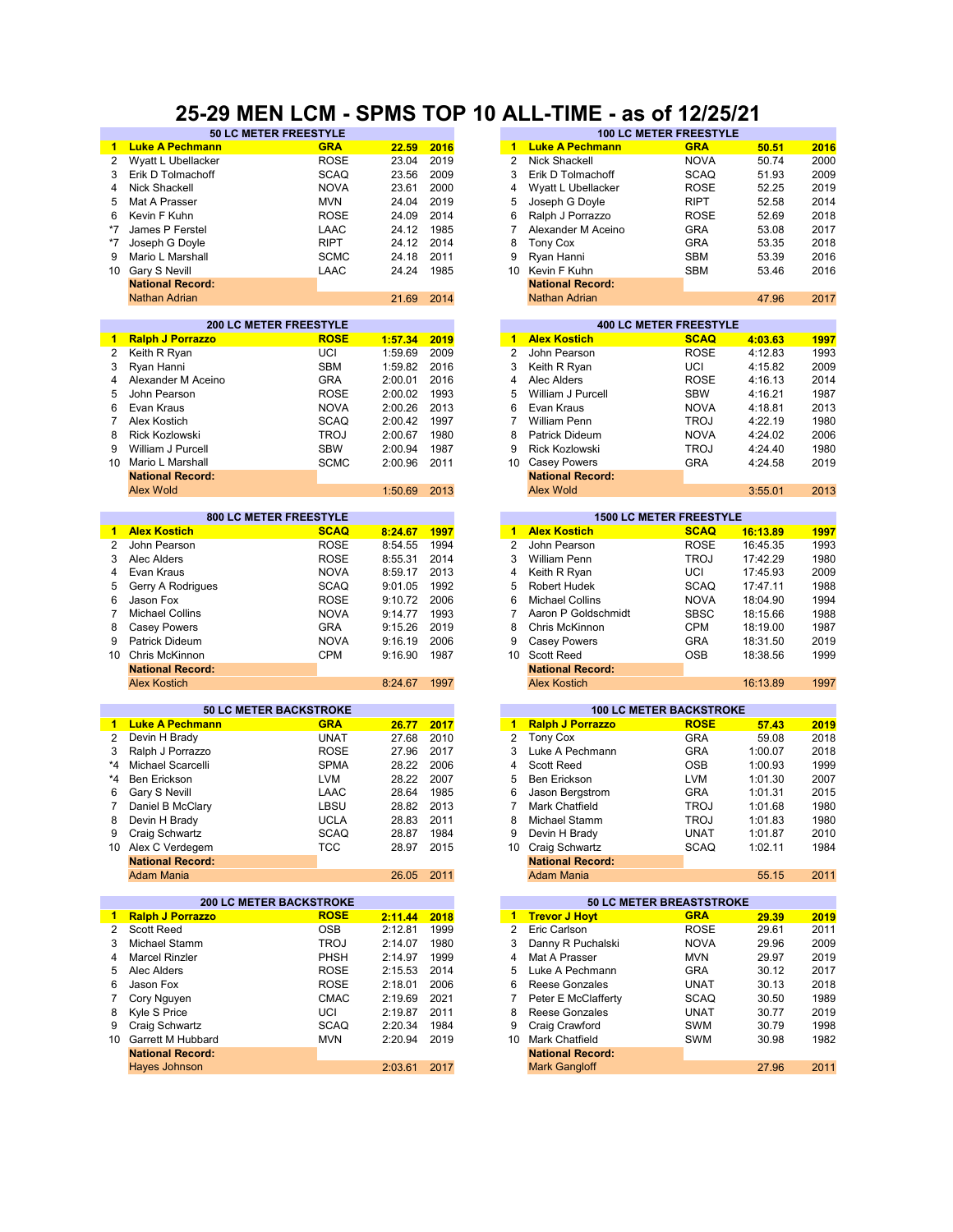|                      | <b>100 LC METER BREASTSTROKE</b> |             |         |      |                      |                                | <b>200 LC METER BREASTSTROKE</b> |         |
|----------------------|----------------------------------|-------------|---------|------|----------------------|--------------------------------|----------------------------------|---------|
| $\mathbf{1}$         | <b>Nicholas Korth</b>            | <b>GRA</b>  | 1:03.92 | 2016 | $\mathbf{1}$         | <b>Nicholas Korth</b>          | <b>GRA</b>                       | 2:20.67 |
| $\overline{2}$       | Eric Carlson                     | <b>ROSE</b> | 1:04.33 | 2012 | $\overline{2}$       | Eric Carlson                   | <b>ROSE</b>                      | 2:22.37 |
| 3                    | Trevor J Hovt                    | <b>GRA</b>  | 1:04.87 | 2019 | 3                    | Trevor J Hovt                  | <b>GRA</b>                       | 2:23.53 |
| 4                    | Danny R Puchalski                | <b>NOVA</b> | 1:06.00 | 2009 | 4                    | Mark Chatfield                 | <b>SMM</b>                       | 2:30.96 |
| 5                    | Mark Chatfield                   | <b>TROJ</b> | 1:07.38 | 1980 | 5                    | Danny R Puchalski              | <b>NOVA</b>                      | 2:32.19 |
| 6                    | Reese Gonzales                   | <b>UNAT</b> | 1:07.62 | 2018 | 6                    | Peter E McClafferty            | <b>SCAQ</b>                      | 2:33.66 |
| $\overline{7}$       | Craig Crawford                   | SWM         | 1:08.42 | 1998 | $\overline{7}$       | Craig Crawford                 | SWM                              | 2:33.72 |
| 8                    | Peter E McClafferty              | <b>SCAQ</b> | 1:09.16 | 1989 | 8                    | John Pearson                   | <b>ROSE</b>                      | 2:35.03 |
| 9                    | Kazu Miyahara                    | <b>SWLB</b> | 1:10.27 | 2015 | 9                    | Reese Gonzales                 | <b>UNAT</b>                      | 2:38.70 |
| 10 <sup>1</sup>      | Mat A Prasser                    | <b>MVN</b>  | 1:10.56 | 2019 | 10                   | Patrick Duggan                 | <b>MVN</b>                       | 2:40.73 |
|                      | <b>National Record:</b>          |             |         |      |                      | <b>National Record:</b>        |                                  |         |
|                      | <b>BJ Johnson</b>                |             | 1:00.68 | 2013 |                      | <b>BJ Johnson</b>              |                                  | 2:10.09 |
|                      |                                  |             |         |      |                      |                                |                                  |         |
|                      | <b>50 LC METER BUTTERFLY</b>     |             |         |      |                      |                                | <b>100 LC METER BUTTERFLY</b>    |         |
| $\blacksquare$       | <b>Wyatt L Ubellacker</b>        | <b>ROSE</b> | 24.71   | 2019 | 1                    | <b>Kevin Mendoza</b>           | <b>SBM</b>                       | 54.14   |
| $\overline{2}$       | Erik D Tolmachoff                | <b>SCAQ</b> | 24.75   | 2009 | $\overline{2}$       | Alexander M Aceino             | <b>GRA</b>                       | 55.42   |
| 3                    | <b>Tony Cox</b>                  | <b>GRA</b>  | 25.07   | 2018 | 3                    | Joseph G Doyle                 | <b>RIPT</b>                      | 56.53   |
| 4                    | <b>Patrick K Simpkins</b>        | <b>SCA</b>  | 25.30   | 2013 | 4                    | <b>Patrick K Simpkins</b>      | <b>SCA</b>                       | 56.82   |
| 5                    | Alexander M Aceino               | <b>GRA</b>  | 25.68   | 2016 | 5                    | Mario L Marshall               | <b>SCMC</b>                      | 56.98   |
|                      |                                  |             |         |      | 6                    |                                |                                  |         |
| 6<br>$*7$            | Teemu S Kettunen                 | <b>NOVA</b> | 25.74   | 2007 |                      | James Belardi                  | <b>LCM</b>                       | 57.11   |
|                      | Jermaine Britton                 | <b>OJAI</b> | 25.77   | 2006 | $\overline{7}$       | Gardner Howland                | <b>SBSC</b>                      | 57.24   |
| *7                   | Mario L Marshall                 | <b>SCMC</b> | 25.77   | 2011 | 8                    | Teemu S Kettunen               | <b>NOVA</b>                      | 57.66   |
| 9                    | Daniel B McClary                 | LBSU        | 25.86   | 2016 | *9                   | <b>Brian Alderman</b>          | <b>OSB</b>                       | 57.70   |
| 10                   | Jan Tichy                        | <b>NOVA</b> | 25.96   | 2011 | *9                   | Jan Tichy                      | <b>NOVA</b>                      | 57.70   |
|                      | <b>National Record:</b>          |             |         |      |                      | <b>National Record:</b>        |                                  |         |
|                      | Kohei Kawamoto                   |             | 23.71   | 2008 |                      | <b>Thomas Shields</b>          |                                  | 51.20   |
|                      | <b>200 LC METER BUTTERFLY</b>    |             |         |      |                      | 200 LC METER INDIVIDUAL MEDLEY |                                  |         |
| $\blacktriangleleft$ | <b>James Belardi</b>             | <b>SCAQ</b> | 2:06.88 | 1982 | $\blacktriangleleft$ | <b>Luke A Pechmann</b>         | <b>GRA</b>                       | 2:12.24 |
| $\overline{2}$       | <b>Michael Shaffer</b>           | <b>VCM</b>  | 2:08.34 | 1994 | $\overline{2}$       | <b>Mark Chatfield</b>          | <b>TROJ</b>                      | 2:14.02 |
| 3                    | Kevin Mendoza                    | <b>SBM</b>  | 2:09.66 | 2021 | 3                    | Nolan Rogers                   | GWSC                             | 2:14.35 |
| 4                    | Keith R Ryan                     | UCI         | 2:10.67 | 2009 | 4                    | <b>Marcel Rinzler</b>          | PHSH                             | 2:15.04 |
| 5                    | <b>Casey Powers</b>              | <b>GRA</b>  | 2:14.69 | 2019 | 5                    | Michael Stamm                  | <b>TROJ</b>                      | 2:15.66 |
| 6                    | Alexander M Aceino               | <b>GRA</b>  | 2:18.10 | 2016 | 6                    | Keith R Ryan                   | UCI                              | 2:15.68 |
| $\overline{7}$       | Doug Wagner                      | <b>SLUG</b> | 2:18.42 | 1995 | $\overline{7}$       | James Belardi                  | <b>LCM</b>                       | 2:15.87 |
| 8                    | Kevin S Olson                    | UCI         | 2:19.09 | 2005 | 8                    | Peter E McClafferty            | <b>SCAQ</b>                      | 2:16.08 |
| 9                    | <b>William Penn</b>              | <b>TROJ</b> | 2:20.07 | 1980 | 9                    | Gardner Howland                | <b>SBSC</b>                      | 2:16.57 |
| 10 <sup>1</sup>      | John Cleveland                   | <b>FAST</b> | 2:20.10 | 1982 | 10 <sup>°</sup>      | Craig Crawford                 | <b>SWM</b>                       | 2:16.73 |
|                      | <b>National Record:</b>          |             |         |      |                      | <b>National Record:</b>        |                                  |         |
|                      | <b>Thomas Shields</b>            |             | 1:55.81 | 2016 |                      | <b>Adam Ritter</b>             |                                  | 2:04.40 |
|                      |                                  |             |         |      |                      |                                |                                  |         |
|                      | 400 LC METER INDIVIDUAL MEDLEY   |             |         |      |                      |                                |                                  |         |
| 1                    | <b>Alex Kostich</b>              | <b>SCAQ</b> | 4:32.96 | 1997 |                      |                                |                                  |         |
| $\overline{2}$       | Keith R Ryan                     | UCI         | 4:46.10 | 2009 |                      |                                |                                  |         |
| 3                    | Ty Loma                          | <b>RIV</b>  | 4:51.47 | 1987 |                      |                                |                                  |         |
| 4                    | Chris McKinnon                   | <b>CPM</b>  | 4:51.60 | 1987 |                      |                                |                                  |         |
| 5                    | Mark Chatfield                   | <b>TROJ</b> | 4:52.11 | 1980 |                      |                                |                                  |         |
| 6                    | James Belardi                    | <b>MMSC</b> | 4:52.95 | 1984 |                      |                                |                                  |         |
| $\overline{7}$       | <b>Marcel Rinzler</b>            | PHSH        | 4:52.96 | 1999 |                      |                                |                                  |         |
| 8                    | Alec Alders                      | <b>ROSE</b> | 4:53.64 | 2014 |                      |                                |                                  |         |
| 9                    | Jason Fox                        | <b>ROSE</b> | 4:55.52 | 2006 |                      |                                |                                  |         |
|                      |                                  |             |         | 1991 |                      |                                |                                  |         |
| 10                   | Patrick Duggan                   | <b>MVN</b>  | 5:02.43 |      |                      |                                |                                  |         |
|                      | <b>National Record:</b>          |             |         |      |                      |                                |                                  |         |

Alex Wold

4:20.83 2013

|         |      |    |                         | <b>200 LC METER BREASTSTROKE</b> |         |      |
|---------|------|----|-------------------------|----------------------------------|---------|------|
| 1:03.92 | 2016 | 1  | <b>Nicholas Korth</b>   | <b>GRA</b>                       | 2:20.67 | 2016 |
| 1:04.33 | 2012 | 2  | Eric Carlson            | <b>ROSE</b>                      | 2:22.37 | 2012 |
| 1:04.87 | 2019 | 3  | Trevor J Hoyt           | <b>GRA</b>                       | 2:23.53 | 2019 |
| 1:06.00 | 2009 | 4  | Mark Chatfield          | <b>SMM</b>                       | 2:30.96 | 1982 |
| 1:07.38 | 1980 | 5  | Danny R Puchalski       | <b>NOVA</b>                      | 2:32.19 | 2009 |
| 1:07.62 | 2018 | 6  | Peter E McClafferty     | <b>SCAQ</b>                      | 2:33.66 | 1989 |
| 1:08.42 | 1998 | 7  | Craig Crawford          | <b>SWM</b>                       | 2:33.72 | 1998 |
| 1:09.16 | 1989 | 8  | John Pearson            | <b>ROSE</b>                      | 2:35.03 | 1993 |
| 1:10.27 | 2015 | 9  | <b>Reese Gonzales</b>   | <b>UNAT</b>                      | 2:38.70 | 2018 |
| 1:10.56 | 2019 | 10 | Patrick Duggan          | <b>MVN</b>                       | 2:40.73 | 1991 |
|         |      |    | <b>National Record:</b> |                                  |         |      |
| 1:00.68 | 2013 |    | <b>BJ Johnson</b>       |                                  | 2:10.09 | 2013 |
|         |      |    |                         |                                  |         |      |
|         |      |    |                         | <b>100 LC METER BUTTERFLY</b>    |         |      |
| 24.71   | 2019 | 1  | <b>Kevin Mendoza</b>    | <b>SBM</b>                       | 54.14   | 2021 |

| 24.71 | 2019 | 1  | <b>Kevin Mendoza</b>    | <b>SBM</b>  | 54.14 | 2021 |
|-------|------|----|-------------------------|-------------|-------|------|
| 24.75 | 2009 | 2  | Alexander M Aceino      | <b>GRA</b>  | 55.42 | 2016 |
| 25.07 | 2018 | 3  | Joseph G Doyle          | <b>RIPT</b> | 56.53 | 2014 |
| 25.30 | 2013 | 4  | Patrick K Simpkins      | <b>SCA</b>  | 56.82 | 2013 |
| 25.68 | 2016 | 5  | Mario L Marshall        | <b>SCMC</b> | 56.98 | 2011 |
| 25.74 | 2007 | 6  | James Belardi           | LCM         | 57.11 | 1983 |
| 25.77 | 2006 | 7  | Gardner Howland         | <b>SBSC</b> | 57.24 | 1986 |
| 25.77 | 2011 | 8  | Teemu S Kettunen        | <b>NOVA</b> | 57.66 | 2007 |
| 25.86 | 2016 | *9 | Brian Alderman          | <b>OSB</b>  | 57.70 | 1998 |
| 25.96 | 2011 | *9 | Jan Tichy               | <b>NOVA</b> | 57.70 | 2011 |
|       |      |    | <b>National Record:</b> |             |       |      |
| 23.71 | 2008 |    | <b>Thomas Shields</b>   |             | 51.20 | 2016 |
|       |      |    |                         |             |       |      |

|         |      |                |                         | <b>200 LC METER INDIVIDUAL MEDLEY</b> |         |      |
|---------|------|----------------|-------------------------|---------------------------------------|---------|------|
| 2:06.88 | 1982 | 1              | <b>Luke A Pechmann</b>  | <b>GRA</b>                            | 2:12.24 | 2017 |
| 2:08.34 | 1994 | $\overline{2}$ | Mark Chatfield          | <b>TROJ</b>                           | 2:14.02 | 1980 |
| 2:09.66 | 2021 | 3              | Nolan Rogers            | <b>GWSC</b>                           | 2:14.35 | 2019 |
| 2:10.67 | 2009 | 4              | <b>Marcel Rinzler</b>   | <b>PHSH</b>                           | 2:15.04 | 1999 |
| 2:14.69 | 2019 | 5              | Michael Stamm           | <b>TROJ</b>                           | 2:15.66 | 1980 |
| 2:18.10 | 2016 | 6              | Keith R Ryan            | UCI                                   | 2:15.68 | 2009 |
| 2:18.42 | 1995 |                | James Belardi           | <b>LCM</b>                            | 2:15.87 | 1983 |
| 2:19.09 | 2005 | 8              | Peter E McClafferty     | <b>SCAQ</b>                           | 2:16.08 | 1989 |
| 2:20.07 | 1980 | 9              | <b>Gardner Howland</b>  | <b>SBSC</b>                           | 2:16.57 | 1986 |
| 2:20.10 | 1982 | 10             | Craig Crawford          | <b>SWM</b>                            | 2:16.73 | 1998 |
|         |      |                | <b>National Record:</b> |                                       |         |      |
| 1:55.81 | 2016 |                | <b>Adam Ritter</b>      |                                       | 2:04.40 | 2013 |
|         |      |                |                         |                                       |         |      |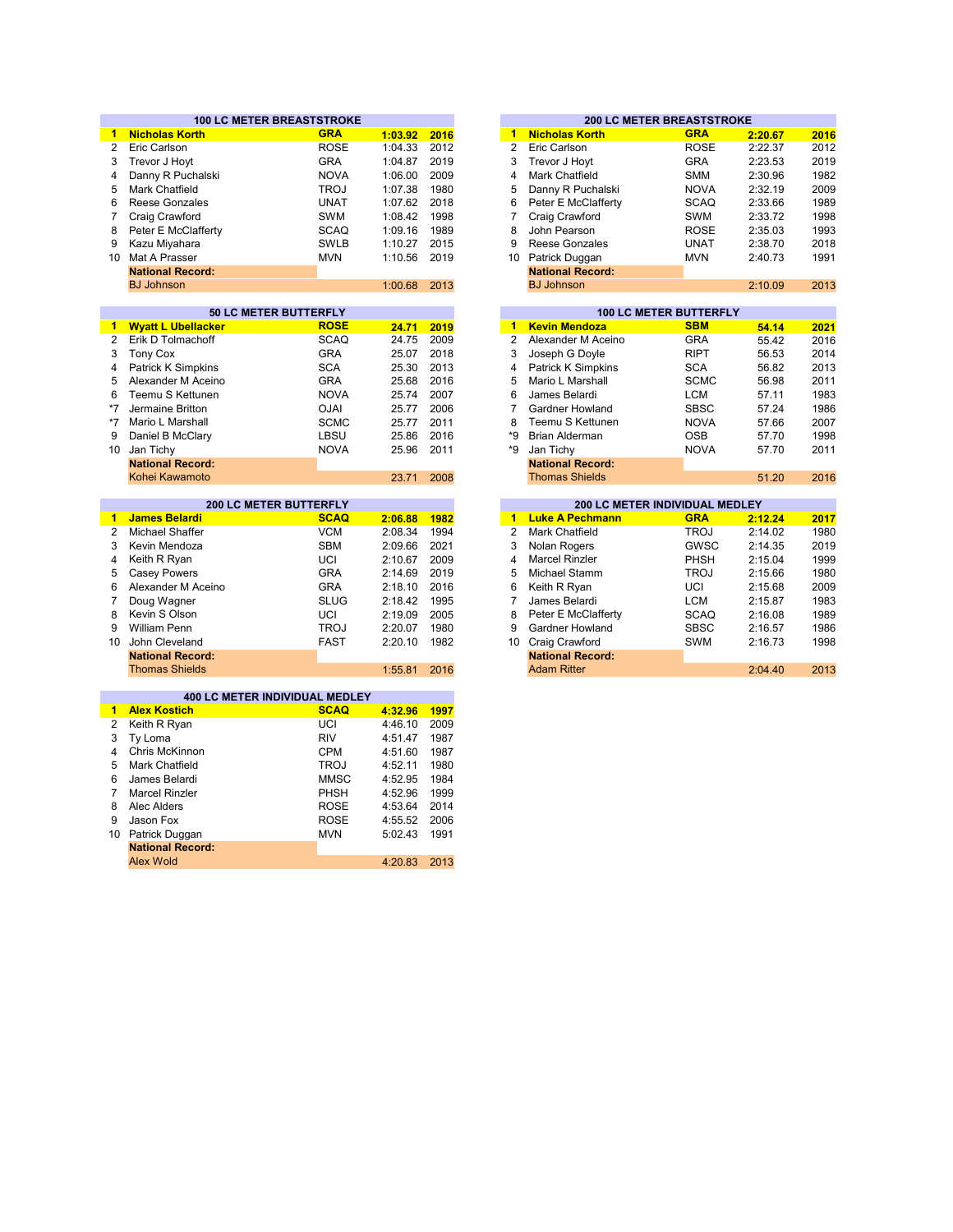## **30-34 WOMEN LCM - SPMS TOP 10 ALL-TIME - as of 12/25/21**

|                 | 50 LC METER FREESTYLE          |                   |              |      |                 |                          | <b>100 LC METER FREESTYLE</b>   |          |      |
|-----------------|--------------------------------|-------------------|--------------|------|-----------------|--------------------------|---------------------------------|----------|------|
| 1.              | <b>Sandy Neilson</b>           | <b>WSM</b>        | 26.60        | 1986 | 1               | <b>Sandy Neilson</b>     | <b>WSM</b>                      | 58.59    | 1986 |
| 2               | Lauren K Frendreis             | <b>ROSE</b>       | 27.60        | 2019 | 2               | D Graner                 | <b>SLUG</b>                     | 1:00.78  | 1996 |
| 3               | Ann H Tsuchiva                 | <b>ROSE</b>       | 28.30        | 2021 | 3               | Rebekah Olsen            | <b>MVN</b>                      | 1:01.81  | 2010 |
| 4               | Rebekah Olsen                  | <b>MVN</b>        | 28.56        | 2010 | 4               | Cara Davidoff            | <b>NOVA</b>                     | 1:02.14  | 2019 |
| 5               | Elizabeth A Vucinich           | WH <sub>2</sub> O | 28.75        | 2012 | 5               | Ann H Tsuchiya           | <b>ROSE</b>                     | 1:02.34  | 2021 |
|                 |                                |                   |              |      |                 |                          |                                 |          |      |
| 6               | Merritt J Morris               | <b>MVN</b>        | 28.84        | 2012 | 6               | Merritt J Morris         | <b>MVN</b>                      | 1:03.00  | 2012 |
| 7               | Ekaterina V Alyabyeva          | <b>GRA</b>        | 28.89        | 2021 | $\overline{7}$  | Courtney D Eads          | <b>TCC</b>                      | 1:03.45  | 2016 |
| 8               | <b>Kristen Less</b>            | <b>UNAT</b>       | 29.00        | 2021 | 8               | <b>Kristine Palle</b>    | <b>MVN</b>                      | 1:04.10  | 2006 |
| 9               | Gabriela Phalan                | <b>NOVA</b>       | 29.15        | 2004 | 9               | Kimberly Worthen         | <b>SCAQ</b>                     | 1:04.12  | 1986 |
| 10              | Kimberly Worthen               | <b>NOVA</b>       | 29.39        | 1986 | 10              | Rendy L Opdycke          | <b>NOVA</b>                     | 1:04.37  | 2014 |
|                 | <b>National Record:</b>        |                   |              |      |                 | <b>National Record:</b>  |                                 |          |      |
|                 | <b>Erika Erndl</b>             |                   | 25.57        | 2009 |                 | <b>Erika Erndl</b>       |                                 | 54.59    | 2009 |
|                 | <b>200 LC METER FREESTYLE</b>  |                   |              |      |                 |                          | <b>400 LC METER FREESTYLE</b>   |          |      |
| $\blacksquare$  | Dawn M Heckman                 | <b>ROSE</b>       | 2:04.05      | 2011 | 1               | Dawn M Heckman           | <b>ROSE</b>                     | 4:17.52  | 2010 |
| 2               | Sandy Neilson                  | <b>WSM</b>        | 2:10.06      | 1986 | 2               | Sandy Neilson            | <b>WSM</b>                      | 4:39.31  | 1986 |
|                 |                                |                   |              |      | 3               |                          |                                 |          |      |
| 3               | D Graner-Gallas                | <b>SLUG</b>       | 2:11.10      | 1997 |                 | Laurie Dodd              | <b>UCLA</b>                     | 4:43.09  | 2006 |
| 4               | Laurie Dodd                    | <b>UCLA</b>       | 2:17.30      | 2006 | $\overline{4}$  | Cynthia J Lewin          | <b>MVN</b>                      | 4:51.28  | 2009 |
| 5               | Barbara Held                   | <b>MMSC</b>       | 2:18.73      | 1984 | 5               | Julie E Swail            | UCI                             | 4:52.27  | 2005 |
| 6               | Ann H Tsuchiya                 | <b>ROSE</b>       | 2:19.31      | 2021 | 6               | Diana R Philippi         | <b>CLVM</b>                     | 4:52.91  | 2002 |
| 7               | Jacqueline Corcoran            | <b>LBG</b>        | 2:19.66      | 2013 | 7               | Adrienne Binder Brown    | <b>SBM</b>                      | 4:54.10  | 2019 |
| 8               | Judith Katterman               | <b>ROSE</b>       | 2:19.72      | 1989 | 8               | Kimberly Worthen         | <b>SCAQ</b>                     | 4:55.78  | 1986 |
| 9               | <b>Kristine Palle</b>          | <b>MVN</b>        | 2:19.80      | 2005 | 9               | Jill Johansen            | <b>BGWM</b>                     | 4:56.15  | 2007 |
|                 |                                | <b>NOVA</b>       |              | 2003 | 10 <sup>1</sup> | Fiona C Petersen         |                                 |          |      |
|                 | 10 Fiona Petersen              |                   | 2:20.05      |      |                 |                          | <b>NOVA</b>                     | 4:57.91  | 2005 |
|                 | <b>National Record:</b>        |                   |              |      |                 | <b>National Record:</b>  |                                 |          |      |
|                 | <b>Erika Erndl</b>             |                   | 1:58.92      | 2009 |                 | Dawn Heckman             |                                 | 4:17.52  | 2010 |
|                 | 800 LC METER FREESTYLE         |                   |              |      |                 |                          | <b>1500 LC METER FREESTYLE</b>  |          |      |
| $\mathbf{1}$    | Dawn M Heckman                 | <b>ROSE</b>       | 8:44.09      | 2009 | $\mathbf{1}$    | <b>Dawn M Heckman</b>    | <b>ROSE</b>                     | 17:07.54 | 2010 |
| 2               | Laurie Dodd                    | <b>UCLA</b>       | 9:46.72      | 2006 | 2               | Laurie Dodd              | <b>UCLA</b>                     | 18:33.52 | 2006 |
| 3               | Julie E Swail                  | UCI               | 9:50.48      | 2005 | 3               | Cynthia J Lewin          | <b>MVN</b>                      | 18:40.53 | 2009 |
| 4               | Rendy L Opdycke                | <b>NOVA</b>       | 9:58.30      | 2014 | 4               | Julie E Swail            | UCI                             | 18:48.35 | 2005 |
| 5               | Monica Fox                     | UCI               | 10:11.83     | 2006 | 5               |                          | <b>NOVA</b>                     | 18:51.06 | 2014 |
|                 |                                |                   |              |      |                 | Rendy L Opdycke          |                                 |          |      |
| 6               | Fiona Petersen                 | <b>NOVA</b>       | 10:19.42     | 2003 | 6               | Diana R Philippi         | <b>CLVM</b>                     | 19:13.59 | 2002 |
| 7               | Heidi M Cough                  | <b>NOVA</b>       | 10:21.68     | 2011 | $\overline{7}$  | Judith Katterman         | <b>ROSE</b>                     | 19:37.41 | 1989 |
| 8               | Jessica M Helliwell            | <b>MVN</b>        | 10:44.03     | 2009 | 8               | Fiona C Petersen         | <b>NOVA</b>                     | 19:42.45 | 2005 |
| 9               | <b>Margaret Reilly</b>         | <b>MVN</b>        | 10:51.31     | 2001 | 9               | Barbara Held             | <b>MMSC</b>                     | 19:45.52 | 1984 |
| 10 <sup>°</sup> | <b>Ashley Merlo</b>            | <b>NOVA</b>       | 10:52.41     | 2013 | 10              | Monica M Fox             | UCI                             | 20:01.67 | 2005 |
|                 | <b>National Record:</b>        |                   |              |      |                 | <b>National Record:</b>  |                                 |          |      |
|                 | Dawn Heckman                   |                   | 8:46.22      | 2010 |                 | Dawn Heckman             |                                 | 17:05.54 | 2010 |
|                 | <b>50 LC METER BACKSTROKE</b>  |                   |              |      |                 |                          | <b>100 LC METER BACKSTROKE</b>  |          |      |
| 1.              | <b>Diane Gallas</b>            | <b>SLUG</b>       | 30.94        | 1996 | $\mathbf{1}$    | <b>Diane Gallas</b>      | <b>SLUG</b>                     | 1:05.42  | 1996 |
| $\overline{2}$  | Andrea Devuono                 | WH <sub>20</sub>  | 32.77        | 1993 | 2               | Marissa L Clapp          | <b>ROSE</b>                     | 1:08.38  | 2017 |
| 3               | <b>Karen Younkins</b>          |                   | 33.42        | 2019 | 3               |                          |                                 | 1:10.12  | 1992 |
|                 |                                | <b>ROSE</b>       |              |      |                 | Andrea J DeVuono         | WH <sub>2</sub> O               |          |      |
| 4               | Elizabeth A Vucinich           | WH <sub>2</sub> O | 33.95        | 2012 | 4               | Karen Younkins           | <b>ROSE</b>                     | 1:12.40  | 2019 |
| 5               | Courtney D Eads                | <b>TCC</b>        | 34.62        | 2016 | 5               | Rebekah Olsen            | <b>MVN</b>                      | 1:14.49  | 2010 |
| 6               | Adrienne Binder Brown          | <b>SBM</b>        | 34.70        | 2019 | 6               | Elizabeth A Vucinich     | WH <sub>2</sub> O               | 1:14.92  | 2012 |
| 7               | Carole Shigaki-Iwamoto         | <b>WSM</b>        | 34.92        | 1988 | 7               | Noreen Doyas             | <b>CPM</b>                      | 1:15.61  | 1990 |
| 8               | Jill Edwards                   | <b>CLVM</b>       | 35.11        | 2005 | 8               | Maureen Zawalick         | <b>SLOM</b>                     | 1:16.12  | 1998 |
| 9               | Kristine Palle                 | MVN               | 35.69        | 2005 | 9               | Lindsay M Bass           | SBM                             | 1:16.49  | 2010 |
| 10              | Sarah Osborne                  | <b>IMS</b>        | 35.58        | 1995 | 10              | Jill Edwards             | <b>CLVM</b>                     | 1:17.54  | 2005 |
|                 | <b>National Record:</b>        |                   |              |      |                 | <b>National Record:</b>  |                                 |          |      |
|                 | Noriko Inada                   |                   | 28.57        | 2012 |                 | Noriko Inada             |                                 | 1:01.78  | 2011 |
|                 |                                |                   |              |      |                 |                          |                                 |          |      |
|                 | <b>200 LC METER BACKSTROKE</b> |                   |              |      |                 |                          | <b>50 LC METER BREASTSTROKE</b> |          |      |
| $\mathbf{1}$    | <b>Diane Gallas</b>            | <b>SLUG</b>       | 2:21.26      | 1996 | $\mathbf{1}$    | <b>Wenke Hansen</b>      | <b>OSB</b>                      | 33.84    | 1999 |
| $\mathbf{2}$    | Andrea Devuono                 | WH <sub>2</sub> O | 2:32.53      | 1993 | $\overline{2}$  | Marissa L Clapp          | <b>ROSE</b>                     | 35.64    | 2017 |
| 3               | Karen Younkins                 | <b>ROSE</b>       | 2:38.89      | 2019 | 3               | Cynthia J Lewin          | <b>MVN</b>                      | 36.31    | 2009 |
| 4               | Jill Johansen                  | <b>BGWM</b>       | 2:40.82 2007 |      | 4               | Denise B Lindberg        | <b>SBM</b>                      | 36.63    | 2012 |
| 5               | Ashley Merlo                   | <b>NOVA</b>       | 2:45.99      | 2013 | 5               | Karen Melick             | <b>WSM</b>                      | 37.12    | 1987 |
| 6               | Christen D Foster              | <b>NOVA</b>       | 2:47.06      | 2007 | 6               | <b>Brittany Borowitz</b> | <b>SBM</b>                      | 38.16    | 2021 |
| 7               | Nancy S Mitchell               | GOLW              | 2:48.71      | 1992 | 7               | Kristen Less             | <b>UNAT</b>                     | 38.29    | 2021 |
| 8               | Lucy Johnson                   | <b>TROJ</b>       | 2:52.84      | 1980 | 8               | Nancy Harris-Stanbury    | <b>SBSC</b>                     | 38.32    | 1983 |
|                 |                                |                   |              |      |                 |                          |                                 |          |      |
| 9               | Ann H Tsuchiya                 | <b>ROSE</b>       | 2:55.10      | 2021 | 9               | Stefanie Capizzi         | <b>ROSE</b>                     | 38.35    | 2019 |
|                 | 10 Mimi Frank                  | LBSC              | 2:55.74      | 1977 | 10              | Susie G McIntyre         | WSM                             | 38.65    | 1985 |
|                 | <b>National Record:</b>        |                   |              |      |                 | <b>National Record:</b>  |                                 |          |      |
|                 | Sarabeth Metzger               |                   | 2:17.61      | 2009 |                 | Danielle Herrmann        |                                 | 31.76    | 2021 |

| <b>50 LC METER FREESTYLE</b>  |                   |       |      |                |                         | <b>100 LC METER FREESTYLE</b> |         |      |
|-------------------------------|-------------------|-------|------|----------------|-------------------------|-------------------------------|---------|------|
|                               | <b>WSM</b>        | 26.60 | 1986 | 1              | <b>Sandy Neilson</b>    | <b>WSM</b>                    | 58.59   | 1986 |
| eis                           | <b>ROSE</b>       | 27.60 | 2019 | 2              | D Graner                | <b>SLUG</b>                   | 1:00.78 | 1996 |
|                               | <b>ROSE</b>       | 28.30 | 2021 | 3              | Rebekah Olsen           | <b>MVN</b>                    | 1:01.81 | 2010 |
|                               | <b>MVN</b>        | 28.56 | 2010 | $\overline{4}$ | Cara Davidoff           | <b>NOVA</b>                   | 1:02.14 | 2019 |
| hich                          | WH <sub>2</sub> O | 28.75 | 2012 | 5              | Ann H Tsuchiya          | <b>ROSE</b>                   | 1:02.34 | 2021 |
|                               | <b>MVN</b>        | 28.84 | 2012 | 6              | Merritt J Morris        | <b>MVN</b>                    | 1:03.00 | 2012 |
| bveva                         | <b>GRA</b>        | 28.89 | 2021 |                | Courtney D Eads         | <b>TCC</b>                    | 1:03.45 | 2016 |
|                               | <b>UNAT</b>       | 29.00 | 2021 | 8              | Kristine Palle          | <b>MVN</b>                    | 1:04.10 | 2006 |
|                               | <b>NOVA</b>       | 29.15 | 2004 | 9              | Kimberly Worthen        | <b>SCAQ</b>                   | 1:04.12 | 1986 |
|                               | <b>NOVA</b>       | 29.39 | 1986 | 10             | Rendy L Opdycke         | <b>NOVA</b>                   | 1:04.37 | 2014 |
|                               |                   |       |      |                | <b>National Record:</b> |                               |         |      |
|                               |                   | 25.57 | 2009 |                | Erika Erndl             |                               | 54.59   | 2009 |
|                               |                   |       |      |                |                         |                               |         |      |
| <b>200 LC METER FREESTYLE</b> |                   |       |      |                |                         | <b>400 LC METER FREESTYLE</b> |         |      |

| 2:04.05 | 2011 | 1  | <b>Dawn M Heckman</b>   | <b>ROSE</b> | 4:17.52 | 2010 |
|---------|------|----|-------------------------|-------------|---------|------|
| 2:10.06 | 1986 | 2  | Sandy Neilson           | <b>WSM</b>  | 4:39.31 | 1986 |
| 2:11.10 | 1997 | 3  | Laurie Dodd             | <b>UCLA</b> | 4:43.09 | 2006 |
| 2:17.30 | 2006 | 4  | Cynthia J Lewin         | <b>MVN</b>  | 4:51.28 | 2009 |
| 2:18.73 | 1984 | 5  | Julie E Swail           | UCI         | 4:52.27 | 2005 |
| 2:19.31 | 2021 | 6  | Diana R Philippi        | <b>CLVM</b> | 4:52.91 | 2002 |
| 2:19.66 | 2013 |    | Adrienne Binder Brown   | <b>SBM</b>  | 4:54.10 | 2019 |
| 2:19.72 | 1989 | 8  | Kimberly Worthen        | <b>SCAQ</b> | 4:55.78 | 1986 |
| 2:19.80 | 2005 | 9  | Jill Johansen           | <b>BGWM</b> | 4:56.15 | 2007 |
| 2:20.05 | 2003 | 10 | Fiona C Petersen        | <b>NOVA</b> | 4:57.91 | 2005 |
|         |      |    | <b>National Record:</b> |             |         |      |
| 1:58.92 | 2009 |    | Dawn Heckman            |             | 4:17.52 | 2010 |
|         |      |    |                         |             |         |      |

|         |      |    |                         | <b>1500 LC METER FREESTYLE</b> |          |      |
|---------|------|----|-------------------------|--------------------------------|----------|------|
| 8:44.09 | 2009 | 1  | Dawn M Heckman          | <b>ROSE</b>                    | 17:07.54 | 2010 |
| 9:46.72 | 2006 | 2  | Laurie Dodd             | <b>UCLA</b>                    | 18:33.52 | 2006 |
| 9:50.48 | 2005 | 3  | Cynthia J Lewin         | <b>MVN</b>                     | 18:40.53 | 2009 |
| 9:58.30 | 2014 | 4  | Julie E Swail           | UCI                            | 18:48.35 | 2005 |
| 0:11.83 | 2006 | 5  | Rendy L Opdycke         | <b>NOVA</b>                    | 18:51.06 | 2014 |
| 0:19.42 | 2003 | 6  | Diana R Philippi        | <b>CLVM</b>                    | 19:13.59 | 2002 |
| 0:21.68 | 2011 |    | Judith Katterman        | <b>ROSE</b>                    | 19:37.41 | 1989 |
| 0:44.03 | 2009 | 8  | Fiona C Petersen        | <b>NOVA</b>                    | 19:42.45 | 2005 |
| 0:51.31 | 2001 | 9  | Barbara Held            | <b>MMSC</b>                    | 19:45.52 | 1984 |
| 0:52.41 | 2013 | 10 | Monica M Fox            | UCI                            | 20:01.67 | 2005 |
|         |      |    | <b>National Record:</b> |                                |          |      |
| 8:46.22 | 2010 |    | Dawn Heckman            |                                | 17:05.54 | 2010 |
|         |      |    |                         |                                |          |      |

|       |      |    |                         | <b>100 LC METER BACKSTROKE</b> |         |  |
|-------|------|----|-------------------------|--------------------------------|---------|--|
| 30.94 | 1996 | 1  | <b>Diane Gallas</b>     | <b>SLUG</b>                    | 1:05.42 |  |
| 32.77 | 1993 | 2  | Marissa L Clapp         | <b>ROSE</b>                    | 1:08.38 |  |
| 33.42 | 2019 | 3  | Andrea J DeVuono        | WH <sub>2</sub> O              | 1:10.12 |  |
| 33.95 | 2012 | 4  | Karen Younkins          | <b>ROSE</b>                    | 1:12.40 |  |
| 34.62 | 2016 | 5  | Rebekah Olsen           | <b>MVN</b>                     | 1:14.49 |  |
| 34.70 | 2019 | 6  | Elizabeth A Vucinich    | WH <sub>2</sub> O              | 1:14.92 |  |
| 34.92 | 1988 | 7  | Noreen Doyas            | <b>CPM</b>                     | 1:15.61 |  |
| 35.11 | 2005 | 8  | Maureen Zawalick        | <b>SLOM</b>                    | 1:16.12 |  |
| 35.69 | 2005 | 9  | Lindsay M Bass          | <b>SBM</b>                     | 1:16.49 |  |
| 35.58 | 1995 | 10 | Jill Edwards            | <b>CLVM</b>                    | 1:17.54 |  |
|       |      |    | <b>National Record:</b> |                                |         |  |
| 28.57 | 2012 |    | Noriko Inada            |                                | 1:01.78 |  |
|       |      |    |                         |                                |         |  |

|         |      |    |                          | <b>50 LC METER BREASTSTROKE</b> |       |      |
|---------|------|----|--------------------------|---------------------------------|-------|------|
| 2:21.26 | 1996 | 1  | <b>Wenke Hansen</b>      | <b>OSB</b>                      | 33.84 | 1999 |
| 2:32.53 | 1993 | 2  | Marissa L Clapp          | <b>ROSE</b>                     | 35.64 | 2017 |
| 2:38.89 | 2019 | 3  | Cynthia J Lewin          | <b>MVN</b>                      | 36.31 | 2009 |
| 2:40.82 | 2007 | 4  | Denise B Lindberg        | <b>SBM</b>                      | 36.63 | 2012 |
| 2:45.99 | 2013 | 5  | Karen Melick             | <b>WSM</b>                      | 37.12 | 1987 |
| 2:47.06 | 2007 | 6  | <b>Brittany Borowitz</b> | <b>SBM</b>                      | 38.16 | 2021 |
| 2:48.71 | 1992 |    | Kristen Less             | <b>UNAT</b>                     | 38.29 | 2021 |
| 2:52.84 | 1980 | 8  | Nancy Harris-Stanbury    | <b>SBSC</b>                     | 38.32 | 1983 |
| 2:55.10 | 2021 | 9  | Stefanie Capizzi         | <b>ROSE</b>                     | 38.35 | 2019 |
| 2:55.74 | 1977 | 10 | Susie G McIntyre         | <b>WSM</b>                      | 38.65 | 1985 |
|         |      |    | <b>National Record:</b>  |                                 |       |      |
| 2:17.61 | 2009 |    | Danielle Herrmann        |                                 | 31.76 | 2021 |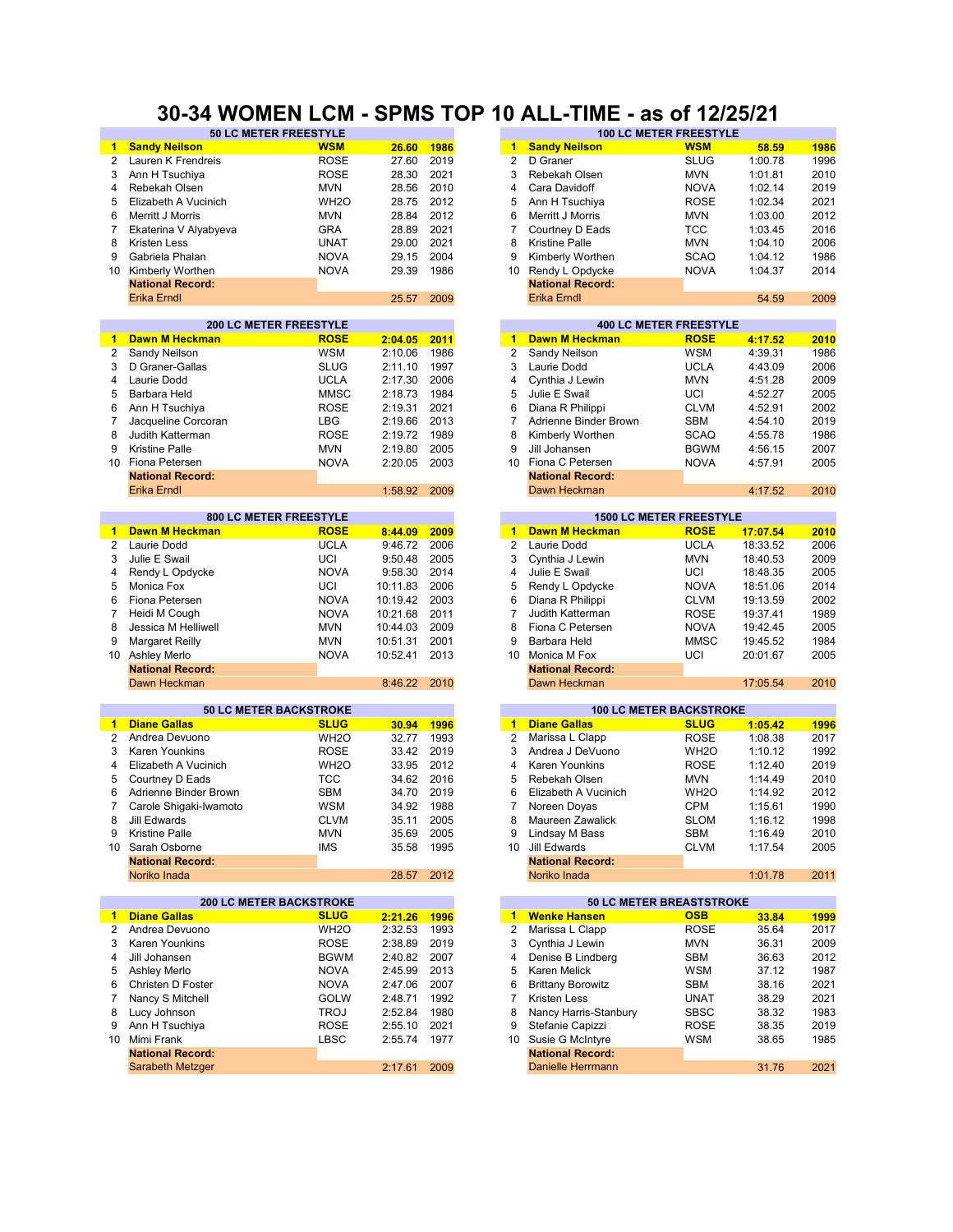|                 | <b>100 LC METER BREASTSTROKE</b>      |                   |         |      |                | <b>200 LC METER BREASTSTROKE</b> |                               |          |
|-----------------|---------------------------------------|-------------------|---------|------|----------------|----------------------------------|-------------------------------|----------|
| $1 -$           | <b>Keri L Hehn</b>                    | <b>SCAQ</b>       | 1:09.49 | 2012 | $\mathbf{1}$   | Keri L Hehn                      | <b>SCAQ</b>                   | 2:29.97# |
| $\overline{2}$  | Wenke Hansen                          | <b>OSB</b>        | 1:14.53 | 1999 | $\overline{2}$ | <b>Marissa L Clapp</b>           | <b>ROSE</b>                   | 2:38.90  |
| 3               | Marissa L Clapp                       | <b>ROSE</b>       | 1:14.60 | 2017 | 3              | Wenke Hansen                     | <b>OSB</b>                    | 2:41.51  |
| 4               | Cynthia J Lewin                       | <b>MVN</b>        | 1:15.50 | 2009 | 4              | Cynthia J Lewin                  | <b>MVN</b>                    | 2:44.61  |
| 5               | Karen Melick                          | <b>WSM</b>        | 1:21.91 | 1987 | 5              | Karen Melick                     | <b>WSM</b>                    | 2:53.08  |
| 6               | Stefanie Capizzi                      | <b>ROSE</b>       | 1:22.56 | 2019 | 6              | Nancy Mitchell                   | <b>NOVA</b>                   | 2:55.45  |
| 7               | Lauren K Frendreis                    | <b>ROSE</b>       | 1:22.97 | 2019 | $\overline{7}$ | Jennifer G Johnson               | UCI                           | 2:59.87  |
| 8               | Nancy Mitchell                        | <b>NOVA</b>       | 1:23.23 | 1993 | 8              | Stefanie Capizzi                 | <b>ROSE</b>                   | 3:01.39  |
| 9               | Monica M Fox                          | UCI               | 1:23.87 | 2005 | 9              | Nancy Harris-Stanbury            | <b>SBSC</b>                   | 3:01.70  |
| 10 <sup>1</sup> | Nancy Harris-Stanbury                 | <b>SBSC</b>       | 1:24.43 | 1983 | 10             | Susie G McIntyre                 | WSM                           | 3:03.44  |
|                 | <b>National Record:</b>               |                   |         |      |                | <b>National Record:</b>          |                               |          |
|                 | <b>Danielle Hermann</b>               |                   | 1:10.18 | 2021 |                | <b>Marissa Clapp</b>             |                               | 2:38.90  |
|                 |                                       |                   |         |      |                |                                  |                               |          |
|                 | 50 LC METER BUTTERFLY                 |                   |         |      |                |                                  | <b>100 LC METER BUTTERFLY</b> |          |
| 1.              | <b>Lauren K Frendreis</b>             | <b>ROSE</b>       | 29.54   | 2019 | $\blacksquare$ | <b>Wenke Hansen</b>              | <b>OSB</b>                    | 1:05.94  |
| $\overline{2}$  | Wenke K Hansen                        | <b>OSB</b>        | 29.66   | 2002 | 2              | Diane Graner-Gallas              | <b>SLUG</b>                   | 1:07.02  |
| 3               | D Graner-Gallas                       | <b>SLUG</b>       | 29.99   | 1997 | 3              | Marissa L Clapp                  | <b>ROSE</b>                   | 1:07.77  |
| 4               | Sandy Neilson                         | WSM               | 30.15   | 1986 | 4              | Lauren K Frendreis               | <b>ROSE</b>                   | 1:08.10  |
| 5               | Elizabeth A Vucinich                  | WH <sub>2</sub> O | 30.67   | 2012 | 5              | Rebekah Olsen                    | <b>MVN</b>                    | 1:08.18  |
| 6               | Cynthia J Lewin                       | <b>MVN</b>        | 30.71   | 2009 | 6              | Cynthia J Lewin                  | <b>MVN</b>                    | 1:08.43  |
| $\overline{7}$  | Lindsay F Kircher                     | <b>NOVA</b>       | 30.79   | 2007 | $\overline{7}$ | Stacey A Gavigan                 | UCI                           | 1:10.00  |
| 8               | Barbara Held                          | <b>MMSC</b>       | 30.80   | 1984 | 8              | Barbara Held                     | <b>MMSC</b>                   | 1:10.19  |
| 9               | Merritt J Morris                      | <b>MVN</b>        | 30.85   | 2012 | 9              | Nancy Mitchell                   | <b>NOVA</b>                   | 1:10.62  |
| 10              | Courtney D Eads                       | <b>TCC</b>        | 31.06   | 2016 | 10             | <b>Brittany Borowitz</b>         | <b>SBM</b>                    | 1:11.11  |
|                 | <b>National Record:</b>               |                   |         |      |                | <b>National Record:</b>          |                               |          |
|                 | <b>Martina Moravcova</b>              |                   | 27.48   | 2008 |                | <b>Martina Moravcova</b>         |                               | 58.81    |
|                 |                                       |                   |         |      |                |                                  |                               |          |
|                 | 200 LC METER BUTTERFLY                |                   |         |      |                | 200 LC METER INDIVIDUAL MEDLEY   |                               |          |
| $\mathbf{1}$    | <b>Nancy Mitchell</b>                 | <b>NOVA</b>       | 2:32.24 | 1993 | $\mathbf{1}$   | <b>Marissa L Clapp</b>           | <b>ROSE</b>                   | 2:24.54  |
| $\overline{2}$  | Julie E Swail                         | UCI               | 2:33.12 | 2005 | $\overline{2}$ | Wenke Hansen                     | <b>OSB</b>                    | 2:25.90  |
| 3               | Laurie Dodd                           | <b>UCLA</b>       | 2:34.36 | 2006 | 3              | Cynthia J Lewin                  | <b>MVN</b>                    | 2:28.91  |
| 4               | Stacey A Gavigan                      | UCI               | 2:37.83 | 2001 | 4              | Andrea J DeVuono                 | WH <sub>2</sub> O             | 2:31.15  |
| 5               | Diana R Philippi                      | <b>CLVM</b>       | 2:38.53 | 2002 | 5              | Adrienne Binder Brown            | <b>SBM</b>                    | 2:31.97  |
| 6               | Barbara Held                          | <b>MMSC</b>       | 2:41.09 | 1984 | 6              | Sandy Neilson                    | <b>WSM</b>                    | 2:32.73  |
| $\overline{7}$  | Marni Sugden                          | <b>NOVA</b>       | 2:42.51 | 2007 | $\overline{7}$ | <b>Brittany Borowitz</b>         | <b>SBM</b>                    | 2:37.89  |
| 8               | Heidi M Cough                         | <b>NOVA</b>       | 2:44.92 | 2011 | 8              | Julie E Swail                    | UCI                           | 2:39.22  |
| 9               | Jill Johansen                         | <b>BGWM</b>       | 2:49.03 | 2007 | 9              | Laurie Dodd                      | <b>UCLA</b>                   | 2:40.02  |
|                 | 10 Lucy Johnson                       | <b>TROJ</b>       | 2:50.88 | 1981 | 10             | <b>Brittany Parish</b>           | <b>SBM</b>                    | 2:40.57  |
|                 | <b>National Record:</b>               |                   |         |      |                | <b>National Record:</b>          |                               |          |
|                 | <b>Kin Vendenberg</b>                 |                   | 2:15.65 | 2013 |                | <b>Erika Erndl</b>               |                               | 2:13.72  |
|                 |                                       |                   |         |      |                |                                  |                               |          |
|                 | <b>400 LC METER INDIVIDUAL MEDLEY</b> |                   |         |      |                |                                  |                               |          |
| 1.              | <b>Marissa L Clapp</b>                | <b>ROSE</b>       | 5:04.97 | 2017 |                |                                  |                               |          |
| 2               | Andrea J DeVuono                      | WH <sub>20</sub>  | 5:24.58 | 1992 |                |                                  |                               |          |
| 3               | Adrienne Binder Brown                 | <b>SBM</b>        | 5:26.67 | 2019 |                |                                  |                               |          |
| 4               | Julie E Swail                         | UCI               | 5:32.84 | 2005 |                |                                  |                               |          |
| 5               | Laurie Dodd                           | <b>UCLA</b>       | 5:36.18 | 2006 |                |                                  |                               |          |
| 6               | Jill Johansen                         | <b>BGWM</b>       | 5:37.08 | 2007 |                |                                  |                               |          |
| $\overline{7}$  | Nancy S Mitchell                      | <b>GOLW</b>       | 5:40.18 | 1992 |                |                                  |                               |          |
| 8               | Rendy L Opdycke                       | <b>NOVA</b>       | 5:41.13 | 2014 |                |                                  |                               |          |
| 9               | <b>Stacey Gavigan</b>                 | UCI               | 5:42.18 | 2002 |                |                                  |                               |          |
| 10              | Stefanie Capizzi                      | <b>ROSE</b>       | 5:43.92 | 2018 |                |                                  |                               |          |
|                 | <b>National Record:</b>               |                   |         |      |                |                                  |                               |          |

Erika Erndl

4:47.06 2008

|         |      |                |                         | <b>200 LC METER BREASTSTROKE</b> |          |      |
|---------|------|----------------|-------------------------|----------------------------------|----------|------|
| 1:09.49 | 2012 | 1              | Keri L Hehn             | <b>SCAQ</b>                      | 2:29.97# | 2012 |
| 1:14.53 | 1999 | $\overline{2}$ | <b>Marissa L Clapp</b>  | <b>ROSE</b>                      | 2:38.90  | 2017 |
| 1:14.60 | 2017 | 3              | Wenke Hansen            | <b>OSB</b>                       | 2:41.51  | 1999 |
| 1:15.50 | 2009 | 4              | Cynthia J Lewin         | <b>MVN</b>                       | 2:44.61  | 2009 |
| 1:21.91 | 1987 | 5              | Karen Melick            | <b>WSM</b>                       | 2:53.08  | 1987 |
| 1:22.56 | 2019 | 6              | Nancy Mitchell          | <b>NOVA</b>                      | 2:55.45  | 1993 |
| 1:22.97 | 2019 | 7              | Jennifer G Johnson      | UCI                              | 2:59.87  | 2013 |
| 1:23.23 | 1993 | 8              | Stefanie Capizzi        | <b>ROSE</b>                      | 3:01.39  | 2018 |
| 1:23.87 | 2005 | 9              | Nancy Harris-Stanbury   | <b>SBSC</b>                      | 3:01.70  | 1983 |
| 1:24.43 | 1983 | 10             | Susie G McIntyre        | <b>WSM</b>                       | 3:03.44  | 1985 |
|         |      |                | <b>National Record:</b> |                                  |          |      |
| 1:10.18 | 2021 |                | Marissa Clapp           |                                  | 2:38.90  | 2017 |
|         |      |                |                         |                                  |          |      |
|         |      |                |                         | <b>100 LC METER BUTTERFLY</b>    |          |      |
| 29.54   | 2019 | 1              | <b>Wenke Hansen</b>     | <b>OSB</b>                       | 1:05.94  | 1999 |
| 29.66   | 2002 | 2              | Diane Graner-Gallas     | <b>SLUG</b>                      | 1:07.02  | 1997 |

| 29.UU | ZUUZ |    | 2 Dialic Vialici-Valias  | ט∟ט         | 1.01.02 | 1 J J / |
|-------|------|----|--------------------------|-------------|---------|---------|
| 29.99 | 1997 | 3  | Marissa L Clapp          | <b>ROSE</b> | 1:07.77 | 2017    |
| 30.15 | 1986 | 4  | Lauren K Frendreis       | <b>ROSE</b> | 1:08.10 | 2019    |
| 30.67 | 2012 | 5. | Rebekah Olsen            | <b>MVN</b>  | 1:08.18 | 2010    |
| 30.71 | 2009 | 6  | Cynthia J Lewin          | <b>MVN</b>  | 1:08.43 | 2009    |
| 30.79 | 2007 | 7  | Stacey A Gavigan         | UCI         | 1:10.00 | 2001    |
| 30.80 | 1984 | 8  | Barbara Held             | <b>MMSC</b> | 1:10.19 | 1984    |
| 30.85 | 2012 | 9  | Nancy Mitchell           | <b>NOVA</b> | 1:10.62 | 1993    |
| 31.06 | 2016 | 10 | <b>Brittany Borowitz</b> | SBM         | 1:11.11 | 2021    |
|       |      |    | <b>National Record:</b>  |             |         |         |
| 27.48 | 2008 |    | <b>Martina Moravcova</b> |             | 58.81   | 2008    |

|         |      |    | <b>200 LC METER INDIVIDUAL MEDLEY</b> |                   |         |      |
|---------|------|----|---------------------------------------|-------------------|---------|------|
| 2:32.24 | 1993 | 1  | <b>Marissa L Clapp</b>                | <b>ROSE</b>       | 2:24.54 | 2017 |
| 2:33.12 | 2005 | 2  | Wenke Hansen                          | <b>OSB</b>        | 2:25.90 | 2000 |
| 2:34.36 | 2006 | 3  | Cynthia J Lewin                       | <b>MVN</b>        | 2:28.91 | 2009 |
| 2:37.83 | 2001 | 4  | Andrea J DeVuono                      | WH <sub>2</sub> O | 2:31.15 | 1992 |
| 2:38.53 | 2002 | 5  | Adrienne Binder Brown                 | <b>SBM</b>        | 2:31.97 | 2019 |
| 2:41.09 | 1984 | 6  | Sandy Neilson                         | <b>WSM</b>        | 2:32.73 | 1986 |
| 2:42.51 | 2007 |    | <b>Brittany Borowitz</b>              | <b>SBM</b>        | 2:37.89 | 2021 |
| 2:44.92 | 2011 | 8  | Julie E Swail                         | UCI               | 2:39.22 | 2005 |
| 2:49.03 | 2007 | 9  | Laurie Dodd                           | <b>UCLA</b>       | 2:40.02 | 2006 |
| 2:50.88 | 1981 | 10 | <b>Brittany Parish</b>                | <b>SBM</b>        | 2:40.57 | 2019 |
|         |      |    | <b>National Record:</b>               |                   |         |      |
| 2:15.65 | 2013 |    | Erika Erndl                           |                   | 2:13.72 | 2009 |
|         |      |    |                                       |                   |         |      |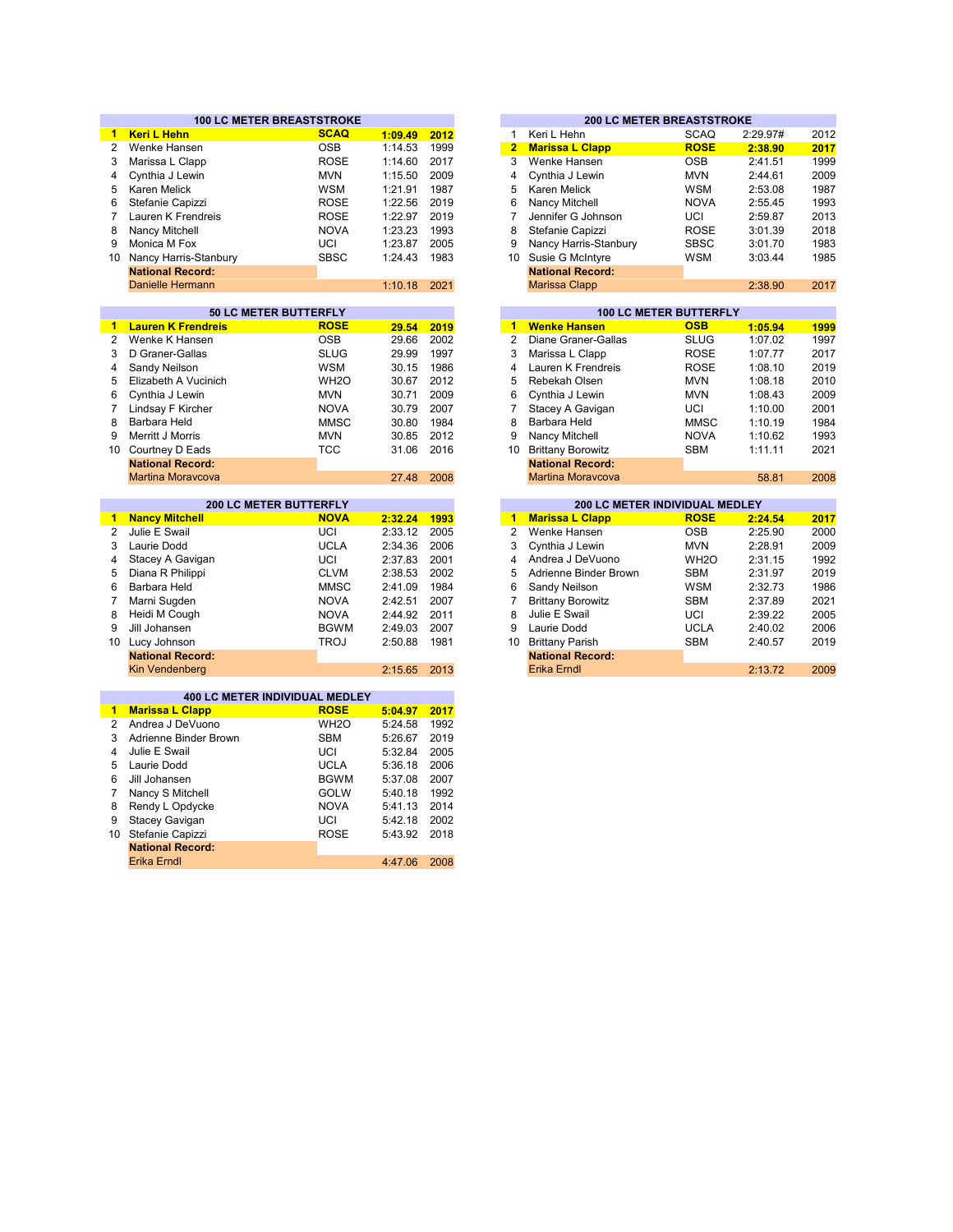### **30-34 MEN LCM - SPMS TOP 10 ALL-TIME - as of 12/25/21**

|                 | <b><sub>JULUMETER FREESITLE</sub></b> |                   |         |      |                 |                                | <b>TUU LU METER FREEST TLE</b> |          |      |
|-----------------|---------------------------------------|-------------------|---------|------|-----------------|--------------------------------|--------------------------------|----------|------|
| 1               | <b>Simon A Burnett</b>                | <b>ROSE</b>       | 23.65   | 2014 | 1               | <b>Tamas Kerekjarto</b>        | <b>FMT</b>                     | 51.61    | 2009 |
| $\overline{2}$  | Mario L Marshall                      | <b>GRA</b>        | 23.78   | 2016 | $\overline{2}$  | Simon A Burnett                | <b>ROSE</b>                    | 52.58    | 2014 |
| 3               | Oswaldo Quevedo                       | <b>NOVA</b>       | 24.10   | 2006 | 3               | Mario L Marshall               | <b>SCMC</b>                    | 52.68    | 2013 |
|                 |                                       |                   |         |      |                 |                                |                                |          |      |
| 4               | Andrew Cox                            | <b>MVN</b>        | 24.17   | 2019 | $\overline{4}$  | Erik Hochstein                 | <b>SCAQ</b>                    | 52.78    | 2002 |
| 5               | Keith Kaplan                          | <b>SCAQ</b>       | 24.20   | 1998 | 5               | Oswaldo Quevedo                | <b>NOVA</b>                    | 52.89    | 2006 |
| 6               | Tamas Kerekjarto                      | <b>FMT</b>        | 24.22   | 2010 | 6               | Dan Wegner                     | <b>SCAQ</b>                    | 53.85    | 2001 |
|                 |                                       |                   |         |      |                 |                                |                                |          |      |
| 7               | Felipe Delgado                        | <b>NOVA</b>       | 24.28   | 2006 | 7               | Keith Kaplan                   | <b>SCAQ</b>                    | 53.96    | 1998 |
| 8               | <b>Matthew Cornue</b>                 | SCAQ              | 24.37   | 2009 | 8               | Andrew Cox                     | <b>MVN</b>                     | 54.16    | 2019 |
| 9               | Damien Bernard                        | <b>GRA</b>        | 24.41   | 2019 | 9               | Robert C Dmytrow               | <b>NOVA</b>                    | 54.23    | 2011 |
| $*10$           | Jim McConica                          | <b>MMSC</b>       | 24.51   | 1983 | 10              | Jim McConica                   | <b>VEN</b>                     | 54.25    |      |
|                 |                                       |                   |         |      |                 |                                |                                |          | 1982 |
| $*10$           | Dan Wegner                            | <b>TYR</b>        | 24.51   | 2005 |                 | <b>National Record:</b>        |                                |          |      |
|                 | <b>National Record:</b>               |                   |         |      |                 | <b>Anthony Ervin</b>           |                                | 48.71    | 2014 |
|                 | <b>Anthony Ervin</b>                  |                   | 21.55   | 2014 |                 |                                |                                |          |      |
|                 |                                       |                   |         |      |                 |                                |                                |          |      |
|                 |                                       |                   |         |      |                 |                                |                                |          |      |
|                 | 200 LC METER FREESTYLE                |                   |         |      |                 |                                | <b>400 LC METER FREESTYLE</b>  |          |      |
| 1.              | <b>Tamas Kerekjarto</b>               | <b>FMT</b>        | 1:53.46 | 2009 | $\mathbf{1}$    | <b>Erik Hochstein</b>          | <b>SCAQ</b>                    | 4:05.61  | 2002 |
| 2               | Erik Hochstein                        | <b>SCAQ</b>       | 1:57.30 | 2002 | 2               | David A Schlesinger            | <b>SCAQ</b>                    | 4:13.89  | 2009 |
| 3               | Bernie Zeruhn                         | <b>NOVA</b>       | 1:57.84 | 2005 | 3               | Jim McConica                   | <b>MMSC</b>                    | 4:16.32  | 1983 |
| 4               |                                       | <b>NOVA</b>       | 1:59.80 | 2013 | 4               |                                | <b>SCAQ</b>                    | 4:19.32  | 1996 |
|                 | Robert C Dmytrow                      |                   |         |      |                 | Peter Egan                     |                                |          |      |
| 5               | Rafael Guijarro                       | <b>BGWM</b>       | 1:59.85 | 2006 | 5               | Gerry Rodrigues                | <b>UCLA</b>                    | 4:19.90  | 1994 |
| 6               | <b>Billy Gaines</b>                   | <b>LVM</b>        | 1:59.88 | 2012 | 6               | Scott Reed                     | <b>SBM</b>                     | 4:20.35  | 2003 |
| 7               | Jim McConica                          | <b>MMSC</b>       | 2:00.55 | 1983 | $\overline{7}$  | <b>Brian Wadley</b>            | WH <sub>2</sub> O              | 4:20.90  | 2013 |
| 8               |                                       | <b>SCAQ</b>       | 2:02.67 | 2002 | 8               |                                | LVM                            |          |      |
|                 | Dan Wegner                            |                   |         |      |                 | <b>Billy Gaines</b>            |                                | 4:21.05  | 2012 |
| 9               | Evan Kraus                            | <b>NOVA</b>       | 2:03.38 | 2019 | 9               | Gerry Rodrigues                | <b>UCLA</b>                    | 4:21.88  | 1996 |
| 10              | Gerry Rodrigues                       | <b>UCLA</b>       | 2:03.71 | 1997 | 10              | <b>Robert C Dmytrow</b>        | <b>NOVA</b>                    | 4:22.59  | 2011 |
|                 | <b>National Record:</b>               |                   |         |      |                 | <b>National Record:</b>        |                                |          |      |
|                 | <b>Darian Townsend</b>                |                   |         |      |                 | <b>Darian Townsend</b>         |                                |          | 2016 |
|                 |                                       |                   | 1:49.34 | 2014 |                 |                                |                                | 3:58.12  |      |
|                 |                                       |                   |         |      |                 |                                |                                |          |      |
|                 | 800 LC METER FREESTYLE                |                   |         |      |                 | <b>1500 LC METER FREESTYLE</b> |                                |          |      |
| 1.              | <b>Brian Wadley</b>                   | <b>WH2O</b>       | 8:52.47 | 2013 | 1               | <b>Brian Wadley</b>            | <b>WH2O</b>                    | 17:03.30 | 2013 |
| $\overline{2}$  | <b>Mike Shaffer</b>                   | <b>VCM</b>        | 9:03.68 | 1996 | $\overline{2}$  | Craig M Nadel                  | <b>SCAQ</b>                    | 17:08.16 | 1992 |
| 3               |                                       | <b>UCLA</b>       | 9:07.42 | 1994 | 3               | Robert Janis                   | <b>SMM</b>                     | 17:31.56 | 1981 |
|                 | Gerry Rodrigues                       |                   |         |      |                 |                                |                                |          |      |
| 4               | <b>Scott Reed</b>                     | <b>SBM</b>        | 9:07.99 | 2003 | 4               | Jim McConica                   | <b>MMSC</b>                    | 17:51.92 | 1983 |
| 5               | <b>Billy Gaines</b>                   | <b>LVM</b>        | 9:08.65 | 2012 | 5               | James L Taschek                | <b>HSNM</b>                    | 18:24.00 | 2001 |
| 6               | <b>Michael Collins</b>                | <b>NOVA</b>       | 9:26.10 | 2000 | 6               | <b>Todd R Menzel</b>           | <b>TYR</b>                     | 18:27.37 | 2005 |
| 7               |                                       |                   |         | 1996 | 7               |                                |                                |          | 1996 |
|                 | Chris Yontez                          | <b>SCAQ</b>       | 9:28.89 |      |                 | <b>Michael Collins</b>         | <b>NOVA</b>                    | 18:29.22 |      |
| 8               | <b>Todd R Menzel</b>                  | <b>TYR</b>        | 9:37.79 | 2005 | 8               | J Robert Gonzales              | <b>BSCM</b>                    | 18:37.81 | 1993 |
| 9               | James L Taschek                       | <b>HSNM</b>       | 9:38.36 | 2001 | 9               | Robert Eberwine                | SBAY                           | 18:39.80 | 1990 |
| 10 <sup>1</sup> | Donald Skeoch                         | WH <sub>20</sub>  | 9:39.16 | 1997 | 10 <sup>1</sup> | <b>William Damm</b>            | CALT                           | 18:47.36 | 1977 |
|                 | <b>National Record:</b>               |                   |         |      |                 | <b>National Record:</b>        |                                |          |      |
|                 |                                       |                   |         |      |                 |                                |                                |          |      |
|                 | <b>Chad La Tourette</b>               |                   | 8:28.76 | 2019 |                 | <b>Chad La Tourette</b>        |                                | 15:52.24 | 2019 |
|                 |                                       |                   |         |      |                 |                                |                                |          |      |
|                 | <b>50 LC METER BACKSTROKE</b>         |                   |         |      |                 | <b>100 LC METER BACKSTROKE</b> |                                |          |      |
| 1               | Derya Buyukuncu                       | <b>NOVA</b>       | 26.59   | 2009 | $\mathbf{1}$    | <b>Ryan Lochte</b>             | <b>GRA</b>                     | 55.16    | 2017 |
| 2               | Simon A Burnett                       | <b>ROSE</b>       | 27.47   | 2014 | 2               | Simon A Burnett                | <b>ROSE</b>                    | 59.06    | 2014 |
|                 |                                       |                   |         |      |                 |                                |                                |          |      |
| 3               | Jeff Commings                         | <b>TYR</b>        | 28.17   | 2006 | 3               | Jeff Commings                  | <b>TYR</b>                     | 59.91    | 2006 |
| 4               | Ivan Serrano                          | <b>GRA</b>        | 28.32   | 2016 | 4               | Ivan Serrano                   | <b>GRA</b>                     | 1:02.16  | 2016 |
| 5               | Derek Robinson                        | PHSH              | 28.62   | 2002 | 5               | Scott Reed                     | <b>SBM</b>                     | 1:02.34  | 2003 |
| 6               | Clay Evans                            | <b>MMSC</b>       | 28.77   | 1985 | 6               | James T Ballard                | WH <sub>2</sub> O              | 1:02.76  | 1990 |
| 7               | James T Ballard                       | WH <sub>2</sub> O | 28.88   | 1990 | 7               |                                | <b>MMSC</b>                    | 1:03.44  | 1985 |
|                 |                                       |                   |         |      |                 | Clay Evans                     |                                |          |      |
| 8               | Oswaldo J Quevedo                     | <b>NOVA</b>       | 29.08   | 2007 | 8               | Derek Robinson                 | PHSH                           | 1:04.05  | 2002 |
| 9               | Kenneth Krueger                       | <b>UNAT</b>       | 29.21   | 1978 | 9               | Dan Wegner                     | <b>SCAQ</b>                    | 1:04.24  | 2002 |
| 10              | Mark Chatfield                        | <b>MMSC</b>       | 29.36   | 1984 | 10              | <b>Byron Reidenbaugh</b>       | <b>INAC</b>                    | 1:04.36  | 1985 |
|                 | <b>National Record:</b>               |                   |         |      |                 | <b>National Record:</b>        |                                |          |      |
|                 |                                       |                   |         |      |                 |                                |                                |          |      |
|                 | <b>Matt Grevers</b>                   |                   | 24.67   | 2017 |                 | <b>Matt Grevers</b>            |                                | 52.71    | 2017 |
|                 |                                       |                   |         |      |                 |                                |                                |          |      |
|                 | <b>200 LC METER BACKSTROKE</b>        |                   |         |      |                 | 50 LC METER BREASTSTROKE       |                                |          |      |
| $\mathbf{1}$    | <b>Simon A Burnett</b>                | <b>ROSE</b>       | 2:12.34 | 2014 | $\mathbf{1}$    | <b>Jeff Commings</b>           | <u>TYR</u>                     | 29.01    | 2006 |
| 2               | Scott Reed                            | SBM               | 2:13.49 | 2003 | 2               | Kevin Bartell                  | <b>MVN</b>                     | 29.01    | 2019 |
|                 |                                       |                   |         |      |                 |                                |                                |          |      |
| 3               | <b>Marcel Rinzler</b>                 | PHSH              | 2:17.15 | 2002 | 3               | Mike Alexandrov                | <b>GRA</b>                     | 29.19    | 2017 |
| 4               | Clay Evans                            | <b>MMSC</b>       | 2:18.18 | 1985 | 4               | <b>Bruce Howell</b>            | <b>BSSC</b>                    | 29.82    | 1987 |
| 5               | Jeff Comminas                         | <b>TYR</b>        | 2:18.81 | 2006 | 5               | Ed Moses                       | <b>ROSE</b>                    | 29.82    | 2011 |
| 6               | James T Ballard                       | WH <sub>20</sub>  | 2:19.96 | 1990 | 6               | Damien Bernard                 | <b>GRA</b>                     | 30.23    | 2019 |
|                 |                                       |                   |         |      |                 |                                |                                |          |      |
| 7               | Corey Stanbury                        | <b>UNAT</b>       | 2:20.90 | 1983 | 7               | Craig Crawford                 | <b>SWM</b>                     | 30.66    | 2001 |
| 8               | Peter O'Keeffe                        | <b>MMSC</b>       | 2:23.27 | 1985 | 8               | Aaron Syvertson                | <b>PSP</b>                     | 30.84    | 2014 |
| 9               | Malcolm Cooper                        | CPM               | 2:23.50 | 1987 | 9               | Ivan Serrano                   | <b>GRA</b>                     | 31.20    | 2016 |
| 10              | Jonathan P Russell                    | WH2O              | 2:25.91 | 2014 | 10              | <b>Matthew Eisenhuth</b>       | <b>TYR</b>                     | 31.3     | 2006 |
|                 |                                       |                   |         |      |                 |                                |                                |          |      |
|                 | <b>National Record:</b>               |                   |         |      |                 | <b>National Record:</b>        |                                |          |      |
|                 | Sean Murphy                           |                   | 2:05.62 | 1994 |                 | <b>Brandon Fischer</b>         |                                | 27.26    | 2019 |
|                 |                                       |                   |         |      |                 |                                |                                |          |      |

| <b>50 LC METER FREESTYLE</b> |             |       |      |    |                         | <b>100 LC METER FREESTYLE</b> |       |      |
|------------------------------|-------------|-------|------|----|-------------------------|-------------------------------|-------|------|
|                              | <b>ROSE</b> | 23.65 | 2014 | 1. | <b>Tamas Kerekjarto</b> | <b>FMT</b>                    | 51.61 | 2009 |
|                              | <b>GRA</b>  | 23.78 | 2016 |    | Simon A Burnett         | <b>ROSE</b>                   | 52.58 | 2014 |
| lo                           | <b>NOVA</b> | 24.10 | 2006 |    | Mario L Marshall        | <b>SCMC</b>                   | 52.68 | 2013 |
|                              | <b>MVN</b>  | 24.17 | 2019 | 4  | Erik Hochstein          | <b>SCAQ</b>                   | 52.78 | 2002 |
|                              | <b>SCAQ</b> | 24.20 | 1998 | 5  | Oswaldo Quevedo         | <b>NOVA</b>                   | 52.89 | 2006 |
|                              | <b>FMT</b>  | 24.22 | 2010 | 6  | Dan Wegner              | <b>SCAQ</b>                   | 53.85 | 2001 |
|                              | <b>NOVA</b> | 24.28 | 2006 |    | Keith Kaplan            | <b>SCAQ</b>                   | 53.96 | 1998 |
|                              | <b>SCAQ</b> | 24.37 | 2009 | 8  | Andrew Cox              | <b>MVN</b>                    | 54.16 | 2019 |
|                              | <b>GRA</b>  | 24.41 | 2019 | 9  | <b>Robert C Dmytrow</b> | <b>NOVA</b>                   | 54.23 | 2011 |
|                              | <b>MMSC</b> | 24.51 | 1983 | 10 | Jim McConica            | <b>VEN</b>                    | 54.25 | 1982 |
|                              | TYR.        | 24.51 | 2005 |    | <b>National Record:</b> |                               |       |      |
|                              |             |       |      |    | <b>Anthony Ervin</b>    |                               | 48.71 | 2014 |
|                              |             |       |      |    |                         |                               |       |      |

|         |      |    |                         | <b>400 LC METER FREESTYLE</b> |         |      |
|---------|------|----|-------------------------|-------------------------------|---------|------|
| 1:53.46 | 2009 | 1  | <b>Erik Hochstein</b>   | <b>SCAQ</b>                   | 4:05.61 | 2002 |
| 1:57.30 | 2002 | 2  | David A Schlesinger     | <b>SCAQ</b>                   | 4:13.89 | 2009 |
| 1:57.84 | 2005 | 3  | Jim McConica            | <b>MMSC</b>                   | 4:16.32 | 1983 |
| 1:59.80 | 2013 | 4  | Peter Egan              | <b>SCAQ</b>                   | 4:19.32 | 1996 |
| 1:59.85 | 2006 | 5  | <b>Gerry Rodrigues</b>  | <b>UCLA</b>                   | 4:19.90 | 1994 |
| 1:59.88 | 2012 | 6  | <b>Scott Reed</b>       | <b>SBM</b>                    | 4:20.35 | 2003 |
| 2:00.55 | 1983 |    | Brian Wadley            | WH <sub>2</sub> O             | 4:20.90 | 2013 |
| 2:02.67 | 2002 | 8  | <b>Billy Gaines</b>     | <b>LVM</b>                    | 4:21.05 | 2012 |
| 2:03.38 | 2019 | 9  | <b>Gerry Rodrigues</b>  | <b>UCLA</b>                   | 4:21.88 | 1996 |
| 2:03.71 | 1997 | 10 | Robert C Dmytrow        | <b>NOVA</b>                   | 4:22.59 | 2011 |
|         |      |    | <b>National Record:</b> |                               |         |      |
| 1:49.34 | 2014 |    | Darian Townsend         |                               | 3:58.12 | 2016 |
|         |      |    |                         |                               |         |      |

|         |      |    |                         | <b>1500 LC METER FREESTYLE</b> |          |      |
|---------|------|----|-------------------------|--------------------------------|----------|------|
| 8:52.47 | 2013 | 1  | <b>Brian Wadley</b>     | <b>WH2O</b>                    | 17:03.30 | 2013 |
| 9:03.68 | 1996 | 2  | Craig M Nadel           | <b>SCAQ</b>                    | 17:08.16 | 1992 |
| 9:07.42 | 1994 | 3  | Robert Janis            | <b>SMM</b>                     | 17:31.56 | 1981 |
| 9:07.99 | 2003 | 4  | Jim McConica            | <b>MMSC</b>                    | 17:51.92 | 1983 |
| 9:08.65 | 2012 | 5  | James L Taschek         | <b>HSNM</b>                    | 18:24.00 | 2001 |
| 9:26.10 | 2000 | 6  | <b>Todd R Menzel</b>    | <b>TYR</b>                     | 18:27.37 | 2005 |
| 9:28.89 | 1996 |    | <b>Michael Collins</b>  | <b>NOVA</b>                    | 18:29.22 | 1996 |
| 9:37.79 | 2005 | 8  | J Robert Gonzales       | <b>BSCM</b>                    | 18:37.81 | 1993 |
| 9:38.36 | 2001 | 9  | Robert Eberwine         | <b>SBAY</b>                    | 18:39.80 | 1990 |
| 9:39.16 | 1997 | 10 | <b>William Damm</b>     | CALT                           | 18:47.36 | 1977 |
|         |      |    | <b>National Record:</b> |                                |          |      |
| 8:28.76 | 2019 |    | <b>Chad La Tourette</b> |                                | 15:52.24 | 2019 |
|         |      |    |                         |                                |          |      |

|       |      |    |                         | <b>100 LC METER BACKSTROKE</b> |         |      |
|-------|------|----|-------------------------|--------------------------------|---------|------|
| 26.59 | 2009 | 1  | <b>Ryan Lochte</b>      | <b>GRA</b>                     | 55.16   | 2017 |
| 27.47 | 2014 | 2  | Simon A Burnett         | <b>ROSE</b>                    | 59.06   | 2014 |
| 28.17 | 2006 | 3  | Jeff Commings           | <b>TYR</b>                     | 59.91   | 2006 |
| 28.32 | 2016 | 4  | Ivan Serrano            | <b>GRA</b>                     | 1:02.16 | 2016 |
| 28.62 | 2002 | 5  | <b>Scott Reed</b>       | <b>SBM</b>                     | 1:02.34 | 2003 |
| 28.77 | 1985 | 6  | James T Ballard         | WH <sub>2</sub> O              | 1:02.76 | 1990 |
| 28.88 | 1990 | 7  | Clay Evans              | <b>MMSC</b>                    | 1:03.44 | 1985 |
| 29.08 | 2007 | 8  | Derek Robinson          | PHSH                           | 1:04.05 | 2002 |
| 29.21 | 1978 | 9  | Dan Wegner              | <b>SCAQ</b>                    | 1:04.24 | 2002 |
| 29.36 | 1984 | 10 | Byron Reidenbaugh       | <b>INAC</b>                    | 1:04.36 | 1985 |
|       |      |    | <b>National Record:</b> |                                |         |      |
| 24.67 | 2017 |    | <b>Matt Grevers</b>     |                                | 52.71   | 2017 |

|         |      |    |                          | <b>50 LC METER BREASTSTROKE</b> |       |
|---------|------|----|--------------------------|---------------------------------|-------|
| 2:12.34 | 2014 | 1  | <b>Jeff Commings</b>     | TYR                             | 29.01 |
| 2:13.49 | 2003 | 2  | Kevin Bartell            | <b>MVN</b>                      | 29.01 |
| 2:17.15 | 2002 | 3  | Mike Alexandrov          | <b>GRA</b>                      | 29.19 |
| 2:18.18 | 1985 | 4  | <b>Bruce Howell</b>      | <b>BSSC</b>                     | 29.82 |
| 2:18.81 | 2006 | 5  | Ed Moses                 | <b>ROSE</b>                     | 29.82 |
| 2:19.96 | 1990 | 6  | Damien Bernard           | <b>GRA</b>                      | 30.23 |
| 2:20.90 | 1983 |    | Craig Crawford           | <b>SWM</b>                      | 30.66 |
| 2:23.27 | 1985 | 8  | Aaron Syvertson          | <b>PSP</b>                      | 30.84 |
| 2:23.50 | 1987 | 9  | Ivan Serrano             | <b>GRA</b>                      | 31.20 |
| 2:25.91 | 2014 | 10 | <b>Matthew Eisenhuth</b> | <b>TYR</b>                      | 31.3  |
|         |      |    | <b>National Record:</b>  |                                 |       |
| 2:05.62 | 1994 |    | <b>Brandon Fischer</b>   |                                 | 27.26 |
|         |      |    |                          |                                 |       |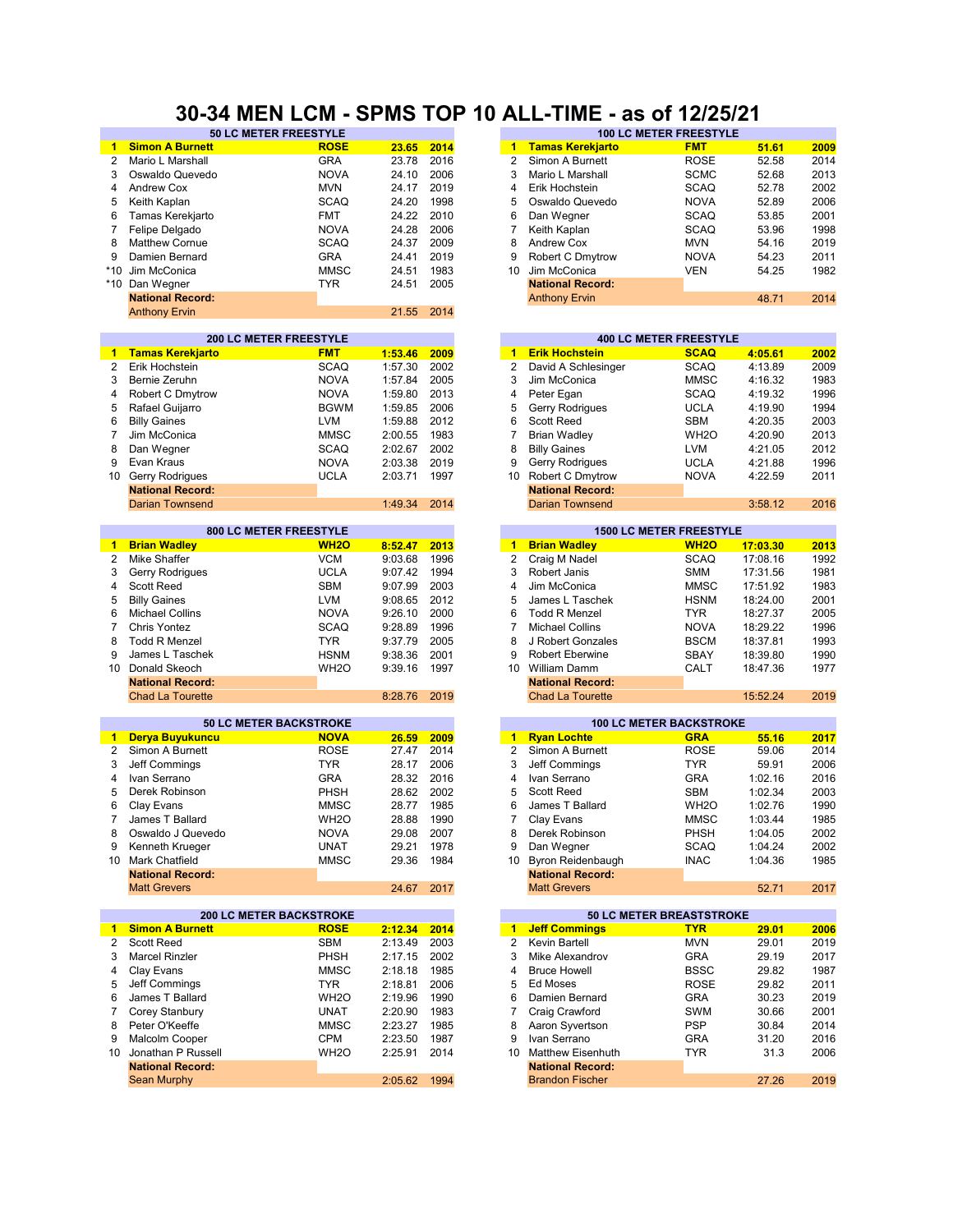|                | <b>100 LC METER BREASTSTROKE</b>                  |                   |         |      |                 | <b>200 LC METER BREASTSTROKE</b>      |                               |         |      |
|----------------|---------------------------------------------------|-------------------|---------|------|-----------------|---------------------------------------|-------------------------------|---------|------|
| 1              | <b>Ed Moses</b>                                   | <b>ROSE</b>       | 1:02.71 | 2011 | $\mathbf{1}$    | <b>Ed Moses</b>                       | <b>ROSE</b>                   | 2:19.67 | 2011 |
| $\overline{2}$ | Mike Alexandrov                                   | <b>GRA</b>        | 1:06.18 | 2017 | $\overline{c}$  | <b>Bruce Howell</b>                   | <b>BSSC</b>                   | 2:26.61 | 1987 |
| 3              | Danny R Puchalski                                 | <b>NOVA</b>       | 1:06.22 | 2011 | 3               | Craig Crawford                        | SWM                           | 2:33.32 | 2001 |
| 4              | Jeff Commings                                     | <b>TYR</b>        | 1:06.29 | 2006 | 4               | Klaus Barth                           | <b>TROJ</b>                   | 2:36.62 | 1980 |
| 5              | Kevin Bartell                                     | <b>MVN</b>        | 1:06.53 | 2019 | 5               | Gregory Harrison                      | <b>MMSC</b>                   | 2:37.49 | 1983 |
| 6              | <b>Bruce Howell</b>                               | <b>BSSC</b>       | 1:06.87 | 1987 | 6               | Ben C Palmer                          | <b>SLOM</b>                   | 2:39.86 | 2011 |
| 7              | Craig Crawford                                    | <b>SWM</b>        | 1:07.35 | 2001 | $\overline{7}$  | Ronald P Schafer                      | <b>RIVR</b>                   | 2:40.90 | 1991 |
| 8              | Aaron Syvertson                                   | <b>PSP</b>        | 1:09.02 | 2014 | 8               | <b>Brian McAteer</b>                  | <b>SCAQ</b>                   | 2:41.22 | 2017 |
| 9              | Matthew Eisenhuth                                 | <b>TYR</b>        | 1:09.70 | 2006 | 9               | <b>Steven Neale</b>                   | CAM                           | 2:42.84 | 1982 |
| 10             | <b>Todd Dreitzler</b>                             | <b>LVM</b>        | 1:11.03 | 2000 | 10              | <b>Brent S Smith</b>                  | WH <sub>20</sub>              | 2:43.01 | 2014 |
|                | <b>National Record:</b>                           |                   |         |      |                 | <b>National Record:</b>               |                               |         |      |
|                | <b>Brandon Fischer</b>                            |                   | 59.86   | 2019 |                 | <b>Brandon Fischer</b>                |                               | 2:11.91 | 2019 |
|                |                                                   |                   |         |      |                 |                                       |                               |         |      |
|                | 50 LC METER BUTTERFLY                             |                   |         |      |                 |                                       | <b>100 LC METER BUTTERFLY</b> |         |      |
| $\blacksquare$ | <b>Oswaldo Quevedo</b>                            | <b>NOVA</b>       | 24.73   | 2006 | $\mathbf{1}$    | <b>Tamas Kerekjarto</b>               | <b>FMT</b>                    | 55.01   | 2009 |
| $\overline{2}$ | <b>Kevin Bartell</b>                              | <b>MVN</b>        | 24.98   | 2019 | $\overline{2}$  | Mario L Marshall                      | <b>GRA</b>                    | 55.92   | 2015 |
| 3              | Mario L Marshall                                  | <b>GRA</b>        | 25.07   | 2015 | 3               | Oswaldo Quevedo                       | <b>NOVA</b>                   | 56.62   | 2006 |
| 4              | <b>Brian Alderman</b>                             | <b>OSB</b>        | 25.16   | 2000 | 4               | James Belardi                         | <b>SCAQ</b>                   | 57.08   | 1987 |
| 5              | Dan Wegner                                        | <b>SCAQ</b>       | 25.26   | 2002 | 5               | Bernie Zeruhn                         | <b>NOVA</b>                   | 57.21   | 2005 |
| 6              | Simon A Burnett                                   | <b>ROSE</b>       | 25.49   | 2014 | 6               | Damien Bernard                        | <b>GRA</b>                    | 57.32   | 2019 |
| $\overline{7}$ | Tamas Kerekjarto                                  | <b>FMT</b>        | 25.65   | 2009 | $\overline{7}$  | Clay Evans                            | <b>MMSC</b>                   | 58.52   | 1985 |
| 8              | Damien Bernard                                    | <b>GRA</b>        | 25.73   | 2019 | 8               | Robert C Dmytrow                      | <b>NOVA</b>                   | 58.58   | 2011 |
| 9              | <b>Andrew Cox</b>                                 | <b>MVN</b>        | 26.02   | 2019 | 9               | <b>Marcel Rinzler</b>                 | PHSH                          | 58.87   | 2002 |
|                | 10 Bernie Zeruhn                                  | <b>NOVA</b>       | 26.09   | 2005 | 10 <sup>1</sup> | <b>Andrew Cox</b>                     | <b>MVN</b>                    | 58.95   | 2019 |
|                | <b>National Record:</b>                           |                   |         |      |                 | <b>National Record:</b>               |                               |         |      |
|                | <b>Roland Schoeman</b>                            |                   | 23.26   | 2013 |                 | <b>Darian Townsend</b>                |                               | 53.36   | 2014 |
|                |                                                   |                   |         |      |                 |                                       |                               |         |      |
|                |                                                   |                   |         |      |                 |                                       |                               |         |      |
|                | <b>200 LC METER BUTTERFLY</b>                     |                   |         |      |                 | <b>200 LC METER INDIVIDUAL MEDLEY</b> |                               |         |      |
| 1.             | <b>James Belardi</b>                              | <b>SCAQ</b>       | 2:07.71 | 1987 | 1               | <b>Ryan Lochte</b>                    | <b>GRA</b>                    | 1:59.24 | 2017 |
| 2              | Tamas Kerekjarto                                  | <b>FMT</b>        | 2:08.25 | 2010 | $\overline{2}$  | Tamas Kerekjarto                      | <b>FMT</b>                    | 2:05.60 | 2010 |
| 3              | Peter Egan                                        | <b>SCAQ</b>       | 2:10.33 | 1996 | 3               | Mike Alexandrov                       | <b>GRA</b>                    | 2:12.28 | 2017 |
| 4              | Mike Shaffer                                      | <b>VCM</b>        | 2:11.08 | 1996 | 4               | Jeff Commings                         | <b>TYR</b>                    | 2:13.74 | 2006 |
| 5              | Mark A Magee                                      | <b>CLVM</b>       | 2:15.26 | 2002 | 5               | Simon A Burnett                       | <b>ROSE</b>                   | 2:14.10 | 2014 |
| 6              | <b>Billy Gaines</b>                               | <b>LVM</b>        | 2:15.40 | 2012 | 6               | <b>Bruce Howell</b>                   | <b>BSSC</b>                   | 2:15.10 | 1987 |
| $\overline{7}$ | <b>Brian Wadley</b>                               | WH <sub>2</sub> O | 2:18.18 | 2013 | $\overline{7}$  | <b>Scott Reed</b>                     | <b>SBM</b>                    | 2:16.73 | 2003 |
| 8              | Gerry Rodrigues                                   | <b>UCLA</b>       | 2:19.87 | 1997 | 8               | <b>Marcel Rinzler</b>                 | PHSH                          | 2:17.59 | 2002 |
| 9              | Erik L Scollon                                    | <b>LBG</b>        | 2:20.39 | 2005 | 9               | Mark A Magee                          | <b>CLVM</b>                   | 2:18.21 | 2002 |
|                | 10 Donald Skeoch                                  | WH <sub>2</sub> O | 2:23.99 | 1994 | 10              | Danny R Puchalski                     | <b>NOVA</b>                   | 2:18.37 | 2011 |
|                | <b>National Record:</b>                           |                   |         |      |                 | <b>National Record:</b>               |                               |         |      |
|                | <b>Matt Haupt</b>                                 |                   | 2:03.76 | 2010 |                 | <b>Ryan Lochte</b>                    |                               | 1:59.24 | 2017 |
|                |                                                   |                   |         |      |                 |                                       |                               |         |      |
|                | 400 LC METER INDIVIDUAL MEDLEY                    |                   |         |      |                 |                                       |                               |         |      |
| 1.             | <b>Mark A Magee</b>                               | <b>CLVM</b>       | 4:52.82 | 2002 |                 |                                       |                               |         |      |
| 2              | Clay Evans                                        | <b>MMSC</b>       | 4:56.87 | 1985 |                 |                                       |                               |         |      |
| 3              | Jim McConica                                      | <b>MMSC</b>       | 4:59.05 | 1983 |                 |                                       |                               |         |      |
| 4              | <b>Scott Reed</b>                                 | <b>SBM</b>        | 5:00.72 | 2003 |                 |                                       |                               |         |      |
| 5              | <b>Brian Wadley</b>                               | WH <sub>2</sub> O | 5:01.94 | 2013 |                 |                                       |                               |         |      |
| 6              | Erik L Scollon                                    | LBG               | 5:02.63 | 2005 |                 |                                       |                               |         |      |
| $\overline{7}$ | Byron Reidenbaugh                                 | <b>INAC</b>       | 5:04.15 | 1985 |                 |                                       |                               |         |      |
| 8              | Chip Polito                                       | <b>MVN</b>        | 5:07.75 | 2006 |                 |                                       |                               |         |      |
| 9              | <b>Billy Gaines</b>                               | <b>LVM</b>        | 5:08.56 | 2013 |                 |                                       |                               |         |      |
| 10             | <b>Michael Collins</b>                            | <b>NOVA</b>       | 5:09.04 | 1996 |                 |                                       |                               |         |      |
|                | <b>National Record:</b><br><b>Darian Townsend</b> |                   | 4:20.81 | 2016 |                 |                                       |                               |         |      |

|              |      |    | <b>200 LC METER BREASTSTROKE</b> |                               |              |
|--------------|------|----|----------------------------------|-------------------------------|--------------|
| 02.71        | 2011 | 1  | <b>Ed Moses</b>                  | <b>ROSE</b>                   | 2:19.67      |
| 06.18        | 2017 | 2  | <b>Bruce Howell</b>              | <b>BSSC</b>                   | 2:26.61      |
| 06.22        | 2011 | 3  | Craig Crawford                   | <b>SWM</b>                    | 2:33.32      |
| 06.29        | 2006 | 4  | Klaus Barth                      | <b>TROJ</b>                   | 2:36.62      |
| 06.53        | 2019 | 5  | Gregory Harrison                 | <b>MMSC</b>                   | 2:37.49      |
| 06.87        | 1987 | 6  | Ben C Palmer                     | <b>SLOM</b>                   | 2:39.86      |
| 07.35        | 2001 | 7  | Ronald P Schafer                 | <b>RIVR</b>                   | 2:40.90      |
| 09.02        | 2014 | 8  | <b>Brian McAteer</b>             | <b>SCAQ</b>                   | 2:41.22      |
| 09.70        | 2006 | 9  | Steven Neale                     | CAM                           | 2:42.84      |
| 11.03        | 2000 | 10 | <b>Brent S Smith</b>             | WH <sub>2</sub> O             | 2:43.01      |
|              |      |    | <b>National Record:</b>          |                               |              |
| 59.86        | 2019 |    | <b>Brandon Fischer</b>           |                               | 2:11.91      |
|              |      |    |                                  |                               |              |
|              |      |    |                                  | <b>100 LC METER BUTTERFLY</b> |              |
| <b>24.72</b> | 2006 | 4  | Tamae Korokiarto                 | <b>EMT</b>                    | <b>EE 04</b> |

| 24.73 | 2006 | 1  | <u>Tamas Kerekjarto</u> | <b>FMT</b>  | 55.01 | 2009 |
|-------|------|----|-------------------------|-------------|-------|------|
| 24.98 | 2019 | 2  | Mario L Marshall        | <b>GRA</b>  | 55.92 | 2015 |
| 25.07 | 2015 | 3  | Oswaldo Quevedo         | <b>NOVA</b> | 56.62 | 2006 |
| 25.16 | 2000 | 4  | James Belardi           | <b>SCAQ</b> | 57.08 | 1987 |
| 25.26 | 2002 | 5  | Bernie Zeruhn           | <b>NOVA</b> | 57.21 | 2005 |
| 25.49 | 2014 | 6  | Damien Bernard          | <b>GRA</b>  | 57.32 | 2019 |
| 25.65 | 2009 | 7  | Clay Evans              | <b>MMSC</b> | 58.52 | 1985 |
| 25.73 | 2019 | 8  | Robert C Dmytrow        | <b>NOVA</b> | 58.58 | 2011 |
| 26.02 | 2019 | 9  | <b>Marcel Rinzler</b>   | PHSH        | 58.87 | 2002 |
| 26.09 | 2005 | 10 | <b>Andrew Cox</b>       | <b>MVN</b>  | 58.95 | 2019 |
|       |      |    | <b>National Record:</b> |             |       |      |
| 23.26 | 2013 |    | <b>Darian Townsend</b>  |             | 53.36 | 2014 |
|       |      |    |                         |             |       |      |

|         |      |                       |                         | <b>200 LC METER INDIVIDUAL MEDLEY</b> |         |
|---------|------|-----------------------|-------------------------|---------------------------------------|---------|
| 2:07.71 | 1987 | 1                     | <b>Ryan Lochte</b>      | <b>GRA</b>                            | 1:59.24 |
| 2:08.25 | 2010 | $\mathbf{2}^{\prime}$ | Tamas Kerekjarto        | <b>FMT</b>                            | 2:05.60 |
| 2:10.33 | 1996 | 3                     | Mike Alexandrov         | <b>GRA</b>                            | 2:12.28 |
| 2:11.08 | 1996 | 4                     | Jeff Commings           | <b>TYR</b>                            | 2:13.74 |
| 2:15.26 | 2002 | 5                     | Simon A Burnett         | <b>ROSE</b>                           | 2:14.10 |
| 2:15.40 | 2012 | 6                     | <b>Bruce Howell</b>     | <b>BSSC</b>                           | 2:15.10 |
| 2:18.18 | 2013 |                       | <b>Scott Reed</b>       | <b>SBM</b>                            | 2:16.73 |
| 2:19.87 | 1997 | 8                     | <b>Marcel Rinzler</b>   | <b>PHSH</b>                           | 2:17.59 |
| 2:20.39 | 2005 | 9                     | Mark A Magee            | <b>CLVM</b>                           | 2:18.21 |
| 2:23.99 | 1994 | 10                    | Danny R Puchalski       | <b>NOVA</b>                           | 2:18.37 |
|         |      |                       | <b>National Record:</b> |                                       |         |
| 2:03.76 | 2010 |                       | <b>Ryan Lochte</b>      |                                       | 1:59.24 |
|         |      |                       |                         |                                       |         |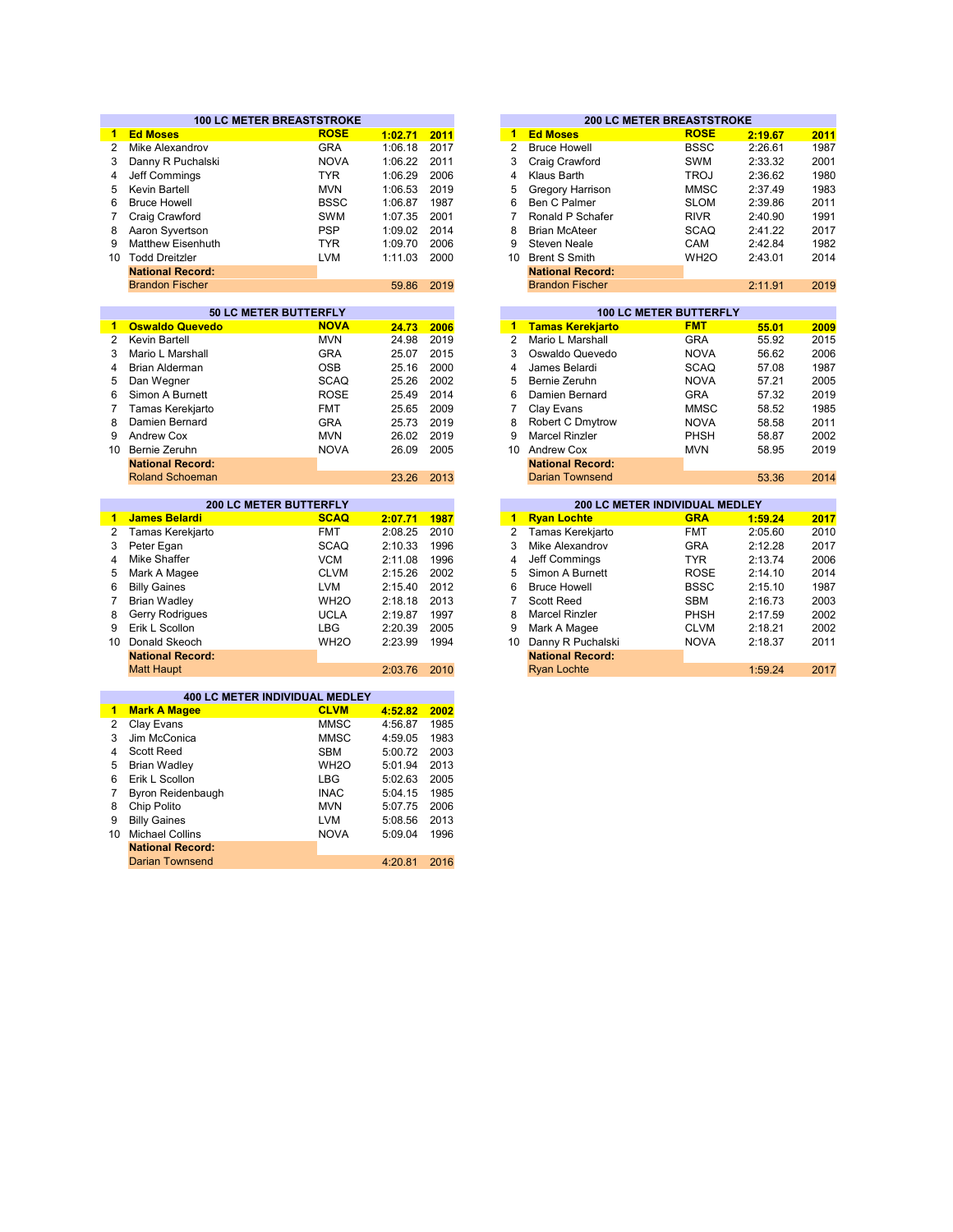### **35-39 WOMEN LCM - SPMS TOP 10 ALL-TIME - as of 12/25/21**

|                      | 50 LC METER FREESTYLE            |                           |          |              |                                        | <b>100 LC METER FREESTYLE</b>    |                           |          |      |
|----------------------|----------------------------------|---------------------------|----------|--------------|----------------------------------------|----------------------------------|---------------------------|----------|------|
| $\mathbf{1}$         | <b>Peggy Gross</b>               | <b>UCI</b>                | 26.85    | 2004         | $\blacktriangleleft$                   | <b>Sheri Hart</b>                | <b>TYR</b>                | 59.16    | 2006 |
| $\overline{2}$       | Sheri Hart                       | <b>TYR</b>                | 27.09    | 2006         | 2                                      | Peggy Gross                      | UCI                       | 59.48    | 2004 |
| 3                    | Cynthia J Lewis                  | <b>NOVA</b>               | 27.80    | 2011         | 3                                      | Cynthia J Lewis                  | <b>NOVA</b>               | 1:01.63  | 2011 |
| 4                    | Marcie Kjoller                   | <b>SBM</b>                | 28.46    | 2006         | 4                                      | Marcie Kjoller                   | <b>SBM</b>                | 1:02.42  | 2006 |
| 5                    | Bonnie M Adair                   | <b>SCAQ</b>               | 29.02    | 1992         | 5                                      | Jeni E Buys                      | <b>TYR</b>                | 1:03.72  | 2005 |
| 6                    | Jeni E Buys                      | <b>TYR</b>                | 29.06    | 2005         | 6                                      | Susan E Dombkowski               | <b>UNAT</b>               | 1:04.21  | 2005 |
| 7                    | Kathy G Chung                    | <b>ROSE</b>               | 29.25    | 2019         | $\overline{7}$                         | Melissa K Giovanni               | <b>LVM</b>                | 1:04.57  | 2016 |
| 8                    | Elizabeth A Vucinich             | WH <sub>2</sub> O         | 29.42    | 2015         | 8                                      | Laurie Dodd                      | <b>UCLA</b>               | 1:04.83  | 2007 |
| 9                    | Darlene Krohn                    | <b>SBM</b>                | 29.43    | 2019         | 9                                      | Darlene Krohn                    | <b>SBM</b>                | 1:04.86  | 2019 |
| 10                   | Michele N Dixon                  | <b>TYR</b>                | 29.51    | 2006         | 10 <sup>1</sup>                        | Lucy Johnson                     | <b>TROJ</b>               | 1:05.44  | 1982 |
|                      | <b>National Record:</b>          |                           |          |              |                                        | <b>National Record:</b>          |                           |          |      |
|                      | <b>Erika Erndl</b>               |                           | 25.52    | 2013         |                                        | <b>Erika Erndl</b>               |                           | 55.17    | 2013 |
|                      |                                  |                           |          |              |                                        |                                  |                           |          |      |
|                      | <b>200 LC METER FREESTYLE</b>    |                           |          |              |                                        | <b>400 LC METER FREESTYLE</b>    |                           |          |      |
| 1.                   | <b>Dawn M Heckman</b>            | <b>ROSE</b>               | 2:03.37  | 2012         | $\blacktriangleleft$                   | <b>Dawn M Heckman</b>            | <b>ROSE</b>               | 4:16.19  | 2012 |
| 2                    | Susan E Dombkowski               | <b>UNAT</b>               | 2:14.69  | 2005         | $\overline{2}$                         | Laurie Dodd                      | <b>UCLA</b>               | 4:41.30  | 2007 |
| 3                    | Laurie Dodd                      | <b>UCLA</b>               | 2:16.91  | 2007         | 3                                      | Susan E Dombkowski               | <b>UNAT</b>               | 4:42.85  | 2005 |
| 4                    | Diana Philippi                   | <b>CLVM</b>               | 2:17.89  | 2006         | $\overline{4}$                         | Cynthia J Lewis                  | <b>NOVA</b>               | 4:43.97  | 2011 |
| 5                    | Marcie Kjoller                   | <b>SBM</b>                | 2:20.39  | 2006         | 5                                      | Diana Philippi                   | <b>CLVM</b>               | 4:58.40  | 2006 |
| 6                    | Melissa K Giovanni               | <b>LVM</b>                | 2:21.31  | 2016         | 6                                      | Rossella Pescatori               | <b>SCAQ</b>               | 4:58.54  | 2009 |
| 7                    | Jeni E Buys                      | <b>TYR</b>                | 2:21.45  | 2005         | 7                                      | Melissa K Giovanni               | <b>LVM</b>                | 4:59.74  | 2016 |
| 8                    | Rossella Pescatori               | <b>SCAQ</b>               | 2:23.88  | 2009         | 8                                      | Jane Cairns                      | <b>MVN</b>                | 5:01.16  | 2008 |
| 9                    | Margaret J Reilly                | <b>NOVA</b>               | 2:24.27  | 2005         | 9                                      | Sharon Blaha                     | UCI                       | 5:03.17  | 1995 |
| 10                   | Ursula S Moser                   | <b>CLVM</b>               | 2:24.25  | 2008         | 10                                     | Jeni E Buys                      | <b>TYR</b>                | 5:03.49  | 2005 |
|                      | <b>National Record:</b>          |                           |          |              |                                        | <b>National Record:</b>          |                           |          |      |
|                      | <b>Erika Erndl</b>               |                           | 2:00.04  | 2013         |                                        | Dawn Heckman                     |                           | 4:16.19  | 2012 |
|                      |                                  |                           |          |              |                                        |                                  |                           |          |      |
|                      | 800 LC METER FREESTYLE           |                           |          |              |                                        | <b>1500 LC METER FREESTYLE</b>   |                           |          |      |
| 1                    | <b>Dawn M Heckman</b>            | <b>ROSE</b>               | 8:47.28  | 2012         | $\mathbf{1}$                           | <b>Laurie Z Dodd</b>             | <b>SCAQ</b>               | 18:15.93 | 2011 |
| 2                    | Susan E Dombkowski               | <b>UNAT</b>               | 9:41.70  | 2005         | $\overline{2}$                         | Cynthia J Lewis                  | <b>MVN</b>                | 18:57.09 | 2010 |
| 3                    | Laurie Z Dodd                    | <b>UCLA</b>               | 9:42.00  | 2008         | 3                                      | Sharon Blaha                     | UCI                       | 19:43.70 | 1995 |
| 4                    | Cynthia J Lewis                  | <b>MVN</b>                | 9:55.70  | 2010         | 4                                      | Karen E Schultz                  | <b>SBM</b>                | 19:46.13 | 2016 |
| 5                    | Diana Philippi                   | <b>CLVM</b>               | 9:59.57  | 2006         | 5                                      | Margaret Reilly                  | <b>NOVA</b>               | 19:58.58 | 2004 |
| 6                    | Heidi Christensen                | <b>DSSM</b>               | 10:21.99 | 1994         | 6                                      | Jennifer Mc Leod-Crady           | <b>MVN</b>                | 20:08.17 | 2013 |
| $\overline{7}$       | Lee Anne Ghimenti                | <b>VCM</b>                | 10:24.54 | 2005         | $\overline{7}$                         | Heidi Christensen                | <b>DSSM</b>               | 20:08.45 | 1994 |
| 8                    | Melissa K Giovanni               | <b>LVM</b>                | 10:26.42 | 2016         | 8                                      | Margaret J Reilly                | <b>NOVA</b>               | 20:12.02 | 2005 |
| 9                    | Karen E Schultz                  | <b>SBM</b>                | 10:31.46 | 2016         | 9                                      | Brenda K Tomtam-Brayman          | <b>LVM</b>                | 20:30.45 | 2009 |
| 10                   | Margaret Mason                   | <b>CLVM</b>               | 10:32.38 | 2006         | 10 <sup>°</sup>                        | Heidi M Cough                    | <b>NOVA</b>               | 20:48.60 | 2019 |
|                      | <b>National Record:</b>          |                           |          |              |                                        | <b>National Record:</b>          |                           |          |      |
|                      | Dawn Heckman                     |                           | 8:47.28  | 2012         |                                        | <b>Heidi George</b>              |                           | 17:17.22 | 2015 |
|                      |                                  |                           |          |              |                                        |                                  |                           |          |      |
|                      | <b>50 LC METER BACKSTROKE</b>    |                           |          |              |                                        | <b>100 LC METER BACKSTROKE</b>   |                           |          |      |
| 1.<br>$\overline{2}$ | <b>Sheri Hart</b><br>Rada E Owen | <b>TYR</b><br><b>SCAQ</b> | 30.40    | 2006<br>2013 | $\blacktriangleleft$<br>$\overline{2}$ | <b>Sheri Hart</b><br>Rada E Owen | <b>TYR</b><br><b>SCAQ</b> | 1:06.04  | 2006 |
|                      |                                  |                           | 33.74    |              |                                        |                                  |                           | 1:11.57  | 2013 |
| 3                    | Michele Dixon                    | <b>TYR</b>                | 33.98    | 2006         | 3                                      | Michele Dixon                    | <b>TYR</b>                | 1:13.39  | 2006 |
| 4                    | Karen Romo                       | <b>UNAT</b>               | 34.51    | 2013         | 4                                      | Elizabeth A Vucinich             | WH <sub>2</sub> O         | 1:14.43  | 2015 |
| 5                    | Elizabeth A Vucinich             | WH <sub>2</sub> O         | 34.57    | 2019         | 5                                      | Jane Cairns                      | <b>MVN</b>                | 1:14.68  | 2008 |
| 6                    | Nancy Reno                       | <b>DUST</b>               | 34.69    | 1995         | 6                                      | Nancy Reno                       | <b>DUST</b>               | 1:15.03  | 1994 |
| 7                    | Carole Shigaki                   | SBAY                      | 34.86    | 1992         | *7                                     | Mary A Hamilton                  | <b>NOVA</b>               | 1:17.75  | 1991 |
| 8                    | Brooke J Green                   | <b>SBM</b>                | 34.88    | 2018         | $*7$                                   | Carole Shigaki                   | WH <sub>2</sub> O         | 1:17.75  | 1993 |
| 9                    | Jane Cairns                      | <b>SBM</b>                | 35.77    | 2006         | 9                                      | Morri Spang                      | WH <sub>2</sub> O         | 1:17.82  | 1992 |
| 10                   | Jenni Carlson                    | <b>SCAQ</b>               | 35.80    | 2009         | 10                                     | Brooke J Green                   | <b>SBM</b>                | 1:18.03  | 2018 |
|                      | <b>National Record:</b>          |                           |          |              |                                        | <b>National Record:</b>          |                           |          |      |
|                      | Noriko Inada                     |                           | 28.63    | 2016         |                                        | Noriko Inada                     |                           | 1:01.75  | 2017 |
|                      | <b>200 LC METER BACKSTROKE</b>   |                           |          |              |                                        | 50 LC METER BREASTSTROKE         |                           |          |      |
| $\mathbf{1}$         | <b>Sheri Hart</b>                | <b>TYR</b>                | 2:22.92  | 2006         | $\blacksquare$                         | <b>Cynthia J Lewis</b>           | <b>NOVA</b>               | 33.86    | 2012 |
| 2                    | Jane Cairns                      | <b>MVN</b>                | 2:42.23  | 2008         | 2                                      | Lindsay Willmer                  | <b>CTSM</b>               | 35.85    | 2013 |
| 3                    | Andrea Devuono                   | WH <sub>2</sub> O         | 2:44.28  | 1998         | 3                                      | Karen Melick                     | <b>SCAQ</b>               | 36.34    | 1992 |
| 4                    | Nancy Reno                       | DUST                      | 2:45.34  | 1994         | 4                                      | Kendra E Wilson                  | ROSE                      | 36.88    | 2019 |
| 5                    | Karen E Norris                   | <b>UCLA</b>               | 2:48.96  | 2001         | 5                                      | Rossella Pescatori               | <b>SCAQ</b>               | 37.12    | 2009 |
| 6                    | Mary A Hamilton                  | <b>NOVA</b>               | 2:50.28  | 1991         | 6                                      | Kimberly Leigh                   | <b>VCM</b>                | 38.46    | 2006 |
| 7                    | Rossella Pescatori               | <b>SCAQ</b>               | 2:50.89  | 2010         | 7                                      | Dawn L Schroeder                 | <b>UNAT</b>               | 38.48    | 2005 |
| 8                    | Carole Shigaki                   | WH <sub>20</sub>          | 2:52.48  | 1994         | 8                                      | Ursula S Moser                   | <b>CLVM</b>               | 38.63    | 2004 |
| 9                    | Liz A Hawes                      | <b>UCSB</b>               | 2:52.84  | 2012         | 9                                      | Anastasia Kurteeva               | WH <sub>2</sub> O         | 38.70    | 2021 |
|                      | 10 Brooke J Green                | SBM                       | 2:53.75  | 2018         | 10                                     | Carole Shigaki                   | SBAY                      | 39.32    | 1992 |
|                      | <b>National Record:</b>          |                           |          |              |                                        | <b>National Record:</b>          |                           |          |      |
|                      | Karlyn Pipes-Neilsen             |                           | 2:18.20  | 1997         |                                        | <b>Katie Glenn</b>               |                           | 32.86    | 2013 |
|                      |                                  |                           |          |              |                                        |                                  |                           |          |      |

| 26.85              | 2004 |
|--------------------|------|
| 27.09              | 2006 |
| 27.80              | 2011 |
| 28.46              | 2006 |
| 29.02              | 1992 |
| 29.06              | 2005 |
| 29.25              | 2019 |
| 29.42              | 2015 |
| 29.43              | 2019 |
| 29.51              | 2006 |
|                    |      |
| 25.52              | 2013 |
|                    |      |
|                    |      |
| 2:03.37            | 2012 |
| 2:14.69            | 2005 |
| 2:16.91            | 2007 |
| 2:17.89            | 2006 |
| 2:20.39            | 2006 |
| 2:21.31            | 2016 |
|                    |      |
| 2:21.45            | 2005 |
| 2:23.88            | 2009 |
| 2:24.27            | 2005 |
| 2:24.25            | 2008 |
|                    |      |
| 2:00.04            | 2013 |
|                    |      |
|                    |      |
| 8:47.28            | 2012 |
| 9:41.70            | 2005 |
| 9:42.00            | 2008 |
| 9:55.70            | 2010 |
| 9:59.57            | 2006 |
| 0:21.99            | 1994 |
|                    |      |
| 0:24.54            | 2005 |
| 0:26.42            | 2016 |
| 0:31.46            | 2016 |
| 0:32.38            | 2006 |
|                    |      |
| 8:47.28            | 2012 |
|                    |      |
|                    |      |
| 30.40              | 2006 |
| 33.74              | 2013 |
| 33.98              | 2006 |
| 34.51              | 2013 |
| 34.57              | 2019 |
| 34.69              | 1995 |
| 34.86              | 1992 |
| 34.88              | 2018 |
| 35.77              | 2006 |
| 35.80              | 2009 |
|                    |      |
| 28.63              | 2016 |
|                    |      |
|                    |      |
| 2:22.92            | 2006 |
| 2:42.23<br>2:44.28 | 2008 |

| <u>Cynthia J Lewis</u>  | NUVA              | 33.86 | 2012 |
|-------------------------|-------------------|-------|------|
| Lindsay Willmer         | <b>CTSM</b>       | 35.85 | 2013 |
| Karen Melick            | <b>SCAQ</b>       | 36.34 | 1992 |
| Kendra E Wilson         | <b>ROSE</b>       | 36.88 | 2019 |
| Rossella Pescatori      | <b>SCAQ</b>       | 37.12 | 2009 |
| Kimberly Leigh          | <b>VCM</b>        | 38.46 | 2006 |
| Dawn L Schroeder        | <b>UNAT</b>       | 38.48 | 2005 |
| Ursula S Moser          | <b>CLVM</b>       | 38.63 | 2004 |
| Anastasia Kurteeva      | WH <sub>2</sub> O | 38.70 | 2021 |
| Carole Shigaki          | <b>SBAY</b>       | 39.32 | 1992 |
| <b>National Record:</b> |                   |       |      |
|                         |                   |       |      |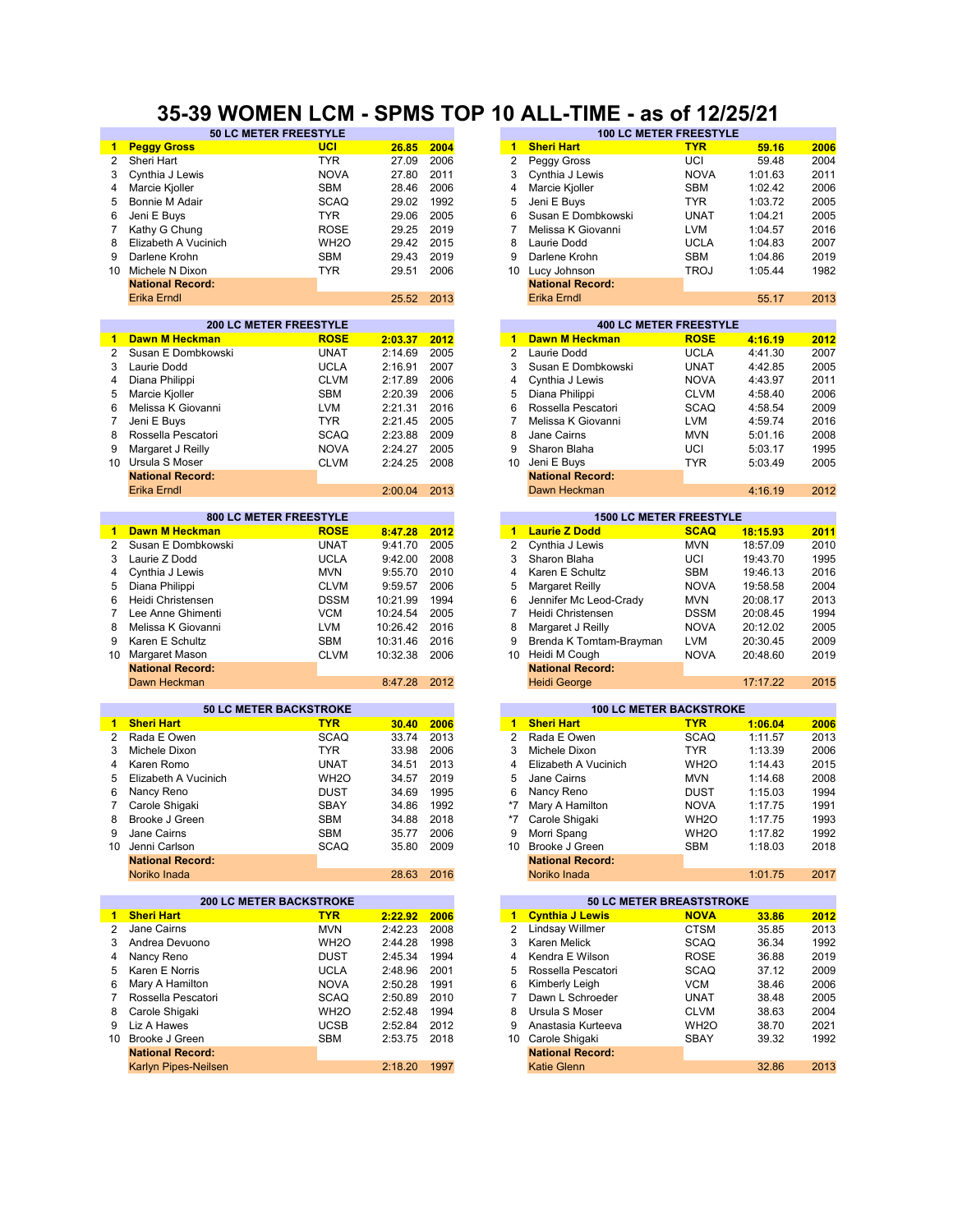|                | <b>100 LC METER BREASTSTROKE</b> |                   |         |      |
|----------------|----------------------------------|-------------------|---------|------|
| $\blacksquare$ | <b>Cynthia J Lewis</b>           | <b>NOVA</b>       | 1:12.30 | 2012 |
|                | Lindsay Willmer                  | <b>CTSM</b>       | 1:18.49 | 2013 |
|                | Rossella Pescatori               | <b>SCAQ</b>       | 1:19.04 | 2009 |
|                | <b>Karen Melick</b>              | <b>SCAQ</b>       | 1:20.93 | 1992 |
|                | Kendra E Wilson                  | <b>ROSE</b>       | 1:22.45 | 2019 |
|                | Ursula S Moser                   | <b>CLVM</b>       | 1:23.68 | 2004 |
|                | Jennifer G Johnson               | <b>NOVA</b>       | 1:24.08 | 2019 |
|                | Kimberly Leigh                   | <b>VCM</b>        | 1:25.62 | 2006 |
|                | Dawn L Schroeder                 | <b>UNAT</b>       | 1:25.63 | 2005 |
|                | 10 Dianna Tate                   | <b>SCAQ</b>       | 1:26.43 | 1996 |
|                | <b>National Record:</b>          |                   |         |      |
|                | <b>Cynthia Lewis</b>             |                   | 1:12.30 | 2012 |
|                |                                  |                   |         |      |
|                | <b>50 LC METER BUTTERFLY</b>     |                   |         |      |
|                | <b>Peggy Gross</b>               | UCI               | 29.46   | 2004 |
|                | Cynthia J Lewis                  | <b>NOVA</b>       | 30.00   | 2011 |
|                | Sheri Hart                       | <b>TYR</b>        | 30.29   | 2006 |
|                | Elizabeth A Vucinich             | WH <sub>2</sub> O | 30.58   | 2015 |
|                | Marcie Kjoller                   | <b>SBM</b>        | 30.78   | 2006 |
|                | Kathy G Chung                    | <b>ROSE</b>       | 31.60   | 2019 |
|                | Michele Dixon                    | <b>TYR</b>        | 32.03   | 2006 |
|                | Diana Philippi                   | <b>CLVM</b>       | 32.14   | 2006 |
|                | Rebecca Richter                  | <b>TROJ</b>       | 32.39   | 1980 |
|                | Diana Todd                       | <b>UNAT</b>       | 32.60   | 1982 |
|                | <b>National Record:</b>          |                   |         |      |
|                | Noriko Inada                     |                   | 27.46   | 2014 |
|                |                                  |                   |         |      |
|                | <b>200 LC METER BUTTERFLY</b>    |                   |         |      |
|                | <b>Diana Philippi</b>            | <b>CLVM</b>       | 2:33.90 | 2006 |
|                | Laurie Dodd                      | <b>UCLA</b>       | 2:34.20 | 2007 |
|                | Lucy Johnson                     | <b>WSM</b>        | 2:47.31 | 1983 |
|                | Liz A Hawes                      | <b>SBM</b>        | 2:52.65 | 2013 |
|                | Rebecca Richter                  | <b>TROJ</b>       | 2:58.04 | 1979 |
|                | Sharon Blaha                     | UCI               | 3:05.53 | 1995 |
|                | Megan M Andrus                   | <b>LVM</b>        | 3:11.98 | 2017 |
|                | Janet Royer                      | <b>IHAC</b>       | 3:14.88 | 1980 |
|                | Sarah A Hirsch                   | <b>SBM</b>        | 3:23.58 | 2014 |
|                | 10 Lindsay A Fuller              | <b>GRA</b>        | 3:30.11 | 2021 |
|                | <b>National Record:</b>          |                   |         |      |
|                | Karlyn Pipes-Neilsen             |                   | 2:20.21 | 1997 |
|                |                                  |                   |         |      |
|                | 400 LC METER INDIVIDUAL MEDLEY   |                   |         |      |
|                | <b>Cynthia J Lewis</b>           | <b>NOVA</b>       | 5:16.17 | 2011 |
|                | Laurie Dodd                      | <b>UCLA</b>       | 5:35.29 | 2007 |
|                | Rossella Pescatori               | <b>SCAQ</b>       | 5:35.98 | 2009 |
|                | Susan E Dombkowski               | <b>UNAT</b>       | 5:47.91 | 2005 |
|                | Jane Cairns                      | <b>MVN</b>        | 5:48.49 | 2008 |
|                |                                  |                   |         |      |
|                | Liz A Hawes                      | <b>SBM</b>        | 5:51.65 | 2013 |
|                | Rebecca Richter                  | <b>TROJ</b>       | 5:55.65 | 1980 |
|                | Margaret M Mason                 | <b>CLVM</b>       | 5:56.86 | 2006 |
|                | Lucy Johnson                     | <b>WSM</b>        | 6:00.64 | 1983 |
|                | 10 Karen E Schultz               | <b>SBM</b>        | 6:06.95 | 2016 |
|                | <b>National Record:</b>          |                   |         |      |

Karlyn Pipes-Neilsen

5:02.67 1997

|         |      |                               | <b>200 LC METER BREASTSTROKE</b> |  |                   |  |         |      |  |  |  |
|---------|------|-------------------------------|----------------------------------|--|-------------------|--|---------|------|--|--|--|
| 1:12.30 | 2012 | 1                             | <b>Cynthia J Lewis</b>           |  | <b>NOVA</b>       |  | 2:40.57 | 2012 |  |  |  |
| 1:18.49 | 2013 | 2                             | Rossella Pescatori               |  | <b>UCLA</b>       |  | 2:49.61 | 2006 |  |  |  |
| 1:19.04 | 2009 | 3                             | Karen Melick                     |  | <b>SCAQ</b>       |  | 2:53.64 | 1992 |  |  |  |
| 1:20.93 | 1992 | 4                             | Kendra E Wilson                  |  | <b>ROSE</b>       |  | 3:01.08 | 2019 |  |  |  |
| 1:22.45 | 2019 | 5                             | Jennifer G Johnson               |  | <b>NOVA</b>       |  | 3:03.74 | 2019 |  |  |  |
| 1:23.68 | 2004 | 6                             | Anastasia Kurteeva               |  | WH <sub>2</sub> O |  | 3:05.09 | 2021 |  |  |  |
| 1:24.08 | 2019 | 7                             | Dianna Tate                      |  | <b>SCAQ</b>       |  | 3:07.07 | 1996 |  |  |  |
| 1:25.62 | 2006 | 8                             | Margaret J Reilly                |  | <b>NOVA</b>       |  | 3:09.08 | 2005 |  |  |  |
| 1:25.63 | 2005 | 9                             | Carole Shigaki                   |  | WH <sub>2</sub> O |  | 3:11.08 | 1994 |  |  |  |
| 1:26.43 | 1996 | 10                            | Melissa C Hanson                 |  | <b>ECSC</b>       |  | 3:11.35 | 1991 |  |  |  |
|         |      |                               | <b>National Record:</b>          |  |                   |  |         |      |  |  |  |
| 1:12.30 | 2012 |                               | Katie Glenn                      |  |                   |  | 2:39.78 | 2013 |  |  |  |
|         |      |                               |                                  |  |                   |  |         |      |  |  |  |
|         |      | <b>100 LC METER BUTTERFLY</b> |                                  |  |                   |  |         |      |  |  |  |

| 29.46 | 2004 | 1  | <b>Peggy Gross</b>      | <b>UCI</b>        | 1:05.02 | 2004 |
|-------|------|----|-------------------------|-------------------|---------|------|
| 30.00 | 2011 | 2  | Cynthia J Lewis         | <b>NOVA</b>       | 1:08.62 | 2011 |
| 30.29 | 2006 | 3  | Diana Philippi          | <b>CLVM</b>       | 1:09.51 | 2006 |
| 30.58 | 2015 | 4  | Elizabeth A Vucinich    | WH <sub>2</sub> O | 1:12.51 | 2015 |
| 30.78 | 2006 | 5  | Lucy Johnson            | TROJ              | 1:12.56 | 1982 |
| 31.60 | 2019 | 6  | Mary A Hamilton         | <b>NOVA</b>       | 1:12.71 | 1991 |
| 32.03 | 2006 | 7  | Rebecca Richter         | <b>TROJ</b>       | 1:12.95 | 1980 |
| 32.14 | 2006 | 8  | Laurie Dodd             | <b>UCLA</b>       | 1:13.68 | 2007 |
| 32.39 | 1980 | 9  | Sally Newland           | <b>SLOM</b>       | 1:14.76 | 1998 |
| 32.60 | 1982 | 10 | Darlene Krohn           | <b>SBM</b>        | 1:15.68 | 2019 |
|       |      |    | <b>National Record:</b> |                   |         |      |
| 27.46 | 2014 |    | Erika Erndl             |                   | 59.52   | 2013 |
|       |      |    |                         |                   |         |      |

|         |      |    | <b>200 LC METER INDIVIDUAL MEDLEY</b> |             |         |      |  |  |  |  |  |
|---------|------|----|---------------------------------------|-------------|---------|------|--|--|--|--|--|
| 2:33.90 | 2006 | 1  | <b>Cynthia J Lewis</b>                | <b>NOVA</b> | 2:27.53 | 2011 |  |  |  |  |  |
| 2:34.20 | 2007 | 2  | Laurie Dodd                           | <b>UCLA</b> | 2:38.87 | 2007 |  |  |  |  |  |
| 2:47.31 | 1983 | 3  | Rossella Pescatori                    | <b>SCAQ</b> | 2:39.13 | 2009 |  |  |  |  |  |
| 2:52.65 | 2013 | 4  | Susan E Dombkowski                    | <b>UNAT</b> | 2:43.46 | 2005 |  |  |  |  |  |
| 2:58.04 | 1979 | 5  | Jane Cairns                           | <b>MVN</b>  | 2:43.48 | 2008 |  |  |  |  |  |
| 3:05.53 | 1995 | 6  | Sally Morgan                          | <b>SLOM</b> | 2:43.83 | 1996 |  |  |  |  |  |
| 3:11.98 | 2017 |    | Kendra E Wilson                       | <b>ROSE</b> | 2:45.60 | 2019 |  |  |  |  |  |
| 3:14.88 | 1980 | 8  | Rebecca Richter                       | <b>TROJ</b> | 2:45.97 | 1980 |  |  |  |  |  |
| 3:23.58 | 2014 | 9  | Sally Newland                         | <b>SLOM</b> | 2:46.85 | 1998 |  |  |  |  |  |
| 3:30.11 | 2021 | 10 | Lucy Johnson                          | <b>WSM</b>  | 2:47.51 | 1983 |  |  |  |  |  |
|         |      |    | <b>National Record:</b>               |             |         |      |  |  |  |  |  |
| 2:20.21 | 1997 |    | Karlyn Pipes-Nielsen                  |             | 2:22.42 | 1997 |  |  |  |  |  |
|         |      |    |                                       |             |         |      |  |  |  |  |  |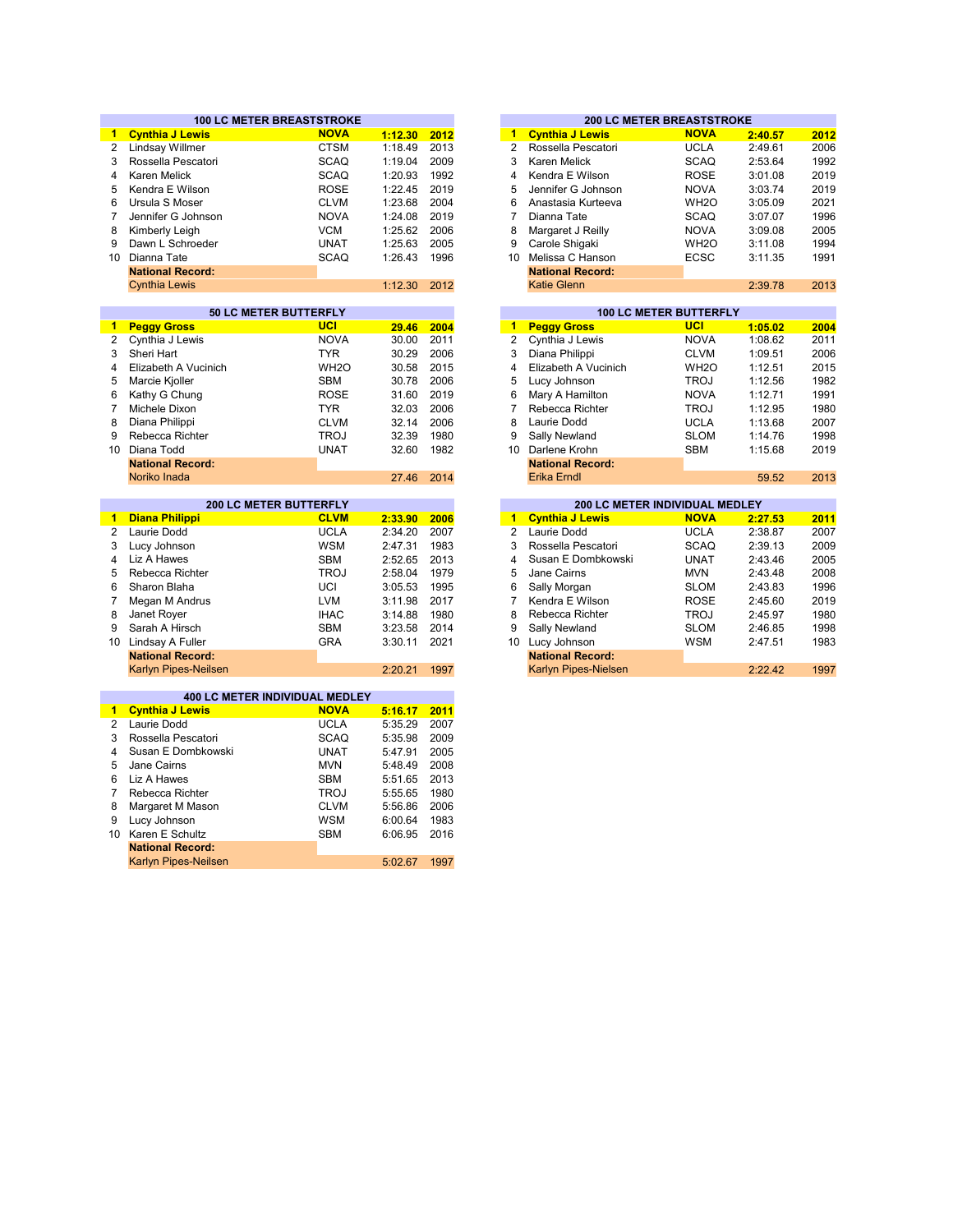#### **35-39 MEN LCM - SPMS TOP 10 ALL-TIME - as of 12/25/21**

|                 | 50 LC METER FREESTYLE                   |                               |         |      |                      |                             | <b>100 LC METER FREESTYLE</b>  |          |      |
|-----------------|-----------------------------------------|-------------------------------|---------|------|----------------------|-----------------------------|--------------------------------|----------|------|
| 1.              | <b>Felipe Delgado</b>                   | <b>NOVA</b>                   | 23.60   | 2009 | $\mathbf 1$          | <b>Richard E Saeger</b>     | <b>UNAT</b>                    | 52.15    | 2001 |
| $\overline{2}$  | Glenn M Counts                          | <b>LVM</b>                    | 24.07   | 2012 | 2                    | Markus A Rogan              | <b>UCLA</b>                    | 52.18    | 2019 |
| 3               | <b>Bruce Stahl</b>                      | <b>VEN</b>                    | 24.27   | 1993 | 3                    | Vlad Pyshnenko              | <b>TYR</b>                     | 52.22    | 2006 |
| 4               | Mario L Marshall                        | <b>GRA</b>                    | 24.36   | 2021 | 4                    | <b>Glenn M Counts</b>       | <b>LVM</b>                     | 53.10    | 2012 |
| 4               | <b>Brad Hibbard</b>                     | <b>TYR</b>                    | 24.37   | 2006 | 5                    | Felipe Delgado              | <b>NOVA</b>                    | 53.21    | 2009 |
| 6               | Jeff F Natalizio                        | <b>NOVA</b>                   | 24.74   | 2019 | 6                    | Mario L Marshall            | <b>GRA</b>                     | 53.22    | 2019 |
| 7               |                                         | <b>SCAQ</b>                   | 24.90   | 2003 | $\overline{7}$       | Bernie Zeruhn               | <b>NOVA</b>                    | 54.00    | 2006 |
|                 | Keith Kaplan                            |                               |         |      |                      |                             |                                |          |      |
| *8              | Dan Wegner                              | <b>TYR</b>                    | 24.95   | 2006 | 8                    | <b>Bruce Stahl</b>          | <b>VEN</b>                     | 54.01    | 1993 |
| *8              | Christopher E Beach                     | <b>SCAQ</b>                   | 24.95   | 2008 | 9                    | <b>Frank E Wattles</b>      | <b>UNAT</b>                    | 54.08    | 2007 |
| 10              | Keith Dennison                          | <b>LVM</b>                    | 25.17   | 2009 | 10                   | Erik Hochstein              | <b>SCAQ</b>                    | 54.19    | 2003 |
|                 | <b>National Record:</b>                 |                               |         |      |                      | <b>National Record:</b>     |                                |          |      |
|                 | <b>Matt Grevers</b>                     |                               | 22.98   | 2021 |                      | <b>Adam Ritter</b>          |                                | 51.45    | 2021 |
|                 |                                         |                               |         |      |                      |                             |                                |          |      |
|                 | <b>200 LC METER FREESTYLE</b>           |                               |         |      |                      |                             | <b>400 LC METER FREESTYLE</b>  |          |      |
| 1               | <b>Ryan Lochte</b>                      | <b>GRA</b>                    | 1:49.23 | 2021 | $\blacktriangleleft$ | <b>Markus A Rogan</b>       | <b>UCLA</b>                    | 4:10.11  | 2019 |
| 2               | Vlad Pyshnenko                          | <b>TYR</b>                    | 1:52.84 | 2006 | 2                    | Erik Hochstein              | <b>SCAQ</b>                    | 4:10.31  | 2003 |
| 3               | Richard E Saeger                        | <b>UNAT</b>                   | 1:54.86 | 2001 | 3                    | Mark A Magee                | <b>CLVM</b>                    | 4:18.15  | 2004 |
| 4               | Erik Hochstein                          | <b>SCAQ</b>                   | 1:57.37 | 2003 | $\overline{4}$       | Jim McConica                | <b>SCAQ</b>                    | 4:18.35  | 1987 |
| 5               | Bernie Zeruhn                           | <b>NOVA</b>                   | 1:57.89 | 2006 | 5                    | Mike Shaffer                | <b>VCM</b>                     | 4:18.48  | 2003 |
| 6               | Mike G Shaffer                          | <b>VCM</b>                    | 2:00.33 | 2001 | 6                    | Ryan E Cox                  | <b>MVN</b>                     | 4:23.80  | 2012 |
| 7               |                                         |                               |         |      | 7                    |                             |                                |          |      |
|                 | Dan Wegner                              | <b>SCAQ</b>                   | 2:01.40 | 2006 |                      | <b>Michael Collins</b>      | <b>NOVA</b>                    | 4:29.38  | 2002 |
| 8               | Jim McConica                            | <b>SCAQ</b>                   | 2:01.51 | 1987 | 8                    | Byron Reidenbaugh           | <b>INAC</b>                    | 4:31.49  | 1986 |
| 9               | Mark Magee                              | <b>CLVM</b>                   | 2:02.04 | 2003 | 9                    | Bert Bergen                 | <b>UNAT</b>                    | 4:32.59  | 2002 |
| 10 <sup>°</sup> | Peter O'Keeffe                          | <b>MMSC</b>                   | 2:02.26 | 1985 | 10                   | <b>Bill Goding</b>          | <b>RIVR</b>                    | 4:32.91  | 1989 |
|                 | <b>National Record:</b>                 |                               |         |      |                      | <b>National Record:</b>     |                                |          |      |
|                 | <b>Ryan Lochte</b>                      |                               | 1:49.23 | 2021 |                      | <b>Rowdy Gaines</b>         |                                | 4:07.64  | 1995 |
|                 |                                         |                               |         |      |                      |                             |                                |          |      |
|                 | 800 LC METER FREESTYLE                  |                               |         |      |                      |                             | <b>1500 LC METER FREESTYLE</b> |          |      |
| 1               | <b>Markus A Rogan</b>                   | <b>UCLA</b>                   | 8:50.16 | 2019 | $\blacktriangleleft$ | <b>Markus A Rogan</b>       | <b>UCLA</b>                    | 16:43.67 | 2019 |
| 2               | Mike Shaffer                            | <b>VCM</b>                    | 8:54.39 | 2002 | $\overline{2}$       | Mike Shaffer                | <b>VCM</b>                     | 16:45.04 | 2002 |
| 3               | Erik Hochstein                          | <b>TYR</b>                    | 8:57.04 | 2007 | 3                    | Erik Hochstein              | <b>SCAQ</b>                    | 16:50.83 | 2003 |
| 4               | Ryan E Cox                              | <b>MVN</b>                    | 8:58.47 | 2012 | 4                    | Ryan E Cox                  | <b>MVN</b>                     | 17:07.96 | 2012 |
| 5               | Mark A Magee                            | <b>CLVM</b>                   | 9:06.78 | 2006 | 5                    | Jim McConica                | <b>VENT</b>                    | 17:26.29 | 1989 |
| 6               | Craig Nadel                             | <b>SCAQ</b>                   | 9:16.06 | 1997 | 6                    | <b>Tim Hedrick</b>          | <b>VCM</b>                     | 17:49.31 | 2001 |
| $\overline{7}$  | <b>Michael Collins</b>                  | <b>NOVA</b>                   | 9:21.61 | 2002 | $\overline{7}$       | Craig Nadel                 | <b>SCAQ</b>                    | 17:50.38 | 1997 |
| 8               | <b>Tim Hedrick</b>                      | <b>VCM</b>                    | 9:35.50 | 2000 | 8                    | Steven H Lewis              | <b>GEM</b>                     | 18:18.92 | 1989 |
| 9               | <b>Richard J Phillips</b>               | <b>SCAQ</b>                   | 9:42.42 | 1990 | 9                    | <b>Michael Collins</b>      | <b>NOVA</b>                    | 18:22.17 | 2002 |
| 10 <sup>°</sup> | Jeff Stmad                              | <b>SCAQ</b>                   | 9:43.49 | 1989 | 10                   | Jeff Strnad                 | <b>SCAQ</b>                    | 18:25.54 | 1988 |
|                 | <b>National Record:</b>                 |                               |         |      |                      | <b>National Record:</b>     |                                |          |      |
|                 | <b>Rowdy Gaines</b>                     |                               | 8:38.73 | 1995 |                      | <b>Christopher Derks</b>    |                                | 16:32.72 | 2008 |
|                 |                                         |                               |         |      |                      |                             |                                |          |      |
|                 |                                         | <b>50 LC METER BACKSTROKE</b> |         |      |                      |                             | <b>100 LC METER BACKSTROKE</b> |          |      |
| 1               | <b>Jeff F Natalizio</b>                 | <b>NOVA</b>                   | 26.54   | 2019 | $\mathbf{1}$         | <b>Christopher R Gibson</b> | <b>WH2O</b>                    | 59.36    | 2019 |
| $\overline{2}$  | Christopher R Gibson                    | WH <sub>2</sub> O             | 27.52   | 2019 | $\overline{2}$       | Richard E Saeger            | <b>UNAT</b>                    | 1:00.29  | 2001 |
| 3               | Derek Robinson                          | PHSH                          | 27.73   | 2004 | 3                    | Derek Robinson              | PHSH                           | 1:00.51  | 2004 |
| 4               | Bernie Zeruhn                           | <b>NOVA</b>                   | 28.36   | 2006 | 4                    | Jeff F Natalizio            | <b>NOVA</b>                    | 1:00.62  | 2019 |
|                 |                                         |                               |         |      |                      |                             |                                |          |      |
| 5               | Seth Aldrich                            | <b>LVM</b>                    | 28.54   | 2019 | 5                    | <b>Frank E Wattles</b>      | <b>UNAT</b>                    | 1:01.22  | 2007 |
| 6               | Glenn M Counts                          | <b>LVM</b>                    | 28.61   | 2013 | 6                    | Peter O'Keeffe              | <b>MMSC</b>                    | 1:02.53  | 1985 |
| 7               | Nick J Fusedale                         | <b>ROSE</b>                   | 28.82   | 2014 | 7                    | Nick J Fusedale             | <b>ROSE</b>                    | 1:02.99  | 2014 |
| 8               | Peter O'Keeffe                          | <b>MMSC</b>                   | 28.95   | 1985 | 8                    | James Ballard               | WH <sub>2</sub> O              | 1:03.15  | 1996 |
| 9               | Derek Robinson                          | PHSH                          | 29.36   | 2006 | 9                    | Clay Evans                  | SCAQ                           | 1:03.60  | 1992 |
| 10 <sup>1</sup> | Clay Evans                              | <b>SCAQ</b>                   | 29.56   | 1992 | 10 <sup>1</sup>      | Bernie Zeruhn               | <b>NOVA</b>                    | 1:03.99  | 2007 |
|                 | <b>National Record:</b>                 |                               |         |      |                      | <b>National Record:</b>     |                                |          |      |
|                 | <b>Jeff Natalizio</b>                   |                               | 26.54   | 2019 |                      | <b>Matt Grevers</b>         |                                | 53.18    | 2021 |
|                 |                                         |                               |         |      |                      |                             |                                |          |      |
|                 | <b>200 LC METER BACKSTROKE</b>          |                               |         |      |                      |                             | 50 LC METER BREASTSTROKE       |          |      |
| $\mathbf{1}$    | <b>Christopher R Gibson</b>             | <b>WH2O</b>                   | 2:14.98 | 2019 | $\mathbf{1}$         | <b>Jeff F Natalizio</b>     | <b>NOVA</b>                    | 29.78    | 2019 |
| 2               | Erik Hochstein                          | <b>SCAQ</b>                   | 2:16.57 | 2003 | 2                    | Steve T West                | <b>NOVA</b>                    | 30.02    | 2011 |
| 3               | Peter O'Keeffe                          | <b>MMSC</b>                   | 2:17.31 | 1985 | 3                    | Glenn M Counts              | LVM                            | 30.81    | 2012 |
| 4               | <b>Marcel Rinzler</b>                   | <b>NOVA</b>                   | 2:20.20 | 2006 | 4                    | Michael J Ruffner           | GWSC                           | 31.00    | 2001 |
| 5               | <b>Scott Reed</b>                       | SBM                           | 2:21.16 | 2006 | 5                    | Aaron Bartleson             | PHSH                           | 31.75    | 2006 |
| 6               | Keith Ryan                              | <b>NOVA</b>                   | 2:21.90 | 2019 | 6                    | Matthew B Schmidt           | WH <sub>2</sub> O              | 31.99    | 2013 |
| 7               | Chris Boyer                             | <b>CTSM</b>                   | 2:22.54 | 2013 | 7                    | Ben C Palmer                | <b>SLOM</b>                    | 32.27    | 2019 |
| 8               | Kurt Murdoch                            | LBG                           | 2:23.79 | 2005 | 8                    | Michael Mason               | <b>ROSE</b>                    | 32.45    | 2012 |
| 9               | Clay Evans                              | SCAQ                          | 2:24.25 | 1992 | 9                    | Bert Bergen                 | <b>UNAT</b>                    | 32.62    | 2003 |
|                 |                                         |                               |         |      |                      |                             |                                |          |      |
|                 | 10 Nick J Fusedale                      | <b>ROSE</b>                   | 2:26.21 | 2013 | 10 <sup>1</sup>      | Rodney Cargill              | <b>TROJ</b>                    | 32.70    | 1983 |
|                 | <b>National Record:</b><br>Ron Karnaugh |                               |         |      |                      | <b>National Record:</b>     |                                | 28.53    | 2009 |
|                 |                                         |                               | 2:07.16 | 2001 |                      | <b>Jeff Commings</b>        |                                |          |      |

| 23.60           | 2009 | 1              | <b>Richard E Saeger</b>                        | <b>UNAT</b>                                   | 52.15        | 2001 |
|-----------------|------|----------------|------------------------------------------------|-----------------------------------------------|--------------|------|
| 24.07           | 2012 | 2              | Markus A Rogan                                 | <b>UCLA</b>                                   | 52.18        | 2019 |
| 24.27           | 1993 | 3              | Vlad Pyshnenko                                 | <b>TYR</b>                                    | 52.22        | 2006 |
| 24.36           | 2021 | $\overline{4}$ | Glenn M Counts                                 | <b>LVM</b>                                    | 53.10        | 2012 |
| 24.37           | 2006 | 5              | Felipe Delgado                                 | <b>NOVA</b>                                   | 53.21        | 2009 |
| 24.74           | 2019 | 6              | Mario L Marshall                               | <b>GRA</b>                                    | 53.22        | 2019 |
| 24.90           | 2003 | 7              | Bernie Zeruhn                                  | <b>NOVA</b>                                   | 54.00        | 2006 |
| 24.95           | 2006 | 8              | <b>Bruce Stahl</b>                             | <b>VEN</b>                                    | 54.01        | 1993 |
| 24.95           | 2008 | 9              | Frank E Wattles                                | <b>UNAT</b>                                   | 54.08        | 2007 |
| 25.17           | 2009 | 10             | Erik Hochstein                                 | <b>SCAQ</b>                                   | 54.19        | 2003 |
|                 |      |                | <b>National Record:</b>                        |                                               |              |      |
| 22.98           | 2021 |                | <b>Adam Ritter</b>                             |                                               | 51.45        | 2021 |
|                 |      |                |                                                |                                               |              |      |
|                 |      |                |                                                | <b>400 LC METER FREESTYLE</b>                 |              |      |
| <u>1:49.23</u>  | 2021 | $\blacksquare$ | <b>Markus A Rogan</b>                          | <b>UCLA</b>                                   | 4:10.11      | 2019 |
| 1:52.84         | 2006 | 2              | Erik Hochstein                                 | <b>SCAQ</b>                                   | 4:10.31      | 2003 |
| 1:54.86         | 2001 | 3              | Mark A Magee                                   | <b>CLVM</b>                                   | 4:18.15      | 2004 |
| 1:57.37         | 2003 | $\overline{4}$ | Jim McConica                                   | <b>SCAQ</b>                                   | 4:18.35      | 1987 |
| 1:57.89         | 2006 | 5              | Mike Shaffer                                   | <b>VCM</b>                                    | 4:18.48      | 2003 |
| 2:00.33         | 2001 | 6              | Ryan E Cox                                     | <b>MVN</b>                                    | 4:23.80      | 2012 |
| 2:01.40         | 2006 | 7              | <b>Michael Collins</b>                         | <b>NOVA</b>                                   | 4:29.38      | 2002 |
| 2:01.51         | 1987 | 8              | Byron Reidenbaugh                              | <b>INAC</b>                                   | 4:31.49      | 1986 |
| 2:02.04         | 2003 | 9              | Bert Bergen                                    | <b>UNAT</b>                                   | 4:32.59      | 2002 |
| 2:02.26         | 1985 | 10             | <b>Bill Goding</b>                             | <b>RIVR</b>                                   | 4:32.91      | 1989 |
|                 |      |                | <b>National Record:</b>                        |                                               |              |      |
| 1:49.23         | 2021 |                | <b>Rowdy Gaines</b>                            |                                               | 4:07.64      | 1995 |
|                 |      |                |                                                |                                               |              |      |
|                 |      | $\blacksquare$ | <b>Markus A Rogan</b>                          | <b>1500 LC METER FREESTYLE</b><br><b>UCLA</b> |              |      |
| 8:50.16         | 2019 |                |                                                |                                               | 16:43.67     | 2019 |
| 8:54.39         | 2002 | 2              | Mike Shaffer                                   | <b>VCM</b>                                    | 16:45.04     | 2002 |
| 8:57.04         | 2007 | 3              | Erik Hochstein                                 | <b>SCAQ</b>                                   | 16:50.83     | 2003 |
| 8:58.47         | 2012 | 4              | Ryan E Cox                                     | <b>MVN</b>                                    | 17:07.96     | 2012 |
| 9:06.78         | 2006 | 5              | Jim McConica                                   | <b>VENT</b>                                   | 17:26.29     | 1989 |
| 9:16.06         | 1997 | 6              | <b>Tim Hedrick</b>                             | <b>VCM</b>                                    | 17:49.31     | 2001 |
| 9:21.61         | 2002 | 7              | Craig Nadel                                    | <b>SCAQ</b>                                   | 17:50.38     | 1997 |
| 9:35.50         | 2000 | 8              | Steven H Lewis                                 | GEM                                           | 18:18.92     | 1989 |
| 9:42.42         | 1990 | 9              | <b>Michael Collins</b>                         | <b>NOVA</b>                                   | 18:22.17     | 2002 |
| 9:43.49         | 1989 | 10             | Jeff Strnad                                    | <b>SCAQ</b>                                   | 18:25.54     | 1988 |
|                 |      |                | <b>National Record:</b>                        |                                               |              |      |
| 8:38.73         | 1995 |                | <b>Christopher Derks</b>                       |                                               | 16:32.72     | 2008 |
|                 |      |                |                                                | <b>100 LC METER BACKSTROKE</b>                |              |      |
| 26.54           | 2019 | 1              | <b>Christopher R Gibson</b>                    | <b>WH2O</b>                                   | 59.36        | 2019 |
| 27.52           | 2019 | 2              | Richard E Saeger                               | UNAT                                          | 1:00.29      | 2001 |
| 27.73           | 2004 | 3              | Derek Robinson                                 | PHSH                                          | 1:00.51      | 2004 |
| 28.36           | 2006 | 4              | Jeff F Natalizio                               | <b>NOVA</b>                                   | 1:00.62      | 2019 |
| 28.54           | 2019 | 5              | Frank E Wattles                                | <b>UNAT</b>                                   | 1:01.22      | 2007 |
| 28.61           | 2013 | 6              | Peter O'Keeffe                                 | <b>MMSC</b>                                   | 1:02.53      | 1985 |
| 28.82           | 2014 | 7              | Nick J Fusedale                                | <b>ROSE</b>                                   | 1:02.99      | 2014 |
| 28.95           | 1985 | 8              | James Ballard                                  | WH <sub>2</sub> O                             | 1:03.15      | 1996 |
|                 |      |                |                                                | <b>SCAQ</b>                                   |              |      |
| 29.36           | 2006 | 9              | Clay Evans                                     |                                               | 1:03.60      | 1992 |
| 29.56           | 1992 |                | 10 Bernie Zeruhn                               | NOVA                                          | 1:03.99      | 2007 |
| 26.54           | 2019 |                | <b>National Record:</b><br><b>Matt Grevers</b> |                                               | 53.18        | 2021 |
|                 |      |                |                                                |                                               |              |      |
|                 |      |                |                                                | 50 LC METER BREASTSTROKE                      |              |      |
| <u> 2:14.98</u> | 2019 | $\mathbf{1}$   | <b>Jeff F Natalizio</b>                        | <u>NOVA</u>                                   | <b>29.78</b> | 2019 |
| 2:16.57         | 2003 | 2              | Steve T West                                   | <b>NOVA</b>                                   | 30.02        | 2011 |
| 2:17.31         | 1985 | 3              | Glenn M Counts                                 | <b>LVM</b>                                    | 30.81        | 2012 |
| 2:20.20         | 2006 | 4              | Michael J Ruffner                              | GWSC                                          | 31.00        | 2001 |
| 2:21.16         | 2006 | 5              | Aaron Bartleson                                | PHSH                                          | 31.75        | 2006 |
| 2:21.90         | 2019 | 6              | Matthew B Schmidt                              | WH <sub>2</sub> O                             | 31.99        | 2013 |
| 2:22.54         | 2013 | 7              | Ben C Palmer                                   | SLOM                                          | 32.27        | 2019 |
| 2:23.79         | 2005 | 8              | Michael Mason                                  | <b>ROSE</b>                                   | 32.45        | 2012 |
| 2:24.25         | 1992 | 9              | <b>Bert Bergen</b>                             | <b>UNAT</b>                                   | 32.62        | 2003 |
| 2:26.21         | 2013 | 10             | Rodney Cargill                                 | <b>TROJ</b>                                   | 32.70        | 1983 |
|                 |      |                | <b>National Record:</b>                        |                                               |              |      |
| 2:07.16         | 2001 |                | <b>Jeff Commings</b>                           |                                               | 28.53        | 2009 |
|                 |      |                |                                                |                                               |              |      |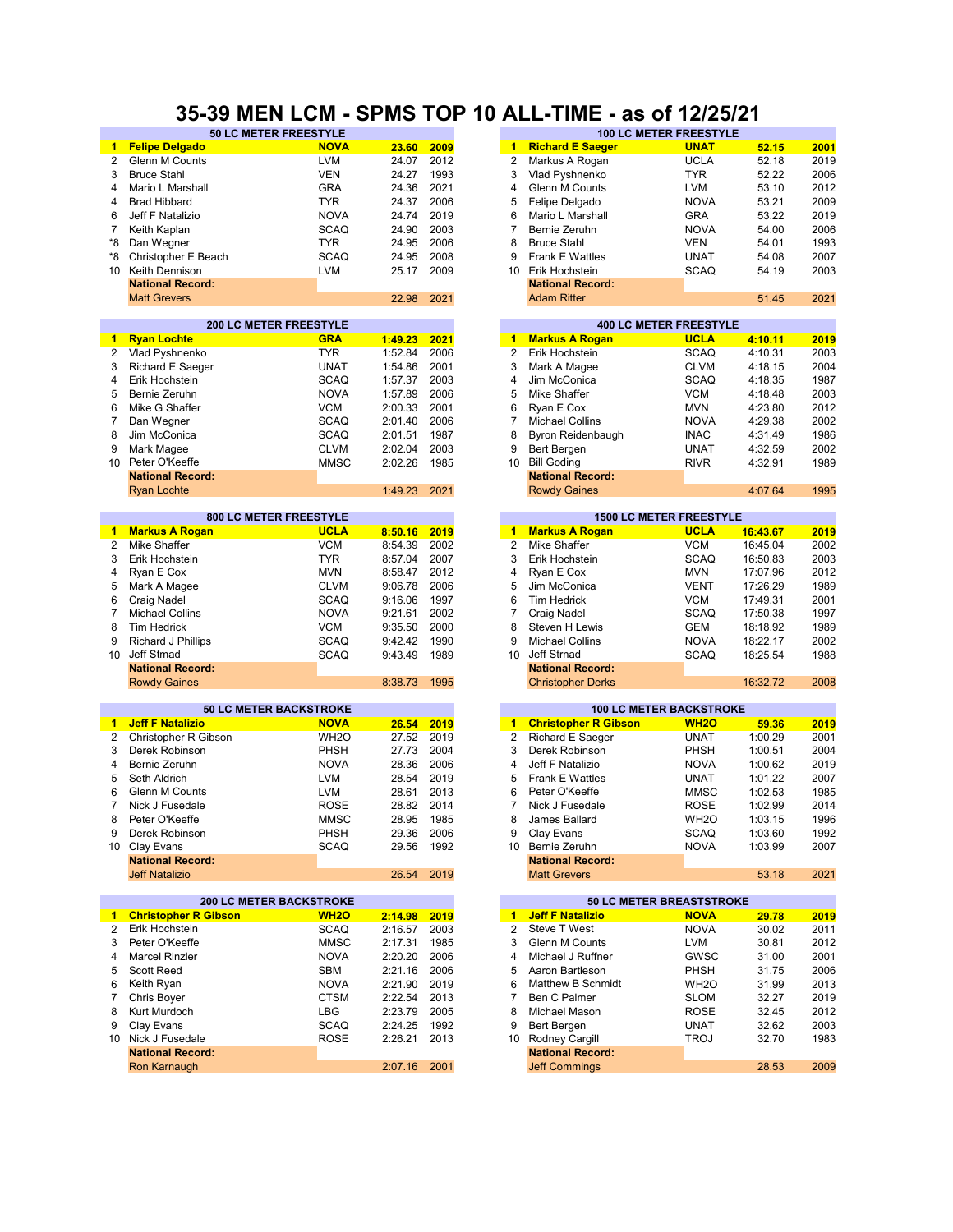|                 | <b>100 LC METER BREASTSTROKE</b>      |                   |         |      | <b>200 LC METER BREASTSTROKE</b> |                                |                   |         |                                                                              |  |
|-----------------|---------------------------------------|-------------------|---------|------|----------------------------------|--------------------------------|-------------------|---------|------------------------------------------------------------------------------|--|
| 1.              | <b>Steve T West</b>                   | <b>NOVA</b>       | 1:04.91 | 2011 | $\mathbf{1}$                     | <b>Steve T West</b>            | <b>NOVA</b>       | 2:20.34 | 2011                                                                         |  |
| $\overline{2}$  | Michael J Ruffner                     | GWSC              | 1:07.65 | 2001 | $\overline{2}$                   | <b>Ed Moses</b>                | <b>GRA</b>        | 2:28.89 | 2016                                                                         |  |
| 3               | Aaron Bartleson                       | PHSH              | 1:10.33 | 2006 | 3                                | Michael J Ruffner              | <b>GWSC</b>       | 2:29.95 | 2001                                                                         |  |
| 4               | Keith Dennison                        | <b>LVM</b>        | 1:10.33 | 2009 | 4                                | Matthew B Schmidt              | WH <sub>2</sub> O | 2:37.26 | 2013                                                                         |  |
| 5               | <b>Bruce Howell</b>                   | <b>BSSC</b>       | 1:10.46 | 1992 | 5                                | Ken A Ziskin                   | <b>SCAQ</b>       | 2:40.18 | 1986                                                                         |  |
| 6               | Jeff F Natalizio                      | <b>NOVA</b>       | 1:10.91 | 2019 | 6                                | Mark Magee                     | <b>LVM</b>        | 2:41.14 | 2007                                                                         |  |
| $\overline{7}$  | <b>Matthew B Schmidt</b>              | WH <sub>2</sub> O | 1:11.15 | 2013 | $\overline{7}$                   | Tait C Ecklund                 | <b>ROSE</b>       | 2:41.20 | 2016                                                                         |  |
| 8               | Michael Hamm                          | <b>LAPS</b>       | 1:11.76 | 1996 | 8                                | <b>Tom Reudy</b>               | WH <sub>2</sub> O | 2:41.21 | 1990                                                                         |  |
| 9               | Ken A Ziskin                          | <b>SCAQ</b>       | 1:12.09 | 1986 | 9                                | Michael Hamm                   | LAPS              | 2:41.37 | 1996                                                                         |  |
| 10              | <b>Michael Mason</b>                  | <b>ROSE</b>       | 1:12.45 | 2012 | 10                               | <b>Michael Mason</b>           | <b>ROSE</b>       | 2:41.49 | 2012                                                                         |  |
|                 | <b>National Record:</b>               |                   |         |      |                                  | <b>National Record:</b>        |                   |         |                                                                              |  |
|                 | <b>Jeff Commings</b>                  |                   | 1:03.76 | 2013 |                                  | <b>Steve West</b>              |                   | 2:20.34 | 2011                                                                         |  |
|                 |                                       |                   |         |      |                                  |                                |                   |         |                                                                              |  |
|                 | 50 LC METER BUTTERFLY                 |                   |         |      |                                  | <b>100 LC METER BUTTERFLY</b>  |                   |         |                                                                              |  |
| 1.              | <b>Glenn M Counts</b>                 | <b>LVM</b>        | 25.18   | 2012 | $\mathbf{1}$                     | <b>Bernie Zeruhn</b>           | <b>NOVA</b>       | 56.41   | 2006                                                                         |  |
| *2              | Igor Marchenko                        | <b>NOVA</b>       | 25.42   | 2012 | $\overline{2}$                   | Mario L Marshall               | <b>GRA</b>        | 56.72   | 2019                                                                         |  |
| *2              | Mario L Marshall                      | <b>GRA</b>        | 25.42   | 2019 | 3                                | <b>Frank E Wattles</b>         | <b>UNAT</b>       | 56.76   | 2007                                                                         |  |
| 4               | Felipe Delgado                        | <b>NOVA</b>       | 25.89   | 2009 | 4                                | James Belardi                  | <b>SCAQ</b>       | 58.08   | 1992                                                                         |  |
| 5               | Jeff F Natalizio                      | <b>NOVA</b>       | 25.96   | 2019 | 5                                | Keith Dennison                 | <b>LVM</b>        | 58.51   | 2009                                                                         |  |
| 6               | Keith Dennison                        | <b>LVM</b>        | 26.02   | 2009 | 6                                | Erik Hochstein                 | <b>SCAQ</b>       | 59.08   | 2003                                                                         |  |
| 7               | Frank E Wattles                       | <b>UNAT</b>       | 26.13   | 2007 | $\overline{7}$                   | Mike G Shaffer                 | <b>VCM</b>        | 59.11   | 2001                                                                         |  |
| 8               | Christopher R Gibson                  | WH <sub>2</sub> O | 26.19   | 2019 | 8                                | Christopher R Gibson           | WH <sub>2</sub> O | 59.40   | 2019                                                                         |  |
| 9               | Bernie Zeruhn                         | <b>NOVA</b>       | 26.31   | 2006 | 9                                | Derek Robinson                 | <b>PHSH</b>       | 59.56   | 2004                                                                         |  |
| 10 <sup>°</sup> | <b>Brad Hibbard</b>                   | <b>TYR</b>        | 26.44   | 2006 | 10                               | Peter Egan                     | <b>SCAQ</b>       | 59.65   | 2000                                                                         |  |
|                 | <b>National Record:</b>               |                   |         |      |                                  | <b>National Record:</b>        |                   |         |                                                                              |  |
|                 | Kohei Kawamoto                        |                   | 24.14   | 2015 |                                  | Kohei Kawamoto                 |                   | 53.65   | 2018                                                                         |  |
|                 |                                       |                   |         |      |                                  |                                |                   |         |                                                                              |  |
|                 |                                       |                   |         |      |                                  |                                |                   |         |                                                                              |  |
|                 | 200 LC METER BUTTERFLY                |                   |         |      |                                  | 200 LC METER INDIVIDUAL MEDLEY |                   |         |                                                                              |  |
| 1.              | <b>Bernie Zeruhn</b>                  | <b>NOVA</b>       | 2:07.13 | 2006 | $\blacksquare$                   | <b>Ryan Lochte</b>             | <b>GRA</b>        | 1:58.48 |                                                                              |  |
| $\overline{2}$  | <b>Mike Shaffer</b>                   | <b>VCM</b>        | 2:08.65 | 2002 | $\overline{2}$                   | Markus A Rogan                 | <b>UCLA</b>       | 2:07.84 |                                                                              |  |
| 3               | Frank E Wattles                       | <b>UNAT</b>       | 2:09.10 | 2007 | 3                                | Mark A Magee                   | <b>CLVM</b>       | 2:16.85 |                                                                              |  |
| 4               | James Belardi                         | <b>SCAQ</b>       | 2:09.18 | 1992 | 4                                | Bernie Zeruhn                  | <b>NOVA</b>       | 2:18.41 |                                                                              |  |
| 5               | Erik Hochstein                        | <b>SCAQ</b>       | 2:12.27 | 2003 | 5                                | Brian J Olver                  | WH <sub>2</sub> O | 2:19.34 |                                                                              |  |
| 6               | Mark Magee                            | <b>CLVM</b>       | 2:12.95 | 2006 | 6                                | Jim McConica                   | <b>SCAQ</b>       | 2:20.37 |                                                                              |  |
| $\overline{7}$  | Keith Ryan                            | <b>NOVA</b>       | 2:22.18 | 2019 | $\overline{7}$                   | Peter O'Keeffe                 | <b>MMSC</b>       | 2:20.44 |                                                                              |  |
| 8               | Daniel Sullivan                       | <b>NOVA</b>       | 2:23.29 | 1996 | 8                                | Clay Evans                     | <b>SCAQ</b>       | 2:21.69 |                                                                              |  |
| 9               | Steven H Lewis                        | <b>GEM</b>        | 2:23.37 | 1989 | 9                                | Tom Reudy                      | WH <sub>2</sub> O | 2:22.16 |                                                                              |  |
| 10              | Keith F Bell                          | <b>WSM</b>        | 2:23.44 | 1986 | 10                               | Jeff F Natalizio               | <b>NOVA</b>       | 2:23.22 |                                                                              |  |
|                 | <b>National Record:</b>               |                   |         |      |                                  | <b>National Record:</b>        |                   |         | 2021<br>2019<br>2004<br>2007<br>2013<br>1987<br>1985<br>1992<br>1990<br>2019 |  |
|                 | <b>Brent Creager</b>                  |                   | 2:04.76 | 2015 |                                  | <b>Ryan Lochte</b>             |                   | 1:58.48 | 2021                                                                         |  |
|                 |                                       |                   |         |      |                                  |                                |                   |         |                                                                              |  |
|                 | <b>400 LC METER INDIVIDUAL MEDLEY</b> |                   |         |      |                                  |                                |                   |         |                                                                              |  |
| $\blacksquare$  | <b>Mark Magee</b>                     | <b>CLVM</b>       | 4:52.92 | 2003 |                                  |                                |                   |         |                                                                              |  |
| 2               | James Belardi                         | <b>SCAQ</b>       | 4:55.13 | 1992 |                                  |                                |                   |         |                                                                              |  |
| 3               | <b>Scott Reed</b>                     | <b>SBM</b>        | 4:59.60 | 2006 |                                  |                                |                   |         |                                                                              |  |
| 4               | Jim McConica                          | <b>SCAQ</b>       | 5:01.82 | 1987 |                                  |                                |                   |         |                                                                              |  |
| 5               | <b>Marcel Rinzler</b>                 | <b>NOVA</b>       | 5:02.55 | 2006 |                                  |                                |                   |         |                                                                              |  |
| 6               | Keith Ryan                            | <b>NOVA</b>       | 5:04.91 | 2019 |                                  |                                |                   |         |                                                                              |  |
| $\overline{7}$  | Gary Quinn                            | WH <sub>2</sub> O | 5:07.87 | 1996 |                                  |                                |                   |         |                                                                              |  |
| 8               | Brian J Olver                         | WH <sub>2</sub> O | 5:08.27 | 2013 |                                  |                                |                   |         |                                                                              |  |
| 9               | Clay Evans                            | <b>SCAQ</b>       | 5:08.69 | 1989 |                                  |                                |                   |         |                                                                              |  |
| 10 <sup>°</sup> | Ryan E Cox                            | <b>MVN</b>        | 5:09.70 | 2012 |                                  |                                |                   |         |                                                                              |  |
|                 | <b>National Record:</b>               |                   |         |      |                                  |                                |                   |         |                                                                              |  |

|         |      |    |                         | <b>200 LC METER BREASTSTROKE</b> |         |      |
|---------|------|----|-------------------------|----------------------------------|---------|------|
| 1:04.91 | 2011 | 1  | <b>Steve T West</b>     | <b>NOVA</b>                      | 2:20.34 | 2011 |
| 1:07.65 | 2001 | 2  | Ed Moses                | <b>GRA</b>                       | 2:28.89 | 2016 |
| 1:10.33 | 2006 | 3  | Michael J Ruffner       | GWSC                             | 2:29.95 | 2001 |
| 1:10.33 | 2009 | 4  | Matthew B Schmidt       | WH <sub>2</sub> O                | 2:37.26 | 2013 |
| 1:10.46 | 1992 | 5  | Ken A Ziskin            | <b>SCAQ</b>                      | 2:40.18 | 1986 |
| 1:10.91 | 2019 | 6  | Mark Magee              | <b>LVM</b>                       | 2:41.14 | 2007 |
| 1:11.15 | 2013 | 7  | <b>Tait C Ecklund</b>   | <b>ROSE</b>                      | 2:41.20 | 2016 |
| 1:11.76 | 1996 | 8  | Tom Reudy               | WH <sub>2</sub> O                | 2:41.21 | 1990 |
| 1:12.09 | 1986 | 9  | Michael Hamm            | <b>LAPS</b>                      | 2:41.37 | 1996 |
| 1:12.45 | 2012 | 10 | Michael Mason           | <b>ROSE</b>                      | 2:41.49 | 2012 |
|         |      |    | <b>National Record:</b> |                                  |         |      |
| 1:03.76 | 2013 |    | <b>Steve West</b>       |                                  | 2:20.34 | 2011 |
|         |      |    |                         |                                  |         |      |
|         |      |    |                         | <b>100 LC METER BUTTERFLY</b>    |         |      |
| 25.18   | 2012 | 1  | <b>Bernie Zeruhn</b>    | <b>NOVA</b>                      | 56.41   | 2006 |
| 25.42   | 2012 | 2  | Mario L Marshall        | <b>GRA</b>                       | 56.72   | 2019 |
| 25.42   | 2019 | 3  | <b>Frank E Wattles</b>  | UNAT                             | 56.76   | 2007 |
| 25.89   | 2009 | 4  | James Belardi           | <b>SCAQ</b>                      | 58.08   | 1992 |
| 25.96   | 2019 | 5  | Keith Dennison          | I VM                             | 58.51   | 2009 |

| 26.02 | 2009       | 6. | Erik Hochstein          | <b>SCAQ</b>       | 59.08 | 2003 |
|-------|------------|----|-------------------------|-------------------|-------|------|
| 26.13 | 2007       |    | Mike G Shaffer          | <b>VCM</b>        | 59.11 | 2001 |
| 26.19 | 2019       | 8. | Christopher R Gibson    | WH <sub>2</sub> O | 59.40 | 2019 |
| 26.31 | 2006       | 9  | Derek Robinson          | <b>PHSH</b>       | 59.56 | 2004 |
| 26.44 | 2006       |    | 10 Peter Egan           | <b>SCAQ</b>       | 59.65 | 2000 |
|       |            |    | <b>National Record:</b> |                   |       |      |
|       | 24.14 2015 |    | Kohei Kawamoto          |                   | 53.65 | 2018 |
|       |            |    |                         |                   |       |      |

|         |      |    |                         | <b>200 LC METER INDIVIDUAL MEDLEY</b> |         |  |
|---------|------|----|-------------------------|---------------------------------------|---------|--|
| 2:07.13 | 2006 | 1  | <b>Ryan Lochte</b>      | <b>GRA</b>                            | 1:58.48 |  |
| 2:08.65 | 2002 | 2  | Markus A Rogan          | <b>UCLA</b>                           | 2:07.84 |  |
| 2:09.10 | 2007 | 3  | Mark A Magee            | <b>CLVM</b>                           | 2:16.85 |  |
| 2:09.18 | 1992 | 4  | Bernie Zeruhn           | <b>NOVA</b>                           | 2:18.41 |  |
| 2:12.27 | 2003 | 5  | Brian J Olver           | WH <sub>2</sub> O                     | 2:19.34 |  |
| 2:12.95 | 2006 | 6  | Jim McConica            | <b>SCAQ</b>                           | 2:20.37 |  |
| 2:22.18 | 2019 | 7  | Peter O'Keeffe          | <b>MMSC</b>                           | 2:20.44 |  |
| 2:23.29 | 1996 | 8  | Clay Evans              | <b>SCAQ</b>                           | 2:21.69 |  |
| 2:23.37 | 1989 | 9  | Tom Reudy               | WH <sub>2</sub> O                     | 2:22.16 |  |
| 2:23.44 | 1986 | 10 | Jeff F Natalizio        | <b>NOVA</b>                           | 2:23.22 |  |
|         |      |    | <b>National Record:</b> |                                       |         |  |
| 2:04.76 | 2015 |    | <b>Ryan Lochte</b>      |                                       | 1:58.48 |  |
|         |      |    |                         |                                       |         |  |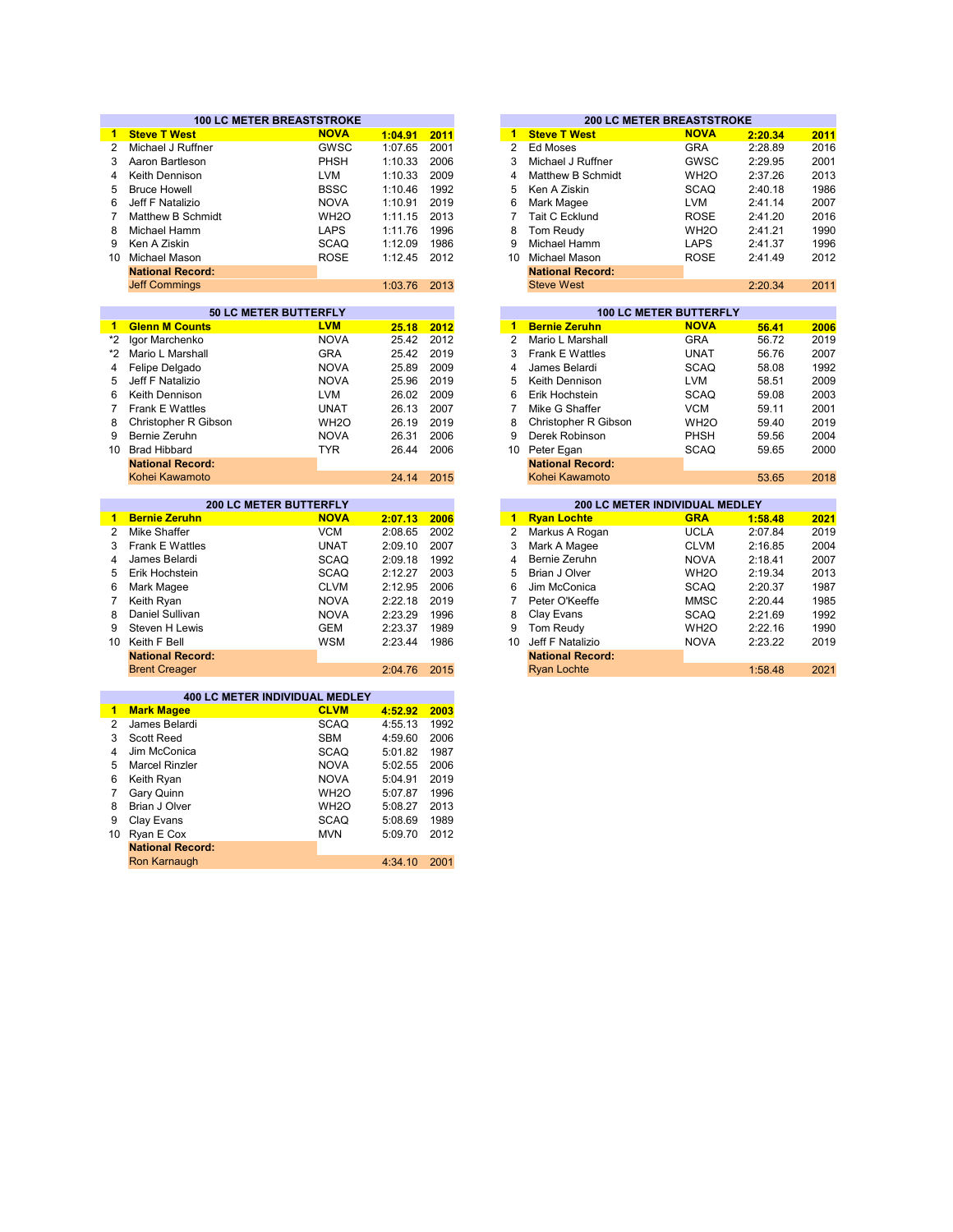## **40-44 WOMEN LCM - SPMS TOP 10 ALL-TIME - as of 12/25/21**

|                | <b>50 LC METER FREESTYLE</b>                              |                   |                    |      |                         | <b>100 LC METER FREESTYLE</b>                          |                   |          |      |
|----------------|-----------------------------------------------------------|-------------------|--------------------|------|-------------------------|--------------------------------------------------------|-------------------|----------|------|
| $\blacksquare$ | <b>Ann Worthington</b>                                    | <b>MVN</b>        | 27.28              | 2006 | $\mathbf 1$             | <b>Ann Worthington</b>                                 | <b>MVN</b>        | 1:01.09  | 2006 |
| $\overline{2}$ | Susan Von Der Lippe                                       | <b>TYR</b>        | 27.77              | 2006 | 2                       | Cindy Bertelink                                        | <b>NOVA</b>       | 1:02.00  | 2019 |
| 3              | Collette Sappey                                           | <b>TYR</b>        | 27.96              | 2006 | 3                       | Wenke K Seider                                         | <b>OJAI</b>       | 1:02.23  | 2012 |
| 4              | Erika M Stebbins                                          | <b>UCLA</b>       | 28.45              | 2013 | 4                       | Melanie M Valerio                                      | <b>SCAQ</b>       | 1:02.55  | 2012 |
| 5              | Anna Pettis-Scott                                         | <b>TYR</b>        | 28.60              | 2006 | 5                       | Erika M Stebbins                                       | <b>UCLA</b>       | 1:02.61  | 2013 |
| 6              | Sarah P Condor-Fisher                                     | <b>MACS</b>       | 28.84              | 2015 | 6                       | Collette Sappey                                        | <b>TYR</b>        | 1:03.39  | 2006 |
|                |                                                           | <b>TYR</b>        |                    | 2006 | 7                       |                                                        |                   |          |      |
| 7              | Marika McCue                                              |                   | 29.28              |      |                         | Maryanne Keever                                        | <b>UNAT</b>       | 1:03.65  | 1996 |
| 8              | <b>Christy Shinnick</b>                                   | <b>CTSM</b>       | 29.48              | 2013 | 8                       | Angela Grillo                                          | <b>SCAQ</b>       | 1:04.47  | 2019 |
| 9              | Maryanne Keever                                           | <b>UNAT</b>       | 29.60              | 1996 | 9                       | Emily J Odgers                                         | <b>NOVA</b>       | 1:05.27  | 2011 |
| 10             | Emily J Odgers                                            | <b>NOVA</b>       | 29.70              | 2011 | 10                      | <b>Bonnie Adair</b>                                    | <b>SCAQ</b>       | 1:05.37  | 1993 |
|                | <b>National Record:</b>                                   |                   |                    |      |                         | <b>National Record:</b>                                |                   |          |      |
|                | <b>Dara Torres</b>                                        |                   | 24.25              | 2008 |                         | Dara Torres                                            |                   | 53.78    | 2008 |
|                |                                                           |                   |                    |      |                         |                                                        |                   |          |      |
|                | <b>200 LC METER FREESTYLE</b>                             |                   |                    |      |                         | <b>400 LC METER FREESTYLE</b>                          |                   |          |      |
| 1              | <b>Susan Von Der Lippe</b>                                | <b>TYR</b>        | 2:10.74            | 2006 | $\mathbf{1}$            | <b>Janet B Evans</b>                                   | <b>GWSC</b>       | 4:22.87  | 2011 |
| $\overline{2}$ | Erika M Stebbins                                          | <b>UCLA</b>       | 2:16.51            | 2013 | 2                       | <b>Cindy Bertelink</b>                                 | <b>NOVA</b>       | 4:41.66  | 2019 |
| 3              | Cindy Bertelink                                           | <b>NOVA</b>       | 2:19.30            | 2019 | 3                       | Amy Dantzler                                           | WH <sub>2</sub> O | 4:51.02  | 2007 |
| 4              | Amy S Collins                                             | <b>NOVA</b>       | 2:21.48            | 2013 | 4                       | Heidi M Cough                                          | <b>NOVA</b>       | 5:01.97  | 2021 |
| 5              | Amy Dantzler                                              | WH <sub>20</sub>  | 2:22.05            | 2007 | 5                       | Heidi Christensen                                      | <b>DSSM</b>       | 5:03.64  | 2000 |
| 6              |                                                           | <b>MVN</b>        | 2:22.49            | 2010 | 6                       |                                                        | <b>CVMM</b>       |          | 2019 |
|                | T J Sorenson                                              |                   |                    |      |                         | Eve G Maidenberg                                       |                   | 5:07.03  |      |
| 7              | Angela Grillo                                             | <b>SCAQ</b>       | 2:22.63            | 2019 | 7                       | Karen E Schultz                                        | <b>SBM</b>        | 5:12.13  | 2019 |
| 8              | Eve G Maidenberg                                          | <b>CVMM</b>       | 2:24.16            | 2019 | 8                       | Jill E Keenan-Boline                                   | <b>ROSE</b>       | 5:13.14  | 2013 |
| 9              | Emily J Odgers                                            | <b>NOVA</b>       | 2:24.95            | 2011 | 9                       | Kari S Adams                                           | <b>LVM</b>        | 5:13.45  | 2010 |
| 10             | Julie Wynn                                                | <b>DSSM</b>       | 2:25.58            | 1996 | 10                      | Heidi Christiansen                                     | <b>DSSM</b>       | 5:13.49  | 1999 |
|                | <b>National Record:</b>                                   |                   |                    |      |                         | <b>National Record:</b>                                |                   |          |      |
|                | Karlyn Pipes-Neilsen                                      |                   | 2:09.00            | 2003 |                         | <b>Janet Evans</b>                                     |                   | 4:22.87  | 2011 |
|                |                                                           |                   |                    |      |                         |                                                        |                   |          |      |
|                | 800 LC METER FREESTYLE                                    |                   |                    |      |                         | <b>1500 LC METER FREESTYLE</b>                         |                   |          |      |
| $\mathbf{1}$   | <b>Janet B Evans</b>                                      | <b>GWSC</b>       | 8:59.06            | 2011 | $\blacksquare$          | <b>Janet B Evans</b>                                   | <b>GWSC</b>       | 18:43.69 | 2011 |
| 2              | Amy Dantzler                                              | WH <sub>20</sub>  | 9:57.84            | 2007 | $\overline{2}$          | Amy Dantzler                                           | WH <sub>2</sub> O | 18:57.62 | 2007 |
| 3              | Laurie Z Dodd                                             | <b>UCLA</b>       | 9:58.80            | 2016 | 3                       | Rossella Pescatori                                     | <b>SCAQ</b>       | 20:09.46 | 2012 |
| 4              | Heidi Christensen                                         | <b>DSSM</b>       | 10:22.39           | 2000 | $\overline{\mathbf{4}}$ | Julie S Flores                                         | <b>CSAM</b>       | 20:21.35 | 2009 |
| 5              | Heidi M Cough                                             | <b>NOVA</b>       | 10:24.32           | 2021 | 5                       | T J Sorenson                                           | <b>MVN</b>        | 20:30.18 | 2010 |
| 6              |                                                           | <b>CVMM</b>       | 10:27.07           | 2019 | 6                       |                                                        | <b>CVMM</b>       | 20:31.55 | 2019 |
|                | Eve G Maidenberg                                          |                   |                    |      |                         | Eve G Maidenberg                                       |                   |          |      |
| $\overline{7}$ | Jill E Keenan-Boline                                      | <b>ROSE</b>       | 10:29.28           | 2013 | $\overline{7}$          | Leslie B Monroe                                        | <b>CVMM</b>       | 20:37.40 | 2016 |
| 8              | Julie S Flores                                            | <b>CSAM</b>       | 10:37.24           | 2009 | 8                       | Tami Engel                                             | <b>MVN</b>        | 20:41.80 | 2005 |
| 9              | Angela Grillo                                             | <b>SCAQ</b>       | 10:41.92           | 2019 | 9                       | Karen E Schultz                                        | <b>SBM</b>        | 20:42.40 | 2019 |
|                | 10 Kelly A Richell                                        | <b>MVN</b>        | 10:43.37           | 2009 | 10                      | Jinxi Caddel                                           | <b>CVMM</b>       | 20:45.81 | 2010 |
|                | <b>National Record:</b>                                   |                   |                    |      |                         | <b>National Record:</b>                                |                   |          |      |
|                | <b>Janet Evans</b>                                        |                   | 8:59.06            | 2011 |                         | <b>Heidi George</b>                                    |                   | 17:17.59 | 2017 |
|                |                                                           |                   |                    |      |                         |                                                        |                   |          |      |
|                | <b>50 LC METER BACKSTROKE</b>                             |                   |                    |      |                         | <b>100 LC METER BACKSTROKE</b>                         |                   |          |      |
| $\mathbf 1$    | <b>Jennifer Stein</b>                                     | <b>TYR</b>        | 33.42              | 2006 | $\blacktriangleleft$    | <b>Maryanne Keever</b>                                 | <b>UNAT</b>       | 1:11.63  | 1996 |
| $\overline{2}$ | Maryanne Keever                                           | <b>UNAT</b>       | 33.61              | 1996 | 2                       | Marika Mc Cue                                          | <b>TYR</b>        | 1:13.37  | 2006 |
| 3              | Marika Mc Cue                                             | <b>TYR</b>        | 33.65              | 2006 | 3                       | Nancy Reno                                             | <b>DUST</b>       | 1:14.39  | 1996 |
| 4              | Brooke J Green                                            | <b>SBM</b>        | 34.01              | 2019 | 4                       | Jennifer A Finotti-Sheppard                            | <b>CVMM</b>       | 1:14.80  | 2021 |
| 5              | Nancy Reno                                                | <b>DUST</b>       | 34.08              | 1996 | 5                       | Brooke J Green                                         | <b>SBM</b>        | 1:15.60  | 2019 |
| 6              | Carole Shigaki                                            | WH <sub>2</sub> O | 34.44              | 1995 | 6                       | Carole Shigaki                                         | WH <sub>2</sub> O | 1:16.38  | 1995 |
| 7              | Jennifer A Finotti-Sheppard                               | <b>CVMM</b>       | 35.41              | 2021 | 7                       | Susan Hitch                                            | <b>LVM</b>        | 1:20.63  | 2018 |
| 8              | Kendra E Wilson                                           | <b>ROSE</b>       | 35.85              | 2021 | 8                       | Stacy M Tse                                            | <b>MVN</b>        | 1:21.11  | 2021 |
| 9              |                                                           | SWM               |                    |      | 9                       |                                                        | <b>UCLA</b>       | 1:21.22  | 2014 |
|                | Tina Jamieson                                             |                   | 36.36              | 2008 |                         | Jenni Carlson                                          |                   |          |      |
| 10             | Jenni Carlson                                             | <b>SCAQ</b>       | 36.38              | 2010 | 10                      | Mimi Frank                                             | <b>WSM</b>        | 1:21.68  | 1987 |
|                | <b>National Record:</b>                                   |                   |                    |      |                         | <b>National Record:</b>                                |                   |          |      |
|                | Noriko Inada                                              |                   | 29.62              | 2018 |                         | Noriko Inada                                           |                   | 1:04.70  | 2018 |
|                |                                                           |                   |                    |      |                         |                                                        |                   |          |      |
| $\blacksquare$ | <b>200 LC METER BACKSTROKE</b><br><b>Erika M Stebbins</b> | <b>UCLA</b>       |                    | 2013 | $1 -$                   | 50 LC METER BREASTSTROKE<br><b>Susan Von Der Lippe</b> | <b>TYR</b>        | 33.25    | 2006 |
| $\mathbf{2}$   | Maryanne Keever                                           | <b>UNAT</b>       | 2:34.53<br>2:37.75 | 1996 | 2                       | Wenke K Seider                                         | <b>OJAI</b>       | 35.63    |      |
|                |                                                           |                   |                    |      |                         |                                                        |                   |          | 2012 |
| 3              | Jennifer A Finotti-Sheppard                               | <b>CVMM</b>       | 2:39.40            | 2021 | 3                       | Sarah P Condor-Fisher                                  | <b>MACS</b>       | 36.06    | 2016 |
| 4              | Nancy Reno                                                | DUST              | 2:45.02            | 1996 | 4                       | Amy S Collins                                          | <b>NOVA</b>       | 36.97    | 2013 |
| 5              | Carole Shigaki                                            | WH <sub>2</sub> O | 2:45.17            | 1995 | 5                       | Kendra E Wilson                                        | <b>ROSE</b>       | 37.82    | 2021 |
| 6              | <b>Christine Aloia</b>                                    | <b>SBM</b>        | 2:52.24            | 2004 | 6                       | Rossella Pescatori                                     | <b>SCAQ</b>       | 38.17    | 2012 |
| 7              | Brooke J Green                                            | SBM               | 2:52.99            | 2019 | 7                       | Ann Worthington                                        | <b>MVN</b>        | 38.26    | 2006 |
| 8              | Leslie B Monroe                                           | <b>CVMM</b>       | 2:57.57            | 2018 | 8                       | Dawn Schroeder                                         | <b>SBM</b>        | 38.49    | 2006 |
| 9              | Paula James                                               | <b>CLVM</b>       | 2:58.90            | 2003 | 9                       | Marika Mc Cue                                          | <b>TYR</b>        | 38.72    | 2006 |
|                | 10 Kim C Skomra                                           | <b>VCM</b>        | 2:58.90            | 2003 | 10                      | Julie S Flores                                         | <b>CSAM</b>       | 38.79    | 2009 |
|                | <b>National Record:</b>                                   |                   |                    |      |                         | <b>National Record:</b>                                |                   |          |      |
|                |                                                           |                   |                    |      |                         |                                                        |                   |          | 2016 |
|                | <b>Jody Smith</b>                                         |                   | 2:23.18            | 2009 |                         | <b>Katie Glenn</b>                                     |                   | 32.47    |      |

| 27.77                                    | 2006 | 2            | Cindy Bertelink                                        | <b>NOVA</b>       | 1:02.00  |
|------------------------------------------|------|--------------|--------------------------------------------------------|-------------------|----------|
| 27.96                                    | 2006 | 3            | Wenke K Seider                                         | <b>OJAI</b>       | 1:02.23  |
| 28.45                                    | 2013 | 4            | Melanie M Valerio                                      | <b>SCAQ</b>       | 1:02.55  |
| 28.60                                    | 2006 | 5            | Erika M Stebbins                                       | <b>UCLA</b>       | 1:02.61  |
| 28.84                                    | 2015 | 6            | <b>Collette Sappey</b>                                 | <b>TYR</b>        | 1:03.39  |
| 29.28                                    | 2006 | 7            | Maryanne Keever                                        | <b>UNAT</b>       | 1:03.65  |
| 29.48                                    | 2013 | 8            | Angela Grillo                                          | SCAQ              | 1:04.47  |
| 29.60                                    | 1996 | 9            | Emily J Odgers                                         | <b>NOVA</b>       | 1:05.27  |
|                                          |      |              |                                                        |                   |          |
| 29.70                                    | 2011 | 10           | <b>Bonnie Adair</b>                                    | <b>SCAQ</b>       | 1:05.37  |
| 24.25                                    | 2008 |              | <b>National Record:</b><br><b>Dara Torres</b>          |                   | 53.78    |
|                                          |      |              |                                                        |                   |          |
|                                          |      |              | <b>400 LC METER FREESTYLE</b>                          |                   |          |
| 2:10.74                                  | 2006 | 1            | <b>Janet B Evans</b>                                   | <b>GWSC</b>       | 4:22.87  |
| 2:16.51                                  | 2013 | 2            | Cindy Bertelink                                        | <b>NOVA</b>       | 4:41.66  |
| 2:19.30                                  | 2019 | 3            | Amy Dantzler                                           | WH <sub>2</sub> O | 4:51.02  |
| 2:21.48                                  | 2013 | 4            | Heidi M Cough                                          | <b>NOVA</b>       | 5:01.97  |
| 2:22.05                                  | 2007 | 5            | Heidi Christensen                                      | <b>DSSM</b>       | 5:03.64  |
| 2:22.49                                  | 2010 | 6            | Eve G Maidenberg                                       | <b>CVMM</b>       | 5:07.03  |
| 2:22.63                                  | 2019 | 7            | Karen E Schultz                                        | SBM               | 5:12.13  |
| 2:24.16                                  | 2019 | 8            | Jill E Keenan-Boline                                   | <b>ROSE</b>       | 5:13.14  |
| 2:24.95                                  | 2011 | 9            | Kari S Adams                                           | LVM               | 5:13.45  |
| 2:25.58                                  | 1996 | 10           | Heidi Christiansen                                     | <b>DSSM</b>       | 5:13.49  |
|                                          |      |              | <b>National Record:</b>                                |                   |          |
| 2:09.00                                  | 2003 |              | <b>Janet Evans</b>                                     |                   | 4:22.87  |
|                                          |      |              |                                                        |                   |          |
| 8:59.06                                  | 2011 | 1            | <b>1500 LC METER FREESTYLE</b><br><b>Janet B Evans</b> | <b>GWSC</b>       | 18:43.69 |
| 9:57.84                                  | 2007 | 2            | Amy Dantzler                                           | WH <sub>2</sub> O | 18:57.62 |
|                                          |      |              |                                                        |                   |          |
| 9:58.80                                  | 2016 | 3            | Rossella Pescatori                                     | <b>SCAQ</b>       | 20:09.46 |
| 0:22.39                                  | 2000 | 4            | Julie S Flores                                         | CSAM              | 20:21.35 |
| 0:24.32                                  | 2021 | 5            | T J Sorenson                                           | <b>MVN</b>        | 20:30.18 |
| 0:27.07                                  | 2019 | 6            | Eve G Maidenberg                                       | <b>CVMM</b>       | 20:31.55 |
| 0:29.28                                  | 2013 | 7            | Leslie B Monroe                                        | <b>CVMM</b>       | 20:37.40 |
| 0:37.24                                  | 2009 | 8            | Tami Engel                                             | <b>MVN</b>        | 20:41.80 |
| 0:41.92                                  | 2019 | 9            | Karen E Schultz                                        | <b>SBM</b>        | 20:42.40 |
| 0:43.37                                  | 2009 | 10           | Jinxi Caddel                                           | <b>CVMM</b>       | 20:45.81 |
|                                          |      |              | <b>National Record:</b>                                |                   |          |
| 8:59.06                                  | 2011 |              | <b>Heidi George</b>                                    |                   | 17:17.59 |
|                                          |      |              | <b>100 LC METER BACKSTROKE</b>                         |                   |          |
| 33.42                                    | 2006 | 1            | <b>Maryanne Keever</b>                                 | <b>UNAT</b>       | 1:11.63  |
| 33.61                                    | 1996 | 2            | Marika Mc Cue                                          | TYR               | 1:13.37  |
| 33.65                                    | 2006 | 3            | Nancy Reno                                             | <b>DUST</b>       | 1:14.39  |
| 34.01                                    | 2019 | 4            | Jennifer A Finotti-Sheppard                            | <b>CVMM</b>       | 1:14.80  |
| 34.08                                    | 1996 | 5            | Brooke J Green                                         | <b>SBM</b>        | 1:15.60  |
|                                          |      |              |                                                        |                   |          |
| 34.44                                    | 1995 | 6            | Carole Shigaki                                         | WH <sub>2</sub> O | 1:16.38  |
| 35.41                                    | 2021 | 7            | Susan Hitch                                            | <b>LVM</b>        | 1:20.63  |
| 35.85                                    | 2021 | 8            | Stacy M Tse                                            | <b>MVN</b>        | 1:21.11  |
| 36.36                                    | 2008 | 9            | Jenni Carlson                                          | <b>UCLA</b>       | 1:21.22  |
| 36.38                                    | 2010 | 10           | Mimi Frank                                             | <b>WSM</b>        | 1:21.68  |
|                                          |      |              | <b>National Record:</b>                                |                   |          |
| 29.62                                    | 2018 |              | Noriko Inada                                           |                   | 1:04.70  |
|                                          |      |              | <b>50 LC METER BREASTSTROKE</b>                        |                   |          |
| 2:34.53                                  | 2013 | $\mathbf{1}$ | <b>Susan Von Der Lippe</b>                             | <b>TYR</b>        | 33.25    |
| 2:37.75                                  | 1996 | 2            | Wenke K Seider                                         | <b>OJAI</b>       | 35.63    |
| 2:39.40                                  | 2021 | 3            | Sarah P Condor-Fisher                                  | <b>MACS</b>       | 36.06    |
| 2:45.02                                  | 1996 | 4            | Amy S Collins                                          | <b>NOVA</b>       | 36.97    |
|                                          | 1995 | 5            | Kendra E Wilson                                        | <b>ROSE</b>       | 37.82    |
|                                          |      | 6            | Rossella Pescatori                                     | <b>SCAQ</b>       | 38.17    |
|                                          |      | 7            | Ann Worthington                                        | <b>MVN</b>        | 38.26    |
|                                          | 2004 |              |                                                        |                   |          |
|                                          | 2019 |              |                                                        |                   |          |
| 2:45.17<br>2:52.24<br>2:52.99<br>2:57.57 | 2018 | 8            | Dawn Schroeder                                         | <b>SBM</b>        | 38.49    |
| 2:58.90                                  | 2003 | 9            | Marika Mc Cue                                          | TYR               | 38.72    |
|                                          | 2003 | 10           | Julie S Flores                                         | <b>CSAM</b>       | 38.79    |
| 2:58.90<br>2:23.18                       | 2009 |              | <b>National Record:</b><br><b>Katie Glenn</b>          |                   | 32.47    |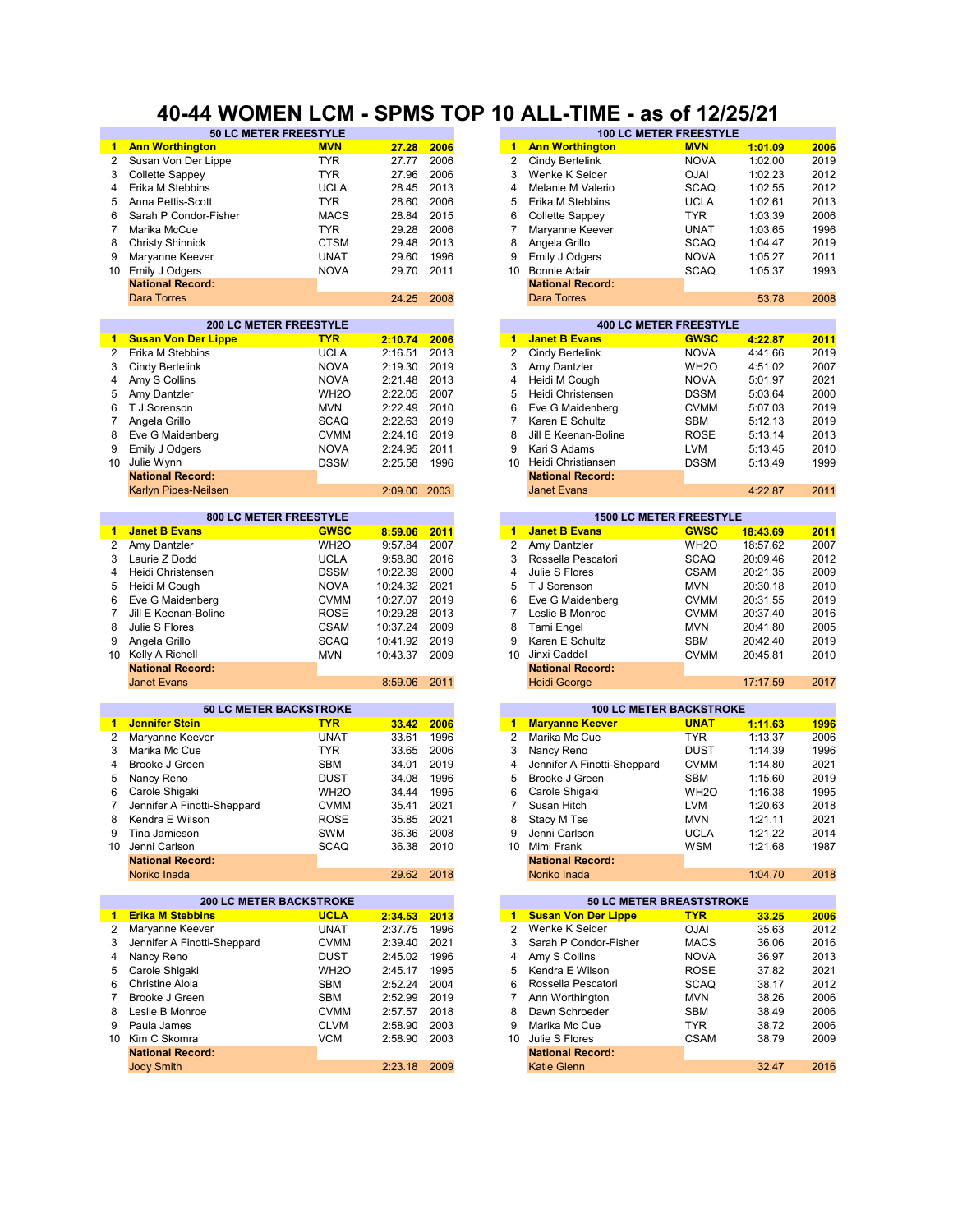|                | <b>100 LC METER BREASTSTROKE</b>       |             |              |      |                       |                                | <b>200 LC METER BREASTSTROKE</b> |         |  |
|----------------|----------------------------------------|-------------|--------------|------|-----------------------|--------------------------------|----------------------------------|---------|--|
| 1.             | <b>Susan Von Der Lippe</b>             | <b>TYR</b>  | 1:13.34      | 2006 | $\mathbf{1}$          | <b>Susan Von Der Lippe</b>     | <b>TYR</b>                       | 2:38.44 |  |
| $\overline{2}$ | Wenke K Seider                         | <b>OJAI</b> | 1:17.14      | 2011 | $\overline{2}$        | Wenke K Seider                 | <b>OJAI</b>                      | 2:49.37 |  |
| 3              | Rossella Pescatori                     | <b>SCAQ</b> | 1:20.00      | 2012 | 3                     | Rossella Pescatori             | <b>SCAQ</b>                      | 2:51.34 |  |
| 4              | Amy S Collins                          | <b>NOVA</b> | 1:20.19      | 2013 | 4                     | Kendra E Wison                 | <b>ROSE</b>                      | 3:01.48 |  |
| 5              | Sarah P Condor-Fisher                  | <b>MACS</b> | 1:22.09      | 2014 | 5                     | Dawn Schroeder                 | SBM                              | 3:03.44 |  |
| 6              | Kendra E Wilson                        | <b>ROSE</b> | 1:22.56      | 2021 | 6                     | <b>Rhian Gulassa</b>           | <b>SLOM</b>                      | 3:09.28 |  |
| $\overline{7}$ | Dawn Schroeder                         | <b>SBM</b>  | 1:23.55      | 2006 | $\overline{7}$        | Julie S Flores                 | <b>CSAM</b>                      | 3:10.39 |  |
| 8              | Julie S Flores                         | <b>CSAM</b> | 1:24.63      | 2009 | 8                     | Sarah P Condor-Fisher          | <b>MACS</b>                      | 3:10.70 |  |
| 9              | Susie S Casero                         | <b>SCAQ</b> | 1:26.13      | 2019 | 9                     | Mary K Jurey                   | <b>SCAQ</b>                      | 3:11.61 |  |
|                | 10 Mary K Jurey                        | <b>SCAQ</b> | 1:27.85      | 2009 | 10 <sup>°</sup>       | Carole Shigaki                 | WH <sub>2</sub> O                | 3:11.84 |  |
|                | <b>National Record:</b>                |             |              |      |                       | <b>National Record:</b>        |                                  |         |  |
|                | Susan Von Der Lippe                    |             | 1:12.12      | 2008 |                       | Susan Von Der Lippe            |                                  | 2:38.44 |  |
|                |                                        |             |              |      |                       |                                |                                  |         |  |
|                | 50 LC METER BUTTERFLY                  |             |              |      |                       | <b>100 LC METER BUTTERFLY</b>  |                                  |         |  |
| $\mathbf{1}$   | <b>Susan Von Der Lippe</b>             | <b>TYR</b>  | 28.62        | 2006 | $\mathbf{1}$          | <b>Susan Von Der Lippe</b>     | <b>TYR</b>                       | 1:03.38 |  |
| $\mathbf{2}$   | Wenke K Seider                         | <b>OJAI</b> | 29.89        | 2012 | $\mathbf{2}^{\prime}$ | Wenke K Seider                 | <b>OJAI</b>                      | 1:06.35 |  |
| 3              | Cindy Bertelink                        | <b>NOVA</b> | 30.05        | 2019 | 3                     | Gabrielle E Chang              | <b>SBM</b>                       | 1:06.80 |  |
| 4              | Ann Worthington                        | <b>MVN</b>  | 30.14        | 2006 | 4                     | Cindy Bertelink                | <b>NOVA</b>                      | 1:08.11 |  |
| 5              | Anna Pettis-Scott                      | <b>TYR</b>  | 30.55        | 2006 | 5                     | <b>Arlette Godges</b>          | <b>SCAQ</b>                      | 1:12.27 |  |
| 6              | Sarah P Condor-Fisher                  | <b>MACS</b> | 31.23        | 2014 | 6                     | Anna T Pettis-Scott            | <b>TYR</b>                       | 1:13.67 |  |
| $\overline{7}$ | <b>Bonnie Adair</b>                    | <b>SCAQ</b> | 31.45        | 1993 | 7                     | Tami Engel                     | <b>MVN</b>                       | 1:15.61 |  |
| 8              | Ann Worthington                        | <b>MVN</b>  | 31.56        | 2006 | 8                     | Leslie B Monroe                | <b>CVMM</b>                      | 1:16.79 |  |
| 9              | Collette Sappey                        | <b>TYR</b>  | 31.53        | 2006 | 9                     | Tina Jamieson                  | <b>SWM</b>                       | 1:16.83 |  |
|                | 10 Arlette Godges                      | <b>SCAQ</b> | 31.89        | 2006 | 10                    | Mary Jurey                     | <b>SCAQ</b>                      | 1:17.29 |  |
|                | <b>National Record:</b>                |             |              |      |                       | <b>National Record:</b>        |                                  |         |  |
|                | Erika Braun                            |             | 28.36        | 2013 |                       | <b>Susan Von Der Lippe</b>     |                                  | 1:02.47 |  |
|                |                                        |             |              |      |                       |                                |                                  |         |  |
|                | <b>200 LC METER BUTTERFLY</b>          |             |              |      | $\mathbf{1}$          | 200 LC METER INDIVIDUAL MEDLEY |                                  |         |  |
| $\blacksquare$ | <b>Susan Von Der Lippe</b>             | <b>TYR</b>  | 2:24.78      | 2006 |                       | <b>Gabrielle E Chang</b>       | <b>SBM</b>                       | 2:30.64 |  |
| $\overline{2}$ | Heidi M Cough                          | <b>NOVA</b> | 2:46.34      | 2021 | $\overline{2}$        | Wenke K Seider                 | <b>OJAI</b>                      | 2:30.70 |  |
| 3              | Leslie B Monroe                        | <b>CVMM</b> | 2:54.88      | 2016 | 3                     | Amy S Collins                  | <b>NOVA</b>                      | 2:37.02 |  |
| 4              | <b>Kelly Oliner</b>                    | <b>SCA</b>  | 2:56.66      | 2008 | 4                     | Marika Mc Cue                  | <b>TYR</b>                       | 2:41.91 |  |
| 5              | Tami Engel                             | <b>MVN</b>  | 2:56.88      | 2004 | 5                     | Rossella Pescatori             | <b>SCAQ</b>                      | 2:42.67 |  |
| 6              | Christie Ciraulo                       | <b>UCLA</b> | 3:08.15      | 1998 | 6                     | Angela Grillo                  | <b>SCAQ</b>                      | 2:43.15 |  |
| $\overline{7}$ | Deanna C Koehler                       | <b>CVMM</b> | 3:18.38      | 2013 | $\overline{7}$        | Maryanne Keever                | <b>UNAT</b>                      | 2:43.47 |  |
| 8              | Janet Royer                            | <b>IHAC</b> | 3:21.82      | 1981 | 8                     | Jennifer A Finotti-Sheppard    | <b>CVMM</b>                      | 2:45.12 |  |
| 9              | Jean M Carlson                         | <b>SBM</b>  | 3:27.52      | 2006 | 9                     | Kendra E Wilson                | <b>ROSE</b>                      | 2:46.49 |  |
| 10             | Judith Tannenbaum                      | <b>UNAT</b> | 3:30.71      | 2008 | 10 <sup>1</sup>       | <b>Bonnie Adair</b>            | <b>SCAQ</b>                      | 2:47.04 |  |
|                | <b>National Record:</b>                |             |              |      |                       | <b>National Record:</b>        |                                  |         |  |
|                | Karlyn Pipes-Neilsen                   |             | 2:24.77 2003 |      |                       | Susan Von Der Lippe            |                                  | 2:25.03 |  |
|                | 400 LC METER INDIVIDUAL MEDLEY         |             |              |      |                       |                                |                                  |         |  |
| $\blacksquare$ | <b>Rossella Pescatori</b>              | <b>SCAQ</b> | 5:48.54      | 2012 |                       |                                |                                  |         |  |
| 2              | Leslie B Monroe                        | <b>CVMM</b> | 5:57.90      | 2016 |                       |                                |                                  |         |  |
| 3              | T J Sorenson                           | <b>MVN</b>  | 6:06.77      | 2010 |                       |                                |                                  |         |  |
| 4              | Tami Engel                             | <b>MVN</b>  | 6:12.09      | 2004 |                       |                                |                                  |         |  |
| 5              | <b>Kelly Oliner</b>                    | <b>SCA</b>  | 6:16.11      | 2008 |                       |                                |                                  |         |  |
| 6              | Paula James                            | <b>CLVM</b> | 6:16.21      | 2003 |                       |                                |                                  |         |  |
| $\overline{7}$ | <b>Christine Aloia</b>                 | <b>SBM</b>  | 6:17.36      | 2004 |                       |                                |                                  |         |  |
| 8              | Lucy Johnson                           | <b>BSSC</b> | 6:22.19      | 1987 |                       |                                |                                  |         |  |
| 9              | Stephanie Kramer                       | <b>NOVA</b> | 6:22.23      | 2015 |                       |                                |                                  |         |  |
| 10             |                                        | <b>IHAC</b> | 6:34.12      | 1981 |                       |                                |                                  |         |  |
|                | Janet Royer<br><b>National Record:</b> |             |              |      |                       |                                |                                  |         |  |
|                | <b>Karlyn Pipes-Neilsen</b>            |             | 5:09.83      | 2004 |                       |                                |                                  |         |  |
|                |                                        |             |              |      |                       |                                |                                  |         |  |

| 2006 | 1  | <b>Susan Von Der Lippe</b> | <b>TYR</b>        | 2:38.44 | 2006                             |
|------|----|----------------------------|-------------------|---------|----------------------------------|
| 2011 | 2  | Wenke K Seider             | <b>OJAI</b>       | 2:49.37 | 2011                             |
| 2012 | 3  | Rossella Pescatori         | <b>SCAQ</b>       | 2:51.34 | 2012                             |
| 2013 | 4  | Kendra E Wison             | <b>ROSE</b>       | 3:01.48 | 2021                             |
| 2014 | 5  | Dawn Schroeder             | <b>SBM</b>        | 3:03.44 | 2006                             |
| 2021 | 6  | Rhian Gulassa              | <b>SLOM</b>       | 3:09.28 | 1995                             |
| 2006 | 7  | Julie S Flores             | <b>CSAM</b>       | 3:10.39 | 2009                             |
| 2009 | 8  | Sarah P Condor-Fisher      | <b>MACS</b>       | 3:10.70 | 2015                             |
| 2019 | 9  | Mary K Jurey               | <b>SCAQ</b>       | 3:11.61 | 2009                             |
| 2009 | 10 | Carole Shigaki             | WH <sub>2</sub> O | 3:11.84 | 1995                             |
|      |    | <b>National Record:</b>    |                   |         |                                  |
| 2008 |    | Susan Von Der Lippe        |                   | 2:38.44 | 2006                             |
|      |    |                            |                   |         |                                  |
|      |    |                            |                   |         | <b>200 LC METER BREASTSTROKE</b> |

|       |      |    |                            | <b>100 LC METER BUTTERFLY</b> |         |
|-------|------|----|----------------------------|-------------------------------|---------|
| 28.62 | 2006 | 1  | <b>Susan Von Der Lippe</b> | <b>TYR</b>                    | 1:03.38 |
| 29.89 | 2012 | 2  | Wenke K Seider             | <b>OJAI</b>                   | 1:06.35 |
| 30.05 | 2019 | 3  | Gabrielle E Chang          | <b>SBM</b>                    | 1:06.80 |
| 30.14 | 2006 | 4  | Cindy Bertelink            | <b>NOVA</b>                   | 1:08.11 |
| 30.55 | 2006 | 5  | <b>Arlette Godges</b>      | <b>SCAQ</b>                   | 1:12.27 |
| 31.23 | 2014 | 6  | Anna T Pettis-Scott        | <b>TYR</b>                    | 1:13.67 |
| 31.45 | 1993 | 7  | Tami Engel                 | <b>MVN</b>                    | 1:15.61 |
| 31.56 | 2006 | 8  | Leslie B Monroe            | <b>CVMM</b>                   | 1:16.79 |
| 31.53 | 2006 | 9  | Tina Jamieson              | <b>SWM</b>                    | 1:16.83 |
| 31.89 | 2006 | 10 | Mary Jurey                 | <b>SCAQ</b>                   | 1:17.29 |
|       |      |    | <b>National Record:</b>    |                               |         |
| 28.36 | 2013 |    | Susan Von Der Lippe        |                               | 1:02.47 |
|       |      |    |                            |                               |         |

| <b>200 LC METER BUTTERFLY</b> |             |         |      |    | <b>200 LC METER INDIVIDUAL MEDLEY</b> |             |         |      |
|-------------------------------|-------------|---------|------|----|---------------------------------------|-------------|---------|------|
| <b>Lippe</b>                  | <b>TYR</b>  | 2:24.78 | 2006 | 1  | <b>Gabrielle E Chang</b>              | <b>SBM</b>  | 2:30.64 | 2017 |
|                               | <b>NOVA</b> | 2:46.34 | 2021 |    | Wenke K Seider                        | <b>OJAI</b> | 2:30.70 | 2013 |
|                               | <b>CVMM</b> | 2:54.88 | 2016 | 3  | Amy S Collins                         | <b>NOVA</b> | 2:37.02 | 2013 |
|                               | <b>SCA</b>  | 2:56.66 | 2008 | 4  | Marika Mc Cue                         | <b>TYR</b>  | 2:41.91 | 2006 |
|                               | <b>MVN</b>  | 2:56.88 | 2004 | 5  | Rossella Pescatori                    | <b>SCAQ</b> | 2:42.67 | 2012 |
|                               | <b>UCLA</b> | 3:08.15 | 1998 | 6  | Angela Grillo                         | SCAQ        | 2:43.15 | 2019 |
| ler                           | <b>CVMM</b> | 3:18.38 | 2013 |    | Maryanne Keever                       | <b>UNAT</b> | 2:43.47 | 1996 |
|                               | <b>IHAC</b> | 3:21.82 | 1981 | 8  | Jennifer A Finotti-Sheppard           | <b>CVMM</b> | 2:45.12 | 2021 |
|                               | <b>SBM</b>  | 3:27.52 | 2006 | 9  | Kendra E Wilson                       | <b>ROSE</b> | 2:46.49 | 2021 |
| aum                           | <b>UNAT</b> | 3:30.71 | 2008 | 10 | Bonnie Adair                          | <b>SCAQ</b> | 2:47.04 | 1993 |
| d:                            |             |         |      |    | <b>National Record:</b>               |             |         |      |
| ilsen                         |             | 2:24.77 | 2003 |    | Susan Von Der Lippe                   |             | 2:25.03 | 2007 |
|                               |             |         |      |    |                                       |             |         |      |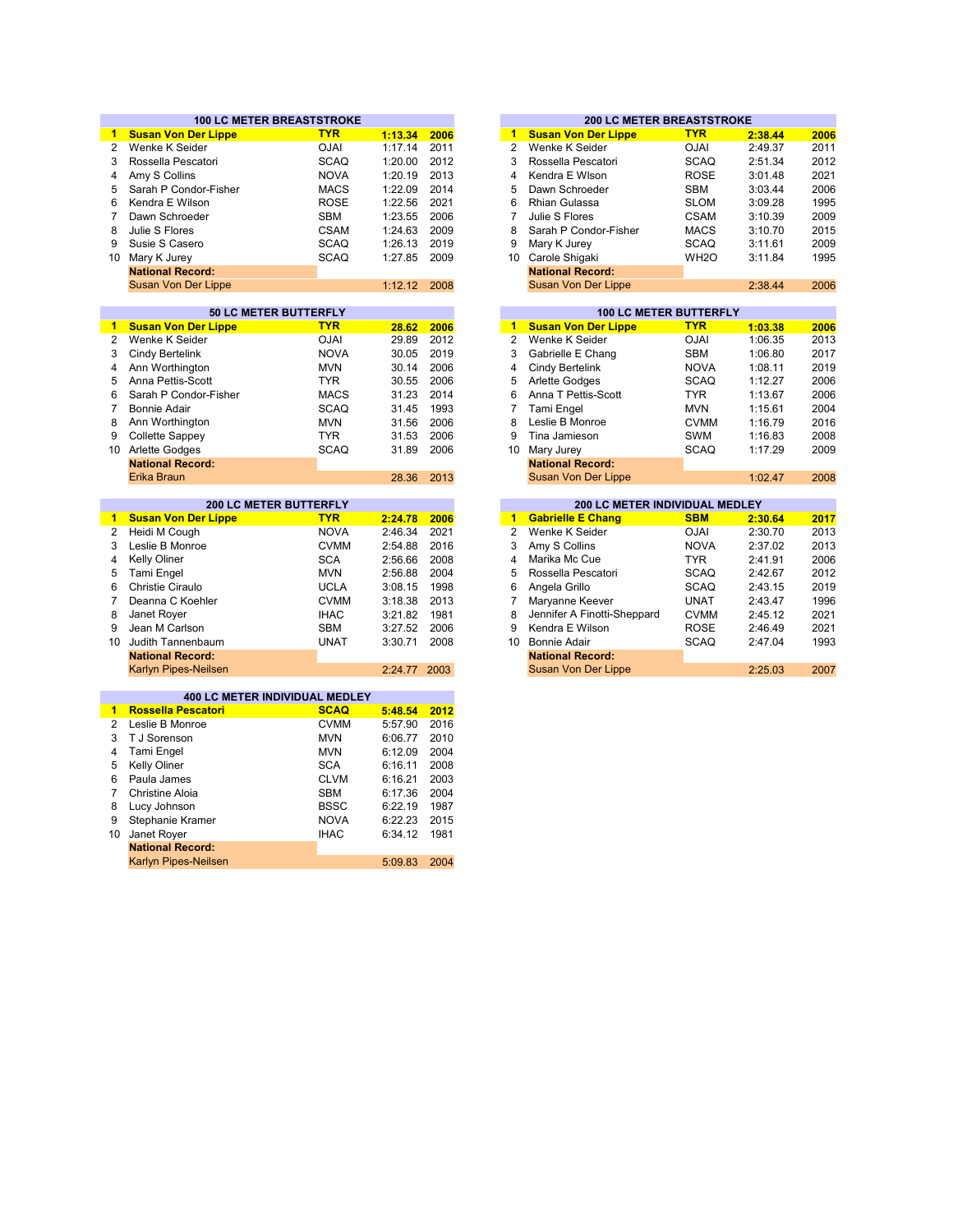#### **40-44 MEN LCM - SPMS TOP 10 ALL-TIME - as of 12/25/21**

| $\blacktriangleleft$ | <b>Erik Hochstein</b>          | <b>SCAQ</b>       | 24.24   | 2008 | $\mathbf{1}$         | <b>Erik Hochstein</b>          | <b>SCAQ</b>       | 52.1     | 2009 |
|----------------------|--------------------------------|-------------------|---------|------|----------------------|--------------------------------|-------------------|----------|------|
| 2                    | John Smith                     | <b>TYR</b>        | 24.39   | 2006 | $\overline{2}$       | <b>Rich Saeger</b>             | <b>TYR</b>        | 53.45    | 2006 |
| 3                    | <b>Chuck Ponthier</b>          | <b>LAPS</b>       | 24.40   | 2006 | 3                    | Paul V Carter                  | <b>SCAQ</b>       | 54.03    | 2001 |
| 4                    | <b>Rich Saeger</b>             | <b>TYR</b>        | 24.57   | 2006 | 4                    | John Smith                     | <b>TYR</b>        | 54.27    | 2006 |
|                      |                                |                   |         |      |                      |                                |                   |          |      |
| 5                    | <b>Stanley Fujimoto</b>        | <b>UNAT</b>       | 24.71   | 2002 | 5                    | Christopher E Beach            | <b>SCAQ</b>       | 55.18    | 2009 |
| 6                    | Kip Fulbeck                    | <b>UCSB</b>       | 25.00   | 2006 | 6                    | <b>Dickie Fernandez</b>        | <b>NOVA</b>       | 56.18    | 2012 |
| 7                    | Felipe Delgado                 | <b>NOVA</b>       | 25.02   | 2013 | 7                    | Michael L Power                | <b>UCSB</b>       | 56.29    | 2008 |
|                      |                                |                   |         | 2001 |                      |                                |                   |          |      |
| 8                    | Paul V Carter                  | <b>SCAQ</b>       | 25.06   |      | 8                    | <b>Kip Fulbeck</b>             | <b>UCSB</b>       | 56.47    | 2006 |
| 9                    | <b>Brad A Hibbard</b>          | <b>MVN</b>        | 25.32   | 2013 | 9                    | Gerry P Leutner                | <b>MVN</b>        | 56.67    | 2004 |
| 10                   | <b>Michael Power</b>           | <b>UCSB</b>       | 25.35   | 2008 | 10 <sup>1</sup>      | Gerry A Rodrigues              | <b>UCLA</b>       | 56.97    | 2005 |
|                      | <b>National Record:</b>        |                   |         |      |                      | <b>National Record:</b>        |                   |          |      |
|                      |                                |                   |         |      |                      |                                |                   |          |      |
|                      | <b>Anthony Ervin</b>           |                   | 22.61   | 2021 |                      | <b>Vlad Pyshnenko</b>          |                   | 51.72    | 2010 |
|                      |                                |                   |         |      |                      |                                |                   |          |      |
|                      | <b>200 LC METER FREESTYLE</b>  |                   |         |      |                      | <b>400 LC METER FREESTYLE</b>  |                   |          |      |
| $\blacksquare$       | <b>Rich Saeger</b>             | <b>TYR</b>        | 1:55.06 | 2006 | $\blacktriangleleft$ | <b>Erik Hochstein</b>          | <b>SCAQ</b>       | 4:06.74  | 2009 |
|                      |                                |                   |         |      |                      |                                |                   |          |      |
| $\overline{2}$       | Erik Hochstein                 | <b>SCAQ</b>       | 1:55.70 | 2008 | 2                    | Mike G Shaffer                 | <b>VCM</b>        | 4:20.09  | 2005 |
| 3                    | Paul V Carter                  | <b>SCAQ</b>       | 1:59.38 | 2001 | 3                    | Ryan E Cox                     | <b>MVN</b>        | 4:20.36  | 2013 |
| 4                    | Mike Shaffer                   | <b>VCM</b>        | 2:02.38 | 2006 | 4                    | Mark A Magee                   | <b>LVM</b>        | 4:22.05  | 2009 |
| 5                    | Ryan E Cox                     | <b>MVN</b>        | 2:04.64 | 2013 | 5                    | Gerry A Rodrigues              | <b>UCLA</b>       | 4:24.10  | 2005 |
|                      |                                |                   |         |      |                      |                                |                   |          |      |
| 6                    | Gerry A Rodrigues              | <b>UCLA</b>       | 2:05.01 | 2005 | 6                    | Clay Evans                     | <b>SCAQ</b>       | 4:31.65  | 1994 |
| 7                    | Jim McConica                   | <b>VCM</b>        | 2:05.26 | 1993 | 7                    | Keith W Hughes                 | <b>CLVM</b>       | 4:32.92  | 2002 |
| 8                    | <b>Steve West</b>              | <b>NOVA</b>       | 2:06.18 | 2016 | 8                    | <b>Steve West</b>              | <b>NOVA</b>       | 4:33.17  | 2014 |
|                      |                                |                   |         |      |                      |                                |                   |          |      |
| 9                    | Keith W Hughes                 | <b>CLVM</b>       | 2:06.58 | 2002 | 9                    | Yann J De Fabrique             | <b>NOVA</b>       | 4:33.29  | 2015 |
| 10                   | <b>Dickie Fernandez</b>        | <b>NOVA</b>       | 2:06.59 | 2012 | 10                   | Dan Wegner                     | <b>LVM</b>        | 4:33.70  | 2013 |
|                      | <b>National Record:</b>        |                   |         |      |                      | <b>National Record:</b>        |                   |          |      |
|                      | <b>Vlad Pyshnenko</b>          |                   | 1:53.65 | 2010 |                      | <b>Erik Hochstein</b>          |                   | 4:06.74  | 2009 |
|                      |                                |                   |         |      |                      |                                |                   |          |      |
|                      |                                |                   |         |      |                      |                                |                   |          |      |
|                      | 800 LC METER FREESTYLE         |                   |         |      |                      | <b>1500 LC METER FREESTYLE</b> |                   |          |      |
| $\mathbf{1}$         | <b>Ryan E Cox</b>              | <b>MVN</b>        | 8:49.38 | 2013 | $\mathbf{1}$         | <b>Ryan E Cox</b>              | <b>MVN</b>        | 16:55.84 | 2013 |
| 2                    | Mike Shaffer                   | <b>VCM</b>        | 8:57.91 | 2006 | 2                    | Mike G Shaffer                 | <b>VCM</b>        | 17:09.14 | 2009 |
|                      |                                |                   |         |      |                      |                                |                   |          |      |
| 3                    | Gerry A Rodrigues              | <b>UCLA</b>       | 9:07.91 | 2005 | 3                    | Gerry A Rodrigues              | <b>UCLA</b>       | 17:26.47 | 2005 |
| 4                    | Yann J De Fabrique             | <b>NOVA</b>       | 9:11.50 | 2015 | 4                    | Jim McConica                   | <b>VCM</b>        | 17:47.09 | 1993 |
| 5                    | Tim Hedrick                    | <b>VCM</b>        | 9:22.64 | 2003 | 5                    | <b>Tim Hedrick</b>             | <b>VCM</b>        | 18:14.41 | 2003 |
| 6                    | Lyle Nalli                     | <b>SAM</b>        | 9:28.27 | 2001 | 6                    | Lyle A Nalli                   | <b>SAM</b>        | 18:16.64 | 2001 |
|                      |                                |                   |         |      |                      |                                |                   |          |      |
| 7                    | David A Popko                  | <b>RAA</b>        | 9:28.55 | 2017 | 7                    | Fernando Gallud                | <b>UCLA</b>       | 18:20.21 | 2000 |
| 8                    | Roy A Berg                     | <b>NOVA</b>       | 9:30.33 | 2008 | 8                    | Keith W Hughes                 | <b>CLVM</b>       | 18:23.08 | 2002 |
| 9                    | Byron Reidenbaugh              | <b>UNAT</b>       | 9:31.73 | 1993 | 9                    | David A Popko                  | <b>RAA</b>        | 18:33.48 | 2017 |
| 10                   | Randy Eickhoff                 | <b>UCLA</b>       | 9:37.80 | 2006 | 10 <sup>1</sup>      | David D Galluzzi               | ROSE              | 18:40.98 | 2018 |
|                      |                                |                   |         |      |                      |                                |                   |          |      |
|                      | <b>National Record:</b>        |                   |         |      |                      | <b>National Record:</b>        |                   |          |      |
|                      | <b>Alex Kostich</b>            |                   | 8:37.81 | 2010 |                      | <b>Alex Kostich</b>            |                   | 16:36.91 | 2010 |
|                      |                                |                   |         |      |                      |                                |                   |          |      |
|                      | <b>50 LC METER BACKSTROKE</b>  |                   |         |      |                      | <b>100 LC METER BACKSTROKE</b> |                   |          |      |
|                      |                                |                   |         |      | $\mathbf{1}$         |                                | <b>TYR</b>        |          |      |
| 1                    | <b>Rich Saeger</b>             | <b>TYR</b>        | 28.53   | 2006 |                      | <b>Rich Saeger</b>             |                   | 1:00.64  | 2006 |
| 2                    | Clay Evans                     | <b>SCAQ</b>       | 29.10   | 1996 | 2                    | Peter O'Keeffe                 | <b>SCAQ</b>       | 1:03.39  | 1990 |
| 3                    | Peter O'Keeffe                 | <b>SCAQ</b>       | 29.38   | 1990 | 3                    | Clay Evans                     | <b>SCAQ</b>       | 1:04.49  | 1996 |
| 4                    | James Ballard                  | WH <sub>2</sub> O | 29.66   | 1998 | 4                    | Gary Quinn                     | WH <sub>2</sub> O | 1:05.51  | 1998 |
|                      |                                |                   |         |      |                      |                                |                   |          |      |
| 5                    | Mike G Shaffer                 | <b>VCM</b>        | 29.74   | 2008 | 5                    | Kurt Murdoch                   | <b>LBG</b>        | 1:05.76  | 2006 |
| 6                    | Nick J Fusedale                | <b>ROSE</b>       | 29.96   | 2015 | 6                    | David D Galluzzi               | <b>ROSE</b>       | 1:06.25  | 2018 |
| $\overline{7}$       | Frank A Wasko                  | <b>NOVA</b>       | 30.20   | 2003 | $\overline{7}$       | Mike Shaffer                   | <b>VCM</b>        | 1:07.00  | 2005 |
| 8                    | Kurt Murdoch                   | <b>LBG</b>        | 30.47   | 2006 | 8                    | Jeff Hoskinson                 | UCI               | 1:07.09  | 2013 |
|                      |                                |                   |         |      |                      |                                |                   |          |      |
| 9                    | David M Sumner                 | <b>MVN</b>        | 30.71   | 2013 | 9                    | Byron Reidenbaugh              | UNAT              | 1:07.40  | 1993 |
|                      | 10 Greg Sproles                | <b>OJAI</b>       | 30.90   | 2009 |                      | 10 Bernie Zeruhn               | <b>NOVA</b>       | 1:07.62  | 2012 |
|                      | <b>National Record:</b>        |                   |         |      |                      | <b>National Record:</b>        |                   |          |      |
|                      | <b>Michael Ross</b>            |                   | 27.47   | 2008 |                      | <b>Michael Ross</b>            |                   | 59.08    | 2009 |
|                      |                                |                   |         |      |                      |                                |                   |          |      |
|                      |                                |                   |         |      |                      |                                |                   |          |      |
|                      | <b>200 LC METER BACKSTROKE</b> |                   |         |      |                      | 50 LC METER BREASTSTROKE       |                   |          |      |
| $\mathbf{1}$         | <b>Erik Hochstein</b>          | <b>SCAQ</b>       | 2:14.37 | 2009 | $\mathbf{1}$         | <b>Steve West</b>              | <b>NOVA</b>       | 29.29    | 2016 |
| 2                    | Peter O'Keeffe                 | <b>SCAQ</b>       | 2:18.17 | 1990 | 2                    | Val Bagri                      | RYL               | 30.32    | 2014 |
|                      |                                |                   |         |      |                      |                                |                   |          |      |
| 3                    | Clay Evans                     | SCAQ              | 2:18.53 | 1994 | 3                    | Greg Rhodenbaugh               | <b>TYR</b>        | 31.13    | 2006 |
| 4                    | Gary Quinn                     | WH <sub>2</sub> O | 2:22.78 | 1998 | 4                    | Michael T Mason                | <b>ROSE</b>       | 31.47    | 2014 |
| 5                    | Lance Larson                   | <b>TROJ</b>       | 2:23.66 | 1982 | 5                    | Michael Hamm                   | LAPS              | 32.71    | 1999 |
| 6                    | Jeff Hoskinson                 | UCI               | 2:24.72 | 2013 | 6                    | Christopher E Beach            | <b>SCAQ</b>       | 32.79    | 2009 |
|                      |                                |                   |         |      |                      |                                |                   |          |      |
| 7                    | David D Galluzzi               | <b>ROSE</b>       | 2:25.45 | 2018 | 7                    | Michael Ruffner                | <b>TYR</b>        | 32.82    | 2006 |
| 8                    | Frank A Wasko                  | <b>NOVA</b>       | 2:26.10 | 2004 | 8                    | Roy A Berg                     | <b>NOVA</b>       | 32.98    | 2008 |
| 9                    | Mike Shaffer                   | <b>VCM</b>        | 2:26.37 | 2005 | 9                    | Chad A Durieux                 | <b>ROSE</b>       | 33.18    | 2019 |
|                      | 10 Kurt L Murdoch              | LBG               | 2:28.60 | 2006 | 10                   | Peter Wisner                   | CPM               | 33.24    | 1987 |
|                      |                                |                   |         |      |                      |                                |                   |          |      |
|                      | <b>National Record:</b>        |                   |         |      |                      | <b>National Record:</b>        |                   |          |      |
|                      | <b>Frederik Hviid</b>          |                   | 2:11.13 | 2014 |                      | <b>Jeff Commings</b>           |                   | 29.02    | 2014 |
|                      |                                |                   |         |      |                      |                                |                   |          |      |

| <b>50 LC METER FREESTYLE</b> |             |       |      |    | <b>100 LC METER FREESTYLE</b> |             |       |      |
|------------------------------|-------------|-------|------|----|-------------------------------|-------------|-------|------|
|                              | <b>SCAQ</b> | 24.24 | 2008 | 1. | <b>Erik Hochstein</b>         | <b>SCAQ</b> | 52.1  | 2009 |
|                              | TYR.        | 24.39 | 2006 | 2  | <b>Rich Saeger</b>            | <b>TYR</b>  | 53.45 | 2006 |
|                              | LAPS        | 24.40 | 2006 | 3  | Paul V Carter                 | <b>SCAQ</b> | 54.03 | 2001 |
|                              | <b>TYR</b>  | 24.57 | 2006 | 4  | John Smith                    | <b>TYR</b>  | 54.27 | 2006 |
|                              | <b>UNAT</b> | 24.71 | 2002 | 5  | Christopher E Beach           | <b>SCAQ</b> | 55.18 | 2009 |
|                              | <b>UCSB</b> | 25.00 | 2006 | 6  | Dickie Fernandez              | <b>NOVA</b> | 56.18 | 2012 |
|                              | <b>NOVA</b> | 25.02 | 2013 |    | Michael L Power               | <b>UCSB</b> | 56.29 | 2008 |
|                              | <b>SCAQ</b> | 25.06 | 2001 | 8  | Kip Fulbeck                   | <b>UCSB</b> | 56.47 | 2006 |
|                              | <b>MVN</b>  | 25.32 | 2013 | 9  | Gerry P Leutner               | <b>MVN</b>  | 56.67 | 2004 |
|                              | <b>UCSB</b> | 25.35 | 2008 | 10 | Gerry A Rodrigues             | <b>UCLA</b> | 56.97 | 2005 |
|                              |             |       |      |    | <b>National Record:</b>       |             |       |      |
|                              |             | 22.61 | 2021 |    | <b>Vlad Pyshnenko</b>         |             | 51.72 | 2010 |
|                              |             |       |      |    |                               |             |       |      |

|         |      |    |                         | <b>400 LC METER FREESTYLE</b> |         |      |
|---------|------|----|-------------------------|-------------------------------|---------|------|
| 1:55.06 | 2006 | 1  | <b>Erik Hochstein</b>   | <b>SCAQ</b>                   | 4:06.74 | 2009 |
| 1:55.70 | 2008 | 2  | Mike G Shaffer          | <b>VCM</b>                    | 4:20.09 | 2005 |
| 1:59.38 | 2001 | 3  | Ryan E Cox              | <b>MVN</b>                    | 4:20.36 | 2013 |
| 2:02.38 | 2006 | 4  | Mark A Magee            | <b>LVM</b>                    | 4:22.05 | 2009 |
| 2:04.64 | 2013 | 5  | Gerry A Rodrigues       | <b>UCLA</b>                   | 4:24.10 | 2005 |
| 2:05.01 | 2005 | 6  | Clay Evans              | <b>SCAQ</b>                   | 4:31.65 | 1994 |
| 2:05.26 | 1993 | 7  | Keith W Hughes          | <b>CLVM</b>                   | 4:32.92 | 2002 |
| 2:06.18 | 2016 | 8  | Steve West              | <b>NOVA</b>                   | 4:33.17 | 2014 |
| 2:06.58 | 2002 | 9  | Yann J De Fabrique      | <b>NOVA</b>                   | 4:33.29 | 2015 |
| 2:06.59 | 2012 | 10 | Dan Wegner              | <b>LVM</b>                    | 4:33.70 | 2013 |
|         |      |    | <b>National Record:</b> |                               |         |      |
| 1:53.65 | 2010 |    | <b>Erik Hochstein</b>   |                               | 4:06.74 | 2009 |
|         |      |    |                         |                               |         |      |

|         |      |                |                         | <b>1500 LC METER FREESTYLE</b> |          |      |
|---------|------|----------------|-------------------------|--------------------------------|----------|------|
| 8:49.38 | 2013 | 1              | <b>Ryan E Cox</b>       | <b>MVN</b>                     | 16:55.84 | 2013 |
| 8:57.91 | 2006 | $\overline{2}$ | Mike G Shaffer          | VCM                            | 17:09.14 | 2009 |
| 9:07.91 | 2005 | 3              | Gerry A Rodrigues       | <b>UCLA</b>                    | 17:26.47 | 2005 |
| 9:11.50 | 2015 | 4              | Jim McConica            | VCM                            | 17:47.09 | 1993 |
| 9:22.64 | 2003 | 5              | <b>Tim Hedrick</b>      | VCM                            | 18:14.41 | 2003 |
| 9:28.27 | 2001 | 6              | Lyle A Nalli            | SAM                            | 18:16.64 | 2001 |
| 9:28.55 | 2017 |                | Fernando Gallud         | <b>UCLA</b>                    | 18:20.21 | 2000 |
| 9:30.33 | 2008 | 8              | Keith W Hughes          | <b>CLVM</b>                    | 18:23.08 | 2002 |
| 9:31.73 | 1993 | 9              | David A Popko           | RAA                            | 18:33.48 | 2017 |
| 9:37.80 | 2006 | 10             | David D Galluzzi        | <b>ROSE</b>                    | 18:40.98 | 2018 |
|         |      |                | <b>National Record:</b> |                                |          |      |
| 8:37.81 | 2010 |                | <b>Alex Kostich</b>     |                                | 16:36.91 | 2010 |
|         |      |                |                         |                                |          |      |

|       |      |    | <b>100 LC METER BACKSTROKE</b>  |                   |         |      |
|-------|------|----|---------------------------------|-------------------|---------|------|
| 28.53 | 2006 | 1  | <b>Rich Saeger</b>              | <b>TYR</b>        | 1:00.64 | 2006 |
| 29.10 | 1996 | 2  | Peter O'Keeffe                  | <b>SCAQ</b>       | 1:03.39 | 1990 |
| 29.38 | 1990 | 3  | Clay Evans                      | <b>SCAQ</b>       | 1:04.49 | 1996 |
| 29.66 | 1998 | 4  | Gary Quinn                      | WH <sub>2</sub> O | 1:05.51 | 1998 |
| 29.74 | 2008 | 5  | Kurt Murdoch                    | <b>LBG</b>        | 1:05.76 | 2006 |
| 29.96 | 2015 | 6  | David D Galluzzi                | <b>ROSE</b>       | 1:06.25 | 2018 |
| 30.20 | 2003 | 7  | Mike Shaffer                    | <b>VCM</b>        | 1:07.00 | 2005 |
| 30.47 | 2006 | 8  | Jeff Hoskinson                  | UCI               | 1:07.09 | 2013 |
| 30.71 | 2013 | 9  | Byron Reidenbaugh               | <b>UNAT</b>       | 1:07.40 | 1993 |
| 30.90 | 2009 | 10 | Bernie Zeruhn                   | <b>NOVA</b>       | 1:07.62 | 2012 |
|       |      |    | <b>National Record:</b>         |                   |         |      |
| 27.47 | 2008 |    | <b>Michael Ross</b>             |                   | 59.08   | 2009 |
|       |      |    |                                 |                   |         |      |
|       |      |    | <b>50 LC METER BREASTSTROKE</b> |                   |         |      |

| 2009 | 1  | <b>Steve West</b>       | <b>NOVA</b> | 29.29 | 2016 |
|------|----|-------------------------|-------------|-------|------|
| 1990 | 2  | Val Bagri               | <b>RYL</b>  | 30.32 | 2014 |
| 1994 | 3  | Greg Rhodenbaugh        | <b>TYR</b>  | 31.13 | 2006 |
| 1998 | 4  | Michael T Mason         | <b>ROSE</b> | 31.47 | 2014 |
| 1982 | 5  | Michael Hamm            | <b>LAPS</b> | 32.71 | 1999 |
| 2013 | 6  | Christopher E Beach     | <b>SCAQ</b> | 32.79 | 2009 |
| 2018 |    | <b>Michael Ruffner</b>  | <b>TYR</b>  | 32.82 | 2006 |
| 2004 | 8  | Roy A Berg              | <b>NOVA</b> | 32.98 | 2008 |
| 2005 | 9  | Chad A Durieux          | <b>ROSE</b> | 33.18 | 2019 |
| 2006 | 10 | Peter Wisner            | <b>CPM</b>  | 33.24 | 1987 |
|      |    | <b>National Record:</b> |             |       |      |
| 2014 |    | <b>Jeff Commings</b>    |             | 29.02 | 2014 |
|      |    |                         |             |       |      |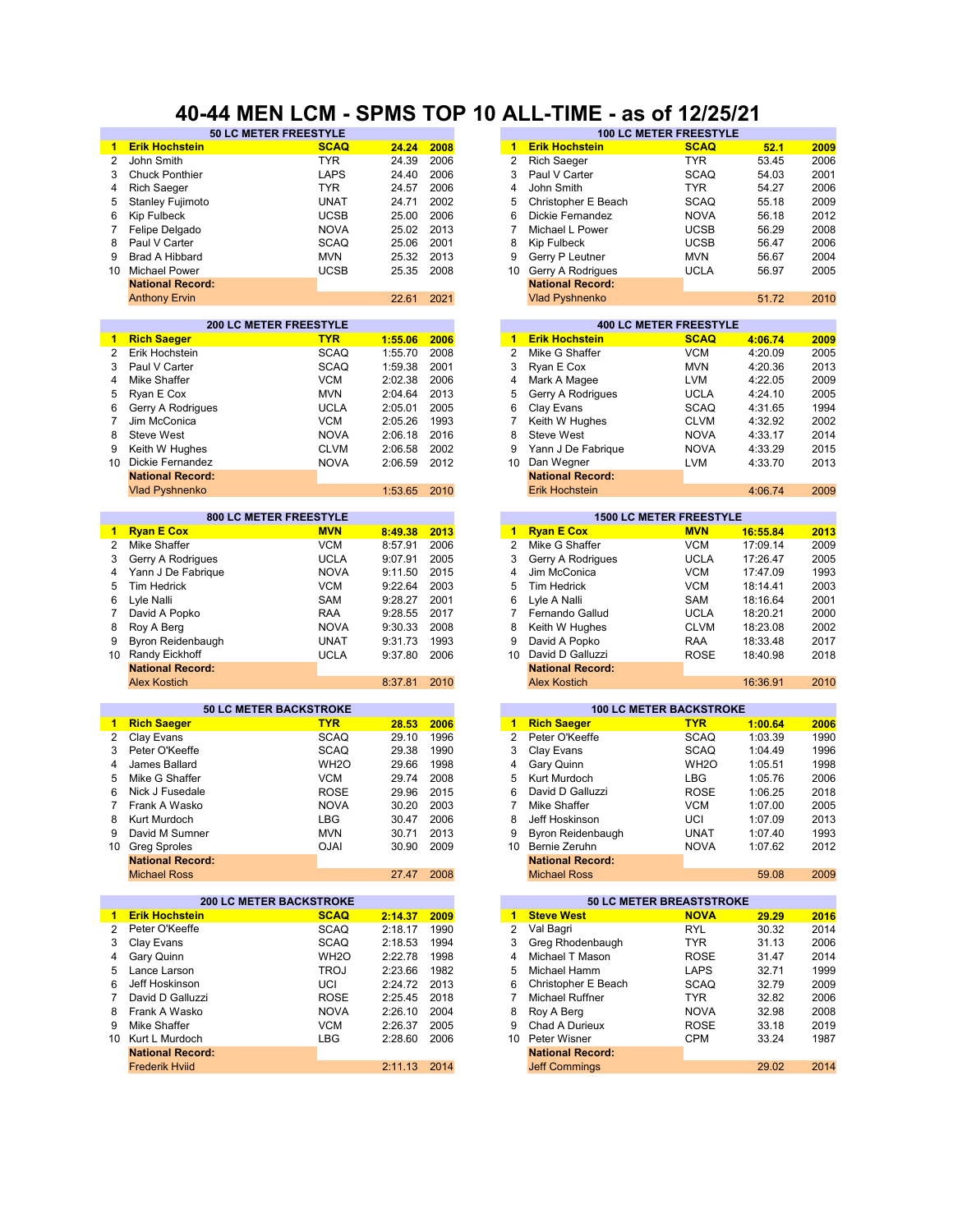|                      | <b>100 LC METER BREASTSTROKE</b> |             |         |      |                |                                | <b>200 LC METER BREASTSTROKE</b> |  |
|----------------------|----------------------------------|-------------|---------|------|----------------|--------------------------------|----------------------------------|--|
| $\blacktriangleleft$ | <b>Steve T West</b>              | <b>NOVA</b> | 1:03.76 | 2012 | $\mathbf{1}$   | <b>Steve West</b>              | <b>NOVA</b>                      |  |
| $\overline{2}$       | Val Bagri                        | <b>RYL</b>  | 1:06.37 | 2015 | $\overline{2}$ | Val Bagri                      | <b>RYL</b>                       |  |
| 3                    | Michael J Ruffner                | <b>TYR</b>  | 1:08.28 | 2005 | 3              | Peter Wisner                   | <b>CPM</b>                       |  |
| 4                    | Peter Wisner                     | <b>CPM</b>  | 1:12.58 | 1987 | 4              | Mark A Magee                   | <b>LVM</b>                       |  |
| 5                    | Michael T Mason                  | <b>ROSE</b> | 1:13.00 | 2014 | 5              | Ken A Ziskin                   | <b>WSM</b>                       |  |
| 6                    | Michael Hamm                     | <b>LAPS</b> | 1:13.95 | 1999 | 6              | Michael Hamm                   | LAPS                             |  |
| 7                    | Ken A Ziskin                     | <b>WSM</b>  | 1:14.27 | 1989 | $\overline{7}$ | Sean Crowley                   | <b>DSSM</b>                      |  |
| 8                    | Paul Henne                       | <b>SCAQ</b> | 1:14.78 | 1989 | 8              | <b>Brandon Day</b>             | <b>ROSE</b>                      |  |
| 9                    | <b>Terrance Tongate</b>          | <b>MVN</b>  | 1:15.16 | 2004 | 9              | Tom Reudy                      | WH <sub>2</sub> O                |  |
| 10                   | John Templin                     | UCI         | 1:15.62 | 1997 | 10             | Mauro Bordovsky                | WH <sub>2</sub> O                |  |
|                      | <b>National Record:</b>          |             |         |      |                | <b>National Record:</b>        |                                  |  |
|                      | <b>Steve West</b>                |             | 1:03.76 | 2012 |                | <b>Steve West</b>              |                                  |  |
|                      |                                  |             |         |      |                |                                |                                  |  |
|                      | 50 LC METER BUTTERFLY            |             |         |      |                |                                | <b>100 LC METER BUTTERFLY</b>    |  |
| $\blacktriangleleft$ | <b>Chuck Ponthier</b>            | <b>LAPS</b> | 26.32   | 2006 | $\mathbf{1}$   | <b>Paul V Carter</b>           | <b>SCAQ</b>                      |  |
| $\overline{2}$       | Paul V Carter                    | <b>SCAQ</b> | 26.43   | 2001 | $\overline{2}$ | Mike Shaffer                   | <b>VCM</b>                       |  |
| 3                    | John Smith                       | <b>TYR</b>  | 26.76   | 2006 | 3              | James Belardi                  | <b>SCAQ</b>                      |  |
| 4                    | Mike G Shaffer                   | <b>VCM</b>  | 26.98   | 2009 | 4              | <b>Chuck Ponthier</b>          | <b>LAPS</b>                      |  |
| 5                    | Christopher E Beach              | <b>SCAQ</b> | 26.99   | 2009 | 5              | Mark A Magee                   | <b>LVM</b>                       |  |
| 6                    | <b>Stanley Fujimoto</b>          | <b>UNAT</b> | 27.18   | 2002 | 6              | Yann J De Fabrique             | <b>NOVA</b>                      |  |
| 7                    | David M Sumner                   | <b>MVN</b>  | 27.30   | 2013 | $\overline{7}$ | Roy A Berg                     | <b>NOVA</b>                      |  |
| 8                    | Clay Evans                       | <b>SCAQ</b> | 27.39   | 1994 | 8              | Joshua Schwartz                | <b>ROSE</b>                      |  |
|                      | Val Bagri                        | <b>RYL</b>  | 27.41   | 2017 | 9              | Lance Larson                   | <b>TROJ</b>                      |  |
| 10                   | Bernie Zeruhn                    | <b>NOVA</b> | 27.42   | 2012 | 10             | <b>Michael Heather</b>         | <b>UNAT</b>                      |  |
|                      | <b>National Record:</b>          |             |         |      |                | <b>National Record:</b>        |                                  |  |
|                      | James Zenyuh                     |             | 25.11   | 2018 |                | <b>Michael Ross</b>            |                                  |  |
|                      | 200 LC METER BUTTERFLY           |             |         |      |                | 200 LC METER INDIVIDUAL MEDLEY |                                  |  |
| $\blacktriangleleft$ | <b>Mike Shaffer</b>              | <b>VCM</b>  | 2:10.20 | 2006 | $\mathbf{1}$   | <b>Erik Hochstein</b>          | <b>SCAQ</b>                      |  |
|                      | James Belardi                    | <b>SCAQ</b> | 2:11.53 | 1997 | $\overline{2}$ | <b>Steve West</b>              | <b>NOVA</b>                      |  |
|                      | Mark A Magee                     | <b>LVM</b>  | 2:13.50 | 2009 | 3              | John Smith                     | <b>TYR</b>                       |  |
|                      | Joshua Schwartz                  | <b>ROSE</b> | 2:15.54 | 2019 | 4              | Michael J Ruffner              | <b>TYR</b>                       |  |
| 4<br>5               | Daniel Sullivan                  | <b>NOVA</b> | 2:22.72 | 2001 | 5              | Mark A Magee                   | <b>LVM</b>                       |  |
|                      | <b>Michael Heather</b>           | <b>UNAT</b> | 2:22.78 | 1994 | 6              | James Belardi                  | <b>SCAQ</b>                      |  |
| 6                    | <b>Boo Gallas</b>                | <b>SCAQ</b> | 2:26.18 | 1989 | $\overline{7}$ | Clay Evans                     | <b>SCAQ</b>                      |  |
| 7<br>8               | Andrew Luddy                     | <b>MVN</b>  | 2:17.15 | 2021 | 8              | Peter O'Keeffe                 | <b>SCAQ</b>                      |  |
| 9                    | Keith F Bell                     | <b>SST</b>  | 2:27.37 | 1989 | 9              | Byron Reidenbaugh              | <b>UNAT</b>                      |  |
|                      | 10 Lance Larson                  | <b>TROJ</b> | 2:27.47 | 1981 | 10             | Roy A Berg                     | <b>NOVA</b>                      |  |
|                      | <b>National Record:</b>          |             |         |      |                | <b>National Record:</b>        |                                  |  |
|                      | <b>Dennis Baker</b>              |             | 2:05.55 | 2004 |                | <b>Jeff Commings</b>           |                                  |  |
|                      |                                  |             |         |      |                |                                |                                  |  |
|                      | 400 LC METER INDIVIDUAL MEDLEY   |             |         |      |                |                                |                                  |  |
| $\blacktriangleleft$ | <b>Mark A Magee</b>              | <b>LVM</b>  | 4:57.41 | 2009 |                |                                |                                  |  |
| 2                    | Mike Shaffer                     | <b>VCM</b>  | 4:58.36 | 2006 |                |                                |                                  |  |
| 3                    | Clay Evans                       | <b>SCAQ</b> | 5:02.83 | 1994 |                |                                |                                  |  |
| 4                    | Byron Reidenbaugh                | <b>UNAT</b> | 5:05.85 | 1993 |                |                                |                                  |  |
|                      | Lyle Nalli                       | SAM         | 5:08.71 | 2001 |                |                                |                                  |  |
| 6                    | Jeff Hoskinson                   | UCI         | 5:09.20 | 2013 |                |                                |                                  |  |
| $\overline{7}$       | Erik Hochstein                   | <b>SCAQ</b> | 5:09.96 | 2009 |                |                                |                                  |  |
| 8                    | Ryan E Cox                       | <b>MVN</b>  | 5:12.58 | 2015 |                |                                |                                  |  |
| 9                    | Lance Larson                     | <b>TROJ</b> | 5:15.84 | 1980 |                |                                |                                  |  |
|                      |                                  |             |         |      |                |                                |                                  |  |
| 10                   | Gerry A Rodrigues                | <b>UCLA</b> | 5:16.26 | 2005 |                |                                |                                  |  |

Eric Christensen

4:47.82 2018

|         |      |    | <b>200 LC METER BREASTSTROKE</b> |                   |         |      |
|---------|------|----|----------------------------------|-------------------|---------|------|
| 1:03.76 | 2012 | 1  | <b>Steve West</b>                | <b>NOVA</b>       | 2:18.57 | 2015 |
| 1:06.37 | 2015 | 2  | Val Bagri                        | <b>RYL</b>        | 2:27.67 | 2015 |
| 1:08.28 | 2005 | 3  | Peter Wisner                     | <b>CPM</b>        | 2:38.02 | 1987 |
| 1:12.58 | 1987 | 4  | Mark A Magee                     | <b>LVM</b>        | 2:42.59 | 2012 |
| 1:13.00 | 2014 | 5  | Ken A Ziskin                     | <b>WSM</b>        | 2:43.27 | 1989 |
| 1:13.95 | 1999 | 6  | Michael Hamm                     | <b>LAPS</b>       | 2:43.79 | 1999 |
| 1:14.27 | 1989 | 7  | Sean Crowley                     | <b>DSSM</b>       | 2:44.39 | 2006 |
| 1:14.78 | 1989 | 8  | <b>Brandon Day</b>               | <b>ROSE</b>       | 2:46.52 | 2006 |
| 1:15.16 | 2004 | 9  | Tom Reudy                        | WH <sub>2</sub> O | 2:46.56 | 1997 |
| 1:15.62 | 1997 | 10 | Mauro Bordovsky                  | WH <sub>2</sub> O | 2:47.85 | 1998 |
|         |      |    | <b>National Record:</b>          |                   |         |      |
| 1:03.76 | 2012 |    | <b>Steve West</b>                |                   | 2:18.57 | 2015 |
|         |      |    |                                  |                   |         |      |
|         |      |    | <b>100 LC METER BUTTERFLY</b>    |                   |         |      |
| 26.32   | 2006 | 4  | <b>Paul V Carter</b>             | <b>SCAO</b>       | 57 57   | 2004 |

| 20.32 I | <b>ZUUD</b> |    | <u>Paul V Carter</u>    | ounu        | 57.57   | zuut |
|---------|-------------|----|-------------------------|-------------|---------|------|
| 26.43   | 2001        | 2  | Mike Shaffer            | <b>VCM</b>  | 58.70   | 2006 |
| 26.76   | 2006        | 3  | James Belardi           | <b>SCAQ</b> | 59.64   | 1997 |
| 26.98   | 2009        | 4  | <b>Chuck Ponthier</b>   | <b>LAPS</b> | 59.79   | 2006 |
| 26.99   | 2009        | 5  | Mark A Magee            | <b>LVM</b>  | 1:00.92 | 2009 |
| 27.18   | 2002        | 6  | Yann J De Fabrique      | <b>NOVA</b> | 1:01.01 | 2015 |
| 27.30   | 2013        | 7  | Roy A Berg              | <b>NOVA</b> | 1:01.16 | 2008 |
| 27.39   | 1994        | 8  | Joshua Schwartz         | <b>ROSE</b> | 1:01.25 | 2019 |
| 27.41   | 2017        | 9  | Lance Larson            | <b>TROJ</b> | 1:02.05 | 1980 |
| 27.42   | 2012        | 10 | Michael Heather         | <b>UNAT</b> | 1:02.16 | 1994 |
|         |             |    | <b>National Record:</b> |             |         |      |
| 25.11   | 2018        |    | <b>Michael Ross</b>     |             | 56.43   | 2008 |
|         |             |    |                         |             |         |      |

|         |      |    |                         | <b>200 LC METER INDIVIDUAL MEDLEY</b> |         |      |
|---------|------|----|-------------------------|---------------------------------------|---------|------|
| 2:10.20 | 2006 | 1  | <b>Erik Hochstein</b>   | <b>SCAQ</b>                           | 2:14.13 | 2009 |
| 2:11.53 | 1997 | 2  | Steve West              | <b>NOVA</b>                           | 2:16.57 | 2013 |
| 2:13.50 | 2009 | 3  | John Smith              | <b>TYR</b>                            | 2:17.53 | 2006 |
| 2:15.54 | 2019 | 4  | Michael J Ruffner       | TYR.                                  | 2:18.41 | 2005 |
| 2:22.72 | 2001 | 5  | Mark A Magee            | <b>LVM</b>                            | 2:19.47 | 2009 |
| 2:22.78 | 1994 | 6  | James Belardi           | <b>SCAQ</b>                           | 2:20.67 | 1997 |
| 2:26.18 | 1989 |    | Clay Evans              | <b>SCAQ</b>                           | 2:20.80 | 1994 |
| 2:17.15 | 2021 | 8  | Peter O'Keeffe          | <b>SCAQ</b>                           | 2:22.23 | 1990 |
| 2:27.37 | 1989 | 9  | Byron Reidenbaugh       | <b>UNAT</b>                           | 2:22.82 | 1993 |
| 2:27.47 | 1981 | 10 | Roy A Berg              | <b>NOVA</b>                           | 2:23.72 | 2008 |
|         |      |    | <b>National Record:</b> |                                       |         |      |
| 2:05.55 | 2004 |    | <b>Jeff Commings</b>    |                                       | 2:13.71 | 2016 |
|         |      |    |                         |                                       |         |      |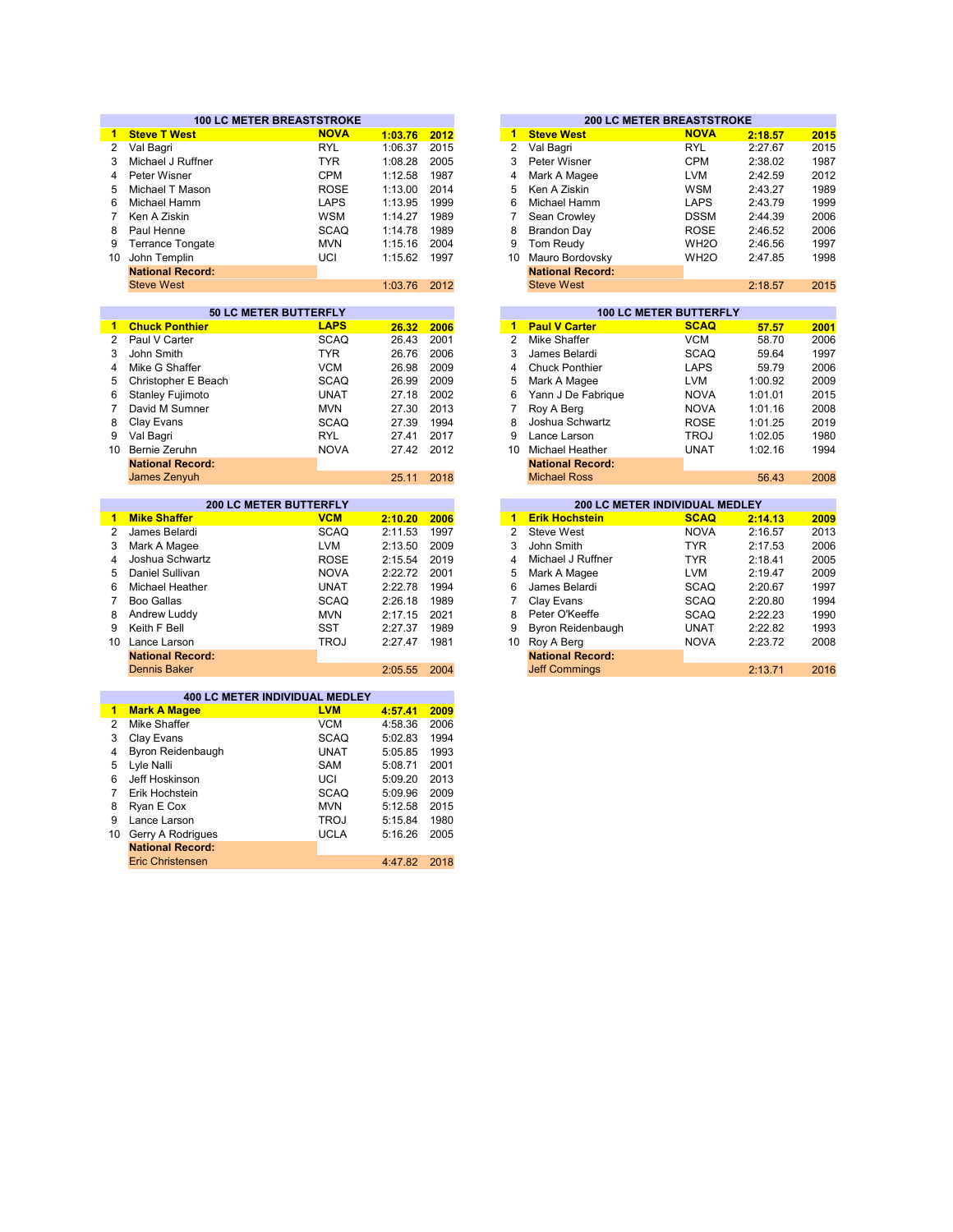### **45-49 WOMEN LCM - SPMS TOP 10 ALL-TIME - as of 12/25/21**

|                | <b>JULY MEIER FREEJIILE</b>    |                   |          |      |                 |                                 | IW LY METER FREED THE          |          |      |
|----------------|--------------------------------|-------------------|----------|------|-----------------|---------------------------------|--------------------------------|----------|------|
| 1              | <b>Melanie Thomas</b>          | <b>UNAT</b>       | 27.09    | 2015 | 1               | <b>Melanie Thomas</b>           | <b>UNAT</b>                    | 57.40    | 2015 |
| 2              | Traci S Granger                | <b>LAPS</b>       | 29.07    | 2005 | $\overline{2}$  | Traci S Granger                 | <b>LAPS</b>                    | 1:05.61  | 2005 |
| 3              | <b>Heather Shannon</b>         | <b>UCLA</b>       | 29.18    | 2006 | 3               | <b>Bonnie S Rogers</b>          | <b>FMT</b>                     | 1:05.83  | 2009 |
| 4              |                                | <b>FMT</b>        | 29.50    | 2009 | 4               |                                 | <b>UCLA</b>                    | 1:05.84  | 2006 |
|                | <b>Bonnie S Rogers</b>         |                   |          |      |                 | Jenny L Cook                    |                                |          |      |
| 5              | <b>Becky Cleavenger</b>        | <b>CVMM</b>       | 29.65    | 2011 | 5               | Sarah P Condor-Fisher           | <b>MVN</b>                     | 1:05.91  | 2019 |
| 6              | Sarah P Condor-Fisher          | <b>MACS</b>       | 29.71    | 2018 | 6               | Arlette A Godges                | <b>SCAQ</b>                    | 1:06.03  | 2013 |
| 7              | M Kleine Spang                 | WH <sub>2</sub> O | 29.97    | 2003 | 7               | Ana Fradkin                     | <b>SCAQ</b>                    | 1:06.10  | 2019 |
| 8              | Nancy L Leichter               | <b>ROSE</b>       | 30.15    | 2019 | 8               | Kari S Adams                    | <b>LVM</b>                     | 1:06.19  | 2012 |
| 9              | Arlette A Godges               | <b>SCAQ</b>       | 30.16    | 2012 | 9               | <b>Becky Cleavenger</b>         | <b>CVMM</b>                    | 1:06.22  | 2011 |
| 10             | Kari S Adams                   | <b>LVM</b>        | 30.19    | 2012 | 10              | Susanne Simpson                 | <b>NOVA</b>                    | 1:06.23  | 2008 |
|                | <b>National Record:</b>        |                   |          |      |                 | <b>National Record:</b>         |                                |          |      |
|                |                                |                   |          |      |                 |                                 |                                |          |      |
|                | Erika Braun                    |                   | 27.09    | 2017 |                 | <b>Melanie Thomas</b>           |                                | 57.40    | 2015 |
|                |                                |                   |          |      |                 |                                 |                                |          |      |
|                | <b>200 LC METER FREESTYLE</b>  |                   |          |      |                 |                                 | <b>400 LC METER FREESTYLE</b>  |          |      |
| $\mathbf{1}$   | <b>Susanne Simpson</b>         | <b>NOVA</b>       | 2:15.27  | 2008 | $\mathbf{1}$    | <b>Susanne Simpson</b>          | <b>NOVA</b>                    | 4:43.14  | 2008 |
| 2              | Laurie Z Dodd                  | <b>UCLA</b>       | 2:22.02  | 2017 | $\overline{2}$  | Laurie Z Dodd                   | <b>UCLA</b>                    | 4:49.12  | 2017 |
| 3              | Kari S Adams                   | <b>LVM</b>        | 2:22.03  | 2012 | 3               | Denise Brown                    | <b>NOVA</b>                    | 4:58.85  | 2008 |
| 4              | Florence Aitken                | <b>LVM</b>        | 2:24.00  | 2015 | 4               | Amy L Dantzler                  | WH <sub>2</sub> O              | 5:02.49  | 2011 |
| 5              | Joy M Leutner                  | <b>MVN</b>        | 2:24.39  | 2004 | 5               | <b>Florence Aitken</b>          | <b>LVM</b>                     | 5:03.13  | 2015 |
| 6              | Denise H Brown                 | <b>NOVA</b>       | 2:25.23  | 2008 | 6               | Kari S Adams                    | <b>LVM</b>                     | 5:03.96  | 2012 |
| 7              | Eve G Maidenberg               | <b>CVMM</b>       | 2:25.94  | 2021 | 7               | Joy M Leutner                   | <b>MVN</b>                     | 5:04.38  | 2004 |
|                |                                | <b>UCLA</b>       |          | 2006 | 8               |                                 |                                |          |      |
| 8              | Jenny L Cook                   |                   | 2:25.98  |      |                 | Eve G Maidenberg                | <b>CVMM</b>                    | 5:05.87  | 2021 |
| 9              | <b>Becky Cleavenger</b>        | <b>CVMM</b>       | 2:26.23  | 2012 | 9               | Jenny Cook                      | <b>UCLA</b>                    | 5:08.71  | 2006 |
|                | 10 Arlette A Godges            | <b>SCAQ</b>       | 2:27.99  | 2013 | 10 <sup>1</sup> | Rossella Pescatori              | <b>SCAQ</b>                    | 5:13.18  | 2018 |
|                | <b>National Record:</b>        |                   |          |      |                 | <b>National Record:</b>         |                                |          |      |
|                | Karlyn Pipes-Neilsen           |                   | 2:10.09  | 2009 |                 | <b>Heidi George</b>             |                                | 4:31.95  | 2021 |
|                |                                |                   |          |      |                 |                                 |                                |          |      |
|                | 800 LC METER FREESTYLE         |                   |          |      |                 |                                 | <b>1500 LC METER FREESTYLE</b> |          |      |
| 1              | <b>Susanne B Simpson</b>       | <b>NOVA</b>       | 9:46.88  | 2008 | $\mathbf{1}$    | <b>Laurie Z Dodd</b>            | <b>UCLA</b>                    | 18:56.48 | 2017 |
| $\overline{2}$ | Laurie Z Dodd                  | <b>UCLA</b>       | 9:51.92  | 2017 | 2               | Denise H Brown                  | <b>NOVA</b>                    | 19:20.51 | 2008 |
| 3              | Denise Brown                   | <b>NOVA</b>       | 10:04.43 | 2008 | 3               | Amy L Dantzler                  | WH <sub>2</sub> O              | 19:27.89 | 2011 |
| 4              | Amy L Dantzler                 | WH <sub>2</sub> O | 10:18.44 | 2011 | 4               | Joy Leutner                     | <b>MVN</b>                     | 20:14.02 | 2004 |
| 5              | Joy M Leutner                  | <b>MVN</b>        | 10:25.24 | 2004 | 5               | Heidi Christensen               | <b>DSSM</b>                    | 20:18.19 | 2003 |
|                |                                |                   |          |      |                 |                                 |                                |          |      |
| 6              | Kari S Adams                   | <b>LVM</b>        | 10:30.14 | 2012 | 6               | Leslie B Monroe                 | <b>CVMM</b>                    | 20:25.69 | 2019 |
| $\overline{7}$ | Jenny Cook                     | <b>UCLA</b>       | 10:31.75 | 2006 | $\overline{7}$  | Eve G Maidenberg                | <b>CVMM</b>                    | 20:37.65 | 2021 |
| 8              | Eve G Maidenberg               | <b>CVMM</b>       | 10:40.47 | 2021 | 8               | Kari S Adams                    | <b>LVM</b>                     | 20:42.62 | 2013 |
| 9              | Leslie B Monroe                | <b>CVMM</b>       | 10:45.01 | 2019 | 9               | Deanna C Koehler                | <b>CVMM</b>                    | 20:47.83 | 2015 |
| 10             | Rossella Pescatori             | <b>SCAQ</b>       | 10:47.60 | 2018 | 10              | Susan D Shore                   | WH <sub>20</sub>               | 21:29.31 | 2009 |
|                | <b>National Record:</b>        |                   |          |      |                 | <b>National Record:</b>         |                                |          |      |
|                | <b>Heidi George</b>            |                   | 9:11.47  | 2021 |                 | <b>Heidi George</b>             |                                | 17:29.77 | 2021 |
|                |                                |                   |          |      |                 |                                 |                                |          |      |
|                | <b>50 LC METER BACKSTROKE</b>  |                   |          |      |                 |                                 | <b>100 LC METER BACKSTROKE</b> |          |      |
| $\mathbf{1}$   | <b>N</b> Kirkpatrick           | <b>DSSM</b>       | 34.66    | 2000 | $\mathbf{1}$    | <b>Susie Atwood</b>             | <b>BEAC</b>                    | 1:14.70  | 1998 |
| $\mathbf{2}$   | <b>Nicole Perkins</b>          | <b>SBM</b>        | 34.91    | 2017 | 2               | Nancy Kirkpatrick-Reno          | <b>DSSM</b>                    | 1:18.46  | 2000 |
| 3              | Jane E Mc Call                 | <b>LAPS</b>       | 35.62    | 2005 | 3               | Jane E Mc Call                  | LAPS                           | 1:19.08  | 2005 |
|                |                                |                   |          | 1998 |                 |                                 |                                |          |      |
| 4              | Susie Atwood                   | <b>BEAC</b>       | 35.78    |      | 4               | T Sorenson                      | <b>MVN</b>                     | 1:20.83  | 2012 |
| 5              | Beata M Konopka                | <b>CVMM</b>       | 36.03    | 2018 | 5               | Kristin K Balogh                | <b>LVM</b>                     | 1:21.07  | 2017 |
| 6              | Ana Fradkin                    | <b>SCAQ</b>       | 36.22    | 2019 | 6               | Paula James                     | <b>CLVM</b>                    | 1:21.60  | 2006 |
| 7              | Jenni Carlson                  | <b>UCLA</b>       | 36.56    | 2015 | 7               | Beata M Konopka                 | <b>CVMM</b>                    | 1:21.65  | 2018 |
| 8              | Elizabeth R Olsheim            | <b>MVN</b>        | 37.18    | 2019 | 8               | Rossella Pescatori              | <b>SCAQ</b>                    | 1:22.57  | 2017 |
|                | Mimi Frank                     | SBAY              | 37.43    | 1992 |                 | Mimi Frank                      | SLUG                           | 1:22.62  | 1995 |
|                | 10 Stacey Bennett              | <b>NOVA</b>       | 37.50    | 2019 |                 | 10 Kristina J Neill             | <b>MVN</b>                     | 1:22.83  | 2013 |
|                | <b>National Record:</b>        |                   |          |      |                 | <b>National Record:</b>         |                                |          |      |
|                | <b>Valerie Jenkins</b>         |                   | 31.71    | 2008 |                 | Karlyn Pipes-Neilsen            |                                | 1:08.11  | 2009 |
|                |                                |                   |          |      |                 |                                 |                                |          |      |
|                | <b>200 LC METER BACKSTROKE</b> |                   |          |      |                 | <b>50 LC METER BREASTSTROKE</b> |                                |          |      |
| $\blacksquare$ | <b>Susie Atwood</b>            | <b>BEAC</b>       | 2:47.64  | 1998 | $\mathbf{1}$    | <b>Wenke K Seider</b>           | <b>OJAI</b>                    | 36.17    | 2014 |
| 2              | Jane E Mc Call                 | <b>LAPS</b>       | 2:48.67  | 2005 | 2               | Sarah P Condor-Fisher           | MVN                            | 36.77    | 2019 |
|                |                                |                   |          |      |                 |                                 |                                |          |      |
| 3              | N Kirkpatrick                  | <b>DSSM</b>       | 2:50.19  | 2000 | 3               | Rossella Pescatori              | <b>SCAQ</b>                    | 38.25    | 2018 |
| 4              | Cheryl A Simmons               | <b>ROSE</b>       | 2:52.91  | 2013 | 4               | Cheryl A Simmons                | <b>ROSE</b>                    | 39.04    | 2016 |
| 5              | Kristina J Neill               | <b>MVN</b>        | 2:54.21  | 2013 | 5               | Karen L Melick                  | <b>SCAQ</b>                    | 39.10    | 2005 |
| 6              | Paula James                    | <b>CLVM</b>       | 2:56.91  | 2004 | 6               | <b>Heather Shannon</b>          | <b>UCLA</b>                    | 39.16    | 2006 |
| 7              | T Sorenson                     | <b>MVN</b>        | 2:58.67  | 2011 | 7               | Karen Melick                    | <b>SCAQ</b>                    | 39.23    | 2002 |
| 8              | Ahelee Sue M Osborn            | <b>NOVA</b>       | 2:57.68  | 2007 | 8               | Jennifer Weiderman              | <b>CVMM</b>                    | 39.44    | 2014 |
| 9              | Colleen M Yanco                | <b>BGWM</b>       | 2:58.71  | 2006 | 9               | Nancy L Leichter                | <b>ROSE</b>                    | 39.71    | 2019 |
|                | 10 Mimi Frank                  | SBAY              |          | 1992 |                 |                                 |                                |          |      |
|                |                                |                   | 3:00.95  |      |                 | 10 Lisa Augerson                | <b>MVN</b>                     | 40.54    | 2008 |
|                | <b>National Record:</b>        |                   |          |      |                 | <b>National Record:</b>         |                                |          |      |
|                | Karlyn Pipes-Neilsen           |                   | 2:26.06  | 2009 |                 | Susan Von Der Lippe             |                                | 33.66    | 2010 |

| <b>50 LC METER FREESTYLE</b> |                   |       |      |   |    |                         | <b>100 LC METER FREESTYLE</b> |         |      |
|------------------------------|-------------------|-------|------|---|----|-------------------------|-------------------------------|---------|------|
|                              | <b>UNAT</b>       | 27.09 | 2015 |   |    | <b>Melanie Thomas</b>   | <b>UNAT</b>                   | 57.40   | 2015 |
|                              | <b>LAPS</b>       | 29.07 | 2005 |   | 2  | Traci S Granger         | <b>LAPS</b>                   | 1:05.61 | 2005 |
|                              | <b>UCLA</b>       | 29.18 | 2006 |   | 3  | Bonnie S Rogers         | <b>FMT</b>                    | 1:05.83 | 2009 |
|                              | <b>FMT</b>        | 29.50 | 2009 | 4 |    | Jenny L Cook            | <b>UCLA</b>                   | 1:05.84 | 2006 |
|                              | <b>CVMM</b>       | 29.65 | 2011 |   | 5. | Sarah P Condor-Fisher   | <b>MVN</b>                    | 1:05.91 | 2019 |
| Fisher                       | <b>MACS</b>       | 29.71 | 2018 | 6 |    | Arlette A Godges        | <b>SCAQ</b>                   | 1:06.03 | 2013 |
|                              | WH <sub>2</sub> O | 29.97 | 2003 |   |    | Ana Fradkin             | <b>SCAQ</b>                   | 1:06.10 | 2019 |
|                              | <b>ROSE</b>       | 30.15 | 2019 | 8 |    | Kari S Adams            | <b>LVM</b>                    | 1:06.19 | 2012 |
|                              | <b>SCAQ</b>       | 30.16 | 2012 | 9 |    | <b>Becky Cleavenger</b> | <b>CVMM</b>                   | 1:06.22 | 2011 |
|                              | <b>LVM</b>        | 30.19 | 2012 |   | 10 | Susanne Simpson         | <b>NOVA</b>                   | 1:06.23 | 2008 |
|                              |                   |       |      |   |    | <b>National Record:</b> |                               |         |      |
|                              |                   | 27.09 | 2017 |   |    | <b>Melanie Thomas</b>   |                               | 57.40   | 2015 |
|                              |                   |       |      |   |    |                         |                               |         |      |

|         |      |    | <b>400 LC METER FREESTYLE</b>  |                   |         |      |
|---------|------|----|--------------------------------|-------------------|---------|------|
| 2:15.27 | 2008 | 1  | <b>Susanne Simpson</b>         | <b>NOVA</b>       | 4:43.14 | 2008 |
| 2:22.02 | 2017 | 2  | Laurie Z Dodd                  | <b>UCLA</b>       | 4:49.12 | 2017 |
| 2:22.03 | 2012 | 3  | Denise Brown                   | <b>NOVA</b>       | 4:58.85 | 2008 |
| 2:24.00 | 2015 | 4  | Amy L Dantzler                 | WH <sub>2</sub> O | 5:02.49 | 2011 |
| 2:24.39 | 2004 | 5  | Florence Aitken                | <b>LVM</b>        | 5:03.13 | 2015 |
| 2:25.23 | 2008 | 6  | Kari S Adams                   | <b>LVM</b>        | 5:03.96 | 2012 |
| 2:25.94 | 2021 | 7  | Joy M Leutner                  | <b>MVN</b>        | 5:04.38 | 2004 |
| 2:25.98 | 2006 | 8  | Eve G Maidenberg               | <b>CVMM</b>       | 5:05.87 | 2021 |
| 2:26.23 | 2012 | 9  | Jenny Cook                     | <b>UCLA</b>       | 5:08.71 | 2006 |
| 2:27.99 | 2013 | 10 | Rossella Pescatori             | <b>SCAQ</b>       | 5:13.18 | 2018 |
|         |      |    | <b>National Record:</b>        |                   |         |      |
| 2:10.09 | 2009 |    | <b>Heidi George</b>            |                   | 4:31.95 | 2021 |
|         |      |    |                                |                   |         |      |
|         |      |    | <b>1500 LC METER FREESTYLE</b> |                   |         |      |

| 9:46.88 | 2008 | 1  | <b>Laurie Z Dodd</b>    | <b>UCLA</b>       | 18:56.48 | 2017 |
|---------|------|----|-------------------------|-------------------|----------|------|
| 9:51.92 | 2017 | 2  | Denise H Brown          | <b>NOVA</b>       | 19:20.51 | 2008 |
| 0:04.43 | 2008 | 3  | Amy L Dantzler          | WH <sub>2</sub> O | 19:27.89 | 2011 |
| 0:18.44 | 2011 | 4  | Joy Leutner             | <b>MVN</b>        | 20:14.02 | 2004 |
| 0:25.24 | 2004 | 5  | Heidi Christensen       | <b>DSSM</b>       | 20:18.19 | 2003 |
| 0:30.14 | 2012 | 6  | Leslie B Monroe         | <b>CVMM</b>       | 20:25.69 | 2019 |
| 0:31.75 | 2006 | 7  | Eve G Maidenberg        | <b>CVMM</b>       | 20:37.65 | 2021 |
| 0:40.47 | 2021 | 8  | Kari S Adams            | <b>LVM</b>        | 20:42.62 | 2013 |
| 0:45.01 | 2019 | 9  | Deanna C Koehler        | <b>CVMM</b>       | 20:47.83 | 2015 |
| 0:47.60 | 2018 | 10 | Susan D Shore           | WH <sub>2</sub> O | 21:29.31 | 2009 |
|         |      |    | <b>National Record:</b> |                   |          |      |
| 9:11.47 | 2021 |    | <b>Heidi George</b>     |                   | 17:29.77 | 2021 |
|         |      |    |                         |                   |          |      |

| 34.66 | 2000 |
|-------|------|
| 34.91 | 2017 |
| 35.62 | 2005 |
| 35.78 | 1998 |
| 36.03 | 2018 |
| 36.22 | 2019 |
| 36.56 | 2015 |
| 37.18 | 2019 |
| 37.43 | 1992 |
| 37.50 | 2019 |
|       |      |
| 31.71 | 2008 |
|       |      |

|      |                |                         | <b>50 LC METER BREASTSTROKE</b> |       |      |
|------|----------------|-------------------------|---------------------------------|-------|------|
| 1998 | 1              | <b>Wenke K Seider</b>   | <b>OJAI</b>                     | 36.17 | 2014 |
| 2005 | $\overline{2}$ | Sarah P Condor-Fisher   | <b>MVN</b>                      | 36.77 | 2019 |
| 2000 | 3              | Rossella Pescatori      | <b>SCAQ</b>                     | 38.25 | 2018 |
| 2013 | 4              | Cheryl A Simmons        | <b>ROSE</b>                     | 39.04 | 2016 |
| 2013 | 5              | Karen L Melick          | <b>SCAQ</b>                     | 39.10 | 2005 |
| 2004 | 6              | Heather Shannon         | <b>UCLA</b>                     | 39.16 | 2006 |
| 2011 |                | Karen Melick            | <b>SCAQ</b>                     | 39.23 | 2002 |
| 2007 | 8              | Jennifer Weiderman      | <b>CVMM</b>                     | 39.44 | 2014 |
| 2006 | 9              | Nancy L Leichter        | <b>ROSE</b>                     | 39.71 | 2019 |
| 1992 | 10             |                         | <b>MVN</b>                      | 40.54 | 2008 |
|      |                | <b>National Record:</b> |                                 |       |      |
| 2009 |                | Susan Von Der Lippe     |                                 | 33.66 | 2010 |
|      |                |                         | Lisa Augerson                   |       |      |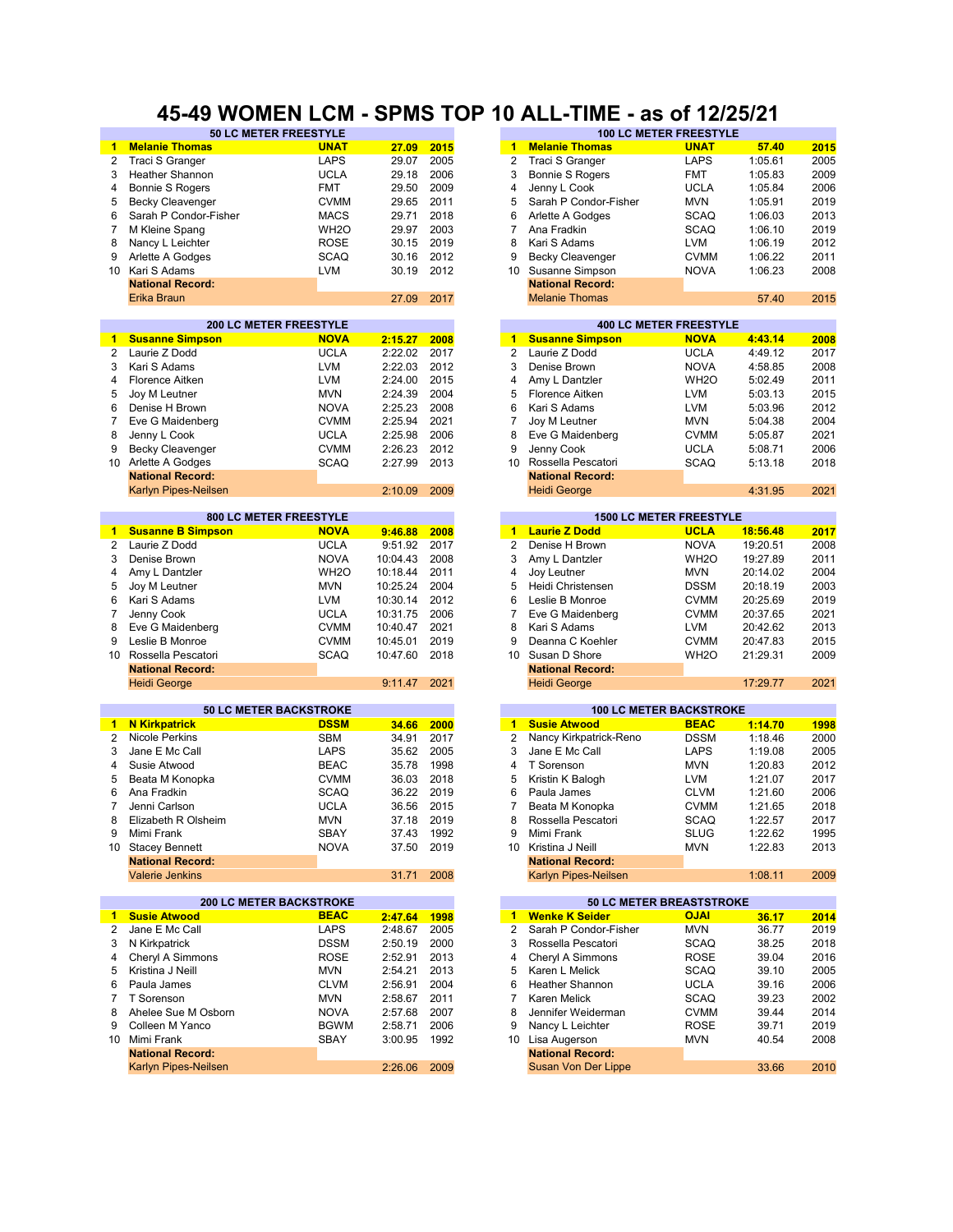|                | <b>100 LC METER BREASTSTROKE</b>            |             |         |      |
|----------------|---------------------------------------------|-------------|---------|------|
| $\mathbf{1}$   | <b>Wenke K Seider</b>                       | <b>OJAI</b> | 1:15.95 | 2014 |
| $\overline{2}$ | Sarah P Condor-Fisher                       | <b>MVN</b>  | 1:23.22 | 2019 |
| 3              | Rossella Pescatori                          | <b>SCAQ</b> | 1:23.67 | 2018 |
| 4              | Cheryl A Simmons                            | <b>ROSE</b> | 1:25.51 | 2016 |
| 5              | Karen Melick                                | <b>SCAQ</b> | 1:26.35 | 2002 |
| 6              | Jenny Cook                                  | <b>UCLA</b> | 1:26.68 | 2006 |
| 7              | Nancy L Leichter                            | <b>ROSE</b> | 1:27.61 | 2017 |
| 8              | Jennifer Weiderman                          | <b>CVMM</b> | 1:27.93 | 2015 |
| 9              | Sandra L Sipe                               | <b>VCM</b>  | 1:28.33 | 2019 |
|                |                                             |             | 1:29.17 | 2008 |
|                | 10 Lisa Augerson<br><b>National Record:</b> | <b>MVN</b>  |         |      |
|                |                                             |             |         |      |
|                | Susan Von Der Lippe                         |             | 1:14.41 | 2010 |
|                | 50 LC METER BUTTERFLY                       |             |         |      |
| 1.             | <b>Wenke K Seider</b>                       | <b>OJAI</b> | 29.04   | 2014 |
| $\overline{2}$ | <b>Traci Granger</b>                        | <b>LAPS</b> | 30.80   | 2004 |
| 3              | <b>Bonnie S Rogers</b>                      | <b>FMT</b>  | 31.50   | 2009 |
| 4              | Arlette A Godges                            | <b>SCAQ</b> | 31.85   | 2013 |
| 5              | <b>Kris Edwards</b>                         | <b>BGWM</b> | 32.14   | 2006 |
| 6              | Sarah P Condor-Fisher                       | <b>MVN</b>  | 32.20   | 2019 |
| 7              | Stacey A Bennett                            | <b>NOVA</b> | 32.21   | 2018 |
| 8              | Jane E Mc Call                              | <b>LAPS</b> | 32.52   | 2005 |
| 9              | Ana Fradkin                                 | <b>SCAQ</b> | 32.62   | 2019 |
| 10             | Kari S Adams                                | <b>LVM</b>  | 32.66   | 2013 |
|                | <b>National Record:</b>                     |             |         |      |
|                |                                             |             |         |      |
|                | Erika Braun                                 |             | 28.40   | 2017 |
|                | <b>200 LC METER BUTTERFLY</b>               |             |         |      |
| $\blacksquare$ | <b>Traci S Granger</b>                      | <b>LAPS</b> | 2:46.11 | 2005 |
| $\overline{2}$ | Laurie Z Dodd                               | <b>UCLA</b> | 2:47.65 | 2017 |
| 3              | <b>Stacey A Bennett</b>                     | <b>NOVA</b> | 2:49.69 | 2019 |
| 4              | Denise Brown                                | <b>NOVA</b> | 2:49.82 | 2008 |
| 5              | Joy M Leutner                               | <b>MVN</b>  | 2:50.36 | 2004 |
| 6              | Leslie B Monroe                             | <b>CVMM</b> | 2:51.67 | 2019 |
| $\overline{7}$ | Maureen E Mac Donald                        | <b>SCAQ</b> | 2:54.02 | 2009 |
| 8              | Deanna C Koehler                            | <b>CVMM</b> | 3:10.61 | 2015 |
| 9              | <b>Sherry Kittrell</b>                      | <b>PCA</b>  | 3:21.22 | 2000 |
|                | 10 Lucy A Cook                              | <b>SCAQ</b> | 3:21.56 | 2005 |
|                | <b>National Record:</b>                     |             |         |      |
|                | Karlyn Pipes-Neilsen                        |             | 2:24.34 | 2009 |
|                |                                             |             |         |      |
|                | 400 LC METER INDIVIDUAL MEDLEY              |             |         |      |
| 1.             | <b>Laurie Z Dodd</b>                        | <b>UCLA</b> | 5:44.17 | 2017 |
| 2              | Jenny Cook                                  | <b>UCLA</b> | 5:52.29 | 2006 |
| 3              | Denise H Brown                              | <b>NOVA</b> | 5:57.67 | 2008 |
| 4              | Joy M Leutner                               | <b>MVN</b>  | 6:01.20 | 2004 |
| 5              | Cheryl A Simmons                            | <b>ROSE</b> | 6:01.90 | 2015 |
| 6              | T J Sorenson                                | <b>MVN</b>  | 6:08.68 | 2011 |
| $\overline{7}$ | Paula James                                 | <b>CLVM</b> | 6:17.17 | 2004 |
| 8              | Maureen E Mac Donald                        | <b>SCAQ</b> | 6:17.35 | 2009 |
| 9              | Deanna C Koehler                            | <b>CVMM</b> | 6:21.89 | 2015 |
| 10             | Colleen M Yanco                             | <b>BGWM</b> | 6:22.32 | 2006 |
|                | <b>National Record:</b>                     |             |         |      |
|                |                                             |             |         |      |

Karlyn Pipes-Neilsen

5:13.85 2008

|         |      |    |                         | <b>200 LC METER BREASTSTROKE</b> |         |      |  |  |
|---------|------|----|-------------------------|----------------------------------|---------|------|--|--|
| 1:15.95 | 2014 | 1  | <b>Wenke K Seider</b>   | <b>OJAI</b>                      | 2:48.13 | 2014 |  |  |
| 1:23.22 | 2019 | 2  | Rossella Pescatori      | SCAQ                             | 3:00.47 | 2019 |  |  |
| 1:23.67 | 2018 | 3  | Cheryl A Simmons        | <b>ROSE</b>                      | 3:06.07 | 2016 |  |  |
| 1:25.51 | 2016 | 4  | Karen Melick            | SCAQ                             | 3:06.39 | 2002 |  |  |
| 1:26.35 | 2002 | 5  | Jennifer Weiderman      | <b>CVMM</b>                      | 3:11.70 | 2015 |  |  |
| 1:26.68 | 2006 | 6  | Sharon C Otsuki         | <b>SBM</b>                       | 3:12.65 | 2021 |  |  |
| 1:27.61 | 2017 | 7  | Nancy L Leichter        | <b>ROSE</b>                      | 3:15.33 | 2017 |  |  |
| 1:27.93 | 2015 | 8  | Deanna C Koehler        | <b>CVMM</b>                      | 3:17.19 | 2015 |  |  |
| 1:28.33 | 2019 | 9  | Lisa J Augerson         | <b>MVN</b>                       | 3:17.48 | 2008 |  |  |
| 1:29.17 | 2008 | 10 | N Kirkpatrick           | <b>DSSM</b>                      | 3:17.89 | 2000 |  |  |
|         |      |    | <b>National Record:</b> |                                  |         |      |  |  |
| 1:14.41 | 2010 |    | <b>Caroline Krattli</b> |                                  | 2:45.20 | 2007 |  |  |
|         |      |    |                         |                                  |         |      |  |  |
|         |      |    |                         | <b>100 LC METER BUTTERFLY</b>    |         |      |  |  |
| 29.04   | 2014 | 1  | <b>Wenke K Seider</b>   | <b>OJAI</b>                      | 1:04.96 | 2014 |  |  |
| 30.80   | 2004 | 2  | Traci S Granger         | <b>LAPS</b>                      | 1:09.85 | 2005 |  |  |
| 31.50   | 2009 | 3  | Susanne B Simpson       | <b>NOVA</b>                      | 1:12.58 | 2008 |  |  |
| 31.85   | 2013 | 4  | Arlette A Godges        | SCAQ                             | 1:12.65 | 2013 |  |  |
| 32.14   | 2006 | 5  | Stacey A Bennett        | <b>NOVA</b>                      | 1:12.92 | 2018 |  |  |
| 32.20   | 2019 | 6  | Jane McCall             | LAPS                             | 1:13.48 | 2004 |  |  |

| 32.21 | 2018 |                       | Jenny Cook              | <b>UCLA</b>                           | 1:15.31 |
|-------|------|-----------------------|-------------------------|---------------------------------------|---------|
| 32.52 | 2005 | 8                     | Laurie Z Dodd           | <b>UCLA</b>                           | 1:16.35 |
| 32.62 | 2019 | 9                     | Ana Fradkin             | <b>SCAQ</b>                           | 1:16.37 |
| 32.66 | 2013 | 10                    | Kari S Adams            | <b>LVM</b>                            | 1:16.52 |
|       |      |                       | <b>National Record:</b> |                                       |         |
| 28.40 | 2017 |                       | <b>Wenke Seider</b>     |                                       | 1:04.96 |
|       |      |                       |                         |                                       |         |
|       |      |                       |                         | <b>200 LC METER INDIVIDUAL MEDLEY</b> |         |
| 46.11 |      | 1                     |                         |                                       |         |
|       | 2005 |                       | <b>Wenke K Seider</b>   | <b>OJAI</b>                           | 2:28.42 |
| 47.65 | 2017 | $\mathbf{2}^{\prime}$ | Traci S Granger         | <b>LAPS</b>                           | 2:44.33 |
| 49.69 | 2019 | 3                     | Jenny Cook              | <b>UCLA</b>                           | 2:44.81 |
| 49.82 | 2008 | 4                     | Jane E Mc Call          | <b>LAPS</b>                           | 2:46.19 |

| <b>UICHT A JIHIIIUIS</b> | NUJL        | 2.49.94 | ZU I Z |
|--------------------------|-------------|---------|--------|
| Rossella Pescatori       | <b>SCAQ</b> | 2:50.34 | 2019   |
| Stacey A Bennett         | <b>NOVA</b> | 2:51.12 | 2019   |
| Nancy Kirkpatrick        | <b>DSSM</b> | 2:52.21 | 2000   |
| Phyllis A Alvarez        | UCI         | 2:53.11 | 2004   |
| 0 Eve G Maidenberg       | <b>CVMM</b> | 2:53.70 | 2021   |
| <b>National Record:</b>  |             |         |        |
| Karlyn Pines-Neilsen     |             | 2.2757  | 2008   |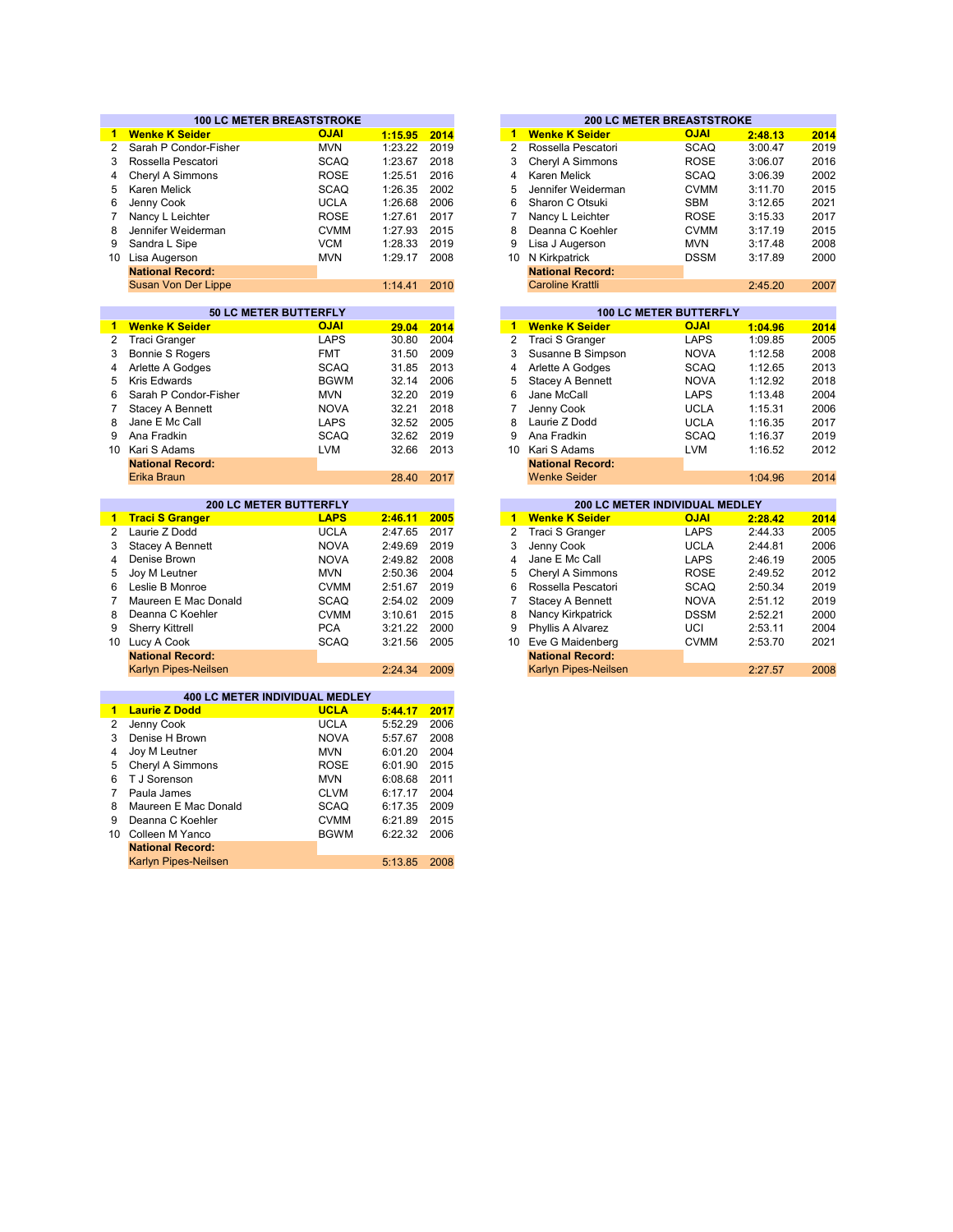### **45-49 MEN LCM - SPMS TOP 10 ALL-TIME - as of 12/25/21**

| $\blacktriangleleft$ | <b>Paul Smith</b>                                      | <b>TYR</b>        | 24.29   | 2006 | $\blacktriangleleft$ | <b>Nicolas Granger</b>         | <b>ROSE</b>                   | 53.77    | 2016 |
|----------------------|--------------------------------------------------------|-------------------|---------|------|----------------------|--------------------------------|-------------------------------|----------|------|
| $\overline{2}$       | Matthew N Biondi                                       | <b>CVMM</b>       | 25.03   | 2014 | $\overline{2}$       | Matthew N Biondi               | <b>CVMM</b>                   | 54.10    | 2014 |
| 3                    | Rich E Saeger                                          | <b>MVN</b>        | 25.14   | 2013 | 3                    | Paul L Smith                   | <b>TYR</b>                    | 54.41    | 2006 |
| 4                    | Nicolas Granger                                        | <b>ROSE</b>       | 25.23   | 2016 | 4                    | Rich E Saeger                  | <b>MVN</b>                    | 55.20    | 2013 |
|                      |                                                        |                   |         |      |                      |                                |                               |          |      |
| 5                    | Michael J Boosin                                       | <b>CVMM</b>       | 25.29   | 2014 | 5                    | Paul Carter                    | <b>SCAQ</b>                   | 55.35    | 2002 |
| 6                    | <b>Steve West</b>                                      | <b>NOVA</b>       | 25.53   | 2019 | 6                    | <b>Steve West</b>              | <b>NOVA</b>                   | 56.09    | 2018 |
| 7                    | Dan Wegner                                             | <b>LVM</b>        | 25.85   | 2017 | 7                    | Michael L Power                | <b>SBM</b>                    | 56.81    | 2013 |
| 8                    | Michael L Power                                        | <b>SBM</b>        | 25.94   | 2013 | 8                    | Dan Wegner                     | LVM                           | 56.91    | 2019 |
| 9                    | Paul V Carter                                          | <b>NOVA</b>       | 26.06   | 2005 | 9                    | Michael J Boosin               | <b>SCAQ</b>                   | 57.64    | 2013 |
| 10                   | Jeff Farrell                                           | <b>SBSC</b>       | 26.12   | 1982 | 10                   | Gerry Rodrigues                | <b>UCLA</b>                   | 57.90    | 2007 |
|                      | <b>National Record:</b>                                |                   |         |      |                      | <b>National Record:</b>        |                               |          |      |
|                      | <b>Brian Jacobson</b>                                  |                   | 24.12   | 2018 |                      | <b>Nicolas Granger</b>         |                               | 53.77    | 2016 |
|                      |                                                        |                   |         |      |                      |                                |                               |          |      |
|                      | <b>200 LC METER FREESTYLE</b>                          |                   |         |      |                      |                                | <b>400 LC METER FREESTYLE</b> |          |      |
| 1                    | <b>Nicolas Granger</b>                                 | <b>ROSE</b>       | 1:58.08 | 2016 | 1                    | <b>Jim McConica</b>            | <b>VCM</b>                    | 4:21.16  | 1999 |
| $\overline{2}$       | Paul Smith                                             | <b>TYR</b>        | 2:00.44 | 2006 | 2                    | Ryan E Cox                     | <b>MVN</b>                    | 4:23.53  | 2019 |
| 3                    | Rich E Saeger                                          | <b>MVN</b>        | 2:03.27 | 2013 | 3                    | Gerry A Rodrigues              | <b>UCLA</b>                   | 4:25.72  | 2007 |
| 4                    | Jim McConica                                           | <b>VCM</b>        | 2:04.36 | 1999 | 4                    | Dan Wegner                     | <b>LVM</b>                    | 4:27.53  | 2017 |
| 5                    | Dan Wegner                                             | LVM               | 2:04.40 | 2017 | 5                    | David D Galluzzi               | <b>ROSE</b>                   | 4:29.51  | 2019 |
| 6                    | Gerry A Rodrigues                                      | <b>UCLA</b>       | 2:05.51 | 2007 | 6                    | Lyle Nalli                     | <b>SCAQ</b>                   | 4:33.41  | 2005 |
| 7                    | Ryan E Cox                                             | <b>MVN</b>        | 2:05.76 | 2019 | 7                    | Lincoln P Djang                | <b>MVN</b>                    | 4:34.35  | 2005 |
| 8                    | David D Galluzzi                                       | <b>ROSE</b>       | 2:07.10 | 2019 | 8                    | Mark A Magee                   | <b>LVM</b>                    | 4:36.29  | 2014 |
| 9                    | Lyle Nalli                                             | <b>SCAQ</b>       | 2:10.17 | 2005 | 9                    | <b>Brad M Shenfeld</b>         | <b>UCLA</b>                   | 4:38.38  | 2019 |
| 10 <sup>1</sup>      | Peter O'Keeffe                                         | <b>SCAQ</b>       | 2:10.21 | 1995 | 10                   | Kurtis C Baron                 | <b>VCM</b>                    | 4:38.88  | 2009 |
|                      | <b>National Record:</b>                                |                   |         |      |                      | <b>National Record:</b>        |                               |          |      |
|                      | <b>Keith Switzer</b>                                   |                   | 1:57.89 | 2009 |                      | <b>Dennis Baker</b>            |                               | 4:09.20  | 2008 |
|                      |                                                        |                   |         |      |                      |                                |                               |          |      |
|                      | 800 LC METER FREESTYLE                                 |                   |         |      |                      | <b>1500 LC METER FREESTYLE</b> |                               |          |      |
| $\blacksquare$       | <b>Jim McConica</b>                                    | <b>VCM</b>        | 8:58.84 | 1999 | $\mathbf{1}$         | <b>Ryan E Cox</b>              | <b>MVN</b>                    | 17:25.32 | 2019 |
| 2                    | Ryan E Cox                                             | <b>MVN</b>        | 9:15.37 | 2019 | $\overline{c}$       | Mike G Shaffer                 | <b>VCM</b>                    | 17:44.14 | 2012 |
| 3                    | Gerry A Rodrigues                                      | <b>UCLA</b>       | 9:20.70 | 2007 | 3                    | Craig M Nadel                  | <b>SCAQ</b>                   | 17:44.90 | 2009 |
| 4                    | Mike G Shaffer                                         | <b>VCM</b>        | 9:27.90 | 2010 | 4                    | David D Galluzzi               | <b>ROSE</b>                   | 18:05.98 | 2019 |
| 5                    | David D Galluzzi                                       | <b>ROSE</b>       | 9:29.11 | 2019 | 5                    | Lyle Nalli                     | <b>SCAQ</b>                   | 18:23.34 | 2005 |
| 6                    | Lincoln P Djang                                        | <b>MVN</b>        | 9:32.74 | 2005 | 6                    | Doug J Koehler                 | <b>CVMM</b>                   | 18:32.19 | 2014 |
| 7                    | Lyle Nalli                                             | <b>SCAQ</b>       | 9:33.10 | 2005 | 7                    | <b>Buzz Harper</b>             | LAPS                          | 18:42.18 | 2005 |
| 8                    | Mark A Magee                                           | <b>LVM</b>        | 9:36.55 | 2014 | 8                    | Michael D Collins              | <b>NOVA</b>                   | 18:45.01 | 2013 |
| 9                    |                                                        |                   |         | 2019 | 9                    |                                |                               |          |      |
|                      | <b>Brad M Shenfeld</b>                                 | <b>UCLA</b>       | 9:37.73 |      |                      | Simon A Millar                 | <b>UCLA</b>                   | 18:49.55 | 2013 |
|                      | 10 Fernando Gallud                                     | <b>NOVA</b>       | 9:41.48 | 2006 | 10                   | Jonathan A Edge                | <b>SCMC</b>                   | 18:53.68 | 2013 |
|                      | <b>National Record:</b>                                |                   |         |      |                      | <b>National Record:</b>        |                               |          |      |
|                      | <b>Jeff Erwin</b>                                      |                   | 8:51.98 | 2010 |                      | <b>Jeff Erwin</b>              |                               | 16:38.81 | 2009 |
|                      | <b>50 LC METER BACKSTROKE</b>                          |                   |         |      |                      | <b>100 LC METER BACKSTROKE</b> |                               |          |      |
| 1                    | <b>James Ballard</b>                                   | <b>WH2O</b>       | 29.75   | 2003 | $\blacktriangleleft$ | <b>Rich E Saeger</b>           | <b>MVN</b>                    | 1:02.22  | 2012 |
| 2                    | Michael J Boosin                                       | <b>CVMM</b>       | 30.00   | 2014 | 2                    | James Ballard                  | WH <sub>2</sub> O             | 1:03.56  | 2003 |
| 3                    | Frank Wasko                                            | <b>NOVA</b>       | 30.10   | 2006 | 3                    | Bryan V Jennings               | <b>LVM</b>                    | 1:04.65  | 2010 |
| 4                    | David D Galluzzi                                       | <b>ROSE</b>       | 30.45   | 2019 | 4                    | David D Galluzzi               | <b>ROSE</b>                   |          | 2019 |
|                      |                                                        |                   |         |      |                      |                                |                               | 1:05.34  |      |
| 5                    | Mike G Shaffer                                         | <b>VCM</b>        | 30.51   | 2012 | 5                    | Peter O'Keeffe                 | <b>SCAQ</b>                   | 1:05.64  | 1995 |
| 6                    | Dan Wegner                                             | <b>LVM</b>        | 30.55   | 2017 | 6                    | Matthew E Nance                | <b>SCAQ</b>                   | 1:06.02  | 2011 |
| 7                    | Peter O'Keeffe                                         | <b>SCAQ</b>       | 30.59   | 1995 | 7                    | Dan Wegner                     | <b>LVM</b>                    | 1:06.35  | 2017 |
| 8                    | Bryan V Jennings                                       | <b>LVM</b>        | 30.62   | 2010 | 8                    | Michael J Boosin               | <b>SCAQ</b>                   | 1:07.86  | 2013 |
| 9                    | David M Sumner                                         | <b>MVN</b>        | 31.29   | 2019 | 9                    | Frank Wasko                    | <b>NOVA</b>                   | 1:08.46  | 2010 |
|                      | 10 Wayne Deloney                                       | <b>MVN</b>        | 31.32   | 2006 |                      | 10 Wayne A Deloney             | <b>MVN</b>                    | 1:09.30  | 2009 |
|                      | <b>National Record:</b>                                |                   |         |      |                      | <b>National Record:</b>        |                               |          |      |
|                      | <b>Steve Wood</b>                                      |                   | 28.05   | 2008 |                      | <b>Steve Wood</b>              |                               | 1:00.13  | 2008 |
|                      |                                                        |                   |         |      |                      | 50 LC METER BREASTSTROKE       |                               |          |      |
| $\mathbf{1}$         | <b>200 LC METER BACKSTROKE</b><br><b>Rich E Saeger</b> | <b>MVN</b>        | 2:13.37 | 2012 | $1 -$                | <b>Steve West</b>              | <b>NOVA</b>                   | 29.42    | 2019 |
|                      | David D Galluzzi                                       | <b>ROSE</b>       |         |      | 2                    | Richard Schroeder              |                               |          |      |
| 2                    |                                                        |                   | 2:22.43 | 2019 |                      |                                | SBM                           | 30.27    | 2006 |
| 3                    | Peter O'Keeffe                                         | SCAQ              | 2:23.84 | 1995 | 3                    | Nicolas Granger                | ROSE                          | 30.51    | 2016 |
| 4                    | <b>Buzz Harper</b>                                     | <b>LAPS</b>       | 2:24.28 | 2006 | 4                    | Tryggvi Helgason               | LVM                           | 32.75    | 2009 |
| 5                    | James Ballard                                          | WH <sub>2</sub> O | 2:24.84 | 2003 | 5                    | Gerard Von Hoffmann            | <b>NOVA</b>                   | 33.13    | 2004 |
| 6                    | Lincoln Diang                                          | <b>MVN</b>        | 2:25.06 | 2004 | 6                    | Bob A Ward                     | <b>OJAI</b>                   | 33.25    | 2009 |
| 7                    | Bryan V Jennings                                       | LVM               | 2:25.43 | 2010 | 7                    | Terry Tongate                  | <b>NOVA</b>                   | 33.40    | 2006 |
| 8                    | Frank A Wasko                                          | <b>NOVA</b>       | 2:28.08 | 2005 | 8                    | Philip John Templin            | UCI                           | 33.49    | 2002 |
| 9                    | Dan Wegner                                             | LVM               | 2:28.69 | 2019 | 9                    | David M Sumner                 | MVN                           | 33.52    | 2019 |
|                      | 10 Ed Bartsch                                          | <b>TROJ</b>       | 2:31.90 | 1989 | 10                   | Peter Wisner                   | UNAT                          | 33.92    | 1992 |
|                      | <b>National Record:</b>                                |                   |         |      |                      | <b>National Record:</b>        |                               |          |      |
|                      | <b>Rich Saeger</b>                                     |                   | 2:13.37 | 2012 |                      | <b>Steve West</b>              |                               | 29.42    | 2019 |
|                      |                                                        |                   |         |      |                      |                                |                               |          |      |

| <b>50 LC METER FREESTYLE</b>  |             |         |      |                | <b>100 LC METER FREESTYLE</b> |             |         |      |
|-------------------------------|-------------|---------|------|----------------|-------------------------------|-------------|---------|------|
|                               | <b>TYR</b>  | 24.29   | 2006 | $\blacksquare$ | <b>Nicolas Granger</b>        | <b>ROSE</b> | 53.77   | 2016 |
|                               | <b>CVMM</b> | 25.03   | 2014 | 2              | Matthew N Biondi              | <b>CVMM</b> | 54.10   | 2014 |
|                               | <b>MVN</b>  | 25.14   | 2013 | 3              | Paul L Smith                  | <b>TYR</b>  | 54.41   | 2006 |
|                               | <b>ROSE</b> | 25.23   | 2016 | 4              | Rich E Saeger                 | <b>MVN</b>  | 55.20   | 2013 |
|                               | <b>CVMM</b> | 25.29   | 2014 | 5              | Paul Carter                   | <b>SCAQ</b> | 55.35   | 2002 |
|                               | <b>NOVA</b> | 25.53   | 2019 | 6              | Steve West                    | <b>NOVA</b> | 56.09   | 2018 |
|                               | <b>LVM</b>  | 25.85   | 2017 |                | Michael L Power               | <b>SBM</b>  | 56.81   | 2013 |
|                               | <b>SBM</b>  | 25.94   | 2013 | 8              | Dan Wegner                    | <b>LVM</b>  | 56.91   | 2019 |
|                               | <b>NOVA</b> | 26.06   | 2005 | 9              | Michael J Boosin              | <b>SCAQ</b> | 57.64   | 2013 |
|                               | <b>SBSC</b> | 26.12   | 1982 | 10             | Gerry Rodrigues               | <b>UCLA</b> | 57.90   | 2007 |
|                               |             |         |      |                | <b>National Record:</b>       |             |         |      |
|                               |             | 24.12   | 2018 |                | <b>Nicolas Granger</b>        |             | 53.77   | 2016 |
|                               |             |         |      |                |                               |             |         |      |
|                               |             |         |      |                |                               |             |         |      |
| <b>200 LC METER FREESTYLE</b> |             |         |      |                | <b>400 LC METER FREESTYLE</b> |             |         |      |
|                               | <b>ROSE</b> | 1:58.08 | 2016 | 1              | <b>Jim McConica</b>           | <b>VCM</b>  | 4:21.16 | 1999 |
|                               | <b>TYR</b>  | 2:00.44 | 2006 | 2              | Ryan E Cox                    | <b>MVN</b>  | 4:23.53 | 2019 |
|                               | <b>MVN</b>  | 2:03.27 | 2013 | 3              | Gerry A Rodrigues             | <b>UCLA</b> | 4:25.72 | 2007 |
|                               | <b>VCM</b>  | 2:04.36 | 1999 | 4              | Dan Wegner                    | <b>LVM</b>  | 4:27.53 | 2017 |
|                               | <b>LVM</b>  | 2:04.40 | 2017 | 5              | David D Galluzzi              | <b>ROSE</b> | 4:29.51 | 2019 |
| 9S                            | <b>UCLA</b> | 2:05.51 | 2007 | 6              | Lyle Nalli                    | <b>SCAQ</b> | 4:33.41 | 2005 |
|                               | <b>MVN</b>  | 2:05.76 | 2019 | 7              | Lincoln P Djang               | <b>MVN</b>  | 4:34.35 | 2005 |
|                               | <b>ROSE</b> | 2:07.10 | 2019 | 8              | Mark A Magee                  | <b>LVM</b>  | 4:36.29 | 2014 |
|                               | <b>SCAQ</b> | 2:10.17 | 2005 | 9              | <b>Brad M Shenfeld</b>        | <b>UCLA</b> | 4:38.38 | 2019 |
|                               | <b>SCAQ</b> | 2:10.21 | 1995 | 10             | Kurtis C Baron                | <b>VCM</b>  | 4:38.88 | 2009 |
|                               |             |         |      |                | <b>National Record:</b>       |             |         |      |
|                               |             | 1:57.89 | 2009 |                | <b>Dennis Baker</b>           |             | 4:09.20 | 2008 |

|         |      |    |                         | <b>1500 LC METER FREESTYLE</b> |          |      |
|---------|------|----|-------------------------|--------------------------------|----------|------|
| 8:58.84 | 1999 | 1  | <b>Ryan E Cox</b>       | <b>MVN</b>                     | 17:25.32 | 2019 |
| 9:15.37 | 2019 | 2  | Mike G Shaffer          | VCM                            | 17:44.14 | 2012 |
| 9:20.70 | 2007 | 3  | Craig M Nadel           | <b>SCAQ</b>                    | 17:44.90 | 2009 |
| 9:27.90 | 2010 | 4  | David D Galluzzi        | <b>ROSE</b>                    | 18:05.98 | 2019 |
| 9:29.11 | 2019 | 5  | Lyle Nalli              | <b>SCAQ</b>                    | 18:23.34 | 2005 |
| 9:32.74 | 2005 | 6  | Doug J Koehler          | <b>CVMM</b>                    | 18:32.19 | 2014 |
| 9:33.10 | 2005 |    | <b>Buzz Harper</b>      | LAPS                           | 18:42.18 | 2005 |
| 9:36.55 | 2014 | 8  | Michael D Collins       | <b>NOVA</b>                    | 18:45.01 | 2013 |
| 9:37.73 | 2019 | 9  | Simon A Millar          | <b>UCLA</b>                    | 18:49.55 | 2013 |
| 9:41.48 | 2006 | 10 | Jonathan A Edge         | <b>SCMC</b>                    | 18:53.68 | 2013 |
|         |      |    | <b>National Record:</b> |                                |          |      |
| 8:51.98 | 2010 |    | <b>Jeff Erwin</b>       |                                | 16:38.81 | 2009 |
|         |      |    |                         |                                |          |      |

|      |    |                         | <b>100 LC METER BACKSTROKE</b> |         |      |
|------|----|-------------------------|--------------------------------|---------|------|
| 2003 | 1  | <b>Rich E Saeger</b>    | <b>MVN</b>                     | 1:02.22 | 2012 |
| 2014 | 2  | James Ballard           | WH <sub>2</sub> O              | 1:03.56 | 2003 |
| 2006 | 3  | Bryan V Jennings        | <b>LVM</b>                     | 1:04.65 | 2010 |
| 2019 | 4  | David D Galluzzi        | <b>ROSE</b>                    | 1:05.34 | 2019 |
| 2012 | 5  | Peter O'Keeffe          | <b>SCAQ</b>                    | 1:05.64 | 1995 |
| 2017 | 6  | Matthew E Nance         | <b>SCAQ</b>                    | 1:06.02 | 2011 |
| 1995 | 7  | Dan Wegner              | <b>LVM</b>                     | 1:06.35 | 2017 |
| 2010 | 8  | Michael J Boosin        | <b>SCAQ</b>                    | 1:07.86 | 2013 |
| 2019 | 9  | Frank Wasko             | <b>NOVA</b>                    | 1:08.46 | 2010 |
| 2006 | 10 | Wayne A Deloney         | <b>MVN</b>                     | 1:09.30 | 2009 |
|      |    | <b>National Record:</b> |                                |         |      |
| 2008 |    | Steve Wood              |                                | 1:00.13 | 2008 |
|      |    |                         |                                |         |      |

|         |      |    |                          | <b>50 LC METER BREASTSTROKE</b> |       |      |
|---------|------|----|--------------------------|---------------------------------|-------|------|
| 2:13.37 | 2012 | 1  | <b>Steve West</b>        | <b>NOVA</b>                     | 29.42 | 2019 |
| 2:22.43 | 2019 | 2  | <b>Richard Schroeder</b> | <b>SBM</b>                      | 30.27 | 2006 |
| 2:23.84 | 1995 | 3  | Nicolas Granger          | <b>ROSE</b>                     | 30.51 | 2016 |
| 2:24.28 | 2006 | 4  | Tryggvi Helgason         | <b>LVM</b>                      | 32.75 | 2009 |
| 2:24.84 | 2003 | 5  | Gerard Von Hoffmann      | <b>NOVA</b>                     | 33.13 | 2004 |
| 2:25.06 | 2004 | 6  | Bob A Ward               | <b>OJAI</b>                     | 33.25 | 2009 |
| 2:25.43 | 2010 |    | Terry Tongate            | <b>NOVA</b>                     | 33.40 | 2006 |
| 2:28.08 | 2005 | 8  | Philip John Templin      | UCI                             | 33.49 | 2002 |
| 2:28.69 | 2019 | 9  | David M Sumner           | <b>MVN</b>                      | 33.52 | 2019 |
| 2:31.90 | 1989 | 10 | Peter Wisner             | UNAT                            | 33.92 | 1992 |
|         |      |    | <b>National Record:</b>  |                                 |       |      |
| 2:13.37 | 2012 |    | <b>Steve West</b>        |                                 | 29.42 | 2019 |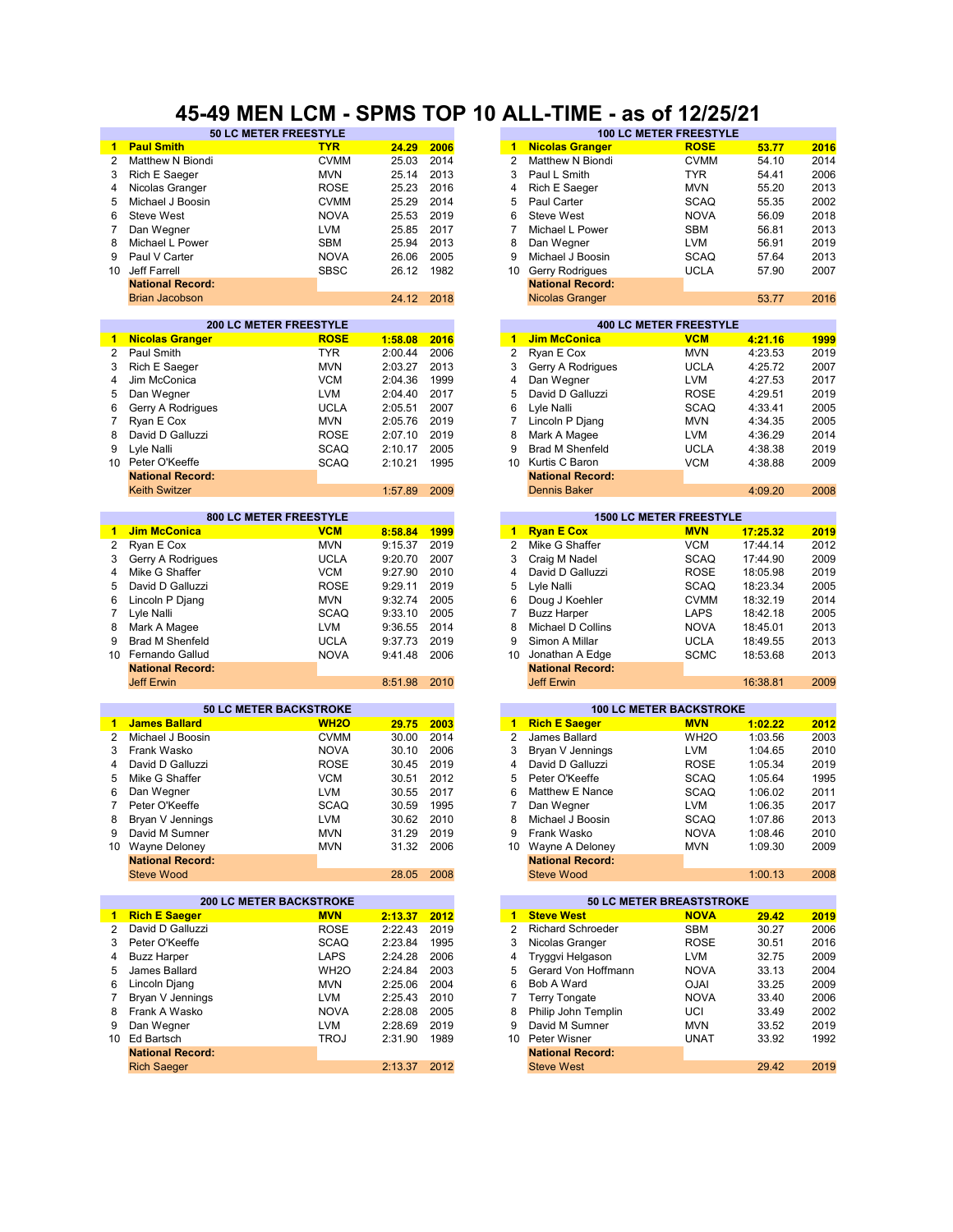|                | <b>100 LC METER BREASTSTROKE</b>               |                          |                    |              |                      | <b>200 LC METER BREASTSTROKE</b>            |                           |                    |                                      |
|----------------|------------------------------------------------|--------------------------|--------------------|--------------|----------------------|---------------------------------------------|---------------------------|--------------------|--------------------------------------|
| 1              | <b>Steve West</b>                              | <b>NOVA</b>              | 1:04.77            | 2019         | $\blacktriangleleft$ | <b>Steve West</b>                           | <b>NOVA</b>               | 2:19.44            | 2018                                 |
| $\overline{2}$ | <b>Richard Schroeder</b>                       | <b>SBM</b>               | 1:08.92            | 2006         | $\overline{2}$       | Peter Wisner                                | <b>UNAT</b>               | 2:41.88            | 1992                                 |
| 3              | Tryggvi Helgason                               | <b>LVM</b>               | 1:12.44            | 2009         | 3                    | Doug J Koehler                              | <b>CVMM</b>               | 2:43.83            | 2014                                 |
| 4              | Peter Wisner                                   | <b>UNAT</b>              | 1:13.95            | 1992         | 4                    | Gerard Von Hoffmann                         | <b>NOVA</b>               | 2:45.62            | 2005                                 |
| 5              | Jay Olson                                      | WH <sub>20</sub>         | 1:13.99            | 1998         | 5                    | <b>Brian E Kelca</b>                        | UCI                       | 2:45.69            | 2005                                 |
| 6              | Doug J Koehler                                 | <b>CVMM</b>              | 1:14.46            | 2014         | 6                    | Tryggvi Helgason                            | <b>LVM</b>                | 2:47.14            | 2009                                 |
| $\overline{7}$ | Bob A Ward                                     | <b>OJAI</b>              | 1:15.47            | 2009         | $\overline{7}$       | Michael D Lucero                            | <b>GRA</b>                | 2:47.59            | 2015                                 |
| 8              | Gerard Von Hoffmann                            | <b>NOVA</b>              | 1:15.48            | 2005         | 8                    | Philip John Templin                         | UCI                       | 2:48.64            | 2002                                 |
| 9              | Philip John Templin                            | UCI                      | 1:15.68            | 2001         | 9                    | Bob A Ward                                  | <b>OJAI</b>               | 2:48.89            | 2009                                 |
|                | 10 Brian E Kelca                               | UCI                      | 1:15.78            | 2006         | 10                   | Mauro Bordovsky                             | WH <sub>20</sub>          | 2:48.96            | 2003                                 |
|                | <b>National Record:</b>                        |                          |                    |              |                      | <b>National Record:</b>                     |                           |                    |                                      |
|                | <b>Steve West</b>                              |                          | 1:04.77            | 2019         |                      | <b>Steve West</b>                           |                           | 2:19.44            | 2018                                 |
|                |                                                |                          |                    |              |                      |                                             |                           |                    |                                      |
|                | 50 LC METER BUTTERFLY                          |                          |                    |              |                      | <b>100 LC METER BUTTERFLY</b>               |                           |                    |                                      |
| 1              | <b>Paul Smith</b>                              | <b>TYR</b>               | 25.90              | 2006         | $\blacksquare$       | <b>Paul Carter</b>                          | <b>SCAQ</b>               | 56.42              | 2002                                 |
| $\mathbf{2}$   | Paul Carter                                    | <b>SCAQ</b>              | 26.12              | 2002         | $\overline{2}$       | Paul Smith                                  | <b>TYR</b>                | 59.04              | 2006                                 |
| 3              | Nicolas Granger                                | <b>ROSE</b>              | 26.99              | 2016         | 3                    | Mike G Shaffer                              | <b>VCM</b>                | 1:00.51            | 2013                                 |
| 4              | James Ballard                                  | WH <sub>2</sub> O        | 27.19              | 2003         | 4                    | Jim Belardi                                 | <b>SCAQ</b>               | 1:00.69            | 2002                                 |
| 5              | Peter F Egan                                   | <b>SCAQ</b>              | 27.37              | 2009         | 5                    | <b>Brian E Kelca</b>                        | UCI                       | 1:01.06            | 2005                                 |
| 6              | David M Sumner                                 | <b>MVN</b>               | 27.57              | 2016         | 6                    | James Ballard                               | WH <sub>20</sub>          | 1:01.43            | 2003                                 |
| $\overline{7}$ | Mike G Shaffer                                 | <b>VCM</b>               | 27.62              | 2014         | $\overline{7}$       | <b>Boo Graner Gallas</b>                    | <b>SLUG</b>               | 1:02.47            | 1996                                 |
| 8              | <b>Brian E Kelca</b>                           | UCI                      | 27.63              | 2005         | 8                    | <b>Mark Hontas</b>                          | <b>SCA</b>                | 1:02.82            | 2009                                 |
| 9              | Michael L Power                                | <b>SBM</b>               | 27.82              | 2013         | 9                    | Sabri Ozun                                  | <b>LVM</b>                | 1:03.05            | 2008                                 |
|                | 10 Frank A Wasko                               | <b>NOVA</b>              | 27.92              | 2005         | 10                   | Mark A Magee                                | <b>LVM</b>                | 1:03.65            | 2013                                 |
|                | <b>National Record:</b>                        |                          |                    |              |                      | <b>National Record:</b>                     |                           |                    |                                      |
|                | <b>Chuck Barnes</b>                            |                          | 25.24              | 2021         |                      | <b>Paul Carter</b>                          |                           | 56.42              | 2002                                 |
|                |                                                |                          |                    |              |                      |                                             |                           |                    |                                      |
|                | <b>200 LC METER BUTTERFLY</b>                  |                          |                    |              |                      | 200 LC METER INDIVIDUAL MEDLEY              |                           |                    |                                      |
| 1.             | <b>Paul Carter</b>                             | <b>SCAQ</b>              | 2:10.97            | 2002         | 1                    | <b>Nicolas Granger</b>                      | ROSE                      | 2:10.09            | 2016                                 |
| 2              | Mike G Shaffer                                 | <b>VCM</b>               | 2:13.93            | 2014         | $\overline{2}$       | Steve West                                  | <b>NOVA</b>               | 2:16.42            | 2018                                 |
|                | Jim Belardi                                    | <b>SCAQ</b>              | 2:14.96            | 2002         | 3                    | Paul Carter                                 | <b>SCAQ</b>               | 2:19.69            | 2002                                 |
| 3              |                                                |                          |                    |              |                      |                                             |                           |                    |                                      |
| 4              | Mark A Magee                                   | <b>LVM</b>               | 2:20.65            | 2014         | 4                    | Lincoln P Djang                             | <b>MVN</b>                | 2:22.21            |                                      |
| 5              | <b>Boo Graner Gallas</b>                       | <b>SLUG</b>              | 2:21.84            | 1996         | 5                    | Matthew E Nance                             | <b>SCAQ</b>               | 2:24.88            |                                      |
| 6              | <b>Brian E Kelca</b>                           | UCI                      | 2:24.79            | 2005         | 6                    | Mark A Magee                                | <b>LVM</b>                | 2:25.51            | 2005<br>2011<br>2013                 |
| $\overline{7}$ | <b>Mark Hontas</b>                             | <b>SCA</b>               | 2:25.03            | 2009         | $\overline{7}$       | Ryan E Cox                                  | <b>MVN</b>                | 2:25.60            |                                      |
| 8              | Daniel Sullivan                                | UCI                      | 2:25.05            | 2005         | 8                    | Tom Reudy                                   | WH <sub>2</sub> O         | 2:26.43            |                                      |
| 9              |                                                |                          |                    |              | 9                    |                                             |                           |                    |                                      |
|                | Sabri Ozun                                     | <b>LVM</b><br><b>MVN</b> | 2:26.01<br>2:30.19 | 2008<br>2004 | 10                   | Peter F Egan                                | <b>SCAQ</b><br><b>LVM</b> | 2:27.45<br>2:27.65 |                                      |
|                | 10 Lincoln Djang                               |                          |                    |              |                      | Bryan V Jennings<br><b>National Record:</b> |                           |                    |                                      |
|                | <b>National Record:</b><br><b>Dennis Baker</b> |                          | 2:04.07            | 2008         |                      | <b>Nicolas Granger</b>                      |                           | 2:10.09            |                                      |
|                |                                                |                          |                    |              |                      |                                             |                           |                    |                                      |
|                | 400 LC METER INDIVIDUAL MEDLEY                 |                          |                    |              |                      |                                             |                           |                    |                                      |
| $\mathbf{1}$   | <b>Nicolas Granger</b>                         | <b>ROSE</b>              | 4:46.41            | 2016         |                      |                                             |                           |                    |                                      |
| 2              | Ryan E Cox                                     | <b>MVN</b>               | 5:04.15            | 2019         |                      |                                             |                           |                    | 2019<br>2003<br>2009<br>2010<br>2016 |
| 3              | Lincoln Djang                                  | <b>MVN</b>               | 5:04.67            | 2004         |                      |                                             |                           |                    |                                      |
| 4              | Mark A Magee                                   | <b>LVM</b>               | 5:04.85            | 2014         |                      |                                             |                           |                    |                                      |
| 5              | Lyle Nalli                                     | <b>SCAQ</b>              | 5:15.90            | 2005         |                      |                                             |                           |                    |                                      |
| 6              | <b>Buzz Harper</b>                             | <b>LAPS</b>              | 5:16.88            | 2006         |                      |                                             |                           |                    |                                      |
| 7              | Doug J Koehler                                 | <b>CVMM</b>              | 5:21.58            | 2014         |                      |                                             |                           |                    |                                      |
| 8              | Jeff Hoskinson                                 | <b>NOVA</b>              | 5:25.16            | 2019         |                      |                                             |                           |                    |                                      |
| 9              | <b>Bruce R Hatton</b>                          | WH <sub>2</sub> O        | 5:27.33            | 2003         |                      |                                             |                           |                    |                                      |
| 10             | Jonathan A Edge                                | <b>SCMC</b>              | 5:34.01            | 2013         |                      |                                             |                           |                    |                                      |
|                | <b>National Record:</b>                        |                          |                    |              |                      |                                             |                           |                    |                                      |

|         |      |    |                         | <b>200 LC METER BREASTSTROKE</b> |         |      |
|---------|------|----|-------------------------|----------------------------------|---------|------|
| 1:04.77 | 2019 | 1  | <b>Steve West</b>       | <b>NOVA</b>                      | 2:19.44 | 2018 |
| 1:08.92 | 2006 | 2  | Peter Wisner            | <b>UNAT</b>                      | 2:41.88 | 1992 |
| 1:12.44 | 2009 | 3  | Doug J Koehler          | <b>CVMM</b>                      | 2:43.83 | 2014 |
| 1:13.95 | 1992 | 4  | Gerard Von Hoffmann     | <b>NOVA</b>                      | 2:45.62 | 2005 |
| 1:13.99 | 1998 | 5  | Brian E Kelca           | UCI                              | 2:45.69 | 2005 |
| 1:14.46 | 2014 | 6  | Tryggvi Helgason        | <b>LVM</b>                       | 2:47.14 | 2009 |
| 1:15.47 | 2009 |    | Michael D Lucero        | GRA                              | 2:47.59 | 2015 |
| 1:15.48 | 2005 | 8  | Philip John Templin     | UCI                              | 2:48.64 | 2002 |
| 1:15.68 | 2001 | 9  | Bob A Ward              | <b>OJAI</b>                      | 2:48.89 | 2009 |
| 1:15.78 | 2006 | 10 | Mauro Bordovsky         | WH <sub>2</sub> O                | 2:48.96 | 2003 |
|         |      |    | <b>National Record:</b> |                                  |         |      |
| 1:04.77 | 2019 |    | <b>Steve West</b>       |                                  | 2:19.44 | 2018 |
|         |      |    |                         |                                  |         |      |

| <b>50 LC METER BUTTERFLY</b>  |                   |       |      |    |                                       | <b>100 LC METER BUTTERFLY</b> |         |      |  |  |
|-------------------------------|-------------------|-------|------|----|---------------------------------------|-------------------------------|---------|------|--|--|
|                               | <b>TYR</b>        | 25.90 | 2006 | 1  | <b>Paul Carter</b>                    | <b>SCAQ</b>                   | 56.42   | 2002 |  |  |
|                               | <b>SCAQ</b>       | 26.12 | 2002 | 2  | Paul Smith                            | <b>TYR</b>                    | 59.04   | 2006 |  |  |
|                               | <b>ROSE</b>       | 26.99 | 2016 | 3  | Mike G Shaffer                        | <b>VCM</b>                    | 1:00.51 | 2013 |  |  |
|                               | WH <sub>2</sub> O | 27.19 | 2003 | 4  | Jim Belardi                           | <b>SCAQ</b>                   | 1:00.69 | 2002 |  |  |
|                               | <b>SCAQ</b>       | 27.37 | 2009 | 5  | Brian E Kelca                         | UCI                           | 1:01.06 | 2005 |  |  |
|                               | <b>MVN</b>        | 27.57 | 2016 | 6  | James Ballard                         | WH <sub>2</sub> O             | 1:01.43 | 2003 |  |  |
|                               | <b>VCM</b>        | 27.62 | 2014 |    | Boo Graner Gallas                     | <b>SLUG</b>                   | 1:02.47 | 1996 |  |  |
|                               | UCI               | 27.63 | 2005 | 8  | Mark Hontas                           | <b>SCA</b>                    | 1:02.82 | 2009 |  |  |
|                               | <b>SBM</b>        | 27.82 | 2013 | 9  | Sabri Ozun                            | <b>LVM</b>                    | 1:03.05 | 2008 |  |  |
|                               | <b>NOVA</b>       | 27.92 | 2005 | 10 | Mark A Magee                          | <b>LVM</b>                    | 1:03.65 | 2013 |  |  |
| d:                            |                   |       |      |    | <b>National Record:</b>               |                               |         |      |  |  |
|                               |                   | 25.24 | 2021 |    | <b>Paul Carter</b>                    |                               | 56.42   | 2002 |  |  |
|                               |                   |       |      |    |                                       |                               |         |      |  |  |
| <b>200 LC METER BUTTERFLY</b> |                   |       |      |    | <b>200 LC METER INDIVIDUAL MEDLEY</b> |                               |         |      |  |  |

|         |      |    |                         | ZUU LU METER INDIVIDUAL MEDLET |         |      |
|---------|------|----|-------------------------|--------------------------------|---------|------|
| 2:10.97 | 2002 | 1  | <b>Nicolas Granger</b>  | <b>ROSE</b>                    | 2:10.09 | 2016 |
| 2:13.93 | 2014 | 2  | Steve West              | <b>NOVA</b>                    | 2:16.42 | 2018 |
| 2:14.96 | 2002 | 3  | Paul Carter             | <b>SCAQ</b>                    | 2:19.69 | 2002 |
| 2:20.65 | 2014 | 4  | Lincoln P Djang         | <b>MVN</b>                     | 2:22.21 | 2005 |
| 2:21.84 | 1996 | 5  | Matthew E Nance         | <b>SCAQ</b>                    | 2:24.88 | 2011 |
| 2:24.79 | 2005 | 6  | Mark A Magee            | <b>LVM</b>                     | 2:25.51 | 2013 |
| 2:25.03 | 2009 |    | Ryan E Cox              | <b>MVN</b>                     | 2:25.60 | 2019 |
| 2:25.05 | 2005 | 8  | Tom Reudy               | WH <sub>2</sub> O              | 2:26.43 | 2003 |
| 2:26.01 | 2008 | 9  | Peter F Egan            | <b>SCAQ</b>                    | 2:27.45 | 2009 |
| 2:30.19 | 2004 | 10 | Bryan V Jennings        | <b>LVM</b>                     | 2:27.65 | 2010 |
|         |      |    | <b>National Record:</b> |                                |         |      |
| 2:04.07 | 2008 |    | <b>Nicolas Granger</b>  |                                | 2:10.09 | 2016 |
|         |      |    |                         |                                |         |      |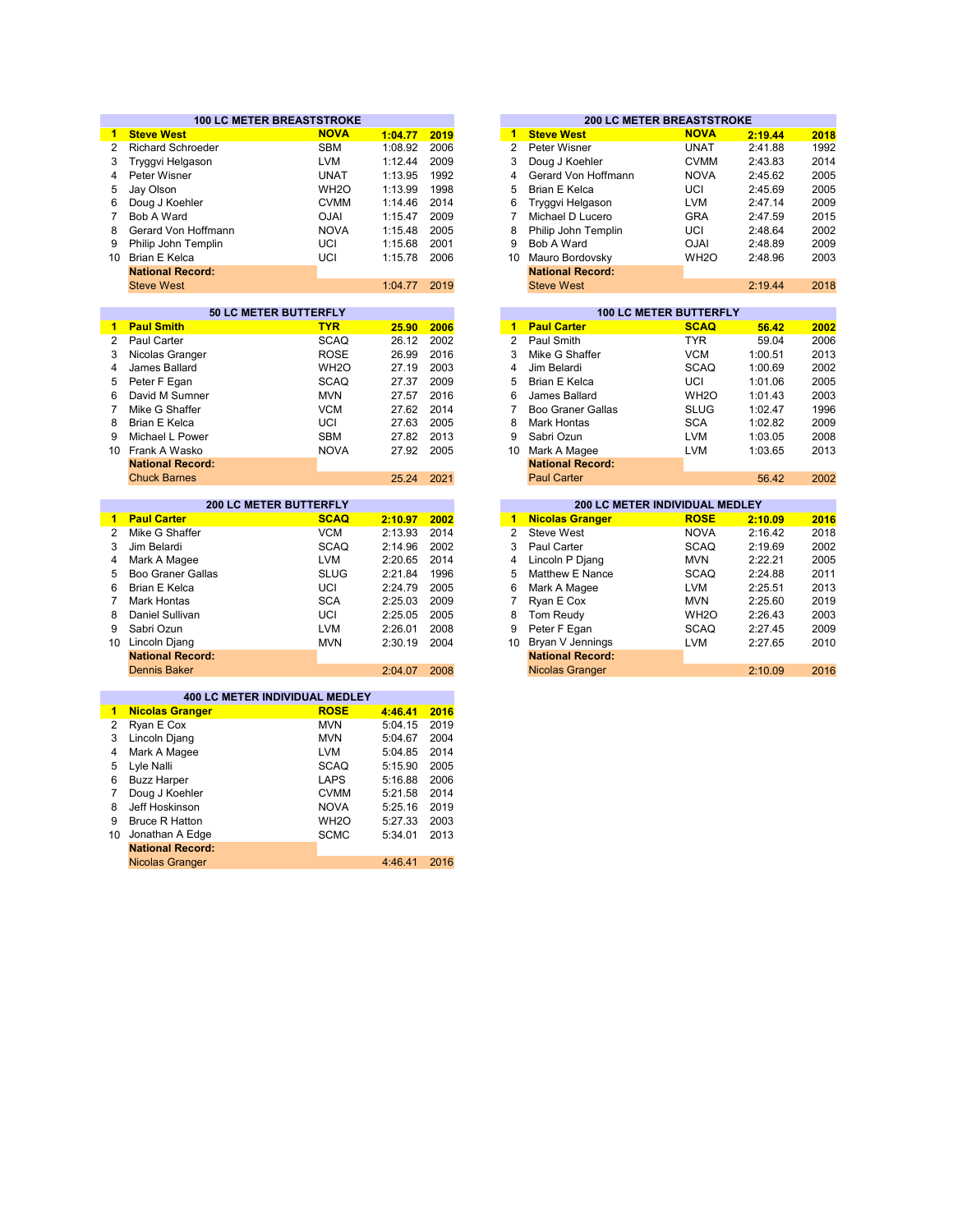#### **50 LC METER FREESTYLE 100 LC METER FREESTYLE 50-54 WOMEN LCM - SPMS TOP 10 ALL-TIME - as of 12/25/21**

|                 | 30 LO METER FREEST TEE         |             |          |      |                      | 1 V V                          | <b>LAMPILIAN INFRAINTE</b>     |          |      |
|-----------------|--------------------------------|-------------|----------|------|----------------------|--------------------------------|--------------------------------|----------|------|
|                 | <b>Lisa L Schoenneman</b>      | <b>CVMM</b> | 29.68    | 2014 | $\mathbf{1}$         | <b>Melanie Thomas</b>          | <b>NOVA</b>                    | 1:01.82  | 2021 |
| 2               | Arlette A Godges               | <b>CVMM</b> | 29.73    | 2016 | 2                    | Lisa L Schoenneman             | <b>CVMM</b>                    | 1:05.05  | 2014 |
| 3               | Katie Osborne                  | <b>NOVA</b> | 29.74    | 2013 | 3                    | Arlette A Godges               | <b>CVMM</b>                    | 1:05.17  | 2017 |
| 4               | <b>Becky Cleavenger</b>        |             | 29.75    | 2013 | 4                    | Jill E Gellatly                | <b>CVMM</b>                    | 1:05.49  | 2019 |
|                 |                                | <b>CVMM</b> |          |      |                      |                                |                                |          |      |
| 5               | Ahelee Sue M Osborn            | <b>NOVA</b> | 29.87    | 2008 | 5                    | Jenny L Cook                   | <b>SCAQ</b>                    | 1:05.84  | 2010 |
| 6               | Melissa Going                  | <b>MVN</b>  | 29.87    | 2019 | 6                    | Leslie Daland-James            | <b>CVMM</b>                    | 1:06.17  | 2019 |
| 7               | Traci S Granger                | <b>LAPS</b> | 30.64    | 2012 | 7                    | Ahelee Sue M Osborn            | <b>NOVA</b>                    | 1:06.41  | 2008 |
| *8              | Jenny L Cook                   | <b>UCLA</b> | 30.68    | 2011 | 8                    | <b>Becky Cleavenger</b>        | <b>CVMM</b>                    | 1:06.43  | 2016 |
| *8              | Jelena Kunovac                 | LVM         | 30.68    | 2018 | 9                    | Katie Osborne                  | <b>NOVA</b>                    | 1:06.52  | 2013 |
| 10 <sup>°</sup> | <b>Stacey Warmuth</b>          | <b>VCM</b>  | 30.73    | 2008 | 10 <sup>1</sup>      | Stacey S Warmuth               | <b>VCM</b>                     | 1:08.25  | 2008 |
|                 | <b>National Record:</b>        |             |          |      |                      | <b>National Record:</b>        |                                |          |      |
|                 | <b>Fall Willeboordse</b>       |             | 28.17    | 2016 |                      | Laura Val                      |                                | 1:01.13  | 2001 |
|                 |                                |             |          |      |                      |                                |                                |          |      |
|                 | <b>200 LC METER FREESTYLE</b>  |             |          |      |                      |                                | <b>400 LC METER FREESTYLE</b>  |          |      |
|                 |                                |             |          |      |                      |                                |                                |          |      |
| 1.              | <b>Jill E Gellatly</b>         | <b>CVMM</b> | 2:20.15  | 2019 | $\blacksquare$       | <b>Jill E Gellatly</b>         | <b>CVMM</b>                    | 4:49.13  | 2019 |
| $\overline{2}$  | Jenny L Cook                   | <b>SCAQ</b> | 2:22.71  | 2010 | $\overline{c}$       | Jenny L Cook                   | <b>SCAQ</b>                    | 4:58.64  | 2008 |
| 3               | Ahelee Sue M Osborn            | <b>MVN</b>  | 2:23.39  | 2009 | 3                    | Ahelee Sue Osborn              | <b>NOVA</b>                    | 5:01.06  | 2008 |
| 4               | <b>Becky Cleavenger</b>        | <b>CVMM</b> | 2:23.61  | 2013 | 4                    | Jane A Hoag                    | <b>MVN</b>                     | 5:02.44  | 2019 |
| 5               | Katie Osborne                  | <b>NOVA</b> | 2:26.80  | 2013 | 5                    | Jenny L Cook                   | <b>SCAQ</b>                    | 5:03.57  | 2010 |
| 6               | Stacey S Warmuth               | <b>VCM</b>  | 2:27.66  | 2008 | 6                    | <b>Becky Cleavenger</b>        | <b>CVMM</b>                    | 5:04.94  | 2013 |
| 7               | Susanne B Simpson              | <b>NOVA</b> | 2:27.90  | 2012 | 7                    | Susanne B Simpson              | <b>NOVA</b>                    | 5:04.95  | 2012 |
| 8               | Arlette A Godges               | <b>CVMM</b> | 2:28.98  | 2014 | 8                    | Stacey S Warmuth               | <b>VCM</b>                     | 5:08.47  | 2008 |
| 9               | Jane A Hoag                    | <b>MVN</b>  | 2:29.20  | 2019 | 9                    | Carolyn Battin                 | <b>CLVM</b>                    | 5:13.81  | 2006 |
|                 |                                |             |          |      |                      |                                |                                |          |      |
| 10              | Kari S Adams                   | <b>LVM</b>  | 2:29.31  | 2016 | 10                   | Kari S Adams                   | <b>LVM</b>                     | 5:14.25  | 2016 |
|                 | <b>National Record:</b>        |             |          |      |                      | <b>National Record:</b>        |                                |          |      |
|                 | <b>Jill Hernandez</b>          |             | 2:13.18  | 2013 |                      | <b>Jill Hernandez</b>          |                                | 4:40.66  | 2013 |
|                 |                                |             |          |      |                      |                                |                                |          |      |
|                 | 800 LC METER FREESTYLE         |             |          |      |                      |                                | <b>1500 LC METER FREESTYLE</b> |          |      |
| 1               | <b>Jill E Gellatly</b>         | <b>CVMM</b> | 10:03.33 | 2019 | $\blacktriangleleft$ | <b>Jill E Gellatly</b>         | <b>CVMM</b>                    | 19:00.94 | 2019 |
| $\overline{2}$  | Jane A Hoag                    | <b>MVN</b>  | 10:10.17 | 2019 | 2                    | Jane A Hoag                    | <b>MVN</b>                     | 19:16.88 | 2019 |
| 3               | Jenny L Cook                   | <b>SCAQ</b> | 10:19.65 | 2008 | 3                    | Jenny L Cook                   | <b>SCAQ</b>                    | 20:27.20 | 2010 |
| 4               | Susanne B Simpson              | <b>NOVA</b> | 10:21.35 | 2012 | 4                    | Heidi L Christensen            | <b>CSAM</b>                    | 20:28.20 | 2009 |
| 5               | Christie Ciraulo               | <b>UCLA</b> | 10:43.62 | 2005 | 5                    | Kathi Lindstrom                | <b>MVN</b>                     | 20:33.27 | 2003 |
| 6               |                                |             |          | 2009 |                      |                                |                                |          |      |
|                 | Heidi L Christensen            | <b>CSAM</b> | 10:44.80 |      | 6                    | Carolyn Battin                 | <b>LVM</b>                     | 20:51.07 | 2007 |
| 7               | Kathi Lindstrom                | <b>MVN</b>  | 10:45.68 | 2003 | 7                    | Ahelee Sue M Osborn            | <b>NOVA</b>                    | 20:53.69 | 2008 |
| 8               | Carolyn Battin                 | <b>CLVM</b> | 10:45.74 | 2006 | 8                    | <b>Christie Ciraulo</b>        | <b>UCLA</b>                    | 20:56.41 | 2005 |
| 9               | <b>Becky Cleavenger</b>        | <b>CVMM</b> | 10:51.65 | 2016 | 9                    | <b>Becky Cleavenger</b>        | <b>CVMM</b>                    | 20:58.32 | 2013 |
| 10              | Linda J Simons                 | CTM         | 10:52.18 | 2018 | 10                   | Debbie D Richardson            | LAPS                           | 21:01.58 | 2013 |
|                 | <b>National Record:</b>        |             |          |      |                      | <b>National Record:</b>        |                                |          |      |
|                 | <b>Susan Preston</b>           |             | 9:34.12  | 2016 |                      | Suzanne Heim-Bowen             |                                | 18:32.76 | 2008 |
|                 |                                |             |          |      |                      |                                |                                |          |      |
|                 | <b>50 LC METER BACKSTROKE</b>  |             |          |      |                      | <b>100 LC METER BACKSTROKE</b> |                                |          |      |
| $\blacksquare$  | <b>Lisa N Hilger</b>           | <b>ROSE</b> | 34.18    | 2012 | $\mathbf{1}$         | <b>Jane A Hoag</b>             | <b>MVN</b>                     | 1:14.46  | 2019 |
| 2               | Jelena A Kunovac               | <b>LVM</b>  | 34.39    | 2017 | $\overline{2}$       | Ahelee Sue Osborn              | <b>NOVA</b>                    | 1:15.70  | 2008 |
| 3               | Ahelee Sue M Osborn            | <b>MVN</b>  | 34.94    | 2009 | 3                    | Lisa N Hilger                  | <b>ROSE</b>                    | 1:15.82  | 2013 |
| 4               |                                | <b>MVN</b>  | 34.98    | 2019 | 4                    | Jelena A Kunovac               | <b>LVM</b>                     | 1:17.12  | 2018 |
|                 | Jane A Hoag                    |             |          |      |                      |                                |                                |          |      |
| 5               | Michele N Merritt              | <b>NOVA</b> | 35.15    | 2019 | 5                    | Jill E Gellatly                | <b>CVMM</b>                    | 1:17.20  | 2019 |
| 6               | Beata M Konopka                | <b>CVMM</b> | 36.05    | 2019 | 6                    | Stacey S Warmuth               | <b>VCM</b>                     | 1:19.88  | 2008 |
| $\overline{7}$  | Stacey S Warmuth               | <b>VCM</b>  | 36.33    | 2008 | $\overline{7}$       | Katie Osborne                  | <b>NOVA</b>                    | 1:20.37  | 2016 |
| 8               | Jill E Gellatly                | <b>CVMM</b> | 36.39    | 2019 | 8                    | Beata M Konopka                | <b>CVMM</b>                    | 1:22.34  | 2019 |
| 9               | Karen Sing                     | <b>NOVA</b> | 37.28    | 2008 | 9                    | Paula James                    | LVM                            | 1:22.53  | 2009 |
|                 | 10 Paula James                 | <b>LVM</b>  | 37.66    | 2009 |                      | 10 Marion B Schoneberger       | SBM                            | 1:22.76  | 2005 |
|                 | <b>National Record:</b>        |             |          |      |                      | <b>National Record:</b>        |                                |          |      |
|                 | Leslie Livingston              |             | 32.41    | 2013 |                      | <b>Ellen Reynolds</b>          |                                | 1:09.28  | 2014 |
|                 |                                |             |          |      |                      |                                |                                |          |      |
|                 | <b>200 LC METER BACKSTROKE</b> |             |          |      |                      | 50 LC METER BREASTSTROKE       |                                |          |      |
| 1               | <b>Jane A Hoag</b>             | <b>MVN</b>  | 2:41.08  | 2019 | $\mathbf{1}$         | <b>Jenny L Cook</b>            | <b>SCAQ</b>                    | 39.09    | 2008 |
| $\overline{2}$  | Jill E Gellatly                | <b>CVMM</b> | 2:41.89  | 2019 | 2                    | Melissa Going                  | <b>MVN</b>                     | 39.29    | 2019 |
|                 |                                |             |          |      |                      |                                |                                |          |      |
| 3               | Ahelee Sue M Osborn            | <b>MVN</b>  | 2:42.91  | 2009 | 3                    | Jennifer Weiderman             | <b>CVMM</b>                    | 39.44    | 2018 |
| 4               | Lisa N Hilger                  | <b>ROSE</b> | 2:46.49  | 2012 | 4                    | Karen Melick                   | <b>SCAQ</b>                    | 39.69    | 2007 |
| 5               | Cheryl A Simmons               | <b>ROSE</b> | 2:54.73  | 2017 | 5                    | Deena Esparza                  | <b>SCA</b>                     | 39.71    | 2015 |
| 6               | Bonnie L Spivey                | <b>MVN</b>  | 2:55.26  | 2012 | 6                    | Cheryl A Simmons               | <b>ROSE</b>                    | 40.10    | 2017 |
| 7               | <b>Becky Cleavenger</b>        | <b>CVMM</b> | 2:56.71  | 2015 | 7                    | Arlette A Godges               | <b>CVMM</b>                    | 40.38    | 2016 |
| 8               | Marion B Schoneberger          | SBM         | 2:58.39  | 2005 | 8                    | Ahelee Sue M Osborn            | <b>MVN</b>                     | 40.42    | 2009 |
| 9               | Marci Baun                     | SCAQ        | 2:58.98  | 2019 | 9                    | Lisa L Schoenneman             | <b>UNAT</b>                    | 40.80    | 2013 |
| 10              | Jelena A Kunovac               | LVM         | 3:00.15  | 2018 | 10                   | Christina Shinnick             | GRA                            | 41.65    | 2021 |
|                 |                                |             |          |      |                      |                                |                                |          |      |
|                 | <b>National Record:</b>        |             |          |      |                      | <b>National Record:</b>        |                                |          |      |
|                 | <b>Ellen Reynolds</b>          |             | 2:26.64  | 2014 |                      | <b>Laurel Hill</b>             |                                | 36.94    | 2019 |

| <b>29.68</b>   | <u>2014</u> | 1  | <b>Melanie Thomas</b>   | <u>NOVA</u>                    | 1:01.82  | <u> 2021 </u> |
|----------------|-------------|----|-------------------------|--------------------------------|----------|---------------|
| 29.73          | 2016        | 2  | Lisa L Schoenneman      | CVMM                           | 1:05.05  | 2014          |
| 29.74          | 2013        | 3  | Arlette A Godges        | <b>CVMM</b>                    | 1:05.17  | 2017          |
| 29.75          | 2013        | 4  | Jill E Gellatly         | CVMM                           | 1:05.49  | 2019          |
| 29.87          | 2008        | 5  | Jenny L Cook            | <b>SCAQ</b>                    | 1:05.84  | 2010          |
| 29.87          | 2019        | 6  | Leslie Daland-James     | CVMM                           | 1:06.17  | 2019          |
| 30.64          | 2012        | 7  | Ahelee Sue M Osborn     | NOVA                           | 1:06.41  | 2008          |
| 30.68          | 2011        | 8  | <b>Becky Cleavenger</b> | CVMM                           | 1:06.43  | 2016          |
| 30.68          | 2018        | 9  | Katie Osborne           | NOVA                           | 1:06.52  | 2013          |
| 30.73          | 2008        | 10 | Stacey S Warmuth        | VCM                            | 1:08.25  | 2008          |
|                |             |    | <b>National Record:</b> |                                |          |               |
| 28.17          | 2016        |    | Laura Val               |                                | 1:01.13  | 2001          |
|                |             |    |                         |                                |          |               |
|                |             |    |                         | <b>400 LC METER FREESTYLE</b>  |          |               |
| <u>2:20.15</u> | 2019        | 1  | <b>Jill E Gellatly</b>  | <b>CVMM</b>                    | 4:49.13  | 2019          |
| 2:22.71        | 2010        | 2  | Jenny L Cook            | <b>SCAQ</b>                    | 4:58.64  | 2008          |
| 2:23.39        | 2009        | 3  | Ahelee Sue Osborn       | NOVA                           | 5:01.06  | 2008          |
| 2:23.61        | 2013        | 4  | Jane A Hoag             | MVN                            | 5:02.44  | 2019          |
| 2:26.80        | 2013        | 5  | Jenny L Cook            | <b>SCAQ</b>                    | 5:03.57  | 2010          |
| 2:27.66        | 2008        | 6  | <b>Becky Cleavenger</b> | <b>CVMM</b>                    | 5:04.94  | 2013          |
| 2:27.90        | 2012        | 7  | Susanne B Simpson       | <b>NOVA</b>                    | 5:04.95  | 2012          |
| 2:28.98        | 2014        | 8  | Stacey S Warmuth        | VCM                            | 5:08.47  | 2008          |
| 2:29.20        | 2019        | 9  | Carolyn Battin          | <b>CLVM</b>                    | 5:13.81  | 2006          |
| 2:29.31        | 2016        | 10 | Kari S Adams            | <b>LVM</b>                     | 5:14.25  | 2016          |
|                |             |    | <b>National Record:</b> |                                |          |               |
| 2:13.18        | 2013        |    | <b>Jill Hernandez</b>   |                                | 4:40.66  | 2013          |
|                |             |    |                         |                                |          |               |
|                |             |    |                         | <b>1500 LC METER FREESTYLE</b> |          |               |
| 0:03.33        | 2019        | 1  | <b>Jill E Gellatly</b>  | <b>CVMM</b>                    | 19:00.94 | 2019          |
| 0:10.17        | 2019        | 2  | Jane A Hoag             | MVN                            | 19:16.88 | 2019          |
| 0:19.65        | 2008        | 3  | Jenny L Cook            | SCAQ                           | 20:27.20 | 2010          |
| 0:21.35        | 2012        | 4  | Heidi L Christensen     | <b>CSAM</b>                    | 20:28.20 | 2009          |
| 0:43.62        | 2005        | 5  | Kathi Lindstrom         | MVN                            | 20:33.27 | 2003          |
| 0:44.80        | 2009        | 6  | Carolyn Battin          | <b>LVM</b>                     | 20:51.07 | 2007          |
| 0:45.68        | 2003        | 7  | Ahelee Sue M Osborn     | NOVA                           | 20:53.69 | 2008          |
| 0:45.74        | 2006        | 8  | <b>Christie Ciraulo</b> | UCLA                           | 20:56.41 | 2005          |
| 0:51.65        | 2016        | 9  | <b>Becky Cleavenger</b> | <b>CVMM</b>                    | 20:58.32 | 2013          |
| 0:52.18        | 2018        | 10 | Debbie D Richardson     | LAPS                           | 21:01.58 | 2013          |
|                |             |    | <b>National Record:</b> |                                |          |               |
| 9:34.12        | 2016        |    | Suzanne Heim-Bowen      |                                | 18:32.76 | 2008          |
|                |             |    |                         |                                |          |               |
|                |             |    |                         | <b>100 LC METER BACKSTROKE</b> |          |               |
| 34.18          | 2012        | 1  | <b>Jane A Hoag</b>      | <b>MVN</b>                     | 1:14.46  | 2019          |
| 34.39          | 2017        | 2  | Ahelee Sue Osborn       | <b>NOVA</b>                    | 1:15.70  | 2008          |
| 34.94          | 2009        | 3  | Lisa N Hilger           | ROSE                           | 1:15.82  | 2013          |
| 34.98          | 2019        | 4  | Jelena A Kunovac        | <b>LVM</b>                     | 1:17.12  | 2018          |
| 35.15          | 2019        | 5  | Jill E Gellatly         | <b>CVMM</b>                    | 1:17.20  | 2019          |
| 36.05          | 2019        | 6  | Stacey S Warmuth        | <b>VCM</b>                     | 1:19.88  | 2008          |
| 36.33          | 2008        | 7  | Katie Osborne           | NOVA                           | 1:20.37  | 2016          |
| 36.39          | 2019        | 8  | Beata M Konopka         | <b>CVMM</b>                    | 1:22.34  | 2019          |
| 37.28          | 2008        | 9  | Paula James             | <b>LVM</b>                     | 1:22.53  | 2009          |
| 37.66          | 2009        | 10 | Marion B Schoneberger   | SBM                            | 1:22.76  | 2005          |
|                |             |    | <b>National Record:</b> |                                |          |               |
| 32.41          | 2013        |    | <b>Ellen Reynolds</b>   |                                | 1:09.28  | 2014          |
|                |             |    |                         |                                |          |               |
|                |             |    |                         | 50 LC METER BREASTSTROKE       |          |               |
| 2:41.08        | <b>2019</b> | 1  | <b>Jenny L Cook</b>     | <b>SCAQ</b>                    | 39.09    | 2008          |
| 2:41.89        | 2019        | 2  | Melissa Going           | MVN                            | 39.29    | 2019          |
| 2:42.91        | 2009        | 3  | Jennifer Weiderman      | <b>CVMM</b>                    | 39.44    | 2018          |
| 2:46.49        | 2012        | 4  | Karen Melick            | SCAQ                           | 39.69    | 2007          |
| 2:54.73        | 2017        | 5  | Deena Esparza           | SCA                            | 39.71    | 2015          |
| 2:55.26        | 2012        | 6  | Cheryl A Simmons        | ROSE                           | 40.10    | 2017          |
| 2:56.71        | 2015        | 7  | Arlette A Godges        | <b>CVMM</b>                    | 40.38    | 2016          |
| 2:58.39        | 2005        | 8  | Ahelee Sue M Osborn     | MVN                            | 40.42    | 2009          |
| 2:58.98        | 2019        | 9  | Lisa L Schoenneman      | UNAT                           | 40.80    | 2013          |
| 3:00.15        | 2018        | 10 | Christina Shinnick      | GRA                            | 41.65    | 2021          |
|                |             |    |                         |                                |          |               |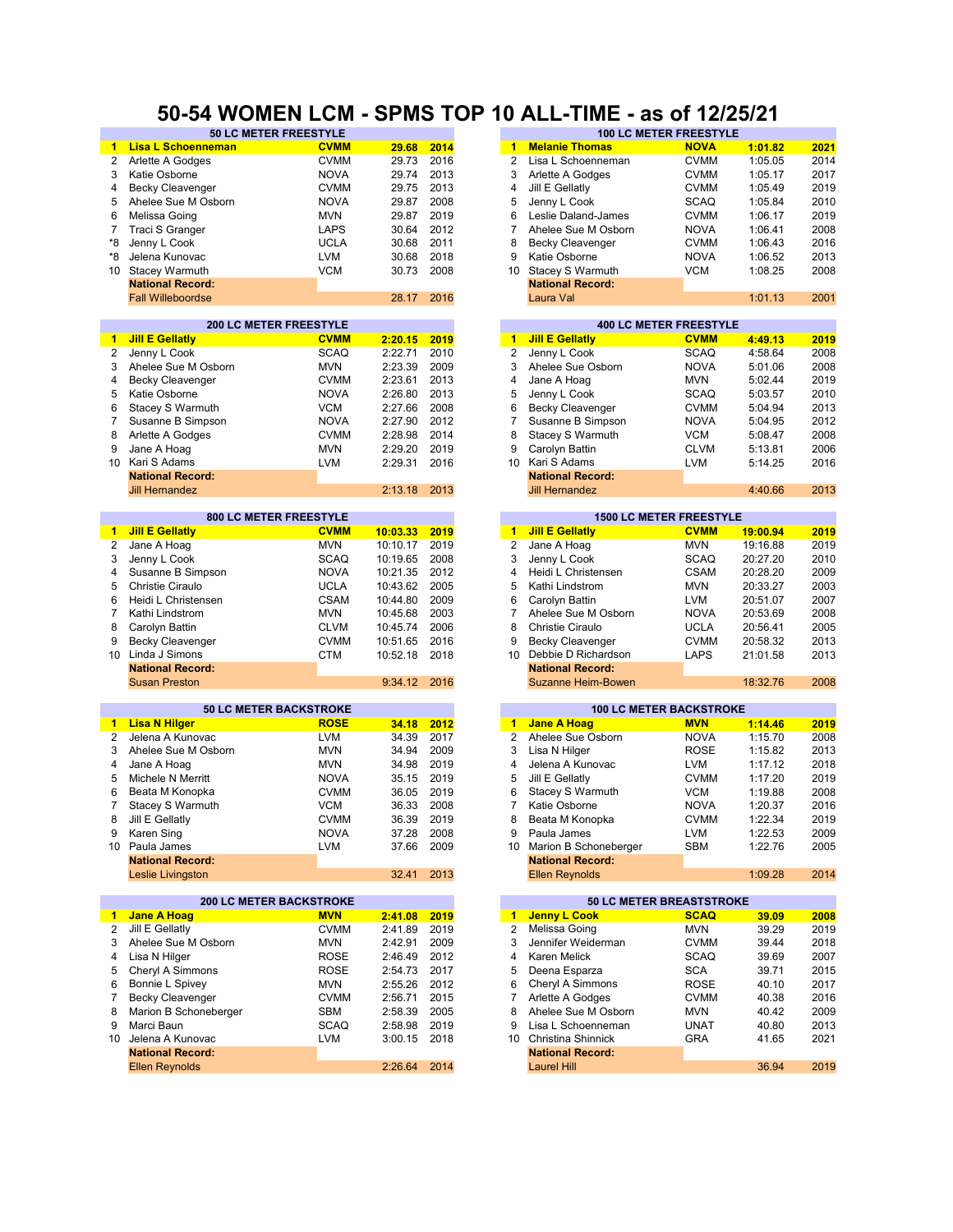|                |                                                  | <b>100 LC METER BREASTSTROKE</b>             |                    |              |
|----------------|--------------------------------------------------|----------------------------------------------|--------------------|--------------|
| 1.             | <b>Jenny L Cook</b>                              | <b>SCAQ</b>                                  | 1:24.06            | 2010         |
| 2              | Cheryl A Simmons                                 | <b>ROSE</b>                                  | 1:26.33            | 2019         |
|                | Karen Melick                                     | <b>SCAQ</b>                                  | 1:27.26            | 2007         |
|                | Jennifer Weiderman                               | <b>CVMM</b>                                  | 1:27.70            | 2018         |
|                | Melissa Going                                    | <b>MVN</b>                                   | 1:28.06            | 2019         |
|                | Ahelee Sue M Osborn                              | <b>NOVA</b>                                  | 1:28.07            | 2008         |
|                | Deena Esparza                                    | <b>SCA</b>                                   | 1:28.33            | 2015         |
|                | Arlette A Godges                                 | <b>CVMM</b>                                  | 1:32.43            | 2018         |
|                | Marion Schoneberger                              | <b>SBM</b>                                   | 1:32.50            | 2006         |
| 10             | Jane Hoag                                        | <b>MVN</b>                                   | 1:32.55            | 2019         |
|                | <b>National Record:</b>                          |                                              |                    |              |
|                | <b>Corrin Popps</b>                              |                                              | 1:22.23            | 2014         |
|                |                                                  |                                              |                    |              |
|                |                                                  | 50 LC METER BUTTERFLY                        |                    |              |
|                | <b>Arlette A Godges</b>                          | <b>CVMM</b>                                  | 32.11              | 2018         |
| $\overline{2}$ | Lisa L Schoenneman                               | <b>CVMM</b>                                  | 32.49              | 2014         |
| 3              | <b>Christie Ciraulo</b>                          | <b>UCLA</b>                                  | 32.59              | 2006         |
| 4              | Kris E Edwards                                   | <b>BGWM</b>                                  | 32.67              | 2013         |
| 5              | Katie Osborne                                    | <b>NOVA</b>                                  | 32.81              | 2013         |
| 6              | Ahelee Sue Osborn                                | <b>NOVA</b>                                  | 33.05              | 2008         |
| $\overline{7}$ | Jenny L Cook                                     | <b>SCAQ</b>                                  | 33.22              | 2009         |
| 8              | Jane E Mc Call                                   | <b>LAPS</b>                                  | 33.37              | 2010         |
| 9              | Stacey S Warmuth                                 | <b>VCM</b>                                   | 33.47              | 2008         |
|                | 10 Deena Esparza                                 | <b>SCA</b>                                   | 33.78              | 2015         |
|                | <b>National Record:</b>                          |                                              |                    |              |
|                | <b>Susan Williams</b>                            |                                              | 29.82              | 2016         |
|                |                                                  |                                              |                    |              |
|                |                                                  | <b>200 LC METER BUTTERFLY</b><br><b>SCAQ</b> |                    |              |
| -1             | <b>Jenny L Cook</b>                              | <b>LAPS</b>                                  | 2:43.11<br>2:49.54 | 2008<br>2012 |
| $\overline{2}$ | Traci S Granger                                  |                                              |                    |              |
| 3              | Susanne B Simpson                                | <b>NOVA</b>                                  | 2:49.59            | 2012         |
| 4              | <b>Christie Ciraulo</b>                          | <b>UCLA</b>                                  | 3:04.83            | 2005         |
| 5              | Cindy J Braden                                   | SBM                                          | 3:08.82            | 2013         |
| 6              | Kayley N Vernallis                               | <b>ROSE</b>                                  | 3:13.49            | 2012         |
| $\overline{7}$ | Gail Peters-Roper                                | <b>UNAT</b>                                  | 3:15.92            | 1982         |
| 8              | Jennifer Weiderman                               | <b>CVMM</b>                                  | 3:16.49            | 2018         |
| 9              | Colleen M Yanco                                  | <b>NOVA</b>                                  | 3:18.82            | 2013         |
|                | 10 Sherry Kittrell                               | <b>UNAT</b>                                  | 3:26.79            | 2003         |
|                | <b>National Record:</b>                          |                                              |                    |              |
|                | Laura Val                                        |                                              | 2:31.55            | 2001         |
|                |                                                  | 400 LC METER INDIVIDUAL MEDLEY               |                    |              |
| $\blacksquare$ | <b>Jane A Hoag</b>                               | <b>MVN</b>                                   | 5:40.79            | 2019         |
| $\overline{2}$ | Jill E Gellatly                                  | <b>CVMM</b>                                  | 5:45.53            | 2019         |
| 3              | Jenny L Cook                                     | <b>SCAQ</b>                                  | 5:49.32            | 2008         |
| 4              | Bonnie L Spivey                                  | <b>MVN</b>                                   | 6:07.01            | 2009         |
| 5              | Cheryl A Simmons                                 | <b>ROSE</b>                                  | 6:08.24            | 2019         |
|                | Ahelee Sue M Osborn                              | <b>NOVA</b>                                  | 6:11.33            | 2008         |
|                |                                                  |                                              |                    | 2018         |
| 6              |                                                  |                                              |                    |              |
| $\overline{7}$ | Jennifer Weiderman                               | <b>CVMM</b>                                  | 6:16.01            |              |
| 8              | Paula James                                      | <b>LVM</b>                                   | 6:23.78            | 2009         |
| 9              | Gail Peters-Roper                                | <b>UNAT</b>                                  | 6:35.20            | 1982         |
|                | 10 Katie Osborne                                 | <b>NOVA</b>                                  | 6:46.01            | 2014         |
|                | <b>National Record:</b><br><b>Ellen Reynolds</b> |                                              | 5:20.68            | 2014         |

|         |      |    |                         | <b>200 LC METER BREASTSTROKE</b> |         |      |
|---------|------|----|-------------------------|----------------------------------|---------|------|
| 1:24.06 | 2010 | 1  | <b>Jenny Cook</b>       | <b>SCAQ</b>                      | 3:05.84 | 2008 |
| 1:26.33 | 2019 | 2  | Cheryl A Simmons        | <b>ROSE</b>                      | 3:07.18 | 2017 |
| 1:27.26 | 2007 | 3  | Deena Esparza           | <b>SCA</b>                       | 3:07.80 | 2015 |
| 1:27.70 | 2018 | 4  | Jane A Hoag             | <b>MVN</b>                       | 3:07.80 | 2019 |
| 1:28.06 | 2019 | 5  | Karen Melick            | <b>SCAQ</b>                      | 3:08.65 | 2007 |
| 1:28.07 | 2008 | 6  | Jennifer Weiderman      | <b>CVMM</b>                      | 3:10.00 | 2018 |
| 1:28.33 | 2015 | 7  | Jill E Gellatly         | <b>CVMM</b>                      | 3:19.61 | 2019 |
| 1:32.43 | 2018 | 8  | Paula James             | LVM                              | 3:21.71 | 2009 |
| 1:32.50 | 2006 | 9  | Cheri Ellington         | <b>SCMC</b>                      | 3:22.82 | 2009 |
| 1:32.55 | 2019 | 10 | Carolyn H Battin        | <b>CLVM</b>                      | 3:22.88 | 2004 |
|         |      |    | <b>National Record:</b> |                                  |         |      |
| 1:22.23 | 2014 |    | <b>Ellen Reynolds</b>   |                                  | 2:54.00 | 2016 |
|         |      |    |                         |                                  |         |      |
|         |      |    |                         | <b>100 LC METER BUTTERFLY</b>    |         |      |
| 32.11   | 2018 | 1  | <b>Jenny L Cook</b>     | <b>SCAQ</b>                      | 1:13.97 | 2010 |
| 32.49   | 2014 | 2  | Christie Ciraulo        | <b>UCLA</b>                      | 1:14.99 | 2005 |
|         |      |    |                         |                                  |         |      |

| 32.59 | 2006 | 3 | Susanne B Simpson       | <b>NOVA</b> | 1:15.11 | 2012 |
|-------|------|---|-------------------------|-------------|---------|------|
| 32.67 | 2013 | 4 | Arlette A Godges        | <b>CVMM</b> | 1:15.25 | 2017 |
| 32.81 | 2013 | 5 | Kari S Adams            | LVM         | 1:15.61 | 2016 |
| 33.05 | 2008 | 6 | Jane A Hoag             | <b>MVN</b>  | 1:18.19 | 2019 |
| 33.22 | 2009 | 7 | Katie Osborne           | <b>NOVA</b> | 1:18.61 | 2013 |
| 33.37 | 2010 | 8 | <b>Becky Cleavenger</b> | <b>CVMM</b> | 1:19.63 | 2014 |
| 33.47 | 2008 | 9 | Jane E Mc Call          | <b>LAPS</b> | 1:20.41 | 2010 |
| 33.78 | 2015 |   | 10 Cindy J Braden       | <b>SBM</b>  | 1:20.64 | 2013 |
|       |      |   | <b>National Record:</b> |             |         |      |
| 29.82 | 2016 |   | <b>Jill Hernandez</b>   |             | 1:07.80 | 2011 |
|       |      |   |                         |             |         |      |

|         |      |    | <b>200 LC METER INDIVIDUAL MEDLEY</b> |             |         |      |
|---------|------|----|---------------------------------------|-------------|---------|------|
| 2:43.11 | 2008 | 1  | <b>Jenny L Cook</b>                   | <b>SCAQ</b> | 2:39.49 | 2008 |
| 2:49.54 | 2012 | 2  | Jill E Gellatly                       | <b>CVMM</b> | 2:40.79 | 2019 |
| 2:49.59 | 2012 | 3  | Ahelee Sue M Osborn                   | <b>MVN</b>  | 2:43.03 | 2009 |
| 3:04.83 | 2005 | 4  | <b>Becky Cleavenger</b>               | <b>CVMM</b> | 2:51.94 | 2015 |
| 3:08.82 | 2013 | 5  | Cheryl A Simmons                      | <b>ROSE</b> | 2:53.57 | 2017 |
| 3:13.49 | 2012 | 6  | Deena Esparza                         | <b>SCA</b>  | 2:54.60 | 2015 |
| 3:15.92 | 1982 |    | Jennifer Weiderman                    | <b>CVMM</b> | 2:54.93 | 2018 |
| 3:16.49 | 2018 | 8  | Cheryl A Simmons                      | <b>ROSE</b> | 2:55.12 | 2019 |
| 3:18.82 | 2013 | 9  | Bonnie L Spivey                       | <b>MVN</b>  | 2:55.78 | 2012 |
| 3:26.79 | 2003 | 10 | Marion B Schoneberger                 | <b>SBM</b>  | 2:56.67 | 2005 |
|         |      |    | <b>National Record:</b>               |             |         |      |
| 2:31.55 | 2001 |    | <b>Ellen Reynolds</b>                 |             | 2:31.02 | 2016 |
|         |      |    |                                       |             |         |      |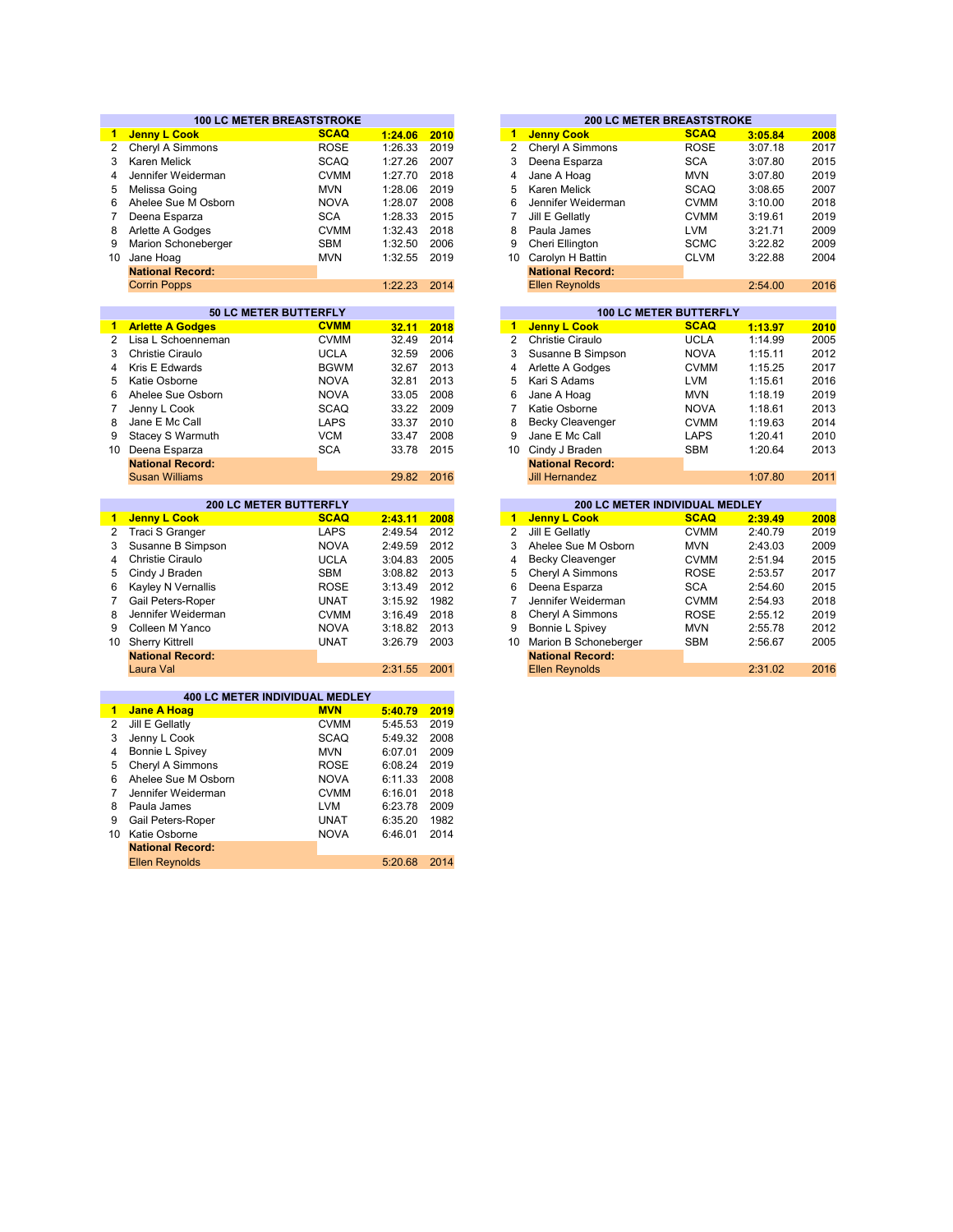### **50-54 MEN LCM - SPMS TOP 10 ALL-TIME - as of 12/25/21**

| 1              | <b>Michael J Boosin</b>        | <b>CVMM</b> | 25.42   | 2016 | $\mathbf{1}$         | <b>Nicolas Granger</b>     | <b>ROSE</b>                     | 54.18    | 2017 |
|----------------|--------------------------------|-------------|---------|------|----------------------|----------------------------|---------------------------------|----------|------|
| $\overline{2}$ | Mike Irvin                     | <b>RAA</b>  | 25.74   | 2017 | 2                    | Mike Irvin                 | <b>RAA</b>                      | 55.72    | 2017 |
| 3              | Nicolas Granger                | <b>ROSE</b> | 25.93   | 2017 | 3                    | Richard A Schroeder        | <b>UCSB</b>                     | 56.55    | 2012 |
| 4              | Richard A Schroeder            | <b>UCSB</b> | 26.02   | 2012 | 4                    | Bryan V Jennings           | <b>LVM</b>                      | 57.45    | 2013 |
| 5              | Chris L Wall                   | <b>CVMM</b> | 26.24   | 2014 | 5                    | Michael J Boosin           | <b>CVMM</b>                     | 58.77    | 2016 |
| 6              | Michael L Power                | SBM         | 26.28   | 2019 | 6                    | Michael L Power            | <b>SBM</b>                      | 58.81    | 2019 |
|                |                                |             |         |      |                      |                            |                                 |          |      |
| $\overline{7}$ | Ronald D Scott                 | <b>UNAT</b> | 26.35   | 2021 | $\overline{7}$       | Gerard Von Hoffmann        | <b>NOVA</b>                     | 58.93    | 2006 |
| 8              | Scott L Adair                  | <b>CVMM</b> | 26.47   | 2015 | 8                    | Sam Franklin               | <b>LVM</b>                      | 59.39    | 2007 |
| 9              | Sam Franklin                   | <b>LVM</b>  | 26.52   | 2007 | 9                    | Nick Boshoff               | <b>GRA</b>                      | 59.42    | 2018 |
| 10             | Jeff Farrell                   | <b>SBSC</b> | 26.65   | 1988 | 10                   | <b>Ronald Scott</b>        | <b>UNAT</b>                     | 59.65    | 2021 |
|                | <b>National Record:</b>        |             |         |      |                      | <b>National Record:</b>    |                                 |          |      |
|                | <b>Rowdy Gaines</b>            |             | 24.58   | 2009 |                      | <b>Nicolas Granger</b>     |                                 | 54.18    | 2017 |
|                |                                |             |         |      |                      |                            |                                 |          |      |
|                | <b>200 LC METER FREESTYLE</b>  |             |         |      |                      |                            | <b>400 LC METER FREESTYLE</b>   |          |      |
| 1.             | <b>Nicolas Granger</b>         | <b>ROSE</b> | 2:00.89 | 2018 | $\blacktriangleleft$ | <b>Nicolas Granger</b>     | <b>ROSE</b>                     | 4:15.93  | 2017 |
| 2              | Jim McConica                   | <b>VCM</b>  | 2:02.50 | 2000 | $\overline{2}$       | Jim McConica               | <b>VCM</b>                      | 4:19.47  | 2000 |
| 3              | Rich E Saeger                  | <b>MVN</b>  | 2:03.31 | 2015 | 3                    | Kurt F Dickson             | <b>GRA</b>                      | 4:31.48  | 2018 |
| 4              | Mike Irvin                     | <b>RAA</b>  | 2:05.60 | 2017 | 4                    | <b>Buzz L Harper</b>       | LAPS                            | 4:40.77  | 2013 |
| 5              | Kurt F Dickson                 | <b>GRA</b>  | 2:09.61 | 2018 | 5                    | <b>Bruce W Thomas</b>      | <b>SCAQ</b>                     | 4:42.99  | 2011 |
| 6              |                                | <b>GRA</b>  | 2:13.42 | 2018 | 6                    | <b>Brian Goodell</b>       | <b>MVN</b>                      | 4:44.24  | 2011 |
|                | Mark A Magee                   |             |         |      |                      |                            |                                 |          |      |
| 7              | Andrew K Bray                  | <b>UNAT</b> | 2:13.60 | 2009 | 7                    | Robbie E Allen             | <b>VCM</b>                      | 4:44.26  | 2015 |
| 8              | Robert W Hagen                 | <b>UNAT</b> | 2:14.29 | 2009 | 8                    | James M Riddle             | <b>NOVA</b>                     | 4:44.60  | 2013 |
| 9              | R Scott Townsend               | <b>CLVM</b> | 2:14.40 | 2004 | 9                    | R Scott Townsend           | <b>CLVM</b>                     | 4:45.05  | 2004 |
| $10-10$        | Robbie E Allen                 | <b>VCM</b>  | 2:14.51 | 2015 | 10                   | Doug J Koehler             | <b>CVMM</b>                     | 4:47.16  | 2016 |
|                | <b>National Record:</b>        |             |         |      |                      | <b>National Record:</b>    |                                 |          |      |
|                | Dan Stephenson                 |             | 2:00.34 | 2007 |                      | <b>Nicolas Granger</b>     |                                 | 4:15.93  | 2017 |
|                |                                |             |         |      |                      |                            |                                 |          |      |
|                | 800 LC METER FREESTYLE         |             |         |      |                      |                            | <b>1500 LC METER FREESTYLE</b>  |          |      |
| $\blacksquare$ | <b>Jim McConica</b>            | <b>VCM</b>  | 9:03.84 | 2001 | $\mathbf{1}$         | <b>Jim McConica</b>        | <b>VCM</b>                      | 17:08.33 | 2000 |
| 2              | Nicolas Granger                | <b>ROSE</b> | 9:19.76 | 2018 | 2                    | <b>Buzz L Harper</b>       | LAPS                            | 18:01.17 | 2013 |
| 3              | <b>Buzz L Harper</b>           | <b>LAPS</b> | 9:29.19 | 2013 | 3                    | Andrew K Brav              | <b>UNAT</b>                     | 18:05.24 | 2009 |
| $\overline{4}$ | Mike G Shaffer                 | <b>VCM</b>  | 9:29.48 | 2015 | 4                    | Kurt F Dickson             | <b>GRA</b>                      | 18:11.08 | 2018 |
| 5              | Kurt F Dickson                 | <b>GRA</b>  | 9:31.75 | 2021 | 5                    | Robbie E Allen             | <b>VCM</b>                      | 18:25.05 | 2015 |
| 6              | Robbie E Allen                 | <b>VCM</b>  | 9:40.83 | 2015 | 6                    | <b>Bruce W Thomas</b>      | <b>SCAQ</b>                     | 18:27.56 | 2010 |
| $\overline{7}$ | <b>R Scott Townsend</b>        | <b>CLVM</b> | 9:45.16 | 2004 | $\overline{7}$       | Mike G Shaffer             | <b>VCM</b>                      |          | 2017 |
|                |                                |             |         |      |                      |                            |                                 | 18:34.53 |      |
| 8              | <b>Bruce W Thomas</b>          | <b>SCAQ</b> | 9:45.52 | 2011 | 8                    | <b>Brian Goodell</b>       | <b>MVN</b>                      | 18:47.61 | 2011 |
| 9              | Mark A Magee                   | <b>GRA</b>  | 9:49.14 | 2019 | 9                    | James M Riddle             | <b>NOVA</b>                     | 18:57.88 | 2013 |
| 10             | Chris Yontez                   | <b>SCAQ</b> | 9:52.81 | 2016 | 10                   | Richard J Phillips         | <b>SCAQ</b>                     | 19:14.49 | 2005 |
|                | <b>National Record:</b>        |             |         |      |                      | <b>National Record:</b>    |                                 |          |      |
|                | Ricardo Valdivia               |             | 8:56.31 | 2014 |                      | <b>Jim McConica</b>        |                                 | 17:08.33 | 2000 |
|                |                                |             |         |      |                      |                            |                                 |          |      |
|                | <b>50 LC METER BACKSTROKE</b>  |             |         |      |                      |                            | <b>100 LC METER BACKSTROKE</b>  |          |      |
| 1.             | <b>Nicolas Granger</b>         | <b>ROSE</b> | 28.97   | 2017 | $\mathbf{1}$         | <b>Nicolas Granger</b>     | <b>ROSE</b>                     | 1:01.57  | 2017 |
| 2              | Bryan V Jennings               | <b>LVM</b>  | 29.39   | 2013 | $\overline{2}$       | Jamie Fowler               | <b>NOVA</b>                     | 1:02.93  | 2009 |
| 3              | Jamie Fowler                   | <b>NOVA</b> | 29.43   | 2009 | 3                    | Mike Irvin                 | RAA                             | 1:03.88  | 2017 |
| 4              | Michael J Boosin               | <b>CVMM</b> | 30.28   | 2016 | 4                    | Bryan V Jennings           | <b>LVM</b>                      | 1:03.92  | 2013 |
| 5              | Mike G Shaffer                 | <b>VCM</b>  | 31.12   | 2016 | 5                    | Matthew E Nance            | <b>SCAQ</b>                     | 1:05.18  | 2015 |
| 6              | <b>Bruce Kocsis</b>            | <b>MMM</b>  | 31.44   | 2002 | 6                    | Kurt F Dickson             | <b>GRA</b>                      | 1:07.90  | 2018 |
| $\overline{7}$ | <b>Brian Patno</b>             | <b>FMT</b>  | 31.68   | 2006 | 7                    | Mike G Shaffer             | <b>VCM</b>                      | 1:08.18  | 2018 |
| 8              | <b>Tord Benner</b>             | <b>NOVA</b> | 31.85   | 2010 | 8                    | Jim Mc Conica              | <b>VCM</b>                      | 1:08.88  | 2001 |
| 9              | Kurt F Dickson                 | <b>GRA</b>  | 32.06   | 2021 | 9                    | Buzz L Harper              | LAPS                            | 1:10.46  | 2013 |
|                | 10 Frans D Nelson              | SCAQ        | 32.13   | 1992 |                      | 10 Brian Patno             | <b>FMT</b>                      | 1:10.66  | 2006 |
|                | <b>National Record:</b>        |             |         |      |                      | <b>National Record:</b>    |                                 |          |      |
|                | <b>Rick Gould</b>              |             | 28.58   | 2018 |                      | <b>Nicolas Granger</b>     |                                 | 1:01.57  | 2017 |
|                |                                |             |         |      |                      |                            |                                 |          |      |
|                | <b>200 LC METER BACKSTROKE</b> |             |         |      |                      |                            | <b>50 LC METER BREASTSTROKE</b> |          |      |
|                |                                | <b>ROSE</b> |         |      | $\mathbf{1}$         | <b>Richard A Schroeder</b> | <b>UCSB</b>                     | 30.88    |      |
| $\blacksquare$ | <b>Nicolas Granger</b>         |             | 2:14.53 | 2017 |                      |                            |                                 |          | 2012 |
| 2              | Jamie Fowler                   | <b>NOVA</b> | 2:17.74 | 2009 | $\overline{2}$       | Chris D Duplanty           | <b>NOVA</b>                     | 32.08    | 2019 |
| 3              | Matthew E Nance                | <b>SCAQ</b> | 2:20.04 | 2015 | 3                    | Gerard von Hoffmann        | <b>NOVA</b>                     | 32.80    | 2010 |
| 4              | Bryan V Jennings               | <b>LVM</b>  | 2:20.53 | 2013 | 4                    | Tryggvi Helgason           | <b>SCMC</b>                     | 33.77    | 2015 |
| 5              | Mike Irvin                     | RAA         | 2:21.73 | 2017 | 5                    | Nick Boshoff               | GRA                             | 34.10    | 2018 |
| 6              | Kurt F Dickson                 | <b>GRA</b>  | 2:22.79 | 2021 | 6                    | Sergei Cemenenkoff         | UNAT                            | 34.45    | 2016 |
| $\overline{7}$ | Jim McConica                   | <b>VCM</b>  | 2:25.70 | 2000 | 7                    | Doug J Koehler             | <b>CVMM</b>                     | 34.55    | 2016 |
| 8              | Donald J Snyder                | <b>SCAQ</b> | 2:35.60 | 2011 | 8                    | Rod Cargill                | UNAT                            | 34.61    | 1997 |
| 9              | Doug Kajiwara                  | SCAQ        | 2:38.08 | 2010 | 9                    | Philip John Templin        | UCI                             | 34.74    | 2005 |
|                | 10 Don Cholodenko              | <b>NOVA</b> | 2:38.82 | 2006 | 10                   | John Christl               | <b>MSCA</b>                     | 34.95    | 2015 |
|                | <b>National Record:</b>        |             |         |      |                      | <b>National Record:</b>    |                                 |          |      |
|                | <b>Nicolas Granger</b>         |             | 2:14.53 | 2017 |                      | <b>David Guthrie</b>       |                                 | 30.48    | 2013 |
|                |                                |             |         |      |                      |                            |                                 |          |      |

| <b>50 LC METER FREESTYLE</b>  |             |         |      |                      | <b>100 LC METER FREESTYLE</b> |                                |          |      |  |  |
|-------------------------------|-------------|---------|------|----------------------|-------------------------------|--------------------------------|----------|------|--|--|
| 'n                            | <b>CVMM</b> | 25.42   | 2016 | 1                    | <b>Nicolas Granger</b>        | <b>ROSE</b>                    | 54.18    | 2017 |  |  |
|                               | <b>RAA</b>  | 25.74   | 2017 | 2                    | Mike Irvin                    | <b>RAA</b>                     | 55.72    | 2017 |  |  |
|                               | <b>ROSE</b> | 25.93   | 2017 | 3                    | Richard A Schroeder           | <b>UCSB</b>                    | 56.55    | 2012 |  |  |
| eder                          | <b>UCSB</b> | 26.02   | 2012 | 4                    | Bryan V Jennings              | <b>LVM</b>                     | 57.45    | 2013 |  |  |
|                               | <b>CVMM</b> | 26.24   | 2014 | 5                    | Michael J Boosin              | <b>CVMM</b>                    | 58.77    | 2016 |  |  |
|                               | <b>SBM</b>  | 26.28   | 2019 | 6                    | Michael L Power               | <b>SBM</b>                     | 58.81    | 2019 |  |  |
|                               | <b>UNAT</b> | 26.35   | 2021 | 7                    | Gerard Von Hoffmann           | <b>NOVA</b>                    | 58.93    | 2006 |  |  |
|                               | <b>CVMM</b> | 26.47   | 2015 | 8                    | Sam Franklin                  | <b>LVM</b>                     | 59.39    | 2007 |  |  |
|                               | <b>LVM</b>  | 26.52   | 2007 | 9                    | Nick Boshoff                  | <b>GRA</b>                     | 59.42    | 2018 |  |  |
|                               | <b>SBSC</b> | 26.65   | 1988 | 10                   | <b>Ronald Scott</b>           | <b>UNAT</b>                    | 59.65    | 2021 |  |  |
|                               |             |         |      |                      | <b>National Record:</b>       |                                |          |      |  |  |
|                               |             | 24.58   | 2009 |                      | <b>Nicolas Granger</b>        |                                | 54.18    | 2017 |  |  |
|                               |             |         |      |                      |                               |                                |          |      |  |  |
| <b>200 LC METER FREESTYLE</b> |             |         |      |                      | <b>400 LC METER FREESTYLE</b> |                                |          |      |  |  |
|                               | <b>ROSE</b> | 2:00.89 | 2018 | 1                    | <b>Nicolas Granger</b>        | <b>ROSE</b>                    | 4:15.93  | 2017 |  |  |
|                               | <b>VCM</b>  | 2:02.50 | 2000 | 2                    | Jim McConica                  | <b>VCM</b>                     | 4:19.47  | 2000 |  |  |
|                               | <b>MVN</b>  | 2:03.31 | 2015 | 3                    | Kurt F Dickson                | <b>GRA</b>                     | 4:31.48  | 2018 |  |  |
|                               | <b>RAA</b>  | 2:05.60 | 2017 | 4                    | Buzz L Harper                 | <b>LAPS</b>                    | 4:40.77  | 2013 |  |  |
|                               | <b>GRA</b>  | 2:09.61 | 2018 | 5                    | <b>Bruce W Thomas</b>         | <b>SCAQ</b>                    | 4:42.99  | 2011 |  |  |
|                               | <b>GRA</b>  | 2:13.42 | 2018 | 6                    | <b>Brian Goodell</b>          | <b>MVN</b>                     | 4:44.24  | 2011 |  |  |
|                               | <b>UNAT</b> | 2:13.60 | 2009 | 7                    | Robbie E Allen                | <b>VCM</b>                     | 4:44.26  | 2015 |  |  |
|                               | <b>UNAT</b> | 2:14.29 | 2009 | 8                    | James M Riddle                | <b>NOVA</b>                    | 4:44.60  | 2013 |  |  |
| ıd                            | <b>CLVM</b> | 2:14.40 | 2004 | 9                    | R Scott Townsend              | <b>CLVM</b>                    | 4:45.05  | 2004 |  |  |
|                               | <b>VCM</b>  | 2:14.51 | 2015 | 10                   | Doug J Koehler                | <b>CVMM</b>                    | 4:47.16  | 2016 |  |  |
|                               |             |         |      |                      | <b>National Record:</b>       |                                |          |      |  |  |
|                               |             | 2:00.34 | 2007 |                      | <b>Nicolas Granger</b>        |                                | 4:15.93  | 2017 |  |  |
|                               |             |         |      |                      |                               |                                |          |      |  |  |
| <b>300 LC METER FREESTYLE</b> |             |         |      |                      |                               | <b>1500 LC METER FREESTYLE</b> |          |      |  |  |
|                               | <b>VCM</b>  | 9:03.84 | 2001 | $\blacktriangleleft$ | <b>Jim McConica</b>           | <b>VCM</b>                     | 17:08.33 | 2000 |  |  |
|                               | <b>ROSE</b> | 9:19.76 | 2018 | 2                    | Buzz L Harper                 | LAPS                           | 18:01.17 | 2013 |  |  |
|                               | <b>LAPS</b> | 9:29.19 | 2013 | 3                    | Andrew K Bray                 | <b>UNAT</b>                    | 18:05.24 | 2009 |  |  |
|                               | <b>VCM</b>  | 9:29.48 | 2015 | 4                    | Kurt F Dickson                | <b>GRA</b>                     | 18:11.08 | 2018 |  |  |
|                               | <b>GRA</b>  | 9:31.75 | 2021 | 5                    | Robbie E Allen                | <b>VCM</b>                     | 18:25.05 | 2015 |  |  |

| 9:31.75 2021 |   | 5 Robbie E Allen        | <b>VCM</b>  | 18:25.05 | 2015 |
|--------------|---|-------------------------|-------------|----------|------|
| 9:40.83 2015 |   | 6 Bruce W Thomas        | <b>SCAQ</b> | 18:27.56 | 2010 |
| 9:45.16 2004 | 7 | Mike G Shaffer          | <b>VCM</b>  | 18:34.53 | 2017 |
| 9:45.52 2011 |   | 8 Brian Goodell         | <b>MVN</b>  | 18:47.61 | 2011 |
| 9:49.14 2019 |   | 9 James M Riddle        | <b>NOVA</b> | 18:57.88 | 2013 |
| 9:52.81 2016 |   | 10 Richard J Phillips   | <b>SCAQ</b> | 19:14.49 | 2005 |
|              |   | <b>National Record:</b> |             |          |      |
| 8:56.31 2014 |   | <b>Jim McConica</b>     |             | 17:08.33 | 2000 |

| 28.97 | 2017 |
|-------|------|
| 29.39 | 2013 |
| 29.43 | 2009 |
| 30.28 | 2016 |
| 31.12 | 2016 |
| 31.44 | 2002 |
| 31.68 | 2006 |
| 31.85 | 2010 |
| 32.06 | 2021 |
| 32.13 | 1992 |
|       |      |
| 28.58 | 2018 |
|       |      |

|         |      |    |                            | <b>50 LC METER BREASTSTROKE</b> |       |      |
|---------|------|----|----------------------------|---------------------------------|-------|------|
| 2:14.53 | 2017 | 1  | <b>Richard A Schroeder</b> | <b>UCSB</b>                     | 30.88 | 2012 |
| 2:17.74 | 2009 | 2  | Chris D Duplanty           | <b>NOVA</b>                     | 32.08 | 2019 |
| 2:20.04 | 2015 | 3  | Gerard von Hoffmann        | <b>NOVA</b>                     | 32.80 | 2010 |
| 2:20.53 | 2013 | 4  | Tryggvi Helgason           | <b>SCMC</b>                     | 33.77 | 2015 |
| 2:21.73 | 2017 | 5  | Nick Boshoff               | <b>GRA</b>                      | 34.10 | 2018 |
| 2:22.79 | 2021 | 6  | Sergei Cemenenkoff         | UNAT                            | 34.45 | 2016 |
| 2:25.70 | 2000 |    | Doug J Koehler             | <b>CVMM</b>                     | 34.55 | 2016 |
| 2:35.60 | 2011 | 8  | Rod Cargill                | <b>UNAT</b>                     | 34.61 | 1997 |
| 2:38.08 | 2010 | 9  | Philip John Templin        | UCI                             | 34.74 | 2005 |
| 2:38.82 | 2006 | 10 | John Christl               | <b>MSCA</b>                     | 34.95 | 2015 |
|         |      |    | <b>National Record:</b>    |                                 |       |      |
| 2:14.53 | 2017 |    | <b>David Guthrie</b>       |                                 | 30.48 | 2013 |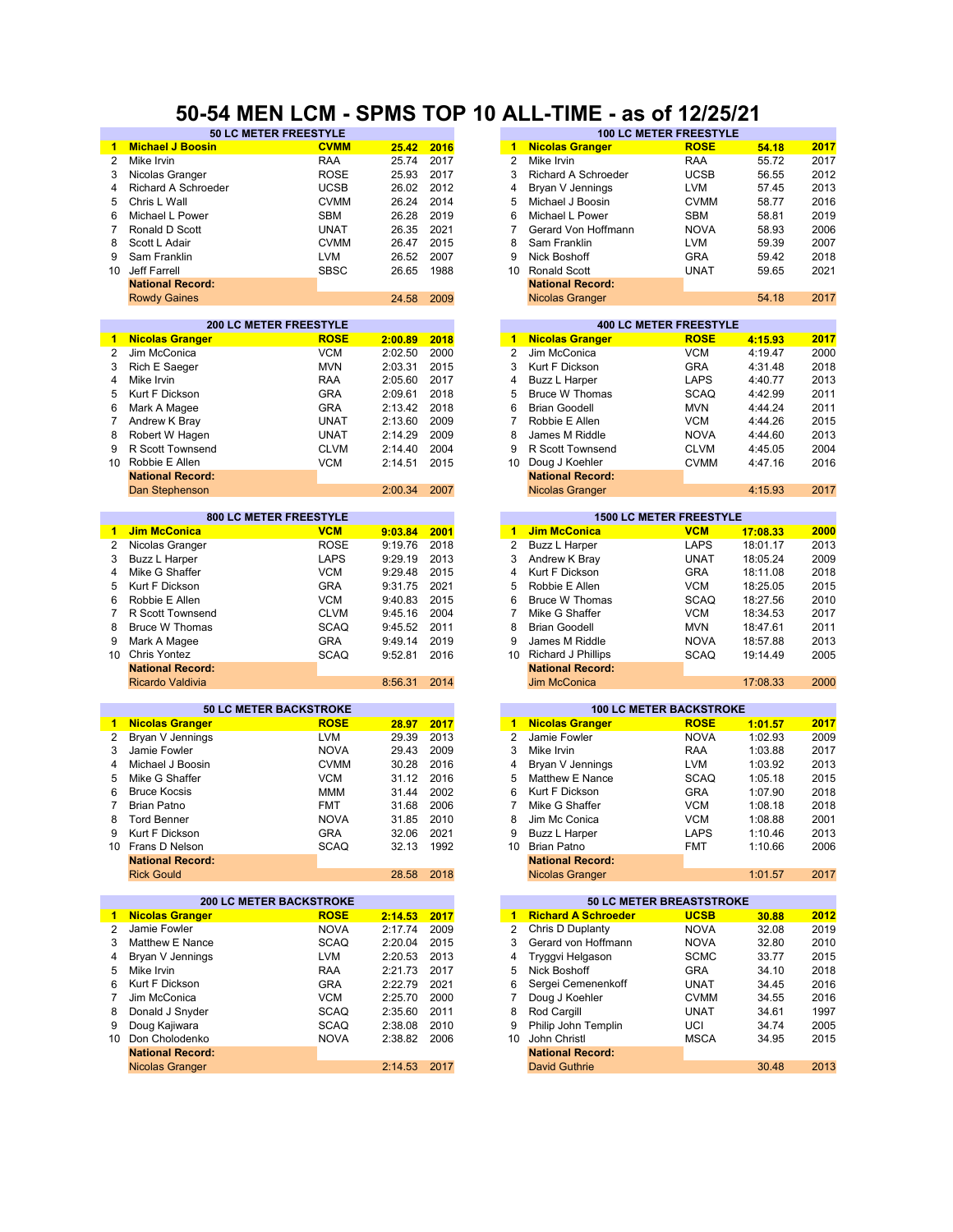|                 | <b>100 LC METER BREASTSTROKE</b>                  |                   |         |      |                 | <b>200 LC METER BREASTSTROKE</b> |             |         |      |
|-----------------|---------------------------------------------------|-------------------|---------|------|-----------------|----------------------------------|-------------|---------|------|
| $\blacksquare$  | <b>Richard A Schroeder</b>                        | <b>UCSB</b>       | 1:09.23 | 2012 | $\mathbf{1}$    | <b>Chris D Duplanty</b>          | <b>NOVA</b> | 2:36.58 | 2018 |
| $\overline{2}$  | Chris D Duplanty                                  | <b>NOVA</b>       | 1:10.91 | 2018 | $\overline{2}$  | Gerard von Hoffmann              | <b>NOVA</b> | 2:43.77 | 2010 |
| 3               | Gerard von Hoffmann                               | <b>NOVA</b>       | 1:12.69 | 2010 | 3               | Don Cholodenko                   | <b>NOVA</b> | 2:45.42 | 2008 |
| 4               | Doug J Koehler                                    | <b>CVMM</b>       | 1:15.38 | 2016 | $\overline{4}$  | Tryggvi Helgason                 | <b>SCMC</b> | 2:45.51 | 2013 |
| 5               | Tryggvi Helgason                                  | <b>SCMC</b>       | 1:16.97 | 2015 | 5               | Mark D Stori                     | <b>SBM</b>  | 2:49.44 | 2016 |
| 6               | Nick Boshoff                                      | <b>GRA</b>        | 1:17.57 | 2018 | 6               | Mark A Magee                     | <b>GRA</b>  | 2:49.53 | 2018 |
| 7               | Winston S Uchiyama                                | <b>ROSE</b>       | 1:17.97 | 2009 | $\overline{7}$  | Winston S Uchiyama               | <b>ROSE</b> | 2:50.37 | 2009 |
| 8               | Philip John Templin                               | UCI               | 1:18.02 | 2004 | 8               | Tegze Haraszti                   | <b>HBSC</b> | 2:50.87 | 1994 |
| 9               | John Derr                                         | <b>VCM</b>        | 1:18.03 | 2002 | 9               | Nick Boshoff                     | <b>GRA</b>  | 2:51.15 | 2018 |
|                 | 10 Mark D Stori                                   | <b>SBM</b>        | 1:18.07 | 2016 | 10 <sup>°</sup> | Doug J Koehler                   | <b>CVMM</b> | 2:52.53 | 2017 |
|                 | <b>National Record:</b>                           |                   |         |      |                 | <b>National Record:</b>          |             |         |      |
|                 | David Guthrie                                     |                   | 1:06.98 | 2014 |                 | <b>David Guthrie</b>             |             | 2:27.91 | 2013 |
|                 |                                                   |                   |         |      |                 |                                  |             |         |      |
|                 | 50 LC METER BUTTERFLY                             |                   |         |      |                 | <b>100 LC METER BUTTERFLY</b>    |             |         |      |
| $\blacksquare$  | <b>Sam Franklin</b>                               | <b>LVM</b>        | 27.30   | 2007 | $\mathbf{1}$    | <b>Mike G Shaffer</b>            | <b>VCM</b>  | 1:01.20 | 2015 |
| $\overline{2}$  | Nicolas Granger                                   | <b>ROSE</b>       | 27.71   | 2017 | $\overline{2}$  | Mike Irvin                       | RAA         | 1:02.63 | 2017 |
| 3               | Ronald Scott                                      | <b>UNAT</b>       | 27.94   | 2021 | 3               | Sam Franklin                     | <b>LVM</b>  | 1:03.21 | 2007 |
| 4               | John L Oberto                                     | <b>UNAT</b>       | 27.73   | 2008 | $\overline{4}$  | <b>Brian Patno</b>               | <b>FMT</b>  | 1:03.87 | 2006 |
| 5               | <b>Brian Patno</b>                                | <b>FMT</b>        | 27.97   | 2006 | 5               | Nicolas Granger                  | <b>ROSE</b> | 1:04.01 | 2017 |
| 6               | Gerard Von Hoffmann                               | <b>NOVA</b>       | 28.19   | 2009 | 6               | Tryggvi Helgason                 | <b>SCMC</b> | 1:04.45 | 2014 |
| $\overline{7}$  | Jamie Fowler                                      | <b>NOVA</b>       | 28.27   | 2012 | $\overline{7}$  | Mark A Magee                     | <b>GRA</b>  | 1:04.52 | 2018 |
| *8              | Jeff Taylor                                       | <b>MVN</b>        | 28.38   | 2007 | 8               | <b>Brian E Kelca</b>             | LAPS        | 1:05.00 | 2013 |
| *8              | Mike G Shaffer                                    | <b>VCM</b>        | 28.38   | 2015 | 9               | <b>Ronald Scott</b>              | <b>UNAT</b> | 1:05.93 | 2021 |
|                 | 10 Michael Mealiffe                               | WH <sub>2</sub> O | 28.63   | 1990 | 10 <sup>1</sup> | <b>Michael Heather</b>           | <b>ROSE</b> | 1:06.56 | 2005 |
|                 | <b>National Record:</b>                           |                   |         |      |                 | <b>National Record:</b>          |             |         |      |
|                 | <b>Paul Carter</b>                                |                   | 25.88   | 2008 |                 | <b>Paul Carter</b>               |             | 57.23   | 2008 |
|                 |                                                   |                   |         |      |                 |                                  |             |         |      |
|                 |                                                   |                   |         |      |                 |                                  |             |         |      |
|                 | <b>200 LC METER BUTTERFLY</b>                     |                   |         |      |                 | 200 LC METER INDIVIDUAL MEDLEY   |             |         |      |
| 1.              | <b>Mike G Shaffer</b>                             | <b>VCM</b>        | 2:16.38 | 2015 | $\mathbf{1}$    | <b>Nicolas Granger</b>           | <b>ROSE</b> | 2:11.15 | 2017 |
| 2               | Jim Mc Conica                                     | <b>VCM</b>        | 2:25.14 | 2001 | $\overline{2}$  | Jamie Fowler                     | <b>NOVA</b> | 2:18.05 | 2009 |
| 3               | Mark A Magee                                      | <b>GRA</b>        | 2:25.17 | 2019 | 3               | Mike Irvin                       | <b>RAA</b>  | 2:18.59 | 2017 |
| 4               | Kurt F Dickson                                    | <b>GRA</b>        | 2:28.59 | 2021 | $\overline{4}$  | Matthew E Nance                  | <b>SCAQ</b> | 2:24.52 | 2017 |
| 5               | <b>Tito Morales</b>                               | <b>UCLA</b>       | 2:36.39 | 2012 | 5               | Jim McConica                     | <b>VCM</b>  | 2:25.77 | 2000 |
| 6               | Laurence T Jaffee                                 | <b>LVM</b>        | 2:37.05 | 2011 | 6               | Mark A Magee                     | <b>GRA</b>  | 2:25.89 | 2018 |
| $\overline{7}$  | Michael Heather                                   | <b>ROSE</b>       | 2:41.96 | 2005 | $\overline{7}$  | Gerard Von Hoffmann              | <b>NOVA</b> | 2:28.95 | 2010 |
| 8               | Dan Borton                                        | <b>ROSE</b>       | 2:42.35 | 2018 | 8               | Bryan V Jennings                 | <b>LVM</b>  | 2:30.22 | 2013 |
| 9               | Doug J Koehler                                    | <b>CVMM</b>       | 2:45.60 | 2019 | 9               | Mark D Stori                     | <b>SBM</b>  | 2:30.23 | 2016 |
| $10-10$         | Robbie E Allen                                    | <b>VCM</b>        | 2:45.64 | 2016 | 10 <sup>1</sup> | Mike G Shaffer                   | <b>VCM</b>  | 2:31.37 | 2018 |
|                 | <b>National Record:</b>                           |                   |         |      |                 | <b>National Record:</b>          |             |         |      |
|                 | <b>Dennis Baker</b>                               |                   | 2:13.80 | 2011 |                 | <b>Nicolas Granger</b>           |             | 2:11.15 | 2017 |
|                 |                                                   |                   |         |      |                 |                                  |             |         |      |
|                 | <b>400 LC METER INDIVIDUAL MEDLEY</b>             |                   |         |      |                 |                                  |             |         |      |
| $\mathbf{1}$    | <b>Nicolas Granger</b>                            | <b>ROSE</b>       | 4:45.61 | 2017 |                 |                                  |             |         |      |
| 2               | Jamie Fowler                                      | <b>NOVA</b>       | 5:04.32 | 2009 |                 |                                  |             |         |      |
| 3               | Jim McConica                                      | <b>VCM</b>        | 5:07.52 | 2002 |                 |                                  |             |         |      |
| 4               | Mark A Magee                                      | <b>GRA</b>        | 5:12.20 | 2018 |                 |                                  |             |         |      |
| 5               | Mike G Shaffer                                    | <b>VCM</b>        | 5:17.72 | 2015 |                 |                                  |             |         |      |
| 6               | <b>Buzz L Harper</b>                              | <b>LAPS</b>       | 5:25.63 | 2013 |                 |                                  |             |         |      |
| $\overline{7}$  | Don Cholodenko                                    | <b>NOVA</b>       | 5:28.76 | 2008 |                 |                                  |             |         |      |
| 8               | Doug J Koehler                                    | <b>CVMM</b>       | 5:31.94 | 2016 |                 |                                  |             |         |      |
| 9               | Robbie E Allen                                    | <b>VCM</b>        | 5:33.62 | 2015 |                 |                                  |             |         |      |
| 10 <sup>1</sup> | Winston S Uchiyama                                | <b>ROSE</b>       | 5:33.90 | 2009 |                 |                                  |             |         |      |
|                 | <b>National Record:</b><br><b>Nicolas Granger</b> |                   | 4:45.61 | 2017 |                 |                                  |             |         |      |

|         |      |    |                         | <b>200 LC METER BREASTSTROKE</b> |         |      |
|---------|------|----|-------------------------|----------------------------------|---------|------|
| 1:09.23 | 2012 | 1  | <b>Chris D Duplanty</b> | <b>NOVA</b>                      | 2:36.58 | 2018 |
| 1:10.91 | 2018 | 2  | Gerard von Hoffmann     | <b>NOVA</b>                      | 2:43.77 | 2010 |
| 1:12.69 | 2010 | 3  | Don Cholodenko          | <b>NOVA</b>                      | 2:45.42 | 2008 |
| 1:15.38 | 2016 | 4  | Tryggvi Helgason        | <b>SCMC</b>                      | 2:45.51 | 2013 |
| 1:16.97 | 2015 | 5  | Mark D Stori            | <b>SBM</b>                       | 2:49.44 | 2016 |
| 1:17.57 | 2018 | 6  | Mark A Magee            | <b>GRA</b>                       | 2:49.53 | 2018 |
| 1:17.97 | 2009 |    | Winston S Uchiyama      | <b>ROSE</b>                      | 2:50.37 | 2009 |
| 1:18.02 | 2004 | 8  | Tegze Haraszti          | <b>HBSC</b>                      | 2:50.87 | 1994 |
| 1:18.03 | 2002 | 9  | Nick Boshoff            | <b>GRA</b>                       | 2:51.15 | 2018 |
| 1:18.07 | 2016 | 10 | Doug J Koehler          | <b>CVMM</b>                      | 2:52.53 | 2017 |
|         |      |    | <b>National Record:</b> |                                  |         |      |
| 1:06.98 | 2014 |    | <b>David Guthrie</b>    |                                  | 2:27.91 | 2013 |
|         |      |    |                         |                                  |         |      |
|         |      |    |                         | $40010$ METER DUTTER U.          |         |      |

|       |      |    |                         | <b>100 LC METER BUTTERFLY</b> |             |         |  |
|-------|------|----|-------------------------|-------------------------------|-------------|---------|--|
| 27.30 | 2007 | 1  | <b>Mike G Shaffer</b>   |                               | <b>VCM</b>  | 1:01.20 |  |
| 27.71 | 2017 | 2  | Mike Irvin              |                               | <b>RAA</b>  | 1:02.63 |  |
| 27.94 | 2021 | 3  | Sam Franklin            |                               | <b>LVM</b>  | 1:03.21 |  |
| 27.73 | 2008 | 4  | Brian Patno             |                               | <b>FMT</b>  | 1:03.87 |  |
| 27.97 | 2006 | 5  | Nicolas Granger         |                               | <b>ROSE</b> | 1:04.01 |  |
| 28.19 | 2009 | 6  | Tryggvi Helgason        |                               | <b>SCMC</b> | 1:04.45 |  |
| 28.27 | 2012 | 7  | Mark A Magee            |                               | <b>GRA</b>  | 1:04.52 |  |
| 28.38 | 2007 | 8  | Brian E Kelca           |                               | LAPS        | 1:05.00 |  |
| 28.38 | 2015 | 9  | Ronald Scott            |                               | <b>UNAT</b> | 1:05.93 |  |
| 28.63 | 1990 | 10 | Michael Heather         |                               | <b>ROSE</b> | 1:06.56 |  |
|       |      |    | <b>National Record:</b> |                               |             |         |  |
| 25.88 | 2008 |    | <b>Paul Carter</b>      |                               |             | 57.23   |  |
|       |      |    |                         |                               |             |         |  |

|         |      |    |                         | <b>200 LC METER INDIVIDUAL MEDLEY</b> |         |      |
|---------|------|----|-------------------------|---------------------------------------|---------|------|
| 2:16.38 | 2015 | 1  | <b>Nicolas Granger</b>  | <b>ROSE</b>                           | 2:11.15 | 2017 |
| 2:25.14 | 2001 | 2  | Jamie Fowler            | <b>NOVA</b>                           | 2:18.05 | 2009 |
| 2:25.17 | 2019 | 3  | Mike Irvin              | RAA                                   | 2:18.59 | 2017 |
| 2:28.59 | 2021 | 4  | Matthew E Nance         | <b>SCAQ</b>                           | 2:24.52 | 2017 |
| 2:36.39 | 2012 | 5  | Jim McConica            | <b>VCM</b>                            | 2:25.77 | 2000 |
| 2:37.05 | 2011 | 6  | Mark A Magee            | <b>GRA</b>                            | 2:25.89 | 2018 |
| 2:41.96 | 2005 |    | Gerard Von Hoffmann     | <b>NOVA</b>                           | 2:28.95 | 2010 |
| 2:42.35 | 2018 | 8  | Bryan V Jennings        | <b>LVM</b>                            | 2:30.22 | 2013 |
| 2:45.60 | 2019 | 9  | Mark D Stori            | <b>SBM</b>                            | 2:30.23 | 2016 |
| 2:45.64 | 2016 | 10 | Mike G Shaffer          | <b>VCM</b>                            | 2:31.37 | 2018 |
|         |      |    | <b>National Record:</b> |                                       |         |      |
| 2:13.80 | 2011 |    | <b>Nicolas Granger</b>  |                                       | 2:11.15 | 2017 |
|         |      |    |                         |                                       |         |      |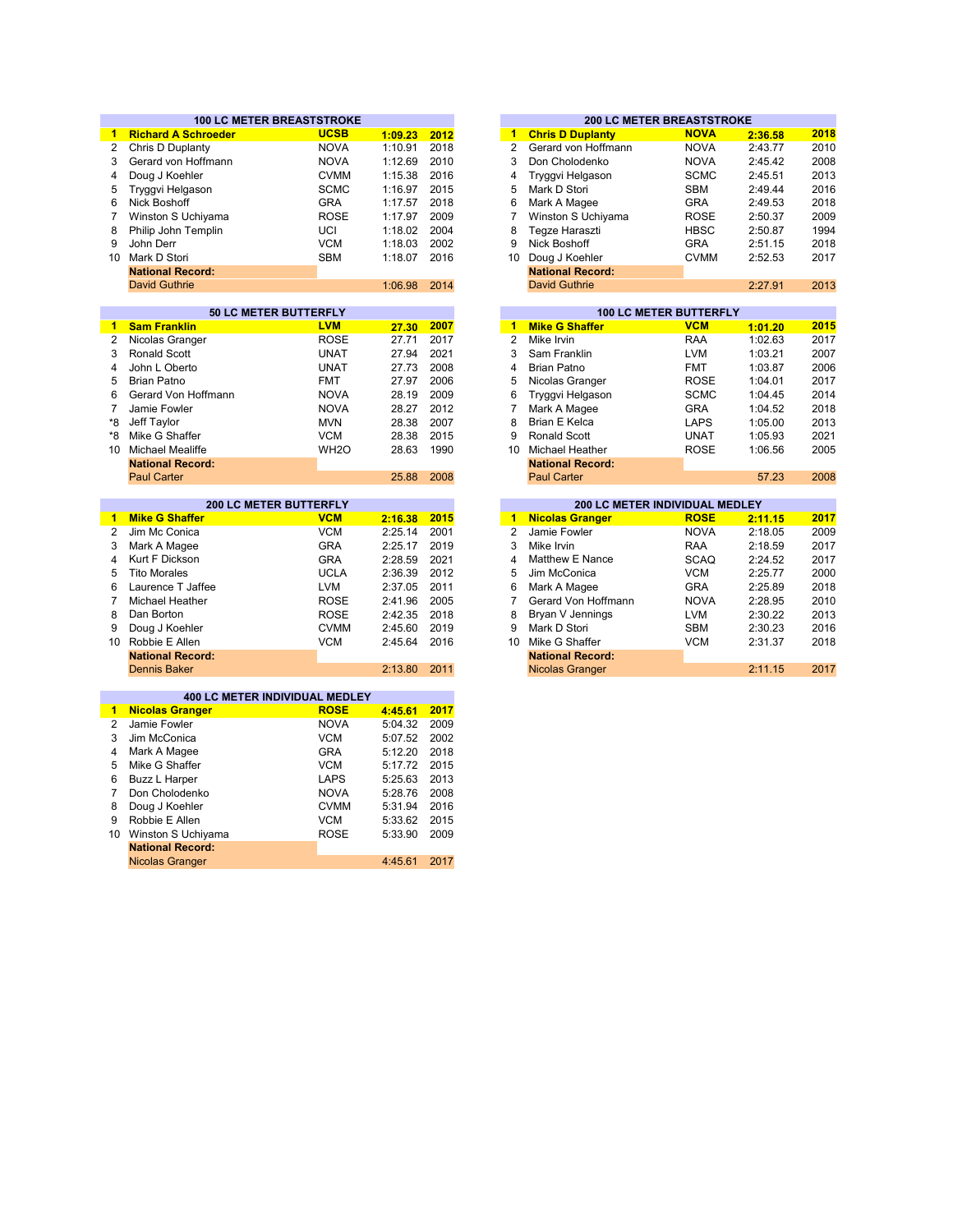### **55-59 WOMEN LCM - SPMS TOP 10 ALL-TIME - as of 12/25/21**

|                | <b>50 LC METER FREESTYLE</b>   |             |                    |      |                      |                          | <b>100 LC METER FREESTYLE</b>  |          |              |
|----------------|--------------------------------|-------------|--------------------|------|----------------------|--------------------------|--------------------------------|----------|--------------|
| $\mathbf 1$    | <b>Veronica Hibben</b>         | <b>UCLA</b> | 29.55              | 2014 | 1.                   | <b>Veronica Hibben</b>   | <b>UCLA</b>                    | 1:05.48  | 2014         |
| 2              | Traci S Granger                | <b>LAPS</b> | 29.79              | 2014 | 2                    | <b>Becky Cleavenger</b>  | <b>CVMM</b>                    | 1:05.70  | 2019         |
| 3              | <b>Becky Cleavenger</b>        | <b>CVMM</b> | 29.93              | 2019 | 3                    | Arlette A Godges         | <b>CVMM</b>                    | 1:05.72  | 2019         |
| 4              | Arlette A Godges               | <b>CVMM</b> | 30.29              | 2019 | 4                    | Kim O'Grady              | <b>ROSE</b>                    | 1:06.65  | 2017         |
| 5              | Kim O'Grady                    | <b>ROSE</b> | 30.46              | 2017 | 5                    | Carolyn H Battin         | LVM                            | 1:07.99  | 2009         |
| 6              | Jelena A Kunovac               | <b>LVM</b>  | 30.59              | 2019 | 6                    | Katie Osborne            | <b>NOVA</b>                    | 1:08.32  | 2019         |
| 7              | Carolyn H Battin               | <b>LVM</b>  | 30.82              | 2009 | 7                    | Traci S Granger          | LAPS                           | 1:09.23  | 2014         |
| 8              | Katie Osborne                  | <b>NOVA</b> | 30.97              | 2019 | 8                    | <b>Bonnie S Rogers</b>   | GWSC                           | 1:09.40  | 2019         |
| 9              | Sherry S Flanery               | <b>MVN</b>  | 31.15              | 2019 | 9                    | Debbie D Richardson      | LAPS                           | 1:09.84  | 2019         |
| 10             | <b>Bonnie S Rogers</b>         | GWSC        | 31.33              | 2019 | 10                   | Jenny L Cook             | <b>UCLA</b>                    | 1:09.91  | 2013         |
|                | <b>National Record:</b>        |             |                    |      |                      | <b>National Record:</b>  |                                |          |              |
|                | <b>Holly Green Blair</b>       |             | 28.46              | 2019 |                      | Laura Val                |                                | 1:02.02  | 2008         |
|                |                                |             |                    |      |                      |                          |                                |          |              |
|                | <b>200 LC METER FREESTYLE</b>  |             |                    |      |                      |                          | <b>400 LC METER FREESTYLE</b>  |          |              |
| 1.             | <b>Kim O'Grady</b>             | <b>ROSE</b> | 2:22.27            | 2017 | $\blacktriangleleft$ | <b>Kim O'Grady</b>       | <b>ROSE</b>                    | 4:56.44  | 2017         |
| 2              | <b>Becky Cleavenger</b>        | <b>CVMM</b> | 2:24.57            | 2019 | 2                    | Bonnie L Spivey          | <b>MVN</b>                     | 5:07.38  | 2013         |
|                |                                |             | 2:27.53            | 2014 | 3                    |                          |                                |          |              |
| 3              | Veronica Hibben                | <b>UCLA</b> |                    |      |                      | <b>Christie Ciraulo</b>  | <b>UCLA</b>                    | 5:09.03  | 2008         |
| 4              | Carolyn H Battin               | <b>LVM</b>  | 2:29.54            | 2009 | 4                    | Stacey Warmuth           | <b>VCM</b>                     | 5:11.32  | 2013         |
| 5              | Jenny L Cook                   | <b>UCLA</b> | 2:30.24            | 2013 | 5                    | Karen L Einsidler        | <b>UNAT</b>                    | 5:17.90  | 2013         |
| 6              | Bonnie L Spivey                | <b>MVN</b>  | 2:31.06            | 2013 | 6                    | <b>Becky Cleavenger</b>  | <b>CVMM</b>                    | 5:19.48  | 2019         |
| 7              | Karen L Einsidler              | <b>UNAT</b> | 2:31.52            | 2013 | 7                    | Veronica Hibben          | <b>UCLA</b>                    | 5:22.81  | 2015         |
| 8              | <b>Christie Ciraulo</b>        | <b>UCLA</b> | 2:32.66            | 2008 | 8                    | Carolyn H Battin         | LVM                            | 5:23.07  | 2009         |
| 9              | <b>Stacey Warmuth</b>          | <b>VCM</b>  | 2:32.80            | 2013 | 9                    | Karen L Einsidler        | <b>UNAT</b>                    | 5:23.54  | 2013         |
| 10             | Debbie D Richardson            | <b>LAPS</b> | 2:35.65            | 2018 | 10                   | Jenny L Cook             | <b>UCLA</b>                    | 5:26.53  | 2014         |
|                | <b>National Record:</b>        |             |                    |      |                      | <b>National Record:</b>  |                                |          |              |
|                | Laura Val                      |             | 2:16.28            | 2009 |                      | <b>Ellen Reynolds</b>    |                                | 4:46.49  | 2019         |
|                |                                |             |                    |      |                      |                          |                                |          |              |
|                | 800 LC METER FREESTYLE         |             |                    |      |                      |                          | <b>1500 LC METER FREESTYLE</b> |          |              |
| $\blacksquare$ | <b>Kim O'Grady</b>             | <b>ROSE</b> | 10:16.44           | 2017 | $\mathbf{1}$         | <b>Kim O'Grady</b>       | <b>ROSE</b>                    | 19:27.15 | 2016         |
| 2              | Christie Ciraulo               | <b>UCLA</b> | 10:38.30           | 2009 | 2                    | Christie Ciraulo         | <b>UCLA</b>                    | 20:06.88 | 2008         |
| 3              | Carolyn H Battin               | <b>LVM</b>  | 10:40.54           | 2009 | 3                    | Bonnie L Spivey          | <b>MVN</b>                     | 20:16.34 | 2013         |
| 4              | Bonnie L Spivey                | <b>MVN</b>  | 10:45.28           | 2013 | 4                    | Cheri Ellington          | <b>SCMC</b>                    | 21:09.81 | 2013         |
| 5              | Stacey Warmuth                 | <b>VCM</b>  | 10:45.63           | 2013 | 5                    | Carolyn H Battin         | <b>LVM</b>                     | 21:10.21 | 2010         |
| 6              | Karen L Einsidler              | <b>UNAT</b> | 10:52.64           | 2013 | 6                    | Linda J Simons           | <b>GRA</b>                     | 21:52.85 | 2021         |
| 7              | Jenny L Cook                   | <b>UCLA</b> | 11:06.60           | 2013 | $\overline{7}$       | Debbie D Richardson      | LAPS                           | 21:56.09 | 2018         |
| 8              | Cheri Ellington                | <b>SCMC</b> | 11:17.12           | 2013 | 8                    | Veronica Hibben          | UCI                            | 22:09.15 | 2011         |
| 9              | Veronica Hibben                | UCI         | 11:34.80           | 2011 | 9                    | Niki F Stokols           | <b>CVMM</b>                    | 22:21.61 | 2013         |
|                | 10 Linda J Simons              | <b>GRA</b>  | 11:43.26           | 2021 | 10                   | Carol W Wilson           | <b>NOON</b>                    | 22:23.59 | 2013         |
|                | <b>National Record:</b>        |             |                    |      |                      | <b>National Record:</b>  |                                |          |              |
|                | <b>Jill Hernandez</b>          |             | 9:46.56            | 2015 |                      | <b>Ellen Raynolds</b>    |                                | 18:36.30 | 2019         |
|                |                                |             |                    |      |                      |                          |                                |          |              |
|                | <b>50 LC METER BACKSTROKE</b>  |             |                    |      |                      |                          | <b>100 LC METER BACKSTROKE</b> |          |              |
| 1.             | Jelena A Kunovac               | <b>LVM</b>  | 34.25              | 2019 | $\mathbf{1}$         | Jelena A Kunovac         | <b>LVM</b>                     | 1:16.66  | 2019         |
| 2              | Mindy Dougherty                | <b>MVN</b>  | 36.16              | 2009 | 2                    | Mindy M Dougherty        | <b>MVN</b>                     | 1:19.45  | 2009         |
| 3              | Katie Osborne                  | <b>NOVA</b> | 36.53              | 2019 | 3                    | Stacey Warmuth           | <b>VCM</b>                     | 1:19.85  | 2013         |
| 4              | <b>Stacey Warmuth</b>          | <b>VCM</b>  | 36.98              | 2013 | 4                    | Bonnie L Spivey          | <b>MVN</b>                     | 1:21.72  | 2013         |
| 5              | Nancy Kirkpatrick-Reno         | <b>CVMM</b> | 37.60              | 2012 | 5                    | Sarah Osborne            | <b>ROSE</b>                    | 1:22.67  | 2017         |
| 6              | Arlette A Godges               | <b>CVMM</b> | 37.74              | 2021 | 6                    | Karen L Einsidler        | <b>UNAT</b>                    | 1:24.27  | 2013         |
| 7              | Sarah Osborne                  | <b>ROSE</b> | 38.09              | 2017 | 7                    | Arlette A Godges         | <b>CVMM</b>                    | 1:25.39  | 2021         |
| 8              | Bonnie L Spivey                | <b>MVN</b>  | 38.44              | 2013 | 8                    | Vicki Serianni           | <b>UCLA</b>                    | 1:25.55  | 2006         |
| 9              | Leslie Hardt                   | ${\tt VCM}$ | 38.50              | 2006 | 9                    | Leslie Hardt             | <b>VCM</b>                     | 1:26.28  | 2006         |
|                | 10 Vicki Serianni              | <b>UCLA</b> | 39.02              | 2006 | 10                   | Debbie D Richardson      | LAPS                           | 1:26.32  | 2018         |
|                | <b>National Record:</b>        |             |                    |      |                      | <b>National Record:</b>  |                                |          |              |
|                | <b>Holly Green Blair</b>       |             |                    |      |                      | <b>Holly Green Blair</b> |                                |          |              |
|                |                                |             | 31.99              | 2018 |                      |                          |                                | 1:09.69  | 2019         |
|                | <b>200 LC METER BACKSTROKE</b> |             |                    |      |                      | 50 LC METER BREASTSTROKE |                                |          |              |
| $\blacksquare$ | <b>Mindy M Dougherty</b>       | <b>MVN</b>  | 2:50.50            | 2009 |                      | 1 Terri MacDougall       | <b>NOVA</b>                    | 37.40    | 2019         |
| 2              | Bonnie L Spivey                | <b>MVN</b>  | 2:50.72            | 2013 | 2                    | Jenny L Cook             | <b>UCLA</b>                    | 39.10    | 2013         |
| 3              | Karen L Einsidler              | <b>UNAT</b> | 2:56.29            | 2013 | 3                    | Andra Jaunzeme           | WH <sub>2</sub> O              | 39.93    | 2009         |
|                | Jelena A Kunovac               |             |                    | 2019 | 4                    | <b>Heather Shannon</b>   |                                |          |              |
| 4<br>5         |                                | LVM         | 2:56.35<br>3:00.10 | 2018 | 5                    |                          | <b>UCLA</b>                    | 39.94    | 2019<br>2019 |
|                | <b>Becky Cleavenger</b>        | <b>CVMM</b> |                    |      |                      | Arlette A Godges         | <b>CVMM</b>                    | 40.33    |              |
| 6              | Vicki Serianni                 | <b>UCLA</b> | 3:07.98            | 2006 | 6                    | <b>Becky Cleavenger</b>  | <b>CVMM</b>                    | 40.99    | 2018         |
| 7              | Ming H Robinson                | <b>NOVA</b> | 3:09.64            | 2019 | 7                    | Jennifer Weidermann      | <b>CVMM</b>                    | 41.52    | 2021         |
| 8              | Cheri Ellington                | <b>SCMC</b> | 3:10.48            | 2015 | 8                    | Jelena A Kunovac         | LVM                            | 41.59    | 2019         |
| 9              | Kerri Lumbert Gentry           | UNAT        | 3:10.66            | 2013 | 9                    | Kim O'Grady              | <b>ROSE</b>                    | 42.32    | 2018         |
|                | 10 Christie Ciraulo            | <b>UCLA</b> | 3:12.27            | 2008 | 10                   | Deena Esparza            | <b>CLMS</b>                    | 42.29    | 2021         |
|                | <b>National Record:</b>        |             |                    |      |                      | <b>National Record:</b>  |                                |          |              |
|                | <b>Ellen Reynolds</b>          |             | 2:31.79            | 2019 |                      | <b>Caroline Krattli</b>  |                                | 37.13    | 2017         |

|         |              |                |                          | .                                                                                                                     |                    |              |
|---------|--------------|----------------|--------------------------|-----------------------------------------------------------------------------------------------------------------------|--------------------|--------------|
| 29.55   | 2014         | $\blacksquare$ | <b>Veronica Hibben</b>   | <u>in the second under the second second in the second second in the second second in the second second in the se</u> | 1:05.48            | 2014         |
| 29.79   | 2014         | 2              | <b>Becky Cleavenger</b>  | <b>CVMM</b>                                                                                                           | 1:05.70            | 2019         |
| 29.93   | 2019         | 3              | Arlette A Godges         | <b>CVMM</b>                                                                                                           | 1:05.72            | 2019         |
| 30.29   | 2019         | 4              | Kim O'Grady              | ROSE                                                                                                                  | 1:06.65            | 2017         |
| 30.46   | 2017         | 5              | Carolyn H Battin         | LVM                                                                                                                   | 1:07.99            | 2009         |
| 30.59   | 2019         | 6              | Katie Osborne            | <b>NOVA</b>                                                                                                           | 1:08.32            | 2019         |
| 30.82   | 2009         | 7              | Traci S Granger          | LAPS                                                                                                                  | 1:09.23            | 2014         |
| 30.97   | 2019         | 8              | <b>Bonnie S Rogers</b>   | GWSC                                                                                                                  | 1:09.40            | 2019         |
| 31.15   | 2019         | 9              | Debbie D Richardson      | LAPS                                                                                                                  | 1:09.84            | 2019         |
| 31.33   | 2019         | 10             | Jenny L Cook             | <b>UCLA</b>                                                                                                           | 1:09.91            | 2013         |
|         |              |                |                          |                                                                                                                       |                    |              |
| 28.46   |              |                | <b>National Record:</b>  |                                                                                                                       |                    |              |
|         | 2019         |                | Laura Val                |                                                                                                                       | 1:02.02            | 2008         |
|         |              |                |                          | <b>400 LC METER FREESTYLE</b>                                                                                         |                    |              |
| 2:22.27 | 2017         | 1              | <b>Kim O'Grady</b>       | <b>ROSE</b>                                                                                                           | 4:56.44            | 2017         |
| 2:24.57 | 2019         | 2              | Bonnie L Spivey          | <b>MVN</b>                                                                                                            | 5:07.38            | 2013         |
| 2:27.53 | 2014         | 3              | <b>Christie Ciraulo</b>  | <b>UCLA</b>                                                                                                           | 5:09.03            | 2008         |
| 2:29.54 | 2009         | 4              | Stacey Warmuth           | <b>VCM</b>                                                                                                            | 5:11.32            | 2013         |
| 2:30.24 | 2013         | 5              | Karen L Einsidler        | <b>UNAT</b>                                                                                                           | 5:17.90            | 2013         |
| 2:31.06 | 2013         | 6              | <b>Becky Cleavenger</b>  | <b>CVMM</b>                                                                                                           | 5:19.48            | 2019         |
| 2:31.52 | 2013         | 7              | Veronica Hibben          | <b>UCLA</b>                                                                                                           | 5:22.81            | 2015         |
| 2:32.66 | 2008         | 8              | Carolyn H Battin         | <b>LVM</b>                                                                                                            | 5:23.07            | 2009         |
| 2:32.80 | 2013         | 9              | Karen L Einsidler        | <b>UNAT</b>                                                                                                           | 5:23.54            | 2013         |
|         |              | 10             |                          | <b>UCLA</b>                                                                                                           |                    |              |
| 2:35.65 | 2018         |                | Jenny L Cook             |                                                                                                                       | 5:26.53            | 2014         |
|         |              |                | <b>National Record:</b>  |                                                                                                                       |                    |              |
| 2:16.28 | 2009         |                | <b>Ellen Reynolds</b>    |                                                                                                                       | 4:46.49            | 2019         |
|         |              |                |                          | <b>1500 LC METER FREESTYLE</b>                                                                                        |                    |              |
| 0:16.44 | 2017         | 1              | <b>Kim O'Grady</b>       | <b>ROSE</b>                                                                                                           | 19:27.15           | 2016         |
| 0:38.30 | 2009         | $\overline{2}$ | <b>Christie Ciraulo</b>  | <b>UCLA</b>                                                                                                           | 20:06.88           | 2008         |
| 0:40.54 | 2009         | 3              | Bonnie L Spivey          | <b>MVN</b>                                                                                                            | 20:16.34           | 2013         |
| 0:45.28 | 2013         | 4              | Cheri Ellington          | <b>SCMC</b>                                                                                                           | 21:09.81           | 2013         |
| 0:45.63 | 2013         | 5              | Carolyn H Battin         | <b>LVM</b>                                                                                                            | 21:10.21           | 2010         |
| 0:52.64 | 2013         | 6              | Linda J Simons           | <b>GRA</b>                                                                                                            | 21:52.85           | 2021         |
| 1:06.60 | 2013         | 7              | Debbie D Richardson      | LAPS                                                                                                                  | 21:56.09           | 2018         |
| 1:17.12 | 2013         | 8              | Veronica Hibben          | UCI                                                                                                                   | 22:09.15           | 2011         |
| 1:34.80 | 2011         | 9              | Niki F Stokols           | <b>CVMM</b>                                                                                                           | 22:21.61           | 2013         |
| 1:43.26 | 2021         | 10             | Carol W Wilson           | <b>NOON</b>                                                                                                           | 22:23.59           | 2013         |
|         |              |                | <b>National Record:</b>  |                                                                                                                       |                    |              |
| 9:46.56 | 2015         |                | <b>Ellen Raynolds</b>    |                                                                                                                       | 18:36.30           | 2019         |
|         |              |                |                          |                                                                                                                       |                    |              |
|         |              |                |                          | <b>100 LC METER BACKSTROKE</b>                                                                                        |                    |              |
| 34.25   | 2019<br>2009 | 1<br>2         | Jelena A Kunovac         | <b>LVM</b><br><b>MVN</b>                                                                                              | 1:16.66<br>1:19.45 | 2019<br>2009 |
| 36.16   |              |                | Mindy M Dougherty        |                                                                                                                       |                    |              |
| 36.53   | 2019         | 3              | Stacey Warmuth           | <b>VCM</b>                                                                                                            | 1:19.85            | 2013         |
| 36.98   | 2013         | 4              | Bonnie L Spivey          | <b>MVN</b>                                                                                                            | 1:21.72            | 2013         |
| 37.60   | 2012         | 5              | Sarah Osborne            | <b>ROSE</b>                                                                                                           | 1:22.67            | 2017         |
| 37.74   | 2021         | 6              | Karen L Einsidler        | <b>UNAT</b>                                                                                                           | 1:24.27            | 2013         |
| 38.09   | 2017         | 7              | Arlette A Godges         | <b>CVMM</b>                                                                                                           | 1:25.39            | 2021         |
| 38.44   | 2013         | 8              | Vicki Serianni           | <b>UCLA</b>                                                                                                           | 1:25.55            | 2006         |
| 38.50   | 2006         | 9              | Leslie Hardt             | <b>VCM</b>                                                                                                            | 1:26.28            | 2006         |
| 39.02   | 2006         | 10             | Debbie D Richardson      | LAPS                                                                                                                  | 1:26.32            | 2018         |
|         |              |                | <b>National Record:</b>  |                                                                                                                       |                    |              |
| 31.99   | 2018         |                | <b>Holly Green Blair</b> |                                                                                                                       | 1:09.69            | 2019         |
|         |              |                |                          | 50 LC METER BREASTSTROKE                                                                                              |                    |              |
| 2:50.50 | 2009         | 1              | <b>Terri MacDougall</b>  | <b>NOVA</b>                                                                                                           | 37.40              | 2019         |
| 2:50.72 | 2013         | 2              | Jenny L Cook             | <b>UCLA</b>                                                                                                           | 39.10              | 2013         |
| 2.56.20 | 2013         | ₹              | Andra Jaunzame           | MH2O                                                                                                                  | 30 O3              | 2000         |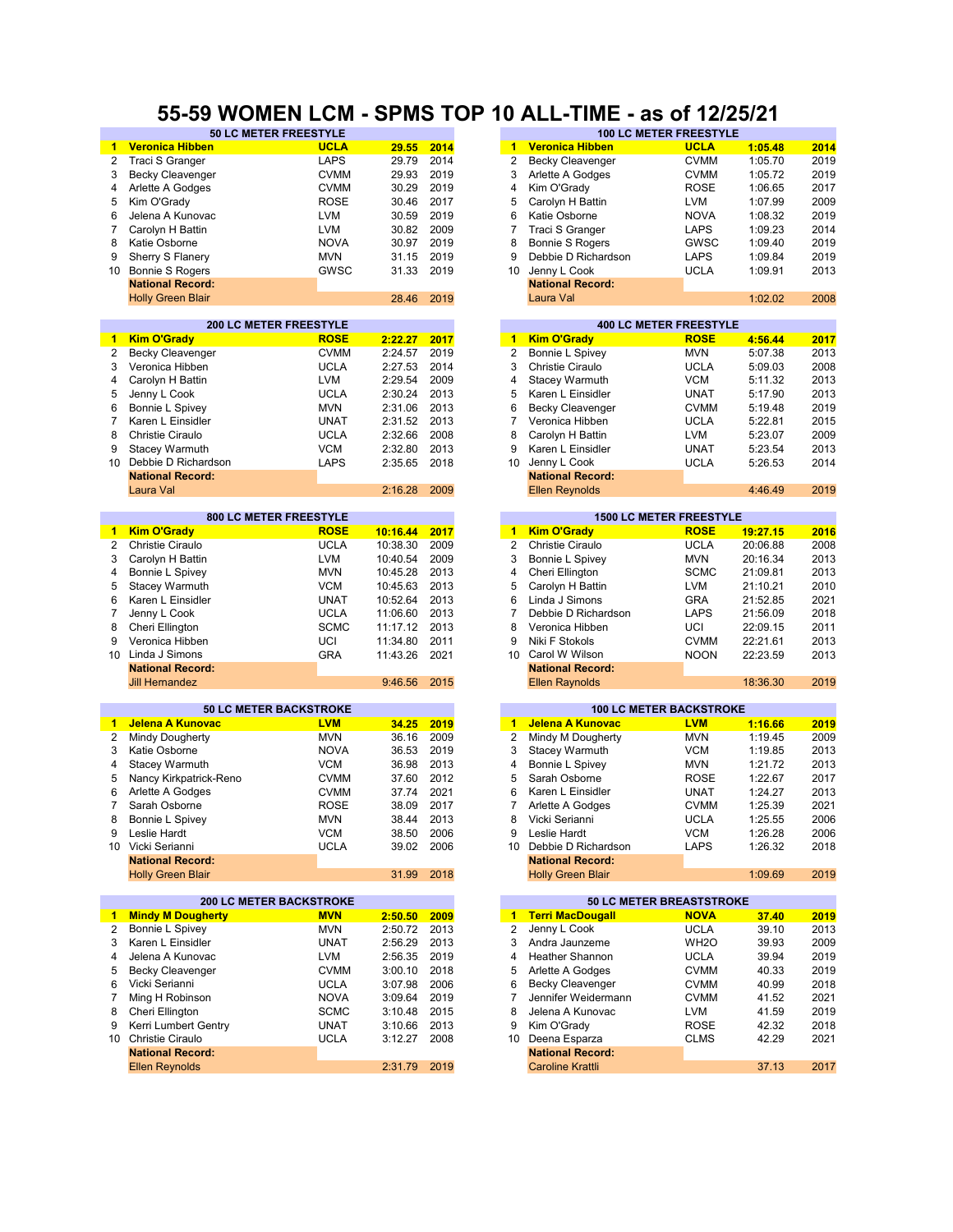|                     | <b>100 LC METER BREASTSTROKE</b>                        |                   |                    |              |                       | <b>200 LC METER BREASTSTROKE</b>                      |                               |                    |              |
|---------------------|---------------------------------------------------------|-------------------|--------------------|--------------|-----------------------|-------------------------------------------------------|-------------------------------|--------------------|--------------|
| $\blacksquare$      | <b>Terri MacDougall</b>                                 | <b>NOVA</b>       | 1:25.28            | 2019         | $\mathbf{1}$          | <b>Jenny L Cook</b>                                   | <b>UCLA</b>                   | 3:09.59            | 2014         |
| $\overline{2}$      | Jenny L Cook                                            | <b>UCLA</b>       | 1:25.86            | 2013         | $\overline{2}$        | Terri MacDougall                                      | <b>NOVA</b>                   | 3:12.87            | 2019         |
| 3                   | Jennifer Weiderman                                      | <b>CVMM</b>       | 1:29.72            | 2021         | 3                     | Jennifer Weiderman                                    | <b>CVMM</b>                   | 3:13.95            | 2021         |
| $\overline{4}$      | Andra Jaunzeme                                          | WH <sub>2</sub> O | 1:30.34            | 2009         | 4                     | Deena Esparza                                         | <b>CLMS</b>                   | 3:15.25            | 2021         |
| 5                   | Deena Esparza                                           | <b>CLMS</b>       | 1:31.38            | 2021         | 5                     | Karen L Melick                                        | <b>SCAQ</b>                   | 3:22.94            | 2012         |
| 6                   | Cheri Ellington                                         | <b>SCMC</b>       | 1:32.08            | 2013         | 6                     | Cheri Ellington                                       | <b>SCMC</b>                   | 3:23.78            | 2012         |
| $\overline{7}$      | Jelena A Kunovac                                        | <b>LVM</b>        | 1:32.35            | 2019         | $\overline{7}$        | Gail Roper                                            | <b>MMSC</b>                   | 3:32.78            | 1985         |
| 8                   | Arlette A Godges                                        | <b>CVMM</b>       | 1:32.83            | 2019         | 8                     | Colleen M Yanco                                       | <b>NOVA</b>                   | 3:34.26            | 2015         |
| 9                   | Karen L Melick                                          | <b>SCAQ</b>       | 1:36.27            | 2012         | 9                     | Susan Gold                                            | <b>ROSE</b>                   | 3:35.51            | 2015         |
|                     | 10 Gail Roper                                           | <b>MMSC</b>       | 1:36.32            | 1985         | 10 <sup>10</sup>      | Kim S Thornton                                        | <b>NOVA</b>                   | 3:43.15            | 2008         |
|                     | <b>National Record:</b>                                 |                   |                    |              |                       | <b>National Record:</b>                               |                               |                    |              |
|                     | <b>Caroline Krattli</b>                                 |                   | 1:21.21            | 2017         |                       | <b>Ellen Reynolds</b>                                 |                               | 2:59.27            | 2019         |
|                     |                                                         |                   |                    |              |                       |                                                       |                               |                    |              |
|                     | 50 LC METER BUTTERFLY                                   |                   |                    |              |                       |                                                       | <b>100 LC METER BUTTERFLY</b> |                    |              |
| $\mathbf{1}$        | <b>Traci S Granger</b>                                  | <b>LAPS</b>       | 30.97              | 2013         | $\mathbf{1}$          | <b>Traci S Granger</b>                                | <b>LAPS</b>                   | 1:12.50            | 2014         |
| $\mathbf{2}$        | Arlette A Godges                                        | <b>CVMM</b>       | 32.13              | 2019         | $\overline{2}$        | Arlette A Godges                                      | <b>CVMM</b>                   | 1:16.54            | 2019         |
| 3                   | <b>Christie Ciraulo</b>                                 | <b>UCLA</b>       | 32.57              | 2008         | 3                     | Christie Ciraulo                                      | <b>UCLA</b>                   | 1:17.14            | 2008         |
| 4                   | Veronica Hibben                                         | <b>UCLA</b>       | 32.61              | 2014         | 4                     | Veronica Hibben                                       | <b>UCLA</b>                   | 1:18.42            | 2014         |
| 5                   | Katie Osborne                                           | <b>NOVA</b>       | 33.05              | 2019         | 5                     | Jenny L Cook                                          | <b>UCLA</b>                   | 1:19.34            | 2014         |
| 6                   | Stacey Warmuth                                          | <b>VCM</b>        | 33.43              | 2013         | 6                     | Katie Osborne                                         | <b>NOVA</b>                   | 1:21.72            | 2019         |
| 7                   | <b>Becky Cleavenger</b>                                 | <b>CVMM</b>       | 33.79              | 2019         | 7                     | Bonnie L Spivey                                       | <b>MVN</b>                    | 1:22.78            | 2013         |
| 8                   | Jenny L Cook                                            | <b>UCLA</b>       | 33.93              | 2013         | 8                     | Debbie D Richardson                                   | LAPS                          | 1:23.48            | 2019         |
| 9                   | <b>Bonnie S Rogers</b>                                  | GWSC              | 34.01              | 2019         | 9                     | Deena Esparza                                         | <b>CLMS</b>                   | 1:24.99            | 2021         |
|                     | 10 Andra Jaunzeme                                       | WH <sub>20</sub>  | 34.49              | 2009         | 10 <sup>°</sup>       | Gail Roper                                            | <b>MMSC</b>                   | 1:27.49            | 1985         |
|                     | <b>National Record:</b>                                 |                   |                    |              |                       | <b>National Record:</b>                               |                               |                    |              |
|                     | Leslie Livingston                                       |                   | 30.52              | 2016         |                       | Laura Val                                             |                               | 1:09.47            | 2009         |
|                     |                                                         |                   |                    |              |                       |                                                       |                               |                    |              |
|                     | <b>200 LC METER BUTTERFLY</b><br><b>Traci S Granger</b> | <b>LAPS</b>       |                    |              | 1 <sup>1</sup>        | 200 LC METER INDIVIDUAL MEDLEY<br><b>Jenny L Cook</b> | <b>UCLA</b>                   |                    |              |
| 1<br>$\overline{2}$ | Christie Ciraulo                                        | <b>UCLA</b>       | 2:52.31<br>3:05.77 | 2013<br>2008 | $\overline{c}$        | Traci S Granger                                       | <b>LAPS</b>                   | 2:49.97<br>2:50.69 | 2015<br>2013 |
| 3                   | Jenny L Cook                                            | <b>UCLA</b>       | 3:08.28            | 2014         | 3                     | <b>Becky Cleavenger</b>                               | <b>CVMM</b>                   | 2:51.94            | 2018         |
| 4                   |                                                         | <b>CVMM</b>       | 3:16.44            | 2021         | 4                     |                                                       | <b>MVN</b>                    |                    |              |
| 5                   | Jennifer Weiderman                                      | <b>MMSC</b>       | 3:19.84            | 1985         | 5                     | Bonnie L Spivey                                       | <b>CLMS</b>                   | 2:53.04<br>3:00.97 | 2013         |
| 6                   | Gail Roper<br>Susan Gold                                | <b>ROSE</b>       | 3:24.39            | 2015         | 6                     | Deena Esparza<br>Cheri Ellington                      | <b>SCMC</b>                   | 3:01.01            | 2021<br>2013 |
| $\overline{7}$      | Anne Adams                                              | <b>TROJ</b>       | 3:37.02            | 1983         | 7                     | Marion B Schoneberger                                 | <b>SBM</b>                    |                    | 2009         |
| 8                   | Colleen M Yanco                                         | <b>NOVA</b>       | 3:38.93            | 2016         | 8                     |                                                       | <b>MMSC</b>                   | 3:06.95            |              |
| 9                   | Kim S Thornton                                          | <b>NOVA</b>       |                    | 2011         |                       | Gail Roper<br>Ming H Robinson                         |                               | 3:07.65            | 1985         |
|                     | 10 Alison A Mitchell                                    | <b>MVN</b>        | 3:39.58<br>3:45.85 | 2009         | 9<br>10 <sup>10</sup> | Monica B Little                                       | <b>NOVA</b><br><b>SBM</b>     | 3:07.83<br>3:08.92 | 2019<br>2007 |
|                     |                                                         |                   |                    |              |                       |                                                       |                               |                    |              |
|                     | <b>National Record:</b><br>Laura Val                    |                   | 2:41.51            | 2007         |                       | <b>National Record:</b><br><b>Ellen Reynolds</b>      |                               | 2:31.51            | 2019         |
|                     |                                                         |                   |                    |              |                       |                                                       |                               |                    |              |
|                     | 400 LC METER INDIVIDUAL MEDLEY                          |                   |                    |              |                       |                                                       |                               |                    |              |
| $\blacksquare$      | <b>Bonnie L Spivey</b>                                  | <b>MVN</b>        | 5:53.54            | 2013         |                       |                                                       |                               |                    |              |
| 2                   | Jenny L Cook                                            | <b>UCLA</b>       | 6:07.86            | 2015         |                       |                                                       |                               |                    |              |
| 3                   | Jennifer Weiderman                                      | <b>CVMM</b>       | 6:26.98            | 2021         |                       |                                                       |                               |                    |              |
| 4                   | Karen L Einsidler                                       | <b>UNAT</b>       | 6:28.80            | 2013         |                       |                                                       |                               |                    |              |
| 5                   | <b>Gail Roper</b>                                       | <b>MMSC</b>       | 6:42.05            | 1985         |                       |                                                       |                               |                    |              |
| 6                   | Susan Gold                                              | <b>ROSE</b>       | 6:51.54            | 2015         |                       |                                                       |                               |                    |              |
| $\overline{7}$      | Colleen M Yanco                                         | <b>NOVA</b>       | 6:55.81            | 2016         |                       |                                                       |                               |                    |              |
| 8                   | Ming H Robinson                                         | <b>NOVA</b>       | 6:58.31            | 2019         |                       |                                                       |                               |                    |              |
| 9                   | Kim S Thornton                                          | <b>NOVA</b>       | 6:58.60            | 2009         |                       |                                                       |                               |                    |              |
| 10                  | Anne Adams                                              | <b>TROJ</b>       | 7:14.15            | 1983         |                       |                                                       |                               |                    |              |
|                     | <b>National Record:</b>                                 |                   |                    |              |                       |                                                       |                               |                    |              |
|                     |                                                         |                   |                    |              |                       |                                                       |                               |                    |              |
|                     | <b>Ellen Reynolds</b>                                   |                   | 5:21.35            | 2019         |                       |                                                       |                               |                    |              |

|         |      |    |                         |                               | <b>200 LC METER BREASTSTROKE</b> |      |  |  |  |
|---------|------|----|-------------------------|-------------------------------|----------------------------------|------|--|--|--|
| 1:25.28 | 2019 | 1  | <b>Jenny L Cook</b>     | <b>UCLA</b>                   | 3:09.59                          | 2014 |  |  |  |
| 1:25.86 | 2013 | 2  | <b>Terri MacDougall</b> | <b>NOVA</b>                   | 3:12.87                          | 2019 |  |  |  |
| 1:29.72 | 2021 | 3  | Jennifer Weiderman      | <b>CVMM</b>                   | 3:13.95                          | 2021 |  |  |  |
| 1:30.34 | 2009 | 4  | Deena Esparza           | <b>CLMS</b>                   | 3:15.25                          | 2021 |  |  |  |
| 1:31.38 | 2021 | 5  | Karen L Melick          | <b>SCAQ</b>                   | 3:22.94                          | 2012 |  |  |  |
| 1:32.08 | 2013 | 6  | Cheri Ellington         | <b>SCMC</b>                   | 3:23.78                          | 2012 |  |  |  |
| 1:32.35 | 2019 | 7  | Gail Roper              | 3:32.78                       | 1985                             |      |  |  |  |
| 1:32.83 | 2019 | 8  | Colleen M Yanco         | <b>NOVA</b>                   | 3:34.26                          | 2015 |  |  |  |
| 1:36.27 | 2012 | 9  | Susan Gold              | <b>ROSE</b>                   | 3:35.51                          | 2015 |  |  |  |
| 1:36.32 | 1985 | 10 | Kim S Thornton          | <b>NOVA</b>                   | 3:43.15                          | 2008 |  |  |  |
|         |      |    | <b>National Record:</b> |                               |                                  |      |  |  |  |
| 1:21.21 | 2017 |    | <b>Ellen Reynolds</b>   |                               | 2:59.27                          | 2019 |  |  |  |
|         |      |    |                         |                               |                                  |      |  |  |  |
|         |      |    |                         | <b>100 LC METER BUTTERFLY</b> |                                  |      |  |  |  |
| 30.97   | 2013 | 1  | <b>Traci S Granger</b>  | <b>LAPS</b>                   | 1:12.50                          | 2014 |  |  |  |
| 32.13   | 2019 | 2  | Arlette A Godges        | <b>CVMM</b>                   | 1:16.54                          | 2019 |  |  |  |
| 32.57   | 2008 | 3  | Christie Ciraulo        | <b>UCLA</b>                   | 1:17.14                          | 2008 |  |  |  |
| 32.61   | 2014 | 4  | Veronica Hibben         | <b>UCLA</b>                   | 1:18.42                          | 2014 |  |  |  |
| 33.05   | 2019 | 5  | Jenny L Cook            | <b>UCLA</b>                   | 1:19.34                          | 2014 |  |  |  |
| 33.43   | 2013 | 6  | Katie Osborne           | <b>NOVA</b>                   | 1:21.72                          | 2019 |  |  |  |
| 33.79   | 2019 |    | Bonnie L Spivev         | <b>MVN</b>                    | 1:22.78                          | 2013 |  |  |  |

| 30.52   | 2016 |    | Laura Val                             |             | 1:09.47 |
|---------|------|----|---------------------------------------|-------------|---------|
|         |      |    |                                       |             |         |
|         |      |    | <b>200 LC METER INDIVIDUAL MEDLEY</b> |             |         |
| 2:52.31 | 2013 | 1  | <b>Jenny L Cook</b>                   | <b>UCLA</b> | 2:49.97 |
| 3:05.77 | 2008 | 2  | Traci S Granger                       | <b>LAPS</b> | 2:50.69 |
| 3:08.28 | 2014 | 3  | <b>Becky Cleavenger</b>               | <b>CVMM</b> | 2:51.94 |
| 3:16.44 | 2021 | 4  | Bonnie L Spivey                       | <b>MVN</b>  | 2:53.04 |
| 3:19.84 | 1985 | 5  | Deena Esparza                         | <b>CLMS</b> | 3:00.97 |
| 3:24.39 | 2015 | 6  | Cheri Ellington                       | <b>SCMC</b> | 3:01.01 |
| 3:37.02 | 1983 |    | Marion B Schoneberger                 | <b>SBM</b>  | 3:06.95 |
| 3:38.93 | 2016 | 8  | <b>Gail Roper</b>                     | <b>MMSC</b> | 3:07.65 |
| 3:39.58 | 2011 | 9  | Ming H Robinson                       | <b>NOVA</b> | 3:07.83 |
| 3:45.85 | 2009 | 10 | Monica B Little                       | <b>SBM</b>  | 3:08.92 |
|         |      |    | <b>National Record:</b>               |             |         |
| 2:41.51 | 2007 |    | <b>Ellen Reynolds</b>                 |             | 2:31.51 |
|         |      |    |                                       |             |         |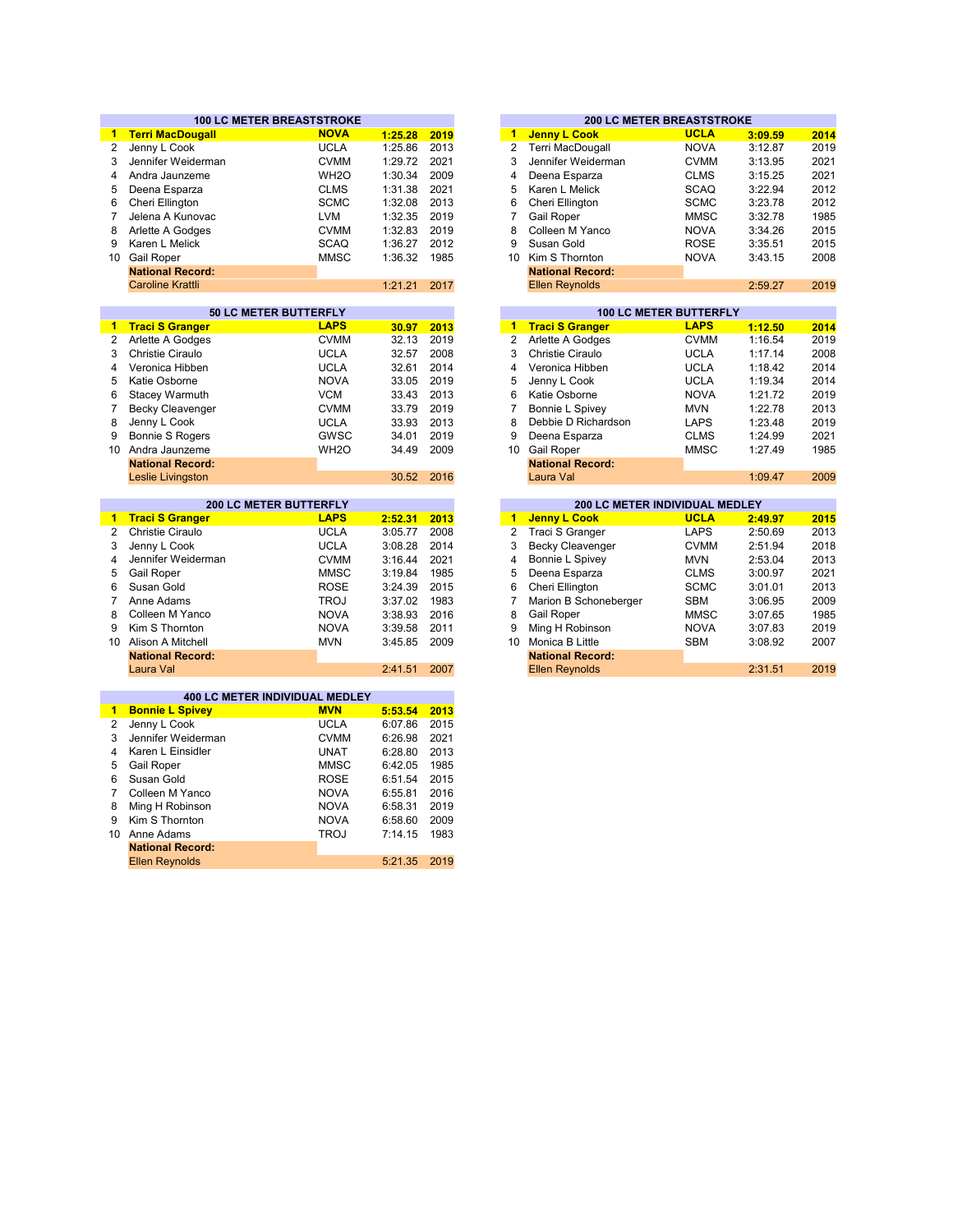#### **55-59 MEN LCM - SPMS TOP 10 ALL-TIME - as of 12/25/21**

|                      | <b>50 LC METER FREESTYLE</b>   |             |          |      |                      |                            | <b>100 LC METER FREESTYLE</b>  |          |      |
|----------------------|--------------------------------|-------------|----------|------|----------------------|----------------------------|--------------------------------|----------|------|
| 1.                   | <b>Michael J Blatt</b>         | <b>VCM</b>  | 26.45    | 2012 | $\blacktriangleleft$ | <b>Dan Stephenson</b>      | <b>ROSE</b>                    | 57.77    | 2014 |
| $\overline{2}$       | Dan Stephenson                 | <b>ROSE</b> | 26.64    | 2013 | $\overline{2}$       | Michael J Blatt            | <b>VCM</b>                     | 59.22    | 2012 |
| 3                    | Kip Fulbeck                    | <b>SBM</b>  | 26.83    | 2021 | 3                    | Jeff Farrell               | <b>SBM</b>                     | 1:00.87  | 1995 |
| 4                    | Jeff Farrell                   | <b>SBM</b>  | 27.08    | 1995 | 4                    | Scott L Adair              | <b>CVMM</b>                    | 1:01.60  | 2019 |
| 5                    | Chris L Wall                   | <b>CVMM</b> | 27.20    | 2017 | 5                    | Thomas S Taylor            | <b>ROSE</b>                    | 1:01.68  | 2019 |
| 6                    | Scott L Adair                  | <b>CVMM</b> | 27.33    | 2019 | 6                    | R Scott Townsend           | <b>LVM</b>                     | 1:01.72  | 2009 |
| 7                    | Michael Boosin                 | <b>CVMM</b> | 27.35    | 2021 | 7                    | <b>Tito Morales</b>        | <b>UCLA</b>                    | 1:02.06  | 2015 |
| 8                    | Douglas C Barker               | <b>MVN</b>  | 27.64    | 2019 | 8                    | James J Tobin              | <b>MVN</b>                     | 1:02.19  | 2021 |
| 9                    | Thomas S Taylor                | <b>ROSE</b> | 27.90    | 2018 | 9                    | Chris L Wall               | <b>CVMM</b>                    | 1:02.44  | 2017 |
| 10                   | <b>Chris Downey</b>            | <b>MVN</b>  | 28.08    | 2006 | 10                   | Glenn A Gruber             | <b>CTM</b>                     | 1:03.01  | 2004 |
|                      | <b>National Record:</b>        |             |          |      |                      | <b>National Record:</b>    |                                |          |      |
|                      | <b>Jack Groselle</b>           |             | 25.01    | 2009 |                      | <b>Steve Wood</b>          |                                | 56.07    | 2015 |
|                      |                                |             |          |      |                      |                            |                                |          |      |
|                      | <b>200 LC METER FREESTYLE</b>  |             |          |      |                      |                            | <b>400 LC METER FREESTYLE</b>  |          |      |
| $\blacktriangleleft$ | <b>Dan Stephenson</b>          | <b>ROSE</b> | 2:06.26  | 2012 | $\blacktriangleleft$ | <b>Jim Mc Conica</b>       | <b>VCM</b>                     | 4:25.34  | 2005 |
| $\overline{2}$       | Jim Mc Conica                  | <b>VCM</b>  | 2:08.03  | 2005 | 2                    | Dan Stephenson             | <b>ROSE</b>                    | 4:32.87  | 2012 |
| 3                    | Mike G Shaffer                 | <b>VCM</b>  | 2:12.96  | 2021 | 3                    | R Scott Townsend           | <b>LVM</b>                     | 4:39.56  | 2009 |
| 4                    | <b>Tito Morales</b>            | <b>UCLA</b> | 2:14.65  | 2016 | 4                    | <b>Bruce W Thomas</b>      | <b>SCAQ</b>                    | 4:40.73  | 2015 |
| 5                    |                                |             |          | 2013 | 5                    |                            |                                |          |      |
|                      | Michael J Blatt                | <b>VCM</b>  | 2:15.10  |      |                      | <b>Tito Morales</b>        | <b>UCLA</b>                    | 4:48.08  | 2016 |
| 6                    | Thomas S Taylor                | <b>ROSE</b> | 2:16.12  | 2018 | 6                    | Tim P Buckley              | <b>FMT</b>                     | 4:54.10  | 2011 |
| $\overline{7}$       | Jeff Farrell                   | <b>SBM</b>  | 2:17.63  | 1994 | 7                    | James J Tobin              | <b>MVN</b>                     | 4:54.84  | 2021 |
| 8                    | James J Tobin                  | <b>MVN</b>  | 2:18.08  | 2021 | 8                    | <b>Bill Darby</b>          | <b>UNAT</b>                    | 4:56.79  | 2002 |
| 9                    | R Scott Townsend               | <b>LVM</b>  | 2:18.21  | 2009 | 9                    | Dan Jensen                 | <b>GRA</b>                     | 4:58.40  | 2015 |
| 10                   | <b>Bill Darby</b>              | <b>UNAT</b> | 2:18.56  | 2002 | 10                   | <b>Michael Blatt</b>       | <b>VCM</b>                     | 4:58.66  | 2011 |
|                      | <b>National Record:</b>        |             |          |      |                      | <b>National Record:</b>    |                                |          |      |
|                      | <b>Michael Mann</b>            |             | 2:04.01  | 2009 |                      | <b>Michael Mann</b>        |                                | 4:22.49  | 2009 |
|                      |                                |             |          |      |                      |                            |                                |          |      |
|                      | 800 LC METER FREESTYLE         |             |          |      |                      |                            | <b>1500 LC METER FREESTYLE</b> |          |      |
| $\blacktriangleleft$ | <b>Jim McConica</b>            | <b>VCM</b>  | 9:06.86  | 2006 | $\blacksquare$       | <b>Jim Mc Conica</b>       | <b>VCM</b>                     | 17:40.10 | 2005 |
| $\overline{2}$       | Dan Stephenson                 | <b>ROSE</b> | 9:32.37  | 2013 | $\overline{2}$       | <b>Bruce W Thomas</b>      | <b>SCAQ</b>                    | 18:31.80 | 2015 |
| 3                    | <b>Bruce W Thomas</b>          | <b>SCAQ</b> | 9:39.82  | 2015 | 3                    | <b>Tito Morales</b>        | <b>UCLA</b>                    | 19:27.40 | 2015 |
| 4                    | R Scott Townsend               | <b>LVM</b>  | 9:42.16  | 2009 | 4                    | <b>Bill Darby</b>          | <b>UNAT</b>                    | 19:27.48 | 2002 |
| 5                    | <b>Tito Morales</b>            | <b>UCLA</b> | 10:02.27 | 2016 | 5                    | Jeffrey W Crosson          | <b>NOVA</b>                    | 19:52.95 | 2018 |
| 6                    | <b>Bill Darby</b>              | <b>UNAT</b> | 10:17.43 | 2002 | 6                    | <b>Hubie Kerns</b>         | <b>VCM</b>                     | 19:59.59 | 2008 |
| 7                    | Dan Jensen                     | <b>GRA</b>  | 10:22.22 | 2015 | $\overline{7}$       | <b>Rick Phillips</b>       | <b>SCAQ</b>                    | 20:04.23 | 2009 |
| 8                    | Michael J Blatt                | <b>VCM</b>  | 10:28.60 | 2012 | 8                    | Dan Jensen                 | <b>GRA</b>                     | 20:04.66 | 2015 |
| 9                    | Jeffrey W Crosson              | <b>NOVA</b> | 10:28.63 | 2017 | 9                    | Stephen P Sponagle         | <b>NOVA</b>                    | 20:09.20 | 2014 |
| 10                   | Stephen P Sponagle             | <b>NOVA</b> | 10:31.27 | 2014 | 10                   | Tegze Haraszti             | <b>HBSC</b>                    | 20:16.65 | 1999 |
|                      | <b>National Record:</b>        |             |          |      |                      | <b>National Record:</b>    |                                |          |      |
|                      | <b>Michael Mann</b>            |             | 9:00.09  | 2009 |                      | <b>Michael Mann</b>        |                                | 17:22.61 | 2009 |
|                      |                                |             |          |      |                      |                            |                                |          |      |
|                      | <b>50 LC METER BACKSTROKE</b>  |             |          |      |                      |                            | <b>100 LC METER BACKSTROKE</b> |          |      |
| $\mathbf{1}$         | <b>Philipp A Djang</b>         | <b>MVN</b>  | 31.93    | 2013 | $\mathbf{1}$         | <b>Dan Stephenson</b>      | <b>ROSE</b>                    | 1:09.07  | 2014 |
| $\overline{2}$       | Dan Stephenson                 | <b>ROSE</b> | 32.02    | 2012 | $\overline{2}$       | Jim McConica               | <b>VCM</b>                     | 1:10.38  | 2006 |
| 3                    | Michael J Boosin               | <b>CVMM</b> | 32.72    | 2021 | 3                    | Philipp A Djang            | <b>MVN</b>                     | 1:10.47  | 2013 |
| 4                    | Mike G Shaffer                 | <b>VCM</b>  | 32.96    | 2021 | 4                    | Mike G Shaffer             | <b>VCM</b>                     | 1:12.34  | 2021 |
| 5                    | <b>Toby Weissert</b>           | <b>NOVA</b> | 33.66    | 2013 | 5                    | <b>Tito Morales</b>        | <b>UCLA</b>                    | 1:13.98  | 2017 |
| 6                    | Clay T Evans                   | <b>SCAQ</b> | 34.07    | 2009 | 6                    | James B Lucas              | LAAC                           | 1:14.00  | 2009 |
| 7                    | Boyd Johnson                   | <b>UNAT</b> | 34.13    | 1983 | 7                    | R Scott Townsend           | <b>LVM</b>                     | 1:14.34  | 2009 |
| 8                    | James B Lucas                  | LAAC        | 34.19    | 2009 | 8                    | Hubie Kerns                | <b>UNAT</b>                    | 1:14.52  | 2004 |
| 9                    | Hubie Kerns                    | <b>UNAT</b> | 34.26    | 2004 | 9                    | Peter R O'Keeffe           | UCLS                           | 1:16.46  | 2006 |
|                      | 10 Tord E Benner               | <b>NOVA</b> | 34.43    | 2015 | 10                   | <b>Bradley S Stolshek</b>  | <b>CVMM</b>                    | 1:16.57  | 2018 |
|                      | <b>National Record:</b>        |             |          |      |                      | <b>National Record:</b>    |                                |          |      |
|                      | <b>Steve Wood</b>              |             | 29.03    | 2016 |                      | <b>Steve Wood</b>          |                                | 1:03.50  | 2015 |
|                      |                                |             |          |      |                      |                            |                                |          |      |
|                      | <b>200 LC METER BACKSTROKE</b> |             |          |      |                      |                            | 50 LC METER BREASTSTROKE       |          |      |
| 1.                   | <b>Jim Mc Conica</b>           | <b>VCM</b>  | 2:25.89  | 2005 | 1                    | <b>Gerard Von Hoffmann</b> | <b>NOVA</b>                    | 32.92    | 2011 |
| 2                    | Dan Stephenson                 | <b>ROSE</b> | 2:30.06  | 2014 | 2                    | Marlow D Peterson          | <b>MVN</b>                     | 34.66    | 2015 |
| 3                    | <b>Tito Morales</b>            | <b>UCLA</b> | 2:37.30  | 2015 | 3                    | Dan P Leonard              | <b>SCAQ</b>                    | 35.02    | 2009 |
| 4                    | R Scott Townsend               | LVM         | 2:38.24  | 2009 | 4                    | <b>Hubie Kerns</b>         | VCM                            | 35.10    | 2005 |
| 5                    | Philipp A Djang                | <b>MVN</b>  | 2:42.14  | 2013 | 5                    | John Derr                  | <b>VCM</b>                     | 35.43    | 2004 |
| 6                    | James B Lucas                  | LAAC        | 2:45.27  | 2009 | 6                    | Rod Cargill                | <b>TYR</b>                     | 35.72    | 2005 |
| 7                    | Frank Warner                   | <b>TYR</b>  | 2:46.90  | 2005 | 7                    | Michael J Blatt            | <b>VCM</b>                     | 35.77    | 2011 |
| 8                    | Tegze Haraszti                 | <b>HBSC</b> | 2:47.06  | 1998 | 8                    | Peter Wisner               | <b>ROSE</b>                    | 35.81    | 2003 |
| 9                    | Diego Pombo                    | <b>GWSC</b> |          |      | 9                    |                            |                                |          |      |
|                      |                                |             | 2:52.14  | 2017 |                      | Philip John Templin        | UCI                            | 36.12    | 2009 |
|                      | 10 Bradley S Stolshek          | <b>CVMM</b> | 2:52.25  | 2018 | 10                   | Winston S Uchiyama         | ROSE                           | 36.24    | 2013 |
|                      | <b>National Record:</b>        |             |          |      |                      | <b>National Record:</b>    |                                |          |      |
|                      | <b>Rip Esselstyn</b>           |             | 2:20.83  | 2019 |                      | <b>David Guthrie</b>       |                                | 30.56    | 2017 |

| 20.04   | ں رے         | ے               | <b>IVIIUI IACI J DIAIL</b>                      | v v ivi                        | <b>JJ.ZZ</b> |
|---------|--------------|-----------------|-------------------------------------------------|--------------------------------|--------------|
| 26.83   | 2021         | 3               | Jeff Farrell                                    | <b>SBM</b>                     | 1:00.87      |
| 27.08   | 1995         | 4               | Scott L Adair                                   | <b>CVMM</b>                    | 1:01.60      |
|         |              |                 |                                                 |                                |              |
| 27.20   | 2017         | 5               | Thomas S Taylor                                 | <b>ROSE</b>                    | 1:01.68      |
| 27.33   | 2019         | 6               | R Scott Townsend                                | <b>LVM</b>                     | 1:01.72      |
| 27.35   | 2021         | 7               | <b>Tito Morales</b>                             | <b>UCLA</b>                    | 1:02.06      |
| 27.64   | 2019         | 8               | James J Tobin                                   | <b>MVN</b>                     | 1:02.19      |
| 27.90   | 2018         | 9               | Chris L Wall                                    | <b>CVMM</b>                    | 1:02.44      |
|         |              |                 |                                                 |                                |              |
| 28.08   | 2006         | 10 <sup>°</sup> | Glenn A Gruber                                  | <b>CTM</b>                     | 1:03.01      |
|         |              |                 | <b>National Record:</b>                         |                                |              |
| 25.01   | 2009         |                 | <b>Steve Wood</b>                               |                                | 56.07        |
|         |              |                 |                                                 |                                |              |
|         |              |                 |                                                 | <b>400 LC METER FREESTYLE</b>  |              |
| 2:06.26 | 2012         | $\mathbf{1}$    | <b>Jim Mc Conica</b>                            | <b>VCM</b>                     | 4:25.34      |
| 2:08.03 | 2005         | 2               | Dan Stephenson                                  | <b>ROSE</b>                    | 4:32.87      |
| 2:12.96 | 2021         | 3               | R Scott Townsend                                | <b>LVM</b>                     | 4:39.56      |
| 2:14.65 | 2016         | 4               | <b>Bruce W Thomas</b>                           | SCAQ                           | 4:40.73      |
| 2:15.10 | 2013         | 5               | <b>Tito Morales</b>                             | UCLA                           | 4:48.08      |
| 2:16.12 | 2018         | 6               | Tim P Buckley                                   | <b>FMT</b>                     | 4:54.10      |
| 2:17.63 |              | 7               |                                                 | <b>MVN</b>                     |              |
|         | 1994         |                 | James J Tobin                                   |                                | 4:54.84      |
| 2:18.08 | 2021         | 8               | <b>Bill Darby</b>                               | <b>UNAT</b>                    | 4:56.79      |
| 2:18.21 | 2009         | 9               | Dan Jensen                                      | <b>GRA</b>                     | 4:58.40      |
| 2:18.56 | 2002         | 10              | <b>Michael Blatt</b>                            | VCM                            | 4:58.66      |
|         |              |                 | <b>National Record:</b>                         |                                |              |
| 2:04.01 | 2009         |                 | <b>Michael Mann</b>                             |                                | 4:22.49      |
|         |              |                 |                                                 |                                |              |
|         |              |                 |                                                 | <b>1500 LC METER FREESTYLE</b> |              |
| 9:06.86 | 2006         | 1               | <b>Jim Mc Conica</b>                            | <b>VCM</b>                     | 17:40.10     |
| 9:32.37 | 2013         | 2               | <b>Bruce W Thomas</b>                           | <b>SCAQ</b>                    | 18:31.80     |
| 9:39.82 | 2015         | 3               | <b>Tito Morales</b>                             | <b>UCLA</b>                    | 19:27.40     |
| 9:42.16 | 2009         | 4               | <b>Bill Darby</b>                               | UNAT                           | 19:27.48     |
| 0:02.27 | 2016         | 5               | Jeffrey W Crosson                               | <b>NOVA</b>                    | 19:52.95     |
| 0:17.43 | 2002         | 6               | Hubie Kerns                                     | <b>VCM</b>                     | 19:59.59     |
| 0:22.22 | 2015         | 7               | <b>Rick Phillips</b>                            | SCAQ                           | 20:04.23     |
|         |              |                 |                                                 |                                |              |
| 0:28.60 | 2012         | 8               | Dan Jensen                                      | GRA                            | 20:04.66     |
| 0:28.63 | 2017         | 9               | Stephen P Sponagle                              | <b>NOVA</b>                    | 20:09.20     |
| 0:31.27 | 2014         | 10              | Tegze Haraszti                                  | <b>HBSC</b>                    | 20:16.65     |
|         |              |                 | <b>National Record:</b>                         |                                |              |
| 9:00.09 | 2009         |                 | <b>Michael Mann</b>                             |                                | 17:22.61     |
|         |              |                 |                                                 | <b>100 LC METER BACKSTROKE</b> |              |
| 31.93   | 2013         | $\mathbf{1}$    | <b>Dan Stephenson</b>                           | <b>ROSE</b>                    | 1:09.07      |
|         |              |                 |                                                 |                                |              |
| 32.02   | 2012         | 2               | Jim McConica                                    | <b>VCM</b>                     | 1:10.38      |
| 32.72   | 2021         | 3               | Philipp A Djang                                 | <b>MVN</b>                     | 1:10.47      |
| 32.96   | 2021         | 4               | Mike G Shaffer                                  | <b>VCM</b>                     | 1:12.34      |
| 33.66   | 2013         | 5               | <b>Tito Morales</b>                             | <b>UCLA</b>                    | 1:13.98      |
| 34.07   | 2009         | 6               | James B Lucas                                   | LAAC                           | 1:14.00      |
| 34.13   | 1983         | 7               | R Scott Townsend                                | LVM                            | 1:14.34      |
|         |              | 8               | <b>Hubie Kerns</b>                              |                                |              |
| 34.19   | 2009         |                 |                                                 | <b>UNAT</b>                    | 1:14.52      |
| 34.26   | 2004         | 9               | Peter R O'Keeffe                                | UCLS                           | 1:16.46      |
| 34.43   | 2015         | 10              | <b>Bradley S Stolshek</b>                       | <b>CVMM</b>                    | 1:16.57      |
|         |              |                 | <b>National Record:</b>                         |                                |              |
| 29.03   | 2016         |                 | <b>Steve Wood</b>                               |                                | 1:03.50      |
|         |              |                 |                                                 |                                |              |
|         |              |                 |                                                 | 50 LC METER BREASTSTROKE       |              |
| 2:25.89 | 2005<br>2014 | 1<br>2          | <b>Gerard Von Hoffmann</b><br>Marlow D Peterson | <b>NOVA</b><br>MVN             | 32.92        |
| 2:30.06 |              |                 |                                                 |                                | 34.66        |
| 2:37.30 | 2015         | 3               | Dan P Leonard                                   | SCAQ                           | 35.02        |
| 2:38.24 | 2009         | 4               | <b>Hubie Kerns</b>                              | VCM                            | 35.10        |
| 2:42.14 | 2013         | 5               | John Derr                                       | VCM                            | 35.43        |
| 2:45.27 | 2009         | 6               | Rod Cargill                                     | TYR                            | 35.72        |
| 2:46.90 | 2005         | 7               | Michael J Blatt                                 | VCM                            | 35.77        |
|         | 1998         |                 | Peter Wisner                                    | ROSE                           |              |
| 2:47.06 |              | 8               |                                                 |                                | 35.81        |
| 2:52.14 | 2017         | 9               | Philip John Templin                             | UCI                            | 36.12        |
| 2:52.25 | 2018         |                 | 10 Winston S Uchiyama                           | <b>ROSE</b>                    | 36.24        |
|         |              |                 | <b>National Record:</b>                         |                                |              |
| 2:20.83 | 2019         |                 | <b>David Guthrie</b>                            |                                | 30.56        |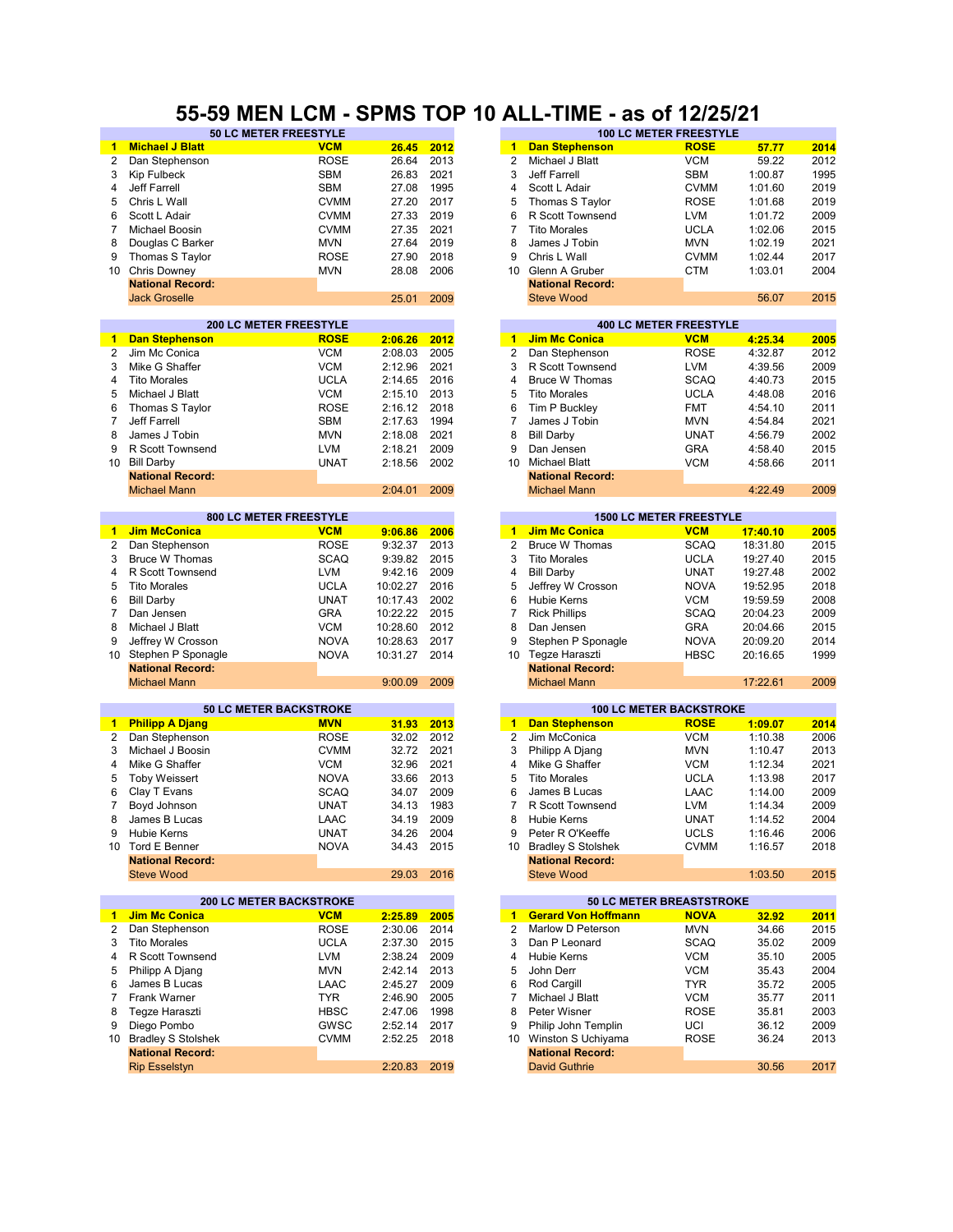|                 | <b>100 LC METER BREASTSTROKE</b> |                  |              | <b>200 LC METER BREASTSTROKE</b> |                |                                |                               |         |      |
|-----------------|----------------------------------|------------------|--------------|----------------------------------|----------------|--------------------------------|-------------------------------|---------|------|
| 1.              | <b>Gerard Von Hoffmann</b>       | <b>NOVA</b>      | 1:12.87      | 2011                             | $\mathbf{1}$   | <b>Gerard Von Hoffmann</b>     | <b>NOVA</b>                   | 2:42.88 | 2011 |
| $\overline{2}$  | John Derr                        | <b>VCM</b>       | 1:18.37      | 2004                             | *2             | Tegze Haraszti                 | <b>HBSC</b>                   | 2:54.08 | 1998 |
| 3               | <b>Hubie Kerns</b>               | <b>VCM</b>       | 1:18.56      | 2008                             | *2             | John Derr                      | <b>VCM</b>                    | 2:54.08 | 2004 |
| 4               | Dan P Leonard                    | <b>SCAQ</b>      | 1:18.79      | 2009                             | 4              | <b>Hubie Kerns</b>             | <b>VCM</b>                    | 2:54.92 | 2008 |
| 5               | Marlow D Peterson                | <b>MVN</b>       | 1:19.05      | 2015                             | 5              | Thomas S Taylor                | <b>ROSE</b>                   | 2:55.68 | 2018 |
| 6               | Tegze Haraszti                   | <b>HBSC</b>      | 1:19.05      | 1998                             | 6              | Philip John Templin            | UCI                           | 2:57.22 | 2009 |
| 7               |                                  | <b>CVMM</b>      | 1:0.22       | 2021                             | 7              | Michael J Blatt                | <b>VCM</b>                    |         |      |
|                 | Doug J Koehler                   |                  |              |                                  |                |                                |                               | 2:58.14 | 2013 |
| 8               | Michael J Blatt                  | <b>VCM</b>       | 1:20.50      | 2012                             | 8              | Dan P Leonard                  | <b>SCAQ</b>                   | 2:58.78 | 2009 |
| 9               | Rod Cargill                      | UCI              | 1:21.00      | 2003                             | 9              | Laurence T Jaffee              | <b>LVM</b>                    | 2:59.08 | 2016 |
| $*10$           | Mauro Bordovsky                  | WH <sub>20</sub> | 1:21.11      | 2011                             | 10             | Marlow D Peterson              | <b>MVN</b>                    | 2:59.55 | 2015 |
| $*10$           | Thomas S Taylor                  | <b>ROSE</b>      | 1:21.11      | 2017                             |                | <b>National Record:</b>        |                               |         |      |
|                 | <b>National Record:</b>          |                  |              |                                  |                | <b>David Guthrie</b>           |                               | 2:30.63 | 2016 |
|                 | <b>David Guthrie</b>             |                  | 1:07.97      | 2015                             |                |                                |                               |         |      |
|                 |                                  |                  |              |                                  |                |                                |                               |         |      |
|                 | 50 LC METER BUTTERFLY            |                  |              |                                  |                |                                | <b>100 LC METER BUTTERFLY</b> |         |      |
| $\blacksquare$  | <b>Kip Fulbeck</b>               | <b>SBM</b>       | 28.48        | 2021                             | $\mathbf{1}$   | <b>Gerard Von Hoffmann</b>     | <b>NOVA</b>                   | 1:06.26 | 2011 |
| $\overline{2}$  | Gerard Von Hoffmann              | <b>NOVA</b>      | 29.06        | 2012                             | $\overline{2}$ | <b>Tito Morales</b>            | <b>UCLA</b>                   | 1:07.10 | 2016 |
| 3               | Frank A Wasko                    | <b>MVN</b>       | 29.18        | 2015                             | 3              | James J Tobin                  | <b>MVN</b>                    | 1:07.85 | 2021 |
| 4               | Dan Stephenson                   | <b>ROSE</b>      | 29.37        | 2014                             | 4              | Michael R Heather              | <b>MVN</b>                    | 1:08.33 | 2009 |
| 5               | Jeff S Taylor                    | <b>MVN</b>       | 29.53        | 2013                             | 5              | Robert J Ross                  | <b>SCAQ</b>                   | 1:08.75 | 2009 |
| 6               | Mike G Shaffer                   | <b>VCM</b>       | 29.65        | 2021                             | 6              | Frank A Wasko                  | <b>MVN</b>                    | 1:09.39 | 2015 |
| $\overline{7}$  | Thomas S Taylor                  | <b>ROSE</b>      | 29.74        | 2018                             | $\overline{7}$ | <b>Toby Weissert</b>           | <b>NOVA</b>                   | 1:09.48 | 2013 |
| 8               | <b>Tito Morales</b>              | <b>UCLA</b>      | 29.81        | 2017                             | 8              | Steven Van Nort                | LAPS                          | 1:09.55 | 2006 |
| 9               |                                  | <b>UNAT</b>      | 29.86        | 2019                             | 9              | Fred Uytengsu                  | <b>UNAT</b>                   | 1:09.89 | 2019 |
| 10              | Fred Uytengsu                    | <b>MVN</b>       | 29.95        | 2009                             | 10             | Dan P Leonard                  | <b>SCAQ</b>                   |         | 2009 |
|                 | Michael R Heather                |                  |              |                                  |                |                                |                               | 1:10.08 |      |
|                 | <b>National Record:</b>          |                  |              |                                  |                | <b>National Record:</b>        |                               |         |      |
|                 | <b>Gary Hall</b>                 |                  | 26.86        | 2009                             |                | <b>Paul Carter</b>             |                               | 1:00.56 | 2012 |
|                 |                                  |                  |              |                                  |                |                                |                               |         |      |
|                 | <b>200 LC METER BUTTERFLY</b>    |                  |              |                                  |                | 200 LC METER INDIVIDUAL MEDLEY |                               |         |      |
| 1               | <b>Mike G Shaffer</b>            | <b>VCM</b>       | 2:24.42      | 2021                             | $\blacksquare$ | <b>Dan Stephenson</b>          | <b>ROSE</b>                   | 2:28.66 | 2014 |
| $\overline{2}$  | Jim Mc Conica                    | <b>VCM</b>       | 2:28.62      | 2006                             | $\overline{2}$ | Jim McConica                   | <b>VCM</b>                    | 2:29.02 | 2005 |
| 3               | <b>Tito Morales</b>              | <b>UCLA</b>      | 2:36.50      | 2017                             | 3              | Gerard Von Hoffmann            | <b>NOVA</b>                   | 2:30.21 | 2011 |
| 4               | Robert J Ross                    | <b>SCAQ</b>      | 2:40.66      | 2009                             | 4              | <b>Tito Morales</b>            | <b>UCLA</b>                   | 2:32.91 | 2017 |
| 5               | Laurence T Jaffee                | <b>LVM</b>       | 2:41.86      | 2016                             | 5              | Michael J Blatt                | <b>VCM</b>                    | 2:35.89 | 2012 |
| 6               | Steven Van Nort                  | <b>LAPS</b>      | 2:49.08      | 2006                             | 6              | Hubie Kerns                    | <b>VCM</b>                    | 2:36.11 | 2005 |
| 7               | Michael R Heather                | <b>MVN</b>       | 2:50.55      | 2009                             | 7              | Laurence T Jaffee              | <b>LVM</b>                    | 2:38.02 | 2016 |
| 8               | <b>Toby Weissert</b>             | <b>NOVA</b>      | 2:54.00      | 2013                             | 8              | <b>Toby Weissert</b>           | <b>NOVA</b>                   | 2:38.41 | 2013 |
| 9               | <b>Bill Ireland</b>              | <b>SCAQ</b>      | 2:55.56      | 2014                             | 9              | Winston S Uchiyama             | <b>ROSE</b>                   | 2:40.84 | 2015 |
| 10 <sup>°</sup> | Sherwin J Gormly                 | <b>LVM</b>       | 2:56.77      | 2016                             | 10             | Tegze Haraszti                 | <b>HBSC</b>                   | 2:41.35 | 1998 |
|                 | <b>National Record:</b>          |                  |              |                                  |                | <b>National Record:</b>        |                               |         |      |
|                 | <b>David Sims</b>                |                  | 2:18.37      | 2017                             |                | <b>Jerome Frentsos</b>         |                               | 2:20.67 | 2020 |
|                 |                                  |                  |              |                                  |                |                                |                               |         |      |
|                 | 400 LC METER INDIVIDUAL MEDLEY   |                  |              |                                  |                |                                |                               |         |      |
| $\mathbf{1}$    | <b>Jim Mc Conica</b>             | <b>VCM</b>       | 5:17.10 2005 |                                  |                |                                |                               |         |      |
| 2               | <b>Tito Morales</b>              | <b>UCLA</b>      | 5:25.14      | 2017                             |                |                                |                               |         |      |
| 3               | Dan Stephenson                   | <b>ROSE</b>      | 5:26.70      | 2012                             |                |                                |                               |         |      |
| 4               | <b>Toby Weissert</b>             | <b>NOVA</b>      | 5:42.81      | 2013                             |                |                                |                               |         |      |
| 5               | Philip John Templin              | UCI              | 5:48.49      | 2009                             |                |                                |                               |         |      |
| 6               | <b>Bruce W Thomas</b>            | <b>SCAQ</b>      | 5:51.69      | 2015                             |                |                                |                               |         |      |
| $\overline{7}$  | Steven Van Nort                  | <b>LAPS</b>      |              | 2007                             |                |                                |                               |         |      |
|                 |                                  |                  | 5:55.65      |                                  |                |                                |                               |         |      |
| 8               | <b>Michael Collins</b>           | <b>NOVA</b>      | 6:01.17      | 2021                             |                |                                |                               |         |      |
| 9               | <b>Howard Burns</b>              | UCI              | 6:06.89      | 2006                             |                |                                |                               |         |      |
| 10              | John Holbeck                     | <b>MYST</b>      | 6:07.88      | 2017                             |                |                                |                               |         |      |
|                 | <b>National Record:</b>          |                  |              |                                  |                |                                |                               |         |      |
|                 | <b>Michael Mann</b>              |                  | 5:04.07      | 2009                             |                |                                |                               |         |      |

|    | <b>200 LC METER BREASTSTROKE</b> |             |         |      |  |  |  |  |  |  |  |  |  |
|----|----------------------------------|-------------|---------|------|--|--|--|--|--|--|--|--|--|
| 1  | <b>Gerard Von Hoffmann</b>       | <b>NOVA</b> | 2:42.88 | 2011 |  |  |  |  |  |  |  |  |  |
| *2 | Tegze Haraszti                   | <b>HBSC</b> | 2:54.08 | 1998 |  |  |  |  |  |  |  |  |  |
| *2 | John Derr                        | <b>VCM</b>  | 2:54.08 | 2004 |  |  |  |  |  |  |  |  |  |
| 4  | Hubie Kerns                      | <b>VCM</b>  | 2:54.92 | 2008 |  |  |  |  |  |  |  |  |  |
| 5  | Thomas S Taylor                  | <b>ROSE</b> | 2:55.68 | 2018 |  |  |  |  |  |  |  |  |  |
| 6  | Philip John Templin              | UCI         | 2:57.22 | 2009 |  |  |  |  |  |  |  |  |  |
| 7  | Michael J Blatt                  | <b>VCM</b>  | 2:58.14 | 2013 |  |  |  |  |  |  |  |  |  |
| 8  | Dan P Leonard                    | <b>SCAQ</b> | 2:58.78 | 2009 |  |  |  |  |  |  |  |  |  |
| 9  | Laurence T Jaffee                | <b>LVM</b>  | 2:59.08 | 2016 |  |  |  |  |  |  |  |  |  |
| 10 | Marlow D Peterson                | <b>MVN</b>  | 2:59.55 | 2015 |  |  |  |  |  |  |  |  |  |
|    | <b>National Record:</b>          |             |         |      |  |  |  |  |  |  |  |  |  |
|    | <b>David Guthrie</b>             |             | 2:30.63 | 2016 |  |  |  |  |  |  |  |  |  |
|    |                                  |             |         |      |  |  |  |  |  |  |  |  |  |

|       |      |                |                            | <b>100 LC METER BUTTERFLY</b>  |         |
|-------|------|----------------|----------------------------|--------------------------------|---------|
| 28.48 | 2021 | 1              | <b>Gerard Von Hoffmann</b> | <b>NOVA</b>                    | 1:06.26 |
| 29.06 | 2012 | 2              | <b>Tito Morales</b>        | UCLA                           | 1:07.10 |
| 29.18 | 2015 | 3              | James J Tobin              | <b>MVN</b>                     | 1:07.85 |
| 29.37 | 2014 | 4              | Michael R Heather          | <b>MVN</b>                     | 1:08.33 |
| 29.53 | 2013 | 5              | Robert J Ross              | SCAQ                           | 1:08.75 |
| 29.65 | 2021 | 6              | Frank A Wasko              | <b>MVN</b>                     | 1:09.39 |
| 29.74 | 2018 | 7              | <b>Toby Weissert</b>       | <b>NOVA</b>                    | 1:09.48 |
| 29.81 | 2017 | 8              | Steven Van Nort            | <b>LAPS</b>                    | 1:09.55 |
| 29.86 | 2019 | 9              | Fred Uytengsu              | <b>UNAT</b>                    | 1:09.89 |
| 29.95 | 2009 | 10             | Dan P Leonard              | <b>SCAQ</b>                    | 1:10.08 |
|       |      |                | <b>National Record:</b>    |                                |         |
| 26.86 | 2009 |                | <b>Paul Carter</b>         |                                | 1:00.56 |
|       |      |                |                            |                                |         |
|       |      |                |                            | 200 LC METER INDIVIDUAL MEDLEY |         |
| 24.42 | 2021 | 1              | <b>Dan Stephenson</b>      | <b>ROSE</b>                    | 2:28.66 |
| 28.62 | 2006 | $\overline{2}$ | Jim McConica               | VCM                            | 2:29.02 |
| 36.50 | 2017 | 3              | Gerard Von Hoffmann        | <b>NOVA</b>                    | 2:30.21 |
| 40.66 | 2009 | 4              | <b>Tito Morales</b>        | <b>UCLA</b>                    | 2:32.91 |
| 41.86 | 2016 | 5              | Michael J Blatt            | <b>VCM</b>                     | 2:35.89 |
| 49.08 | 2006 | 6              | Hubie Kerns                | <b>VCM</b>                     | 2:36.11 |
| 50.55 | 2009 | 7              | Laurence T Jaffee          | <b>LVM</b>                     | 2:38.02 |
| 54.00 | 2013 | 8              | <b>Toby Weissert</b>       | <b>NOVA</b>                    | 2:38.41 |
| 55.56 | 2014 | 9              | Winston S Uchiyama         | <b>ROSE</b>                    | 2:40.84 |
| 56.77 | 2016 | 10             | Tegze Haraszti             | <b>HBSC</b>                    | 2:41.35 |
|       |      |                | National December          |                                |         |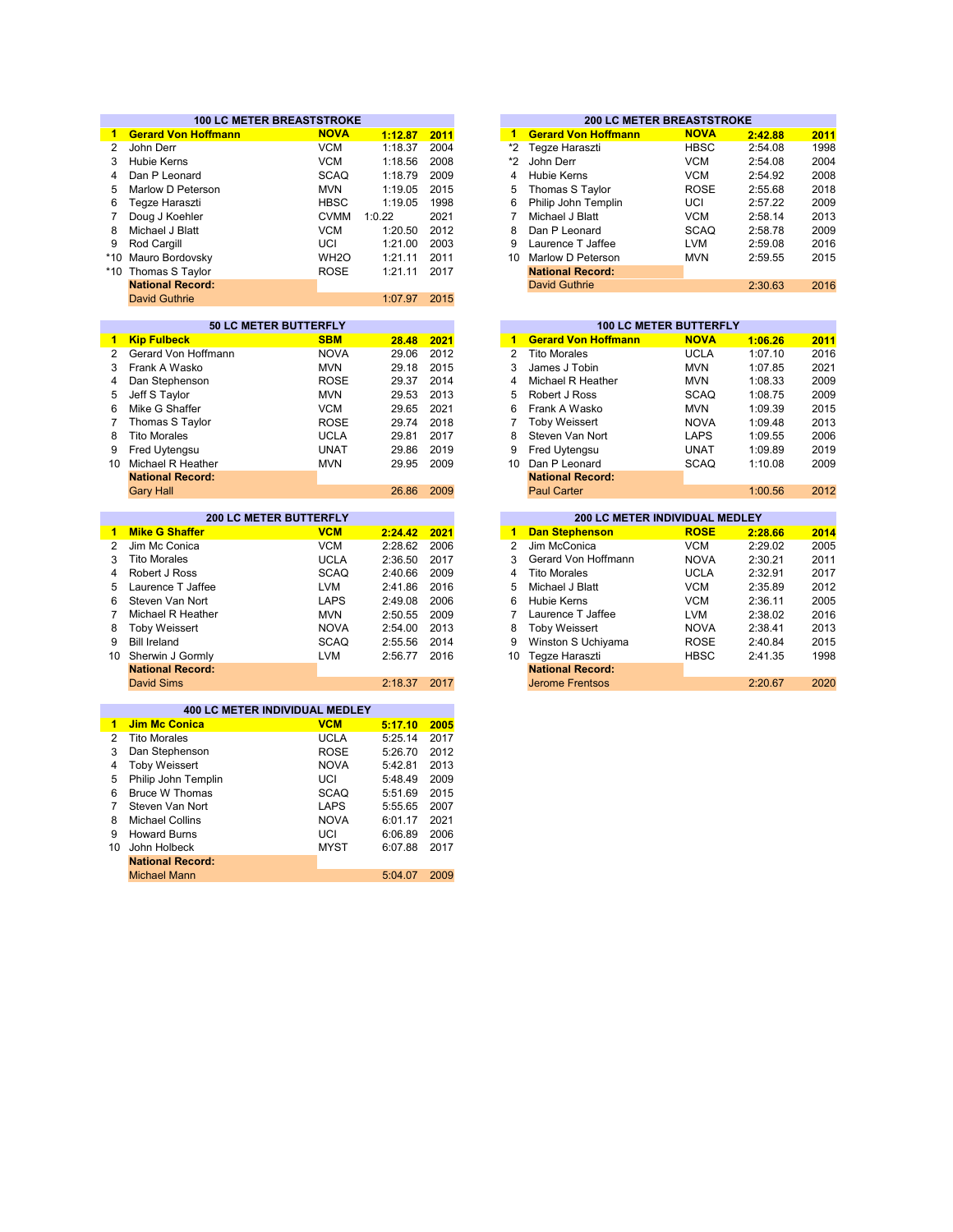### **60-64 WOMEN LCM - SPMS TOP 10 ALL-TIME - as of 12/25/21**

|                | <b>50 LC METER FREESTYLE</b>   |                   |          |      |                 |                                 | <b>100 LC METER FREESTYLE</b>  |          |      |
|----------------|--------------------------------|-------------------|----------|------|-----------------|---------------------------------|--------------------------------|----------|------|
| 1.             | <b>Traci S Granger</b>         | <b>LAPS</b>       | 30.16    | 2018 |                 | 1 Veronica Hibben               | <b>UCLA</b>                    | 1:06.41  | 2017 |
| $\overline{2}$ | Veronica Hibben                | <b>UCLA</b>       | 30.38    | 2016 | 2               | Traci S Granger                 | <b>LAPS</b>                    | 1:10.11  | 2018 |
| 3              | Jacki Hirsty                   | <b>UNAT</b>       | 31.08    | 2016 | 3               | Jacki Hirsty                    | <b>UNAT</b>                    | 1:10.43  | 2016 |
| 4              | Christie Ciraulo               | <b>UCLA</b>       | 32.61    | 2016 | 4               | Joanne Saul-Zachau              | <b>LVM</b>                     | 1:15.07  | 2019 |
| 5              | Beverly B Meteyer              | LVM               | 32.94    | 2013 | 5               | Elizabeth H Boscacci            | <b>SBM</b>                     | 1:15.25  | 2019 |
| 6              | Joanne Saul-Zachau             | <b>LVM</b>        | 32.97    | 2019 | 6               | <b>Beverly B Meteyer</b>        | <b>LVM</b>                     | 1:15.76  | 2016 |
| $\overline{7}$ | Elizabeth H Boscacci           | <b>SBM</b>        | 33.06    | 2019 | 7               | Carolyn Battin                  | <b>LVM</b>                     | 1:15.76  | 2014 |
|                |                                |                   |          |      |                 |                                 |                                |          |      |
| 8              | Nancy Kirkpatrick-Reno         | <b>CVMM</b>       | 33.69    | 2015 | 8               | <b>Christie Ciraulo</b>         | <b>UCLA</b>                    | 1:16.45  | 2013 |
| 9              | <b>Beverly Montrella</b>       | <b>MVN</b>        | 34.04    | 2008 | 9               | Denise M Hearst                 | <b>CVMM</b>                    | 1:16.68  | 2019 |
| 10             | Carolyn Battin                 | <b>LVM</b>        | 34.19    | 2014 | 10              | Diana Dolan LaMar               | <b>LVM</b>                     | 1:16.74  | 2018 |
|                | <b>National Record:</b>        |                   |          |      |                 | <b>National Record:</b>         |                                |          |      |
|                | <b>Penny Noyes</b>             |                   | 29.21    | 2018 |                 | Laura Val                       |                                | 1:03.83  | 2011 |
|                |                                |                   |          |      |                 |                                 |                                |          |      |
|                | <b>200 LC METER FREESTYLE</b>  |                   |          |      |                 |                                 | <b>400 LC METER FREESTYLE</b>  |          |      |
| 1              | <b>Veronica Hibben</b>         | <b>UCLA</b>       | 2:28.60  | 2016 | $\mathbf{1}$    | <b>Bonnie L Spivey</b>          | <b>LAPS</b>                    | 5:09.84  | 2019 |
| $\overline{2}$ | <b>Christie Ciraulo</b>        | <b>UCLA</b>       | 2:35.28  | 2013 | 2               | <b>Christie Ciraulo</b>         | <b>UCLA</b>                    | 5:20.59  | 2014 |
| 3              | Jacki Hirsty                   | <b>UNAT</b>       | 2:39.72  | 2016 | 3               | Veronica Hibben                 | <b>UCLA</b>                    | 5:25.31  | 2016 |
| 4              | Charlotte D Gutierrez          | <b>SBM</b>        | 2:42.55  | 2016 | 4               | Kim O'Grady                     | <b>ROSE</b>                    | 5:25.59  | 2021 |
| 5              | Diana Dolan LaMar              | <b>LVM</b>        | 2:45.37  | 2018 | 5               | Jacki Hirsty                    | <b>UNAT</b>                    | 5:29.25  | 2016 |
| 6              |                                | <b>LVM</b>        | 2:45.56  | 2019 | 6               |                                 | <b>GRA</b>                     |          | 2017 |
|                | Joanne Saul-Zachau             |                   |          |      |                 | Cheri Ellington                 |                                | 5:39.33  |      |
| $\overline{7}$ | Carol W Wilson                 | <b>MVN</b>        | 2:45.72  | 2019 | 7               | Denise M Hearst                 | <b>CVMM</b>                    | 5:41.34  | 2019 |
| 8              | Denise M Hearst                | <b>CVMM</b>       | 2:46.14  | 2019 | 8               | Diana Dolan LaMar               | <b>LVM</b>                     | 5:45.35  | 2018 |
| 9              | Carolyn Battin                 | <b>LVM</b>        | 2:46.97  | 2014 | 9               | Charlotte D Gutierrez           | <b>SBM</b>                     | 5:47.56  | 2016 |
| 10             | Alison A Mitchell              | <b>MVN</b>        | 2:48.02  | 2014 | 10              | Carolyn Battin                  | <b>LVM</b>                     | 5:48.93  | 2014 |
|                | <b>National Record:</b>        |                   |          |      |                 | <b>National Record:</b>         |                                |          |      |
|                | Laura Val                      |                   | 2:21.48  | 2012 |                 | Laura Val                       |                                | 4:59.82  | 2012 |
|                |                                |                   |          |      |                 |                                 |                                |          |      |
|                | 800 LC METER FREESTYLE         |                   |          |      |                 |                                 | <b>1500 LC METER FREESTYLE</b> |          |      |
| $\mathbf{1}$   | <b>Bonnie L Spivey</b>         | <b>LAPS</b>       | 10:34.37 | 2019 | $\mathbf{1}$    | <b>Bonnie L Spivey</b>          | <b>LAPS</b>                    | 19:57.23 | 2019 |
| $\overline{2}$ | Christie Ciraulo               | <b>UCLA</b>       | 11:02.30 | 2015 | $\overline{2}$  | Christie Ciraulo                | <b>UCLA</b>                    | 20:52.70 | 2015 |
| 3              | Veronica Hibben                | <b>NOVA</b>       | 11:33.06 | 2019 | 3               | Denise M Hearst                 | <b>CVMM</b>                    | 21:52.46 | 2019 |
| 4              | Denise M Hearst                | <b>CVMM</b>       | 11:34.29 | 2019 | 4               | Diana Dolan LaMar               | <b>LVM</b>                     | 22:20.73 | 2018 |
| 5              | Niki F Stokols                 | <b>CVMM</b>       | 11:45.53 | 2017 | 5               | Niki F Stokols                  | <b>CVMM</b>                    | 22:47.48 | 2018 |
| 6              | Cheri Ellington                | <b>GRA</b>        | 11:47.43 | 2017 | 6               | Joanne Saul-Zachau              | <b>LVM</b>                     | 22:52.33 | 2019 |
|                |                                |                   |          |      |                 |                                 |                                |          |      |
| 7              | Diana Dolan LaMar              | <b>LVM</b>        | 11:50.85 | 2018 | $\overline{7}$  | Carol W Wilson                  | <b>MVN</b>                     | 22:55.81 | 2017 |
| 8              | Carol W Wilson                 | <b>MVN</b>        | 11:53.14 | 2017 | 8               | Alison A Mitchell               | <b>MVN</b>                     | 23:15.12 | 2014 |
| 9              | Charlotte D Gutierrez          | <b>SBM</b>        | 11:55.29 | 2016 | 9               | Jeannette M Bauer               | <b>SCA</b>                     | 23:23.20 | 2009 |
|                | 10 Allison A Mitchell          | <b>MVN</b>        | 12:00.50 | 2014 | 10 <sup>1</sup> | Charlotte D Gutierrez           | <b>SBM</b>                     | 23:31.29 | 2016 |
|                | <b>National Record:</b>        |                   |          |      |                 | <b>National Record:</b>         |                                |          |      |
|                | Laura Val                      |                   | 10:17.71 | 2011 |                 | Laura Val                       |                                | 19:52.85 | 2011 |
|                |                                |                   |          |      |                 |                                 |                                |          |      |
|                | <b>50 LC METER BACKSTROKE</b>  |                   |          |      |                 | <b>100 LC METER BACKSTROKE</b>  |                                |          |      |
| $\mathbf 1$    | <b>Nancy Kirkpatrick-Reno</b>  | <b>CVMM</b>       | 37.38    | 2015 | $\mathbf{1}$    | <b>Bonnie L Spivey</b>          | <b>LAPS</b>                    | 1:22.62  | 2018 |
| $\overline{2}$ | Veronica Hibben                | <b>UCLA</b>       | 38.52    | 2016 | 2               | Mindy M Dougherty               | <b>MVN</b>                     | 1:25.76  | 2014 |
| 3              | Mindy M Dougherty              | <b>MVN</b>        | 39.26    | 2013 | 3               | Nancy Kirkpatrick-Reno          | <b>CVMM</b>                    | 1:26.89  | 2015 |
| 4              | Eugenia Gregorie               | <b>UNAT</b>       | 41.74    | 2000 | 4               | <b>Christie Ciraulo</b>         | <b>UCLA</b>                    | 1:28.21  | 2013 |
| 5              | Marion B Schoneberger          | <b>SBM</b>        | 41.83    | 2017 | 5               | Andra Jaunzeme                  | WH <sub>2</sub> O              | 1:28.83  | 2013 |
| 6              | Christie Ciraulo               | <b>UCLA</b>       | 41.98    | 2015 | 6               | Marion B Schoneberger           | <b>SBM</b>                     | 1:29.40  | 2017 |
| 7              | Kerri Lumbert Gentry           | <b>UNAT</b>       | 42.52    | 2017 | 7               | Kerri Lumbert Gentry            | <b>UNAT</b>                    | 1:29.96  | 2017 |
|                |                                |                   |          |      |                 |                                 |                                |          |      |
| 8              | Joanne Saul-Zachau             | <b>LVM</b>        | 42.63    | 2019 | 8               | Jeanne M McCleave               | <b>MVN</b>                     | 1:32.56  | 2015 |
| 9              | Monica B Little                | SBM               | 43.95    | 2014 | 9               | Cheri Ellington                 | CANY                           | 1:33.37  | 2019 |
| 10             | Jan L Levinrad                 | WH <sub>2</sub> O | 44.04    | 2011 | 10              | Denise M Hearst                 | <b>CVMM</b>                    | 1:33.39  | 2019 |
|                | <b>National Record:</b>        |                   |          |      |                 | <b>National Record:</b>         |                                |          |      |
|                | Laura Val                      |                   | 33.86    | 2015 |                 | <b>Bonnie Bilich</b>            |                                | 1:14.50  | 2018 |
|                |                                |                   |          |      |                 |                                 |                                |          |      |
|                | <b>200 LC METER BACKSTROKE</b> |                   |          |      |                 | <b>50 LC METER BREASTSTROKE</b> |                                |          |      |
| 1.             | <b>Bonnie L Spivey</b>         | <b>LAPS</b>       | 2:49.65  | 2019 | $1 -$           | <b>Karen L Melick</b>           | <b>SCAQ</b>                    | 42.81    | 2019 |
| 2              | <b>Christie Ciraulo</b>        | <b>UCLA</b>       | 3:04.31  | 2015 | 2               | Andra Jaunzeme                  | WH <sub>2</sub> O              | 43.09    | 2013 |
| 3              | Andra Jaunzeme                 | WH <sub>2</sub> O | 3:05.53  | 2013 | 3               | Lynn Y Rutherford               | SBM                            | 44.88    | 2017 |
| 4              | Kerri Lumbert Gentry           | <b>UNAT</b>       | 3:10.96  | 2017 | 4               | Cheri Ellington                 | GRA                            | 45.08    | 2017 |
| 5              | Mindy M Dougherty              | MVN               | 3:11.02  | 2013 | 5               | Carole Andre                    | <b>UCLA</b>                    | 45.28    | 2014 |
| 6              | Cheri Ellington                | GRA               | 3:14.53  | 2017 | 6               | Helene I Hirsch                 | TSTT                           | 45.42    | 2017 |
| 7              | Denise M Hearst                | <b>CVMM</b>       | 3:15.73  | 2019 | 7               | Charlotte D Gutierrez           | <b>SBM</b>                     | 45.50    | 2016 |
| 8              | Joanne Saul-Zachau             | <b>LVM</b>        | 3:19.62  | 2019 | 8               | Nancy Kirkpatrick-Reno          | <b>CVMM</b>                    | 45.58    | 2015 |
| 9              |                                |                   |          |      | 9               |                                 |                                |          |      |
|                | Alison A Mitchell              | <b>MVN</b>        | 3:22.39  | 2014 |                 | Robin M Smith                   | <b>NOVA</b>                    | 46.00    | 2015 |
|                | 10 Diana Dolan LaMar           | LVM               | 3:23.30  | 2018 | 10              | Rebecca L Kay                   | <b>LVM</b>                     | 46.22    | 2008 |
|                | <b>National Record:</b>        |                   |          |      |                 | <b>National Record:</b>         |                                |          |      |
|                | <b>Bonnie Bilich</b>           |                   | 2:41.57  | 2019 |                 | <b>Beth Estel</b>               |                                | 39.02    | 2016 |
|                |                                |                   |          |      |                 |                                 |                                |          |      |

| 30.38                | 2016         | 2              | Traci S Granger                      | LAPS                           | 1:10.11              | 2018         |
|----------------------|--------------|----------------|--------------------------------------|--------------------------------|----------------------|--------------|
| 31.08                | 2016         | 3              | Jacki Hirsty                         | UNAT                           | 1:10.43              | 2016         |
| 32.61                | 2016         | 4              | Joanne Saul-Zachau                   | LVM                            | 1:15.07              | 2019         |
| 32.94                | 2013         | 5              | Elizabeth H Boscacci                 | <b>SBM</b>                     | 1:15.25              | 2019         |
| 32.97                | 2019         | 6              | <b>Beverly B Meteyer</b>             | <b>LVM</b>                     | 1:15.76              | 2016         |
| 33.06                | 2019         | 7              | Carolyn Battin                       | LVM                            | 1:15.76              | 2014         |
| 33.69                | 2015         | 8              | Christie Ciraulo                     | UCLA                           | 1:16.45              | 2013         |
| 34.04                | 2008         | 9              | Denise M Hearst                      | <b>CVMM</b>                    | 1:16.68              | 2019         |
| 34.19                | 2014         | 10             | Diana Dolan LaMar                    | LVM                            | 1:16.74              | 2018         |
|                      |              |                | <b>National Record:</b>              |                                |                      |              |
| 29.21                | 2018         |                | Laura Val                            |                                | 1:03.83              | 2011         |
|                      |              |                |                                      |                                |                      |              |
|                      |              |                |                                      | <b>400 LC METER FREESTYLE</b>  |                      |              |
| 2:28.60              | 2016         | $\mathbf{1}$   | <b>Bonnie L Spivey</b>               | <b>LAPS</b>                    | 5:09.84              | 2019         |
| 2:35.28              | 2013         | 2              | Christie Ciraulo                     | UCLA                           | 5:20.59              | 2014         |
| 2:39.72              | 2016         | 3              | Veronica Hibben                      | UCLA                           | 5:25.31              | 2016         |
| 2:42.55              | 2016         | 4              | Kim O'Grady                          | <b>ROSE</b>                    | 5:25.59              | 2021         |
| 2:45.37              | 2018         | 5              | Jacki Hirsty                         | UNAT                           | 5:29.25              | 2016         |
| 2:45.56              | 2019         | 6              | Cheri Ellington                      | GRA                            | 5:39.33              | 2017         |
| 2:45.72              | 2019         | 7              | Denise M Hearst                      | <b>CVMM</b>                    | 5:41.34              | 2019         |
| 2:46.14              | 2019         | 8              | Diana Dolan LaMar                    | <b>LVM</b>                     | 5:45.35              | 2018         |
| 2:46.97              | 2014         | 9              | Charlotte D Gutierrez                | SBM                            | 5:47.56              | 2016         |
| 2:48.02              | 2014         | 10             | Carolyn Battin                       | LVM                            | 5:48.93              | 2014         |
|                      |              |                | <b>National Record:</b>              |                                |                      |              |
| 2:21.48              | 2012         |                | Laura Val                            |                                | 4:59.82              | 2012         |
|                      |              |                |                                      |                                |                      |              |
|                      |              |                |                                      | <b>1500 LC METER FREESTYLE</b> |                      |              |
| 10:34.37             | 2019         | 1              | <b>Bonnie L Spivey</b>               | <b>LAPS</b>                    | 19:57.23             | 2019         |
| 11:02.30             | 2015         | $\overline{2}$ | Christie Ciraulo                     | <b>UCLA</b>                    | 20:52.70             | 2015         |
| 11:33.06             | 2019         | 3              | Denise M Hearst                      | <b>CVMM</b>                    | 21:52.46             | 2019         |
| 11:34.29             | 2019         | 4<br>5         | Diana Dolan LaMar<br>Niki F Stokols  | LVM                            | 22:20.73             | 2018         |
| 11:45.53             | 2017         | 6              |                                      | <b>CVMM</b>                    | 22:47.48             | 2018<br>2019 |
| 11:47.43             | 2017         | 7              | Joanne Saul-Zachau<br>Carol W Wilson | LVM                            | 22:52.33             |              |
| 11:50.85<br>11:53.14 | 2018<br>2017 | 8              | Alison A Mitchell                    | <b>MVN</b><br>MVN              | 22:55.81<br>23:15.12 | 2017<br>2014 |
| 11:55.29             | 2016         | 9              | Jeannette M Bauer                    | <b>SCA</b>                     | 23:23.20             | 2009         |
| 12:00.50             | 2014         | 10             | Charlotte D Gutierrez                | SBM                            | 23:31.29             | 2016         |
|                      |              |                | <b>National Record:</b>              |                                |                      |              |
| 10:17.71             | 2011         |                | Laura Val                            |                                | 19:52.85             | 2011         |
|                      |              |                |                                      |                                |                      |              |
|                      |              |                |                                      | <b>100 LC METER BACKSTROKE</b> |                      |              |
| 37.38                | 2015         | $\blacksquare$ | <b>Bonnie L Spivey</b>               | <b>LAPS</b>                    | 1:22.62              | 2018         |
| 38.52                | 2016         | 2              | Mindy M Dougherty                    | MVN                            | 1:25.76              | 2014         |
| 39.26                | 2013         | 3              | Nancy Kirkpatrick-Reno               | <b>CVMM</b>                    | 1:26.89              | 2015         |
| 41.74                | 2000         | 4              | <b>Christie Ciraulo</b>              | UCLA                           | 1:28.21              | 2013         |
| 41.83                | 2017         | 5              | Andra Jaunzeme                       | WH <sub>2</sub> O              | 1:28.83              | 2013         |
| 41.98                | 2015         | 6              | Marion B Schoneberger                | SBM                            | 1:29.40              | 2017         |
| 42.52                | 2017         | 7              | Kerri Lumbert Gentry                 | UNAT                           | 1:29.96              | 2017         |
| 42.63                | 2019         | 8              | Jeanne M McCleave                    | <b>MVN</b>                     | 1:32.56              | 2015         |
| 43.95                | 2014         | 9              | Cheri Ellington                      | CANY                           | 1:33.37              | 2019         |
| 44.04                | 2011         | 10             | Denise M Hearst                      | <b>CVMM</b>                    | 1:33.39              | 2019         |
|                      |              |                | <b>National Record:</b>              |                                |                      |              |
| 33.86                | 2015         |                | <b>Bonnie Bilich</b>                 |                                | 1:14.50              | 2018         |
|                      |              |                |                                      |                                |                      |              |
|                      |              |                |                                      | 50 LC METER BREASTSTROKE       |                      |              |
| 2:49.65              | 2019         | $\mathbf{1}$   | <b>Karen L Melick</b>                | <u>SCAQ</u>                    | 42.81                | <b>2019</b>  |
| 3:04.31              | 2015         | 2              | Andra Jaunzeme                       | WH2O                           | 43.09                | 2013         |
| 3:05.53              | 2013         | 3              | Lynn Y Rutherford                    | SBM                            | 44.88                | 2017         |
| 3:10.96              | 2017         | 4              | Cheri Ellington                      | GRA                            | 45.08                | 2017         |
| 3:11.02              | 2013         | 5              | Carole Andre                         | UCLA                           | 45.28                | 2014         |
| 3:14.53              | 2017         | 6              | Helene I Hirsch                      | TSTT                           | 45.42                | 2017         |
| 3:15.73              | 2019         | 7              | Charlotte D Gutierrez                | SBM                            | 45.50                | 2016         |
| 3:19.62              | 2019         | 8              | Nancy Kirkpatrick-Reno               | <b>CVMM</b>                    | 45.58                | 2015         |
| 3:22.39              | 2014         | 9              | Robin M Smith                        | NOVA                           | 46.00                | 2015         |
| 3:23.30              | 2018         | 10             | Rebecca L Kay                        | LVM                            | 46.22                | 2008         |
|                      |              |                | National Record:                     |                                |                      |              |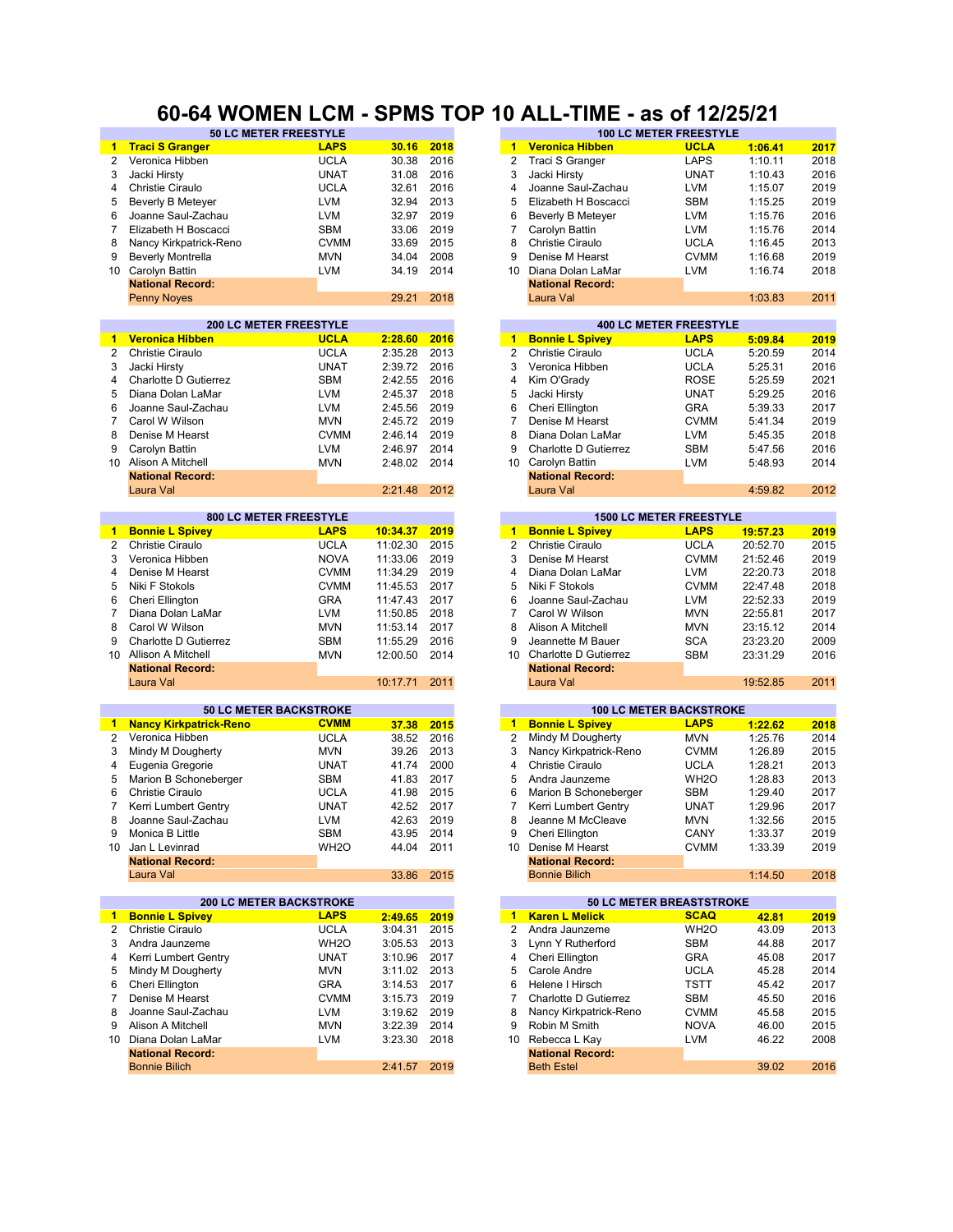|                | <b>100 LC METER BREASTSTROKE</b>               |                   |                    |              | <b>200 LC METER BREASTSTROKE</b> |                                |                   |         |      |
|----------------|------------------------------------------------|-------------------|--------------------|--------------|----------------------------------|--------------------------------|-------------------|---------|------|
| 1.             | <b>Karen L Melick</b>                          | <b>SCAQ</b>       | 1:35.12            | 2017         | $\mathbf{1}$                     | <b>Karen L Melick</b>          | <b>SCAQ</b>       | 3:21.20 | 2017 |
| $\overline{2}$ | Cheri Ellington                                | <b>GRA</b>        | 1:35.56            | 2017         | $\overline{2}$                   | Andra Jaunzeme                 | WH <sub>20</sub>  | 3:22.57 | 2013 |
| 3              | Andra Jaunzeme                                 | WH <sub>2</sub> O | 1:35.75            | 2013         | 3                                | Cheri Ellington                | <b>GRA</b>        | 3:24.16 | 2017 |
| $\overline{4}$ | Carol W Wilson                                 | <b>MVN</b>        | 1:40.35            | 2019         | 4                                | Carol W Wilson                 | <b>MVN</b>        | 3:40.75 | 2019 |
| 5              | Helene I Hirsch                                | <b>TSTT</b>       | 1:41.29            | 2017         | 5                                | Diana Dolan LaMar              | <b>LVM</b>        | 3:45.69 | 2018 |
| 6              | Diana Dolan LaMar                              | LVM               | 1:43.30            | 2018         | 6                                | Beverly J Montrella            | <b>MVN</b>        | 3:51.38 | 2009 |
| $\overline{7}$ | Carole Andre                                   | <b>UCLA</b>       | 1:43.87            | 2014         | $\overline{7}$                   | Jessica W Seaton               | WH <sub>2</sub> O | 3:51.85 | 2014 |
| 8              | Jessica W Seaton                               | WH <sub>2</sub> O | 1:44.73            | 2013         | 8                                | Sigute Miller                  | <b>SCAQ</b>       | 3:52.22 | 2018 |
| 9              | Robin M Smith                                  | <b>NOVA</b>       | 1:46.16            | 2015         | 9                                | Jeannette M Bauer              | <b>SCA</b>        | 3:53.91 | 2009 |
|                | 10 Jeannette M Bauer                           | <b>SCA</b>        | 1:47.24            | 2009         | 10 <sup>1</sup>                  | Kristin P Bennett              | <b>ROSE</b>       | 4:00.55 | 2017 |
|                | <b>National Record:</b>                        |                   |                    |              |                                  | <b>National Record:</b>        |                   |         |      |
|                | <b>Beth Estel</b>                              |                   | 1:27.24            | 2016         |                                  | Lo Knapp                       |                   | 3:08.07 | 2014 |
|                |                                                |                   |                    |              |                                  |                                |                   |         |      |
|                | 50 LC METER BUTTERFLY                          |                   |                    |              |                                  | <b>100 LC METER BUTTERFLY</b>  |                   |         |      |
| 1.             | <b>Traci S Granger</b>                         | <b>LAPS</b>       | 31.11              | 2019         | $\mathbf{1}$                     | <b>Traci S Granger</b>         | <b>LAPS</b>       | 1:13.51 | 2018 |
| $\overline{2}$ | Veronica Hibben                                | <b>UCLA</b>       | 33.24              | 2016         | $\overline{2}$                   | Christie Ciraulo               | <b>UCLA</b>       | 1:20.92 | 2013 |
| 3              | Christie Ciraulo                               | <b>UCLA</b>       | 33.74              | 2013         | 3                                | Veronica Hibben                | <b>UCLA</b>       | 1:20.93 | 2016 |
| 4              | Andra Jaunzeme                                 | WH <sub>20</sub>  | 36.90              | 2013         | 4                                | Andra Jaunzeme                 | WH <sub>2</sub> O | 1:33.81 | 2013 |
| 5              | Lynn Y Rutherford                              | <b>SBM</b>        | 37.53              | 2017         | 5                                | Helen Cox                      | <b>CVMM</b>       | 1:37.75 | 2021 |
| 6              | <b>Heather C Lambert</b>                       | <b>LBG</b>        | 38.95              | 2014         | 6                                | Beverly J Montrella            | <b>MVN</b>        | 1:40.32 | 2008 |
| $\overline{7}$ | Carol Jewell                                   | <b>NOVA</b>       | 39.27              | 2006         | $\overline{7}$                   | Anne Adams                     | <b>UNAT</b>       | 1:40.93 | 1989 |
| 8              | Anne Adams                                     | <b>SCAQ</b>       | 40.11              | 1990         | 8                                | Heather C Lambert              | <b>LBG</b>        | 1:43.18 | 2014 |
| 9              | Helen Cox                                      | <b>CVMM</b>       | 40.41              | 2021         | 9                                | Carol Jewell                   | <b>NOVA</b>       | 1:43.26 | 2006 |
|                | 10 Robin M Smith                               | <b>NOVA</b>       | 40.63              | 2015         | 10                               | Diana Dolan LaMar              | <b>LVM</b>        | 1:46.28 | 2018 |
|                | <b>National Record:</b>                        |                   |                    |              |                                  | <b>National Record:</b>        |                   |         |      |
|                | <b>Traci S Granger</b>                         |                   | 31.11              | 2019         |                                  | Laura Val                      |                   | 1:12.06 | 2011 |
|                |                                                |                   |                    |              |                                  |                                |                   |         |      |
|                |                                                |                   |                    |              |                                  |                                |                   |         |      |
|                | <b>200 LC METER BUTTERFLY</b>                  |                   |                    |              |                                  | 200 LC METER INDIVIDUAL MEDLEY |                   |         |      |
| $\blacksquare$ | <b>Traci S Granger</b>                         | <b>LAPS</b>       | 2:52.77            | 2018         | $\blacksquare$                   | <b>Bonnie L Spivey</b>         | <b>LAPS</b>       | 2:53.62 | 2019 |
| $\overline{2}$ | Christie Ciraulo                               | <b>UCLA</b>       | 3:12.51            | 2014         | $\overline{2}$                   | Traci S Granger                | <b>LAPS</b>       | 3:00.21 | 2019 |
| 3              | Anne Adams                                     | <b>UNAT</b>       | 3:43.86            | 1989         | 3                                | Christie Ciraulo               | <b>UCLA</b>       | 3:10.92 | 2017 |
| 4              | Alison A Mitchell                              | <b>MVN</b>        | 3:46.41            | 2014         | 4                                | Diana Dolan LaMar              | <b>LVM</b>        | 3:15.29 | 2018 |
| 5              | Heather C Lambert                              | LBG               | 3:49.21            | 2014         | 5                                | Marion B Schoneberger          | <b>SBM</b>        | 3:16.68 | 2014 |
| 6              | Lisa R Cannon                                  | <b>NOVA</b>       | 3:57.49            | 2019         | 6                                | Carol W Wilson                 | <b>MVN</b>        | 3:19.32 | 2019 |
| $\overline{7}$ | <b>Beverly Montrella</b>                       | <b>MVN</b>        | 4:00.86            | 2007         | $\overline{7}$                   | <b>Beverly Montrella</b>       | <b>MVN</b>        | 3:22.70 | 2008 |
| 8              | Malchia Olshan                                 | <b>OSB</b>        | 4:15.56            | 1994         | 8                                | Joanne Saul-Zachau             | <b>LVM</b>        | 3:23.83 | 2019 |
| 9              | Shirley Erickson                               | <b>SBSC</b>       | 4:17.48            | 1985         | 9                                | Monica B Little                | <b>SBM</b>        | 3:27.51 | 2014 |
| 10             | Sandy Stinson                                  | <b>CENT</b>       | 4:17.78            | 1986         | 10 <sup>°</sup>                  | Heather C Lambert              | <b>LBG</b>        | 3:28.21 | 2014 |
|                | <b>National Record:</b>                        |                   |                    |              |                                  | <b>National Record:</b>        |                   |         |      |
|                | Laura Val                                      |                   | 2:41.03            | 2011         |                                  | Laura Val                      |                   | 2:47.99 | 2013 |
|                |                                                |                   |                    |              |                                  |                                |                   |         |      |
| $\mathbf{1}$   | 400 LC METER INDIVIDUAL MEDLEY                 | <b>LAPS</b>       |                    |              |                                  |                                |                   |         |      |
| $\overline{2}$ | <b>Bonnie L Spivey</b><br>Alison A Mitchell    | <b>MVN</b>        | 5:58.81<br>7:03.41 | 2019<br>2014 |                                  |                                |                   |         |      |
| 3              | Diana Dolan LaMar                              | <b>LVM</b>        | 7:06.08            | 2018         |                                  |                                |                   |         |      |
| 4              |                                                | <b>MVN</b>        | 7:16.12 2008       |              |                                  |                                |                   |         |      |
| 5              | <b>Beverly Montrella</b><br>Joanne Saul-Zachau | <b>LVM</b>        | 7:21.66            | 2019         |                                  |                                |                   |         |      |
| 6              | <b>Heather C Lambert</b>                       | <b>LBG</b>        | 7:45.52            | 2014         |                                  |                                |                   |         |      |
| $\overline{7}$ | Jessica W Seaton                               | WH <sub>20</sub>  | 7:47.73            | 2013         |                                  |                                |                   |         |      |
| 8              | Anne Adams                                     | <b>UNAT</b>       | 7:52.01            | 1989         |                                  |                                |                   |         |      |
| 9              | Jacqueline Dunlop                              | <b>SCAQ</b>       | 8:08.02            | 1991         |                                  |                                |                   |         |      |
|                | 10 Robin M Smith                               | <b>NOVA</b>       | 8:08.15            | 2015         |                                  |                                |                   |         |      |
|                | <b>National Record:</b>                        |                   |                    |              |                                  |                                |                   |         |      |

| 2017 | 1  | <b>Karen L Melick</b>   | <b>SCAQ</b>       | 3:21.20 | 2017                             |
|------|----|-------------------------|-------------------|---------|----------------------------------|
| 2017 | 2  | Andra Jaunzeme          | WH <sub>2</sub> O | 3:22.57 | 2013                             |
| 2013 | 3  | Cheri Ellington         | <b>GRA</b>        | 3:24.16 | 2017                             |
| 2019 | 4  | Carol W Wilson          | <b>MVN</b>        | 3:40.75 | 2019                             |
| 2017 | 5  | Diana Dolan LaMar       | <b>LVM</b>        | 3:45.69 | 2018                             |
| 2018 | 6  | Beverly J Montrella     | <b>MVN</b>        | 3:51.38 | 2009                             |
| 2014 | 7  | Jessica W Seaton        | WH <sub>2</sub> O | 3:51.85 | 2014                             |
| 2013 | 8  | Sigute Miller           | <b>SCAQ</b>       | 3:52.22 | 2018                             |
| 2015 | 9  | Jeannette M Bauer       | <b>SCA</b>        | 3:53.91 | 2009                             |
| 2009 | 10 | Kristin P Bennett       | <b>ROSE</b>       | 4:00.55 | 2017                             |
|      |    | <b>National Record:</b> |                   |         |                                  |
| 2016 |    | Lo Knapp                |                   | 3:08.07 | 2014                             |
|      |    |                         |                   |         |                                  |
|      |    |                         |                   |         | <b>200 LC METER BREASTSTROKE</b> |

|       |      |    |                          | <b>100 LC METER BUTTERFLY</b>   |         |
|-------|------|----|--------------------------|---------------------------------|---------|
| 31.11 | 2019 | 1  | <b>Traci S Granger</b>   | <b>LAPS</b>                     | 1:13.51 |
| 33.24 | 2016 | 2  | Christie Ciraulo         | <b>UCLA</b>                     | 1:20.92 |
| 33.74 | 2013 | 3  | Veronica Hibben          | <b>UCLA</b>                     | 1:20.93 |
| 36.90 | 2013 | 4  | Andra Jaunzeme           | WH <sub>2</sub> O               | 1:33.81 |
| 37.53 | 2017 | 5  | Helen Cox                | <b>CVMM</b>                     | 1:37.75 |
| 38.95 | 2014 | 6  | Beverly J Montrella      | <b>MVN</b>                      | 1:40.32 |
| 39.27 | 2006 | 7  | Anne Adams               | <b>UNAT</b>                     | 1:40.93 |
| 40.11 | 1990 | 8  | <b>Heather C Lambert</b> | <b>LBG</b>                      | 1:43.18 |
| 40.41 | 2021 | 9  | Carol Jewell             | <b>NOVA</b>                     | 1:43.26 |
| 40.63 | 2015 | 10 | Diana Dolan LaMar        | <b>LVM</b>                      | 1:46.28 |
|       |      |    | <b>National Record:</b>  |                                 |         |
| 31.11 | 2019 |    | Laura Val                |                                 | 1:12.06 |
|       |      |    |                          |                                 |         |
|       |      |    |                          | 200 LC METER INDIVIDUAL MEDI EV |         |

|         |      |    | <b>200 LC METER INDIVIDUAL MEDLEY</b> |             |         |      |  |  |  |  |
|---------|------|----|---------------------------------------|-------------|---------|------|--|--|--|--|
| 2:52.77 | 2018 | 1  | <b>Bonnie L Spivey</b>                | <b>LAPS</b> | 2:53.62 | 2019 |  |  |  |  |
| 3:12.51 | 2014 |    | 2 Traci S Granger                     | <b>LAPS</b> | 3:00.21 | 2019 |  |  |  |  |
| 3:43.86 | 1989 | 3  | Christie Ciraulo                      | <b>UCLA</b> | 3:10.92 | 2017 |  |  |  |  |
| 3:46.41 | 2014 | 4  | Diana Dolan LaMar                     | <b>LVM</b>  | 3:15.29 | 2018 |  |  |  |  |
| 3:49.21 | 2014 | 5  | Marion B Schoneberger                 | <b>SBM</b>  | 3:16.68 | 2014 |  |  |  |  |
| 3:57.49 | 2019 | 6  | Carol W Wilson                        | <b>MVN</b>  | 3:19.32 | 2019 |  |  |  |  |
| 4:00.86 | 2007 |    | <b>Beverly Montrella</b>              | <b>MVN</b>  | 3:22.70 | 2008 |  |  |  |  |
| 4:15.56 | 1994 | 8  | Joanne Saul-Zachau                    | <b>LVM</b>  | 3:23.83 | 2019 |  |  |  |  |
| 4:17.48 | 1985 | 9  | Monica B Little                       | <b>SBM</b>  | 3:27.51 | 2014 |  |  |  |  |
| 4:17.78 | 1986 | 10 | Heather C Lambert                     | <b>LBG</b>  | 3:28.21 | 2014 |  |  |  |  |
|         |      |    | <b>National Record:</b>               |             |         |      |  |  |  |  |
| 2:41.03 | 2011 |    | Laura Val                             |             | 2:47.99 | 2013 |  |  |  |  |
|         |      |    |                                       |             |         |      |  |  |  |  |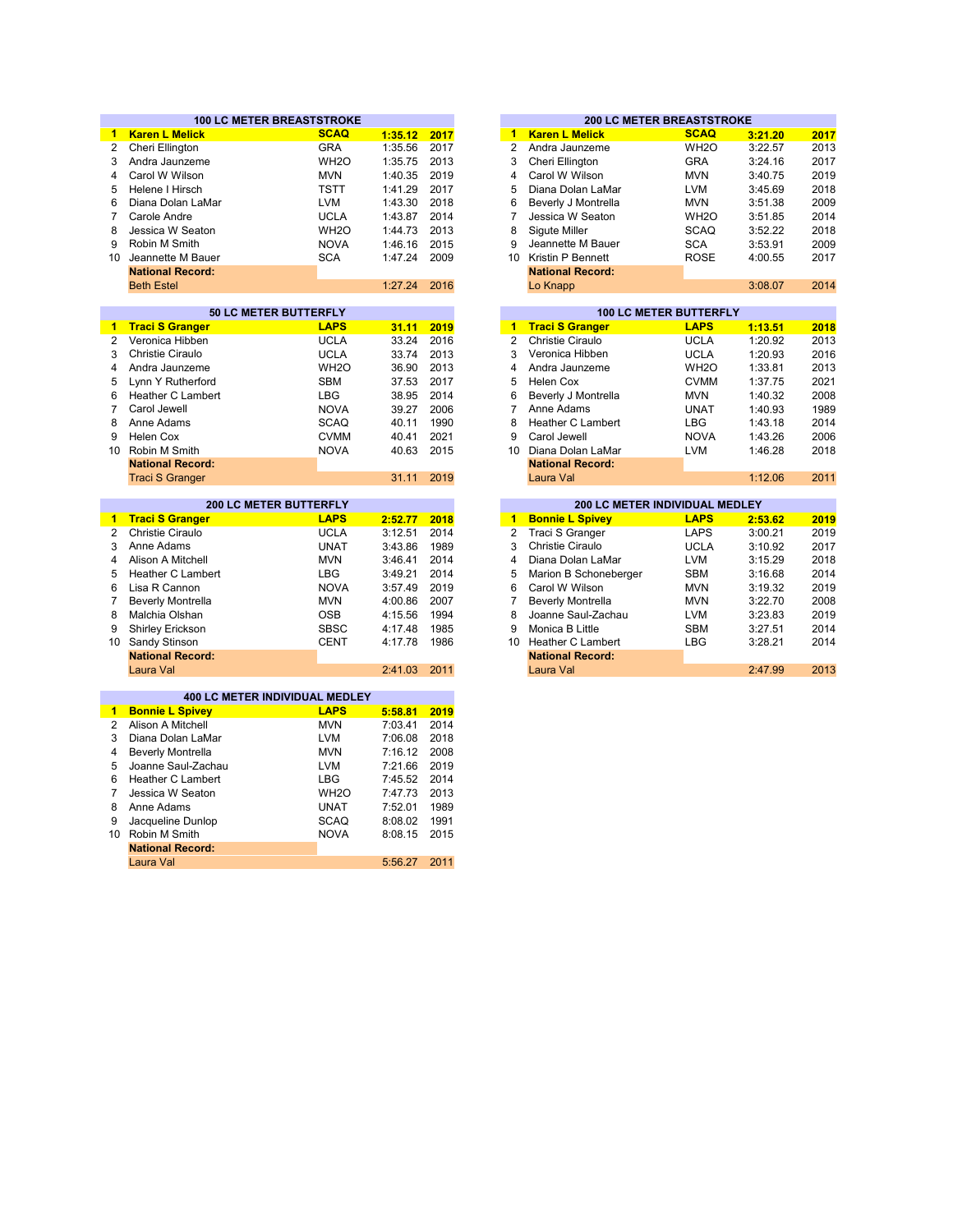#### **60-64 MEN LCM - SPMS TOP 10 ALL-TIME - as of 12/25/21**

|                 | <b>50 LC METER FREESTYLE</b>   |             |          |      |                      |                            | <b>100 LC METER FREESTYLE</b>  |          |         |
|-----------------|--------------------------------|-------------|----------|------|----------------------|----------------------------|--------------------------------|----------|---------|
| 1.              | <b>Jeff Farrell</b>            | <b>SBM</b>  | 26.70    | 1998 | 1.                   | <b>Dan Stephenson</b>      | <b>ROSE</b>                    | 58.06    | 2017    |
| $\overline{2}$  | Michael J Blatt                | <b>VCM</b>  | 26.93    | 2015 | $\overline{2}$       | Jeff Farrell               | <b>SBM</b>                     | 1:00.11  | 1998    |
| 3               | Dan Stephenson                 | <b>ROSE</b> | 26.98    | 2017 | 3                    | Michael J Blatt            | <b>VCM</b>                     | 1:00.57  | 2015    |
| 4               | Jeffrey R Stevens              | <b>NOVA</b> | 27.10    | 2019 | 4                    | <b>Tito Morales</b>        | <b>UCLA</b>                    | 1:01.52  | 2019    |
| 5               | Peter R O'Keeffe               | <b>UCLA</b> | 27.91    | 2013 | 5                    | Thomas S Taylor            | <b>ROSE</b>                    | 1:02.27  | 2019    |
| 6               | Don G Smith                    | <b>CVMM</b> | 27.97    | 2021 | 6                    | Pat Meaney                 | <b>GRA</b>                     | 1:02.97  | 2019    |
| 7               | Thomas S Taylor                | <b>ROSE</b> | 28.15    | 2021 | $\overline{7}$       | Peter R O'Keeffe           | <b>UCLA</b>                    | 1:03.32  | 2013    |
| 8               | Glenn A Gruber                 | <b>VCM</b>  | 28.32    | 2009 | 8                    | Glenn A Gruber             | <b>VCM</b>                     | 1:03.37  | 2012    |
| 9               | Pat Meaney                     | <b>GRA</b>  | 28.33    | 2019 | 9                    | Heinz Hercher              | <b>TCC</b>                     | 1:03.67  | 2016    |
|                 | 10 Frank Piemme                | <b>SBSC</b> |          | 1986 | 10                   | Hubie Kerns                | <b>VCM</b>                     |          |         |
|                 |                                |             | 28.88    |      |                      |                            |                                | 1:05.01  | 2009    |
|                 | <b>National Record:</b>        |             |          |      |                      | <b>National Record:</b>    |                                |          |         |
|                 | <b>Richard Abrahams</b>        |             | 25.23    | 2006 |                      | <b>Jack Groselle</b>       |                                | 57.79    | 2014    |
|                 | <b>200 LC METER FREESTYLE</b>  |             |          |      |                      |                            | <b>400 LC METER FREESTYLE</b>  |          |         |
| 1               | <b>Dan Stephenson</b>          | <b>ROSE</b> | 2:07.68  | 2017 | $\blacktriangleleft$ | <b>Dan Stephenson</b>      | <b>ROSE</b>                    | 4:36.85  | 2017    |
| 2               | Jim Mc Conica                  | <b>VCM</b>  | 2:12.57  | 2010 | $\overline{2}$       | Andrew K Bray              | <b>UNAT</b>                    | 4:36.89  | 2018    |
| 3               | <b>Tito Morales</b>            | <b>UCLA</b> | 2:14.99  | 2019 | 3                    | Jim Mc Conica              | <b>VCM</b>                     | 4:40.00  | 2012    |
|                 |                                |             |          | 2019 | $\overline{4}$       |                            |                                |          |         |
| 4               | Thomas S Taylor                | <b>ROSE</b> | 2:17.55  |      |                      | <b>Tito Morales</b>        | <b>UCLA</b>                    | 4:53.07  | 2019    |
| 5               | Scott Townsend                 | <b>LVM</b>  | 2:18.14  | 2013 | 5                    | <b>Bruce W Thomas</b>      | <b>SCAQ</b>                    | 4:57.62  | 2017    |
| 6               | Michael J Blatt                | <b>VCM</b>  | 2:19.03  | 2015 | 6                    | Michael J Blatt            | <b>VCM</b>                     | 4:57.95  | 2015    |
| 7               | Doug Kajiwara                  | <b>SCAQ</b> | 2:19.69  | 2017 | 7                    | Scott Townsend             | <b>LVM</b>                     | 5:00.20  | 2013    |
| 8               | Jeff Farrell                   | <b>SBM</b>  | 2:20.54  | 1998 | 8                    | Sandy Galletly             | <b>SCAQ</b>                    | 5:01.03  | 2002    |
| 9               | Glenn A Gruber                 | <b>VCM</b>  | 2:22.10  | 2009 | 9                    | Glenn A Gruber             | <b>VCM</b>                     | 5:01.81  | 2009    |
| 10 <sup>1</sup> | <b>Hubie Kerns</b>             | <b>VCM</b>  | 2:24.72  | 2011 | 10                   | Doug Kajiwara              | <b>CVMM</b>                    | 5:02.34  | 2021    |
|                 | <b>National Record:</b>        |             |          |      |                      | <b>National Record:</b>    |                                |          |         |
|                 | Dan Stephenson                 |             | 2:07.68  | 2017 |                      | Dan Stephenson             |                                | 4:36.85  | 2017    |
|                 |                                |             |          |      |                      |                            |                                |          |         |
|                 | 800 LC METER FREESTYLE         |             |          |      |                      |                            | <b>1500 LC METER FREESTYLE</b> |          |         |
| $\blacksquare$  | <b>Andrew K Bray</b>           | <b>UNAT</b> | 9:29.70  | 2018 | $\mathbf{1}$         | <b>Andrew K Bray</b>       | <b>UNAT</b>                    | 18:01.45 | 2018    |
| 2               | Jim McConica                   | <b>VCM</b>  | 9:35.50  | 2012 | $\overline{2}$       | Jim Mc Conica              | <b>VCM</b>                     | 18:12.09 | 2010    |
| 3               | Dan Stephenson                 | <b>ROSE</b> | 9:49.31  | 2017 | 3                    | Scott Townsend             | <b>LVM</b>                     | 19:01.70 | 2013    |
| 4               | <b>Scott Townsend</b>          | <b>LVM</b>  | 9:59.99  | 2013 | 4                    | Doug Kajiwara              | <b>SCAQ</b>                    | 19:30.40 | 2019    |
| 5               | <b>Bruce W Thomas</b>          | <b>SCAQ</b> | 10:02.82 | 2017 | 5                    | Dan Stephenson             | <b>ROSE</b>                    | 19:48.68 | 2021    |
| 6               | Doug Kajiwara                  | <b>SCAQ</b> | 10:09.22 | 2018 | 6                    | Sandy Galletly             | <b>SCAQ</b>                    | 19:51.97 | 2002    |
| $\overline{7}$  | Glenn Gruber                   | <b>VCM</b>  | 10:34.50 | 2009 | $\overline{7}$       | Doug Kajiwara              | <b>CVMM</b>                    | 19:53.82 | 2021    |
| 8               | Stephen P Sponagle             | <b>NOVA</b> | 10:36.82 | 2016 | 8                    | <b>Bruce W Thomas</b>      | <b>NOVA</b>                    | 20:08.93 | 2021    |
| 9               | <b>Hubie Kerns</b>             | <b>VCM</b>  | 10:40.20 | 2012 | 9                    | <b>Bill Darby</b>          | <b>UNAT</b>                    | 20:20.12 | 2011    |
| 10              | <b>Bill Darby</b>              | <b>UNAT</b> | 10:41.38 | 2011 | 10                   | Stephen P Sponagle         | <b>NOVA</b>                    | 20:23.36 | 2016    |
|                 | <b>National Record:</b>        |             |          |      |                      | <b>National Record:</b>    |                                |          |         |
|                 | <b>Andrew Bray</b>             |             | 9:29.70  | 2018 |                      | <b>Andrew Bray</b>         |                                | 18:01.45 | 2018    |
|                 |                                |             |          |      |                      |                            |                                |          |         |
|                 | <b>50 LC METER BACKSTROKE</b>  |             |          |      |                      |                            | <b>100 LC METER BACKSTROKE</b> |          |         |
| $\mathbf{1}$    | <b>Jamie Fowler</b>            | <b>NOVA</b> | 30.59    | 2019 | $\blacktriangleleft$ | <b>Jamie Fowler</b>        | <b>NOVA</b>                    | 1:06.08  | 2019    |
| $\overline{2}$  | Dan Stephenson                 | <b>ROSE</b> | 32.76    | 2017 | $\overline{2}$       | Jim Mc Conica              | <b>VCM</b>                     | 1:13.17  | 2011    |
| 3               | Peter R O'Keeffe               | <b>UCLA</b> | 32.88    | 2013 | 3                    | <b>Tito Morales</b>        | <b>UCLA</b>                    | 1:13.26  | 2019    |
| 4               | <b>Tito Morales</b>            | <b>UCLA</b> | 33.08    | 2019 | 4                    | Peter R O'Keeffe           | <b>UCLA</b>                    | 1:14.00  | 2013    |
| 5               | Doug Kajiwara                  | <b>SCAQ</b> | 33.52    | 2018 | 5                    | Doug Kajiwara              | <b>CVMM</b>                    | 1:14.08  | 2021    |
| 6               | <b>Toby Weissert</b>           | <b>NOVA</b> | 34.18    | 2018 | 6                    | Scott Townsend             | <b>LVM</b>                     | 1:15.54  | 2013    |
| 7               | Jim Mc Conica                  | <b>VCM</b>  | 34.34    | 2012 | $\overline{7}$       | <b>Hubie Kerns</b>         | <b>VCM</b>                     | 1:16.09  | 2011    |
| 8               | James B Lucas                  | <b>SCAQ</b> | 34.98    | 2012 | 8                    | John Lorenz                | <b>NOVA</b>                    | 1:18.22  | 2019    |
| 9               | Jeff Farrell                   | SBM         | 35.05    | 2001 | 9                    | James B Lucas              | SCAQ                           | 1:17.61  | 2012    |
| 10              | <b>Brian S Goodell</b>         | <b>MVN</b>  | 35.16    | 2019 | 10 <sup>°</sup>      | <b>Bruce Menefee</b>       | <b>GRA</b>                     | 1:19.44  | 2019    |
|                 | <b>National Record:</b>        |             |          |      |                      | <b>National Record:</b>    |                                |          |         |
|                 | <b>Jamie Fowler</b>            |             | 30.59    | 2019 |                      | <b>Jamie Fowler</b>        |                                | 1:06.08  | 2019    |
|                 |                                |             |          |      |                      |                            |                                |          |         |
|                 | <b>200 LC METER BACKSTROKE</b> |             |          |      |                      |                            | 50 LC METER BREASTSTROKE       |          |         |
|                 | 1 Jamie Fowler                 | <b>NOVA</b> | 2:26.12  | 2019 | 1                    | <b>Gerard Von Hoffmann</b> | <b>NOVA</b>                    | 34.67    | 2016    |
| 2               | Dan Stephenson                 | <b>ROSE</b> | 2:30.95  | 2018 | 2                    | Pat Meaney                 | <b>GRA</b>                     | 35.03    | 2019    |
| 3               | Jim Mc Conica                  | <b>VCM</b>  | 2:33.94  | 2012 | 3                    | Henry Vehovec              | <b>NOVA</b>                    | 35.95    | 2019    |
| 4               | <b>Tito Morales</b>            | <b>UCLA</b> | 2:36.75  | 2019 | 4                    | Hubie Kerns                | <b>VCM</b>                     | 36.10    | 2013    |
| 5               | Doug Kajiwara                  | <b>SCAQ</b> | 2:40.04  | 2019 | 5                    | Clive G Edwards            | SWM                            | 36.44    | 2014    |
| 6               | <b>Scott Townsend</b>          | <b>LVM</b>  | 2:40.26  | 2013 | 6                    | Thomas S Taylor            | <b>ROSE</b>                    | 36.69    | 2019/21 |
| 7               | <b>Toby Weissert</b>           | <b>NOVA</b> | 2:45.11  | 2019 | 7                    | Michael J Blatt            | <b>VCM</b>                     | 36.84    | 2015    |
| 8               | Peter R O'Keeffe               | <b>UCLA</b> | 2:46.37  | 2013 | 8                    | George Downs               | <b>SCAQ</b>                    | 37.15    | 1999    |
| 9               | Hubie Kerns                    | <b>SCAQ</b> | 2:46.90  | 2009 | 9                    | Jeff Farrell               | SBM                            | 37.28    | 1999    |
| 10              | James B Lucas                  | <b>SCAQ</b> | 2:52.45  | 2012 | 10                   | Donny W Smith              | <b>SWLB</b>                    | 37.56    | 2021    |
|                 | <b>National Record:</b>        |             |          |      |                      | <b>National Record:</b>    |                                |          |         |
|                 | Jamie Fowler                   |             | 2:26.12  | 2019 |                      | <b>Timothy Shead</b>       |                                | 32.87    | 2012    |
|                 |                                |             |          |      |                      |                            |                                |          |         |

| 26.70          | 1998 | 1              | <b>Dan Stephenson</b>      | <b>ROSE</b>                                                                                                           | 58.06    | 2017 |
|----------------|------|----------------|----------------------------|-----------------------------------------------------------------------------------------------------------------------|----------|------|
| 26.93          | 2015 | 2              | Jeff Farrell               | <b>SBM</b>                                                                                                            | 1:00.11  | 1998 |
| 26.98          | 2017 | 3              | Michael J Blatt            | <b>VCM</b>                                                                                                            | 1:00.57  | 2015 |
| 27.10          | 2019 | 4              | <b>Tito Morales</b>        | <b>UCLA</b>                                                                                                           | 1:01.52  | 2019 |
| 27.91          | 2013 | 5              | Thomas S Taylor            | <b>ROSE</b>                                                                                                           | 1:02.27  | 2019 |
| 27.97          | 2021 | 6              | Pat Meaney                 | <b>GRA</b>                                                                                                            | 1:02.97  | 2019 |
| 28.15          | 2021 | 7              | Peter R O'Keeffe           | UCLA                                                                                                                  | 1:03.32  | 2013 |
| 28.32          | 2009 | 8              | Glenn A Gruber             | <b>VCM</b>                                                                                                            | 1:03.37  | 2012 |
| 28.33          | 2019 | 9              | Heinz Hercher              | <b>TCC</b>                                                                                                            | 1:03.67  | 2016 |
| 28.88          | 1986 | 10             | <b>Hubie Kerns</b>         | VCM                                                                                                                   | 1:05.01  | 2009 |
|                |      |                |                            |                                                                                                                       |          |      |
|                |      |                | <b>National Record:</b>    |                                                                                                                       |          |      |
| 25.23          | 2006 |                | <b>Jack Groselle</b>       |                                                                                                                       | 57.79    | 2014 |
|                |      |                |                            | <b>400 LC METER FREESTYLE</b>                                                                                         |          |      |
| 2:07.68        | 2017 | 1              | <b>Dan Stephenson</b>      | <b>ROSE</b>                                                                                                           | 4:36.85  | 2017 |
| 2:12.57        | 2010 | $\overline{2}$ | Andrew K Bray              | <b>UNAT</b>                                                                                                           | 4:36.89  | 2018 |
| 2:14.99        | 2019 | 3              | Jim Mc Conica              | <b>VCM</b>                                                                                                            | 4:40.00  | 2012 |
|                |      |                |                            |                                                                                                                       |          |      |
| 2:17.55        | 2019 | 4              | <b>Tito Morales</b>        | <b>UCLA</b>                                                                                                           | 4:53.07  | 2019 |
| 2:18.14        | 2013 | 5              | <b>Bruce W Thomas</b>      | <b>SCAQ</b>                                                                                                           | 4:57.62  | 2017 |
| 2:19.03        | 2015 | 6              | Michael J Blatt            | <b>VCM</b>                                                                                                            | 4:57.95  | 2015 |
| 2:19.69        | 2017 | 7              | Scott Townsend             | <b>LVM</b>                                                                                                            | 5:00.20  | 2013 |
| 2:20.54        | 1998 | 8              | Sandy Galletly             | <b>SCAQ</b>                                                                                                           | 5:01.03  | 2002 |
| 2:22.10        | 2009 | 9              | Glenn A Gruber             | <b>VCM</b>                                                                                                            | 5:01.81  | 2009 |
| 2:24.72        | 2011 | 10             | Doug Kajiwara              | <b>CVMM</b>                                                                                                           | 5:02.34  | 2021 |
|                |      |                | <b>National Record:</b>    |                                                                                                                       |          |      |
| 2:07.68        | 2017 |                | Dan Stephenson             |                                                                                                                       | 4:36.85  | 2017 |
|                |      |                |                            |                                                                                                                       |          |      |
|                |      |                |                            | <b>1500 LC METER FREESTYLE</b>                                                                                        |          |      |
| 9:29.70        | 2018 | 1              | <b>Andrew K Bray</b>       | <u>in the second unit of the second second in the second second in the second second in the second second in the </u> | 18:01.45 | 2018 |
| 9:35.50        | 2012 | 2              | Jim Mc Conica              | <b>VCM</b>                                                                                                            | 18:12.09 | 2010 |
| 9:49.31        | 2017 | 3              | Scott Townsend             | <b>LVM</b>                                                                                                            | 19:01.70 | 2013 |
| 9:59.99        | 2013 | 4              | Doug Kajiwara              | <b>SCAQ</b>                                                                                                           | 19:30.40 | 2019 |
| 0:02.82        | 2017 | 5              | Dan Stephenson             | <b>ROSE</b>                                                                                                           | 19:48.68 | 2021 |
| 0:09.22        | 2018 | 6              | Sandy Galletly             | SCAQ                                                                                                                  | 19:51.97 | 2002 |
| 0:34.50        | 2009 | 7              | Doug Kajiwara              | <b>CVMM</b>                                                                                                           | 19:53.82 | 2021 |
| 0:36.82        | 2016 | 8              | <b>Bruce W Thomas</b>      | <b>NOVA</b>                                                                                                           | 20:08.93 | 2021 |
| 0:40.20        | 2012 | 9              | <b>Bill Darby</b>          | <b>UNAT</b>                                                                                                           | 20:20.12 | 2011 |
| 0:41.38        | 2011 | 10             | Stephen P Sponagle         | <b>NOVA</b>                                                                                                           | 20:23.36 | 2016 |
|                |      |                | <b>National Record:</b>    |                                                                                                                       |          |      |
| 9:29.70        | 2018 |                | <b>Andrew Bray</b>         |                                                                                                                       | 18:01.45 | 2018 |
|                |      |                |                            |                                                                                                                       |          |      |
|                |      |                |                            | <b>100 LC METER BACKSTROKE</b>                                                                                        |          |      |
| 30.59          | 2019 | 1              | <b>Jamie Fowler</b>        | <b>NOVA</b>                                                                                                           | 1:06.08  | 2019 |
| 32.76          | 2017 | 2              | Jim Mc Conica              | <b>VCM</b>                                                                                                            | 1:13.17  | 2011 |
| 32.88          | 2013 | 3              | <b>Tito Morales</b>        | <b>UCLA</b>                                                                                                           | 1:13.26  | 2019 |
| 33.08          | 2019 | 4              | Peter R O'Keeffe           | <b>UCLA</b>                                                                                                           | 1:14.00  | 2013 |
| 33.52          | 2018 | 5              | Doug Kajiwara              | <b>CVMM</b>                                                                                                           | 1:14.08  | 2021 |
| 34.18          | 2018 | 6              | Scott Townsend             | <b>LVM</b>                                                                                                            | 1:15.54  | 2013 |
| 34.34          | 2012 | 7              | Hubie Kerns                | <b>VCM</b>                                                                                                            | 1:16.09  | 2011 |
| 34.98          | 2012 | 8              | John Lorenz                | <b>NOVA</b>                                                                                                           | 1:18.22  | 2019 |
|                |      | 9              |                            |                                                                                                                       |          |      |
| 35.05          | 2001 |                | James B Lucas              | <b>SCAQ</b>                                                                                                           | 1:17.61  | 2012 |
| 35.16          | 2019 | 10             | <b>Bruce Menefee</b>       | <b>GRA</b>                                                                                                            | 1:19.44  | 2019 |
|                |      |                | <b>National Record:</b>    |                                                                                                                       |          |      |
| 30.59          | 2019 |                | <b>Jamie Fowler</b>        |                                                                                                                       | 1:06.08  | 2019 |
|                |      |                |                            |                                                                                                                       |          |      |
| <b>2.20.42</b> | 2040 |                | 1 Carard Von Hoffmann NOVA | 50 LC METER BREASTSTROKE                                                                                              | 24 G7    | 2046 |
|                |      |                |                            |                                                                                                                       |          |      |

| 2:26.12 | 2019 | 1  | <b>Gerard Von Hoffmann</b> | <b>NOVA</b> | 34.67 | 2016    |
|---------|------|----|----------------------------|-------------|-------|---------|
| 2:30.95 | 2018 |    | 2 Pat Meaney               | <b>GRA</b>  | 35.03 | 2019    |
| 2:33.94 | 2012 | 3  | <b>Henry Vehovec</b>       | <b>NOVA</b> | 35.95 | 2019    |
| 2:36.75 | 2019 | 4  | Hubie Kerns                | <b>VCM</b>  | 36.10 | 2013    |
| 2:40.04 | 2019 |    | 5 Clive G Edwards          | SWM         | 36.44 | 2014    |
| 2:40.26 | 2013 | 6  | Thomas S Taylor            | <b>ROSE</b> | 36.69 | 2019/21 |
| 2:45.11 | 2019 |    | Michael J Blatt            | <b>VCM</b>  | 36.84 | 2015    |
| 2:46.37 | 2013 | 8  | George Downs               | <b>SCAQ</b> | 37.15 | 1999    |
| 2:46.90 | 2009 | 9  | Jeff Farrell               | <b>SBM</b>  | 37.28 | 1999    |
| 2:52.45 | 2012 | 10 | Donny W Smith              | <b>SWLB</b> | 37.56 | 2021    |
|         |      |    | <b>National Record:</b>    |             |       |         |
| 2:26.12 | 2019 |    | <b>Timothy Shead</b>       |             | 32.87 | 2012    |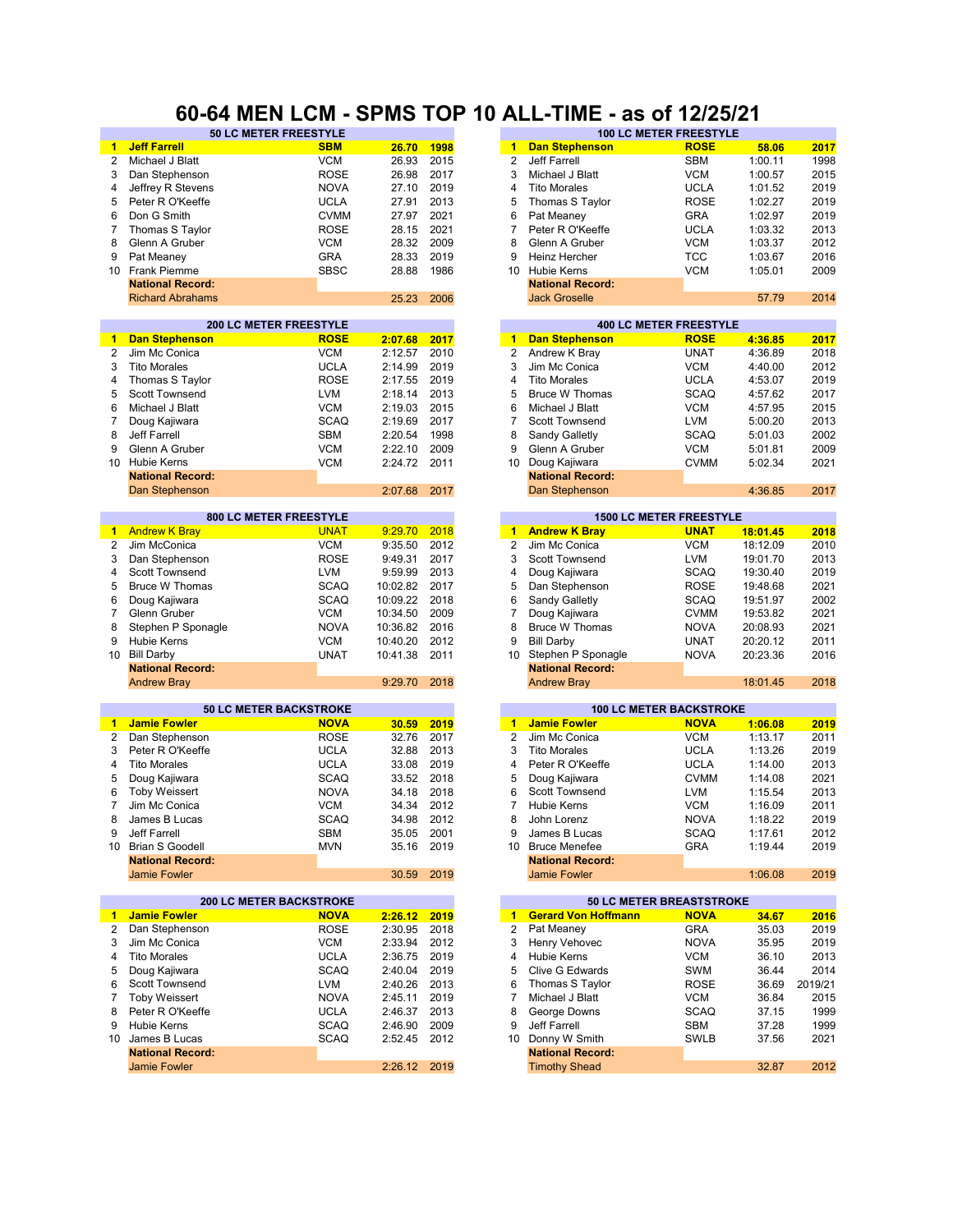|                | <b>100 LC METER BREASTSTROKE</b> |                   |         |      |                         | <b>200 LC METER BREASTSTROKE</b>      |             |         |      |
|----------------|----------------------------------|-------------------|---------|------|-------------------------|---------------------------------------|-------------|---------|------|
| 1              | <b>Gerard Von Hoffmann</b>       | <b>NOVA</b>       | 1:19.04 | 2016 | $\blacktriangleleft$    | <b>Thomas S Taylor</b>                | <b>ROSE</b> | 2:53.60 | 2019 |
| 2              | Thomas S Taylor                  | <b>ROSE</b>       | 1:19.17 | 2019 | 2                       | Gerard Von Hoffmann                   | <b>NOVA</b> | 2:58.32 | 2016 |
| 3              | <b>Hubie Kerns</b>               | <b>VCM</b>        | 1:22.08 | 2013 | 3                       | <b>Tito Morales</b>                   | <b>UCLA</b> | 3:00.28 | 2019 |
| 4              | Pat Meaney                       | <b>GRA</b>        | 1:22.74 | 2019 | $\overline{\mathbf{4}}$ | Michael J Blatt                       | <b>VCM</b>  | 3:03.23 | 2015 |
| 5              | Michael J Blatt                  | <b>VCM</b>        | 1:23.66 | 2015 | 5                       | Hubie Kerns                           | <b>VCM</b>  | 3:04.18 | 2011 |
| 6              | Henry Vehovec                    | <b>NOVA</b>       | 1:24.06 | 2019 | 6                       | Tegze P Haraszti                      | <b>HBSC</b> | 3:06.10 | 2001 |
| 7              | Winston S Uchiyama               | <b>ROSE</b>       | 1:24.70 | 2021 | 7                       | Winston S Uchiyama                    | <b>ROSE</b> | 3:06.70 | 2021 |
| 8              | Teqze P Haraszti                 | <b>HBSC</b>       | 1:25.00 | 2001 | 8                       | Stephen P Sponagle                    | <b>NOVA</b> | 3:08.05 | 2015 |
| 9              | Mauro Bordovsky                  | WH <sub>20</sub>  | 1:25.04 | 2019 | 9                       | Allen Murray                          | UCI         | 3:10.02 | 2004 |
|                | 10 Allen Murray                  | UCI               | 1:26.61 | 2004 | 10                      | Patrick Schlup                        | UCI         | 3:11.19 | 2000 |
|                | <b>National Record:</b>          |                   |         |      |                         | <b>National Record:</b>               |             |         |      |
|                | <b>David Guthrie</b>             |                   | 1:11.72 | 2021 |                         | <b>David Guthrie</b>                  |             | 2:40.04 | 2020 |
|                |                                  |                   |         |      |                         |                                       |             |         |      |
|                | 50 LC METER BUTTERFLY            |                   |         |      |                         | <b>100 LC METER BUTTERFLY</b>         |             |         |      |
| $\mathbf{1}$   | <b>Brian Patno</b>               | <b>FMT</b>        | 28.75   | 2016 | $\blacktriangleleft$    | <b>Brian Patno</b>                    | <b>FMT</b>  | 1:06.02 | 2016 |
| $\overline{2}$ | Jamie Fowler                     | <b>NOVA</b>       | 29.79   | 2019 | $\overline{2}$          | Dan Stephenson                        | <b>ROSE</b> | 1:08.04 | 2018 |
| 3              | Gerard Von Hoffmann              | <b>NOVA</b>       | 30.18   | 2016 | 3                       | Thomas S Taylor                       | <b>ROSE</b> | 1:10.65 | 2021 |
| $\overline{4}$ | Thomas S Taylor                  | <b>ROSE</b>       | 30.21   | 2019 | 4                       | Hubie Kerns                           | <b>VCM</b>  | 1:12.02 | 2011 |
| 5              | Jeff Farrell                     | <b>SBM</b>        | 31.01   | 1998 | 5                       | <b>Tito Morales</b>                   | <b>UCLA</b> | 1:13.92 | 2019 |
| 6              | Glenn A Gruber                   | <b>VCM</b>        | 31.02   | 2010 | 6                       | Steven Van Nort                       | <b>LAPS</b> | 1:15.17 | 2011 |
| $\overline{7}$ | <b>Bruce Menefee</b>             | <b>GRA</b>        | 31.06   | 2019 | $\overline{7}$          | Jorge E Martinez                      | <b>UNAT</b> | 1:15.90 | 2007 |
| 8              | <b>Hubie Kerns</b>               | <b>VCM</b>        | 31.12   | 2010 | 8                       | Erik A Sterne                         | <b>ROSE</b> | 1:16.29 | 2013 |
| 9              | <b>Tito Morales</b>              | <b>UCLA</b>       | 31.32   | 2019 | 9                       | Michael Heather                       | <b>MVN</b>  | 1:16.42 | 2015 |
|                | 10 Toby Weissert                 | <b>NOVA</b>       | 31.37   | 2018 | 10 <sup>1</sup>         | <b>Heinz Hercher</b>                  | <b>TCC</b>  | 1:18.03 | 2016 |
|                | <b>National Record:</b>          |                   |         |      |                         | <b>National Record:</b>               |             |         |      |
|                | <b>Trip Hedrick</b>              |                   | 27.85   | 2017 |                         | <b>Richard Abrahams</b>               |             | 1:03.03 | 2005 |
|                |                                  |                   |         |      |                         |                                       |             |         |      |
|                |                                  |                   |         |      |                         |                                       |             |         |      |
|                | <b>200 LC METER BUTTERFLY</b>    |                   |         |      |                         | <b>200 LC METER INDIVIDUAL MEDLEY</b> |             |         |      |
| $\blacksquare$ | <b>Tito Morales</b>              | <b>UCLA</b>       | 2:39.21 | 2019 | $\mathbf{1}$            | <b>Tito Morales</b>                   | <b>UCLA</b> | 2:30.98 | 2019 |
| $\overline{2}$ | <b>Hubie Kerns</b>               | <b>VCM</b>        | 2:53.85 | 2011 | $\overline{2}$          | Doug Kajiwara                         | <b>SCAQ</b> | 2:34.77 | 2018 |
| 3              | John Holbeck                     | <b>MYST</b>       | 2:59.36 | 2018 | 3                       | Dan Stephenson                        | <b>ROSE</b> | 2:35.03 | 2019 |
| 4              | Paulo Figueiredo                 | WH <sub>2</sub> O | 3:06.23 | 2006 | 4                       | Gerard Von Hoffmann                   | <b>NOVA</b> | 2:39.32 | 2016 |
| 5              | <b>Chuck Milam</b>               | MMM               | 3:15.74 | 2006 | 5                       | <b>Hubie Kerns</b>                    | <b>VCM</b>  | 2:42.94 | 2011 |
| 6              | Steven Van Nort                  | <b>LAPS</b>       | 3:17.82 | 2011 | 6                       | <b>Toby Weissert</b>                  | <b>NOVA</b> | 2:44.94 | 2018 |
| 7              | Jorge E Martinez                 | <b>UNAT</b>       | 3:19.42 | 2007 | $\overline{7}$          | Winston S Uchiyama                    | <b>ROSE</b> | 2:45.02 | 2021 |
| 8              | William A Kennedy                | LBSU              | 3:26.92 | 2017 | 8                       | Jeff Farrell                          | <b>SBM</b>  | 2:46.41 | 1998 |
| 9              | <b>Bob Merrick</b>               | <b>GYSM</b>       | 3:28.64 | 1983 | 9                       | Michael J Blatt                       | <b>VCM</b>  | 2:46.51 | 2015 |
|                | 10 Henry Greenberg               | <b>NOVA</b>       | 3:29.61 | 2009 | 10                      | Sandy Galletly                        | <b>SCAQ</b> | 2:46.75 | 2002 |
|                | <b>National Record:</b>          |                   |         |      |                         | <b>National Record:</b>               |             |         |      |
|                | <b>Lawrence Day</b>              |                   | 2:29.05 | 2011 |                         | <b>Rick Colella</b>                   |             | 2:21.99 | 2014 |
|                |                                  |                   |         |      |                         |                                       |             |         |      |
|                | 400 LC METER INDIVIDUAL MEDLEY   |                   |         |      |                         |                                       |             |         |      |
| 1.             | <b>Tito Morales</b>              | <b>UCLA</b>       | 5:28.47 | 2019 |                         |                                       |             |         |      |
| $\overline{2}$ | <b>Hubie Kerns</b>               | <b>VCM</b>        | 5:53.91 | 2010 |                         |                                       |             |         |      |
| 3              | John Holbeck                     | <b>YST</b>        | 5:56.42 | 2019 |                         |                                       |             |         |      |
| 4              | <b>Toby Weissert</b>             | <b>NOVA</b>       | 5:57.14 | 2019 |                         |                                       |             |         |      |
| 5              | Sandy Galletly                   | <b>SCAQ</b>       | 5:58.50 | 2004 |                         |                                       |             |         |      |
| 6              | John Holbeck                     | <b>MYST</b>       | 6:06.12 | 2018 |                         |                                       |             |         |      |
| 7              | Steven Van Nort                  | <b>LAPS</b>       | 6:14.84 | 2012 |                         |                                       |             |         |      |
| 8              | Paulo Figueiredo                 | WH <sub>20</sub>  | 6:21.42 | 2006 |                         |                                       |             |         |      |
| 9              | Tom Burke                        | <b>GRA</b>        | 6:30.44 | 2021 |                         |                                       |             |         |      |
| 10             | Dan Jensen                       | <b>GRA</b>        | 6:31.50 | 2018 |                         |                                       |             |         |      |
|                | <b>National Record:</b>          |                   | 5:08.20 | 2014 |                         |                                       |             |         |      |

|         |      |                |                         | <b>200 LC METER BREASTSTROKE</b> |         |      |
|---------|------|----------------|-------------------------|----------------------------------|---------|------|
| 1:19.04 | 2016 | 1              | <b>Thomas S Taylor</b>  | <b>ROSE</b>                      | 2:53.60 | 2019 |
| 1:19.17 | 2019 | $\overline{2}$ | Gerard Von Hoffmann     | <b>NOVA</b>                      | 2:58.32 | 2016 |
| 1:22.08 | 2013 | 3              | <b>Tito Morales</b>     | <b>UCLA</b>                      | 3:00.28 | 2019 |
| 1:22.74 | 2019 | 4              | Michael J Blatt         | <b>VCM</b>                       | 3:03.23 | 2015 |
| 1:23.66 | 2015 | 5              | Hubie Kerns             | <b>VCM</b>                       | 3:04.18 | 2011 |
| 1:24.06 | 2019 | 6              | Tegze P Haraszti        | <b>HBSC</b>                      | 3:06.10 | 2001 |
| 1:24.70 | 2021 | 7              | Winston S Uchiyama      | <b>ROSE</b>                      | 3:06.70 | 2021 |
| 1:25.00 | 2001 | 8              | Stephen P Sponagle      | <b>NOVA</b>                      | 3:08.05 | 2015 |
| 1:25.04 | 2019 | 9              | Allen Murray            | UCI                              | 3:10.02 | 2004 |
| 1:26.61 | 2004 | 10             | Patrick Schlup          | UCI                              | 3:11.19 | 2000 |
|         |      |                | <b>National Record:</b> |                                  |         |      |
| 1:11.72 | 2021 |                | <b>David Guthrie</b>    |                                  | 2:40.04 | 2020 |
|         |      |                |                         |                                  |         |      |
|         |      |                |                         | <b>100 LC METER BUTTERFLY</b>    |         |      |
| 28.75   | 2016 | 1              | <b>Brian Patno</b>      | <b>FMT</b>                       | 1:06.02 | 2016 |

| 28.75 | 2016 | 1            | <b>Brian Patho</b>      | FM I        | 1:06.02 | 2016 |
|-------|------|--------------|-------------------------|-------------|---------|------|
| 29.79 | 2019 | $\mathbf{2}$ | Dan Stephenson          | <b>ROSE</b> | 1:08.04 | 2018 |
| 30.18 | 2016 | 3            | Thomas S Taylor         | <b>ROSE</b> | 1:10.65 | 2021 |
| 30.21 | 2019 | 4            | Hubie Kerns             | <b>VCM</b>  | 1:12.02 | 2011 |
| 31.01 | 1998 | 5            | <b>Tito Morales</b>     | <b>UCLA</b> | 1:13.92 | 2019 |
| 31.02 | 2010 | 6            | Steven Van Nort         | <b>LAPS</b> | 1:15.17 | 2011 |
| 31.06 | 2019 | 7            | Jorge E Martinez        | <b>UNAT</b> | 1:15.90 | 2007 |
| 31.12 | 2010 | 8            | Erik A Sterne           | <b>ROSE</b> | 1:16.29 | 2013 |
| 31.32 | 2019 | 9            | Michael Heather         | <b>MVN</b>  | 1:16.42 | 2015 |
| 31.37 | 2018 | 10           | Heinz Hercher           | <b>TCC</b>  | 1:18.03 | 2016 |
|       |      |              | <b>National Record:</b> |             |         |      |
| 27.85 | 2017 |              | <b>Richard Abrahams</b> |             | 1:03.03 | 2005 |
|       |      |              |                         |             |         |      |

|         |      |    | 200 LC METER INDIVIDUAL MEDLEY |             |         |      |
|---------|------|----|--------------------------------|-------------|---------|------|
| 2:39.21 | 2019 | 1  | <b>Tito Morales</b>            | <b>UCLA</b> | 2:30.98 | 2019 |
| 2:53.85 | 2011 | 2  | Doug Kajiwara                  | <b>SCAQ</b> | 2:34.77 | 2018 |
| 2:59.36 | 2018 | 3  | Dan Stephenson                 | <b>ROSE</b> | 2:35.03 | 2019 |
| 3:06.23 | 2006 | 4  | Gerard Von Hoffmann            | <b>NOVA</b> | 2:39.32 | 2016 |
| 3:15.74 | 2006 | 5  | Hubie Kerns                    | <b>VCM</b>  | 2:42.94 | 2011 |
| 3:17.82 | 2011 | 6  | <b>Toby Weissert</b>           | <b>NOVA</b> | 2:44.94 | 2018 |
| 3:19.42 | 2007 |    | Winston S Uchiyama             | <b>ROSE</b> | 2:45.02 | 2021 |
| 3:26.92 | 2017 | 8  | Jeff Farrell                   | <b>SBM</b>  | 2:46.41 | 1998 |
| 3:28.64 | 1983 | 9  | Michael J Blatt                | <b>VCM</b>  | 2:46.51 | 2015 |
| 3:29.61 | 2009 | 10 | Sandy Galletly                 | <b>SCAQ</b> | 2:46.75 | 2002 |
|         |      |    | <b>National Record:</b>        |             |         |      |
| 2:29.05 | 2011 |    | <b>Rick Colella</b>            |             | 2:21.99 | 2014 |
|         |      |    |                                |             |         |      |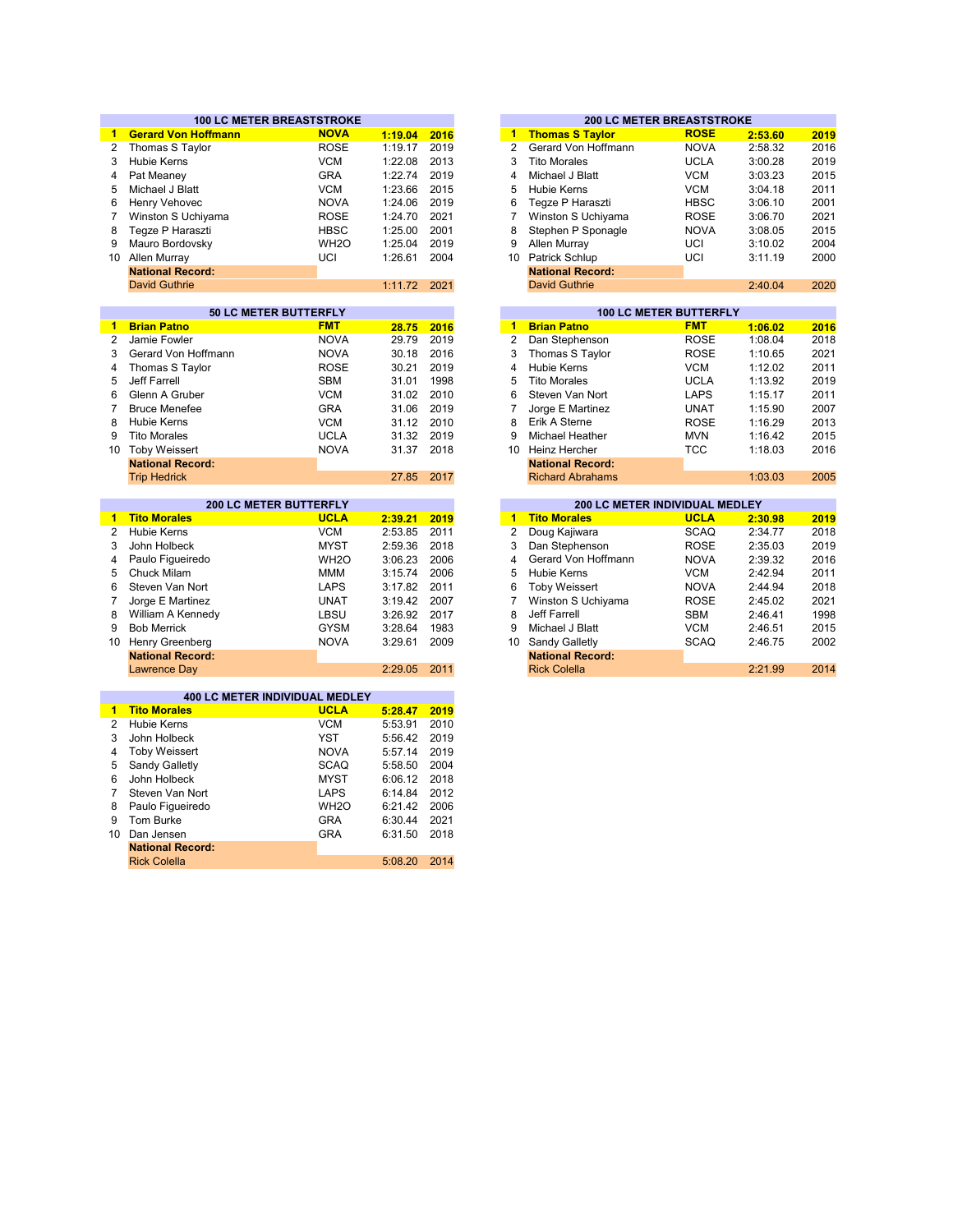#### **65-69 WOMEN LCM - SPMS TOP 10 ALL-TIME - as of 12/25/21**

| 1               | <b>Veronica Hibben</b>         | <b>NOVA</b>      | 30.71      | 2021 | $\mathbf{1}$         | <b>Veronica Hibben</b>   | <b>NOVA</b>                    | 1:07.55  | 2021 |
|-----------------|--------------------------------|------------------|------------|------|----------------------|--------------------------|--------------------------------|----------|------|
| 2               | Jacki Hirsty                   | <b>UNAT</b>      | 30.76      | 2017 | 2                    | Jacki Hirsty             | <b>UNAT</b>                    | 1:09.61  | 2017 |
| 3               | Elizabeth Boscacci             | <b>SBM</b>       | 33.45      | 2021 | 3                    | Elizabeth H Boscacci     | SBM                            | 1:15.10  | 2021 |
| 4               | Carole Andre                   | <b>UCLA</b>      | 33.50      | 2019 | 4                    | Carole Andre             | <b>UCLA</b>                    | 1:15.90  | 2019 |
|                 |                                |                  |            |      |                      |                          |                                |          |      |
| 5               | <b>Beverly B Meteyer</b>       | LVM              | 34.06      | 2019 | 5                    | <b>Beverly B Meteyer</b> | <b>LVM</b>                     | 1:17.18  | 2019 |
| 6               | Evie S Lynch                   | <b>UCLA</b>      | 34.11      | 2019 | 6                    | <b>Christie Ciraulo</b>  | <b>UCLA</b>                    | 1:20.86  | 2019 |
| $\overline{7}$  | Jan L Levinrad                 | WH <sub>20</sub> | 34.31      | 2014 | 7                    | Jan L Levinrad           | WH <sub>2</sub> O              | 1:20.93  | 2014 |
| *9              | Heather C Lambert              | <b>LBG</b>       | 34.86      | 2019 | 8                    | Monica B Little          | <b>SBM</b>                     | 1:22.88  | 2017 |
| *9              | Mindy M Dougherty              | <b>MVN</b>       | 35.91      | 2017 | 9                    | Jeanne M McCleave        | <b>MVN</b>                     | 1:23.22  | 2019 |
| 10 <sup>1</sup> | <b>Shirley Erickson</b>        | <b>SBSC</b>      | 35.91      | 1990 | 10                   | Beverly J Montrella      | <b>MVN</b>                     | 1:23.33  | 2012 |
|                 | <b>National Record:</b>        |                  |            |      |                      | <b>National Record:</b>  |                                |          |      |
|                 |                                |                  |            |      |                      |                          |                                |          |      |
|                 | <b>Penny Noyes</b>             |                  | 29.10      | 2019 |                      | Laura Val                |                                | 1:04.89  | 2018 |
|                 | <b>200 LC METER FREESTYLE</b>  |                  |            |      |                      |                          | <b>400 LC METER FREESTYLE</b>  |          |      |
| $\blacksquare$  | <b>Veronica Hibben</b>         | <b>NOVA</b>      | 2:33.00    | 2021 | $1 -$                | <b>Jacki Hirsty</b>      | <b>UNAT</b>                    | 5:28.07  | 2017 |
| 2               | Jacki Hirsty                   | <b>UNAT</b>      | 2:33.88    | 2017 | $\overline{c}$       | Veronica Hibben          | <b>NOVA</b>                    | 5:34.17  | 2021 |
| 3               | Christie Ciraulo               | <b>UCLA</b>      | 2:42.98    | 2018 | 3                    | <b>Christie Ciraulo</b>  | <b>UCLA</b>                    | 5:38.53  | 2019 |
|                 |                                |                  |            |      |                      |                          |                                |          |      |
| 4               | Elizabeth Boscacci             | SBM              | 2:47.71    | 2021 | 4                    | Elizabeth H Boscacci     | <b>SBM</b>                     | 5:59.51  | 2021 |
| 5               | Mindy M Dougherty              | <b>MVN</b>       | 2:49.99    | 2017 | 5                    | Charlotte D Gutierrez    | <b>SBM</b>                     | 6:01.76  | 2019 |
| 6               | Charlotte D Gutierrez          | <b>SBM</b>       | 2:54.33    | 2018 | 6                    | Mindy M Dougherty        | <b>MVN</b>                     | 6:12.96  | 2018 |
| $\overline{7}$  | Beverly B Meteyer              | <b>LVM</b>       | 2:58.91    | 2019 | $\overline{7}$       | Jeannette M Bauer        | <b>SCA</b>                     | 6:24.54  | 2014 |
| 8               | Jeannette M Bauer              | <b>SCA</b>       | 3:02.68    | 2014 | 8                    | Gwen Uthus               | <b>MVN</b>                     | 6:26.86  | 2021 |
| 9               | <b>Gwen Uthus</b>              | <b>MVN</b>       | 3:02.70    | 2019 | 9                    | Beverly B Meteyer        | <b>LVM</b>                     | 6:34.67  | 2019 |
| 10              | Debbie S Bradbury              | <b>NOVA</b>      |            | 2019 | 10                   | Beverly J Montrella      |                                |          | 2012 |
|                 |                                |                  | 3:05.04    |      |                      |                          | <b>MVN</b>                     | 6:36.32  |      |
|                 | <b>National Record:</b>        |                  |            |      |                      | <b>National Record:</b>  |                                |          |      |
|                 | Laura Val                      |                  | 2:25.29    | 2016 |                      | Laura Val                |                                | 5:12.80  | 2019 |
|                 | 800 LC METER FREESTYLE         |                  |            |      |                      |                          | <b>1500 LC METER FREESTYLE</b> |          |      |
| 1               | <b>Christie Ciraulo</b>        | <b>UCLA</b>      | 11:17.95   | 2019 | $\mathbf{1}$         | <b>Christie Ciraulo</b>  | <b>UCLA</b>                    | 21:32.84 | 2019 |
| 2               |                                | <b>NOVA</b>      |            | 2021 | $\overline{2}$       |                          | <b>NOVA</b>                    |          | 2021 |
|                 | Veronica Hibben                |                  | 12:00.03   |      |                      | Veronica Hibben          |                                | 23:09.53 |      |
| 3               | Charlotte D Gutierrez          | <b>SBM</b>       | 12:08.49   | 2019 | 3                    | Elizabeth H Boscacci     | <b>SBM</b>                     | 23:46.76 | 2021 |
| 4               | Elizabeth H Boscacci           | <b>SBM</b>       | 12:30.44   | 2021 | 4                    | Gwen Uthus               | <b>MVN</b>                     | 24:18.82 | 2019 |
| 5               | <b>Gwen Uthus</b>              | <b>MVN</b>       | 13:00.04   | 2019 | 5                    | Beverly J Montrella      | <b>MVN</b>                     | 25:35.78 | 2015 |
| 6               | Beverly J Montrella            | <b>MVN</b>       | 13:13.36   | 2012 | 6                    | Malchia Olshan           | <b>OSB</b>                     | 27:19.47 | 1996 |
| $\overline{7}$  | Malchia Olshan                 | <b>OSB</b>       | 14:34.83   | 1996 | 7                    | <b>Grace Altus</b>       | <b>SBSC</b>                    | 28:07.47 | 1991 |
| 8               | Heather C Lambert              | <b>LBG</b>       | 15:00.60   | 2021 | 8                    | Bonnie K Kotzbach        | <b>MVN</b>                     | 28:33.23 | 2009 |
| 9               | <b>Grace Altus</b>             | <b>SBSC</b>      | 15:01.62   | 1992 | 9                    | <b>Heather C Lambert</b> | LBG                            | 28:40.09 | 2021 |
| 10 <sup>°</sup> | <b>Ruth Baar</b>               | <b>SBSC</b>      | 15:19.09   | 1989 | 10 <sup>°</sup>      | <b>Ruth Baar</b>         | <b>SBSC</b>                    | 28:58.23 | 1989 |
|                 |                                |                  |            |      |                      |                          |                                |          |      |
|                 | <b>National Record:</b>        |                  |            |      |                      | <b>National Record:</b>  |                                |          |      |
|                 | Laura Val                      |                  | 10:49.60   | 2017 |                      | Laura Val                |                                | 21:00.15 | 2016 |
|                 | <b>50 LC METER BACKSTROKE</b>  |                  |            |      |                      |                          | <b>100 LC METER BACKSTROKE</b> |          |      |
| $\blacksquare$  | <b>Evie S Lynch</b>            | <b>UCLA</b>      | 38.21      | 2019 | $\blacktriangleleft$ | <b>Evie S Lynch</b>      | <b>UCLA</b>                    | 1:25.26  | 2019 |
| $\overline{2}$  | Jeanne M Mc Cleave             | <b>MVN</b>       | 42.12 2019 |      | $\overline{2}$       | Mindy M Dougherty        | <b>MVN</b>                     | 1:28.64  | 2017 |
| 3               | Jan L Levinrad                 | WH <sub>20</sub> | 43.16      | 2014 | 3                    | Jeanne M Mc Cleave       | <b>MVN</b>                     | 1:34.32  | 2019 |
| *4              | Ellen J Rockholm               | <b>KMAN</b>      | 44.58      | 2013 | 4                    | <b>Christie Ciraulo</b>  | <b>UCLA</b>                    | 1:34.60  | 2018 |
|                 |                                |                  |            |      |                      |                          |                                |          |      |
| $*_{4}$         | Elizabeth H Boscacci           | <b>SBM</b>       | 44.58      | 2021 | 5                    | Jan L Levinrad           | WH <sub>2</sub> O              | 1:38.42  | 2014 |
| 6               | Dorothy LaChasse               | <b>SBSC</b>      | 44.71      | 1989 | 6                    | Beverly J Montrella      | <b>MVN</b>                     | 1:38.85  | 2013 |
| $\overline{7}$  | Jill Johnson                   | <b>MSCA</b>      | 45.67      | 2021 | 7                    | Jill Johnson             | <b>MSCA</b>                    | 1:39.52  | 2021 |
| 8               | Beverly J Montrella            | <b>MVN</b>       | 45.75      | 2015 | 8                    | Susan D Korsedal         | SWM                            | 1:39.81  | 2015 |
| 9               | Monica B Little                | SBM              | 46.19 2017 |      | 9                    | Dorothy LaChasse         | SBSC                           | 1:41.95  | 1989 |
|                 | 10 Susan D Korsedal            | SWM              | 46.94 2015 |      |                      | 10 Sandy Stinson         | CENT                           | 1:46.21  | 1988 |
|                 | <b>National Record:</b>        |                  |            |      |                      | <b>National Record:</b>  |                                |          |      |
|                 | Laura Val                      |                  | 33.59      | 2018 |                      | Laura Val                |                                | 1:14.49  | 2018 |
|                 |                                |                  |            |      |                      |                          |                                |          |      |
|                 | <b>200 LC METER BACKSTROKE</b> |                  |            |      |                      |                          | 50 LC METER BREASTSTROKE       |          |      |
| 1               | <b>Evie S Lynch</b>            | <b>UCLA</b>      | 3:03.17    | 2019 | $\blacksquare$       | <b>Carole Andre</b>      | <b>UCLA</b>                    | 44.21    | 2019 |
| $\mathbf{2}$    | Christie Ciraulo               | <b>UCLA</b>      | 3:17.80    | 2019 | 2                    | Charlotte D Gutierrez    | SBM                            | 45.74    | 2019 |
| 3               | Dorothy LaChasse               | <b>SBSC</b>      | 3:40.34    | 1989 | 3                    | Evie S Lynch             | <b>UCLA</b>                    | 46.40    | 2019 |
| 4               | Beverly J Montrella            | MVN              | 3:41.13    | 2015 | 4                    | Danielle Ogier           | <b>UNAT</b>                    | 46.67    | 2019 |
| 5               | Sandy Stinson                  | <b>CENT</b>      | 3:47.48    | 1988 | 5                    | Elizabeth H Boscacci     | SBM                            | 47.77    | 2021 |
| 6               | Wendy Scherwat Ducourneau      | <b>TSTT</b>      | 3:55.09    | 2017 | 6                    | Jeanne M McCleave        | <b>MVN</b>                     | 47.98    | 2019 |
|                 |                                |                  |            |      |                      |                          |                                |          |      |
| 7               | Maxine Merlino                 | LBSC             | 4:06.05    | 1979 | 7                    | Sandy Stinson            | <b>CENT</b>                    | 50.18    | 1988 |
| 8               | Peggy Sanborn                  | OSB              | 4:07.94    | 1994 | 8                    | Beverly J Montrella      | <b>MVN</b>                     | 50.41    | 2012 |
| 9               | Carole J Borland               | <b>OJAI</b>      | 4:08.29    | 2009 | 9                    | Jessica W Seaton         | WH <sub>2</sub> O              | 50.82    | 2019 |
| 10              | Rita Simonton                  | LBM              | 4:09.83    | 1984 | 10                   | Nancy H Stanbury         | LBG                            | 51.53    | 2018 |
|                 | <b>National Record:</b>        |                  |            |      |                      | <b>National Record:</b>  |                                |          |      |
|                 | Laura Val                      |                  | 2:47.70    | 2019 |                      | <b>Beth Estel</b>        |                                | 41.87    | 2021 |
|                 |                                |                  |            |      |                      |                          |                                |          |      |

|       | <b>50 LC METER FREESTYLE</b>  |          |      |                     |                         | <b>100 LC METER FREESTYLE</b>  |                      |      |
|-------|-------------------------------|----------|------|---------------------|-------------------------|--------------------------------|----------------------|------|
|       | <b>NOVA</b>                   | 30.71    | 2021 | $\mathbf{1}$        | <b>Veronica Hibben</b>  | <b>NOVA</b>                    | 1:07.55              | 2021 |
|       | <b>UNAT</b>                   | 30.76    | 2017 | $\overline{2}$      | Jacki Hirsty            | <b>UNAT</b>                    | 1:09.61              | 2017 |
| :ci   | <b>SBM</b>                    | 33.45    | 2021 | 3                   | Elizabeth H Boscacci    | <b>SBM</b>                     | 1:15.10              | 2021 |
|       | <b>UCLA</b>                   | 33.50    | 2019 | $\overline{4}$      | Carole Andre            | <b>UCLA</b>                    | 1:15.90              | 2019 |
| эr    | <b>LVM</b>                    | 34.06    | 2019 | 5                   | Beverly B Meteyer       | <b>LVM</b>                     | 1:17.18              | 2019 |
|       | <b>UCLA</b>                   | 34.11    | 2019 | 6                   | Christie Ciraulo        | <b>UCLA</b>                    | 1:20.86              | 2019 |
|       | WH <sub>2</sub> O             | 34.31    | 2014 | 7                   | Jan L Levinrad          | WH <sub>2</sub> O              | 1:20.93              | 2014 |
| ert   | <b>LBG</b>                    | 34.86    | 2019 | 8                   | Monica B Little         | <b>SBM</b>                     | 1:22.88              | 2017 |
| rty   | <b>MVN</b>                    | 35.91    | 2017 | 9                   | Jeanne M McCleave       | <b>MVN</b>                     | 1:23.22              | 2019 |
|       | <b>SBSC</b>                   | 35.91    | 1990 | 10                  | Beverly J Montrella     | <b>MVN</b>                     | 1:23.33              | 2012 |
|       |                               |          |      |                     | <b>National Record:</b> |                                |                      |      |
|       |                               | 29.10    | 2019 |                     | Laura Val               |                                | 1:04.89              | 2018 |
|       |                               |          |      |                     |                         |                                |                      |      |
|       | <b>200 LC METER FREESTYLE</b> |          |      |                     |                         | <b>400 LC METER FREESTYLE</b>  |                      |      |
| ī     | <b>NOVA</b>                   | 2:33.00  | 2021 | $\mathbf{1}$        | <b>Jacki Hirsty</b>     | <b>UNAT</b>                    | 5:28.07              | 2017 |
|       | <b>UNAT</b>                   | 2:33.88  | 2017 | $\overline{2}$      | Veronica Hibben         | <b>NOVA</b>                    | 5:34.17              | 2021 |
|       | <b>UCLA</b>                   | 2:42.98  | 2018 | 3                   | Christie Ciraulo        | <b>UCLA</b>                    | 5:38.53              | 2019 |
| :ci   | <b>SBM</b>                    | 2:47.71  | 2021 | 4                   | Elizabeth H Boscacci    | <b>SBM</b>                     | 5:59.51              | 2021 |
| rty   | <b>MVN</b>                    | 2:49.99  | 2017 | 5                   | Charlotte D Gutierrez   | <b>SBM</b>                     | 6:01.76              | 2019 |
| errez | <b>SBM</b>                    | 2:54.33  | 2018 | 6                   | Mindy M Dougherty       | <b>MVN</b>                     | 6:12.96              | 2018 |
| эr    | <b>LVM</b>                    | 2:58.91  | 2019 | 7                   | Jeannette M Bauer       | <b>SCA</b>                     | 6:24.54              | 2014 |
| er    | <b>SCA</b>                    | 3:02.68  | 2014 | 8                   | Gwen Uthus              | <b>MVN</b>                     | 6:26.86              | 2021 |
|       | <b>MVN</b>                    | 3:02.70  | 2019 | 9                   | Beverly B Meteyer       | <b>LVM</b>                     | 6:34.67              | 2019 |
| ıry   | <b>NOVA</b>                   | 3:05.04  | 2019 | 10                  | Beverly J Montrella     | <b>MVN</b>                     | 6:36.32              | 2012 |
|       |                               |          |      |                     | <b>National Record:</b> |                                |                      |      |
|       |                               | 2:25.29  | 2016 |                     | Laura Val               |                                | 5:12.80              | 2019 |
|       | <b>800 LC METER FREESTYLE</b> |          |      |                     |                         | <b>1500 LC METER FREESTYLE</b> |                      |      |
|       | <b>UCLA</b>                   | 11:17.95 | 2019 | $\mathbf{1}$        | <b>Christie Ciraulo</b> | <b>UCLA</b>                    | 21:32.84             | 2019 |
|       | <b>NOVA</b>                   | 12:00.03 | 2021 | 2                   | Veronica Hibben         | <b>NOVA</b>                    | 23:09.53             | 2021 |
|       | <b>SBM</b>                    | 12:08.49 | 2019 | 3                   | Elizabeth H Boscacci    | <b>SBM</b>                     | 23:46.76             | 2021 |
| errez | <b>SBM</b>                    | 12:30.44 | 2021 | 4                   | Gwen Uthus              | <b>MVN</b>                     |                      | 2019 |
| acci  | <b>MVN</b>                    | 13:00.04 | 2019 | 5                   | Beverly J Montrella     | <b>MVN</b>                     | 24:18.82<br>25:35.78 | 2015 |
|       | <b>MVN</b>                    | 13:13.36 | 2012 |                     | Malchia Olshan          | <b>OSB</b>                     |                      | 1996 |
| lla   | <b>OCD</b>                    | 11.3193  | 1006 | 6<br>$\overline{ }$ | Cross Altus             | CDCC                           | 27:19.47<br>28.07A7  | 1001 |
|       |                               |          |      |                     |                         |                                |                      |      |

| 15:19.09 | 1989 | 10 | Ruth Baar               |                                | <b>SBSC</b>       | 28:58.23 | 1989 |
|----------|------|----|-------------------------|--------------------------------|-------------------|----------|------|
|          |      |    | <b>National Record:</b> |                                |                   |          |      |
| 10:49.60 | 2017 |    | Laura Val               |                                |                   | 21:00.15 | 2016 |
|          |      |    |                         |                                |                   |          |      |
|          |      |    |                         | <b>100 LC METER BACKSTROKE</b> |                   |          |      |
| 38.21    | 2019 | 1. | <b>Evie S Lynch</b>     |                                | <b>UCLA</b>       | 1:25.26  | 2019 |
| 42.12    | 2019 | 2  | Mindy M Dougherty       | <b>MVN</b>                     |                   | 1:28.64  | 2017 |
| 43.16    | 2014 | 3  | Jeanne M Mc Cleave      | <b>MVN</b>                     |                   | 1:34.32  | 2019 |
| 44.58    | 2013 | 4  | Christie Ciraulo        |                                | <b>UCLA</b>       | 1:34.60  | 2018 |
| 44.58    | 2021 | 5  | Jan L Levinrad          |                                | WH <sub>2</sub> O | 1:38.42  | 2014 |
| 44.71    | 1989 | 6  | Beverly J Montrella     | <b>MVN</b>                     |                   | 1:38.85  | 2013 |
| 45.67    | 2021 | 7  | Jill Johnson            |                                | <b>MSCA</b>       | 1:39.52  | 2021 |
| 45.75    | 2015 | 8  | Susan D Korsedal        | SWM                            |                   | 1:39.81  | 2015 |
| 46.19    | 2017 | 9  | Dorothy LaChasse        |                                | <b>SBSC</b>       | 1:41.95  | 1989 |
| 46.94    | 2015 | 10 | Sandy Stinson           |                                | <b>CENT</b>       | 1:46.21  | 1988 |
|          |      |    | <b>National Record:</b> |                                |                   |          |      |
| 33.59    | 2018 |    | Laura Val               |                                |                   | 1:14.49  | 2018 |
|          |      |    |                         |                                |                   |          |      |

|         |      |    | <b>50 LC METER BREASTSTROKE</b> |                   |       |      |  |  |  |  |
|---------|------|----|---------------------------------|-------------------|-------|------|--|--|--|--|
| 3:03.17 | 2019 | 1  | <b>Carole Andre</b>             | <b>UCLA</b>       | 44.21 | 2019 |  |  |  |  |
| 3:17.80 | 2019 | 2  | Charlotte D Gutierrez           | <b>SBM</b>        | 45.74 | 2019 |  |  |  |  |
| 3:40.34 | 1989 | 3  | Evie S Lynch                    | <b>UCLA</b>       | 46.40 | 2019 |  |  |  |  |
| 3:41.13 | 2015 | 4  | Danielle Ogier                  | <b>UNAT</b>       | 46.67 | 2019 |  |  |  |  |
| 3:47.48 | 1988 | 5  | Elizabeth H Boscacci            | <b>SBM</b>        | 47.77 | 2021 |  |  |  |  |
| 3:55.09 | 2017 | 6  | Jeanne M McCleave               | <b>MVN</b>        | 47.98 | 2019 |  |  |  |  |
| 4:06.05 | 1979 |    | Sandy Stinson                   | <b>CENT</b>       | 50.18 | 1988 |  |  |  |  |
| 4:07.94 | 1994 | 8  | Beverly J Montrella             | <b>MVN</b>        | 50.41 | 2012 |  |  |  |  |
| 4:08.29 | 2009 | 9  | Jessica W Seaton                | WH <sub>2</sub> O | 50.82 | 2019 |  |  |  |  |
| 4:09.83 | 1984 | 10 | Nancy H Stanbury                | <b>LBG</b>        | 51.53 | 2018 |  |  |  |  |
|         |      |    | <b>National Record:</b>         |                   |       |      |  |  |  |  |
| 2:47.70 | 2019 |    | <b>Beth Estel</b>               |                   | 41.87 | 2021 |  |  |  |  |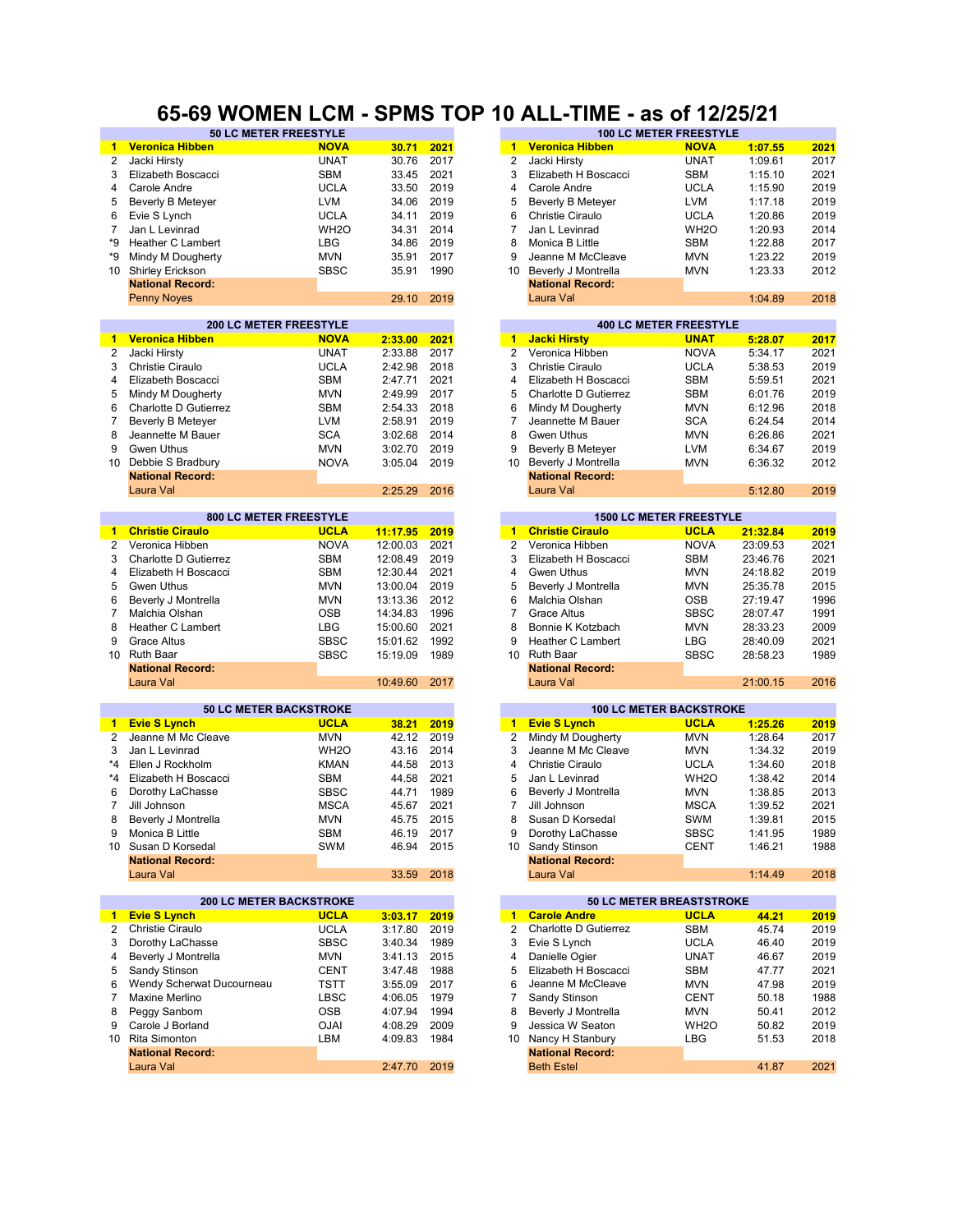|                | <b>100 LC METER BREASTSTROKE</b>              |                           |                     |              |                      | <b>200 LC METER BREASTSTROKE</b> |                           |                    |                                                                                      |
|----------------|-----------------------------------------------|---------------------------|---------------------|--------------|----------------------|----------------------------------|---------------------------|--------------------|--------------------------------------------------------------------------------------|
| 1.             | <b>Charlotte D Gutierrez</b>                  | <b>SBM</b>                | 1:39.25             | 2018         | $\mathbf{1}$         | <b>Charlotte D Gutierrez</b>     | <b>SBM</b>                | 3:39.24            | 2019                                                                                 |
| $\overline{2}$ | Carole Andre                                  | <b>UCLA</b>               | 1:40.16             | 2019         | $\overline{2}$       | Danielle Ogier                   | <b>UNAT</b>               | 3:45.59            | 2019                                                                                 |
| 3              | Jeannette M Bauer                             | <b>SCA</b>                | 1:51.08             | 2014         | 3                    | Peggy McDowell-Cramer            | <b>SLO</b>                | 4:09.37            | 2006                                                                                 |
| 4              | Jeanne M Mc Cleave                            | <b>MVN</b>                | 1:52.03             | 2021         | $\overline{4}$       | Beverly J Montrella              | <b>MVN</b>                | 4:10.91            | 2012                                                                                 |
| 5              | Jessica W Seaton                              | WH <sub>2</sub> O         | 1:53.27             | 2019         | 5                    | <b>Mickey Shockley</b>           | <b>SLUG</b>               | 4:11.99            | 1994                                                                                 |
| 6              | Beverly J Montrella                           | <b>MVN</b>                | 1:57.11             | 2012         | 6                    | Wendy Scherwat Ducourneau        | <b>GRA</b>                | 4:12.56            | 2017                                                                                 |
| $\overline{7}$ | Nancy H Stanbury                              | <b>LBG</b>                | 1:57.21             | 2018         | $\overline{7}$       | Nancy H Stanbury                 | <b>LBG</b>                | 4:13.13            | 2018                                                                                 |
| 8              | Jessica W Seaton                              | WH <sub>20</sub>          | 1:58.78             | 2021         | 8                    | Maxine Merlino                   | <b>LBSC</b>               | 4:25.48            | 1980                                                                                 |
| 9              | Wendy Scherwat Ducourneau                     | TSTT                      | 1:59.02             | 2017         | 9                    | <b>Rita Simonton</b>             | LBM                       | 4:26.42            | 1983                                                                                 |
|                | 10 Mickey Shockley                            | <b>SLUG</b>               | 1:59.24             | 1994         | 10 <sup>1</sup>      | <b>Helen Geoffrion</b>           | <b>UCLA</b>               | 4:32.41            | 2005                                                                                 |
|                | <b>National Record:</b>                       |                           |                     |              |                      | <b>National Record:</b>          |                           |                    |                                                                                      |
|                | Lo Knapp                                      |                           | 1:32.24             | 2019         |                      | Lo Knapp                         |                           | 3:19.08            | 2019                                                                                 |
|                |                                               |                           |                     |              |                      |                                  |                           |                    |                                                                                      |
|                | 50 LC METER BUTTERFLY                         |                           |                     |              |                      | <b>100 LC METER BUTTERFLY</b>    |                           |                    |                                                                                      |
| 1              | <b>Christie Ciraulo</b>                       | <b>UCLA</b>               | 34.50               | 2019         | $\blacktriangleleft$ | <b>Veronica Hibben</b>           | <b>NOVA</b>               | 1:24.82            | 2021                                                                                 |
| $\overline{2}$ | Veronica Hibben                               | <b>NOVA</b>               | 34.80               | 2021         | $\overline{2}$       | Christie Ciraulo                 | <b>UCLA</b>               | 1:25.18            | 2019                                                                                 |
| 3              | Jacki Hirsty                                  | <b>UNAT</b>               | 36.41               | 2017         | 3                    | Beverly J Montrella              | <b>MVN</b>                | 1:51.01            | 2012                                                                                 |
| 4              | Evie S Lynch                                  | <b>UCLA</b>               | 38.18               | 2019         | 4                    | <b>Heather C Lambert</b>         | <b>LBG</b>                | 1:58.88            | 2021                                                                                 |
| 5              | Carole Andre                                  | <b>UCLA</b>               | 38.85               | 2019         | 5                    | Maxine Merlino                   | <b>LBSC</b>               | 2:01.18            | 1979                                                                                 |
| 6              | <b>Beverly B Meteyer</b>                      | <b>LVM</b>                | 40.53               | 2019         | 6                    | Sandy Stinson                    | <b>CENT</b>               | 2:01.45            | 1988                                                                                 |
| $\overline{7}$ | Jan L Levinrad                                | WH <sub>20</sub>          | 41.77               | 2014         | 7                    | Malchia Olshan                   | <b>OSB</b>                | 2:03.86            | 1996                                                                                 |
| 8              | Debbie S Bradbury                             | <b>NOVA</b>               | 42.85               | 2018         | 8                    | Viola Thompson                   | <b>PAC</b>                | 2:03.91            | 1984                                                                                 |
| 9              | Pamela Williams                               | <b>MVN</b>                | 46.08               | 2021         | 9                    | Pamela Williams                  | <b>MVN</b>                | 2:04.00            | 2021                                                                                 |
| $10-10$        | <b>Beverly Montrella</b>                      | <b>MVN</b>                | 46.64               | 2012         | 10                   | Nancy H Stanbury                 | <b>LBG</b>                | 2:05.45            | 2018                                                                                 |
|                | <b>National Record:</b>                       |                           |                     |              |                      | <b>National Record:</b>          |                           |                    |                                                                                      |
|                | <b>Penny Noves</b>                            |                           | 32.93               | 2019         |                      | Laura Val                        |                           | 1:13.70            | 2016                                                                                 |
|                |                                               |                           |                     |              |                      |                                  |                           |                    |                                                                                      |
|                |                                               |                           |                     |              |                      |                                  |                           |                    |                                                                                      |
|                | <b>200 LC METER BUTTERFLY</b>                 |                           |                     |              |                      | 200 LC METER INDIVIDUAL MEDLEY   |                           |                    |                                                                                      |
| 1.             | <b>Christie Ciraulo</b>                       | <b>UCLA</b>               | 3:24.28             | 2021         | $\blacktriangleleft$ | <b>Christie Ciraulo</b>          | <b>UCLA</b>               | 3:20.52            |                                                                                      |
| 2              | Nancy H Stanbury                              | <b>LBG</b>                | 4:14.47             | 2018         | 2                    | Jeanne M Mc Cleave               | <b>MVN</b>                | 3:31.78            |                                                                                      |
| 3              | Malchia Olshan                                | <b>OSB</b>                | 4:23.21             | 1996         | 3                    | Beverly J Montrella              | <b>MVN</b>                | 3:38.91            |                                                                                      |
| 4              | Sandy Stinson                                 | CENT                      | 4:30.34             | 1988         | 4                    | Jeanne M Mc Cleave               | <b>MVN</b>                | 3:38.97            |                                                                                      |
| 5              | Maxine Merlino                                | <b>LBSC</b>               | 4:31.89             | 1980         | 5                    | Dorothy LaChasse                 | <b>SBSC</b>               | 3:49.34            |                                                                                      |
| 6              | <b>Rita Simonton</b>                          | LBM                       | 4:42.25             | 1984         | 6                    | Jessica W Seaton                 | WH <sub>2</sub> O         | 3:53.78            |                                                                                      |
| $\overline{7}$ | <b>Helen Geoffrion</b>                        | <b>UCLA</b>               | 4:58.91             | 2006         | $\overline{7}$       | Sandy Stinson                    | <b>CENT</b>               | 3:59.50            |                                                                                      |
| 8              | Gloria Marienthal                             | <b>CM</b>                 | 5:31.09             | 1994         | 8                    | <b>Heather C Lambert</b>         | <b>LBG</b>                | 3:59.85            |                                                                                      |
| 9              | <b>Renate Winkler</b>                         |                           |                     |              | 9                    | Maxine Merlino                   |                           |                    |                                                                                      |
|                | 10 Anita E Cole                               | <b>UCLA</b><br><b>LBG</b> | 6:45.40<br>11:02.95 | 2007<br>2016 | 10                   | Malchia Olshan                   | <b>LBSC</b><br><b>OSB</b> | 4:05.51<br>4:06.12 |                                                                                      |
|                |                                               |                           |                     |              |                      |                                  |                           |                    |                                                                                      |
|                | <b>National Record:</b><br><b>Penny Noyes</b> |                           | 2:57.26             | 2019         |                      | <b>National Record:</b>          |                           | 2:51.52            |                                                                                      |
|                |                                               |                           |                     |              |                      | <b>Penny Noyes</b>               |                           |                    |                                                                                      |
|                | <b>400 LC METER INDIVIDUAL MEDLEY</b>         |                           |                     |              |                      |                                  |                           |                    |                                                                                      |
| $\mathbf{1}$   | <b>Beverly J Montrella</b>                    | <b>MVN</b>                | 7:42.07             | 2012         |                      |                                  |                           |                    |                                                                                      |
| 2              | Sandy Stinson                                 | <b>CENT</b>               | 8:21.79             | 1988         |                      |                                  |                           |                    |                                                                                      |
| 3              | <b>Heather C Lambert</b>                      | <b>LBG</b>                | 8:28.25             | 2021         |                      |                                  |                           |                    |                                                                                      |
| 4              | Malchia Olshan                                | <b>OSB</b>                | 8:32.70             | 1996         |                      |                                  |                           |                    |                                                                                      |
| 5              | Maxine Merlino                                | <b>LBSC</b>               | 8:34.84             | 1980         |                      |                                  |                           |                    |                                                                                      |
| 6              | Rita Simonton                                 | LBM                       | 8:48.30             | 1984         |                      |                                  |                           |                    |                                                                                      |
| $\overline{7}$ | Nancy H Stanbury                              | <b>LBG</b>                | 8:58.84             | 2018         |                      |                                  |                           |                    | 2021<br>2019<br>2012<br>2021<br>1989<br>2019<br>1988<br>2021<br>1980<br>1996<br>2019 |
| 8              | <b>Helen Geoffrion</b>                        | <b>UCLA</b>               | 9:00.83             | 2006         |                      |                                  |                           |                    |                                                                                      |
| 9              | Wendy Scherwat Ducourneau                     | <b>TSTT</b>               | 9:01.26             | 2017         |                      |                                  |                           |                    |                                                                                      |
| 10             | Peggy McDowell-Cramer                         | <b>SLO</b>                | 9:12.95             | 2006         |                      |                                  |                           |                    |                                                                                      |
|                | <b>National Record:</b>                       |                           |                     |              |                      |                                  |                           |                    |                                                                                      |

|         |      |    | <b>200 LC METER BREASTSTROKE</b> |             |         |      |
|---------|------|----|----------------------------------|-------------|---------|------|
| 1:39.25 | 2018 | 1  | <b>Charlotte D Gutierrez</b>     | <b>SBM</b>  | 3:39.24 |      |
| 1:40.16 | 2019 | 2  | Danielle Ogier                   | <b>UNAT</b> | 3:45.59 |      |
| 1:51.08 | 2014 | 3  | Peggy McDowell-Cramer            | <b>SLO</b>  | 4:09.37 |      |
| 1:52.03 | 2021 | 4  | Beverly J Montrella              | <b>MVN</b>  | 4:10.91 |      |
| 1:53.27 | 2019 | 5  | Mickey Shockley                  | <b>SLUG</b> | 4:11.99 |      |
| 1:57.11 | 2012 | 6  | Wendy Scherwat Ducourneau        | <b>GRA</b>  | 4:12.56 |      |
| 1:57.21 | 2018 | 7  | Nancy H Stanbury                 | <b>LBG</b>  | 4:13.13 |      |
| 1:58.78 | 2021 | 8  | Maxine Merlino                   | <b>LBSC</b> | 4:25.48 |      |
| 1:59.02 | 2017 | 9  | <b>Rita Simonton</b>             | LBM         | 4:26.42 |      |
| 1:59.24 | 1994 | 10 | <b>Helen Geoffrion</b>           | <b>UCLA</b> | 4:32.41 |      |
|         |      |    | <b>National Record:</b>          |             |         |      |
| 1:32.24 | 2019 |    | Lo Knapp                         |             | 3:19.08 |      |
|         |      |    |                                  |             |         |      |
|         |      |    | <b>100 LC METER BUTTERFLY</b>    |             |         |      |
| 34.50   | 2019 | 1  | <b>Veronica Hibben</b>           | <b>NOVA</b> | 1:24.82 | 2021 |
| 34.80   | 2021 | 2  | Christie Ciraulo                 | <b>UCLA</b> | 1:25.18 | 2019 |
| 36.41   | 2017 | 3  | Beverly J Montrella              | <b>MVN</b>  | 1:51.01 | 2012 |
| 38.18   | 2019 | 4  | Heather C Lambert                | LBG         | 1:58.88 |      |
| 38.85   | 2019 | 5  | Maxine Merlino                   | <b>LBSC</b> | 2:01.18 |      |
| 40.53   | 2019 | 6  | Sandy Stinson                    | <b>CENT</b> | 2:01.45 |      |
| 41.77   | 2014 | 7  | Malchia Olshan                   | <b>OSB</b>  | 2:03.86 |      |

|         |      |    | INGUUHAL NEGULU.                      |                   |         |      |
|---------|------|----|---------------------------------------|-------------------|---------|------|
| 32.93   | 2019 |    | Laura Val                             |                   | 1:13.70 | 2016 |
|         |      |    |                                       |                   |         |      |
|         |      |    | <b>200 LC METER INDIVIDUAL MEDLEY</b> |                   |         |      |
| 3:24.28 | 2021 | 1  | <b>Christie Ciraulo</b>               | <b>UCLA</b>       | 3:20.52 | 2021 |
| 4:14.47 | 2018 | 2  | Jeanne M Mc Cleave                    | <b>MVN</b>        | 3:31.78 | 2019 |
| 4:23.21 | 1996 | 3  | Beverly J Montrella                   | <b>MVN</b>        | 3:38.91 | 2012 |
| 4:30.34 | 1988 | 4  | Jeanne M Mc Cleave                    | <b>MVN</b>        | 3:38.97 | 2021 |
| 4:31.89 | 1980 | 5  | Dorothy LaChasse                      | <b>SBSC</b>       | 3:49.34 | 1989 |
| 4:42.25 | 1984 | 6  | Jessica W Seaton                      | WH <sub>2</sub> O | 3:53.78 | 2019 |
| 4:58.91 | 2006 |    | Sandy Stinson                         | <b>CENT</b>       | 3:59.50 | 1988 |
| 5:31.09 | 1994 | 8  | Heather C Lambert                     | <b>LBG</b>        | 3:59.85 | 2021 |
| 6:45.40 | 2007 | 9  | Maxine Merlino                        | <b>LBSC</b>       | 4:05.51 | 1980 |
| 1:02.95 | 2016 | 10 | Malchia Olshan                        | <b>OSB</b>        | 4:06.12 | 1996 |
|         |      |    | <b>National Record:</b>               |                   |         |      |
| 2:57.26 | 2019 |    | <b>Penny Noves</b>                    |                   | 2:51.52 | 2019 |
|         |      |    |                                       |                   |         |      |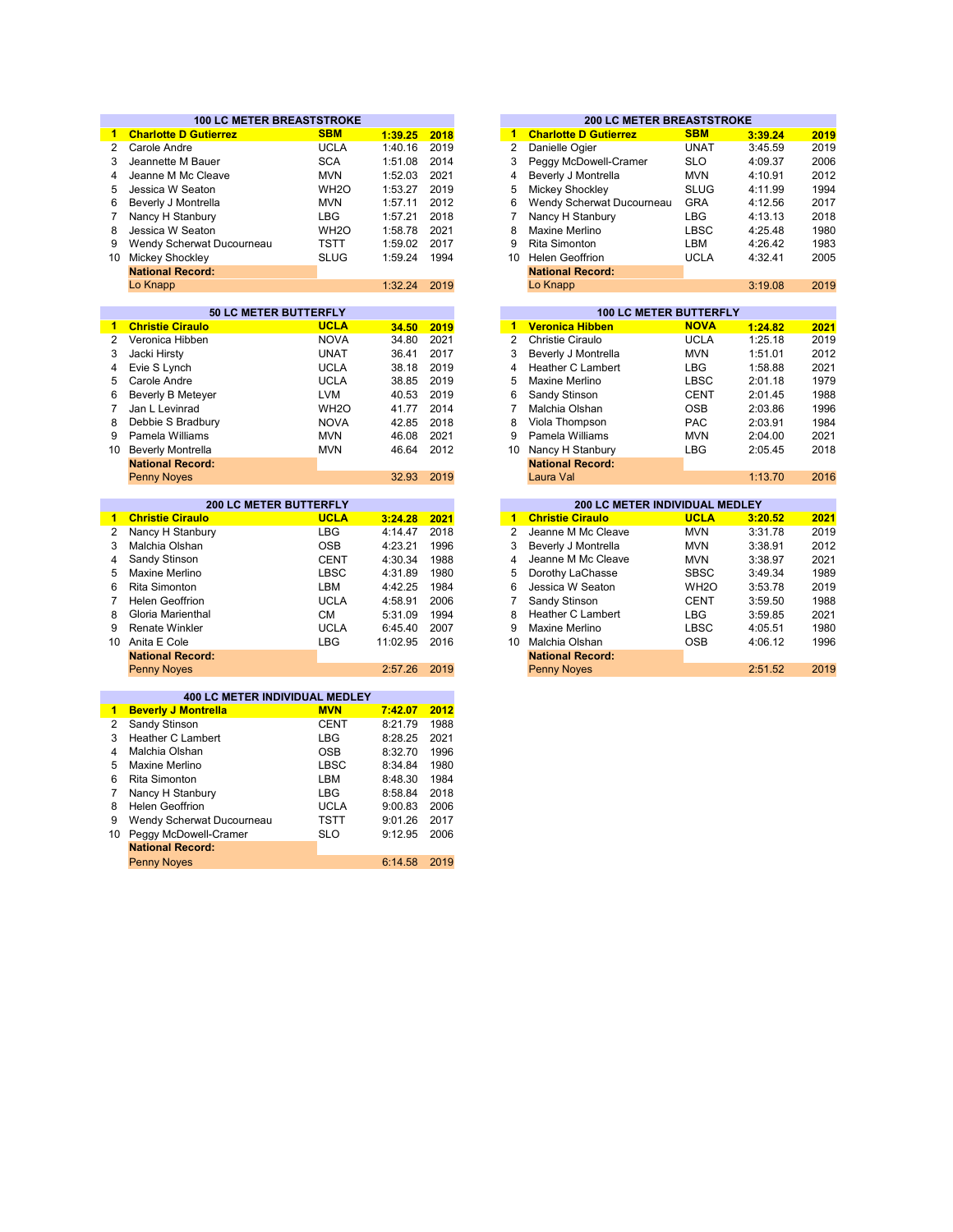### **65-69 MEN LCM - SPMS TOP 10 ALL-TIME - as of 12/25/21**

| $\blacktriangleleft$ | <b>Jeff Farrell</b>            | <b>SBM</b>        | 27.15    | 2002 | $\mathbf{1}$    | <b>Jeff Farrell</b>     | <b>SBM</b>                     | 1:02.79  | 2002 |
|----------------------|--------------------------------|-------------------|----------|------|-----------------|-------------------------|--------------------------------|----------|------|
| $\overline{2}$       | Glenn A Gruber                 | <b>VCM</b>        | 28.09    | 2014 | 2               | Glenn A Gruber          | <b>VCM</b>                     | 1:03.01  | 2014 |
| 3                    | <b>Hubie Kerns</b>             | <b>VCM</b>        | 28.59    | 2014 | 3               | Peter R O'Keeffe        | <b>UCLA</b>                    | 1:05.98  | 2015 |
| 4                    | Peter R O'Keeffe               | <b>UCLA</b>       | 28.62    | 2015 | 4               | <b>Hubie Kerns</b>      | <b>VCM</b>                     | 1:06.87  | 2014 |
|                      |                                |                   |          | 2005 |                 |                         |                                |          |      |
| 5                    | Tom Angell                     | <b>NOVA</b>       | 29.10    |      | 5               | <b>Mark Buckley</b>     | <b>CVMM</b>                    | 1:07.35  | 2018 |
| 6                    | <b>Mark Buckley</b>            | <b>CVMM</b>       | 29.71    | 2018 | 6               | Tom Angell              | <b>NOVA</b>                    | 1:07.38  | 2005 |
| 7                    | Duncan Q McBride               | <b>LAPS</b>       | 29.99    | 2019 | $\overline{7}$  | Frank Piemme            | <b>SCAQ</b>                    | 1:08.86  | 1990 |
| 8                    | <b>Frank Piemme</b>            | <b>SCAQ</b>       | 30.02    | 1990 | 8               | Heinz Hercher           | <b>TCC</b>                     | 1:08.87  | 2021 |
| 9                    | Robert A Rosen                 | <b>CVMM</b>       | 30.09    | 2016 | 9               | Robert A Rosen          | <b>CVMM</b>                    | 1:09.02  | 2016 |
| 10                   | <b>Bruce W Rollinls</b>        | <b>GRA</b>        | 30.13    | 2017 | 10              | Gustavo Ponce           | <b>SBM</b>                     | 1:09.29  | 2017 |
|                      | <b>National Record:</b>        |                   |          |      |                 | <b>National Record:</b> |                                |          |      |
|                      | Doug Martin                    |                   | 26.21    | 2018 |                 | <b>Jack Groselle</b>    |                                | 59.49    | 2019 |
|                      |                                |                   |          |      |                 |                         |                                |          |      |
|                      | 200 LC METER FREESTYLE         |                   |          |      |                 |                         | <b>400 LC METER FREESTYLE</b>  |          |      |
| 1                    | <b>Glenn A Gruber</b>          | <b>VCM</b>        | 2:22.04  | 2014 | $\mathbf{1}$    | <b>Jim Mc Conica</b>    | <b>VCM</b>                     |          | 2015 |
|                      |                                |                   |          |      |                 |                         |                                | 4:54.90  |      |
| 2                    | Jeff Farrell                   | <b>SBM</b>        | 2:22.90  | 2002 | $\overline{2}$  | Glenn A Gruber          | <b>VCM</b>                     | 5:04.88  | 2014 |
| 3                    | Jim Mc Conica                  | <b>VCM</b>        | 2:23.35  | 2015 | 3               | <b>Hubie Kerns</b>      | <b>VCM</b>                     | 5:10.25  | 2014 |
| 4                    | <b>Hubie Kerns</b>             | <b>VCM</b>        | 2:26.35  | 2016 | 4               | <b>Dick Stewart</b>     | <b>NOVA</b>                    | 5:20.20  | 2006 |
| 5                    | Brian A Murphy                 | WH <sub>2</sub> O | 2:29.68  | 2013 | 5               | Tegze Haraszti          | <b>HBSC</b>                    | 5:26.10  | 2006 |
| 6                    | <b>Dick Stewart</b>            | <b>NOVA</b>       | 2:31.49  | 2006 | 6               | Sandy Galletly          | <b>SCAQ</b>                    | 5:29.89  | 2007 |
| 7                    | <b>Mark Buckley</b>            | <b>CVMM</b>       | 2:35.80  | 2018 | 7               | Walter D Hitch          | <b>ROSE</b>                    | 5:30.77  | 2017 |
| 8                    | Eric R Anderson                | <b>LAPS</b>       | 2:36.48  | 2009 | 8               | Eric R Anderson         | LAPS                           | 5:37.43  | 2009 |
| 9                    | Frank Piemme                   | <b>SCAQ</b>       | 2:37.57  | 1990 | 9               | <b>Frank Piemme</b>     | <b>SCAQ</b>                    | 5:40.52  | 1990 |
|                      |                                |                   |          |      |                 |                         |                                |          |      |
| $*10$                | <b>Mike Sherrill</b>           | <b>HNAQ</b>       | 2:39.74  | 2016 | 10 <sup>1</sup> | Chuck D Milam           | <b>MMM</b>                     | 5:46.93  | 2010 |
| $*10$                | Heinz Hercher                  | <b>TCC</b>        | 2:39.74  | 2021 |                 | <b>National Record:</b> |                                |          |      |
|                      | <b>National Record:</b>        |                   |          |      |                 | <b>Rick Colella</b>     |                                | 4:37.70  | 2017 |
|                      | <b>Rick Colella</b>            |                   | 2:09.39  | 2017 |                 |                         |                                |          |      |
|                      |                                |                   |          |      |                 |                         |                                |          |      |
|                      | 800 LC METER FREESTYLE         |                   |          |      |                 |                         | <b>1500 LC METER FREESTYLE</b> |          |      |
| $\blacksquare$       | <b>Jim Mc Conica</b>           | <b>VCM</b>        | 10:11.30 | 2015 | $\mathbf{1}$    | <b>Jim Mc Conica</b>    | <b>VCM</b>                     | 19:33.36 | 2015 |
| 2                    | Glenn A Gruber                 | <b>VCM</b>        | 10:39.76 | 2014 | 2               | <b>Hubie Kerns</b>      | <b>VCM</b>                     | 20:31.18 | 2014 |
| 3                    | Hubie Kerns                    | <b>VCM</b>        | 10:44.74 | 2014 | 3               | <b>Mike Sherrill</b>    | <b>HNAQ</b>                    | 21:56.77 | 2016 |
| 4                    | Brian A Murphy                 | WH <sub>2</sub> O | 11:23.58 | 2013 | 4               | Brian A Murphy          | WH <sub>2</sub> O              | 21:58.30 | 2013 |
| 5                    |                                | <b>ROSE</b>       | 11:24.09 | 2017 | 5               |                         | <b>VCM</b>                     | 22:04.89 | 2015 |
|                      | Walter D Hitch                 |                   |          |      |                 | Glenn A Gruber          |                                |          |      |
| 6                    | Sandy Galletly                 | <b>SCAQ</b>       | 11:34.52 | 2007 | 6               | Sandy Galletly          | <b>SCAQ</b>                    | 22:06.71 | 2007 |
| 7                    | Eric R Anderson                | <b>LAPS</b>       | 11:34.76 | 2009 | 7               | Walter D Hitch          | <b>ROSE</b>                    | 22:15.94 | 2018 |
| 8                    | <b>Mike Sherrill</b>           | <b>HNAQ</b>       | 11:49.38 | 2016 | 8               | Tegze Haraszti          | <b>HBSC</b>                    | 22:21.77 | 2008 |
| 9                    | <b>Frank Piemme</b>            | <b>SBM</b>        | 11:51.06 | 1993 | 9               | Eric R Anderson         | LAPS                           | 22:30.78 | 2009 |
| 10                   | Robert A Rosen                 | <b>CVMM</b>       | 11:55.44 | 2016 | 10 <sup>1</sup> | Frank Piemme            | <b>SBM</b>                     | 22:50.83 | 1993 |
|                      | <b>National Record:</b>        |                   |          |      |                 | <b>National Record:</b> |                                |          |      |
|                      | Jim McConica                   |                   | 10:11.30 | 2015 |                 | <b>Jim McConica</b>     |                                | 19:33.36 | 2015 |
|                      |                                |                   |          |      |                 |                         |                                |          |      |
|                      | <b>50 LC METER BACKSTROKE</b>  |                   |          |      |                 |                         | <b>100 LC METER BACKSTROKE</b> |          |      |
| $\mathbf{1}$         | <b>Peter R O'Keeffe</b>        | <b>UCLA</b>       | 34.75    | 2015 | $\blacksquare$  | <b>Mike Selna</b>       | <b>NOVA</b>                    | 1:17.94  | 2013 |
| $\overline{2}$       | Jeff Farrell                   | <b>SBM</b>        |          | 2002 | $\overline{2}$  | Peter R O'Keeffe        |                                | 1:18.00  |      |
|                      |                                |                   | 35.16    |      |                 |                         | <b>UCLA</b>                    |          | 2015 |
| 3                    | <b>Hubie Kerns</b>             | <b>GRA</b>        | 35.95    | 2017 | 3               | <b>Hubie Kerns</b>      | <b>VCM</b>                     | 1:18.32  | 2016 |
| 4                    | Mike Selna                     | <b>NOVA</b>       | 35.96    | 2013 | 4               | Tegze Haraszti          | <b>HBSC</b>                    | 1:18.41  | 2006 |
| 5                    | James B Lucas                  | <b>SCAQ</b>       | 36.11    | 2015 | 5               | James B Lucas           | <b>SCAQ</b>                    | 1:21.40  | 2015 |
| 6                    | Glenn A Gruber                 | <b>VCM</b>        | 36.30    | 2015 | 6               | Walter D Hitch          | <b>ROSE</b>                    | 1:26.63  | 2017 |
| 7                    | Mark Buckley                   | <b>CVMM</b>       | 37.20    | 2018 | 7               | Stan McConnell          | <b>HBSC</b>                    | 1:29.66  | 2001 |
| 8                    | James B Lucas                  | <b>VCM</b>        | 37.36    | 2018 | 8               | Mark Buckley            | <b>CVMM</b>                    | 1:29.72  | 2019 |
| 9                    | Steven G Wigely                | <b>MVN</b>        | 38.30    | 2014 | 9               | Jack McCann             | LAM                            | 1:30.33  | 1991 |
|                      | 10 Rick Skarbo                 | <b>LBMS</b>       | 38.59    | 2013 | 10              | John F Campbell         | <b>MVN</b>                     | 1:30.34  | 2013 |
|                      | <b>National Record:</b>        |                   |          |      |                 | <b>National Record:</b> |                                |          |      |
|                      |                                |                   |          |      |                 |                         |                                |          |      |
|                      | <b>Hugh Wilder</b>             |                   | 30.95    | 2012 |                 | <b>Hugh Wilder</b>      |                                | 1:09.79  | 2012 |
|                      |                                |                   |          |      |                 |                         |                                |          |      |
|                      | <b>200 LC METER BACKSTROKE</b> |                   |          |      |                 |                         | 50 LC METER BREASTSTROKE       |          |      |
| $\mathbf{1}$         | <b>Hubie Kerns</b>             | <b>VCM</b>        | 2:50.38  | 2014 | $\blacksquare$  | <b>Robert Strand</b>    | <b>ROSE</b>                    | 34.66    | 2012 |
| 2                    | Tegze Haraszti                 | <b>HBSC</b>       | 2:54.10  | 2006 | 2               | Hubie Kerns             | <b>VCM</b>                     | 36.27    | 2014 |
| 3                    | Mike Selna                     | <b>NOVA</b>       | 2:54.29  | 2013 | 3               | Clive G Edwards         | <b>CVMM</b>                    | 36.67    | 2019 |
| 4                    | <b>Hubie Kerns</b>             | <b>GRA</b>        | 2:54.80  | 2017 | 4               | Rod Cargill             | <b>SWLB</b>                    | 37.05    | 2014 |
| 5                    | Walter D Hitch                 | <b>ROSE</b>       | 3:04.89  | 2017 | 5               | Peter Lee               | <b>CPM</b>                     | 38.11    | 1990 |
| 6                    | Sandy Galletly                 | SCAQ              | 3:11.41  | 2007 | 6               | <b>Dick Stewart</b>     | <b>NOVA</b>                    | 38.71    | 2005 |
| $\overline{7}$       | Eric R Anderson                | LAPS              | 3:15.15  | 2009 | 7               | Howard W Burns          | <b>MVN</b>                     | 39.91    | 2016 |
|                      |                                |                   |          |      |                 |                         |                                |          |      |
| 8                    | Gregory B Willis               | LAPS              | 3:17.33  | 2014 | 8               | John F Campbell         | <b>MVN</b>                     | 39.96    | 2013 |
| 9                    | Paulo Figueiredo               | WH <sub>2</sub> O | 3:18.71  | 2011 | 9               | <b>Tom Lind</b>         | LBM                            | 40.91    | 1983 |
| 10                   | Stan McConnell                 | <b>HBSC</b>       | 3:20.06  | 2001 | 10              | John B Millard          | <b>UNAT</b>                    | 41.12    | 2011 |
|                      | <b>National Record:</b>        |                   |          |      |                 | <b>National Record:</b> |                                |          |      |
|                      |                                |                   |          |      |                 | <b>Rick Colella</b>     |                                |          |      |
|                      | <b>Lawrence Day</b>            |                   | 2:37.16  | 2018 |                 |                         |                                | 33.30    | 2016 |

| <b>50 LC METER FREESTYLE</b>  |             |         |      |    |                         | <b>100 LC METER FREESTYLE</b> |         |      |
|-------------------------------|-------------|---------|------|----|-------------------------|-------------------------------|---------|------|
|                               | <b>SBM</b>  | 27.15   | 2002 | 1. | <b>Jeff Farrell</b>     | <b>SBM</b>                    | 1:02.79 | 2002 |
|                               | <b>VCM</b>  | 28.09   | 2014 | 2  | Glenn A Gruber          | VCM                           | 1:03.01 | 2014 |
|                               | <b>VCM</b>  | 28.59   | 2014 | 3  | Peter R O'Keeffe        | <b>UCLA</b>                   | 1:05.98 | 2015 |
|                               | <b>UCLA</b> | 28.62   | 2015 | 4  | Hubie Kerns             | VCM                           | 1:06.87 | 2014 |
|                               | <b>NOVA</b> | 29.10   | 2005 | 5  | Mark Buckley            | <b>CVMM</b>                   | 1:07.35 | 2018 |
|                               | <b>CVMM</b> | 29.71   | 2018 | 6  | <b>Tom Angell</b>       | <b>NOVA</b>                   | 1:07.38 | 2005 |
| dе                            | <b>LAPS</b> | 29.99   | 2019 |    | Frank Piemme            | SCAQ                          | 1:08.86 | 1990 |
|                               | <b>SCAQ</b> | 30.02   | 1990 | 8  | Heinz Hercher           | TCC                           | 1:08.87 | 2021 |
|                               | <b>CVMM</b> | 30.09   | 2016 | 9  | Robert A Rosen          | <b>CVMM</b>                   | 1:09.02 | 2016 |
|                               | <b>GRA</b>  | 30.13   | 2017 | 10 | Gustavo Ponce           | SBM                           | 1:09.29 | 2017 |
|                               |             |         |      |    | <b>National Record:</b> |                               |         |      |
|                               |             | 26.21   | 2018 |    | <b>Jack Groselle</b>    |                               | 59.49   | 2019 |
|                               |             |         |      |    |                         |                               |         |      |
| <b>200 LC METER FREESTYLE</b> |             |         |      |    |                         | <b>400 LC METER FREESTYLE</b> |         |      |
|                               | <b>VCM</b>  | 2:22.04 | 2014 | 1  | <b>Jim Mc Conica</b>    | <b>VCM</b>                    | 4:54.90 | 2015 |
|                               | SBM         | 2:22.90 | 2002 | 2  | Glenn A Gruber          | <b>VCM</b>                    | 5:04.88 | 2014 |
|                               | <b>VCM</b>  | 2:23.35 | 2015 | 3  | Hubie Kerns             | VCM                           | 5:10.25 | 2014 |
|                               | <b>VCM</b>  | 2:26.35 | 2016 | 4  | Dick Stewart            | <b>NOVA</b>                   | 5:20.20 | 2006 |

| 4  | DIUN OLEWAIL            | <b>IVUVA</b> | 0.ZU.ZU | zuuu |
|----|-------------------------|--------------|---------|------|
| -5 | Tegze Haraszti          | <b>HBSC</b>  | 5:26.10 | 2006 |
| 6  | Sandy Galletly          | <b>SCAQ</b>  | 5:29.89 | 2007 |
| 7  | Walter D Hitch          | <b>ROSE</b>  | 5:30.77 | 2017 |
| 8  | Eric R Anderson         | LAPS         | 5:37.43 | 2009 |
| 9  | Frank Piemme            | <b>SCAQ</b>  | 5:40.52 | 1990 |
| 10 | Chuck D Milam           | <b>MMM</b>   | 5:46.93 | 2010 |
|    | <b>National Record:</b> |              |         |      |
|    | <b>Rick Colella</b>     |              | 4:37.70 | 2017 |

|          |      |    |                         | <b>1500 LC METER FREESTYLE</b> |          |
|----------|------|----|-------------------------|--------------------------------|----------|
| 10:11.30 | 2015 | 1  | <b>Jim Mc Conica</b>    | <b>VCM</b>                     | 19:33.36 |
| 10:39.76 | 2014 | 2  | Hubie Kerns             | <b>VCM</b>                     | 20:31.18 |
| 10:44.74 | 2014 | 3  | <b>Mike Sherrill</b>    | <b>HNAQ</b>                    | 21:56.77 |
| 11:23.58 | 2013 | 4  | Brian A Murphy          | WH <sub>2</sub> O              | 21:58.30 |
| 11:24.09 | 2017 | 5  | Glenn A Gruber          | <b>VCM</b>                     | 22:04.89 |
| 11:34.52 | 2007 | 6  | Sandy Galletly          | <b>SCAQ</b>                    | 22:06.71 |
| 11:34.76 | 2009 | 7  | Walter D Hitch          | <b>ROSE</b>                    | 22:15.94 |
| 11:49.38 | 2016 | 8  | Tegze Haraszti          | <b>HBSC</b>                    | 22:21.77 |
| 11:51.06 | 1993 | 9  | Eric R Anderson         | <b>LAPS</b>                    | 22:30.78 |
| 11:55.44 | 2016 | 10 | <b>Frank Piemme</b>     | <b>SBM</b>                     | 22:50.83 |
|          |      |    | <b>National Record:</b> |                                |          |
| 10:11.30 | 2015 |    | <b>Jim McConica</b>     |                                | 19:33.36 |
|          |      |    |                         |                                |          |
|          |      |    |                         | <b>100 LC METER BACKSTROKE</b> |          |
| 34.75    | 2015 | 1  | <b>Mike Selna</b>       | <b>NOVA</b>                    | 1:17.94  |
| 35.16    | 2002 | 2  | Peter R O'Keeffe        | <b>UCLA</b>                    | 1:18.00  |
| 35.95    | 2017 | 3  | Hubie Kerns             | <b>VCM</b>                     | 1:18.32  |
| 35.96    | 2013 | 4  | Tegze Haraszti          | <b>HBSC</b>                    | 1:18.41  |
| 36.11    | 2015 | 5  | James B Lucas           | <b>SCAQ</b>                    | 1:21.40  |
| 36.30    | 2015 | 6  | Walter D Hitch          | <b>ROSE</b>                    | 1:26.63  |

| Stan McConnell          | <b>HBSC</b> | 1:29.66 | 2001 |
|-------------------------|-------------|---------|------|
| Mark Buckley            | <b>CVMM</b> | 1:29.72 | 2019 |
| Jack McCann             | LAM         | 1:30.33 | 1991 |
| 0 John F Campbell       | <b>MVN</b>  | 1:30.34 | 2013 |
| <b>National Record:</b> |             |         |      |
| <b>Hugh Wilder</b>      |             | 1:09.79 | 2012 |

|         |      |    |                         | 50 LC METER BREASTSTROKE |       |      |
|---------|------|----|-------------------------|--------------------------|-------|------|
| 2:50.38 | 2014 | 1  | <b>Robert Strand</b>    | <b>ROSE</b>              | 34.66 | 2012 |
| 2:54.10 | 2006 | 2  | Hubie Kerns             | <b>VCM</b>               | 36.27 | 2014 |
| 2:54.29 | 2013 | 3  | Clive G Edwards         | <b>CVMM</b>              | 36.67 | 2019 |
| 2:54.80 | 2017 | 4  | Rod Cargill             | <b>SWLB</b>              | 37.05 | 2014 |
| 3:04.89 | 2017 | 5  | Peter Lee               | <b>CPM</b>               | 38.11 | 1990 |
| 3:11.41 | 2007 | 6  | Dick Stewart            | <b>NOVA</b>              | 38.71 | 2005 |
| 3:15.15 | 2009 |    | <b>Howard W Burns</b>   | <b>MVN</b>               | 39.91 | 2016 |
| 3:17.33 | 2014 | 8  | John F Campbell         | <b>MVN</b>               | 39.96 | 2013 |
| 3:18.71 | 2011 | 9  | Tom Lind                | LBM                      | 40.91 | 1983 |
| 3:20.06 | 2001 | 10 | John B Millard          | <b>UNAT</b>              | 41.12 | 2011 |
|         |      |    | <b>National Record:</b> |                          |       |      |
| 2:37.16 | 2018 |    | <b>Rick Colella</b>     |                          | 33.30 | 2016 |
|         |      |    |                         |                          |       |      |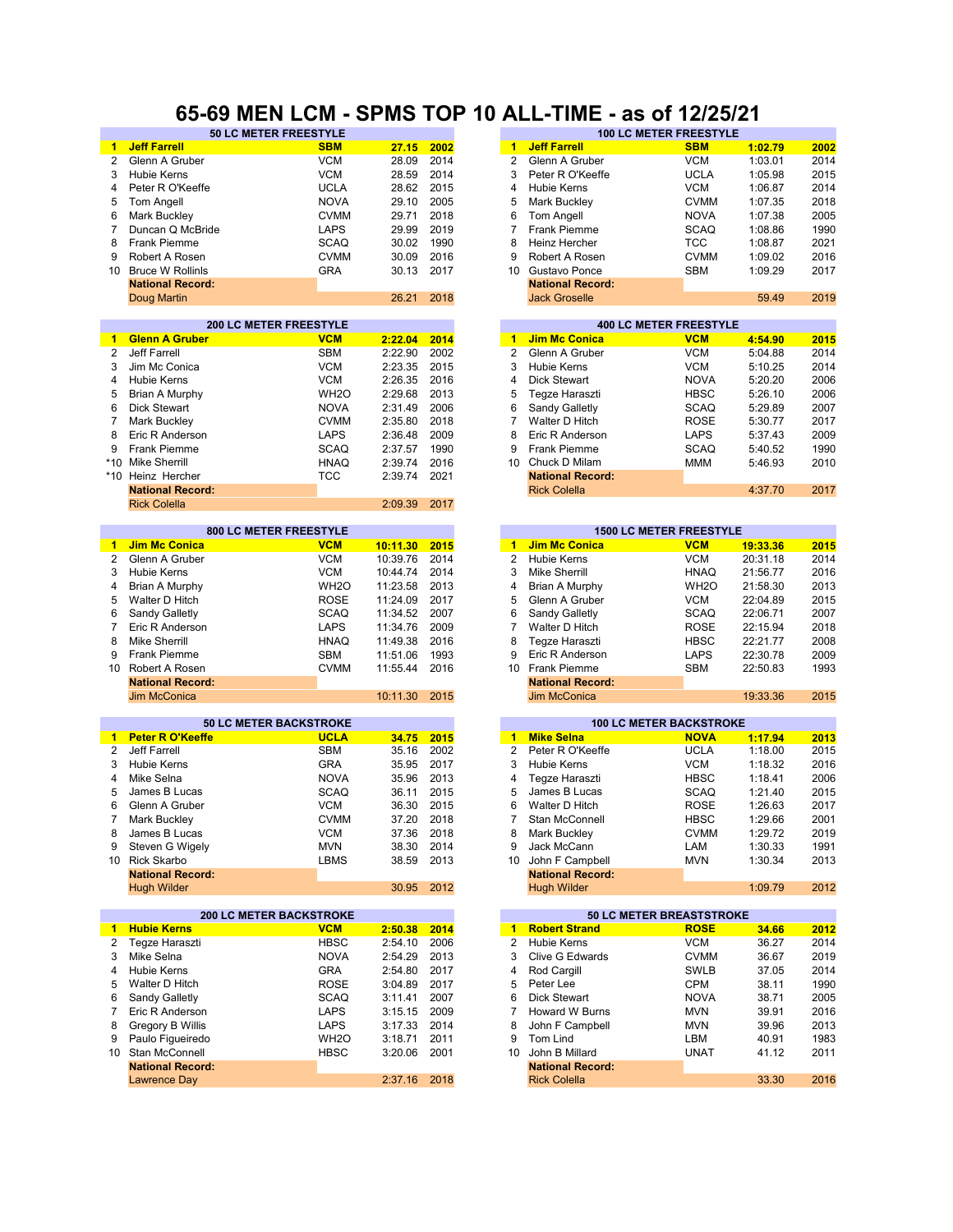|                | <b>100 LC METER BREASTSTROKE</b> |                     |                    |      |                      |                                | <b>200 LC METER BREASTSTROKE</b> |         |      |
|----------------|----------------------------------|---------------------|--------------------|------|----------------------|--------------------------------|----------------------------------|---------|------|
| $\mathbf{1}$   | <b>Robert Strand</b>             | <b>ROSE</b>         | 1:18.87            | 2012 | $\mathbf{1}$         | <b>Robert Strand</b>           | <b>ROSE</b>                      | 2:58.13 | 2012 |
| $\overline{2}$ | <b>Hubie Kerns</b>               | <b>VCM</b>          | 1:21.84            | 2014 | $\overline{2}$       | <b>Hubie Kerns</b>             | <b>VCM</b>                       | 3:06.95 | 2016 |
| 3              | Rod Cargill                      | <b>SWLB</b>         | 1:25.58            | 2014 | 3                    | Mike Selna                     | <b>NOVA</b>                      | 3:14.08 | 2013 |
| 4              | <b>Clive G Edwards</b>           | <b>CVMM</b>         | 1:28.04            | 2019 | $\overline{4}$       | Tegze Haraszti                 | <b>HBSC</b>                      | 3:16.43 | 2006 |
| 5              | Mike Selna                       | <b>NOVA</b>         | 1:29.37            | 2013 | 5                    | Mike Selna                     | <b>NOVA</b>                      | 3:21.28 | 2014 |
| 6              | Leland C Arth                    | <b>SCAQ</b>         | 1:34.55            | 1990 | 6                    | Patrick L Schlup               | UCI                              | 3:25.09 | 2005 |
| 7              | Patrick L Schlup                 | UCI                 | 1:35.22            | 2005 | $\overline{7}$       | <b>Clive G Edwards</b>         | <b>CVMM</b>                      | 3:26.07 | 2018 |
| 8              | <b>Bruce W Rollins</b>           | <b>GRA</b>          | 1:35.56            | 2017 | 8                    | Leland C Arth                  | <b>SCAQ</b>                      | 3:26.14 | 1990 |
| 9              | John B Millard                   | <b>UNAT</b>         | 1:35.75            | 2011 | 9                    | Sandy Galletly                 | <b>SCAQ</b>                      | 3:28.30 | 2007 |
| 10             | <b>Howard W Burns</b>            | <b>MVN</b>          | 1:36.01            | 2016 | 10                   | Allen K Murray                 | UCI                              | 3:31.53 | 2010 |
|                | <b>National Record:</b>          |                     |                    |      |                      | <b>National Record:</b>        |                                  |         |      |
|                | <b>Rick Colella</b>              |                     | 1:14.77            | 2017 |                      | <b>Rick Colella</b>            |                                  | 2:41.54 | 2016 |
|                |                                  |                     |                    |      |                      |                                |                                  |         |      |
|                | 50 LC METER BUTTERFLY            |                     |                    |      |                      |                                | <b>100 LC METER BUTTERFLY</b>    |         |      |
| $\blacksquare$ | <b>Hubie Kerns</b>               | <b>VCM</b>          | 31.11              | 2014 | $\blacktriangleleft$ | <b>Hubie Kerns</b>             | <b>VCM</b>                       | 1:12.27 | 2014 |
| $\overline{2}$ | Glenn A Gruber                   | <b>VCM</b>          | 31.17              | 2018 | $\overline{2}$       | Dick Stewart                   | <b>NOVA</b>                      | 1:15.42 | 2005 |
| 3              | Peter R O'Keeffe                 | <b>VCM</b>          | 31.76              | 2019 | 3                    | Mark Buckley                   | <b>CVMM</b>                      | 1:17.93 | 2018 |
| 4              | Mark Buckley                     | <b>CVMM</b>         | 32.46              | 2018 | $\overline{4}$       | Glenn A Gruber                 | <b>VCM</b>                       | 1:22.23 | 2018 |
| 5              | Duncan Q McBride                 | <b>LAPS</b>         | 32.89              | 2019 | 5                    | Erik A Sterne                  | <b>CVMM</b>                      | 1:23.36 | 2017 |
| 6              | Frank Piemme                     | <b>SCAQ</b>         | 33.39              | 1990 | 6                    | Heinz Hercher                  | <b>TCC</b>                       | 1:23.46 | 2021 |
| 7              | Robert E Hays                    | <b>NOVA</b>         | 33.53              | 2016 | 7                    | <b>Chuck Milam</b>             | <b>MMM</b>                       | 1:26.37 | 2010 |
| 8              | Robert D Harris                  | <b>SPP</b>          | 33.59              | 2021 | 8                    | Leland C Arth                  | <b>SCAQ</b>                      | 1:28.84 | 1990 |
| 9              | <b>Dick Stewart</b>              | <b>NOVA</b>         | 33.62              | 2005 | 9                    | <b>Frank Piemme</b>            | <b>SCAQ</b>                      | 1:29.67 | 1990 |
| 10             | <b>Bruce W Rollins</b>           | <b>GRA</b>          | 33.87              | 2017 | 10                   | <b>Bruce W Rollins</b>         | <b>GRA</b>                       | 1:30.94 | 2017 |
|                | <b>National Record:</b>          |                     |                    |      |                      | <b>National Record:</b>        |                                  |         |      |
|                | <b>Trip Hedrick</b>              |                     | 28.38              | 2021 |                      | <b>Rick Colella</b>            | 1:05.83                          | 2017    | 2016 |
|                |                                  |                     |                    |      |                      |                                |                                  |         |      |
|                | <b>200 LC METER BUTTERFLY</b>    |                     |                    |      |                      | 200 LC METER INDIVIDUAL MEDLEY |                                  |         |      |
| $\mathbf{1}$   | <b>Hubie Kerns</b>               | <b>VCM</b>          | 2:50.38            | 2014 | $\blacktriangleleft$ | <b>Hubie Kerns</b>             | <b>VCM</b>                       | 2:39.23 | 2014 |
| $\overline{2}$ | <b>Bruce W Rollins</b>           | <b>GRA</b>          | 3:23.12            | 2017 | $\overline{2}$       | Jeff Farrell                   | <b>SBM</b>                       | 2:51.18 | 2002 |
| 3              | Leland C Arth                    | <b>SCAQ</b>         | 3:24.69            | 1990 | 3                    | Tegze Haraszti                 | <b>HBSC</b>                      | 2:52.65 | 2006 |
| 4              | Mark Buckley                     | <b>CVMM</b>         | 3:40.70            | 2018 | 4                    | <b>Dick Stewart</b>            | <b>NOVA</b>                      | 2:55.29 | 2005 |
| 5              | David Johannsen                  | <b>SBM</b>          | 3:40.94            | 2021 | 5                    | Glenn A Gruber                 | <b>VCM</b>                       | 2:57.85 | 2018 |
| 6              | Chuck D Milam                    | <b>MMM</b>          | 3:41.16            | 2010 | 6                    | Brian A Murphy                 | WH <sub>2</sub> O                | 2:58.14 | 2013 |
| $\overline{7}$ | <b>Bob Merrick</b>               | <b>SCAQ</b>         | 3:42.19            | 1986 | $\overline{7}$       | Heinz Hercher                  | <b>TCC</b>                       | 3:01.52 | 2021 |
| 8              | Herbert Nakama                   | <b>IMS</b>          | 3:45.32            | 1997 | 8                    | Robert E Hayes                 | <b>NOVA</b>                      | 3:02.29 | 2016 |
| 9              | <b>Walter Pfeiffer</b>           | CALT                | 3:45.66            | 1979 | 9                    | <b>Frank Piemme</b>            | <b>SCAQ</b>                      | 3:06.75 | 1990 |
|                | 10 Charles A Larson              | WH <sub>2</sub> O   | 3:56.10            | 2020 | 10                   | Eric R Anderson                | LAPS                             | 3:10.55 | 2009 |
|                | <b>National Record:</b>          |                     |                    |      |                      | <b>National Record:</b>        |                                  |         |      |
|                | <b>Lawrence Day</b>              |                     | 2:33.40            | 2016 |                      | <b>Rick Colella</b>            |                                  | 2:25.22 | 2016 |
|                |                                  |                     |                    |      |                      |                                |                                  |         |      |
|                | 400 LC METER INDIVIDUAL MEDLEY   |                     |                    |      |                      |                                |                                  |         |      |
|                | 1 Hubie Kerns                    | <b>VCM</b>          | 5:51.91            | 2014 |                      |                                |                                  |         |      |
| 2              | Teqze Haraszti                   | <b>HBSC</b>         | 6:20.74            | 2006 |                      |                                |                                  |         |      |
| 3              | Leland C Arth                    | <b>SCAQ</b>         | 6:50.59            | 1990 |                      |                                |                                  |         |      |
| 4              |                                  |                     |                    |      |                      |                                |                                  |         |      |
|                | <b>Bruce W Rollins</b>           | <b>GRA</b>          | 6:52.39            | 2017 |                      |                                |                                  |         |      |
| 5              | <b>Frank Piemme</b>              | <b>SBM</b>          | 7:03.32            | 1993 |                      |                                |                                  |         |      |
| 6              | Eric Anderson                    | <b>LAPS</b>         | 7:10.44            | 2010 |                      |                                |                                  |         |      |
| 7              | <b>Bob Merrick</b>               | <b>MMSC</b>         |                    | 1985 |                      |                                |                                  |         |      |
| 8              | <b>Walter Pfeiffer</b>           |                     | 7:20.27<br>7:22.09 | 1979 |                      |                                |                                  |         |      |
| 9              |                                  | CALT<br><b>LAPS</b> | 7:23.53            | 2013 |                      |                                |                                  |         |      |
| 10             | Gregory B Willis<br>John Bleck   |                     |                    |      |                      |                                |                                  |         |      |
|                | <b>National Record:</b>          | WH <sub>20</sub>    | 7:24.38            | 1998 |                      |                                |                                  |         |      |
|                | <b>Rick Colella</b>              |                     | 5:13.36            | 2017 |                      |                                |                                  |         |      |

|         |      |    | <b>200 LC METER BREASTSTROKE</b> |             |         |      |
|---------|------|----|----------------------------------|-------------|---------|------|
| 1:18.87 | 2012 | 1  | <b>Robert Strand</b>             | <b>ROSE</b> | 2:58.13 | 2012 |
| 1:21.84 | 2014 | 2  | Hubie Kerns                      | <b>VCM</b>  | 3:06.95 | 2016 |
| 1:25.58 | 2014 | 3  | Mike Selna                       | <b>NOVA</b> | 3:14.08 | 2013 |
| 1:28.04 | 2019 | 4  | Tegze Haraszti                   | <b>HBSC</b> | 3:16.43 | 2006 |
| 1:29.37 | 2013 | 5  | Mike Selna                       | <b>NOVA</b> | 3:21.28 | 2014 |
| 1:34.55 | 1990 | 6  | Patrick L Schlup                 | UCI         | 3:25.09 | 2005 |
| 1:35.22 | 2005 | 7  | Clive G Edwards                  | <b>CVMM</b> | 3:26.07 | 2018 |
| 1:35.56 | 2017 | 8  | Leland C Arth                    | <b>SCAQ</b> | 3:26.14 | 1990 |
| 1:35.75 | 2011 | 9  | Sandy Galletly                   | <b>SCAQ</b> | 3:28.30 | 2007 |
| 1:36.01 | 2016 | 10 | Allen K Murray                   | UCI         | 3:31.53 | 2010 |
|         |      |    | <b>National Record:</b>          |             |         |      |
| 1:14.77 | 2017 |    | <b>Rick Colella</b>              |             | 2:41.54 | 2016 |
|         |      |    |                                  |             |         |      |
|         |      |    | <b>100 LC METER RUTTERELY</b>    |             |         |      |

| 31.11 | 2014 | 1  | <b>Hubie Kerns</b>      | <b>VCM</b>  | 1:12.27 | 2014 |
|-------|------|----|-------------------------|-------------|---------|------|
| 31.17 | 2018 | 2  | <b>Dick Stewart</b>     | <b>NOVA</b> | 1:15.42 | 2005 |
| 31.76 | 2019 | 3  | Mark Buckley            | <b>CVMM</b> | 1:17.93 | 2018 |
| 32.46 | 2018 | 4  | Glenn A Gruber          | <b>VCM</b>  | 1:22.23 | 2018 |
| 32.89 | 2019 | 5  | Erik A Sterne           | <b>CVMM</b> | 1:23.36 | 2017 |
| 33.39 | 1990 | 6  | Heinz Hercher           | TCC         | 1:23.46 | 2021 |
| 33.53 | 2016 |    | Chuck Milam             | <b>MMM</b>  | 1:26.37 | 2010 |
| 33.59 | 2021 | 8  | Leland C Arth           | <b>SCAQ</b> | 1:28.84 | 1990 |
| 33.62 | 2005 | 9  | <b>Frank Piemme</b>     | <b>SCAQ</b> | 1:29.67 | 1990 |
| 33.87 | 2017 | 10 | <b>Bruce W Rollins</b>  | <b>GRA</b>  | 1:30.94 | 2017 |
|       |      |    | <b>National Record:</b> |             |         |      |
| 28.38 | 2021 |    | <b>Rick Colella</b>     | 1:05.83     | 2017    | 2016 |
|       |      |    |                         |             |         |      |

|    | <b>200 LC METER BUTTERFLY</b> |         |      |    |                         | <b>200 LC METER INDIVIDUAL MEDLEY</b> |         |      |
|----|-------------------------------|---------|------|----|-------------------------|---------------------------------------|---------|------|
|    | <b>VCM</b>                    | 2:50.38 | 2014 | 1  | <b>Hubie Kerns</b>      | <b>VCM</b>                            | 2:39.23 | 2014 |
|    | <b>GRA</b>                    | 3:23.12 | 2017 | 2  | Jeff Farrell            | <b>SBM</b>                            | 2:51.18 |      |
|    | <b>SCAQ</b>                   | 3:24.69 | 1990 | 3  | Tegze Haraszti          | <b>HBSC</b>                           | 2:52.65 |      |
|    | <b>CVMM</b>                   | 3:40.70 | 2018 | 4  | Dick Stewart            | <b>NOVA</b>                           | 2:55.29 |      |
| n  | <b>SBM</b>                    | 3:40.94 | 2021 | 5  | Glenn A Gruber          | <b>VCM</b>                            | 2:57.85 |      |
|    | <b>MMM</b>                    | 3:41.16 | 2010 | 6  | Brian A Murphy          | WH <sub>2</sub> O                     | 2:58.14 |      |
|    | <b>SCAQ</b>                   | 3:42.19 | 1986 |    | Heinz Hercher           | <b>TCC</b>                            | 3:01.52 |      |
|    | <b>IMS</b>                    | 3:45.32 | 1997 | 8  | Robert E Hayes          | <b>NOVA</b>                           | 3:02.29 |      |
|    | CALT                          | 3:45.66 | 1979 | 9  | Frank Piemme            | <b>SCAQ</b>                           | 3:06.75 |      |
| n  | WH <sub>2</sub> O             | 3:56.10 | 2020 | 10 | Eric R Anderson         | LAPS                                  | 3:10.55 |      |
| d: |                               |         |      |    | <b>National Record:</b> |                                       |         |      |
|    |                               | 2:33.40 | 2016 |    | <b>Rick Colella</b>     |                                       | 2:25.22 |      |
|    |                               |         |      |    |                         |                                       |         |      |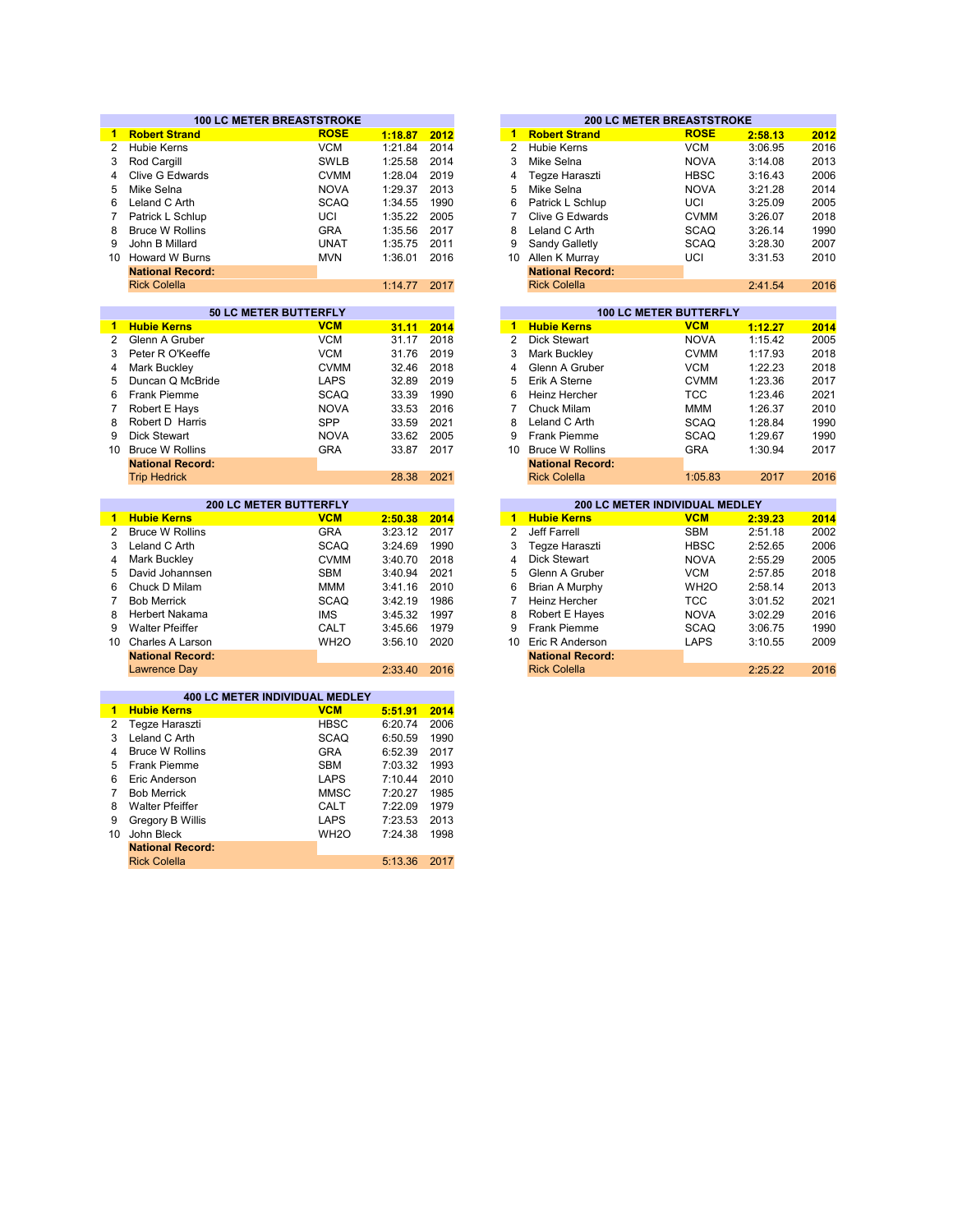#### **70-74 WOMEN LCM - SPMS TOP 10 ALL-TIME - as of 12/25/21**

|                      | 50 LC METER FREESTYLE          |              |          |      |                      | <b>100 LC METER FREESTYLE</b>   |             |          |      |
|----------------------|--------------------------------|--------------|----------|------|----------------------|---------------------------------|-------------|----------|------|
| $\blacksquare$       | <b>Beverly J Montrella</b>     | <b>MVN</b>   | 36.82    | 2019 | 1.                   | <b>Debbie S Bradbury</b>        | <b>NOVA</b> | 1:26.50  | 2021 |
| $\overline{2}$       | Jeanne Little                  | <b>MVN</b>   | 37.67    | 2010 | $\overline{c}$       | Beverly J Montrella             | <b>MVN</b>  | 1:27.10  | 2016 |
| 3                    | Debbie S Bradbury              | <b>NOVA</b>  | 38.03    | 2021 | 3                    | Jeanne Little                   | <b>MVN</b>  | 1:27.82  | 2009 |
| 4                    | Jan L Levinrad                 | <b>MVN</b>   | 38.91    | 2021 | 4                    | Jan L Levinrad                  | <b>MVN</b>  | 1:28.30  | 2021 |
| 5                    | Ruth Baar                      | <b>OSB</b>   | 40.30    | 1994 | 5                    | Ruth Baar                       | <b>OSB</b>  | 1:32.58  | 1994 |
| 6                    | Mimi Frank                     | <b>SWLB</b>  | 40.51    | 2019 | 6                    | Maxine Merlino                  | LBM         | 1:35.45  |      |
|                      |                                |              |          |      |                      |                                 |             |          | 1982 |
| 7                    | Diane G Smith                  | <b>CVMM</b>  | 40.74    | 2018 | $*7$                 | Diane G Smith                   | <b>CVMM</b> | 1:37.55  | 2018 |
| 8                    | Maxine Merlino                 | LBM          | 41.51    | 1983 | $*7$                 | Pat Fruin                       | MMM         | 1:37.55  | 2014 |
| 9                    | Pat Fruin                      | <b>MMM</b>   | 42.25    | 2014 | 9                    | Ellen K Shockro                 | <b>UNAT</b> | 1:39.26  | 2012 |
| 10                   | Reiko K Duba                   | <b>UCNAT</b> | 42.29    | 2016 | 10                   | Reiko K Duba                    | <b>UNAT</b> | 1:39.90  | 2016 |
|                      | <b>National Record:</b>        |              |          |      |                      | <b>National Record:</b>         |             |          |      |
|                      | Laura Val                      |              | 30.73    | 2021 |                      | Laura Val                       |             | 1:06.90  | 2021 |
|                      |                                |              |          |      |                      |                                 |             |          |      |
|                      | <b>200 LC METER FREESTYLE</b>  |              |          |      |                      | <b>400 LC METER FREESTYLE</b>   |             |          |      |
| $\blacktriangleleft$ | <b>Beverly J Montrella</b>     | <b>MVN</b>   | 3:12.44  | 2016 | $\blacktriangleleft$ | <b>Beverly J Montrella</b>      | <b>MVN</b>  | 6:41.65  | 2017 |
| $\overline{2}$       | Debbie S Bradbury              | <b>NOVA</b>  | 3:14.19  | 2021 | 2                    | Nancy H Stanbury                | <b>LBG</b>  | 7:16.19  | 2019 |
| 3                    | Jeanne Little                  | <b>MVN</b>   | 3:27.37  | 2010 | 3                    | Jeanne Little                   | <b>MVN</b>  | 7:24.99  | 2009 |
| $\overline{4}$       | <b>Ruth Baar</b>               | <b>OSB</b>   | 3:33.76  | 1994 | 4                    | <b>Grace Altus</b>              | <b>OSB</b>  | 7:25.49  | 1994 |
| 5                    |                                |              |          | 1994 | 5                    |                                 |             |          |      |
|                      | <b>Grace Altus</b>             | <b>OSB</b>   | 3:35.09  |      |                      | Ellen K Shockro                 | <b>NOVA</b> | 7:29.16  | 2012 |
| 6                    | Rita Simonton                  | <b>GOLW</b>  | 3:35.85  | 1991 | 9                    | <b>Rita Simonton</b>            | <b>GOLW</b> | 7:29.34  | 1989 |
| $\overline{7}$       | Pat Fruin                      | MMM          | 3:36.32  | 2014 | 7                    | Ruth Baar                       | <b>OSB</b>  | 7:33.61  | 1994 |
| 8                    | Nancy H Stanbury               | <b>LBG</b>   | 3:37.39  | 2019 | 8                    | Pat Fruin                       | <b>MMM</b>  | 7:38.72  | 2013 |
| 9                    | Maxine Merlino                 | LBM          | 3:37.41  | 1982 | 9                    | Jeanne Little                   | <b>MVN</b>  | 7:47.85  | 2009 |
| 10                   | Diane G Smith                  | <b>CVMM</b>  | 3:39.15  | 2017 | 10                   | Dionne Caldwell                 | <b>NOVA</b> | 7:51.88  | 2002 |
|                      | <b>National Record:</b>        |              |          |      |                      | <b>National Record:</b>         |             |          |      |
|                      | Laura Val                      |              | 2:33.79  | 2021 |                      | Laura Val                       |             | 5:25.00  | 2021 |
|                      |                                |              |          |      |                      |                                 |             |          |      |
|                      | 800 LC METER FREESTYLE         |              |          |      |                      | <b>1500 LC METER FREESTYLE</b>  |             |          |      |
| 1.                   | <b>Beverly J Montrella</b>     | <b>MVN</b>   | 13:30.32 | 2017 | $\mathbf{1}$         | <b>Beverly J Montrella</b>      | <b>MVN</b>  | 26:00.83 | 2016 |
| $\overline{2}$       | Rita Simonton                  | <b>GOLW</b>  | 15:04.91 | 1988 | $\overline{2}$       | <b>Grace Altus</b>              | <b>OSB</b>  | 28:14.29 | 1994 |
| 3                    | Pat Fruin                      | <b>MMM</b>   | 15:23.98 | 2013 | 3                    | Rita Simonton                   | <b>GOLW</b> | 28:46.45 | 1988 |
| 4                    | Jeanne Little                  | <b>MVN</b>   | 15:31.19 | 2009 | 4                    | Pat Fruin                       | <b>MMM</b>  | 29:01.05 | 2013 |
| 5                    | <b>Grace Altus</b>             | <b>OSB</b>   | 15:35.94 | 1994 | 5                    | Dionne Caldwell                 | <b>NOVA</b> | 30:00.76 | 2002 |
|                      |                                |              |          |      |                      |                                 |             |          |      |
| 6                    | Ellen K Shockro                | <b>NOVA</b>  | 15:59.25 | 2012 | 6                    | Ellen K Shockro                 | <b>NOVA</b> | 30:03.96 | 2012 |
| 7                    | Edna Hesthal                   | <b>SBSC</b>  | 16:36.16 | 1987 | 7                    | Nancy H Stanbury                | LBG         | 30:28.98 | 2019 |
| 8                    | Dionne Caldwell                | <b>NOVA</b>  | 16:37.78 | 2006 | 8                    | Maxine Merlino                  | LBM         | 31:04.57 | 1983 |
| 9                    | Katherine A Watson             | <b>OJAI</b>  | 17:06.87 | 2017 | 9                    | <b>Helen Geoffrion</b>          | <b>UCLA</b> | 31:22.41 | 2009 |
| 10                   | <b>Maxine Merlino</b>          | <b>SCAQ</b>  | 17:30.64 | 1986 | 10                   | Edna Hesthal                    | <b>SBSC</b> | 31:24.80 | 1987 |
|                      | <b>National Record:</b>        |              |          |      |                      | <b>National Record:</b>         |             |          |      |
|                      | Laura Val                      |              | 11:11.89 | 2021 |                      | <b>Charlotte Davis</b>          |             | 22:18.76 | 2021 |
|                      |                                |              |          |      |                      |                                 |             |          |      |
|                      | <b>50 LC METER BACKSTROKE</b>  |              |          |      |                      | <b>100 LC METER BACKSTROKE</b>  |             |          |      |
| $\blacksquare$       | <b>Beverly J Montrella</b>     | <b>MVN</b>   | 44.75    | 2017 | $\mathbf{1}$         | <b>Beverly J Montrella</b>      | <b>MVN</b>  | 1:37.41  | 2017 |
| $\overline{2}$       | Mimi Frank                     | <b>SWLB</b>  | 46.61    | 2019 | $\overline{2}$       | Mimi Frank                      | <b>SWLB</b> | 1:44.21  | 2019 |
| 3                    | Jan L Levinrad                 | <b>MVN</b>   | 50.13    | 2021 | 3                    | Jan L Levinrad                  | <b>MVN</b>  | 1:48.99  | 2021 |
| 4                    | Eugenia Gregoire               | <b>BPMS</b>  | 51.68    | 2007 | 4                    | Maxine Merlino                  | LBM         | 1:56.85  | 1984 |
| 5                    | Maxine Merlino                 | LBM          | 52.64    | 1983 | 5                    | Eugenia Gregoire                | <b>CVYM</b> | 2:02.91  | 2006 |
| 6                    | Diane G Smith                  | <b>CVMM</b>  | 52.89    | 2018 | 6                    | Gay Collins                     | <b>OSB</b>  | 2:03.58  | 2000 |
|                      |                                |              |          |      |                      |                                 |             | 2:04.32  |      |
| 7                    | Lucy Johnson                   | <b>SWLB</b>  | 55.31    | 2019 | 7                    | Peggy Sanborn                   | OSB         |          | 2000 |
| 8                    | Ruth Baar                      | <b>OSB</b>   | 56.86    | 1993 | 8                    | Diane G Smith                   | <b>CVMM</b> | 2:05.00  | 2019 |
| 9                    | Nancy H Stanbury               | LBG          | 57.00    | 2019 | 9                    | Rita Simonton                   | <b>GOLW</b> | 2:06.22  | 1990 |
|                      | 10 Cynthia Cannady             | <b>ROSE</b>  | 58.22    | 2021 | 10                   | Ruth Baar                       | OSB         | 2:08.32  | 1993 |
|                      | <b>National Record:</b>        |              |          |      |                      | <b>National Record:</b>         |             |          |      |
|                      | Laura Val                      |              | 34.65    | 2021 |                      | Laura Val                       |             | 1:17.98  | 2021 |
|                      |                                |              |          |      |                      |                                 |             |          |      |
|                      | <b>200 LC METER BACKSTROKE</b> |              |          |      |                      | <b>50 LC METER BREASTSTROKE</b> |             |          |      |
| 1.                   | <b>Beverly J Montrella</b>     | <b>MVN</b>   | 3:34.60  | 2017 | $\mathbf{1}$         | <b>Beverly J Montrella</b>      | <b>MVN</b>  | 51.49    | 2016 |
| $\mathbf{2}$         | Maxine Merlino                 | LBM          | 4:14.23  | 1982 | 2                    | Ruth Farnham                    | <b>OSB</b>  | 53.40    | 2000 |
| 3                    | Rita Simonton                  | GOLW         | 4:17.03  | 1988 | 3                    | Nancy H Stanbury                | LBG         | 53.99    | 2019 |
| 4                    | Peggy Sanborn                  | <b>OSB</b>   | 4:19.58  | 1997 | 4                    | Diane G Smith                   | <b>CVMM</b> | 56.01    | 2017 |
| 5                    | Nancy H Stanbury               | LBG          | 4:30.95  | 2019 | 5                    | Helen Geoffrion                 | <b>UCLA</b> | 58.16    | 2009 |
| 6                    | Margaret Samson                | <b>CPM</b>   | 4:36.49  | 1987 | 6                    | Maggie Mors                     | <b>OSB</b>  | 58.80    | 1998 |
| 7                    | Katherine A Watson             | <b>OJAI</b>  | 4:46.19  | 2017 | 7                    | Wendy Scherwat Ducourneau       | <b>GRA</b>  | 59.61    | 2021 |
|                      |                                |              |          |      |                      |                                 |             |          |      |
| 8                    | Patricia Nielson               | <b>LBG</b>   | 4:57.59  | 2005 | 8                    | Maxine Merlino                  | LBM         | 59.79    | 1983 |
| 9                    | Sylvia Glenn                   | <b>OJAI</b>  | 4:58.28  | 2007 | 9                    | Nancy H Stanbury                | <b>LBG</b>  | 1:00.25  | 2021 |
|                      | 10 Dorothea Cole               | <b>LBSC</b>  | 4:59.10  | 1980 | 10                   | Anne M Jacobus                  | LBG         | 1:01.25  | 2020 |
|                      | <b>National Record:</b>        |              |          |      |                      | <b>National Record:</b>         |             |          |      |
|                      | Laura Val                      |              | 2:49.43  | 2021 |                      | Dana Brown                      |             | 43.19    | 2018 |
|                      |                                |              |          |      |                      |                                 |             |          |      |

| 37.67    | 2010 | z                       | Beverly J Montrella                                          | MVN         | 1:27.10  |
|----------|------|-------------------------|--------------------------------------------------------------|-------------|----------|
| 38.03    | 2021 | 3                       | Jeanne Little                                                | MVN         | 1:27.82  |
| 38.91    | 2021 | 4                       | Jan L Levinrad                                               | MVN         | 1:28.30  |
| 40.30    | 1994 | 5                       | Ruth Baar                                                    | <b>OSB</b>  | 1:32.58  |
| 40.51    | 2019 | 6                       | Maxine Merlino                                               | LBM         | 1:35.45  |
| 40.74    | 2018 | $*7$                    | Diane G Smith                                                | <b>CVMM</b> | 1:37.55  |
| 41.51    | 1983 | *7                      | Pat Fruin                                                    | MMM         | 1:37.55  |
| 42.25    | 2014 | 9                       | Ellen K Shockro                                              | UNAT        | 1:39.26  |
| 42.29    | 2016 | 10                      | Reiko K Duba                                                 | UNAT        |          |
|          |      |                         |                                                              |             | 1:39.90  |
| 30.73    | 2021 |                         | <b>National Record:</b><br>Laura Val                         |             | 1:06.90  |
|          |      |                         |                                                              |             |          |
| 3:12.44  | 2016 | $\blacksquare$          | <b>400 LC METER FREESTYLE</b><br><b>Beverly J Montrella</b>  | <b>MVN</b>  | 6:41.65  |
| 3:14.19  | 2021 | 2                       | Nancy H Stanbury                                             | LBG         | 7:16.19  |
| 3:27.37  | 2010 | 3                       | Jeanne Little                                                | MVN         | 7:24.99  |
| 3:33.76  | 1994 | 4                       | <b>Grace Altus</b>                                           | OSB         | 7:25.49  |
| 3:35.09  | 1994 | 5                       | Ellen K Shockro                                              | NOVA        | 7:29.16  |
| 3:35.85  | 1991 | 9                       | <b>Rita Simonton</b>                                         | GOLW        | 7:29.34  |
| 3:36.32  | 2014 | 7                       | Ruth Baar                                                    | OSB         | 7:33.61  |
|          |      | 8                       |                                                              |             |          |
| 3:37.39  | 2019 |                         | Pat Fruin                                                    | MMM         | 7:38.72  |
| 3:37.41  | 1982 | 9                       | Jeanne Little                                                | MVN         | 7:47.85  |
| 3:39.15  | 2017 | 10                      | Dionne Caldwell                                              | <b>NOVA</b> | 7:51.88  |
| 2:33.79  | 2021 |                         | <b>National Record:</b><br>Laura Val                         |             | 5:25.00  |
|          |      |                         |                                                              |             |          |
| 13:30.32 | 2017 | $\overline{\mathbf{1}}$ | <b>1500 LC METER FREESTYLE</b><br><b>Beverly J Montrella</b> | <b>MVN</b>  | 26:00.83 |
| 15:04.91 | 1988 | 2                       | <b>Grace Altus</b>                                           | OSB         | 28:14.29 |
| 15:23.98 | 2013 | 3                       | <b>Rita Simonton</b>                                         | GOLW        | 28:46.45 |
| 15:31.19 | 2009 | 4                       | Pat Fruin                                                    | MMM         | 29:01.05 |
| 15:35.94 | 1994 | 5                       | Dionne Caldwell                                              | NOVA        | 30:00.76 |
| 15:59.25 | 2012 | 6                       | Ellen K Shockro                                              | NOVA        | 30:03.96 |
| 16:36.16 | 1987 | 7                       | Nancy H Stanbury                                             | LBG         | 30:28.98 |
| 16:37.78 | 2006 | 8                       | Maxine Merlino                                               | LBM         | 31:04.57 |
| 17:06.87 | 2017 | 9                       | <b>Helen Geoffrion</b>                                       | UCLA        | 31:22.41 |
| 17:30.64 | 1986 | 10                      | Edna Hesthal                                                 | SBSC        | 31:24.80 |
|          |      |                         | <b>National Record:</b>                                      |             |          |
| 11:11.89 | 2021 |                         | <b>Charlotte Davis</b>                                       |             | 22:18.76 |
|          |      |                         | <b>100 LC METER BACKSTROKE</b>                               |             |          |
| 44.75    | 2017 | 1                       | <b>Beverly J Montrella</b>                                   | <b>MVN</b>  | 1:37.41  |
| 46.61    | 2019 | 2                       | Mimi Frank                                                   | SWLB        | 1:44.21  |
| 50.13    | 2021 | 3                       | Jan L Levinrad                                               | MVN         | 1:48.99  |
| 51.68    | 2007 | 4                       | Maxine Merlino                                               | LBM         | 1:56.85  |
| 52.64    | 1983 | 5                       | Eugenia Gregoire                                             | <b>CVYM</b> | 2:02.91  |
| 52.89    | 2018 | 6                       | <b>Gay Collins</b>                                           | <b>OSB</b>  | 2:03.58  |
| 55.31    | 2019 | 7                       | Peggy Sanborn                                                | <b>OSB</b>  | 2:04.32  |
| 56.86    | 1993 | 8                       | Diane G Smith                                                | CVMM        | 2:05.00  |
| 57.00    | 2019 | 9                       | Rita Simonton                                                | GOLW        | 2:06.22  |
| 58.22    | 2021 | 10                      | Ruth Baar                                                    | OSB         | 2:08.32  |
|          |      |                         | <b>National Record:</b>                                      |             |          |
| 34.65    | 2021 |                         | Laura Val                                                    |             | 1:17.98  |
|          |      |                         | 50 LC METER BREASTSTROKE                                     |             |          |
| 3:34.60  | 2017 | $\mathbf{1}$            | <b>Beverly J Montrella</b>                                   | <b>MVN</b>  | 51.49    |
| 4:14.23  | 1982 | $\overline{c}$          | Ruth Farnham                                                 | OSB         | 53.40    |
| 4:17.03  | 1988 | 3                       | Nancy H Stanbury                                             | LBG         | 53.99    |
| 4:19.58  | 1997 | 4                       | Diane G Smith                                                | <b>CVMM</b> | 56.01    |
| 4:30.95  | 2019 | 5                       | Helen Geoffrion                                              | UCLA        | 58.16    |
| 4:36.49  | 1987 | 6                       | Maggie Mors                                                  | OSB         | 58.80    |
| 4:46.19  | 2017 | 7                       | Wendy Scherwat Ducourneau                                    | GRA         | 59.61    |
| 4:57.59  | 2005 | 8                       | Maxine Merlino                                               | LBM         | 59.79    |
| 4:58.28  | 2007 | 9                       | Nancy H Stanbury                                             | LBG         | 1:00.25  |
| 4:59.10  | 1980 | 10                      | Anne M Jacobus                                               | LBG         | 1:01.25  |
|          |      |                         | <b>National Record:</b>                                      |             |          |
|          |      |                         |                                                              |             |          |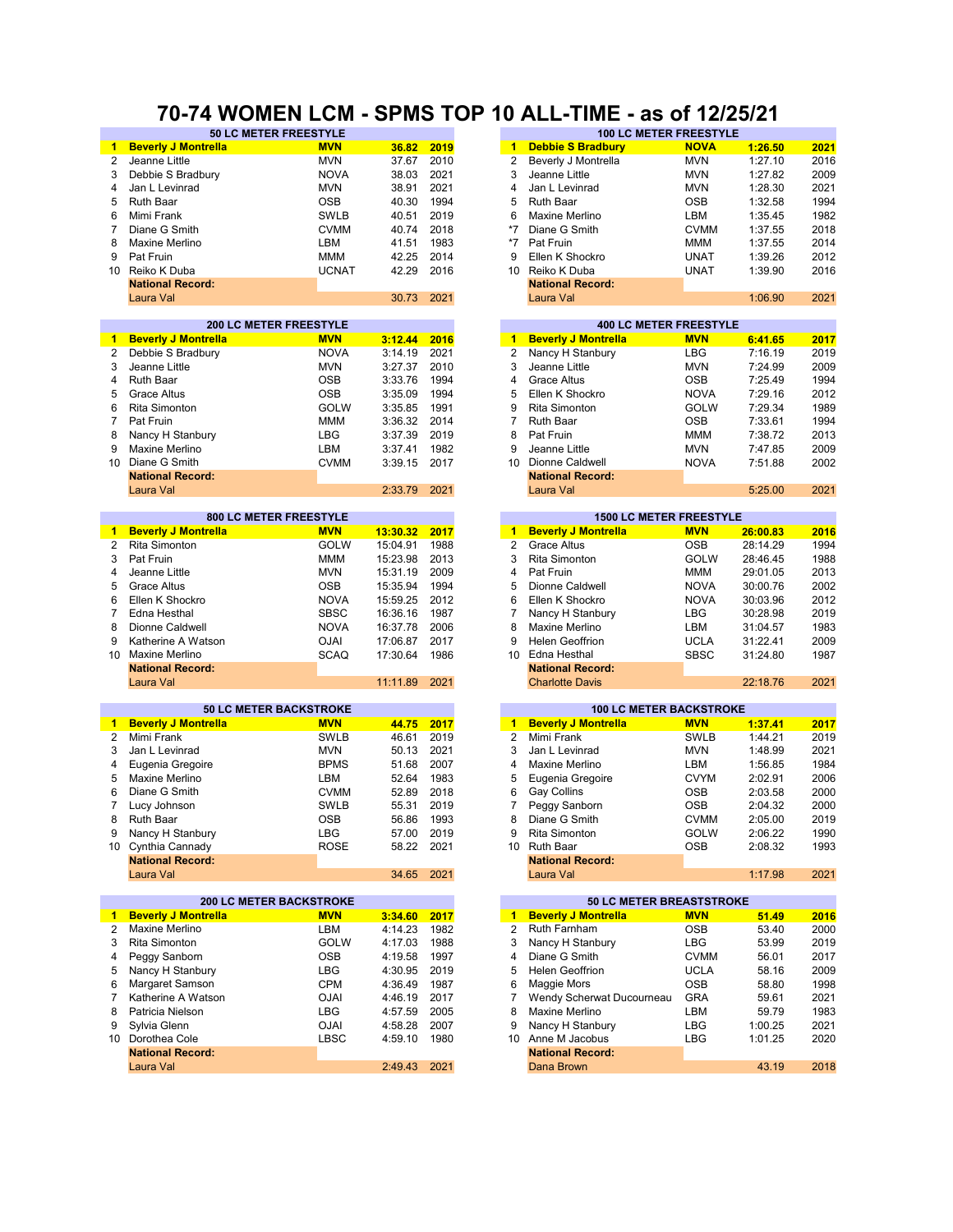|                      | <b>100 LC METER BREASTSTROKE</b> |             |          |      | <b>200 LC METER BREASTSTROKE</b>             |             |         |  |
|----------------------|----------------------------------|-------------|----------|------|----------------------------------------------|-------------|---------|--|
| $\blacksquare$       | <b>Nancy H Stanbury</b>          | <b>LBG</b>  | 1:54.72  | 2019 | <b>Beverly J Montrella</b><br>$\mathbf{1}$   | <b>MVN</b>  | 4:13.20 |  |
| 2                    | Beverly J Montrella              | <b>MVN</b>  | 1:56.97  | 2016 | 2<br>Nancy H Stanbury                        | <b>LBG</b>  | 4:25.34 |  |
| 3                    | Maxine Merlino                   | LBM         | 2:06.46  | 1982 | 3<br>Maxine Merlino                          | LBM         | 4:26.93 |  |
| 4                    | <b>Rita Simonton</b>             | <b>GOLW</b> | 2:09.33  | 1989 | 4<br><b>Rita Simonton</b>                    | <b>GOLW</b> | 4:45.66 |  |
| 5                    | Diane G Smith                    | <b>CVMM</b> | 2:14.01  | 2017 | 5<br>Wendy Scherwat Ducourneau               | <b>GRA</b>  | 4:50.55 |  |
| 6                    | Wendy Scherwat Ducourneau        | <b>GRA</b>  | 2:14.73  | 2021 | 6<br><b>Helen Geoffrion</b>                  | <b>UCLA</b> | 4:57.12 |  |
| $\overline{7}$       | Maggie Mors                      | <b>OSB</b>  | 2:15.40  | 1998 | $\overline{7}$<br>Margaret Samson            | <b>CPM</b>  | 5:03.02 |  |
| 8                    | <b>Helen Geoffrion</b>           | <b>UCLA</b> | 2:18.89  | 2009 | 8<br><b>Eleanor Brown</b>                    | <b>OSB</b>  | 5:13.52 |  |
| 9                    | Ellen K Shockro                  | <b>UNAT</b> | 2:28.50  | 2012 | 9<br>Sylvia Glenn                            | <b>OJAI</b> | 5:29.52 |  |
| 10 <sup>1</sup>      | Carol A Caldwell                 | <b>LVM</b>  | 2:28.53  | 2017 | 10<br><b>Grace Altus</b>                     | <b>OSB</b>  | 5:30.03 |  |
|                      | <b>National Record:</b>          |             |          |      | <b>National Record:</b>                      |             |         |  |
|                      | <b>Charlotte Davis</b>           |             | 1:36.91  | 2021 | <b>Charlotte Davis</b>                       |             | 3:29.91 |  |
|                      |                                  |             |          |      |                                              |             |         |  |
|                      | <b>50 LC METER BUTTERFLY</b>     |             |          |      | <b>100 LC METER BUTTERFLY</b>                |             |         |  |
| 1                    | <b>Jeanne Little</b>             | <b>MVN</b>  | 45.84    | 2010 | <b>Beverly J Montrella</b><br>$\blacksquare$ | <b>MVN</b>  | 2:02.99 |  |
| $\overline{2}$       | Debbie S Bradbury                | <b>NOVA</b> | 46.85    | 2021 | $\overline{2}$<br><b>Maxine Merlino</b>      | LBM         | 2:11.66 |  |
| 3                    | Beverly J Montrella              | <b>MVN</b>  | 47.93    | 2017 | 3<br><b>Rita Simonton</b>                    | <b>GOLW</b> | 2:13.34 |  |
| 4                    | Jan L Levinrad                   | <b>MVN</b>  | 49.53    | 2021 | 4                                            | <b>LBG</b>  | 2:13.91 |  |
| 5                    | <b>Grace Altus</b>               |             |          | 1994 | Nancy H Stanbury<br>5                        |             |         |  |
|                      |                                  | OSB         | 55.92    | 2014 | Katherine A Watson<br>6                      | <b>OJAI</b> | 2:14.81 |  |
| 6                    | Ellen K Shockro                  | <b>UNAT</b> | 56.71    |      | Grace Altus                                  | <b>OSB</b>  | 2:27.13 |  |
| 7                    | Dionne Caldwell                  | <b>NOVA</b> | 57.46    | 2006 | 7<br><b>Helen Geoffrion</b>                  | <b>UCLA</b> | 2:36.26 |  |
| 8                    | Rita Simonton                    | GOLW        | 59.00    | 1989 | 8<br>Katherine Pelton                        | <b>IHAC</b> | 2:38.76 |  |
| 9                    | Nancy H Stanbury                 | <b>LBG</b>  | 59.08    | 2019 | 9<br>Gretchen Docter                         | <b>SBSC</b> | 3:02.59 |  |
|                      | 10 Maxine Merlino                | LBM         | 59.89    | 1984 | 10                                           |             |         |  |
|                      | <b>National Record:</b>          |             |          |      | <b>National Record:</b>                      |             |         |  |
|                      | <b>Diann Uustal</b>              |             | 35.02    | 2017 | Laura Val                                    |             | 1:16.07 |  |
|                      | <b>200 LC METER BUTTERFLY</b>    |             |          |      | 200 LC METER INDIVIDUAL MEDLEY               |             |         |  |
| $\blacksquare$       | <b>Maxine Merlino</b>            | <b>LBM</b>  | 4:37.05  | 1982 | 1<br><b>Beverly J Montrella</b>              | <b>MVN</b>  | 3:39.58 |  |
| $\overline{2}$       | <b>Rita Simonton</b>             | <b>GOLW</b> | 4:55.12  | 1989 | $\overline{c}$<br><b>Rita Simonton</b>       | <b>GOLW</b> | 4:10.04 |  |
| 3                    | Katherine A Watson               | <b>OJAI</b> | 5:03.79  | 2018 | 3<br>Maxine Merlino                          | LBM         | 4:10.91 |  |
| 4                    | <b>Helen Geoffrion</b>           | <b>UCLA</b> | 5:21.45  | 2009 | 4<br>Gay Collins                             | <b>OSB</b>  | 4:23.69 |  |
| 5                    | <b>Katherine Pelton</b>          | <b>IHAC</b> | 6:17.42  | 1978 | 5<br>Nancy H Stanbury                        | <b>LBG</b>  | 4:31.85 |  |
| 6                    |                                  |             |          |      | 6<br><b>Helen Geoffrion</b>                  | <b>UCLA</b> | 4:32.50 |  |
| $\overline{7}$       |                                  |             |          |      | 7<br><b>Grace Altus</b>                      | <b>OSB</b>  | 4:51.19 |  |
| 8                    |                                  |             |          |      | 8<br>Kathy Dixon                             | СM          | 4:59.28 |  |
| 9                    |                                  |             |          |      | 9<br>Louise Jobson                           | <b>NEWP</b> | 5:03.88 |  |
| 10                   |                                  |             |          |      | 10<br>Margaret Samson                        | <b>CPM</b>  | 5:07.47 |  |
|                      | <b>National Record:</b>          |             |          |      | <b>National Record:</b>                      |             |         |  |
|                      | <b>Margot Pettijohn</b>          |             | 3:37.41  | 2016 | Laura Val                                    |             | 3:00.96 |  |
|                      |                                  |             |          |      |                                              |             |         |  |
|                      | 400 LC METER INDIVIDUAL MEDLEY   |             |          |      |                                              |             |         |  |
| $\blacktriangleleft$ | <b>Beverly J Montrella</b>       | <b>MVN</b>  | 8:02.56  | 2016 |                                              |             |         |  |
| $\overline{2}$       | Rita Simonton                    | <b>GOLW</b> | 8:39.36  | 1988 |                                              |             |         |  |
| 3                    | Maxine Merlino                   | LBM         | 8:47.36  | 1983 |                                              |             |         |  |
| 4                    | <b>Helen Geoffrion</b>           | <b>UCLA</b> | 9:27.98  | 2009 |                                              |             |         |  |
| 5                    | Nancy H Stanbury                 | <b>LBG</b>  | 9:30.45  | 2019 |                                              |             |         |  |
| 6                    | <b>Grace Altus</b>               | <b>OSB</b>  | 9:46.38  | 1994 |                                              |             |         |  |
| $\overline{7}$       | Gloria Marienthal                | <b>CM</b>   | 10:33.25 | 1997 |                                              |             |         |  |
| 8                    | <b>Ruth Ridenour</b>             | <b>SBSC</b> | 12:13.16 | 1985 |                                              |             |         |  |
| 9                    | Gretchen Docter                  | <b>SBSC</b> | 12:21.30 | 1980 |                                              |             |         |  |
|                      |                                  | <b>LBG</b>  |          | 2018 |                                              |             |         |  |
| 10                   | Anita E Cole                     |             | 16:59.83 |      |                                              |             |         |  |

| 7:13.95 2021 | <b>National Record:</b>       |  |
|--------------|-------------------------------|--|
|              | <b>Shirley Loftus-Charley</b> |  |

|         |      |                | 200 LU METER BREASTSTRUNE      |             |         |      |
|---------|------|----------------|--------------------------------|-------------|---------|------|
| 1:54.72 | 2019 | 1              | <b>Beverly J Montrella</b>     | <b>MVN</b>  | 4:13.20 | 2016 |
| 1:56.97 | 2016 | $\overline{2}$ | Nancy H Stanbury               | <b>LBG</b>  | 4:25.34 | 2019 |
| 2:06.46 | 1982 | 3              | Maxine Merlino                 | <b>LBM</b>  | 4:26.93 | 1982 |
| 2:09.33 | 1989 | 4              | <b>Rita Simonton</b>           | <b>GOLW</b> | 4:45.66 | 1992 |
| 2:14.01 | 2017 | 5              | Wendy Scherwat Ducourneau      | <b>GRA</b>  | 4:50.55 | 2021 |
| 2:14.73 | 2021 | 6              | <b>Helen Geoffrion</b>         | <b>UCLA</b> | 4:57.12 | 2010 |
| 2:15.40 | 1998 | $\overline{7}$ | Margaret Samson                | <b>CPM</b>  | 5:03.02 | 1987 |
| 2:18.89 | 2009 | 8              | <b>Eleanor Brown</b>           | <b>OSB</b>  | 5:13.52 | 1996 |
| 2:28.50 | 2012 | 9              | Sylvia Glenn                   | <b>OJAI</b> | 5:29.52 | 2007 |
| 2:28.53 | 2017 | 10             | <b>Grace Altus</b>             | <b>OSB</b>  | 5:30.03 | 1996 |
|         |      |                | <b>National Record:</b>        |             |         |      |
| 1:36.91 | 2021 |                | <b>Charlotte Davis</b>         |             | 3:29.91 | 2021 |
|         |      |                |                                |             |         |      |
|         |      |                | <b>100 LC METER BUTTERFLY</b>  |             |         |      |
| 45.84   | 2010 | $\overline{1}$ | <b>Beverly J Montrella</b>     | <b>MVN</b>  | 2:02.99 | 2016 |
| 46.85   | 2021 | $\overline{2}$ | Maxine Merlino                 | <b>LBM</b>  | 2:11.66 | 1982 |
| 47.93   | 2017 | 3              | Rita Simonton                  | <b>GOLW</b> | 2:13.34 | 1989 |
| 49.53   | 2021 | $\overline{4}$ | Nancy H Stanbury               | <b>LBG</b>  | 2:13.91 | 2019 |
| 55.92   | 1994 | 5              | Katherine A Watson             | <b>OJAI</b> | 2:14.81 | 2017 |
| 56.71   | 2014 | 6              | <b>Grace Altus</b>             | <b>OSB</b>  | 2:27.13 | 1994 |
| 57.46   | 2006 | $\overline{7}$ | <b>Helen Geoffrion</b>         | <b>UCLA</b> | 2:36.26 | 2009 |
| 59.00   | 1989 | 8              | Katherine Pelton               | <b>IHAC</b> | 2:38.76 | 1978 |
| 59.08   | 2019 | 9              | Gretchen Docter                | <b>SBSC</b> | 3:02.59 | 1980 |
| 59.89   | 1984 | 10             |                                |             |         |      |
|         |      |                | <b>National Record:</b>        |             |         |      |
| 35.02   | 2017 |                | Laura Val                      |             | 1:16.07 | 2021 |
|         |      |                |                                |             |         |      |
|         |      |                | 200 LC METER INDIVIDUAL MEDLEY |             |         |      |
| 4:37.05 | 1982 | $\overline{1}$ | <b>Beverly J Montrella</b>     | <b>MVN</b>  | 3:39.58 | 2017 |
| 4:55.12 | 1989 | 2              | Rita Simonton                  | <b>GOLW</b> | 4:10.04 | 1988 |
| 5:03.79 | 2018 | 3              | Maxine Merlino                 | I BM        | 4.10.91 | 1982 |

| 4.J/ .UJ | 1964 |              | <b>DEVELIV J MUILLERA</b> | IVI V IV    | <u>3.39.90</u> | 20 T A |
|----------|------|--------------|---------------------------|-------------|----------------|--------|
| 4:55.12  | 1989 | $\mathbf{2}$ | Rita Simonton             | <b>GOLW</b> | 4:10.04        | 1988   |
| 5:03.79  | 2018 | 3            | Maxine Merlino            | <b>LBM</b>  | 4:10.91        | 1982   |
| 5:21.45  | 2009 | 4            | Gay Collins               | <b>OSB</b>  | 4:23.69        | 2000   |
| 6:17.42  | 1978 | 5            | Nancy H Stanbury          | LBG         | 4:31.85        | 2019   |
|          |      | 6            | <b>Helen Geoffrion</b>    | <b>UCLA</b> | 4:32.50        | 2009   |
|          |      |              | Grace Altus               | <b>OSB</b>  | 4:51.19        | 1995   |
|          |      | 8            | Kathy Dixon               | <b>CM</b>   | 4:59.28        | 1998   |
|          |      | 9            | Louise Jobson             | <b>NEWP</b> | 5:03.88        | 1989   |
|          |      | 10           | Margaret Samson           | <b>CPM</b>  | 5:07.47        | 1987   |
|          |      |              | <b>National Record:</b>   |             |                |        |
| 3:37.41  | 2016 |              | Laura Val                 |             | 3:00.96        | 2021   |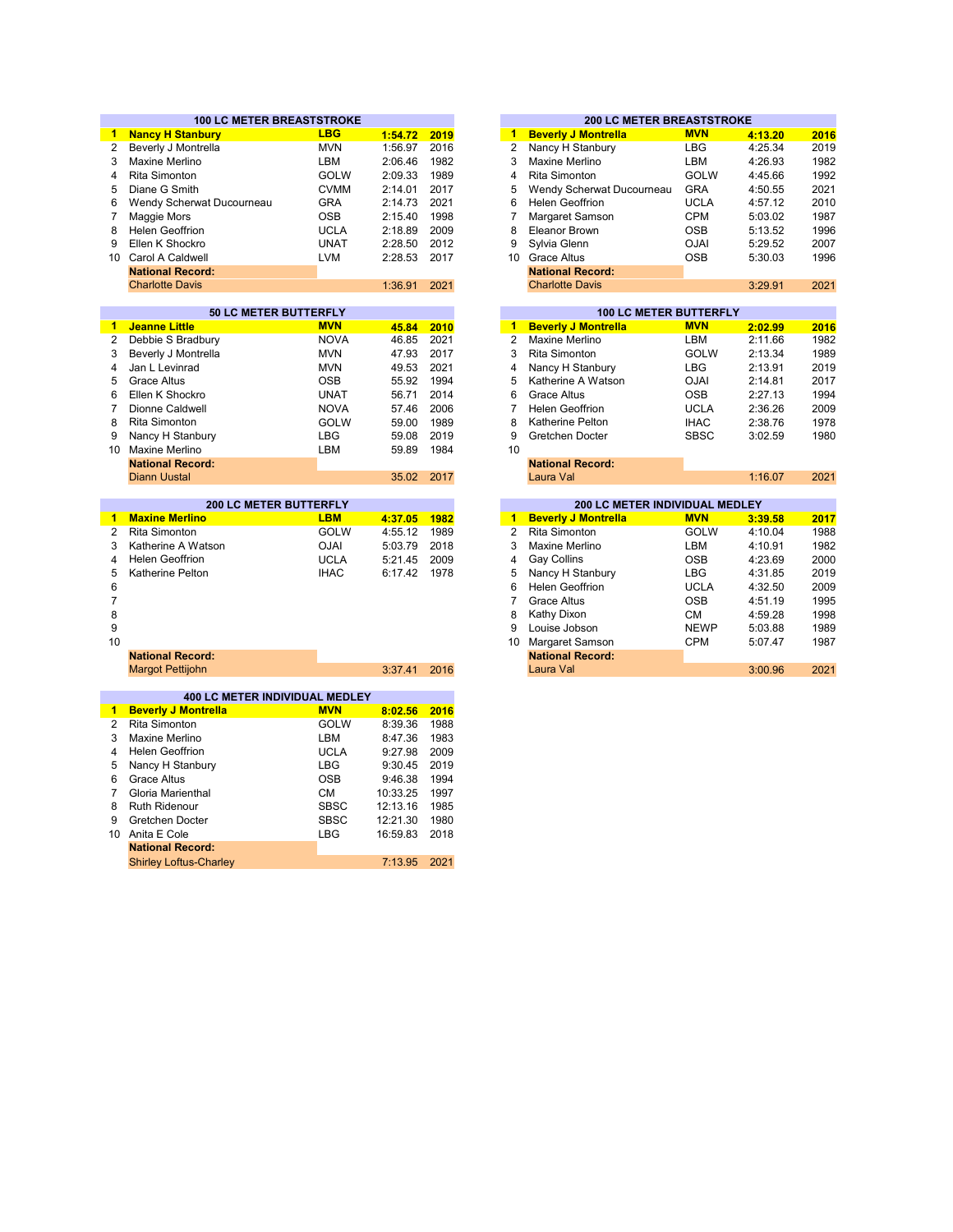### **70-74 MEN LCM - SPMS TOP 10 ALL-TIME - as of 12/25/21**

|                 | 50 LC METER FREESTYLE          |             |            |      |                      |                                                | <b>100 LC METER FREESTYLE</b>   |          |      |
|-----------------|--------------------------------|-------------|------------|------|----------------------|------------------------------------------------|---------------------------------|----------|------|
| $\mathbf{1}$    | <b>Jeff Farrell</b>            | <b>SBM</b>  | 28.53      | 2007 | $\mathbf{1}$         | <b>Glenn A Gruber</b>                          | <b>VCM</b>                      | 1:05.98  | 2019 |
| 2               | Glenn A Gruber                 | <b>VCM</b>  | 29.25      | 2019 | 2                    | Jeff Farrell                                   | <b>SBM</b>                      | 1:07.73  | 2009 |
| 3               | Chris A Hassett                | <b>PSP</b>  | 30.36      | 2019 | 3                    | Steven V Heck                                  | <b>VCM</b>                      | 1:09.02  | 2019 |
| 4               | <b>Frank Piemme</b>            | <b>SBM</b>  | 30.47      | 1996 | 4                    | Chris A Hassett                                | <b>PSP</b>                      | 1:09.84  | 2019 |
| 5               | Steven V Heck                  | <b>VCM</b>  | 30.95      | 2019 | 5                    | <b>Frank Piemme</b>                            | <b>SBM</b>                      | 1:10.16  | 1995 |
| 6               | Tom Angell                     | <b>NOVA</b> | 30.97      | 2010 | 6                    | Hubie Kerns                                    | <b>VCM</b>                      | 1:10.77  | 2019 |
|                 |                                |             |            |      |                      |                                                |                                 |          |      |
| $\overline{7}$  | <b>Hubie Kerns</b>             | <b>VCM</b>  | 31.03      | 2019 | $\overline{7}$       | <b>Bruce W Rollins</b>                         | <b>VCM</b>                      | 1:11.24  | 2019 |
| 8               | Frank Piemme                   | <b>SBM</b>  | 31.08      | 1995 | 8                    | Mike R Freshley                                | <b>ROSE</b>                     | 1:11.87  | 2015 |
| 9               | Yona Tadir                     | <b>MVN</b>  | 31.09      | 2013 | 9                    | George C Bailey                                | <b>UNAT</b>                     | 1:14.45  | 2008 |
| 10 <sup>°</sup> | Mike R Freshley                | <b>ROSE</b> | 31.43      | 2015 | 10 <sup>°</sup>      | Will Rauch                                     | <b>LVM</b>                      | 1:14.60  | 2007 |
|                 | <b>National Record:</b>        |             |            |      |                      | <b>National Record:</b>                        |                                 |          |      |
|                 | <b>Richard Abrahams</b>        |             | 27.71      | 2015 |                      | <b>David Quiggin</b>                           |                                 | 1:03.32  | 2015 |
|                 |                                |             |            |      |                      |                                                |                                 |          |      |
|                 | <b>200 LC METER FREESTYLE</b>  |             |            |      |                      |                                                | <b>400 LC METER FREESTYLE</b>   |          |      |
| 1.              | <b>Glenn A Gruber</b>          | <b>VCM</b>  | 2:29.88    | 2019 | $\mathbf{1}$         | <b>Hubie Kerns</b>                             | <b>VCM</b>                      | 5:16.42  | 2019 |
| $\overline{2}$  | <b>Hubie Kerns</b>             | <b>VCM</b>  | 2:32.02    | 2019 | $\overline{2}$       | Glenn A Gruber                                 | <b>VCM</b>                      | 5:35.98  | 2019 |
| 3               | Steven V Heck                  | <b>VCM</b>  | 2:34.49    | 2019 | 3                    | <b>Patrick Wickens</b>                         | <b>SOBA</b>                     | 5:46.64  | 2011 |
| 4               | <b>Frank Piemme</b>            | <b>SBM</b>  | 2:38.43    | 1996 | $\overline{4}$       | Frank Piemme                                   | <b>SBM</b>                      | 5:48.08  | 1995 |
| 5               | Will Rauch                     | <b>CLVM</b> | 2:47.25    | 2006 | 5                    | Mike R Freshley                                | <b>ROSE</b>                     | 5:58.39  | 2015 |
| 6               | Frank B Freeman                | <b>CVMM</b> | 2:51.07    | 2015 | 6                    | Dick Stewart                                   | <b>MVN</b>                      | 5:58.88  | 2014 |
| $\overline{7}$  |                                |             |            | 1992 | $\overline{7}$       | Will Rauch                                     |                                 |          | 2006 |
|                 | Robert D Scoles                | SBAY        | 2:52.92    |      |                      |                                                | <b>CLVM</b>                     | 5:59.00  |      |
| 8               | <b>Patrick Wickens</b>         | <b>LAPS</b> | 2:53.18    | 2014 | 8                    | Eric R Anderson                                | LAPS                            | 6:02.03  | 2014 |
| 9               | George C Bailey                | <b>UNAT</b> | 2:53.27    | 2008 | 9                    | Frank B Freeman                                | <b>CVMM</b>                     | 6:12.29  | 2015 |
|                 | 10 Eric R Anderson             | <b>LAPS</b> | 2:54.65    | 2017 | 10                   | Jurgen Schmidt                                 | <b>OSB</b>                      | 6:20.87  | 1993 |
|                 | <b>National Record:</b>        |             |            |      |                      | <b>National Record:</b>                        |                                 |          |      |
|                 | <b>Fred Schlicher</b>          |             | 2:23.30    | 2018 |                      | Dan Kirkland                                   |                                 | 5:03.56  | 2018 |
|                 |                                |             |            |      |                      |                                                |                                 |          |      |
|                 | 800 LC METER FREESTYLE         |             |            |      |                      |                                                | <b>1500 LC METER FREESTYLE</b>  |          |      |
| $\mathbf{1}$    | <b>Hubie Kerns</b>             | <b>VCM</b>  | 10:58.37   | 2019 | $\blacktriangleleft$ | <b>Hubie Kerns</b>                             | <b>VCM</b>                      | 21:36.26 | 2019 |
| $\overline{2}$  | <b>Dick Stewart</b>            | <b>MVN</b>  | 11:56.82   | 2012 | $\overline{2}$       | <b>Patrick Wickens</b>                         | <b>SOBA</b>                     | 22:52.46 | 2011 |
| 3               | <b>Frank Piemme</b>            | <b>SBM</b>  | 12:03.73   | 1995 | 3                    | <b>Frank Piemme</b>                            | <b>SBM</b>                      | 23:03.23 | 1995 |
| 4               | Will Rauch                     | <b>CLVM</b> | 12:37.61   | 2006 | $\overline{4}$       | Will Rauch                                     | <b>LVM</b>                      | 24:08.76 | 2007 |
| 5               | Van Cochran                    | <b>MVN</b>  | 12:38.62   | 2021 | 5                    | Van Cochran                                    | <b>MVN</b>                      | 24:12.13 | 2021 |
| 6               | Eric R Anderson                | <b>LAPS</b> | 12:47.20   | 2014 | 6                    | Lee Arth                                       | <b>UNAT</b>                     | 24:42.68 | 1995 |
| $\overline{7}$  | Lee Arth                       | <b>UNAT</b> | 13:10.29   | 1995 | 7                    | Frank B Freeman                                | <b>CVMM</b>                     | 25:03.40 | 2015 |
| 8               | Frank B Freeman                | <b>CVMM</b> | 13:19.12   | 2015 | 8                    | Jurgen Schmidt                                 | <b>OSB</b>                      | 25:31.35 | 1993 |
| 9               | Jurgen Schmidt                 | <b>OSB</b>  | 13:24.33   | 1993 | 9                    | Robert D Scoles                                | SBAY                            | 26:04.73 | 1992 |
| 10 <sup>1</sup> | Robert D Scoles                | <b>SBAY</b> | 13:31.89   | 1992 | 10 <sup>°</sup>      | <b>Barry Bartle</b>                            | <b>UNAT</b>                     | 26:15.81 | 2005 |
|                 |                                |             |            |      |                      |                                                |                                 |          |      |
|                 | <b>National Record:</b>        |             |            |      |                      | <b>National Record:</b><br><b>Dan Kirkland</b> |                                 |          | 2018 |
|                 | Dan Kirkland                   |             | 10:37.71   | 2018 |                      |                                                |                                 | 20:26.12 |      |
|                 | <b>50 LC METER BACKSTROKE</b>  |             |            |      |                      |                                                | <b>100 LC METER BACKSTROKE</b>  |          |      |
| 1.              | <b>Steven V Heck</b>           | <b>VCM</b>  | 35.21      | 2019 | $\mathbf{1}$         | <b>Steven V Heck</b>                           | <b>VCM</b>                      | 1:18.10  | 2019 |
| 2               | <b>Hubie Kerns</b>             | <b>VCM</b>  | 37.32      | 2019 | 2                    | <b>Hubie Kerns</b>                             | <b>VCM</b>                      | 1:21.44  | 2019 |
| 3               | Mike Selna                     | <b>RIPT</b> | 37.40      | 2018 | 3                    | Mike Selna                                     | <b>RIPT</b>                     | 1:23.38  | 2018 |
| 4               | Steven G Wigely                | <b>MVN</b>  | 39.91      | 2019 | 4                    | Stan Mc Connell                                | <b>HBSC</b>                     | 1:28.00  | 2001 |
|                 |                                |             |            |      |                      |                                                |                                 |          |      |
| 5               | Jeff Farrell                   | <b>SBM</b>  | 40.14      | 2010 | 5                    | George Brinton                                 | <b>SCAQ</b>                     | 1:32.32  | 1994 |
| 6               | Stan Mc Connell                | <b>HBSC</b> | 40.67      | 2001 | 6                    | <b>Brion Winship</b>                           | LBM                             | 1:34.79  | 1990 |
| 7               | Yona Tadir                     | <b>MVN</b>  | 41.37      | 2013 | 7                    | <b>Bob Merrick</b>                             | <b>SCAQ</b>                     | 1:35.59  | 1991 |
| 8               | <b>Bob Merrick</b>             | <b>SCAQ</b> | 41.45 1990 |      | 8                    | Everett W Smethurst                            | <b>NOVA</b>                     | 1:35.69  | 2005 |
| 9               | George C Bailey                | <b>UNAT</b> | 41.60      | 2010 | 9                    | John F Campbell                                | <b>MVN</b>                      | 1:38.72  | 2017 |
|                 | 10 George Brinton              | SCAQ        | 41.69      | 1994 |                      | 10 Lee Arth                                    | <b>UNAT</b>                     | 1:39.73  | 1995 |
|                 | <b>National Record:</b>        |             |            |      |                      | <b>National Record:</b>                        |                                 |          |      |
|                 | <b>Hugh Wilder</b>             |             | 33.58      | 2017 |                      | <b>Hugh Wider</b>                              |                                 | 1:13.49  | 2017 |
|                 |                                |             |            |      |                      |                                                |                                 |          |      |
|                 | <b>200 LC METER BACKSTROKE</b> |             |            |      |                      |                                                | <b>50 LC METER BREASTSTROKE</b> |          |      |
| $\mathbf{1}$    | <b>Steven V Heck</b>           | <b>VCM</b>  | 2:54.19    | 2019 | $\blacksquare$       | <b>Rodney Cargill</b>                          | <b>SWLB</b>                     | 39.44    | 2019 |
| $\overline{2}$  | <b>Hubie Kerns</b>             | <b>VCM</b>  | 2:55.84    | 2019 | $\overline{2}$       | Hubie Kerns                                    | <b>VCM</b>                      | 39.84    | 2019 |
| 3               | Mike Selna                     | <b>RIPT</b> | 3:08.34    | 2018 | 3                    | Jeff Farrell                                   | <b>SBM</b>                      | 39.99    | 2007 |
| 4               | Stan Mc Connell                | <b>HBSC</b> | 3:15.01    | 2001 | 4                    | Steven V Heck                                  | <b>VCM</b>                      | 41.13    | 2019 |
| 5               | Lee Arth                       | <b>UNAT</b> | 3:25.23    | 1995 | 5                    | John B Millard                                 | <b>MVN</b>                      | 41.85    | 2013 |
| 6               | Eric Hubach                    | CROC        | 3:37.93    | 2007 | 6                    | John F Campbell                                | <b>MVN</b>                      | 42.64    | 2017 |
| 7               | <b>Brion Winship</b>           | LBM         | 3:39.28    | 1988 | $\overline{7}$       | <b>Bruce W Rollins</b>                         | <b>VCM</b>                      | 42.69    | 2019 |
|                 |                                |             |            |      |                      |                                                |                                 |          |      |
| 8               | <b>Rick Miller</b>             | LBG         | 3:39.53    | 2021 | 8                    | Tom Lind                                       | UNAT                            | 43.28    | 1989 |
| 9               | <b>Bob Merrick</b>             | <b>SCAQ</b> | 3:41.81    | 1991 | 9                    | George C Bailey                                | <b>UNAT</b>                     | 43.43    | 2008 |
|                 | 10 George Brinton              | <b>SCAQ</b> | 3:41.86    | 1994 | 10                   | Fred Leipziger                                 | <b>CLVM</b>                     | 43.53    | 2000 |
|                 | <b>National Record:</b>        |             |            |      |                      | <b>National Record:</b>                        |                                 |          |      |
|                 | <b>Lawrence Day</b>            |             | 2:40.25    | 2021 |                      | <b>Robert Wright</b>                           |                                 | 36.21    | 2021 |
|                 |                                |             |            |      |                      |                                                |                                 |          |      |

| 30.36            | 2019 |
|------------------|------|
| 30.47            | 1996 |
| 30.95            | 2019 |
| 30.97            | 2010 |
| 31.03            | 2019 |
| 31.08            | 1995 |
| 31.09            | 2013 |
|                  |      |
| 31.43            | 2015 |
|                  |      |
| 27.71            | 2015 |
|                  |      |
|                  |      |
| 2:29.88          | 2019 |
| 2:32.02          | 2019 |
| 2:34.49          | 2019 |
| 2:38.43          | 1996 |
| 2:47.25          | 2006 |
| 2:51.07          | 2015 |
| 2:52.92          | 1992 |
| 2:53.18          | 2014 |
| 2:53.27          | 2008 |
| 2:54.65          | 2017 |
|                  |      |
| 2:23.30          | 2018 |
|                  |      |
|                  |      |
| <u> 10:58.37</u> | 2019 |
| 11:56.82         | 2012 |
| 12:03.73         | 1995 |
| 12:37.61         | 2006 |
| 12:38.62         | 2021 |
|                  |      |
| 12:47.20         | 2014 |
| 13:10.29         | 1995 |
| 13:19.12         | 2015 |
| 13:24.33         | 1993 |
| 13:31.89         | 1992 |
|                  |      |
| 10:37.71         | 2018 |
|                  |      |
|                  |      |
| 35.21            | 2019 |
| 37.32            | 2019 |
| 37.40            | 2018 |
| 39.91            | 2019 |
| 40.14            | 2010 |
| 40.67            | 2001 |
| 41.37            | 2013 |
| 41.45            | 1990 |
| 41.60            | 2010 |
| 41.69            | 1994 |
|                  |      |
| 33.58            | 2017 |
|                  |      |
|                  |      |
| 2:54.19          | 2019 |
| 2:55.84          | 2019 |
| 3:08.34          | 2018 |
| 3:15.01          | 2001 |
| 3:25.23          | 1995 |
| 3:37.93          | 2007 |
| 3:39.28          | 1988 |
| 3:39.53          | 2021 |
|                  |      |
| 3:41.81          | 1991 |
| 3:41.86          | 1994 |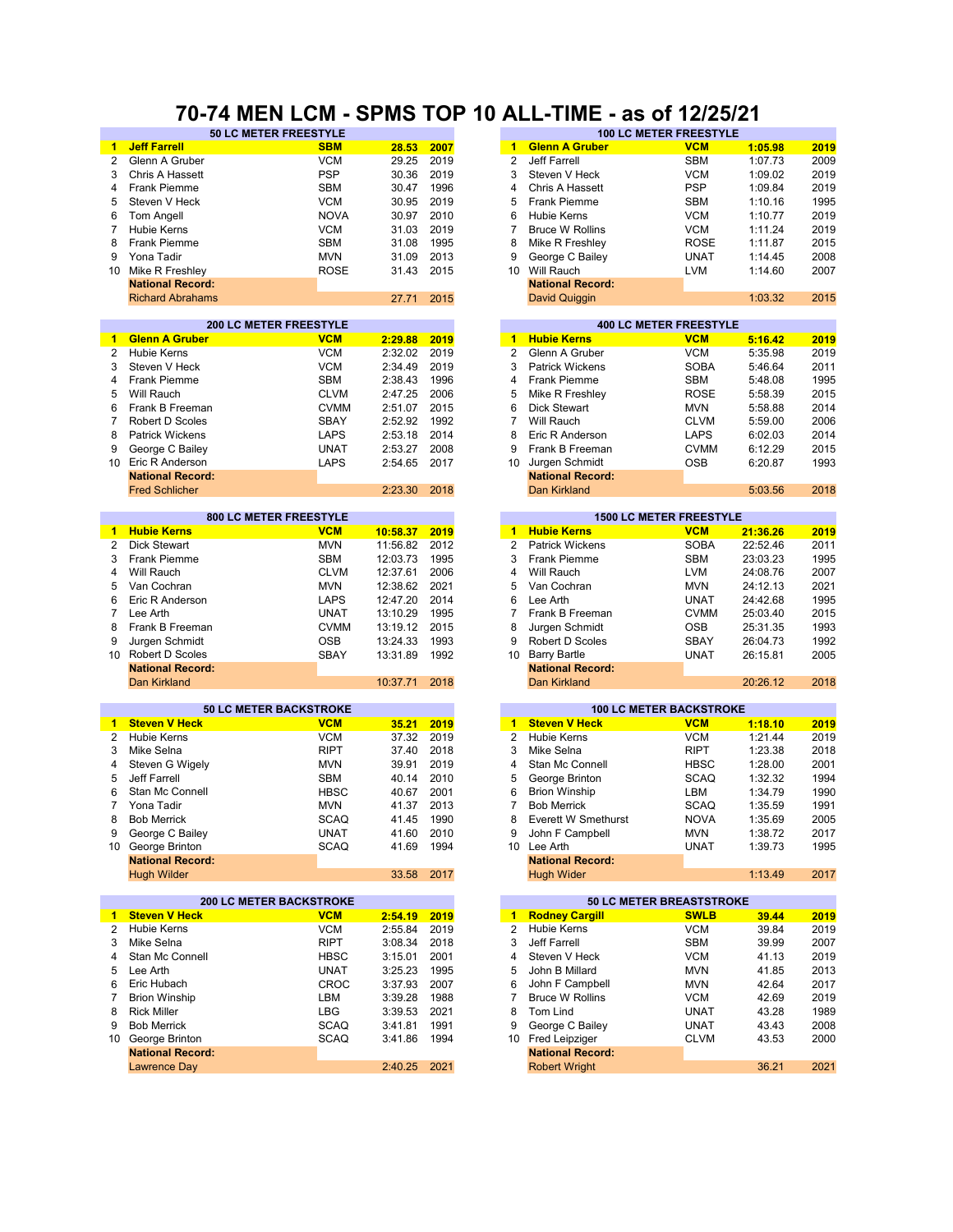|                 | <b>100 LC METER BREASTSTROKE</b>      |                   |         |      |                  | <b>200 LC METER BREASTSTROKE</b> |                            |                    |              |
|-----------------|---------------------------------------|-------------------|---------|------|------------------|----------------------------------|----------------------------|--------------------|--------------|
| $\blacksquare$  | <b>Hubie Kerns</b>                    | <b>VCM</b>        | 1:29.04 | 2019 | $\mathbf{1}$     | <b>Hubie Kerns</b>               | <b>VCM</b>                 | 3:15.73            | 2019         |
| $\overline{2}$  | Steven V Heck                         | <b>VCM</b>        | 1:30.40 | 2019 | $\overline{2}$   | Steven V Heck                    | <b>VCM</b>                 | 3:21.48            | 2019         |
| 3               | Mike R Freshley                       | <b>ROSE</b>       | 1:33.16 | 2015 | 3                | Mike R Freshley                  | <b>ROSE</b>                | 3:26.76            | 2015         |
| 4               | Frank Piemme                          | <b>SBM</b>        | 1:33.60 | 1995 | 4                | Mike Selna                       | <b>RIPT</b>                | 3:28.39            | 2018         |
| 5               | Mike Selna                            | <b>RIPT</b>       | 1:34.07 | 2018 | 5                | <b>Frank Piemme</b>              | <b>SBM</b>                 | 3:30.82            | 1995         |
| 6               | <b>Bruce W Rollins</b>                | <b>VCM</b>        | 1:36.74 | 2019 | 6                | Lee Arth                         | <b>UNAT</b>                | 3:37.57            | 1995         |
| $\overline{7}$  | <b>Bob Merrick</b>                    | <b>SCAQ</b>       | 1:38.35 | 1990 | $\overline{7}$   | <b>Bob Merrick</b>               | <b>SCAQ</b>                | 3:40.38            | 1990         |
| 8               | John B Millard                        | <b>MVN</b>        | 1:38.53 | 2013 | 8                | John B Millard                   | <b>MVN</b>                 | 3:41.17            | 2013         |
| 9               | Will Rauch                            | <b>CLVM</b>       | 1:39.92 | 2004 | 9                | <b>Bruce W Rollins</b>           | <b>VCM</b>                 | 3:42.50            | 2019         |
|                 | 10 Walter Pfeiffer                    | <b>IHAC</b>       | 1:40.22 | 1984 | 10               | <b>Rufus Clark</b>               | <b>IHAC</b>                | 3:45.01            | 1981         |
|                 | <b>National Record:</b>               |                   |         |      |                  | <b>National Record:</b>          |                            |                    |              |
|                 | <b>Peder Dahlberg</b>                 |                   | 1:21.98 | 2019 |                  | <b>Allen Stark</b>               |                            | 3:06.10            | 2019         |
|                 |                                       |                   |         |      |                  |                                  |                            |                    |              |
|                 | 50 LC METER BUTTERFLY                 |                   |         |      |                  | <b>100 LC METER BUTTERFLY</b>    |                            |                    |              |
| 1.              | <b>Steven V Heck</b>                  | <b>VCM</b>        | 31.94   | 2019 | $\mathbf{1}$     | <b>Hubie Kerns</b>               | <b>VCM</b>                 | 1:19.14            | 2019         |
| $\overline{2}$  | Glenn A Gruber                        | <b>VCM</b>        | 31.96   | 2019 | $\overline{2}$   | Glenn A Gruber                   | <b>VCM</b>                 | 1:23.88            | 2019         |
| 3               | <b>Hubie Kerns</b>                    | <b>VCM</b>        | 33.07   | 2019 | 3                | Steven V Heck                    | <b>VCM</b>                 | 1:27.26            | 2019         |
| $\overline{4}$  | <b>Frank Piemme</b>                   | <b>SBM</b>        | 33.79   | 1996 | 4                | <b>Bruce W Rollins</b>           | <b>VCM</b>                 | 1:30.73            | 2019         |
| 5               | Yona Tadir                            | <b>MVN</b>        | 34.76   | 2013 | 5                | <b>Frank Piemme</b>              | <b>SBM</b>                 | 1:31.95            | 1995         |
| 6               | Jeff Farrell                          | <b>SBM</b>        | 34.98   | 2007 | 6                | <b>Rick Miller</b>               | <b>LBG</b>                 | 1:34.49            | 2021         |
| $\overline{7}$  | Mike R Freshley                       | <b>ROSE</b>       | 36.37   | 2015 | $\overline{7}$   | <b>Walter Pfeiffer</b>           | <b>IHAC</b>                | 1:39.69            | 1984         |
| 8               | <b>Bruce W Rollins</b>                | <b>VCM</b>        | 37.24   | 2019 | 8                | Jurgen Schmidt                   | <b>OSB</b>                 | 1:44.18            | 1995         |
| 9               | Douglas C Prentice                    | <b>SBM</b>        | 37.46   | 2019 | 9                | <b>Bob Merrick</b>               | <b>SCAQ</b>                | 1:46.06            | 1991         |
| 10 <sup>°</sup> | Jurgen Schmidt                        | <b>OSB</b>        | 37.56   | 1994 | 10               | John Stinson                     | <b>CENT</b>                | 1:48.12            | 1985         |
|                 | <b>National Record:</b>               |                   |         |      |                  | <b>National Record:</b>          |                            |                    |              |
|                 | <b>Lawrence Day</b>                   |                   | 29.98   | 2021 |                  | <b>Lawrence Day</b>              |                            | 1:07.40            | 2021         |
|                 |                                       |                   |         |      |                  |                                  |                            |                    |              |
|                 |                                       |                   |         |      |                  |                                  |                            |                    |              |
|                 | <b>200 LC METER BUTTERFLY</b>         |                   |         |      |                  | 200 LC METER INDIVIDUAL MEDLEY   |                            |                    |              |
| 1.              | <b>Hubie Kerns</b>                    | <b>VCM</b>        | 3:01.21 | 2019 | $\blacksquare$   | <b>Hubie Kerns</b>               | <b>VCM</b>                 | 2:47.63            | 2019         |
| $\overline{2}$  | <b>Bruce W Rollins</b>                | <b>VCM</b>        | 3:23.30 | 2019 | $\overline{2}$   | Steven V Heck                    | <b>VCM</b>                 | 2:52.31            | 2019         |
| 3               | Frank Piemme                          | <b>SBM</b>        | 3:42.26 | 1995 | 3                | Frank Piemme                     | <b>SBM</b>                 | 3:08.99            | 1996         |
| 4               | <b>Walter Pfeiffer</b>                | <b>IHAC</b>       | 3:43.08 | 1984 | 4                | Mike R Freshley                  | <b>ROSE</b>                | 3:10.62            | 2015         |
| 5               | Lee Arth                              | <b>UNAT</b>       | 3:46.04 | 1995 | 5                | <b>Dick Stewart</b>              | <b>MVN</b>                 | 3:11.54            | 2013         |
| 6               | <b>Rick Miller</b>                    | <b>LBG</b>        | 3:47.59 | 2021 | 6                | Eric R Anderson                  | LAPS                       | 3:17.57            | 2014         |
| $\overline{7}$  | John Stinson                          | <b>CENT</b>       | 4:05.39 | 1985 | $\overline{7}$   | Stan Mc Connell                  | <b>HBSC</b>                | 3:25.42            | 2001         |
| 8               | Herbert Nakama                        | <b>IMS</b>        | 4:06.81 | 2000 | 8                | Jurgen Schmidt                   | <b>OSB</b>                 | 3:25.94            | 1993         |
| 9               | Neal T Wiener                         | WH <sub>2</sub> O | 4:14.88 | 2014 | 9                | Lee Arth                         |                            |                    |              |
|                 | 10 Parry O'Brien                      | <b>SWM</b>        | 4:22.04 | 2003 | 10 <sup>10</sup> | <b>Bob Merrick</b>               | <b>UNAT</b><br><b>SCAQ</b> | 3:27.60<br>3:27.64 | 1995<br>1990 |
|                 | <b>National Record:</b>               |                   |         |      |                  | <b>National Record:</b>          |                            |                    |              |
|                 | <b>Lawrence Day</b>                   |                   | 2:47.17 | 2021 |                  | Lawrence Day                     |                            | 2:42.94            | 2021         |
|                 |                                       |                   |         |      |                  |                                  |                            |                    |              |
|                 | <b>400 LC METER INDIVIDUAL MEDLEY</b> |                   |         |      |                  |                                  |                            |                    |              |
|                 | 1 Hubie Kerns                         | <b>VCM</b>        | 6:06.99 | 2019 |                  |                                  |                            |                    |              |
| $\overline{2}$  | Steven V Heck                         | <b>VCM</b>        | 6:22.62 | 2019 |                  |                                  |                            |                    |              |
| 3               | <b>Frank Piemme</b>                   | <b>SBM</b>        | 6:52.07 | 1995 |                  |                                  |                            |                    |              |
| 4               | <b>Bruce W Rollins</b>                | <b>VCM</b>        | 6:59.91 | 2019 |                  |                                  |                            |                    |              |
| 5               | Mike R Freshley                       | <b>ROSE</b>       | 7:02.71 | 2015 |                  |                                  |                            |                    |              |
| 6               | Lee Arth                              | <b>UNAT</b>       | 7:11.08 | 1995 |                  |                                  |                            |                    |              |
| $\overline{7}$  | Eric R Anderson                       | <b>LAPS</b>       | 7:27.89 | 2014 |                  |                                  |                            |                    |              |
| 8               | <b>Walter Pfeiffer</b>                | <b>IHAC</b>       | 7:29.78 | 1984 |                  |                                  |                            |                    |              |
| 9               | <b>Rick Miller</b>                    | <b>LBG</b>        | 7:39.14 | 2021 |                  |                                  |                            |                    |              |
| 10              | <b>Bob Merrick</b>                    | <b>SCAQ</b>       | 7:41.85 | 1990 |                  |                                  |                            |                    |              |
|                 | <b>National Record:</b>               |                   |         |      |                  |                                  |                            |                    |              |

|         |      |    |                         | ZUU LU MEIER DREASISIRUNE     |         |
|---------|------|----|-------------------------|-------------------------------|---------|
| 1:29.04 | 2019 | 1  | <b>Hubie Kerns</b>      | <b>VCM</b>                    | 3:15.73 |
| 1:30.40 | 2019 | 2  | Steven V Heck           | <b>VCM</b>                    | 3:21.48 |
| 1:33.16 | 2015 | 3  | Mike R Freshley         | <b>ROSE</b>                   | 3:26.76 |
| 1:33.60 | 1995 | 4  | Mike Selna              | <b>RIPT</b>                   | 3:28.39 |
| 1:34.07 | 2018 | 5  | <b>Frank Piemme</b>     | <b>SBM</b>                    | 3:30.82 |
| 1:36.74 | 2019 | 6  | Lee Arth                | <b>UNAT</b>                   | 3:37.57 |
| 1:38.35 | 1990 | 7  | <b>Bob Merrick</b>      | <b>SCAQ</b>                   | 3:40.38 |
| 1:38.53 | 2013 | 8  | John B Millard          | <b>MVN</b>                    | 3:41.17 |
| 1:39.92 | 2004 | 9  | <b>Bruce W Rollins</b>  | <b>VCM</b>                    | 3:42.50 |
| 1:40.22 | 1984 | 10 | <b>Rufus Clark</b>      | <b>IHAC</b>                   | 3:45.01 |
|         |      |    | <b>National Record:</b> |                               |         |
| 1:21.98 | 2019 |    | <b>Allen Stark</b>      |                               | 3:06.10 |
|         |      |    |                         |                               |         |
|         |      |    |                         | <b>100 LC METER BUTTERFLY</b> |         |
| 31.94   | 2019 | 1  | <b>Hubie Kerns</b>      | <b>VCM</b>                    | 1:19.14 |
| 31.96   | 2019 | 2  | Glenn A Gruber          | <b>VCM</b>                    | 1:23.88 |
| 33.07   | 2019 | 3  | Steven V Heck           | <b>VCM</b>                    | 1:27.26 |
| 33.79   | 1996 | 4  | <b>Bruce W Rollins</b>  | <b>VCM</b>                    | 1:30.73 |
| 34.76   | 2013 | 5  | <b>Frank Piemme</b>     | <b>SBM</b>                    | 1:31.95 |
| 34.98   | 2007 | 6  | <b>Rick Miller</b>      | <b>LBG</b>                    | 1:34.49 |
| 36.37   | 2015 | 7  | <b>Walter Pfeiffer</b>  | <b>IHAC</b>                   | 1:39.69 |
| 37.24   | 2019 | 8  | Jurgen Schmidt          | <b>OSB</b>                    | 1:44.18 |
| 37.46   | 2019 | 9  | <b>Bob Merrick</b>      | <b>SCAQ</b>                   | 1:46.06 |
| 37.56   | 1994 | 10 | John Stinson            | <b>CENT</b>                   | 1:48.12 |
|         |      |    | <b>National Record:</b> |                               |         |
| 29.98   | 2021 |    | Lawrence Dav            |                               | 1:07.40 |

|         |      |    |                         | <b>200 LC METER INDIVIDUAL MEDLEY</b> |         |      |
|---------|------|----|-------------------------|---------------------------------------|---------|------|
| 3:01.21 | 2019 | 1  | <b>Hubie Kerns</b>      | <b>VCM</b>                            | 2:47.63 | 2019 |
| 3:23.30 | 2019 | 2  | Steven V Heck           | <b>VCM</b>                            | 2:52.31 | 2019 |
| 3:42.26 | 1995 | 3  | Frank Piemme            | <b>SBM</b>                            | 3:08.99 | 1996 |
| 3:43.08 | 1984 | 4  | Mike R Freshley         | <b>ROSE</b>                           | 3:10.62 | 2015 |
| 3:46.04 | 1995 | 5  | Dick Stewart            | <b>MVN</b>                            | 3:11.54 | 2013 |
| 3:47.59 | 2021 | 6  | Eric R Anderson         | LAPS                                  | 3:17.57 | 2014 |
| 4:05.39 | 1985 |    | Stan Mc Connell         | <b>HBSC</b>                           | 3:25.42 | 2001 |
| 4:06.81 | 2000 | 8  | Jurgen Schmidt          | <b>OSB</b>                            | 3:25.94 | 1993 |
| 4:14.88 | 2014 | 9  | Lee Arth                | <b>UNAT</b>                           | 3:27.60 | 1995 |
| 4:22.04 | 2003 | 10 | <b>Bob Merrick</b>      | <b>SCAQ</b>                           | 3:27.64 | 1990 |
|         |      |    | <b>National Record:</b> |                                       |         |      |
| 2:47.17 | 2021 |    | Lawrence Day            |                                       | 2:42.94 | 2021 |
|         |      |    |                         |                                       |         |      |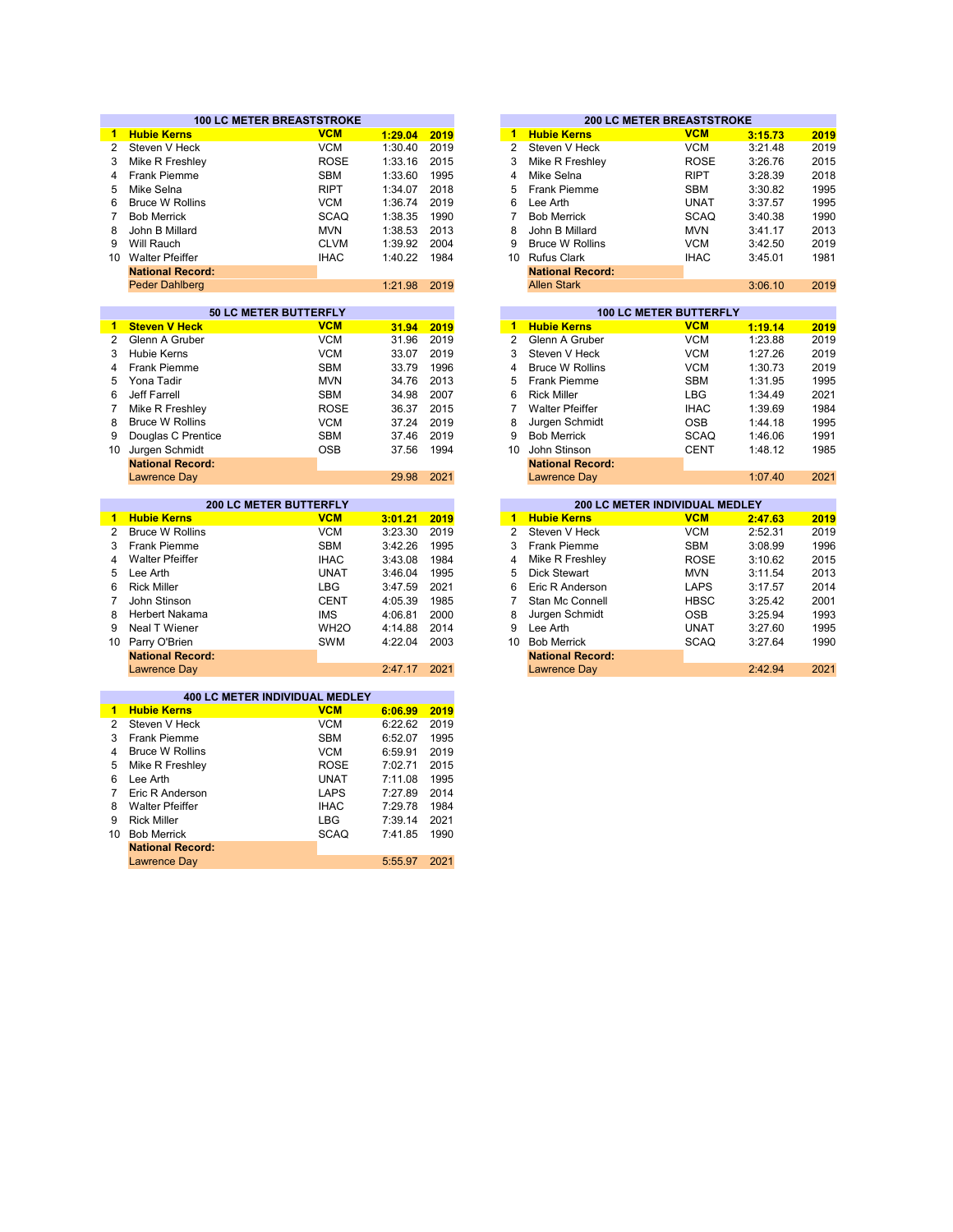### **75-79 WOMEN LCM - SPMS TOP 10 ALL-TIME - as of 12/25/21**

|                 | <b>50 LC METER FREESTYLE</b>   |             |          |      |                      |                            | <b>100 LC METER FREESTYLE</b>  |          |      |
|-----------------|--------------------------------|-------------|----------|------|----------------------|----------------------------|--------------------------------|----------|------|
| $\mathbf{1}$    | <b>Beverly J Montrella</b>     | <b>MVN</b>  | 35.48    | 2021 | $\mathbf{1}$         | <b>Beverly J Montrella</b> | <b>MVN</b>                     | 1:29.55  | 2021 |
| $\overline{2}$  | Jeanne Little                  | <b>MVN</b>  | 38.96    | 2013 | $\overline{2}$       | Jeanne Little              | <b>MVN</b>                     | 1:32.48  | 2013 |
| 3               | <b>Ruth Baar</b>               | <b>OSB</b>  | 42.62    | 1998 | 3                    | <b>Ruth Baar</b>           | <b>OSB</b>                     | 1:38.12  | 1998 |
| 4               | Maxine Merlino                 | <b>SCAQ</b> | 43.50    | 1987 | 4                    | <b>Rita Simonton</b>       | GWSC                           | 1:40.07  | 1993 |
| 5               | Dionne B Caldwell              | <b>NOVA</b> | 46.45    | 2011 | 5                    | <b>Grace Altus</b>         | <b>OSB</b>                     | 1:46.45  | 1999 |
| 6               | <b>Rita Simonton</b>           |             |          | 1996 | 6                    | Maxine Merlino             |                                |          | 1989 |
|                 |                                | GWSC        | 46.74    |      |                      |                            | LBM                            | 1:47.67  |      |
| 7               | Ellen K Shockro                | <b>ROSE</b> | 48.14    | 2017 | $\overline{7}$       | Dionne B Caldwell          | <b>NOVA</b>                    | 1:47.84  | 2008 |
| 8               | Margrit Graef                  | <b>MVN</b>  | 49.80    | 2007 | 8                    | Ellen K Shockro            | <b>ROSE</b>                    | 1:50.44  | 2017 |
| 9               | Laverne Dougherty              | <b>UNAT</b> | 53.67    | 2001 | 9                    | Margrit Graef              | <b>MVN</b>                     | 1:54.14  | 2007 |
| 10              | <b>Maurine Kornfeld</b>        | <b>CM</b>   | 54.16    | 1998 | 10                   | <b>Maurine Kornfeld</b>    | СM                             | 1:56.41  | 2000 |
|                 | <b>National Record:</b>        |             |          |      |                      | <b>National Record:</b>    |                                |          |      |
|                 | <b>Diann Uustal</b>            |             | 34.11    | 2021 |                      | <b>Diann Uustal</b>        |                                | 1:17.38  | 2021 |
|                 |                                |             |          |      |                      |                            |                                |          |      |
|                 | <b>200 LC METER FREESTYLE</b>  |             |          |      |                      |                            | <b>400 LC METER FREESTYLE</b>  |          |      |
| 1               | <b>Beverly J Montrella</b>     | <b>MVN</b>  | 3:14.71  | 2021 | $\blacktriangleleft$ | <b>Beverly J Montrella</b> | <b>MVN</b>                     | 6:55.29  | 2021 |
| 2               | Jeanne Little                  | <b>MVN</b>  | 3:29.93  | 2012 | 2                    | Rita Simonton              | <b>GWSC</b>                    | 7:38.77  | 1993 |
| 3               | <b>Rita Simonton</b>           | GWSC        | 3:37.64  | 1993 | 3                    | <b>Grace Altus</b>         | <b>OSB</b>                     | 7:56.48  | 1999 |
|                 |                                |             |          |      |                      |                            |                                |          |      |
| 4               | <b>Ruth Baar</b>               | <b>OSB</b>  | 3:46.29  | 1998 | $\overline{4}$       | <b>Ruth Baar</b>           | <b>OSB</b>                     | 8:05.58  | 1999 |
| 5               | <b>Grace Altus</b>             | <b>OSB</b>  | 3:49.93  | 1999 | 5                    | Dionne B Caldwell          | <b>NOVA</b>                    | 8:11.01  | 2009 |
| 6               | Ellen K Shockro                | <b>ROSE</b> | 3:53.50  | 2017 | 6                    | Maxine Merlino             | <b>SCAQ</b>                    | 8:27.00  | 1987 |
| 7               | Dionne B Caldwell              | <b>NOVA</b> | 3:56.00  | 2011 | 7                    | Ellen K Shockro            | <b>ROSE</b>                    | 8:43.75  | 2017 |
| 8               | Maxine Merlino                 | <b>SCAQ</b> | 3:59.83  | 1987 | 8                    | <b>Maurine Kornfeld</b>    | СM                             | 8:44.71  | 2000 |
| 9               | Margrit Graef                  | <b>MVN</b>  | 4:16.52  | 2009 | 9                    | Jacquie Anderson           | <b>KCM</b>                     | 8:59.19  | 2011 |
| 10              | Maurine Kornfeld               | <b>CM</b>   | 4:17.10  | 1998 | 10                   | Peggy Sanborn              | <b>OSB</b>                     | 9:15.76  | 2002 |
|                 | <b>National Record:</b>        |             |          |      |                      | <b>National Record:</b>    |                                |          |      |
|                 |                                |             |          |      |                      |                            |                                |          |      |
|                 | <b>Diann Uustal</b>            |             | 2:56.75  | 2021 |                      | <b>Diann Uustal</b>        |                                | 6:27.04  | 2021 |
|                 | 800 LC METER FREESTYLE         |             |          |      |                      |                            | <b>1500 LC METER FREESTYLE</b> |          |      |
| $\blacksquare$  | <b>Beverly J Montrella</b>     | <b>MVN</b>  | 14:21.82 | 2021 | $\mathbf{1}$         | <b>Beverly J Montrella</b> | <b>MVN</b>                     | 26:48.86 | 2021 |
| 2               | Rita Simonton                  | GWSC        | 15:41.45 | 1993 | 2                    | Rita Simonton              | <b>GWSC</b>                    | 29:45.90 | 1993 |
| 3               | Jeanne Little                  | <b>MVN</b>  | 15:57.26 | 2013 | 3                    | <b>Grace Altus</b>         | <b>OSB</b>                     | 31:30.58 | 1999 |
|                 |                                |             |          |      |                      |                            |                                |          |      |
| 4               | Dionne B Caldwell              | <b>NOVA</b> | 16:26.36 | 2009 | 4                    | Dionne B Caldwell          | <b>NOVA</b>                    | 32:04.71 | 2009 |
| 5               | <b>Grace Altus</b>             | <b>OSB</b>  | 17:12.06 | 2000 | 5                    | Maxine Merlino             | <b>SCAQ</b>                    | 33:01.50 | 1987 |
| 6               | Ellen K Shockro                | <b>ROSE</b> | 17:36.30 | 2017 | 6                    | Peggy Sanborn              | <b>OSB</b>                     | 35:06.29 | 2002 |
| 7               | <b>Maurine Kornfeld</b>        | <b>CM</b>   | 17:53.77 | 1998 | $\overline{7}$       | <b>Elizabeth Mauric</b>    | <b>SDMS</b>                    | 40:37.77 | 1980 |
| 8               | Maxine Merlino                 | <b>UNAT</b> | 17:58.04 | 1988 | 8                    | Katherine Pelton           | <b>IHAC</b>                    | 46:25.69 | 1981 |
| 9               | Peggy Sanborn                  | <b>OSB</b>  | 18:57.25 | 2002 | 9                    |                            |                                |          |      |
| 10 <sup>1</sup> | Madeleine Miller               | <b>UNAT</b> | 24:02.28 | 1988 | 10                   |                            |                                |          |      |
|                 | <b>National Record:</b>        |             |          |      |                      | <b>National Record:</b>    |                                |          |      |
|                 | <b>Carolyn Boak</b>            |             | 13:22.21 | 2021 |                      | <b>Beverly J Montrella</b> |                                | 26:48.86 | 2021 |
|                 |                                |             |          |      |                      |                            |                                |          |      |
|                 | <b>50 LC METER BACKSTROKE</b>  |             |          |      |                      |                            | <b>100 LC METER BACKSTROKE</b> |          |      |
| $\mathbf{1}$    | <b>Beverly J Montrella</b>     | <b>MVN</b>  | 45.01    | 2021 | $\mathbf{1}$         | <b>Beverly J Montrella</b> | <b>MVN</b>                     | 1:47.89  | 2021 |
| 2               | Jeanne Little                  | <b>MVN</b>  | 56.25    | 2013 | 2                    | Peggy Sanborn              | <b>OSB</b>                     | 2:05.33  | 2002 |
| 3               | Eugenia Gregoire               | <b>FMST</b> | 58.00    | 2012 | 3                    | Jacquie Anderson           | <b>KCM</b>                     | 2:06.20  | 2011 |
| 4               | Maxine Merlino                 | <b>UNAT</b> | 58.02    | 1988 | 4                    | Maxine Merlino             | <b>UNAT</b>                    | 2:09.35  | 1988 |
|                 |                                |             |          | 2000 | 5                    |                            |                                |          | 1998 |
| 5               | <b>Ruth Baar</b>               | <b>OSB</b>  | 58.12    |      |                      | Maurine Kornfeld           | <b>CM</b>                      | 2:30.32  |      |
| 6               | Peggy Sanborn                  | <b>OSB</b>  | 58.63    | 2002 | 6                    | Dorothea Cole              | LBM                            | 2:34.28  | 1985 |
| 7               | Jacquie Anderson               | <b>KCM</b>  | 1:00.37  | 2011 | 7                    | Johnnie Belshe             | <b>HBSC</b>                    | 2:36.53  | 1984 |
| 8               | Jeanne D'Ambly                 | <b>UNAT</b> | 1:06.58  | 1998 | 8                    | <b>Madeleine Miller</b>    | <b>UNAT</b>                    | 2:40.04  | 1988 |
| 9               | <b>Mmadeleine Miller</b>       | <b>UNAT</b> | 1:08.27  | 1989 | 9                    | Sylvia Glenn               | <b>OJAI</b>                    | 2:46.36  | 2014 |
|                 | 10 Geraldine Turner            | LVM         | 1:10.23  | 1987 |                      | 10 Katherine Pelton        | <b>IHAC</b>                    | 2:53.41  | 1983 |
|                 | <b>National Record:</b>        |             |          |      |                      | <b>National Record:</b>    |                                |          |      |
|                 | <b>Diann Uustal</b>            |             | 40.08    | 2021 |                      | <b>Diann Uustal</b>        |                                | 1:28.67  | 2021 |
|                 |                                |             |          |      |                      |                            |                                |          |      |
|                 | <b>200 LC METER BACKSTROKE</b> |             |          |      |                      |                            | 50 LC METER BREASTSTROKE       |          |      |
| $\blacksquare$  | <b>Beverly J Montrella</b>     | <b>MVN</b>  | 3:51.83  | 2021 | 1                    | <b>Beverly J Montrella</b> | <b>MVN</b>                     | 53.94    | 2021 |
| 2               | Peggy Sanborn                  | <b>OSB</b>  | 4:25.76  | 2002 | 2                    | Margrit Graef              | <b>MVN</b>                     | 56.53    | 2008 |
| 3               | Maxine Merlino                 | <b>UNAT</b> | 4:41.77  | 1988 | 3                    | Maxine Merlino             | <b>SCAQ</b>                    | 1:00.55  | 1987 |
|                 |                                |             |          |      |                      |                            |                                |          |      |
| 4               | Maurine Kornfeld               | СM          | 5:01.68  | 1999 | 4                    | <b>Rita Simonton</b>       | GWSC                           | 1:04.41  | 1997 |
| 5               | <b>Grace Altus</b>             | <b>OSB</b>  | 5:04.26  | 1999 | 5                    | Madeleine Miller           | <b>UNAT</b>                    | 1:10.89  | 1988 |
| 6               | Dorothea Cole                  | LBM         | 5:24.88  | 1985 | 6                    | Katherine Pelton           | <b>IHAC</b>                    | 1:13.83  | 1981 |
| 7               | Sylvia Glenn                   | <b>OJAI</b> | 5:38.53  | 2014 | 7                    | <b>Tilly Weil</b>          | LBM                            | 1:15.51  | 1985 |
| 8               | Madeleine Miller               | <b>UNAT</b> | 5:47.67  | 1988 | 8                    | Jeanne D'Ambly             | <b>UNAT</b>                    | 1:16.16  | 1999 |
| 9               | Margaret R Carr                | <b>CENT</b> | 5:54.28  | 1987 | 9                    | Jeanne Little              | <b>MVN</b>                     | 1:21.70  | 2013 |
| 10 <sup>°</sup> | Johnnie Belshe                 | <b>HBSC</b> | 5:59.31  | 1984 | 10                   | Laverne Dougherty          | <b>UNAT</b>                    | 1:27.16  | 2001 |
|                 | <b>National Record:</b>        |             |          |      |                      | <b>National Record:</b>    |                                |          |      |
|                 | <b>Diann Uustal</b>            |             | 3:18.25  | 2021 |                      | Joann Leilich              |                                | 47.10    | 2014 |
|                 |                                |             |          |      |                      |                            |                                |          |      |

| 38.96              | 2013         | 2              | Jeanne Little                   | MVN                            | 1:32.48            | 2013         |
|--------------------|--------------|----------------|---------------------------------|--------------------------------|--------------------|--------------|
| 42.62              | 1998         | 3              | <b>Ruth Baar</b>                | OSB                            | 1:38.12            | 1998         |
| 43.50              | 1987         | 4              | Rita Simonton                   | GWSC                           | 1:40.07            | 1993         |
| 46.45              | 2011         | 5              | <b>Grace Altus</b>              | OSB                            | 1:46.45            | 1999         |
| 46.74              | 1996         | 6              | Maxine Merlino                  | LBM                            | 1:47.67            | 1989         |
| 48.14              | 2017         | 7              | Dionne B Caldwell               | <b>NOVA</b>                    | 1:47.84            | 2008         |
| 49.80              | 2007         | 8              | Ellen K Shockro                 | ROSE                           | 1:50.44            | 2017         |
| 53.67              | 2001         | 9              | Margrit Graef                   | <b>MVN</b>                     | 1:54.14            | 2007         |
| 54.16              | 1998         | 10             | Maurine Kornfeld                | CМ                             | 1:56.41            | 2000         |
|                    |              |                | <b>National Record:</b>         |                                |                    |              |
| 34.11              | 2021         |                | <b>Diann Uustal</b>             |                                | 1:17.38            | 2021         |
|                    |              |                |                                 |                                |                    |              |
|                    |              |                |                                 | <b>400 LC METER FREESTYLE</b>  |                    |              |
| 3:14.71            | 2021         | $\mathbf{1}$   | <b>Beverly J Montrella</b>      | <b>MVN</b>                     | 6:55.29            | 2021         |
| 3:29.93            | 2012         | $\overline{2}$ | <b>Rita Simonton</b>            | GWSC                           | 7:38.77            | 1993         |
| 3:37.64            | 1993         | 3              | <b>Grace Altus</b>              | OSB                            | 7:56.48            | 1999         |
| 3:46.29            | 1998         | 4              | Ruth Baar                       | OSB                            | 8:05.58            | 1999         |
| 3:49.93            | 1999         | 5              | Dionne B Caldwell               | NOVA                           | 8:11.01            | 2009         |
| 3:53.50            | 2017         | 6              | Maxine Merlino                  | SCAQ                           | 8:27.00            | 1987         |
| 3:56.00            | 2011         | 7              | Ellen K Shockro                 | ROSE                           | 8:43.75            | 2017         |
| 3:59.83            | 1987         | 8              | Maurine Kornfeld                | CМ                             | 8:44.71            | 2000         |
| 4:16.52            | 2009         | 9              | Jacquie Anderson                | KCM                            | 8:59.19            | 2011         |
| 4:17.10            | 1998         | 10             | Peggy Sanborn                   | OSB                            | 9:15.76            | 2002         |
|                    |              |                | <b>National Record:</b>         |                                |                    |              |
| 2:56.75            |              |                | <b>Diann Uustal</b>             |                                | 6:27.04            |              |
|                    | 2021         |                |                                 |                                |                    | 2021         |
|                    |              |                |                                 | <b>1500 LC METER FREESTYLE</b> |                    |              |
| <u> 14:21.82</u>   | 2021         | 1              | <b>Beverly J Montrella</b>      | <b>MVN</b>                     | 26:48.86           | 2021         |
| 15:41.45           | 1993         | $\overline{2}$ | Rita Simonton                   | GWSC                           | 29:45.90           | 1993         |
| 15:57.26           | 2013         | 3              | <b>Grace Altus</b>              | OSB                            | 31:30.58           | 1999         |
| 16:26.36           | 2009         | $\overline{4}$ | Dionne B Caldwell               | <b>NOVA</b>                    | 32:04.71           | 2009         |
| 17:12.06           | 2000         | 5              | Maxine Merlino                  | SCAQ                           | 33:01.50           | 1987         |
| 17:36.30           | 2017         | 6              |                                 | OSB                            | 35:06.29           | 2002         |
|                    |              |                | Peggy Sanborn                   |                                |                    |              |
|                    |              |                |                                 |                                |                    |              |
| 17:53.77           | 1998         | 7              | <b>Elizabeth Mauric</b>         | <b>SDMS</b>                    | 40:37.77           | 1980         |
| 17:58.04           | 1988         | 8              | Katherine Pelton                | <b>IHAC</b>                    | 46:25.69           | 1981         |
| 18:57.25           | 2002         | 9              |                                 |                                |                    |              |
| 24:02.28           | 1988         | 10             |                                 |                                |                    |              |
|                    |              |                | <b>National Record:</b>         |                                |                    |              |
| 13:22.21           | 2021         |                | <b>Beverly J Montrella</b>      |                                | 26:48.86           | 2021         |
|                    |              |                |                                 |                                |                    |              |
|                    |              |                |                                 | <b>100 LC METER BACKSTROKE</b> |                    |              |
| 45.01              | 2021         | $\mathbf{1}$   | <b>Beverly J Montrella</b>      | <b>MVN</b>                     | 1:47.89            | <u> 2021</u> |
| 56.25              | 2013         | 2              | Peggy Sanborn                   | OSB                            | 2:05.33            | 2002         |
| 58.00              | 2012         | 3              | Jacquie Anderson                | KCM                            | 2:06.20            | 2011         |
| 58.02              | 1988         | 4              | Maxine Merlino                  | UNAT                           | 2:09.35            | 1988         |
| 58.12              | 2000         | 5              | Maurine Kornfeld                | СM                             | 2:30.32            | 1998         |
| 58.63              | 2002         | 6              | Dorothea Cole                   | LBM                            | 2:34.28            | 1985         |
| 1:00.37            | 2011         | 7              | Johnnie Belshe                  | HBSC                           | 2:36.53            | 1984         |
| 1:06.58            | 1998         | 8              | Madeleine Miller                | UNAT                           | 2:40.04            | 1988         |
| 1:08.27            | 1989         | 9              | Sylvia Glenn                    | <b>OJAI</b>                    | 2:46.36            | 2014         |
| 1:10.23            | 1987         |                | 10 Katherine Pelton             | <b>IHAC</b>                    | 2:53.41            | 1983         |
|                    |              |                | <b>National Record:</b>         |                                |                    |              |
| 40.08              | 2021         |                | <b>Diann Uustal</b>             |                                | 1:28.67            | 2021         |
|                    |              |                |                                 |                                |                    |              |
|                    |              |                | <b>50 LC METER BREASTSTROKE</b> |                                |                    |              |
| 3:51.83            | 2021         | $\mathbf{1}$   | <b>Beverly J Montrella</b>      | <b>MVN</b>                     | 53.94              | 2021         |
| 4:25.76            | 2002         | 2              | Margrit Graef                   | MVN                            | 56.53              | 2008         |
| 4:41.77            | 1988         | 3              | Maxine Merlino                  | SCAQ                           | 1:00.55            | 1987         |
| 5:01.68            | 1999         | 4              | Rita Simonton                   | GWSC                           | 1:04.41            | 1997         |
| 5:04.26            | 1999         | 5              | Madeleine Miller                | UNAT                           | 1:10.89            | 1988         |
| 5:24.88            | 1985         | 6              | Katherine Pelton                | <b>IHAC</b>                    | 1:13.83            | 1981         |
| 5:38.53            | 2014         | 7              | <b>Tilly Weil</b>               | LBM                            | 1:15.51            | 1985         |
| 5:47.67<br>5:54.28 | 1988<br>1987 | 8<br>9         | Jeanne D'Ambly<br>Jeanne Little | UNAT<br>MVN                    | 1:16.16<br>1:21.70 | 1999<br>2013 |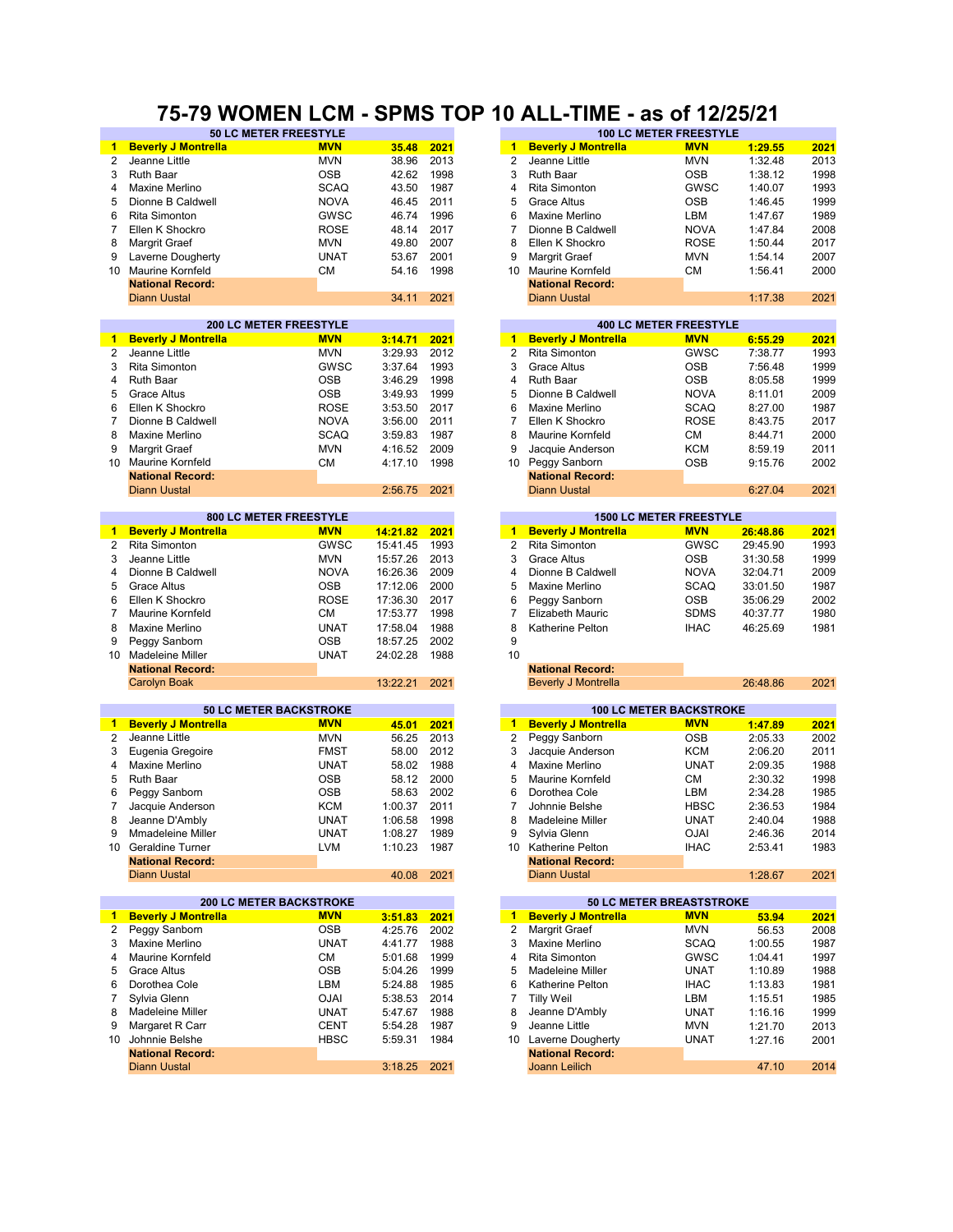|                | <b>100 LC METER BREASTSTROKE</b>          |             |          |      |                | <b>200 LC METER BREASTSTROKE</b> |             |         |      |
|----------------|-------------------------------------------|-------------|----------|------|----------------|----------------------------------|-------------|---------|------|
| 1.             | <b>Beverly J Montrella</b>                | <b>MVN</b>  | 1:58.13  | 2021 | $\mathbf{1}$   | <b>Maxine Merlino</b>            | <b>SCAQ</b> | 4:39.52 | 1987 |
| $\overline{2}$ | <b>Margrit Graef</b>                      | <b>MVN</b>  | 2:13.36  | 2008 | $\overline{2}$ | <b>Rita Simonton</b>             | GWSC        | 4:44.54 | 1993 |
| 3              | Maxine Merlino                            | <b>SCAQ</b> | 2:14.40  | 1987 | 3              | Margrit Graef                    | <b>MVN</b>  | 5:03.12 | 2007 |
| 4              | <b>Rita Simonton</b>                      | GWSC        | 2:15.51  | 1994 | 4              | <b>Katherine Pelton</b>          | <b>IHAC</b> | 5:56.57 | 1981 |
| 5              | Madeleine Miller                          | <b>UNAT</b> | 2:37.85  | 1988 | 5              | Madeleine Miller                 | <b>UNAT</b> | 5:57.10 | 1988 |
| 6              | Katherine Pelton                          | <b>IHAC</b> | 2:44.41  | 1981 | 6              | <b>Elizabeth Mauric</b>          | <b>SDMS</b> | 6:42.21 | 1979 |
| 7              | <b>Elizabeth Mauric</b>                   | <b>SDMS</b> | 3:13.43  | 1979 | 7              | Sylvia Glenn                     | <b>OJAI</b> | 6:44.85 | 2014 |
| 8              | <b>Ruth Ridenour</b>                      | <b>SBSC</b> | 3:29.64  | 1990 | 8              |                                  |             |         |      |
| 9              | Lois Plant                                | <b>UCLA</b> | 3:38.06  | 1998 | 9              |                                  |             |         |      |
|                | 10 Lillian Thompson                       | <b>SLOM</b> | 4:40.20  | 1998 | 10             |                                  |             |         |      |
|                | <b>National Record:</b>                   |             |          |      |                | <b>National Record:</b>          |             |         |      |
|                | <b>Joann Leilich</b>                      |             | 1:42.18  | 2014 |                | Joann Leilich                    |             | 3:40.84 | 2014 |
|                |                                           |             |          |      |                |                                  |             |         |      |
|                | 50 LC METER BUTTERFLY                     |             |          |      |                | <b>100 LC METER BUTTERFLY</b>    |             |         |      |
| $\blacksquare$ | <b>Jeanne Little</b>                      | <b>MVN</b>  | 47.88    | 2012 | $\mathbf{1}$   | <b>Maxine Merlino</b>            | <b>UNAT</b> | 2:20.80 | 1988 |
| 2              | Beverly J Montrella                       | <b>MVN</b>  | 53.02    | 2021 | $\overline{2}$ | Jeanne Little                    | <b>MVN</b>  | 2:24.21 | 2012 |
| 3              | Ellen K Shockro                           | <b>ROSE</b> | 57.91    | 2017 | 3              | <b>Rita Simonton</b>             | GWSC        | 2:26.69 | 1993 |
| 4              | Dionne B Caldwell                         | <b>NOVA</b> | 58.06    | 2008 | $\overline{4}$ | Katherine Pelton                 | <b>IHAC</b> | 2:45.93 | 1981 |
| 5              | Maxine Merlino                            | LBM         | 1:02.39  | 1989 | 5              |                                  |             |         |      |
| 6              | <b>Grace Altus</b>                        | <b>OSB</b>  | 1:03.41  | 2000 | 6              |                                  |             |         |      |
| $\overline{7}$ | Katherine Pelton                          | <b>IHAC</b> | 1:13.89  | 1982 | $\overline{7}$ |                                  |             |         |      |
| 8              | Marcia F Cohen                            | <b>SCAQ</b> | 1:34.64  | 2009 | 8              |                                  |             |         |      |
| 9              |                                           |             |          |      | 9              |                                  |             |         |      |
| 10             |                                           |             |          |      | 10             |                                  |             |         |      |
|                | <b>National Record:</b>                   |             |          |      |                | <b>National Record:</b>          |             |         |      |
|                | <b>Gail Roper</b>                         |             | 44.95    | 2004 |                | Daniela Barnea                   |             | 1:50.84 | 2019 |
|                |                                           |             |          |      |                |                                  |             |         |      |
|                |                                           |             |          |      |                |                                  |             |         |      |
|                | <b>200 LC METER BUTTERFLY</b>             |             |          |      |                | 200 LC METER INDIVIDUAL MEDLEY   |             |         |      |
| $\blacksquare$ | <b>Maxine Merlino</b>                     | <b>UNAT</b> | 4:54.79  | 1988 | $\blacksquare$ | <b>Beverly J Montrella</b>       | <b>MVN</b>  | 3:47.23 | 2021 |
| 2              | Katherine Pelton                          | <b>IHAC</b> | 6:00.78  | 1981 | $\overline{2}$ | Maxine Merlino                   | <b>SCAQ</b> | 4:25.80 | 1987 |
| 3              |                                           |             |          |      | 3              | <b>Grace Altus</b>               | <b>OSB</b>  | 5:16.47 | 2000 |
| 4              |                                           |             |          |      | $\overline{4}$ | Katherine Pelton                 | <b>IHAC</b> | 5:47.08 | 1981 |
| 5              |                                           |             |          |      | 5              | <b>Ruth Ridenour</b>             | <b>SBSC</b> | 6:34.80 | 1990 |
| 6              |                                           |             |          |      | 6              |                                  |             |         |      |
| $\overline{7}$ |                                           |             |          |      | $\overline{7}$ |                                  |             |         |      |
| 8              |                                           |             |          |      | 8              |                                  |             |         |      |
| 9              |                                           |             |          |      | 9              |                                  |             |         |      |
| 10             |                                           |             |          |      | 10             |                                  |             |         |      |
|                | <b>National Record:</b>                   |             |          |      |                | <b>National Record:</b>          |             |         |      |
|                | Daniela Barnea                            |             | 4:00.75  | 2019 |                | Daniela Barnea                   |             | 3:38.23 | 2019 |
|                |                                           |             |          |      |                |                                  |             |         |      |
|                | 400 LC METER INDIVIDUAL MEDLEY            |             |          |      |                |                                  |             |         |      |
| $\blacksquare$ | <b>Maxine Merlino</b>                     | <b>SCAQ</b> | 9:11.23  | 1987 |                |                                  |             |         |      |
| $\overline{2}$ | Katherine Pelton                          | <b>IHAC</b> | 12:18.46 | 1983 |                |                                  |             |         |      |
| 3              |                                           |             |          |      |                |                                  |             |         |      |
| 4              |                                           |             |          |      |                |                                  |             |         |      |
| 5              |                                           |             |          |      |                |                                  |             |         |      |
| 6              |                                           |             |          |      |                |                                  |             |         |      |
| $\overline{7}$ |                                           |             |          |      |                |                                  |             |         |      |
| 8              |                                           |             |          |      |                |                                  |             |         |      |
| 9              |                                           |             |          |      |                |                                  |             |         |      |
| 10             |                                           |             |          |      |                |                                  |             |         |      |
|                | <b>National Record:</b><br>Daniela Barnea |             | 7:47.11  | 2019 |                |                                  |             |         |      |

|        | <b>200 LC METER BREASTSTROKE</b> |             |         |      |  |  |  |  |  |  |
|--------|----------------------------------|-------------|---------|------|--|--|--|--|--|--|
| 4      | <b>Maxine Merlino</b>            | <b>SCAQ</b> | 4:39.52 | 1987 |  |  |  |  |  |  |
| 2      | Rita Simonton                    | GWSC        | 4:44.54 | 1993 |  |  |  |  |  |  |
| 3      | Margrit Graef                    | <b>MVN</b>  | 5:03.12 | 2007 |  |  |  |  |  |  |
| 4      | <b>Katherine Pelton</b>          | <b>IHAC</b> | 5:56.57 | 1981 |  |  |  |  |  |  |
| 5      | Madeleine Miller                 | <b>UNAT</b> | 5:57.10 | 1988 |  |  |  |  |  |  |
| 6      | Elizabeth Mauric                 | <b>SDMS</b> | 6:42.21 | 1979 |  |  |  |  |  |  |
|        | Sylvia Glenn                     | <b>OJAI</b> | 6:44.85 | 2014 |  |  |  |  |  |  |
| 8      |                                  |             |         |      |  |  |  |  |  |  |
| $\sim$ |                                  |             |         |      |  |  |  |  |  |  |

|               | <b>100 LC METER BUTTERFLY</b> |             |         |      |  |  |  |  |  |  |
|---------------|-------------------------------|-------------|---------|------|--|--|--|--|--|--|
| 1             | <b>Maxine Merlino</b>         | <b>UNAT</b> | 2:20.80 | 1988 |  |  |  |  |  |  |
| $\mathcal{P}$ | Jeanne Little                 | <b>MVN</b>  | 2.2421  | 2012 |  |  |  |  |  |  |
| $\mathbf{3}$  | Rita Simonton                 | GWSC        | 2:26.69 | 1993 |  |  |  |  |  |  |
|               | Katherine Pelton              | IHAC.       | 2:45.93 | 1981 |  |  |  |  |  |  |
|               |                               |             |         |      |  |  |  |  |  |  |

|       |      |                                       | <b>National Record:</b>    |             |         |  |  |  |  |
|-------|------|---------------------------------------|----------------------------|-------------|---------|--|--|--|--|
| 44.95 | 2004 |                                       | Daniela Barnea             |             | 1:50.84 |  |  |  |  |
|       |      |                                       |                            |             |         |  |  |  |  |
|       |      | <b>200 LC METER INDIVIDUAL MEDLEY</b> |                            |             |         |  |  |  |  |
| 54.79 | 1988 | 1                                     | <b>Beverly J Montrella</b> | <b>MVN</b>  | 3:47.23 |  |  |  |  |
| 00.78 | 1981 | 2                                     | Maxine Merlino             | <b>SCAQ</b> | 4:25.80 |  |  |  |  |
|       |      | 3                                     | Grace Altus                | <b>OSB</b>  | 5:16.47 |  |  |  |  |
|       |      | 4                                     | Katherine Pelton           | <b>IHAC</b> | 5:47.08 |  |  |  |  |
|       |      | 5                                     | Ruth Ridenour              | <b>SBSC</b> | 6:34.80 |  |  |  |  |
|       |      | 6                                     |                            |             |         |  |  |  |  |
|       |      | 7                                     |                            |             |         |  |  |  |  |
|       |      | 8                                     |                            |             |         |  |  |  |  |
|       |      | 9                                     |                            |             |         |  |  |  |  |
|       |      | 10                                    |                            |             |         |  |  |  |  |
|       |      |                                       | <b>National Record:</b>    |             |         |  |  |  |  |

|              | <b>National Record:</b> |         |      |
|--------------|-------------------------|---------|------|
| 4:00.75 2019 | Daniela Barnea          | 3:38.23 | 2019 |
|              |                         |         |      |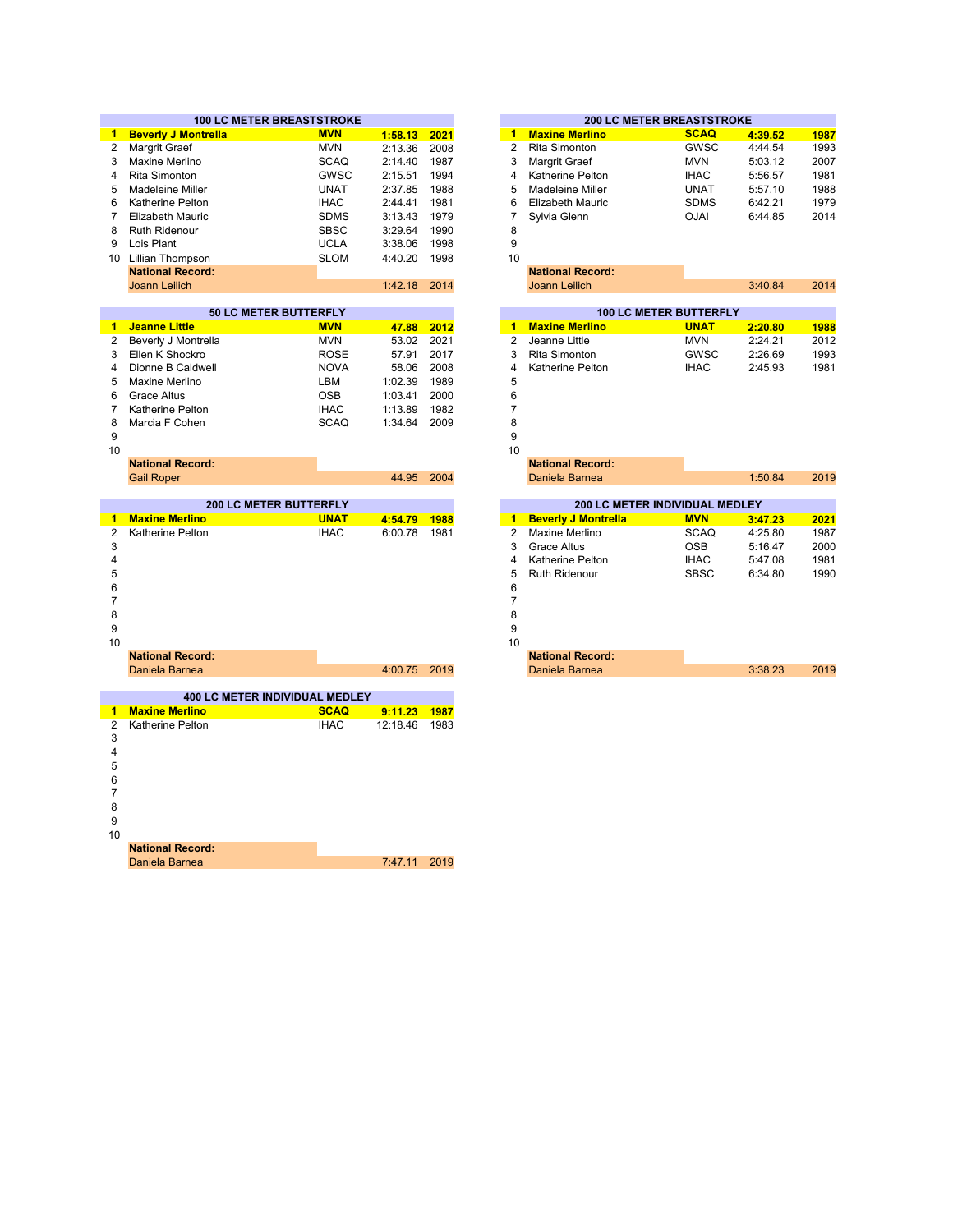#### **50 LC METER FREESTYLE 100 LC METER FREESTYLE 75-79 MEN LCM - SPMS TOP 10 ALL-TIME - as of 12/25/21**

| $\mathbf{1}$   | <b>Mike R Freshley</b>         | <b>ROSE</b> | 30.30    | 2016 | $\blacksquare$       | <b>Mike R Freshley</b>   | <b>ROSE</b>                     | 1:09.06  | 2016 |
|----------------|--------------------------------|-------------|----------|------|----------------------|--------------------------|---------------------------------|----------|------|
| $\overline{2}$ | <b>Frank Piemme</b>            | <b>SBM</b>  | 31.19    | 2000 | 2                    | Frank M Piemme           | <b>SBM</b>                      | 1:14.24  | 2001 |
| 3              | <b>Jeff Farrell</b>            | <b>SBM</b>  | 32.37    | 2016 | 3                    | Will Rauch               | <b>LVM</b>                      | 1:14.97  | 2009 |
| 4              | <b>Woodrow Bowersock</b>       | LBM         | 33.07    | 1989 | 4                    | Eric R Anderson          | LAPS                            | 1:18.77  | 2019 |
| 5              | Will Rauch                     | <b>LVM</b>  | 33.51    | 2009 | 5                    | Frank Tanner             | <b>UNAT</b>                     | 1:20.07  | 2006 |
|                |                                |             |          |      |                      |                          |                                 |          |      |
| 6              | George C Bailey                | <b>UNAT</b> | 34.01    | 2011 | 6                    | Jurgen Schmidt           | <b>OSB</b>                      | 1:20.11  | 1998 |
| $\overline{7}$ | Rodney Cargill                 | <b>SWLB</b> | 34.02    | 2021 | $\overline{7}$       | <b>Woodrow Bowersock</b> | LBM                             | 1:21.33  | 1991 |
| 8              | Jurgen Schmidt                 | <b>OSB</b>  | 34.33    | 1998 | 8                    | George C Bailey          | <b>UNAT</b>                     | 1:22.74  | 2013 |
| 9              | <b>Bob Congelliere</b>         | <b>SCAQ</b> | 35.05    | 2004 | 9                    | <b>Bob Merrick</b>       | СM                              | 1:23.73  | 1995 |
| 10             | <b>William Shott</b>           | LBM         | 35.13    | 1985 | 10                   | George L Carey           | <b>UNAT</b>                     | 1:23.78  | 2017 |
|                | <b>National Record:</b>        |             |          |      |                      | <b>National Record:</b>  |                                 |          |      |
|                |                                |             | 29.19    | 2019 |                      | <b>Richard Burns</b>     |                                 | 1:06.55  | 2019 |
|                | David Quiggin                  |             |          |      |                      |                          |                                 |          |      |
|                |                                |             |          |      |                      |                          |                                 |          |      |
|                | <b>200 LC METER FREESTYLE</b>  |             |          |      |                      |                          | <b>400 LC METER FREESTYLE</b>   |          |      |
| $\mathbf 1$    | <b>Mike R Freshley</b>         | <b>ROSE</b> | 2:44.56  | 2016 | $\blacktriangleleft$ | <b>Mike R Freshley</b>   | <b>ROSE</b>                     | 5:55.00  | 2016 |
| $\overline{2}$ | Patrick Wickens                | <b>LAPS</b> | 2:49.61  | 2017 | $\overline{2}$       | Will Rauch               | <b>LVM</b>                      | 6:12.23  | 2009 |
| 3              | Frank M Piemme                 | <b>SBM</b>  | 2:50.01  | 2000 | 3                    | Frank Piemme             | <b>SBM</b>                      | 6:13.91  | 2002 |
| 4              | Will Rauch                     | <b>LVM</b>  | 2:50.93  | 2009 | 4                    | Eric R Anderson          | <b>LAPS</b>                     | 6:26.75  | 2019 |
| 5              | Mike R Freshley                | <b>GRA</b>  | 2:51.11  | 2017 | 5                    | Jurgen Schmidt           | <b>OSB</b>                      | 6:30.36  | 1998 |
| 6              | Eric R Anderson                | <b>LAPS</b> | 2:58.56  | 2019 | 6                    | Leland Arth              | <b>UNAT</b>                     | 6:37.31  | 2000 |
|                |                                |             |          |      |                      |                          |                                 |          |      |
| 7              | Jurgen Schmidt                 | <b>OSB</b>  | 3:02.91  | 1998 | 7                    | George L Carey           | <b>UNAT</b>                     | 6:44.50  | 2017 |
| 8              | Frank Tanner                   | <b>UNAT</b> | 3:05.97  | 2006 | 8                    | Tegze P Haraszti         | <b>UNAT</b>                     | 6:48.39  | 2016 |
| 9              | George L Carey                 | <b>UNAT</b> | 3:10.35  | 2017 | 9                    | Frank B Freeman          | <b>UNAT</b>                     | 7:01.14  | 2021 |
|                | 10 Bob Merrick                 | <b>CM</b>   | 3:12.37  | 1995 | 10 <sup>1</sup>      | <b>Bob Merrick</b>       | <b>CM</b>                       | 7:06.81  | 1995 |
|                | <b>National Record:</b>        |             |          |      |                      | <b>National Record:</b>  |                                 |          |      |
|                | <b>David Radcliff</b>          |             | 2:25.66  | 2009 |                      | <b>David Radcliff</b>    |                                 | 5:17.77  | 2009 |
|                |                                |             |          |      |                      |                          |                                 |          |      |
|                | <b>800 LC METER FREESTYLE</b>  |             |          |      |                      |                          | <b>1500 LC METER FREESTYLE</b>  |          |      |
| 1.             | <b>Will Rauch</b>              | <b>LVM</b>  |          |      | $\mathbf{1}$         | <b>Frank Piemme</b>      | <b>SBM</b>                      |          |      |
|                |                                |             | 12:50.72 | 2009 |                      |                          |                                 | 24:49.56 | 2000 |
| $\overline{2}$ | <b>Frank Piemme</b>            | <b>SBM</b>  | 12:52.31 | 2000 | $\overline{c}$       | Jurgen Schmidt           | <b>OSB</b>                      | 26:00.48 | 1998 |
| 3              | <b>Patrick Wickens</b>         | <b>LAPS</b> | 12:57.67 | 2017 | 3                    | Lee Arth                 | <b>UNAT</b>                     | 26:28.56 | 2000 |
| 4              | Jurgen Schmidt                 | <b>OSB</b>  | 13:29.15 | 1998 | 4                    | George L Carey           | <b>UNAT</b>                     | 26:39.29 | 2017 |
| 5              | Eric R Anderson                | <b>LAPS</b> | 13:34.48 | 2019 | 5                    | Robert W Bergstrom       | <b>FMT</b>                      | 27:48.05 | 2016 |
| 6              | Leland Arth                    | <b>UNAT</b> | 13:49.41 | 2000 | 6                    | Frank B Freeman          | <b>UNAT</b>                     | 28:11.33 | 2021 |
| 7              | George L Carey                 | <b>UNAT</b> | 14:21.46 | 2017 | $\overline{7}$       | <b>Bob Merrick</b>       | <b>CM</b>                       | 29:21.60 | 1995 |
|                |                                |             |          |      | 8                    |                          |                                 |          |      |
| 8              | <b>Bob Merrick</b>             | СM          | 14:30.96 | 1995 |                      | Michael Warder           | <b>SDA</b>                      | 30:09.36 | 2021 |
| 9              | Robert W Bergstrom             | <b>FMT</b>  | 14:46.28 | 2016 | 9                    | Robert Rolph             | <b>MVN</b>                      | 30:15.54 | 2007 |
| 10             | Frank B Freeman                | <b>UNAT</b> | 14:47.60 | 2021 | 10                   | Robert A Owens           | <b>VCM</b>                      | 30:46.02 | 2021 |
|                | <b>National Record:</b>        |             |          |      |                      | <b>National Record:</b>  |                                 |          |      |
|                | <b>David Radcliff</b>          |             | 11:07.90 | 2009 |                      | <b>David Radcliff</b>    |                                 | 21:03.06 | 2009 |
|                |                                |             |          |      |                      |                          |                                 |          |      |
|                | <b>50 LC METER BACKSTROKE</b>  |             |          |      |                      |                          | <b>100 LC METER BACKSTROKE</b>  |          |      |
| 1.             | <b>Mike R Freshley</b>         | <b>ROSE</b> | 40.15    | 2016 | $\mathbf{1}$         | <b>Mike R Freshley</b>   | <b>ROSE</b>                     | 1:31.18  | 2016 |
| 2              | Stan McConnell                 | <b>HBSC</b> | 43.36    | 2006 | 2                    | Stan McConnell           | <b>HBSC</b>                     | 1:37.51  | 2006 |
| 3              |                                | <b>UNAT</b> |          | 2017 | 3                    |                          | <b>UNAT</b>                     |          | 2017 |
|                | Tegze P Haraszti               |             | 44.25    |      |                      | Tegze P Haraszti         |                                 | 1:37.65  |      |
| 4              | Eric Hubach                    | <b>CROC</b> | 44.38    | 2008 | 4                    | Eric Hubach              | CROC                            | 1:40.95  | 2008 |
| 5              | George C Bailey                | <b>UNAT</b> | 44.45    | 2012 | 5                    | Eric R Anderson          | LAPS                            | 1:41.98  | 2019 |
| 6              | <b>Woodrow Bowersock</b>       | LBM         | 45.53    | 1989 | 6                    | Lee Arth                 | <b>UNAT</b>                     | 1:43.86  | 2000 |
| 7              | <b>Brion Winship</b>           | СM          | 45.88    | 1993 | 7                    | <b>Bob Merrick</b>       | <b>CM</b>                       | 1:44.91  | 1995 |
| 8              | Jurgen Schmidt                 | <b>OSB</b>  | 45.92    | 2001 | 8                    | <b>Brion Winship</b>     | CМ                              | 1:44.93  | 1993 |
| 9              | <b>Bob Merrick</b>             | <b>CM</b>   | 46.23    | 1999 | 9                    | <b>Woodrow Bowersock</b> | LBM                             | 1:46.38  | 1989 |
|                |                                | SBSC        | 46.49    | 1987 |                      |                          | <b>SCAQ</b>                     | 1:46.62  | 1999 |
|                | 10 Reg Richardson              |             |          |      |                      | 10 George Brinton        |                                 |          |      |
|                | <b>National Record:</b>        |             |          |      |                      | <b>National Record:</b>  |                                 |          |      |
|                | <b>Richard Burns</b>           |             | 34.45    | 2018 |                      | <b>Richard Burns</b>     |                                 | 1:17.17  | 2018 |
|                |                                |             |          |      |                      |                          |                                 |          |      |
|                | <b>200 LC METER BACKSTROKE</b> |             |          |      |                      |                          | <b>50 LC METER BREASTSTROKE</b> |          |      |
| $\mathbf{1}$   | <b>Mike R Freshley</b>         | <b>ROSE</b> | 3:22.73  | 2016 | 1                    | <b>Mike R Freshley</b>   | <b>ROSE</b>                     | 38.89    | 2016 |
| $\overline{2}$ | Stan McConnell                 | <b>HBSC</b> | 3:33.97  | 2007 | $\overline{2}$       | Rodney Cargill           | <b>SWLB</b>                     | 40.69    | 2021 |
| 3              | Leland Arth                    | <b>UNAT</b> | 3:35.90  | 2000 | 3                    | Frank Piemme             | SBM                             | 45.49    | 2000 |
| 4              | Eric Hubach                    | CROC        | 3:40.13  | 2008 | 4                    | <b>William Shott</b>     | LBM                             | 45.92    | 1985 |
|                |                                |             |          |      |                      |                          |                                 |          |      |
| 5              | <b>Everett W Smethurst</b>     | <b>NOVA</b> | 3:45.30  | 2010 | 5                    | <b>Bob Merrick</b>       | СM                              | 46.74    | 1995 |
| 6              | <b>Brion Winship</b>           | СM          | 3:51.63  | 1993 | 6                    | George C Bailey          | <b>UNAT</b>                     | 46.79    | 2011 |
| $\overline{7}$ | <b>Bob Merrick</b>             | СM          | 3:56.48  | 1998 | 7                    | Fred Leipziger           | <b>CLVM</b>                     | 47.55    | 2006 |
| 8              | Frank Tanner                   | <b>UNAT</b> | 3:56.55  | 2006 | 8                    | Will Rauch               | LVM                             | 48.32    | 2010 |
| 9              | <b>Woodrow Bowersock</b>       | LBM         | 3:59.59  | 1991 | 9                    | Reg Richardson           | <b>SBSC</b>                     | 48.90    | 1988 |
|                | 10 George L Carey              | <b>UNAT</b> | 3:59.97  | 2017 | 10                   | Paul Lowry               | <b>CLVM</b>                     | 49.10    | 2003 |
|                | <b>National Record:</b>        |             |          |      |                      | <b>National Record:</b>  |                                 |          |      |
|                | <b>Richard Burns</b>           |             | 2:50.25  | 2018 |                      | <b>Mike Freshley</b>     |                                 | 38.89    | 2016 |
|                |                                |             |          |      |                      |                          |                                 |          |      |

| 30.30            | 2016 | 1              | <b>Mike R Freshley</b>   | <b>ROSE</b>                                   | 1:09.06  | 2016 |
|------------------|------|----------------|--------------------------|-----------------------------------------------|----------|------|
| 31.19            | 2000 | $\overline{2}$ | Frank M Piemme           | SBM                                           | 1:14.24  | 2001 |
| 32.37            | 2016 | 3              | Will Rauch               | <b>LVM</b>                                    | 1:14.97  | 2009 |
| 33.07            | 1989 | 4              | Eric R Anderson          | LAPS                                          | 1:18.77  | 2019 |
| 33.51            | 2009 | 5              | <b>Frank Tanner</b>      | <b>UNAT</b>                                   | 1:20.07  | 2006 |
| 34.01            | 2011 | 6              | Jurgen Schmidt           | <b>OSB</b>                                    | 1:20.11  | 1998 |
| 34.02            | 2021 | 7              | <b>Woodrow Bowersock</b> | LBM                                           | 1:21.33  | 1991 |
| 34.33            | 1998 | 8              | George C Bailey          | UNAT                                          | 1:22.74  | 2013 |
| 35.05            | 2004 | 9              | <b>Bob Merrick</b>       | <b>CM</b>                                     | 1:23.73  | 1995 |
| 35.13            | 1985 | 10             | George L Carey           | <b>UNAT</b>                                   | 1:23.78  | 2017 |
|                  |      |                | <b>National Record:</b>  |                                               |          |      |
| 29.19            | 2019 |                | <b>Richard Burns</b>     |                                               | 1:06.55  |      |
|                  |      |                |                          |                                               |          | 2019 |
|                  |      |                |                          | <b>400 LC METER FREESTYLE</b>                 |          |      |
| 2:44.56          | 2016 | 1              | <b>Mike R Freshley</b>   | <b>ROSE</b>                                   | 5:55.00  | 2016 |
| 2:49.61          | 2017 | $\overline{2}$ | Will Rauch               | <b>LVM</b>                                    | 6:12.23  | 2009 |
| 2:50.01          | 2000 | 3              | <b>Frank Piemme</b>      | <b>SBM</b>                                    | 6:13.91  | 2002 |
| 2:50.93          | 2009 | 4              | Eric R Anderson          | LAPS                                          | 6:26.75  | 2019 |
| 2:51.11          | 2017 | 5              | Jurgen Schmidt           | OSB                                           | 6:30.36  | 1998 |
| 2:58.56          | 2019 | 6              | <b>Leland Arth</b>       | <b>UNAT</b>                                   | 6:37.31  | 2000 |
| 3:02.91          | 1998 | 7              | George L Carey           | <b>UNAT</b>                                   | 6:44.50  | 2017 |
| 3:05.97          | 2006 | 8              | Teqze P Haraszti         | <b>UNAT</b>                                   | 6:48.39  | 2016 |
| 3:10.35          | 2017 | 9              | Frank B Freeman          | <b>UNAT</b>                                   | 7:01.14  | 2021 |
| 3:12.37          | 1995 | 10             | <b>Bob Merrick</b>       | СM                                            | 7:06.81  | 1995 |
|                  |      |                | <b>National Record:</b>  |                                               |          |      |
| 2:25.66          | 2009 |                | <b>David Radcliff</b>    |                                               | 5:17.77  | 2009 |
|                  |      |                |                          |                                               |          |      |
|                  |      |                |                          | <b>1500 LC METER FREESTYLE</b>                |          |      |
| <u> 12:50.72</u> | 2009 | $\mathbf{1}$   | <b>Frank Piemme</b>      | <b>SBM</b>                                    | 24:49.56 | 2000 |
| 12:52.31         | 2000 | 2              | Jurgen Schmidt           | <b>OSB</b>                                    | 26:00.48 | 1998 |
| 12:57.67         | 2017 | 3              | Lee Arth                 | UNAT                                          | 26:28.56 | 2000 |
| 13:29.15         | 1998 | 4              | George L Carey           | UNAT                                          | 26:39.29 | 2017 |
| 13:34.48         | 2019 | 5              | Robert W Bergstrom       | <b>FMT</b>                                    | 27:48.05 | 2016 |
| 13:49.41         | 2000 | 6              | Frank B Freeman          | <b>UNAT</b>                                   | 28:11.33 | 2021 |
| 14:21.46         | 2017 | 7              | <b>Bob Merrick</b>       | СM                                            | 29:21.60 | 1995 |
| 14:30.96         | 1995 | 8              | Michael Warder           | <b>SDA</b>                                    | 30:09.36 | 2021 |
| 14:46.28         | 2016 | 9              | Robert Rolph             | <b>MVN</b>                                    | 30:15.54 | 2007 |
| 14:47.60         | 2021 | 10             | Robert A Owens           | VCM                                           | 30:46.02 | 2021 |
|                  |      |                | <b>National Record:</b>  |                                               |          |      |
| 11:07.90         | 2009 |                | <b>David Radcliff</b>    |                                               | 21:03.06 | 2009 |
|                  |      |                |                          |                                               |          |      |
| 40.15            | 2016 | $\mathbf{1}$   | <b>Mike R Freshley</b>   | <b>100 LC METER BACKSTROKE</b><br><b>ROSE</b> | 1:31.18  | 2016 |
| 43.36            | 2006 | $\overline{2}$ | Stan McConnell           | <b>HBSC</b>                                   | 1:37.51  | 2006 |
|                  |      |                |                          |                                               |          |      |
| 44.25            | 2017 | 3<br>4         | Tegze P Haraszti         | UNAT                                          | 1:37.65  | 2017 |
| 44.38            | 2008 |                | Eric Hubach              | CROC                                          | 1:40.95  | 2008 |

| 44.ZU | 2011 |    | Tegze F Halaszti         | UNAI        |         | 20 I L |
|-------|------|----|--------------------------|-------------|---------|--------|
| 44.38 | 2008 | 4  | Eric Hubach              | <b>CROC</b> | 1:40.95 | 2008   |
| 44.45 | 2012 | 5. | Eric R Anderson          | <b>LAPS</b> | 1:41.98 | 2019   |
| 45.53 | 1989 | 6  | Lee Arth                 | <b>UNAT</b> | 1:43.86 | 2000   |
| 45.88 | 1993 |    | <b>Bob Merrick</b>       | <b>CM</b>   | 1:44.91 | 1995   |
| 45.92 | 2001 | 8  | <b>Brion Winship</b>     | <b>CM</b>   | 1:44.93 | 1993   |
| 46.23 | 1999 | 9  | <b>Woodrow Bowersock</b> | LBM         | 1:46.38 | 1989   |
| 46.49 | 1987 |    | 10 George Brinton        | <b>SCAQ</b> | 1:46.62 | 1999   |
|       |      |    | <b>National Record:</b>  |             |         |        |
| 34.45 | 2018 |    | <b>Richard Burns</b>     |             | 1:17.17 | 2018   |
|       |      |    |                          |             |         |        |

|         |      |    | 50 LC METER BREASTSTROKE |             |       |      |  |  |  |  |
|---------|------|----|--------------------------|-------------|-------|------|--|--|--|--|
| 3:22.73 | 2016 | 1  | <b>Mike R Freshley</b>   | <b>ROSE</b> | 38.89 | 2016 |  |  |  |  |
| 3:33.97 | 2007 | 2  | Rodney Cargill           | <b>SWLB</b> | 40.69 | 2021 |  |  |  |  |
| 3:35.90 | 2000 | 3  | <b>Frank Piemme</b>      | <b>SBM</b>  | 45.49 | 2000 |  |  |  |  |
| 3:40.13 | 2008 | 4  | <b>William Shott</b>     | LBM         | 45.92 | 1985 |  |  |  |  |
| 3:45.30 | 2010 | 5  | <b>Bob Merrick</b>       | CМ          | 46.74 | 1995 |  |  |  |  |
| 3:51.63 | 1993 | 6  | George C Bailey          | <b>UNAT</b> | 46.79 | 2011 |  |  |  |  |
| 3:56.48 | 1998 |    | Fred Leipziger           | <b>CLVM</b> | 47.55 | 2006 |  |  |  |  |
| 3:56.55 | 2006 | 8  | Will Rauch               | <b>LVM</b>  | 48.32 | 2010 |  |  |  |  |
| 3:59.59 | 1991 | 9  | Reg Richardson           | <b>SBSC</b> | 48.90 | 1988 |  |  |  |  |
| 3:59.97 | 2017 | 10 | Paul Lowry               | <b>CLVM</b> | 49.10 | 2003 |  |  |  |  |
|         |      |    | <b>National Record:</b>  |             |       |      |  |  |  |  |
| 2:50.25 | 2018 |    | <b>Mike Freshlev</b>     |             | 38.89 | 2016 |  |  |  |  |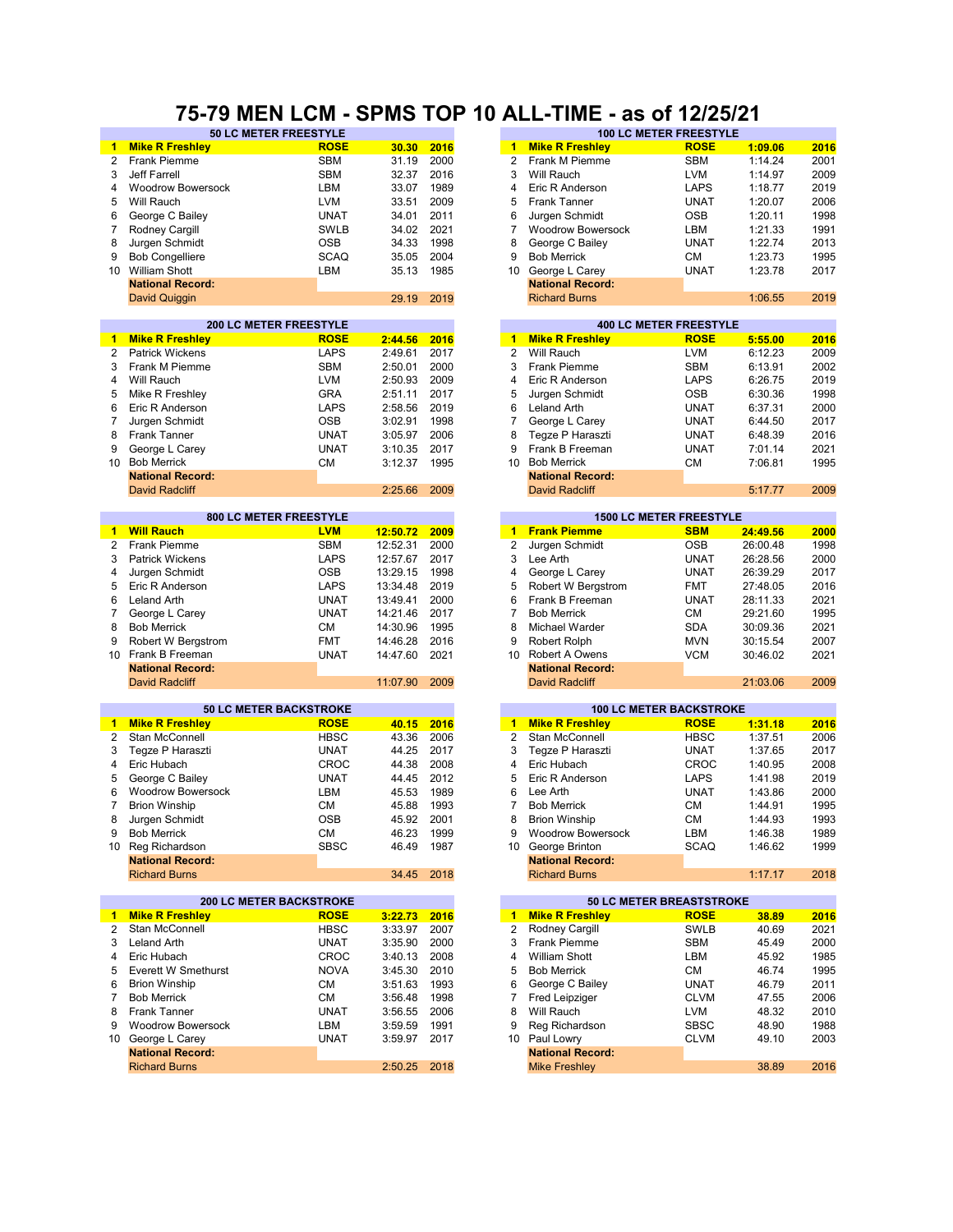|                |                                       | <b>100 LC METER BREASTSTROKE</b> |          |      |                 |                         | <b>200 LC METER BREASTSTROKE</b> |                    |
|----------------|---------------------------------------|----------------------------------|----------|------|-----------------|-------------------------|----------------------------------|--------------------|
| $\blacksquare$ | <b>Mike R Freshley</b>                | <b>ROSE</b>                      | 1:27.74  | 2016 | $\mathbf{1}$    | <b>Mike R Freshley</b>  | <b>ROSE</b>                      | 3:13.93            |
| $\overline{2}$ | Frank Piemme                          | <b>SBM</b>                       | 1:40.36  | 2001 | 2               | Frank M Piemme          | <b>SBM</b>                       | 3:40.00            |
| 3              | <b>Bob Merrick</b>                    | <b>CM</b>                        | 1:45.84  | 1995 | 3               | <b>Bob Merrick</b>      | СM                               | 3:52.63            |
| 4              | <b>Biff Lowry</b>                     | <b>CLVM</b>                      | 1:50.09  | 2002 | 4               | Lee Arth                | <b>UNAT</b>                      | 3:54.31            |
| 5              | Eric Hubach                           | CROC                             | 1:50.20  | 2008 | 5               | Eric Hubach             | <b>CROC</b>                      | 3:58.55            |
| 6              | <b>William Shott</b>                  | LBM                              | 1:50.46  | 1985 | 6               | Paul Lowry              | <b>CLVM</b>                      | 4:00.05            |
| 7              | Will Rauch                            | <b>LVM</b>                       | 1:50.66  | 2010 | $\overline{7}$  | Will Rauch              | <b>LVM</b>                       | 4:10.81            |
| 8              | Lee Arth                              | <b>UNAT</b>                      | 1:51.04  | 2000 | 8               | George L Carey          | <b>UNAT</b>                      | 4:16.24            |
| 9              | <b>Ed Farrell</b>                     | <b>SBM</b>                       | 1:53.72  | 2007 | 9               | <b>William Shott</b>    | LBM                              | 4:21.50            |
| 10             | <b>Fred Leipziger</b>                 | <b>CLVM</b>                      | 1:54.81  | 2006 | 10              | <b>Alfred Guth</b>      | LBM                              | 4:25.08            |
|                | <b>National Record:</b>               |                                  |          |      |                 | <b>National Record:</b> |                                  |                    |
|                | <b>Mike Freshley</b>                  |                                  | 1:27.74  | 2016 |                 | <b>Mike Freshley</b>    |                                  | 3:13.93            |
|                |                                       |                                  |          |      |                 |                         |                                  |                    |
|                |                                       | 50 LC METER BUTTERFLY            |          |      |                 |                         | <b>100 LC METER BUTTERFLY</b>    |                    |
| $\mathbf 1$    | <b>Mike R Freshley</b>                | <b>ROSE</b>                      | 33.83    | 2016 | $\mathbf{1}$    | <b>Mike R Freshley</b>  | <b>ROSE</b>                      | 1:32.15            |
| 2              | Frank M Piemme                        | <b>SBM</b>                       | 35.66    | 2000 | 2               | Frank M Piemme          | <b>SBM</b>                       | 1:35.81            |
| 3              | Jurgen Schmidt                        | <b>OSB</b>                       | 39.86    | 1998 | 3               | Lee Arth                | <b>UNAT</b>                      | 1:46.72            |
| 4              | <b>William Shott</b>                  | LBM                              | 42.11    | 1985 | 4               | <b>William Shott</b>    | LBM                              | 1:49.04            |
| 5              | George L Carey                        | <b>UNAT</b>                      | 43.43    | 2017 | 5               | Jurgen Schmidt          | <b>OSB</b>                       | 1:51.08            |
| 6              | Louis Giberson                        | <b>CM</b>                        | 44.65    | 1996 | 6               | John Stinson            | <b>CENT</b>                      | 1:53.58            |
| 7              | <b>Bob Merrick</b>                    | <b>CM</b>                        | 45.48    | 1995 | 7               | <b>Bob Merrick</b>      | СM                               | 2:01.54            |
| 8              | <b>Everett W Smethurst</b>            | <b>NOVA</b>                      | 46.12    | 2010 | 8               | Alfred Guth             | LBM                              | 2:10.17            |
| 9              | Lee Arth                              | <b>UNAT</b>                      | 46.50    | 2000 | 9               | <b>Neal T Wiener</b>    | WH <sub>2</sub> O                |                    |
| 10             | <b>Bob Christians</b>                 | <b>CM</b>                        | 47.24    | 1995 | 10              | Louis Giberson          | <b>CM</b>                        | 2:10.21<br>2:11.97 |
|                | <b>National Record:</b>               |                                  |          |      |                 | <b>National Record:</b> |                                  |                    |
|                | <b>Joel Burns</b>                     |                                  | 31.75    | 2021 |                 | <b>Richard Burns</b>    |                                  | 1:20.68            |
|                |                                       |                                  |          |      |                 |                         |                                  |                    |
|                |                                       | 200 LC METER BUTTERFLY           |          |      |                 |                         | 200 LC METER INDIVIDUAL MEDLEY   |                    |
| $\mathbf{1}$   | <b>Mike R Freshley</b>                | <b>GRA</b>                       | 3:49.23  | 2017 | $\blacksquare$  | <b>Mike R Freshley</b>  | <b>ROSE</b>                      | 2:59.01            |
| 2              | Lee Arth                              | <b>UNAT</b>                      | 3:59.63  | 2000 | $\overline{2}$  | Frank M Piemme          | <b>SBM</b>                       | 3:18.35            |
| 3              | John Stinson                          | <b>CENT</b>                      | 4:22.65  | 1988 | 3               | <b>Frank Tanner</b>     | <b>UNAT</b>                      | 3:32.99            |
| 4              | Neal T Wiener                         | WH <sub>2</sub> O                | 4:49.31  | 2020 | 4               | Jurgen Schmidt          | <b>OSB</b>                       | 3:33.54            |
| 5              | Peter E Ronay                         | <b>ROSE</b>                      | 5:00.20  | 2017 | 5               | Eric R Anderson         | LAPS                             | 3:34.77            |
| 6              | Alfred Guth                           | LBM                              | 5:04.19  | 1983 | 6               | Leland Arth             | <b>UNAT</b>                      | 3:36.48            |
| 7              | <b>Ernest Hale</b>                    | <b>SCAQ</b>                      | 5:26.88  | 1986 | $\overline{7}$  | <b>Bob Merrick</b>      | СM                               | 3:44.04            |
| 8              | Max Luna                              | <b>IHAC</b>                      | 7:39.05  | 1990 | 8               | George L Carey          | <b>UNAT</b>                      | 3:48.52            |
| 9              | T R Johnson                           | <b>TTSC</b>                      | 7:50.28  | 1999 | 9               | Stan McConnell          | <b>HBSC</b>                      | 3:50.65            |
| 10             |                                       |                                  |          |      | 10 <sup>1</sup> | <b>William Shott</b>    | LBM                              | 3:59.57            |
|                | <b>National Record:</b>               |                                  |          |      |                 | <b>National Record:</b> |                                  |                    |
|                | <b>Richard Kitchell</b>               |                                  | 3:18.12  | 2015 |                 | <b>Richard Burns</b>    |                                  | 2:57.66            |
|                |                                       |                                  |          |      |                 |                         |                                  |                    |
|                | <b>400 LC METER INDIVIDUAL MEDLEY</b> |                                  |          |      |                 |                         |                                  |                    |
| $\blacksquare$ | <b>Mike R Freshley</b>                | <b>ROSE</b>                      | 6:34.91  | 2016 |                 |                         |                                  |                    |
| $\overline{2}$ | Frank M Piemme                        | <b>SBM</b>                       | 7:33.49  | 2001 |                 |                         |                                  |                    |
| 3              | <b>Leland Arth</b>                    | <b>UNAT</b>                      | 7:37.91  | 2000 |                 |                         |                                  |                    |
| 4              | John Stinson                          | <b>CENT</b>                      | 8:36.92  | 1988 |                 |                         |                                  |                    |
| 5              | <b>Alfred Guth</b>                    | LBM                              | 9:12.37  | 1983 |                 |                         |                                  |                    |
| 6              | Peter E Ronay                         | <b>ROSE</b>                      | 9:20.84  | 2017 |                 |                         |                                  |                    |
| $\overline{7}$ | <b>William Shott</b>                  | LBM                              | 9:26.67  | 1986 |                 |                         |                                  |                    |
| 8              | <b>Woodrow Bowersock</b>              | LBM                              | 10:30.30 | 1989 |                 |                         |                                  |                    |
| 9              | <b>Ernest Hale</b>                    | <b>SCAQ</b>                      | 13:02.78 | 1986 |                 |                         |                                  |                    |
|                | 10 T R Johnson                        | <b>TTSC</b>                      | 14:50.80 | 1997 |                 |                         |                                  |                    |

**National Record:** Mike Freshley

6:34.91 2016

|         |      |                | <b>200 LC METER BREASTSTROKE</b> |                               |             |         |      |  |  |  |
|---------|------|----------------|----------------------------------|-------------------------------|-------------|---------|------|--|--|--|
| 1:27.74 | 2016 | 1              | <b>Mike R Freshley</b>           |                               | <b>ROSE</b> | 3:13.93 | 2016 |  |  |  |
| 1:40.36 | 2001 | 2              | Frank M Piemme                   |                               | <b>SBM</b>  | 3:40.00 | 2000 |  |  |  |
| 1:45.84 | 1995 | 3              | <b>Bob Merrick</b>               |                               | CМ          | 3:52.63 | 1995 |  |  |  |
| 1:50.09 | 2002 | 4              | Lee Arth                         |                               | <b>UNAT</b> | 3:54.31 | 2000 |  |  |  |
| 1:50.20 | 2008 | 5              | Eric Hubach                      |                               | CROC        | 3:58.55 | 2008 |  |  |  |
| 1:50.46 | 1985 | 6              | Paul Lowry                       |                               | <b>CLVM</b> | 4:00.05 | 2002 |  |  |  |
| 1:50.66 | 2010 | 7              | Will Rauch                       |                               | <b>LVM</b>  | 4:10.81 | 2012 |  |  |  |
| 1:51.04 | 2000 | 8              | George L Carey                   |                               | <b>UNAT</b> | 4:16.24 | 2017 |  |  |  |
| 1:53.72 | 2007 | 9              | <b>William Shott</b>             |                               | LBM         | 4:21.50 | 1985 |  |  |  |
| 1:54.81 | 2006 | 10             | <b>Alfred Guth</b>               |                               | LBM         | 4:25.08 | 1983 |  |  |  |
|         |      |                | <b>National Record:</b>          |                               |             |         |      |  |  |  |
| 1:27.74 | 2016 |                | <b>Mike Freshley</b>             |                               |             | 3:13.93 | 2016 |  |  |  |
|         |      |                |                                  |                               |             |         |      |  |  |  |
|         |      |                |                                  | <b>100 LC METER BUTTERFLY</b> |             |         |      |  |  |  |
| 33.83   | 2016 | 1              | <b>Mike R Freshley</b>           |                               | <b>ROSE</b> | 1:32.15 | 2016 |  |  |  |
| 35.66   | 2000 | $\overline{2}$ | Frank M Piemme                   |                               | <b>SBM</b>  | 1:35.81 | 2000 |  |  |  |
| 39.86   | 1998 | 3              | Lee Arth                         |                               | <b>UNAT</b> | 1:46.72 | 2000 |  |  |  |

| 42.11 | 1985 | 4  | <b>William Shott</b>    | LBM               | 1:49.04 | 1985 |
|-------|------|----|-------------------------|-------------------|---------|------|
| 43.43 | 2017 | 5  | Jurgen Schmidt          | <b>OSB</b>        | 1:51.08 | 2000 |
| 44.65 | 1996 | 6  | John Stinson            | <b>CENT</b>       | 1:53.58 | 1988 |
| 45.48 | 1995 |    | <b>Bob Merrick</b>      | <b>CM</b>         | 2:01.54 | 1998 |
| 46.12 | 2010 | 8  | Alfred Guth             | LBM               | 2:10.17 | 1984 |
| 46.50 | 2000 | 9  | Neal T Wiener           | WH <sub>2</sub> O | 2:10.21 | 2020 |
| 47.24 | 1995 | 10 | Louis Giberson          | <b>CM</b>         | 2:11.97 | 1998 |
|       |      |    | <b>National Record:</b> |                   |         |      |
| 31.75 | 2021 |    | <b>Richard Burns</b>    |                   | 1:20.68 | 2018 |
|       |      |    |                         |                   |         |      |

|         |      |    |                         | <b>200 LC METER INDIVIDUAL MEDLEY</b> |         |      |
|---------|------|----|-------------------------|---------------------------------------|---------|------|
| 3:49.23 | 2017 | 1  | <b>Mike R Freshley</b>  | <b>ROSE</b>                           | 2:59.01 | 2016 |
| 3:59.63 | 2000 | 2  | Frank M Piemme          | <b>SBM</b>                            | 3:18.35 | 2000 |
| 4:22.65 | 1988 | 3  | <b>Frank Tanner</b>     | <b>UNAT</b>                           | 3:32.99 | 2006 |
| 4:49.31 | 2020 | 4  | Jurgen Schmidt          | <b>OSB</b>                            | 3:33.54 | 2000 |
| 5:00.20 | 2017 | 5  | Eric R Anderson         | LAPS                                  | 3:34.77 | 2019 |
| 5:04.19 | 1983 | 6  | Leland Arth             | <b>UNAT</b>                           | 3:36.48 | 2000 |
| 5:26.88 | 1986 |    | <b>Bob Merrick</b>      | CМ                                    | 3:44.04 | 1995 |
| 7:39.05 | 1990 | 8  | George L Carey          | <b>UNAT</b>                           | 3:48.52 | 2017 |
| 7:50.28 | 1999 | 9  | Stan McConnell          | <b>HBSC</b>                           | 3:50.65 | 2006 |
|         |      | 10 | William Shott           | LBM                                   | 3:59.57 | 1985 |
|         |      |    | <b>National Record:</b> |                                       |         |      |
| 3:18.12 | 2015 |    | <b>Richard Burns</b>    |                                       | 2:57.66 | 2019 |
|         |      |    |                         |                                       |         |      |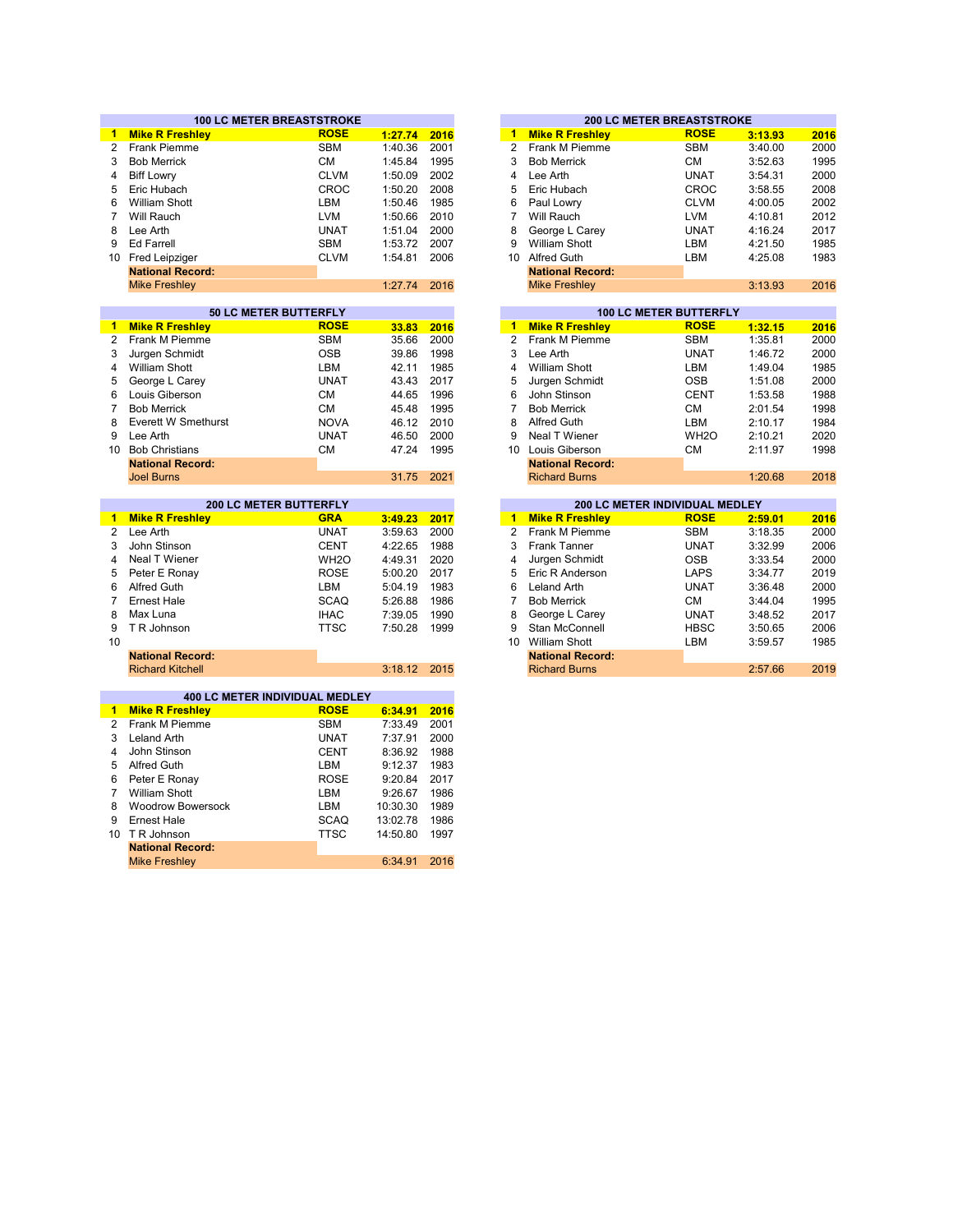#### **50 LC METER FREESTYLE 100 LC METER FREESTYLE 80-84 WOMEN LCM - SPMS TOP 10 ALL-TIME - as of 12/25/21**

|                | OV LU METER FREEOITLE                                    |             |              |             |                         |                          | IVV LV METER FREEJITLE                       |            |      |
|----------------|----------------------------------------------------------|-------------|--------------|-------------|-------------------------|--------------------------|----------------------------------------------|------------|------|
|                | <b>Rita Simonton</b>                                     | <b>GWSC</b> | 47.48        | 1998        | 1                       | <b>Rita Simonton</b>     | <b>GWSC</b>                                  | 1:42.56    | 1999 |
| 2              | Dionne B Caldwell                                        | <b>NOVA</b> | 47.83        | 2012        | 2                       | Dionne B Caldwell        | <b>NOVA</b>                                  | 1:45.68    | 2012 |
| 3              | Ruth Baar                                                | <b>SBM</b>  | 47.91        | 2004        | 3<br>Ruth Baar          |                          | <b>SBM</b>                                   | 1:50.73    | 2004 |
| 4              | Maxine Merlino                                           | LBM         | 48.86        | 1992        | 4                       | Margrit Graef            | <b>MVN</b>                                   | 1:55.33    | 2011 |
|                |                                                          |             |              |             |                         |                          |                                              |            |      |
| 5              | Maurine Kornfeld                                         | СM          | 50.99        | 2002        | 5                       | <b>Maurine Kornfeld</b>  | СM                                           | 1:59.01    | 2002 |
| 6              | Jeanne Little                                            | <b>MVN</b>  | 51.06        | 2019        | 6                       | <b>Grace Altus</b>       | <b>SBM</b>                                   | 2:01.16    | 2004 |
| 7              | Margrit Graef                                            | <b>MVN</b>  | 51.20        | 2011        | 7                       | Jeanne Little            | <b>MVN</b>                                   | 2:01.49    | 2019 |
| 8              | <b>Grace Altus</b>                                       | <b>SBM</b>  | 54.61        | 2004        | 8                       | Maxine Merlino           | <b>CM</b>                                    | 2:04.80    | 1995 |
| 9              | Louise Bowersock                                         | <b>CM</b>   | 57.24        | 2002        | 9                       | Louise Bowersock         | <b>CM</b>                                    | 2:04.90    | 2002 |
| 10             | Katherine Pelton                                         | <b>IHAC</b> | 1:07.06      | 1987        | 10                      | Peggy Sanborn            | <b>SBM</b>                                   | 2:29.88    | 2010 |
|                | <b>National Record:</b>                                  |             |              |             |                         | <b>National Record:</b>  |                                              |            |      |
|                |                                                          |             |              |             |                         |                          |                                              |            |      |
|                | <b>Gail Roper</b>                                        |             | 38.64        | 2009        | <b>Gail Roper</b>       |                          |                                              | 1:27.55    | 2009 |
|                | <b>200 LC METER FREESTYLE</b>                            |             |              |             |                         |                          | <b>400 LC METER FREESTYLE</b>                |            |      |
| $\blacksquare$ | <b>Rita Simonton</b>                                     | <b>GWSC</b> | 3:44.19      | 1999        | $\mathbf{1}$            | <b>Rita Simonton</b>     | <b>GWSC</b>                                  | 7:53.37    | 1999 |
| $\overline{2}$ | Dionne B Caldwell                                        | <b>NOVA</b> | 4:02.37      | 2012        | 2                       | Dionne B Caldwell        | <b>NOVA</b>                                  | 8:23.39    | 2012 |
| 3              | <b>Ruth Baar</b>                                         | <b>SBM</b>  | 4:06.28      | 2004        | 3<br><b>Ruth Baar</b>   |                          | <b>SBM</b>                                   | 8:43.05    | 2003 |
| 4              | Maurine Kornfeld                                         | <b>CM</b>   | 4:17.71      | 2002        | 4                       | <b>Maurine Kornfeld</b>  | СM                                           | 8:47.53    | 2002 |
| 5              | Maxine Merlino                                           | LBM         | 4:21.21      | 1992        | 5                       | Maxine Merlino           | LBM                                          | 9:02.79    | 1992 |
|                |                                                          |             |              |             |                         |                          |                                              |            |      |
| 6              | Margrit Graef                                            | <b>MVN</b>  | 4:22.19      | 2013        | 6                       | Margrit Graef            | <b>MVN</b>                                   | 9:14.33    | 2011 |
| 7              | Louise Bowersock                                         | СM          | 4:24.94      | 2002        | 7                       | Louise Bowersock         | СM                                           | 9:35.76    | 2003 |
| 8              | <b>Grace Altus</b>                                       | <b>SBM</b>  | 4:42.38      | 2004        | 8<br><b>Grace Altus</b> |                          | <b>SBM</b>                                   | 10:12.49   | 2004 |
| 9              | Jeanne Little                                            | <b>MVN</b>  | 5:01.00      | 2021        | 9                       | Peggy Sanborn            | <b>SBM</b>                                   | 10:14.85   | 2007 |
| 10             | Peggy Sanborn                                            | <b>SBM</b>  | 5:08.12      | 2010        | 10 <sup>1</sup>         | Katherine Pelton         | <b>IHAC</b>                                  | 11:21.92   | 1987 |
|                | <b>National Record:</b>                                  |             |              |             |                         | <b>National Record:</b>  |                                              |            |      |
|                | <b>Jean Troy</b>                                         |             | 3:27.26      | 2007        | Jean Troy               |                          |                                              | 7:24.53    | 2007 |
|                |                                                          |             |              |             |                         |                          |                                              |            |      |
|                | 800 LC METER FREESTYLE                                   |             |              |             |                         |                          | <b>1500 LC METER FREESTYLE</b>               |            |      |
| 1              | <b>Rita Simonton</b>                                     | <b>GWSC</b> | 16:05.85     | 1998        | $\mathbf{1}$            | <b>Rita Simonton</b>     | <b>GWSC</b>                                  | 30:41.01   | 1999 |
| 2              | Dionne B Caldwell                                        | <b>NOVA</b> | 17:09.28     | 2012        | 2                       | Dionne B Caldwell        | <b>NOVA</b>                                  | 33:06.10   | 2012 |
| 3              | Maurine Kornfeld                                         | <b>CM</b>   | 17:42.97     | 2002        | 3                       | Peggy Sanborn            | <b>SBM</b>                                   | 39:02.18   | 2007 |
| 4              | Maxine Merlino                                           | LBM         | 18:43.13     | 1992        | 4                       | <b>Elizabeth Mauric</b>  | <b>IHAC</b>                                  | 44:18.22   | 1984 |
| 5              | <b>Barbara Clark</b>                                     | <b>UNAT</b> | 20:24.23     | 1999        | 5                       | <b>Katherine Pelton</b>  | <b>MMSC</b>                                  | 45:12.99   | 1985 |
| 6              | Louise Bowersock                                         | <b>CM</b>   | 20:38.66     | 2003        | 6                       | Geraldine Turner         | <b>LVM</b>                                   | 1:15:03.97 |      |
|                |                                                          |             |              |             |                         |                          |                                              |            | 1994 |
| $\overline{7}$ | Peggy Sanborn                                            | <b>SBM</b>  | 20:46.54     | 2007        | 7                       |                          |                                              |            |      |
| 8              | Katherine Pelton                                         | <b>IHAC</b> | 23:22.75     | 1988        | 8                       |                          |                                              |            |      |
| 9              |                                                          |             |              |             | 9                       |                          |                                              |            |      |
| 10             |                                                          |             |              |             | 10                      |                          |                                              |            |      |
|                | <b>National Record:</b>                                  |             |              |             |                         | <b>National Record:</b>  |                                              |            |      |
|                | Jean Troy                                                |             | 15:12.94     | 2007        | <b>Jean Troy</b>        |                          |                                              | 29:04.81   | 2007 |
|                |                                                          |             |              |             |                         |                          |                                              |            |      |
| $\mathbf{1}$   | <b>50 LC METER BACKSTROKE</b><br><b>Eugenia Gregoire</b> | <b>UNAT</b> | 1:01.25      | 2016        | $\blacksquare$          | <b>Peggy Sanborn</b>     | <b>100 LC METER BACKSTROKE</b><br><b>SBM</b> | 2:19.85    | 2007 |
| 2              | <b>Ruth Baar</b>                                         | <b>SBM</b>  | 1:03.31      | 2003        | $\overline{2}$          | Eugenia Gregoire         | <b>UNAT</b>                                  | 2:21.71    |      |
|                |                                                          |             |              |             |                         |                          |                                              |            | 2016 |
| 3              | Barbara Clark                                            | <b>UNAT</b> | 1:04.33      | 1999        | 3                       | <b>Maurine Kornfeld</b>  | <b>CM</b>                                    | 2:24.77    | 2003 |
| 4              | Maxine Merlino                                           | <b>CM</b>   | 1:05.94      | 1994        | 4<br><b>Grace Altus</b> |                          | <b>SBM</b>                                   | 2:40.24    | 2004 |
| 5              | Maurine Kornfeld                                         | <b>CM</b>   | 1:08.41      | 2002        | 5                       | Madeleine Miller         | СM                                           | 2:42.06    | 1993 |
| 6              | Peggy Sanborn                                            | <b>SBM</b>  | 1:08.60      | 2008        | 6                       | Katherine Pelton         | <b>IHAC</b>                                  | 3:13.72    | 1987 |
| 7              | <b>Grace Altus</b>                                       | <b>SBM</b>  | 1:16.08      | 2004        | 7                       | Geraldine Turner         | <b>LVM</b>                                   | 3:16.95    | 1993 |
| 8              | <b>Madeleine Miller</b>                                  | СM          | 1:16.94      | 1994        | 8                       | Jennie Taylor            | <b>OSB</b>                                   | 3:49.14    | 1999 |
|                | Elizabeth Knabe                                          | ?????       | 1:19.73      | 1983        | 9                       | Elizabeth Mauric         | <b>INAC</b>                                  | 3:50.06    | 1986 |
|                | 10 Geraldine Turner                                      | <b>LVM</b>  | 1:25.11      | 1993        | 10                      |                          |                                              |            |      |
|                |                                                          |             |              |             |                         |                          |                                              |            |      |
|                | <b>National Record:</b>                                  |             |              |             |                         | <b>National Record:</b>  |                                              |            | 2009 |
|                | <b>Bunny Cederlund</b>                                   |             | 46.39        | 2002        |                         | <b>Betty Lorenzi</b>     |                                              | 1:47.29    |      |
|                | <b>200 LC METER BACKSTROKE</b>                           |             |              |             |                         | 50 LC METER BREASTSTROKE |                                              |            |      |
| $\blacksquare$ | <b>Barbara Clark</b>                                     | <b>UNAT</b> | 4:50.27      | <b>1999</b> | $\mathbf{1}$            | <b>Margrit Graef</b>     | <b>MVN</b>                                   | 1:03.10    | 2012 |
| $\mathbf{2}$   | Peggy Sanborn                                            | SBM         | 4:50.95      | 2007        | 2                       | Maxine Merlino           | LBM                                          | 1:05.10    | 1992 |
| 3              | Maurine Kornfeld                                         | СM          | 5:08.08      | 2005        | 3                       | Rita Simonton            | GWSC                                         | 1:07.49    | 2000 |
| 4              | Madeleine Miller                                         | СM          | 5:40.59      | 1994        | 4                       | Madeleine Miller         | <b>UNAT</b>                                  | 1:16.34    | 1991 |
| 5              | <b>Grace Altus</b>                                       | SBM         | 5:47.56      | 2004        | 5                       | Katherine Pelton         | <b>MMSC</b>                                  | 1:17.90    | 1985 |
| 6              | Katherine Pelton                                         | <b>IHAC</b> |              | 1987        | 6                       | <b>Elizabeth Mauric</b>  |                                              |            | 1987 |
|                |                                                          |             | 6:54.61      |             |                         |                          | <b>IHAC</b>                                  | 1:57.11    |      |
| 7              | Geraldine Turner                                         | LVM         | 7:03.94      | 1993        | 7                       |                          |                                              |            |      |
| 8              | Jennie Taylor                                            | <b>OSB</b>  | 8:11.05      | 1998        | 8                       |                          |                                              |            |      |
| 9              |                                                          |             |              |             | 9                       |                          |                                              |            |      |
| 10             |                                                          |             |              |             | 10                      |                          |                                              |            |      |
|                | <b>National Record:</b>                                  |             |              |             |                         | <b>National Record:</b>  |                                              |            |      |
|                | <b>Betty Lorenzi</b>                                     |             | 3:53.12 2010 |             |                         | <b>Anne Williams</b>     |                                              | 51.37      | 2018 |
|                |                                                          |             |              |             |                         |                          |                                              |            |      |

|         |                      | 100 LO METERTREDUTTEE |                               |                                |          |          |  |  |
|---------|----------------------|-----------------------|-------------------------------|--------------------------------|----------|----------|--|--|
| 47.48   | 1998                 | 1                     | <b>Rita Simonton</b>          | <b>GWSC</b>                    | 1:42.56  | 1999     |  |  |
| 47.83   | 2012                 | 2                     | Dionne B Caldwell             | <b>NOVA</b>                    | 1:45.68  | 2012     |  |  |
| 47.91   | 2004                 | 3                     | <b>Ruth Baar</b>              | <b>SBM</b>                     | 1:50.73  | 2004     |  |  |
| 48.86   | 1992                 | $\overline{4}$        | Margrit Graef                 | <b>MVN</b>                     | 1:55.33  | 2011     |  |  |
| 50.99   | 2002                 | 5                     | Maurine Kornfeld              | <b>CM</b>                      | 1:59.01  | 2002     |  |  |
| 51.06   | 2019                 | 6                     | <b>Grace Altus</b>            | <b>SBM</b>                     | 2:01.16  | 2004     |  |  |
| 51.20   | 2011                 | $\overline{7}$        | Jeanne Little                 | <b>MVN</b>                     | 2:01.49  | 2019     |  |  |
| 54.61   | 2004                 | 8                     | Maxine Merlino                | <b>CM</b>                      | 2:04.80  | 1995     |  |  |
| 57.24   | 2002                 | 9                     | Louise Bowersock              | <b>CM</b>                      | 2:04.90  | 2002     |  |  |
| 1:07.06 | 1987                 | 10                    | Peggy Sanborn                 | <b>SBM</b>                     | 2:29.88  | 2010     |  |  |
|         |                      |                       | <b>National Record:</b>       |                                |          |          |  |  |
| 38.64   | 2009                 |                       | <b>Gail Roper</b>             |                                | 1:27.55  | 2009     |  |  |
|         |                      |                       |                               |                                |          |          |  |  |
|         |                      |                       | <b>400 LC METER FREESTYLE</b> |                                |          |          |  |  |
| 3:44.19 | 1999                 | $\overline{1}$        | <b>Rita Simonton</b>          | <b>GWSC</b>                    | 7:53.37  | 1999     |  |  |
| 4:02.37 | 2012                 | $\overline{2}$        | Dionne B Caldwell             | <b>NOVA</b>                    | 8:23.39  | 2012     |  |  |
| 4:06.28 | 2004                 | 3                     | <b>Ruth Baar</b>              | <b>SBM</b>                     | 8:43.05  | 2003     |  |  |
| 4:17.71 | 2002                 | $\overline{4}$        | Maurine Kornfeld              | <b>CM</b>                      | 8:47.53  | 2002     |  |  |
| 4:21.21 | 1992                 | 5                     | Maxine Merlino                | LBM                            | 9:02.79  | 1992     |  |  |
| 4:22.19 | 2013                 | 6                     | Margrit Graef                 | <b>MVN</b>                     | 9:14.33  | 2011     |  |  |
| 4:24.94 | 2002                 | $\overline{7}$        | Louise Bowersock              | <b>CM</b>                      | 9:35.76  | 2003     |  |  |
| 4:42.38 | 2004                 | 8                     | <b>Grace Altus</b>            | <b>SBM</b>                     | 10:12.49 | 2004     |  |  |
| 5:01.00 | 2021                 | 9                     | Peggy Sanborn                 | <b>SBM</b>                     | 10:14.85 | 2007     |  |  |
| 5:08.12 | 2010                 | 10 <sup>1</sup>       | Katherine Pelton              | <b>IHAC</b>                    | 11:21.92 | 1987     |  |  |
|         |                      |                       | <b>National Record:</b>       |                                |          |          |  |  |
| 3:27.26 | 2007                 |                       | <b>Jean Trov</b>              |                                | 7:24.53  | 2007     |  |  |
|         |                      |                       |                               |                                |          |          |  |  |
|         |                      |                       |                               | <b>1500 LC METER FREESTYLE</b> |          |          |  |  |
| 6:05.85 | 1998                 | $\overline{1}$        | <b>Rita Simonton</b>          | <b>GWSC</b>                    | 30:41.01 | 1999     |  |  |
| 7:09.28 | 2012                 | $\overline{2}$        | Dionne B Caldwell             | <b>NOVA</b>                    | 33:06.10 | 2012     |  |  |
| 7:42.97 | 2002                 | 3                     | Peggy Sanborn                 | <b>SBM</b>                     | 39:02.18 | 2007     |  |  |
| 8:43.13 | 1992                 | $\overline{4}$        | <b>Elizabeth Mauric</b>       | <b>IHAC</b>                    | 44:18.22 | 1984     |  |  |
| 0:24.23 | 1999                 | 5                     | <b>Katherine Pelton</b>       | <b>MMSC</b>                    | 45:12.99 | 1985     |  |  |
| 0.000   | $\sim$ $\sim$ $\sim$ |                       | $\cdots$                      |                                |          | $\cdots$ |  |  |

| 01.25 | 2016 |
|-------|------|
| 03.31 | 2003 |
| 04.33 | 1999 |
| 05.94 | 1994 |
| 08.41 | 2002 |
| 08.60 | 2008 |
| 16.08 | 2004 |
| 16.94 | 1994 |
| 19.73 | 1983 |
| 25.11 | 1993 |
|       |      |
| 46.39 | 2002 |
|       |      |
|       |      |
| 50.27 | 1999 |
| 50.95 | 2007 |
| 08.08 | 2005 |
| 40.59 | 1994 |
| 47.56 | 2004 |
| 54.61 | 1987 |
| 03.94 | 1993 |
| 11.05 | 1998 |
|       |      |
|       |      |
|       |      |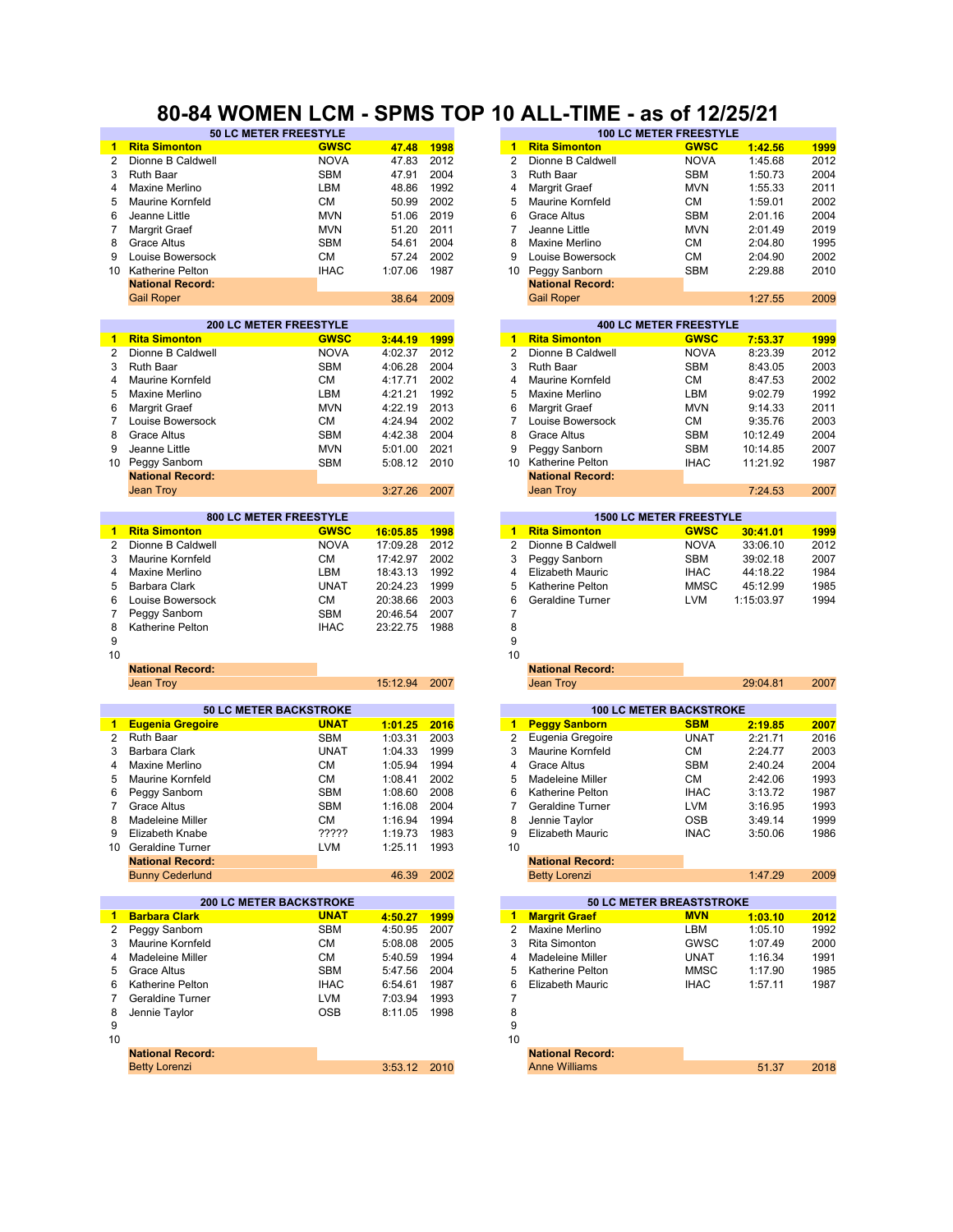|    | <b>100 LC METER BREASTSTROKE</b> |             |         |      |    | <b>200 LC METER BREASTSTROKE</b> |             |         |      |  |  |
|----|----------------------------------|-------------|---------|------|----|----------------------------------|-------------|---------|------|--|--|
|    | <b>Maxine Merlino</b>            | <b>LBM</b>  | 2:22.79 | 1992 |    | <b>Rita Simonton</b>             | <b>GWSC</b> | 5:06.58 | 1998 |  |  |
| 2  | Rita Simonton                    | <b>GWSC</b> | 2:23.29 | 1999 |    | Maxine Merlino                   | LBM         | 5:07.83 | 1992 |  |  |
| 3  | Margrit Graef                    | <b>MVN</b>  | 2:27.95 | 2011 |    | Katherine Pelton                 | <b>MMSC</b> | 6:11.63 | 1985 |  |  |
| 4  | Marti Gogniat                    | CМ          | 2:41.83 | 1995 |    | Madeleine Miller                 | <b>UNAT</b> | 6:18.92 | 1991 |  |  |
| 5  | Madeleine Miller                 | <b>UNAT</b> | 2:53.00 | 1991 | 5. | Elizabeth Mauric                 | <b>IHAC</b> | 7:49.97 | 1985 |  |  |
| 6. | Katherine Pelton                 | MMSC        | 2:58.55 | 1985 | 6  |                                  |             |         |      |  |  |
|    | Elizabeth Mauric                 | <b>IHAC</b> | 3:46.60 | 1984 |    |                                  |             |         |      |  |  |
| 8  |                                  |             |         |      | 8  |                                  |             |         |      |  |  |
| 9  |                                  |             |         |      | 9  |                                  |             |         |      |  |  |
| 10 |                                  |             |         |      | 10 |                                  |             |         |      |  |  |

| <b>National R</b> |  |  |
|-------------------|--|--|
|                   |  |  |

| <b>National Record:</b>                    |              | <b>National Record:</b> |
|--------------------------------------------|--------------|-------------------------|
| Joann Leilich                              | 1:49.04 2019 | Joann Leillich          |
|                                            |              |                         |
| $-0.1$ $A.1$ = $-0.0$ $B.1$ = $-0.0$ $B.1$ |              | $\overline{100}$        |

|   | <b>30 LU METER BUTTERFLI</b> |             |                | IW LY METER PUTTERFLI |   |                       |             |         |      |
|---|------------------------------|-------------|----------------|-----------------------|---|-----------------------|-------------|---------|------|
|   | 1 Dionne B Caldwell          | <b>NOVA</b> | $1:01.41$ 2012 |                       |   | <b>Maxine Merlino</b> | <b>CM</b>   | 2:36.89 | 1994 |
|   | 2 Maxine Merlino             | CМ          | 1:07.88        | 1994                  |   | 2 Katherine Pelton    | <b>MMSC</b> | 2:57.05 | 1985 |
|   | 3 Katherine Pelton           | <b>IHAC</b> | 1:16.09        | 1987                  |   |                       |             |         |      |
|   | 4 Grace Altus                | <b>SBM</b>  | 1:18.55        | 2004                  | 4 |                       |             |         |      |
|   | 5 Maurine Kornfeld           | СM          | 1:32.66        | 2005                  | 5 |                       |             |         |      |
|   | 6 Madeleine Miller           | <b>CM</b>   | 1:49.71        | 1994                  | 6 |                       |             |         |      |
|   |                              |             |                |                       |   |                       |             |         |      |
| 8 |                              |             |                |                       | 8 |                       |             |         |      |
| 9 |                              |             |                |                       |   |                       |             |         |      |

| <b>National Record:</b> |            | <b>National Reco</b> |
|-------------------------|------------|----------------------|
| <b>Gail Roper</b>       | 47.37 2009 | Lois Nochman         |
|                         |            |                      |
| 200 LC METER DUTTERELY  |            | ו ההפ                |

|    |                       | <b><i>AUVEU METER DUTTERFET</i></b> |         |      |
|----|-----------------------|-------------------------------------|---------|------|
| 1. | <b>Maxine Merlino</b> | <b>LBM</b>                          | 5:29.93 | 1992 |
|    | 2 Katherine Pelton    | <b>IHAC</b>                         | 6:41.20 | 1987 |
| 4  |                       |                                     |         |      |
| 5  |                       |                                     |         |      |
| 6  |                       |                                     |         |      |
|    |                       |                                     |         |      |
| 8  |                       |                                     |         |      |
| 9  |                       |                                     |         |      |
| 10 |                       |                                     |         |      |
|    |                       |                                     |         |      |

|                | <b>National Record:</b> |                                       |             |          |      |  |
|----------------|-------------------------|---------------------------------------|-------------|----------|------|--|
|                | Lois Nochman            |                                       |             | 4:34.86  | 2004 |  |
|                |                         |                                       |             |          |      |  |
|                |                         | <b>400 LC METER INDIVIDUAL MEDLEY</b> |             |          |      |  |
| 1              | <b>Maxine Merlino</b>   |                                       | <b>LBM</b>  | 10:05.13 | 1992 |  |
| 2              | Katherine Pelton        |                                       | <b>MMSC</b> | 12:25.51 | 1985 |  |
| 3              | Geraldine Turner        |                                       | <b>LVM</b>  | 23:53.13 | 1994 |  |
| $\overline{4}$ |                         |                                       |             |          |      |  |
| 5              |                         |                                       |             |          |      |  |
| 6              |                         |                                       |             |          |      |  |
| 7              |                         |                                       |             |          |      |  |
| 8              |                         |                                       |             |          |      |  |
| 9              |                         |                                       |             |          |      |  |
| 10             |                         |                                       |             |          |      |  |
|                | <b>National Record:</b> |                                       |             |          |      |  |

9:32.43 2007 Jean Troy

|    | <b>100 LC METER BREASTSTROKE</b> |             |         |      |    |                         | <b>200 LC METER BREASTSTROKE</b> |         |      |
|----|----------------------------------|-------------|---------|------|----|-------------------------|----------------------------------|---------|------|
|    | <b>Maxine Merlino</b>            | <b>LBM</b>  | 2:22.79 | 1992 |    | <b>Rita Simonton</b>    | <b>GWSC</b>                      | 5:06.58 | 1998 |
| 2  | <b>Rita Simonton</b>             | GWSC        | 2:23.29 | 1999 | 2  | Maxine Merlino          | LBM                              | 5:07.83 | 1992 |
| 3  | Margrit Graef                    | <b>MVN</b>  | 2:27.95 | 2011 | 3  | Katherine Pelton        | <b>MMSC</b>                      | 6:11.63 | 1985 |
| 4  | Marti Gogniat                    | <b>CM</b>   | 2:41.83 | 1995 | 4  | Madeleine Miller        | <b>UNAT</b>                      | 6:18.92 | 1991 |
| 5  | Madeleine Miller                 | <b>UNAT</b> | 2:53.00 | 1991 | 5  | <b>Elizabeth Mauric</b> | <b>IHAC</b>                      | 7:49.97 | 1985 |
| 6  | Katherine Pelton                 | <b>MMSC</b> | 2:58.55 | 1985 | 6  |                         |                                  |         |      |
|    | <b>Elizabeth Mauric</b>          | <b>IHAC</b> | 3:46.60 | 1984 |    |                         |                                  |         |      |
| 8  |                                  |             |         |      | 8  |                         |                                  |         |      |
| 9  |                                  |             |         |      | 9  |                         |                                  |         |      |
| 10 |                                  |             |         |      | 10 |                         |                                  |         |      |
|    | <b>National Record:</b>          |             |         |      |    | <b>National Record:</b> |                                  |         |      |
|    | Joann Leilich                    |             | 1:49.04 | 2019 |    | <b>Joann Leillich</b>   |                                  | 3:59.55 | 2019 |
|    |                                  |             |         |      |    |                         |                                  |         |      |
|    | <b>50 LC METER BUTTERFLY</b>     |             |         |      |    |                         | <b>100 LC METER BUTTERFLY</b>    |         |      |
| 1  | <b>Dionne B Caldwell</b>         | <b>NOVA</b> | 1:01.41 | 2012 |    | <b>Maxine Merlino</b>   | CM                               | 2:36.89 | 1994 |
| 2  | Maxine Merlino                   | <b>CM</b>   | 1:07.88 | 1994 | 2  | Katherine Pelton        | <b>MMSC</b>                      | 2:57.05 | 1985 |
| 3  | <b>Katherine Pelton</b>          | <b>IHAC</b> | 1:16.09 | 1987 | 3  |                         |                                  |         |      |
| 4  | Grace Altus                      | <b>SBM</b>  | 1:18.55 | 2004 |    |                         |                                  |         |      |
| 5  | Maurine Kornfeld                 | <b>CM</b>   | 1:32.66 | 2005 | 5  |                         |                                  |         |      |
| 6  | Madeleine Miller                 | <b>CM</b>   | 1:49.71 | 1994 | 6  |                         |                                  |         |      |
|    |                                  |             |         |      |    |                         |                                  |         |      |
| 8  |                                  |             |         |      | 8  |                         |                                  |         |      |
| 9  |                                  |             |         |      | 9  |                         |                                  |         |      |
| 10 |                                  |             |         |      | 10 |                         |                                  |         |      |
|    | <b>National Record:</b>          |             |         |      |    | <b>National Record:</b> |                                  |         |      |
|    | <b>Gail Roper</b>                |             | 47.37   | 2009 |    | Lois Nochman            |                                  | 2:06.55 | 2004 |
|    |                                  |             |         |      |    |                         |                                  |         |      |

|         |      |    |                         |             | <b>200 LC METER INDIVIDUAL MEDLEY</b> |      |  |  |
|---------|------|----|-------------------------|-------------|---------------------------------------|------|--|--|
| 5:29.93 | 1992 | 1  | <b>Maxine Merlino</b>   | <b>LBM</b>  | 4:47.02                               | 1992 |  |  |
| 6:41.20 | 1987 | 2  | <b>Katherine Pelton</b> | <b>IHAC</b> | 6:02.99                               | 1987 |  |  |
|         |      | 3  | <b>Maurine Kornfeld</b> | <b>CM</b>   | 6:08.19                               | 2003 |  |  |
|         |      | 4  | Geraldine Turner        | <b>LVM</b>  | 8:57.31                               | 1993 |  |  |
|         |      | 5  |                         |             |                                       |      |  |  |
|         |      | 6  |                         |             |                                       |      |  |  |
|         |      |    |                         |             |                                       |      |  |  |
|         |      | 8  |                         |             |                                       |      |  |  |
|         |      | 9  |                         |             |                                       |      |  |  |
|         |      | 10 |                         |             |                                       |      |  |  |
|         |      |    | <b>National Record:</b> |             |                                       |      |  |  |
| 4:34.86 | 2004 |    | <b>Ann Hirsch</b>       |             | 4:18.27                               | 2011 |  |  |
|         |      |    |                         |             |                                       |      |  |  |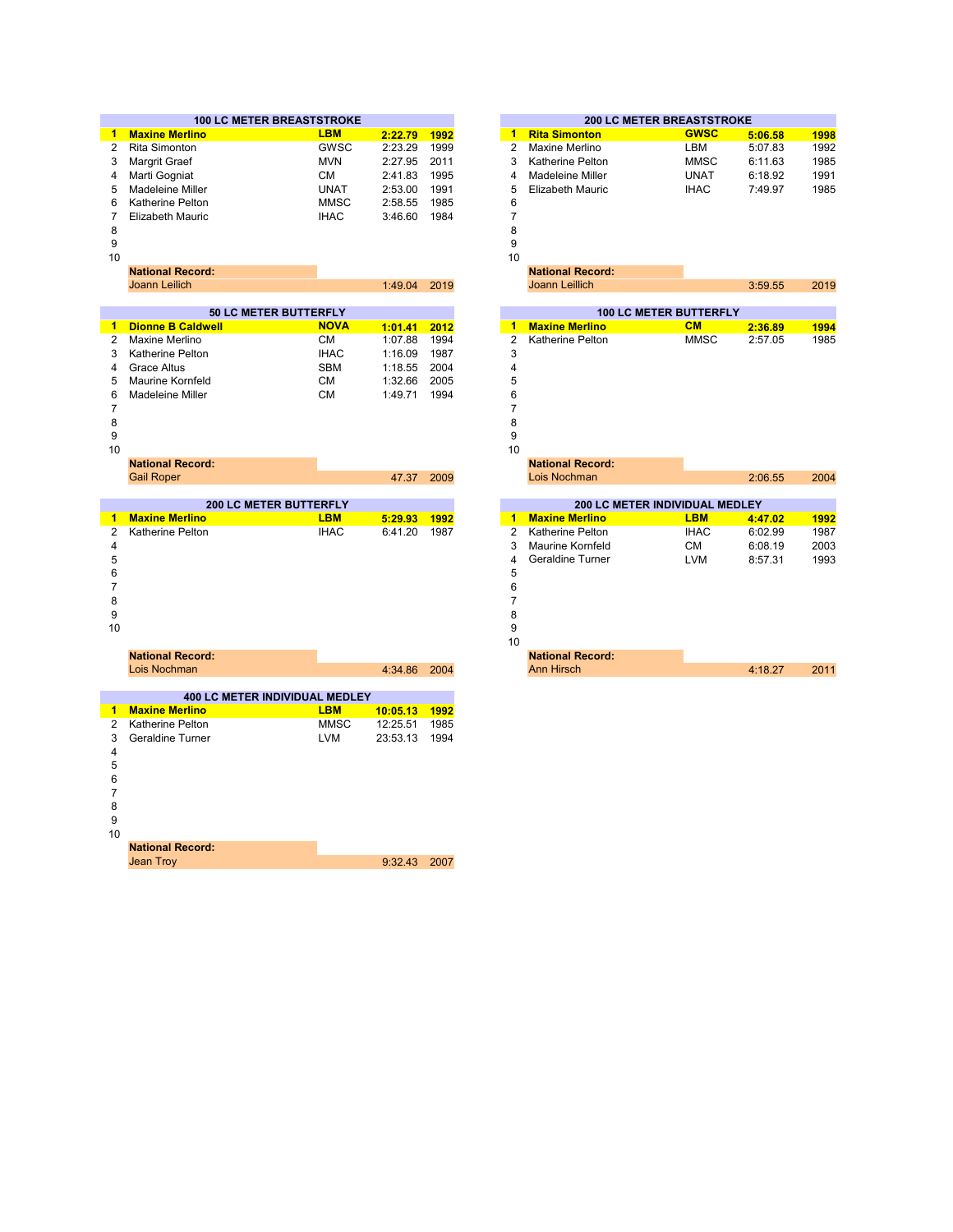#### **80-84 MEN LCM - SPMS TOP 10 ALL-TIME - as of 12/25/21**

|                      | 50 LC METER FREESTYLE          |                   |          |      |                      |                            | <b>100 LC METER FREESTYLE</b>        |          |      |
|----------------------|--------------------------------|-------------------|----------|------|----------------------|----------------------------|--------------------------------------|----------|------|
| 1.                   | <b>Jeff Farrell</b>            | <b>SBM</b>        | 32.18    | 2017 | $\blacktriangleleft$ | <b>Jeff Farrell</b>        | <b>SBM</b>                           | 1:16.09  | 2018 |
| $\overline{2}$       | Frank M Piemme                 | <b>SBM</b>        | 33.09    | 2005 | $\overline{2}$       | Frank M Piemme             | <b>SBM</b>                           | 1:18.77  | 2005 |
| 3                    | <b>Woody Bowersock</b>         | <b>CM</b>         | 33.88    | 1993 | 3                    | <b>Woody Bowersock</b>     | <b>CM</b>                            | 1:22.50  | 1993 |
| 4                    | George C Bailey                | <b>UNAT</b>       | 36.36    | 2018 | 4                    | Will Rauch                 | <b>LVM</b>                           | 1:25.44  | 2014 |
| 5                    | Will Rauch                     | <b>LVM</b>        | 36.98    | 2014 | 5                    | George C Bailey            | <b>UNAT</b>                          | 1:27.17  | 2017 |
|                      |                                |                   |          |      |                      |                            |                                      |          |      |
| 6                    | <b>Robert Christians</b>       | СM                | 37.60    | 1996 | 6                    | Jurgen B Schmidt           | <b>SBM</b>                           | 1:27.70  | 2004 |
| 7                    | Jurgen Schmidt                 | <b>HVAM</b>       | 38.54    | 2003 | 7                    | <b>Bob Merrick</b>         | СM                                   | 1:31.20  | 2000 |
| 8                    | Louis Giberson                 | СM                | 39.29    | 2000 | 8                    | Louis Giberson             | СM                                   | 1:33.68  | 2000 |
| 9                    | Fred Leipziger                 | <b>LVM</b>        | 40.45    | 2009 | 9                    | <b>Bob Christians</b>      | <b>CM</b>                            | 1:34.00  | 1998 |
| 10                   | <b>Bob Merrick</b>             | <b>CM</b>         | 41.16    | 2001 | 10                   | John Glenn                 | CМ                                   | 1:42.39  | 1994 |
|                      | <b>National Record:</b>        |                   |          |      |                      | <b>National Record:</b>    |                                      |          |      |
|                      | <b>Jeff Farrell</b>            |                   | 32.18    | 2017 |                      | <b>David Radcliff</b>      |                                      | 1:11.82  | 2014 |
|                      |                                |                   |          |      |                      |                            |                                      |          |      |
|                      | <b>200 LC METER FREESTYLE</b>  |                   |          |      |                      |                            | <b>400 LC METER FREESTYLE</b>        |          |      |
| 1                    | <b>Frank M Piemme</b>          | <b>SBM</b>        | 3:04.65  | 2005 | $\mathbf{1}$         | <b>Frank M Piemme</b>      | <b>SBM</b>                           | 6:36.12  | 2005 |
| $\overline{2}$       | <b>Jeff Farrell</b>            | <b>SBM</b>        | 3:10.85  | 2017 | 2                    | Will Rauch                 | <b>LVM</b>                           | 6:50.74  | 2014 |
| 3                    | Jurgen Schmidt                 | <b>SBM</b>        | 3:11.36  | 2003 | 3                    | Jurgen B Schmidt           | <b>SBM</b>                           | 6:56.82  | 2005 |
|                      |                                |                   |          |      |                      |                            |                                      |          |      |
| 4                    | Will Rauch                     | <b>LVM</b>        | 3:14.46  | 2014 | 4                    | <b>Bob Merrick</b>         | <b>CM</b>                            | 7:31.21  | 2000 |
| 5                    | <b>Woodrow Bowersock</b>       | <b>CM</b>         | 3:27.08  | 1996 | 5                    | Woody Bowersock            | <b>CM</b>                            | 7:41.01  | 1993 |
| 6                    | <b>Bob Merrick</b>             | <b>CM</b>         | 3:32.09  | 2000 | 6                    | <b>William Fleming</b>     | <b>ROSE</b>                          | 8:01.75  | 2019 |
| 7                    | <b>Robert Christians</b>       | СM                | 3:33.86  | 1996 | 7                    | Louis Giberson             | СM                                   | 8:34.15  | 2000 |
| 8                    | Louis Giberson                 | <b>CM</b>         | 3:46.87  | 2000 | 8                    | John Burnside              | LBM                                  | 8:46.84  | 1990 |
| 9                    | <b>William Fleming</b>         | <b>ROSE</b>       | 3:48.91  | 2019 | 9                    | <b>William Shott</b>       | LBM                                  | 9:01.68  | 1990 |
| 10                   | John W Houose                  | <b>ROSE</b>       | 3:53.61  | 2021 | 10                   | Leonard Chapin             | LBM                                  | 9:02.40  | 1988 |
|                      | <b>National Record:</b>        |                   |          |      |                      | <b>National Record:</b>    |                                      |          |      |
|                      | <b>David Radcliff</b>          |                   |          |      |                      | <b>David Radcliff</b>      |                                      | 5:45.21  |      |
|                      |                                |                   | 2:40.22  | 2014 |                      |                            |                                      |          | 2015 |
|                      | <b>800 LC METER FREESTYLE</b>  |                   |          |      |                      |                            | <b>1500 LC METER FREESTYLE</b>       |          |      |
|                      | <b>Will Rauch</b>              | <b>LVM</b>        |          |      | $\mathbf{1}$         | <b>Frank M Piemme</b>      | <b>SBM</b>                           |          |      |
| 1.                   |                                |                   | 13:57.07 | 2014 |                      |                            |                                      | 26:52.76 | 2005 |
| $\overline{2}$       | Frank M Piemme                 | <b>SBM</b>        | 14:12.89 | 2005 | $\overline{2}$       | Jurgen Schmidt             | <b>SBM</b>                           | 27:14.31 | 2003 |
| 3                    | Jurgen B Schmidt               | <b>SBM</b>        | 14:19.89 | 2005 | 3                    | Robert W Bergstrom         | <b>FMT</b>                           | 30:36.12 | 2021 |
| 4                    | <b>Walter Pfeiffer</b>         | СM                | 16:11.71 | 1994 | 4                    | <b>Woody Bowersock</b>     | СM                                   | 32:01.67 | 1993 |
| 5                    | Robert W Bergstrom             | <b>FMT</b>        | 16:15.03 | 2021 | 5                    | <b>William Shott</b>       | LBM                                  | 34:34.61 | 1990 |
| 6                    | <b>William Fleming</b>         | <b>ROSE</b>       | 16:45.17 | 2019 | 6                    | <b>Rudolf Graef</b>        | <b>MVN</b>                           | 35:21.47 | 2012 |
| 7                    | <b>Woody Bowersock</b>         | <b>CM</b>         | 17:12.84 | 1993 | $\overline{7}$       | Peter Parsons              | RAA                                  | 35:39.09 | 2019 |
| 8                    | Leonard Chapin                 | LBM               | 18:41.57 | 1988 | 8                    | Leonard Chapin             | LBM                                  | 37:03.27 | 1989 |
| 9                    | <b>Rudolf Graef</b>            | <b>MVN</b>        | 18:43.51 | 2012 | 9                    | John M Burnside            | LBM                                  | 38:20.35 | 1990 |
| 10                   | John M Burnside                | LBM               | 19:34.57 | 1990 | 10                   | Robert W Rolph             | <b>MVN</b>                           | 40:49.16 | 2012 |
|                      |                                |                   |          |      |                      |                            |                                      |          |      |
|                      | <b>National Record:</b>        |                   |          |      |                      | <b>National Record:</b>    |                                      |          |      |
|                      | <b>David Radcliff</b>          |                   | 11:49.29 | 2014 |                      | <b>David Radcliff</b>      |                                      | 22:16.90 | 2014 |
|                      | <b>50 LC METER BACKSTROKE</b>  |                   |          |      |                      |                            |                                      |          |      |
| $\blacktriangleleft$ | <b>Jeff Farrell</b>            | <b>SBM</b>        | 45.26    | 2018 | $\mathbf{1}$         | <b>Robert Christians</b>   | <b>100 LC METER BACKSTROKE</b><br>CM |          | 1996 |
| $\overline{2}$       | Frank M Piemme                 |                   | 46.78    | 2008 | $\overline{2}$       | Frank M Piemme             |                                      | 1:49.60  | 2008 |
|                      |                                | LOST              |          |      |                      |                            | LOST                                 | 1:52.15  |      |
| 3                    | Jurgen Schmidt                 | <b>SBM</b>        | 46.93    | 2004 | 3                    | Stan McConnell             | <b>UNAT</b>                          | 1:52.57  | 2012 |
| 4                    | <b>Woody Bowersock</b>         | <b>CM</b>         | 47.35    | 1993 | 4                    | <b>William Fleming</b>     | <b>ROSE</b>                          | 1:53.32  | 2019 |
| 5                    | <b>Robert Christians</b>       | <b>CM</b>         | 48.41    | 1996 | 5                    | <b>Bob Merrick</b>         | <b>CM</b>                            | 1:53.61  | 2000 |
| 6                    | Stan McConnell                 | <b>UNAT</b>       | 49.72    | 2012 | 6                    | <b>Woody Bowersock</b>     | <b>CM</b>                            | 1:54.70  | 1993 |
| 7                    | <b>Bob Merrick</b>             | <b>CM</b>         | 51.38    | 2000 | 7                    | <b>Everett W Smethurst</b> | <b>NOVA</b>                          | 1:54.94  | 2015 |
| 8                    | Everett W Smethurst            | <b>NOVA</b>       | 51.49    | 2015 | 8                    | John E Bleck               | WH <sub>20</sub>                     | 2:02.42  | 2014 |
| 9                    | George C Bailey                | <b>UNAT</b>       | 52.21    | 2018 | 9                    | John W House               | <b>ROSE</b>                          | 2:02.55  | 2021 |
|                      | 10 John E. Bleck               | WH <sub>2</sub> O | 53.35    | 2014 | 10                   | Jurgen B Schmidt           | SBM                                  | 2:02.97  | 2005 |
|                      | <b>National Record:</b>        |                   |          |      |                      | <b>National Record:</b>    |                                      |          |      |
|                      |                                |                   |          |      |                      | <b>David Costill</b>       |                                      |          | 2017 |
|                      | Yoshi Oyakawa                  |                   | 39.18    | 2015 |                      |                            |                                      | 1:29.06  |      |
|                      | <b>200 LC METER BACKSTROKE</b> |                   |          |      |                      |                            | 50 LC METER BREASTSTROKE             |          |      |
| $\mathbf{1}$         | <b>Lee C Arth</b>              | <b>UNAT</b>       | 3:54.49  | 2005 |                      | 1 Jeff Farrell             | <b>SBM</b>                           | 46.39    | 2018 |
|                      | William Fleming                | <b>ROSE</b>       | 4:05.73  |      | 2                    | <b>Bob Christians</b>      | СM                                   | 48.48    | 1998 |
| 2                    |                                |                   |          | 2019 |                      |                            |                                      |          |      |
| 3                    | Stan McConnell                 | <b>UNAT</b>       | 4:10.25  | 2012 | 3                    | <b>Bob Merrick</b>         | СM                                   | 48.88    | 2000 |
| 4                    | <b>Woody Bowersock</b>         | СM                | 4:16.88  | 1993 | 4                    | <b>William Shott</b>       | LBM                                  | 49.49    | 1990 |
| 5                    | <b>Bob Merrick</b>             | СM                | 4:23.22  | 2000 | 5                    | Frederick J Hoppe          | <b>CTMA</b>                          | 50.99    | 2010 |
| 6                    | Robert W Bergstrom             | <b>FMT</b>        | 4:24.93  | 2021 | 6                    | George C Bailey            | <b>UNAT</b>                          | 52.34    | 2017 |
| $\overline{7}$       | <b>Bob Christians</b>          | СM                | 4:25.74  | 1998 | 7                    | Fred Leipziger             | LVM                                  | 52.43    | 2009 |
| 8                    | Jurgen Schmidt                 | SBM               | 4:28.02  | 2004 | 8                    | <b>Walter Pfeiffer</b>     | СM                                   | 55.78    | 1994 |
| 9                    | Rudolf Graef                   | <b>MVN</b>        | 4:44.64  | 2011 | 9                    | <b>Ed Farrell</b>          | <b>MVN</b>                           | 56.36    | 2012 |
|                      | 10 John P Glenn                | LBM               | 5:08.61  | 1992 | 10                   | John C Bleck               | WH <sub>2</sub> O                    | 56.85    | 2014 |
|                      | <b>National Record:</b>        |                   |          |      |                      | <b>National Record:</b>    |                                      |          |      |
|                      |                                |                   |          |      |                      |                            |                                      |          |      |
|                      | <b>David Costill</b>           |                   | 3:15.04  | 2017 |                      | <b>Mike Freshley</b>       |                                      | 42.85    | 2021 |

| <u>JZ.IO</u> | 2011 |                | <u>Jell Laffell</u>        | <u>vuu</u>                     | <u>1.10.09</u> | <u>2010</u> |
|--------------|------|----------------|----------------------------|--------------------------------|----------------|-------------|
| 33.09        | 2005 | 2              | Frank M Piemme             | SBM                            | 1:18.77        | 2005        |
| 33.88        | 1993 | 3              | <b>Woody Bowersock</b>     | СM                             | 1:22.50        | 1993        |
|              |      | 4              | Will Rauch                 |                                |                | 2014        |
| 36.36        | 2018 |                |                            | LVM                            | 1:25.44        |             |
| 36.98        | 2014 | 5              | George C Bailey            | UNAT                           | 1:27.17        | 2017        |
| 37.60        | 1996 | 6              | Jurgen B Schmidt           | <b>SBM</b>                     | 1:27.70        | 2004        |
| 38.54        | 2003 | $\overline{7}$ | <b>Bob Merrick</b>         | CМ                             | 1:31.20        | 2000        |
| 39.29        | 2000 | 8              | Louis Giberson             | CМ                             | 1:33.68        | 2000        |
| 40.45        | 2009 | 9              | <b>Bob Christians</b>      | СM                             | 1:34.00        | 1998        |
| 41.16        | 2001 | 10             | John Glenn                 | CМ                             | 1:42.39        | 1994        |
|              |      |                | <b>National Record:</b>    |                                |                |             |
|              |      |                |                            |                                |                |             |
| 32.18        | 2017 |                | <b>David Radcliff</b>      |                                | 1:11.82        | 2014        |
|              |      |                |                            | <b>400 LC METER FREESTYLE</b>  |                |             |
| 3:04.65      | 2005 | 1              | <b>Frank M Piemme</b>      | <b>SBM</b>                     | 6:36.12        | 2005        |
| 3:10.85      | 2017 | 2              | Will Rauch                 | <b>LVM</b>                     | 6:50.74        | 2014        |
| 3:11.36      | 2003 | 3              | Jurgen B Schmidt           | <b>SBM</b>                     | 6:56.82        | 2005        |
|              |      |                |                            |                                |                |             |
| 3:14.46      | 2014 | 4              | <b>Bob Merrick</b>         | CМ                             | 7:31.21        | 2000        |
| 3:27.08      | 1996 | 5              | <b>Woody Bowersock</b>     | СM                             | 7:41.01        | 1993        |
| 3:32.09      | 2000 | 6              | William Fleming            | <b>ROSE</b>                    | 8:01.75        | 2019        |
| 3:33.86      | 1996 | 7              | Louis Giberson             | СM                             | 8:34.15        | 2000        |
| 3:46.87      | 2000 | 8              | John Burnside              | LBM                            | 8:46.84        | 1990        |
| 3:48.91      | 2019 | 9              | <b>William Shott</b>       | LBM                            | 9:01.68        | 1990        |
|              |      |                |                            |                                |                |             |
| 3:53.61      | 2021 | 10             | Leonard Chapin             | LBM                            | 9:02.40        | 1988        |
|              |      |                | <b>National Record:</b>    |                                |                |             |
| 2:40.22      | 2014 |                | <b>David Radcliff</b>      |                                | 5:45.21        | 2015        |
|              |      |                |                            | <b>1500 LC METER FREESTYLE</b> |                |             |
| 13:57.07     | 2014 | $\mathbf{1}$   | <b>Frank M Piemme</b>      | <b>SBM</b>                     | 26:52.76       | 2005        |
| 14:12.89     | 2005 | 2              | Jurgen Schmidt             | <b>SBM</b>                     | 27:14.31       | 2003        |
| 14:19.89     | 2005 | 3              | Robert W Bergstrom         | <b>FMT</b>                     | 30:36.12       | 2021        |
|              |      |                |                            |                                |                |             |
| 16:11.71     | 1994 | 4              | <b>Woody Bowersock</b>     | СM                             | 32:01.67       | 1993        |
| 16:15.03     | 2021 | 5              | <b>William Shott</b>       | LBM                            | 34:34.61       | 1990        |
| 16:45.17     | 2019 | 6              | <b>Rudolf Graef</b>        | <b>MVN</b>                     | 35:21.47       | 2012        |
| 17:12.84     | 1993 | 7              | Peter Parsons              | RAA                            | 35:39.09       | 2019        |
| 18:41.57     | 1988 | 8              | Leonard Chapin             | LBM                            | 37:03.27       | 1989        |
| 18:43.51     | 2012 | 9              | John M Burnside            | LBM                            | 38:20.35       | 1990        |
|              |      |                |                            |                                |                |             |
| 19:34.57     | 1990 | 10             | Robert W Rolph             | <b>MVN</b>                     | 40:49.16       | 2012        |
|              |      |                | <b>National Record:</b>    |                                |                |             |
| 11:49.29     | 2014 |                | <b>David Radcliff</b>      |                                | 22:16.90       | 2014        |
|              |      |                |                            | <b>100 LC METER BACKSTROKE</b> |                |             |
| 45.26        | 2018 | 1              | <b>Robert Christians</b>   | <b>CM</b>                      | 1:49.60        | 1996        |
| 46.78        | 2008 | $\overline{2}$ | Frank M Piemme             | LOST                           | 1:52.15        | 2008        |
| 46.93        | 2004 | 3              | Stan McConnell             | <b>UNAT</b>                    | 1:52.57        | 2012        |
| 47.35        | 1993 | 4              | William Fleming            | <b>ROSE</b>                    | 1:53.32        | 2019        |
| 48.41        | 1996 | 5              | <b>Bob Merrick</b>         | СM                             | 1:53.61        | 2000        |
| 49.72        | 2012 | 6              | Woody Bowersock            | CМ                             | 1:54.70        | 1993        |
|              |      |                |                            |                                |                |             |
| 51.38        | 2000 | 7              | <b>Everett W Smethurst</b> | <b>NOVA</b>                    | 1:54.94        | 2015        |
| 51.49        | 2015 | 8              | John E Bleck               | WH2O                           | 2:02.42        | 2014        |
| 52.21        | 2018 | 9              | John W House               | ROSE                           | 2:02.55        | 2021        |
| 53.35        | 2014 | 10             | Jurgen B Schmidt           | SBM                            | 2:02.97        | 2005        |
|              |      |                | <b>National Record:</b>    |                                |                |             |
| 39.18        | 2015 |                | <b>David Costill</b>       |                                | 1:29.06        | 2017        |
|              |      |                |                            |                                |                |             |
|              |      |                |                            | 50 LC METER BREASTSTROKE       |                |             |
| 3:54.49      | 2005 | $\mathbf{1}$   | <b>Jeff Farrell</b>        | <b>SBM</b>                     | 46.39          | 2018        |
| 4:05.73      | 2019 | 2              | <b>Bob Christians</b>      | СM                             | 48.48          | 1998        |
| 4:10.25      | 2012 | 3              | <b>Bob Merrick</b>         | СM                             | 48.88          | 2000        |
| 4:16.88      | 1993 | 4              | <b>William Shott</b>       | LBM                            | 49.49          | 1990        |
| 4:23.22      | 2000 | 5              | Frederick J Hoppe          | <b>CTMA</b>                    | 50.99          | 2010        |
|              |      |                |                            |                                |                |             |
| 4:24.93      | 2021 | 6              | George C Bailey            | UNAT                           | 52.34          | 2017        |
| 4:25.74      | 1998 | 7              | <b>Fred Leipziger</b>      | LVM                            | 52.43          | 2009        |
|              |      |                |                            |                                |                |             |

| 4:28.02 2004 |      | 8 Walter Pfeiffer       |  | CМ                | 55.78 | 1994 |
|--------------|------|-------------------------|--|-------------------|-------|------|
| 4:44.64 2011 |      | 9 Ed Farrell            |  | <b>MVN</b>        | 56.36 | 2012 |
| 5:08.61      | 1992 | 10 John C Bleck         |  | WH <sub>2</sub> O | 56.85 | 2014 |
|              |      | <b>National Record:</b> |  |                   |       |      |
| 3:15.04 2017 |      | <b>Mike Freshley</b>    |  |                   | 42.85 | 2021 |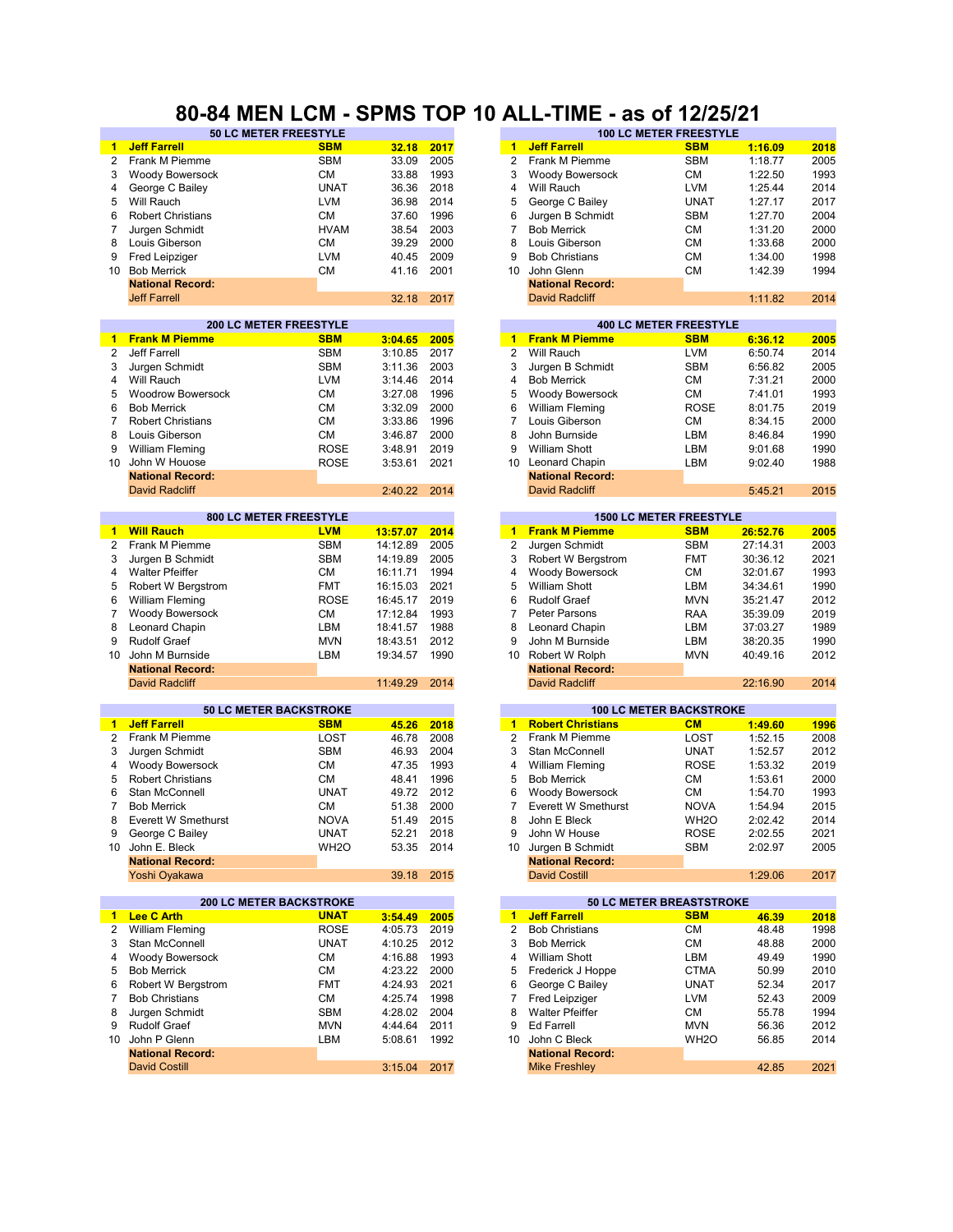|                |                          | <b>100 LC METER BREASTSTROKE</b> |          |      |
|----------------|--------------------------|----------------------------------|----------|------|
| $\mathbf{1}$   | <b>Frank M Piemme</b>    | <b>SBM</b>                       | 1:45.54  | 2005 |
| 2              | <b>Bob Merrick</b>       | СM                               | 1:53.31  | 2000 |
| 3              | John E Bleck             | WH <sub>2</sub> O                | 2:04.95  | 2014 |
| 4              | <b>Walter Pfeiffer</b>   | <b>CM</b>                        | 2:06.44  | 1994 |
| 5              | Frederick J Hoppe        | <b>CTMA</b>                      | 2:07.36  | 2010 |
| 6              | <b>Fred Leipziger</b>    | <b>LVM</b>                       | 2:09.72  | 2009 |
| $\overline{7}$ | <b>Robert Christians</b> | <b>CM</b>                        | 2:10.73  | 1996 |
| 8              | Lee C Arth               | <b>UNAT</b>                      | 2:10.84  | 2005 |
| 9              | Xing Kang Cao            | <b>UNAT</b>                      | 2:12.17  | 2005 |
|                | 10 William Shott         | LBMS                             | 2:13.74  | 1990 |
|                | <b>National Record:</b>  |                                  |          |      |
|                | <b>Mike Freshley</b>     |                                  | 1:38.19  | 2021 |
|                |                          |                                  |          |      |
|                |                          | <b>50 LC METER BUTTERFLY</b>     |          |      |
| 1              | <b>Frank M Piemme</b>    | <b>SBM</b>                       | 40.65    | 2005 |
| $\overline{2}$ | Jeff Farrell             | <b>SBM</b>                       | 47.50    | 2018 |
| 3              | Jurgen Schmidt           | <b>HVAM</b>                      | 48.20    | 2003 |
| 4              | <b>Walter Pfeiffer</b>   | <b>CM</b>                        | 49.28    | 1994 |
| 5              | Everett W Smethurst      | <b>NOVA</b>                      | 50.40    | 2015 |
| 6              | <b>Robert Christians</b> | <b>CM</b>                        | 51.02    | 1996 |
| $\overline{7}$ | Louis Giberson           | <b>CM</b>                        | 51.27    | 2000 |
| 8              | <b>Bill Seligman</b>     | <b>UNAT</b>                      | 52.76    | 2007 |
| 9              | Frederick J Hoppe        | <b>CTMA</b>                      | 53.23    | 2010 |
|                | 10 Woodrow Bowersock     | <b>CM</b>                        | 56.14    | 1995 |
|                | <b>National Record:</b>  |                                  |          |      |
|                | <b>Clarke Mitchell</b>   |                                  | 38.75    | 2013 |
|                |                          |                                  |          |      |
|                |                          | <b>200 LC METER BUTTERFLY</b>    |          |      |
| $\mathbf{1}$   | <b>Walter Pfeiffer</b>   | CM                               | 4:31.96  | 1994 |
| 2              | <b>William Shott</b>     | LBM                              | 7:06.00  | 1990 |
| 3              | T Johnson                | <b>TTSC</b>                      | 9:37.58  | 2004 |
| 4              |                          |                                  |          |      |
| 5              |                          |                                  |          |      |
| 6              |                          |                                  |          |      |
| $\overline{7}$ |                          |                                  |          |      |
| 8              |                          |                                  |          |      |
| 9              |                          |                                  |          |      |
| 10             |                          |                                  |          |      |
|                | <b>National Record:</b>  |                                  |          |      |
|                | <b>Thomas Maine</b>      |                                  | 3:54.51  | 2006 |
|                |                          |                                  |          |      |
|                |                          | 400 LC METER INDIVIDUAL MEDLEY   |          |      |
| $\mathbf{1}$   | <b>Frank Piemme</b>      | <b>LOST</b>                      | 8:03.49  | 2005 |
| $\overline{2}$ | Lee C Arth               | <b>UNAT</b>                      | 8:39.57  | 2005 |
| 3              | <b>Walter Pfeiffer</b>   | <b>CM</b>                        | 8:45.17  | 1994 |
| 4              | <b>William Shott</b>     | LBM                              | 11:20.13 | 1990 |
| 5              | T Johnson                | <b>TTSC</b>                      | 18:34.98 | 2004 |
| 6              |                          |                                  |          |      |
| 7              |                          |                                  |          |      |
| 8              |                          |                                  |          |      |
| 9              |                          |                                  |          |      |
| 10             |                          |                                  |          |      |
|                |                          |                                  |          |      |

| υ |                         |              |  |
|---|-------------------------|--------------|--|
|   | <b>National Record:</b> |              |  |
|   | David Costill           | 7:17.96 2017 |  |

|         |      |    |                         | <b>200 LC METER BREASTSTROKE</b> |         |      |
|---------|------|----|-------------------------|----------------------------------|---------|------|
| 1:45.54 | 2005 | 1  | <b>Walter Pfeiffer</b>  | <b>CM</b>                        | 4:17.62 | 1994 |
| 1:53.31 | 2000 | 2  | <b>Bob Merrick</b>      | <b>CM</b>                        | 4:18.56 | 2000 |
| 2:04.95 | 2014 | 3  | Lee C Arth              | <b>UNAT</b>                      | 4:29.58 | 2005 |
| 2:06.44 | 1994 | 4  | Frederick J Hoppe       | <b>CTMA</b>                      | 4:38.65 | 2010 |
| 2:07.36 | 2010 | 5  | Ed L Farrell            | <b>MVN</b>                       | 4:39.02 | 2014 |
| 2:09.72 | 2009 | 6  | John E Bleck            | WH <sub>2</sub> O                | 4:43.49 | 2014 |
| 2:10.73 | 1996 |    | William Shott           | LBM                              | 4:53.88 | 1990 |
| 2:10.84 | 2005 | 8  | <b>Rufus Clark</b>      | <b>IHAC</b>                      | 5:25.54 | 1992 |
| 2:12.17 | 2005 | 9  | Alfred Guth             | LBM                              | 5:30.58 | 1988 |
| 2:13.74 | 1990 | 10 | John Glenn              | LBM                              | 6:01.07 | 1992 |
|         |      |    | <b>National Record:</b> |                                  |         |      |
| 1:38.19 | 2021 |    | <b>Mike Freshley</b>    |                                  | 3:34.08 | 2021 |
|         |      |    |                         |                                  |         |      |

| <b>100 LC METER BUTTERFLY</b> |             |         |      |  |  |  |  |  |  |  |  |
|-------------------------------|-------------|---------|------|--|--|--|--|--|--|--|--|
| 1 Frank M Piemme              | <b>SBM</b>  | 1:46.11 | 2005 |  |  |  |  |  |  |  |  |
| 2 Walter Pfeiffer             | <b>CM</b>   | 1:58.99 | 1994 |  |  |  |  |  |  |  |  |
| 3 Lee C Arth                  | <b>UNAT</b> | 2:08.00 | 2005 |  |  |  |  |  |  |  |  |
| <b>William Shott</b>          | LBM         | 2:27.76 | 1990 |  |  |  |  |  |  |  |  |
| <b>Alfred Guth</b>            | LBM         | 3:12.60 | 1988 |  |  |  |  |  |  |  |  |
| 6 T Johnson                   | <b>TTSC</b> | 4:31.12 | 2004 |  |  |  |  |  |  |  |  |
|                               |             |         |      |  |  |  |  |  |  |  |  |

|         |      |    | <b>National Record:</b>               |             |         |  |
|---------|------|----|---------------------------------------|-------------|---------|--|
| 38.75   | 2013 |    | <b>David Costill</b>                  |             | 1:38.45 |  |
|         |      |    |                                       |             |         |  |
|         |      |    | <b>200 LC METER INDIVIDUAL MEDLEY</b> |             |         |  |
| 4:31.96 | 1994 | 1  | <b>Frank M Piemme</b>                 | <b>SBM</b>  | 3:34.94 |  |
| 7:06.00 | 1990 | 2  | Jeff Farrell                          | <b>SBM</b>  | 3:44.86 |  |
| 9:37.58 | 2004 | 3  | Jurgen Schmidt                        | <b>SBM</b>  | 3:59.62 |  |
|         |      | 4  | Lee C Arth                            | <b>UNAT</b> | 4:01.09 |  |
|         |      | 5  | <b>Robert Christians</b>              | <b>CM</b>   | 4:01.20 |  |
|         |      | 6  | <b>Walter Pfeiffer</b>                | <b>CM</b>   | 4:01.29 |  |
|         |      |    | Woody Bowersock                       | <b>CM</b>   | 4:27.37 |  |
|         |      | 8  | <b>William Shott</b>                  | LBM         | 5:02.65 |  |
|         |      | 9  | Alfred Guth                           | <b>LBM</b>  | 5:47.37 |  |
|         |      | 10 |                                       |             |         |  |
|         |      |    | <b>National Record:</b>               |             |         |  |
| 3:54.51 | 2006 |    | <b>David Costill</b>                  |             | 3:24.82 |  |
|         |      |    |                                       |             |         |  |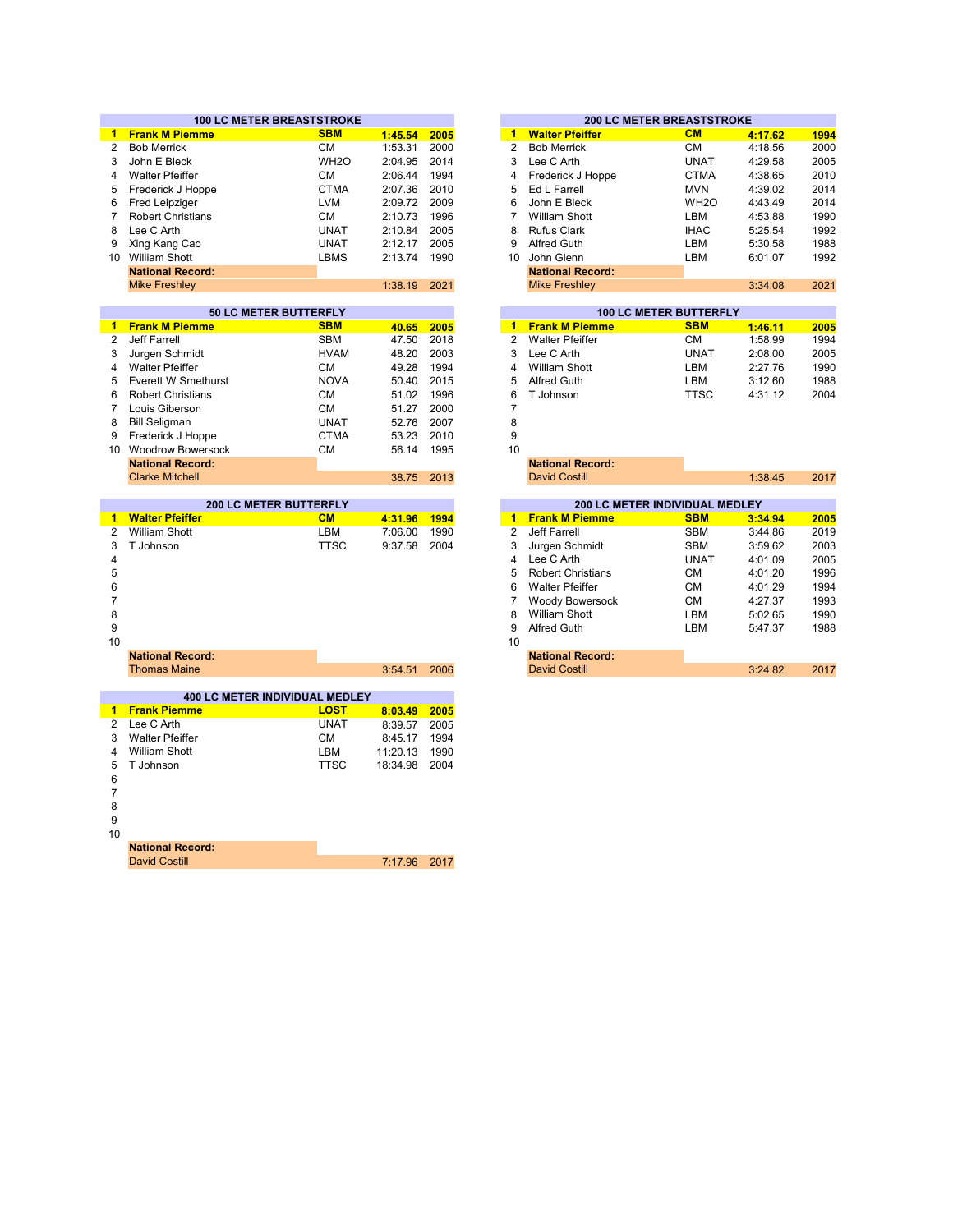### **85-89 WOMEN LCM - SPMS TOP 10 ALL-TIME - as of 12/25/21**

|    | <b>50 LC METER FREESTYLE</b> |             |         |      |    | <b>100 LC METER FREESTYLE</b> |             |         |      |  |
|----|------------------------------|-------------|---------|------|----|-------------------------------|-------------|---------|------|--|
|    | 1 Rita Simonton              | <b>GWSC</b> | 49.08   | 2003 |    | <b>Rita Simonton</b>          | <b>GWSC</b> | 1:48.75 | 2003 |  |
|    | 2 Maurine E Kornfeld         | <b>MVN</b>  | 54.66   | 2007 |    | Maxine Merlino                | CМ          | 1:59.18 | 1997 |  |
|    | 3 Margrit Graef              | <b>MVN</b>  | 1:04.85 | 2019 |    | 3 Maurine Kornfeld            | <b>MVN</b>  | 2:03.90 | 2006 |  |
|    | 4 Peggy Sanborn              | <b>SBM</b>  | 1:15.52 | 2012 | 4  | Margrit Graef                 | <b>MVN</b>  | 2:28.80 | 2019 |  |
|    | 5 Madeleine Miller           | <b>CM</b>   | 1:15.86 | 1997 |    | 5 Peggy Sanborn               | <b>SBM</b>  | 2:34.34 | 2012 |  |
|    | 6 Jennie Taylor              | <b>OJAI</b> | 1:24.64 | 2003 | 6  | Katherine Pelton              | <b>IHAC</b> | 2:42.16 | 1991 |  |
|    | Luella Tyra                  | <b>IHAC</b> | 1:32.63 | 1981 |    | Madeleine Miller              | CМ          | 2:49.25 | 1996 |  |
| 8  |                              |             |         |      | 8  | Luella Tyra                   | <b>IHAC</b> | 4:03.18 | 1982 |  |
| 9  |                              |             |         |      | 9  |                               |             |         |      |  |
| 10 |                              |             |         |      | 10 |                               |             |         |      |  |

**National Record:** 

| <b>National Record:</b> |            | <b>National Record:</b> |        |
|-------------------------|------------|-------------------------|--------|
| Jean Trov               | 44.97 2012 | Jean Trov               | :43.68 |
|                         |            |                         |        |

|   | <b>200 LC METER FREESTYLE</b> |             |         |      |   | <b>400 LC METER FREESTYLE</b> |             |          |      |
|---|-------------------------------|-------------|---------|------|---|-------------------------------|-------------|----------|------|
|   | <b>Rita Simonton</b>          | <b>GWSC</b> | 3:59.68 | 2003 |   | <b>Rita Simonton</b>          | <b>GWSC</b> | 8:17.82  | 2003 |
|   | 2 Maurine E Kornfeld          | <b>MVN</b>  | 4:21.21 | 2008 |   | 2 Maurine E Kornfeld          | <b>MVN</b>  | 9:08.05  | 2007 |
|   | 3 Maxine Merlino              | CМ          | 4:44.30 | 1997 |   | 3 Maxine Merlino              | CМ          | 9:52.14  | 1997 |
|   | 4 Peggy Sanborn               | <b>SBM</b>  | 5:14.20 | 2012 |   | 4 Peggy Sanborn               | <b>SBM</b>  | 10:38.27 | 2012 |
|   | 5 Madeline Miller             | CМ          | 6:23.05 | 1996 | 5 |                               |             |          |      |
|   | 6 Luella Tyra                 | <b>IHAC</b> | 9:33.39 | 1981 | 6 |                               |             |          |      |
|   |                               |             |         |      |   |                               |             |          |      |
| 8 |                               |             |         |      | 8 |                               |             |          |      |
| 9 |                               |             |         |      | 9 |                               |             |          |      |

|    | Jean Troy                     |             | 13:49.67 | 2012 |               | Jean Troy                      |             | 8:06.04  | 2012 |
|----|-------------------------------|-------------|----------|------|---------------|--------------------------------|-------------|----------|------|
|    |                               |             |          |      |               |                                |             |          |      |
|    | <b>800 LC METER FREESTYLE</b> |             |          |      |               | <b>1500 LC METER FREESTYLE</b> |             |          |      |
| 1. | <b>Rita Simonton</b>          | <b>GWSC</b> | 17:14.24 | 2003 | -1            | <b>Rita Simonton</b>           | <b>GWSC</b> | 32:33.60 | 2003 |
| 2  | Maurine E Kornfeld            | <b>MVN</b>  | 18:24.60 | 2008 | $\mathcal{P}$ | Maxine Merlino                 | <b>CM</b>   | 38:20.39 | 1997 |
| 3  | Maxine Merlino                | <b>CM</b>   | 20:11.43 | 1997 | 3             | Peggy Sanborn                  | <b>SBM</b>  | 41:16.42 | 2012 |
| 4  | Peggy Sanborn                 | <b>SBM</b>  | 21:42.78 | 2012 | 4             |                                |             |          |      |
| 5  |                               |             |          |      | 5             |                                |             |          |      |
| 6  |                               |             |          |      | 6             |                                |             |          |      |
|    |                               |             |          |      |               |                                |             |          |      |
| 8  |                               |             |          |      | 8             |                                |             |          |      |
| 9  |                               |             |          |      | 9             |                                |             |          |      |
| 10 |                               |             |          |      | 10            |                                |             |          |      |
|    | <b>National Record:</b>       |             |          |      |               | <b>National Record:</b>        |             |          |      |
|    | Nan Bohl                      |             | 16:48.12 | 2014 |               | <b>Margery Meyer</b>           |             | 32:11.49 | 2009 |
|    |                               |             |          |      |               |                                |             |          |      |

|    | <b>50 LC METER BACKSTROKE</b>  |             |                |      |    | <b>100 LC METER BACKSTROKE</b>  |            |         |      |
|----|--------------------------------|-------------|----------------|------|----|---------------------------------|------------|---------|------|
| 1. | <b>Peggy Sanborn</b>           | <b>SBM</b>  | 1:10.16        | 2012 | 1. | <b>Peggy Sanborn</b>            | <b>SBM</b> | 2:26.64 | 2012 |
| 2  | Maurine E Kornfeld             | <b>MVN</b>  | 1:10.67        | 2010 | 2  | Maurine E Kornfeld              | <b>MVN</b> | 2:29.35 | 2010 |
| 3  | Madeleine Miller               | <b>CM</b>   | 1:23.46        | 1998 | 3  | Maxine Merlino                  | <b>CM</b>  | 2:29.64 | 1997 |
| 4  | Jennie M Taylor                | <b>OJAI</b> | 2:03.80        | 2003 | 4  | Madeleine Miller                | <b>CM</b>  | 2:59.33 | 1996 |
| 5  |                                |             |                |      | 5  |                                 |            |         |      |
| 6  |                                |             |                |      | 6  |                                 |            |         |      |
|    |                                |             |                |      |    |                                 |            |         |      |
| 8  |                                |             |                |      | 8  |                                 |            |         |      |
| 9  |                                |             |                |      | 9  |                                 |            |         |      |
| 10 |                                |             |                |      | 10 |                                 |            |         |      |
|    | <b>National Record:</b>        |             |                |      |    | <b>National Record:</b>         |            |         |      |
|    | <b>Betty Lorenzi</b>           |             | 51.81          | 2012 |    | <b>Betty Lorenzi</b>            |            | 1:53.28 | 2012 |
|    |                                |             |                |      |    |                                 |            |         |      |
|    | <b>200 LC METER BACKSTROKE</b> |             |                |      |    | <b>50 LC METER BREASTSTROKE</b> |            |         |      |
|    | <b>Denmy Conhorn</b>           | <b>CDM</b>  | <b>E-04.04</b> | 0040 |    | Morti Conniet                   | <b>CM</b>  | 4.00.05 | 4000 |

|    | <b>Peggy Sanborn</b>    | <b>SBM</b> | 5:04.84  | 2012 |    | <b>Marti Gogniat</b>    | CM          | 1:09.85 | 1996 |
|----|-------------------------|------------|----------|------|----|-------------------------|-------------|---------|------|
|    | 2 Maurine Kornfeld      | <b>MVN</b> | 5:12.77  | 2006 | 2  | Rita Simonton           | <b>GWSC</b> | 1:12.12 | 2003 |
|    | 3 Madeleine Miller      | СM         | 6:52.68  | 1997 | 3  | Madeleine Miller        | <b>CM</b>   | 1:33.87 | 1997 |
|    | 4 Geraldine Turner      | LVM        | 10:29.29 | 1997 | 4  | Margrit Graef           | <b>MVN</b>  | 1:37.81 | 2018 |
| 5  |                         |            |          |      | 5  | Maurine Kornfeld        | <b>MVN</b>  | 1:54.00 | 2006 |
| 6  |                         |            |          |      | 6  | Luella Tyra             | <b>IHAC</b> | 2:51.97 | 1981 |
|    |                         |            |          |      |    |                         |             |         |      |
| 8  |                         |            |          |      | 8  |                         |             |         |      |
| 9  |                         |            |          |      | 9  |                         |             |         |      |
| 10 |                         |            |          |      | 10 |                         |             |         |      |
|    | <b>National Record:</b> |            |          |      |    | <b>National Record:</b> |             |         |      |
|    | <b>Betty Lorenzi</b>    |            | 4:01.09  | 2013 |    | Nan Bohl                |             | 1:01.45 | 2014 |
|    |                         |            |          |      |    |                         |             |         |      |

|   | <b>100 LC METER FREESTYLE</b> |             |         |      |  |  |  |  |  |  |
|---|-------------------------------|-------------|---------|------|--|--|--|--|--|--|
| 1 | <b>Rita Simonton</b>          | <b>GWSC</b> | 1:48.75 | 2003 |  |  |  |  |  |  |
| 2 | Maxine Merlino                | CМ          | 1:59.18 | 1997 |  |  |  |  |  |  |
| 3 | Maurine Kornfeld              | <b>MVN</b>  | 2:03.90 | 2006 |  |  |  |  |  |  |
| 4 | Margrit Graef                 | <b>MVN</b>  | 2:28.80 | 2019 |  |  |  |  |  |  |
| 5 | Peggy Sanborn                 | <b>SBM</b>  | 2:34.34 | 2012 |  |  |  |  |  |  |
| 6 | <b>Katherine Pelton</b>       | <b>IHAC</b> | 2:42.16 | 1991 |  |  |  |  |  |  |
|   | <b>Madeleine Miller</b>       | <b>CM</b>   | 2:49.25 | 1996 |  |  |  |  |  |  |
| 8 | Luella Tyra                   | <b>IHAC</b> | 4:03.18 | 1982 |  |  |  |  |  |  |
| 9 |                               |             |         |      |  |  |  |  |  |  |

|               | <b>400 LC METER FREESTYLE</b> |             |          |      |  |  |  |  |  |
|---------------|-------------------------------|-------------|----------|------|--|--|--|--|--|
|               | <b>Rita Simonton</b>          | <b>GWSC</b> | 8:17.82  | 2003 |  |  |  |  |  |
| $\mathcal{P}$ | Maurine E Kornfeld            | <b>MVN</b>  | 9:08.05  | 2007 |  |  |  |  |  |
| 3             | Maxine Merlino                | CМ          | 9:52.14  | 1997 |  |  |  |  |  |
| 4             | Peggy Sanborn                 | <b>SBM</b>  | 10:38.27 | 2012 |  |  |  |  |  |
| -5            |                               |             |          |      |  |  |  |  |  |

 $10$  and  $10$ 

|               | <b>National Record:</b> |                 |  |
|---------------|-------------------------|-----------------|--|
| 13:49.67 2012 | Jean Troy               | 2012<br>8:06.04 |  |
|               |                         |                 |  |

|   | <b>1500 LC METER FREESTYLE</b> |             |          |      |  |  |  |  |  |  |
|---|--------------------------------|-------------|----------|------|--|--|--|--|--|--|
|   | 1 Rita Simonton                | <b>GWSC</b> | 32:33.60 | 2003 |  |  |  |  |  |  |
|   | 2 Maxine Merlino               | CМ          | 38:20.39 | 1997 |  |  |  |  |  |  |
|   | 3 Peggy Sanborn                | <b>SBM</b>  | 41:16.42 | 2012 |  |  |  |  |  |  |
| 4 |                                |             |          |      |  |  |  |  |  |  |
| Е |                                |             |          |      |  |  |  |  |  |  |

|                               |               | 10                      |                                |      |
|-------------------------------|---------------|-------------------------|--------------------------------|------|
| <b>National Record:</b>       |               | <b>National Record:</b> |                                |      |
| Nan Bohl                      | 16:48.12 2014 | <b>Margery Meyer</b>    | 32:11.49                       | 2009 |
|                               |               |                         |                                |      |
| <b>50 LC METER BACKSTROKE</b> |               |                         | <b>100 LC METER BACKSTROKE</b> |      |

|               | 1 Peggy Sanborn    | <b>SBM</b> | 2:26.64 | 2012 |
|---------------|--------------------|------------|---------|------|
| $\mathcal{P}$ | Maurine E Kornfeld | <b>MVN</b> | 2:29.35 | 2010 |
| $\mathbf{3}$  | Maxine Merlino     | CМ         | 2:29.64 | 1997 |
| Δ             | Madeleine Miller   | CМ         | 2:59.33 | 1996 |
| -5            |                    |            |         |      |

| 5:04.84 | 2012 | 1  | <b>Marti Gogniat</b>    | CM          | 1:09.85 | 1996 |
|---------|------|----|-------------------------|-------------|---------|------|
| 5:12.77 | 2006 | 2  | <b>Rita Simonton</b>    | GWSC        | 1:12.12 | 2003 |
| 6:52.68 | 1997 | 3  | Madeleine Miller        | <b>CM</b>   | 1:33.87 | 1997 |
| 0:29.29 | 1997 | 4  | Margrit Graef           | <b>MVN</b>  | 1:37.81 | 2018 |
|         |      | 5  | Maurine Kornfeld        | <b>MVN</b>  | 1:54.00 | 2006 |
|         |      | 6  | Luella Tyra             | <b>IHAC</b> | 2:51.97 | 1981 |
|         |      | 7  |                         |             |         |      |
|         |      | 8  |                         |             |         |      |
|         |      | 9  |                         |             |         |      |
|         |      | 10 |                         |             |         |      |
|         |      |    | <b>National Record:</b> |             |         |      |
| 4:01.09 | 2013 |    | Nan Bohl                |             | 1:01.45 | 2014 |
|         |      |    |                         |             |         |      |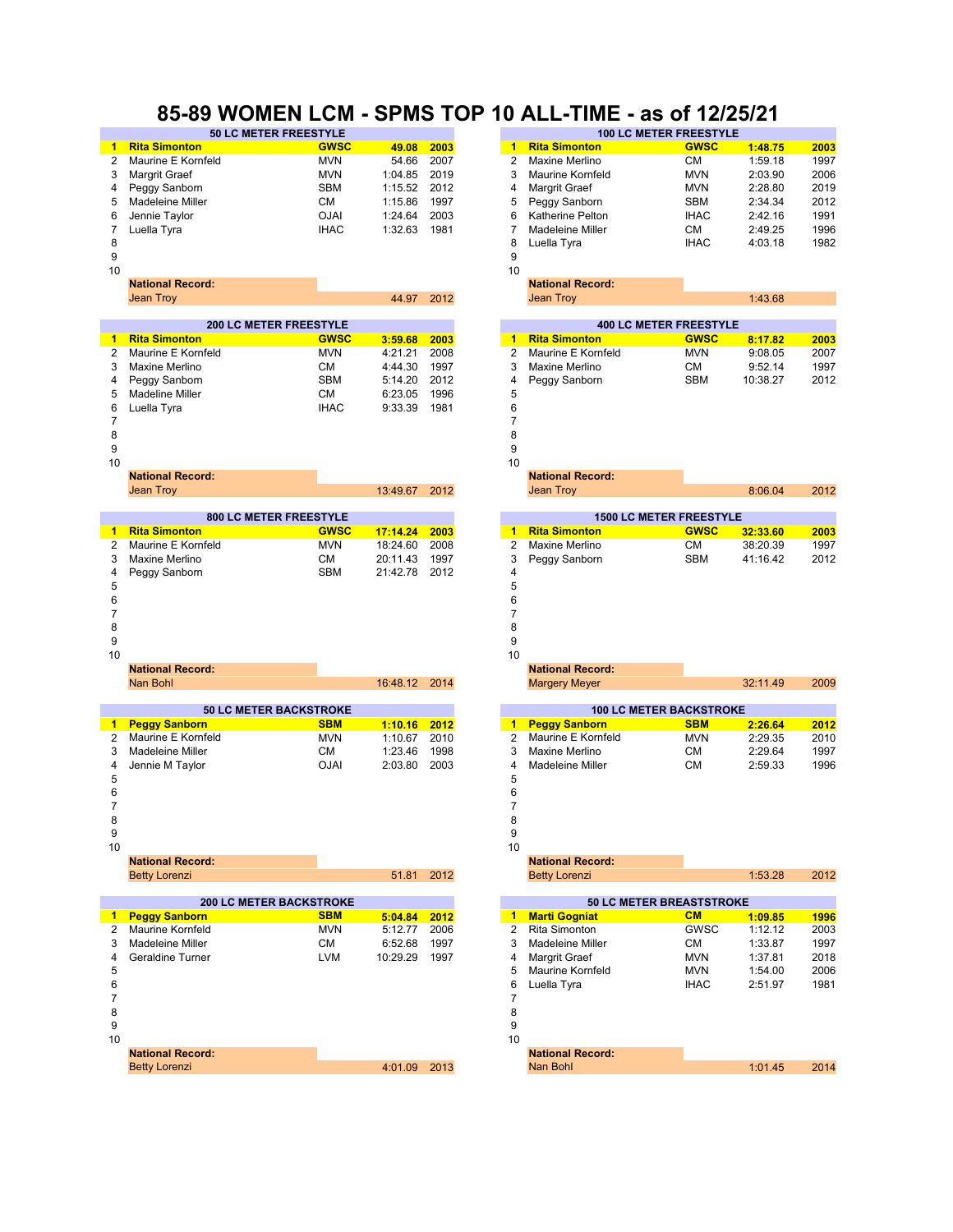|    | <b>100 LC METER BREASTSTROKE</b> |             |         |      | <b>200 LC METER BREASTSTROKE</b> |                      |             |          |      |
|----|----------------------------------|-------------|---------|------|----------------------------------|----------------------|-------------|----------|------|
|    | <b>Marti Gogniat</b>             | <b>CM</b>   | 2:34.86 | 1996 |                                  | <b>Rita Simonton</b> | <b>GWSC</b> | 6:00.81  | 2003 |
| 2  | Rita Simonton                    | <b>GWSC</b> | 2:42.95 | 2003 |                                  | Maxine Merlino       | CМ          | 6:08.30  | 1997 |
| 3  | Katherine Pelton                 | <b>IHAC</b> | 3:18.97 | 1991 |                                  | Katherine Pelton     | <b>IHAC</b> | 6:58.50  | 1991 |
| 4  | Madeleine Miller                 | СM          | 3:40.87 | 1998 | 4                                | Madeleine Miller     | <b>CM</b>   | 10:09.15 | 1999 |
| 5  | Luella Tyra                      | <b>IHAC</b> | 5:38.36 | 1982 |                                  | 5 Luella Tyra        | <b>IHAC</b> | 13:42.69 | 1981 |
| 6  |                                  |             |         |      | 6                                |                      |             |          |      |
|    |                                  |             |         |      |                                  |                      |             |          |      |
| 8  |                                  |             |         |      | 8                                |                      |             |          |      |
| 9  |                                  |             |         |      | 9                                |                      |             |          |      |
| 10 |                                  |             |         |      | 10                               |                      |             |          |      |

| 1 V |                              |             |                               |      | 1 V           |                         |             |         |      |  |
|-----|------------------------------|-------------|-------------------------------|------|---------------|-------------------------|-------------|---------|------|--|
|     | <b>National Record:</b>      |             |                               |      |               | <b>National Record:</b> |             |         |      |  |
|     | Nan Bohl                     |             | 2:20.49                       | 2014 |               | <b>Ann Hirsch</b>       |             | 5:04.17 | 2016 |  |
|     |                              |             |                               |      |               |                         |             |         |      |  |
|     | <b>50 LC METER BUTTERFLY</b> |             | <b>100 LC METER BUTTERFLY</b> |      |               |                         |             |         |      |  |
| 1   | <b>Maxine Merlino</b>        | <b>CM</b>   | 1:13.84                       | 1997 | 1             | <b>Maxine Merlino</b>   | CM          | 2:59.55 | 1997 |  |
| 2   | Maurine E Kornfeld           | <b>MVN</b>  | 1:20.00                       | 2008 | $\mathcal{P}$ | Katherine Pelton        | <b>IHAC</b> | 3:01.14 | 1991 |  |
| 3   | Rita Simonton                | <b>GWSC</b> | 1:27.44                       | 2005 | 3             |                         |             |         |      |  |
| 4   | Katherine Pelton             | <b>IHAC</b> | 1:38.48                       | 1991 | 4             |                         |             |         |      |  |
| 5.  | Madeline Miller              | <b>CM</b>   | 1:53.82                       | 1996 | 5             |                         |             |         |      |  |
| 6   | Geraldine Turner             | LVM         | 3:23.61                       | 1997 | 6             |                         |             |         |      |  |
|     |                              |             |                               |      |               |                         |             |         |      |  |
| 8   |                              |             |                               |      | 8             |                         |             |         |      |  |
| 9   |                              |             |                               |      | 9             |                         |             |         |      |  |
| 10  |                              |             |                               |      | 10            |                         |             |         |      |  |

1:01.94 2009 2:23.89 2009 Lois Kivi Nochman Lois Kivi Nochman **200 LC METER BUTTERFLY 200 LC METER INDIVIDUAL MEDLEY CM 6:35.26 1998 1 GWSC 5:25.65 2004** IHAC 7:18.41 1990 2 CM 5:27.56 1997 3 IHAC 6:44.53 1991 Katherine Pelton 4 MVN 6:49.14 2010 Maurine E Kornfeld 5 LVM 12:23.69 1997 Geraldine Turner 6 7 8 9 and  $10$ 5:07.64 2009 5:00.53 2016 Lois Kivi Nochman Ann Hirsch **National Record: National Record: Maxine Merlino Rita Simonton** Katherine Pelton **Matherino Matherino Matherino Mars** 18.41 1990 **Maxine Merlino National Record: National Record: National Record: National Record: National Record: National Record: National Record: National Record: National Record: National Record: National Record: National Rec** 

|    | сою там табопнан                      |             | 3.01.07  | LUUJ |
|----|---------------------------------------|-------------|----------|------|
|    |                                       |             |          |      |
|    | <b>400 LC METER INDIVIDUAL MEDLEY</b> |             |          |      |
| 1  | <b>Maxine Merlino</b>                 | <b>CM</b>   | 11:21.06 | 1997 |
| 2  | Katherine Pelton                      | <b>IHAC</b> | 14:02.65 | 1990 |
| 3  |                                       |             |          |      |
| 4  |                                       |             |          |      |
| 5  |                                       |             |          |      |
| 6  |                                       |             |          |      |
| 7  |                                       |             |          |      |
| 8  |                                       |             |          |      |
| 9  |                                       |             |          |      |
| 10 |                                       |             |          |      |
|    | <b>National Record:</b>               |             |          |      |
|    | <b>Betty Russ</b>                     |             | 10:41.24 | 2012 |
|    |                                       |             |          |      |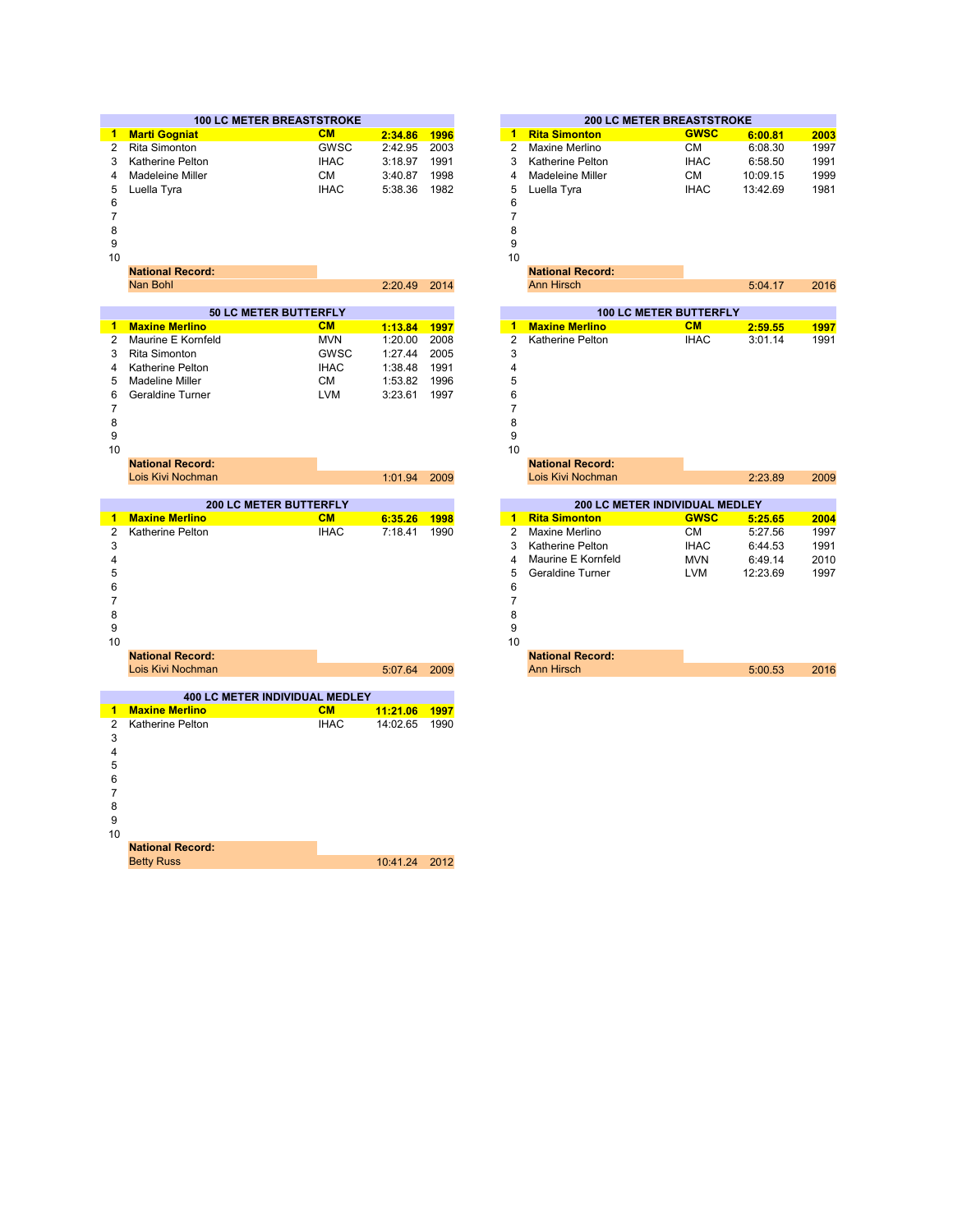### **85-89 MEN LCM - SPMS TOP 10 ALL-TIME - as of 12/25/21**

|                | --------                                             |             |              |      |                      |                                                         | <u>INLLYIILL</u> |              |      |
|----------------|------------------------------------------------------|-------------|--------------|------|----------------------|---------------------------------------------------------|------------------|--------------|------|
|                | <b>Woodrow Bowersock</b>                             | CM          | 35.77        | 1998 | $1 -$                | <b>Frank M Piemme</b>                                   | <b>LOST</b>      | 1:23.25      | 2010 |
| 2              | Frank M Piemme                                       | LOST        | 35.85        | 2010 | 2                    | <b>Woodrow Bowersock</b>                                | СM               | 1:27.61      | 1998 |
| 3              | Jurgen B Schmidt                                     | LOST        | 41.72        | 2008 | 3                    | Jurgen B Schmidt                                        | LOST             | 1:37.83      | 2009 |
| 4              | James Pearce                                         | <b>CLVM</b> | 43.37        | 2001 | 4                    | Jack Blumberg                                           | <b>IHAC</b>      | 1:42.02      | 1983 |
| 5              | <b>Bob Merrick</b>                                   | <b>UNAT</b> | 48.26        | 2005 | 5                    | <b>Reginald Harrison</b>                                | <b>IHAC</b>      | 1:55.19      | 1989 |
| 6              | Reginald Harrison                                    | <b>IHAC</b> | 49.42        | 1989 | 6                    | Joseph Earley                                           | <b>CENT</b>      | 2:20.42      | 1989 |
| 7              | Everett W Smethurst                                  | <b>NOVA</b> | 49.66        | 2021 | 7                    | Paul E Spangler                                         | <b>UNAT</b>      | 2:27.02      | 1984 |
| 8              | John Glenn                                           | СM          | 51.74        | 1996 | 8                    | Don Neefe                                               | СM               | 2:31.71      | 1995 |
| 9              | William Fleming                                      | <b>ROSE</b> | 56.56        | 2021 | 9                    | <b>Bradford Boyd</b>                                    | <b>ROSE</b>      | 3:20.85      | 2012 |
|                | 10 Don Neefe                                         | СM          | 58.21        | 1994 | 10                   | John Bitler                                             | <b>UNAT</b>      | 5:02.12 2001 |      |
|                | <b>National Record:</b>                              |             |              |      |                      | <b>National Record:</b>                                 |                  |              |      |
|                | <b>Woodrow Bowersock</b>                             |             | 35.77        | 1998 |                      | <b>Frank Piemme</b>                                     |                  | 1:23.25      | 2010 |
|                |                                                      |             |              |      |                      |                                                         |                  |              |      |
|                | <b>200 LC METER FREESTYLE</b>                        |             |              |      |                      | <b>400 LC METER FREESTYLE</b>                           |                  |              |      |
| 1.             | <b>Frank M Piemme</b>                                | <b>LOST</b> | 3:16.89      | 2010 | $1 -$                | <b>Frank M Piemme</b>                                   | <b>LOST</b>      | 7:03.07      | 2010 |
| $\overline{2}$ | Jurgen B Schmidt                                     | LOST        | 3:32.69      | 2008 | 2                    | Jurgen B Schmidt                                        | LOST             | 7:25.95      | 2008 |
| 3              | <b>Woodrow Bowersock</b>                             | СM          | 3:45.35      | 1998 | 3                    | <b>Woodrow Bowersock</b>                                | СM               | 8:58.07      | 1998 |
| 4              | Joe Miko                                             | <b>UNAT</b> | 5:12.66      | 2005 | 4                    | Joe Miko                                                | <b>UNAT</b>      | 10:39.04     | 2005 |
| 5              | Jack Blumberg                                        | <b>IHAC</b> | 5:22.40      | 1982 | 5                    | Jack Blumberg                                           | <b>IHAC</b>      | 11:19.63     | 1982 |
| 6              | Don Neefe                                            | СM          | 5:29.35      | 1993 | 6                    | Paul E Spangler                                         | <b>CENT</b>      | 11:40.11     | 1988 |
| 7              | Paul E Spangler                                      | <b>CENT</b> | 5:36.97      | 1988 | 7                    | Don Neefe                                               | СM               | 12:14.33     | 1993 |
| 8              | John Glenn                                           | <b>CM</b>   | 6:26.17      | 1996 | 8                    |                                                         |                  |              |      |
| 9              | Bradford M Boyd                                      | <b>ROSE</b> | 8:42.92      | 2013 | 9                    |                                                         |                  |              |      |
| 10             |                                                      |             |              |      | 10                   |                                                         |                  |              |      |
|                | <b>National Record:</b>                              |             |              |      |                      | <b>National Record:</b>                                 |                  |              |      |
|                | <b>Graham Johnston</b>                               |             | 3:07.03      | 2016 |                      | <b>Graham Johnston</b>                                  |                  | 6:38.87      | 2016 |
|                |                                                      |             |              |      |                      |                                                         |                  |              |      |
|                | 800 LC METER FREESTYLE                               |             |              |      |                      | <b>1500 LC METER FREESTYLE</b>                          |                  |              |      |
| 1              | <b>Frank M Piemme</b>                                | <b>LOST</b> | 14:43.81     | 2010 | $\blacktriangleleft$ | <b>Jurgen B Schmidt</b>                                 | <b>LOST</b>      | 29:12.85     | 2008 |
| 2              | Jurgen B Schmidt                                     | LOST        | 15:32.70     | 2008 | $\overline{2}$       | <b>Woodrow Bowersock</b>                                | СM               | 38:13.08     | 1999 |
| 3              | <b>Woodrow Bowersock</b>                             | СM          | 18:57.97     | 1998 | 3                    | Joe Miko                                                | <b>UNAT</b>      | 42:23.61     | 2005 |
| 4              | Joe Miko                                             | <b>UNAT</b> | 21:44.59     | 2005 | 4                    | Paul E Spangler                                         | <b>CENT</b>      | 47:27.64     | 1987 |
| 5              |                                                      |             |              |      | 5                    |                                                         |                  |              |      |
| 6              |                                                      |             |              |      | 6                    |                                                         |                  |              |      |
| 7              |                                                      |             |              |      | 7                    |                                                         |                  |              |      |
| 8              |                                                      |             |              |      | 8                    |                                                         |                  |              |      |
| 9              |                                                      |             |              |      | 9                    |                                                         |                  |              |      |
| 10             |                                                      |             |              |      | 10                   |                                                         |                  |              |      |
|                | <b>National Record:</b>                              |             |              |      |                      | <b>National Record:</b>                                 |                  |              |      |
|                | <b>David Radcliff</b>                                |             | 13:56.29     | 2019 |                      | <b>David Radcliff</b>                                   |                  | 26:18.37     | 2019 |
|                |                                                      |             |              |      |                      |                                                         |                  |              |      |
| $\mathbf{1}$   | <b>50 LC METER BACKSTROKE</b><br><b>Frank Piemme</b> | <b>LOST</b> | 49.55        | 2012 | $\mathbf{1}$         | <b>100 LC METER BACKSTROKE</b><br><b>Frank M Piemme</b> | <b>LOST</b>      | 1:58.11      | 2010 |
| 2              | Jurgen B Schmidt                                     | LOST        | 53.35        | 2009 | 2                    | Jurgen B Schmidt                                        | LOST             | 2:06.41      | 2009 |
| 3              | Woody Bowersock                                      | СM          | 55.65        | 2001 | 3                    | <b>Woody Bowerstock</b>                                 | СM               | 2:10.96      | 2002 |
| 4              |                                                      | <b>IHAC</b> |              | 1989 | 4                    |                                                         | <b>ROSE</b>      | 2:11.86      | 2021 |
|                | Reginald Harrison                                    |             | 59.27        |      |                      | <b>William Fleming</b>                                  |                  |              |      |
| 5              | John Glenn                                           | СM          | 1:03.41      | 1996 | 5                    | <b>Reginald Harrison</b>                                | <b>IHAC</b>      | 2:18.74      | 1989 |
| 6              | Joseph Earley                                        | <b>CENT</b> | 1:06.46      | 1988 | 6                    | Edwin Allen                                             | <b>UNAT</b>      | 2:31.04      | 2001 |
| 7              | Edwin Allen                                          | <b>UNAT</b> | 1:10.10      | 2001 | 7                    | John Glenn                                              | <b>CM</b>        | 2:39.01      | 1996 |
| 8              | <b>Russell E Benner</b>                              | <b>NOVA</b> | 1:11.08      | 2013 | 8                    | Joseph Earley                                           | CENT             | 2:40.74      | 1989 |
| 9              | Don Neefe                                            | СM          | 1:15.22      | 1994 | 9                    | Don Neefe                                               | СM               | 2:49.65      | 1993 |
|                | 10 Jack Blumberg                                     | <b>IHAC</b> | 1:31.00 1982 |      |                      | 10 Jack Blumberg                                        | <b>IHAC</b>      | 3:05.50      | 1982 |
|                | <b>National Record:</b>                              |             |              |      |                      | <b>National Record:</b>                                 |                  |              |      |
|                | Yoshi Oyakawa                                        |             | 40.50        | 2018 |                      | <b>Clarke Mitchell</b>                                  |                  | 1:38.07      | 2017 |
|                | <b>200 LC METER BACKSTROKE</b>                       |             |              |      |                      | 50 LC METER BREASTSTROKE                                |                  |              |      |
| $\mathbf{1}$   | <b>Jurgen B Schmidt</b>                              | <b>LOST</b> | 4:37.79      | 2009 | $\mathbf{1}$         | <b>Frank M Piemme</b>                                   | <b>LOST</b>      | 49.49        | 2010 |
| 2              | Woody Bowersock                                      | СM          | 4:51.84      | 2002 | 2                    | <b>Bob Merrick</b>                                      | <b>UNAT</b>      | 1:01.73      | 2005 |
| 3              | Jack Blumberg                                        | <b>IHAC</b> | 6:13.80      | 1982 | 3                    | Jurgen B Schmidt                                        | LOST             | 1:04.71      | 2009 |
| 4              | Don Neefe                                            | СM          | 6:15.64      | 1994 | 4                    | Reginald Harrison                                       | <b>IHAC</b>      | 1:11.02      | 1989 |
| 5              | John Glenn                                           | СM          | 6:30.84      | 1996 | 5                    | Joe Miko                                                | <b>UNAT</b>      | 1:11.45      | 2005 |
| 6              |                                                      |             |              |      | 6                    | <b>Everett W Smethurst</b>                              | <b>NOVA</b>      | 1:16.69      | 2021 |
| 7              |                                                      |             |              |      | 7                    | John Glenn                                              | СM               | 1:17.63      | 1996 |
| 8              |                                                      |             |              |      | 8                    | Richard H Reuben                                        | <b>ROSE</b>      | 1:51.79      | 2018 |
| 9              |                                                      |             |              |      | 9                    | Don Neefe                                               | СM               | 2:21.66      | 1994 |
| 10             |                                                      |             |              |      | 10                   | <b>Bradford Boyd</b>                                    | ROSE             | 3:35.60      | 2013 |
|                | <b>National Record:</b>                              |             |              |      |                      | <b>National Record:</b>                                 |                  |              |      |
|                |                                                      |             |              |      |                      |                                                         |                  |              |      |

| <b>50 LC METER FREESTYLE</b> |             |       |      |    |                          | <b>100 LC METER FREESTYLE</b> |              |      |
|------------------------------|-------------|-------|------|----|--------------------------|-------------------------------|--------------|------|
| rsock                        | <b>CM</b>   | 35.77 | 1998 | 1. | <b>Frank M Piemme</b>    | <b>LOST</b>                   | 1:23.25      | 2010 |
|                              | LOST        | 35.85 | 2010 |    | <b>Woodrow Bowersock</b> | CМ                            | 1:27.61      | 1998 |
|                              | LOST        | 41.72 | 2008 | 3  | Jurgen B Schmidt         | LOST                          | 1:37.83      | 2009 |
|                              | <b>CLVM</b> | 43.37 | 2001 | 4  | Jack Blumberg            | <b>IHAC</b>                   | 1:42.02      | 1983 |
|                              | <b>UNAT</b> | 48.26 | 2005 | 5  | <b>Reginald Harrison</b> | <b>IHAC</b>                   | 1:55.19      | 1989 |
|                              | <b>IHAC</b> | 49.42 | 1989 | 6  | Joseph Earley            | <b>CENT</b>                   | 2:20.42      | 1989 |
| ıurst                        | <b>NOVA</b> | 49.66 | 2021 |    | Paul E Spangler          | <b>UNAT</b>                   | 2:27.02      | 1984 |
|                              | <b>CM</b>   | 51.74 | 1996 | 8  | Don Neefe                | <b>CM</b>                     | 2:31.71      | 1995 |
|                              | <b>ROSE</b> | 56.56 | 2021 | 9  | <b>Bradford Boyd</b>     | <b>ROSE</b>                   | 3:20.85      | 2012 |
|                              | <b>CM</b>   | 58.21 | 1994 | 10 | John Bitler              | <b>UNAT</b>                   | 5:02.12 2001 |      |
|                              |             |       |      |    | <b>National Record:</b>  |                               |              |      |
| sock                         |             | 35.77 | 1998 |    | <b>Frank Piemme</b>      |                               | 1:23.25      | 2010 |
|                              |             |       |      |    |                          |                               |              |      |
| 100 LA METER EREFOTVLE       |             |       |      |    |                          | $10010$ METER EREFOTVLE       |              |      |

|   |                     | 400 LC METER FREEST TLE |          |      |
|---|---------------------|-------------------------|----------|------|
|   | 1 Frank M Piemme    | <b>LOST</b>             | 7:03.07  | 2010 |
|   | 2 Jurgen B Schmidt  | LOST                    | 7:25.95  | 2008 |
|   | 3 Woodrow Bowersock | CМ                      | 8:58.07  | 1998 |
|   | 4 Joe Miko          | <b>UNAT</b>             | 10:39.04 | 2005 |
|   | 5 Jack Blumberg     | <b>IHAC</b>             | 11:19.63 | 1982 |
|   | 6 Paul E Spangler   | <b>CENT</b>             | 11:40.11 | 1988 |
| 7 | Don Neefe           | <b>CM</b>               | 12:14.33 | 1993 |
| 8 |                     |                         |          |      |

|              | <b>National Record:</b> |         |      |
|--------------|-------------------------|---------|------|
| 3:07.03 2016 | Graham Johnston         | 6:38.87 | 2016 |
|              |                         |         |      |

|                     | <b>1500 LC METER FREESTYLE</b> |          |      |
|---------------------|--------------------------------|----------|------|
| 1 Jurgen B Schmidt  | <b>LOST</b>                    | 29:12.85 | 2008 |
| 2 Woodrow Bowersock | CМ                             | 38:13.08 | 1999 |
| 3 Joe Miko          | <b>UNAT</b>                    | 42:23.61 | 2005 |
| 4 Paul E Spangler   | <b>CENT</b>                    | 47:27.64 | 1987 |
|                     |                                |          |      |

|                          |      |   | <b>National Record:</b>        |             |  |
|--------------------------|------|---|--------------------------------|-------------|--|
| 13:56.29                 | 2019 |   | David Radcliff                 |             |  |
|                          |      |   |                                |             |  |
|                          |      |   | <b>100 LC METER BACKSTROKE</b> |             |  |
| 49.55                    | 2012 |   | <b>Frank M Piemme</b>          | <b>LOST</b> |  |
| 53.35                    | 2009 | 2 | Jurgen B Schmidt               | LOST        |  |
| 55.65                    | 2001 | 3 | <b>Woody Bowerstock</b>        | CМ          |  |
| 59.27                    | 1989 |   | William Fleming                | <b>ROSE</b> |  |
| $\overline{\phantom{a}}$ |      |   | _ _ .                          | $\cdots$    |  |

| 06.46 | 1988 | 6 | Edwin Allen             | <b>UNAT</b> | 2:31.04 | 2001 |
|-------|------|---|-------------------------|-------------|---------|------|
| 10.10 | 2001 |   | John Glenn              | CМ          | 2:39.01 | 1996 |
| 11.08 | 2013 | 8 | Joseph Earley           | <b>CENT</b> | 2:40.74 | 1989 |
| 15.22 | 1994 | 9 | Don Neefe               | CМ          | 2:49.65 | 1993 |
| 31.00 | 1982 |   | 10 Jack Blumberg        | <b>IHAC</b> | 3:05.50 | 1982 |
|       |      |   | <b>National Record:</b> |             |         |      |
| 40.50 | 2018 |   | <b>Clarke Mitchell</b>  |             | 1:38.07 | 2017 |
|       |      |   |                         |             |         |      |

|                         | <b>200 LC METER BACKSTROKE</b> |         |      |
|-------------------------|--------------------------------|---------|------|
| Jurgen B Schmidt        | <b>LOST</b>                    | 4:37.79 | 2009 |
| Woody Bowersock         | <b>CM</b>                      | 4:51.84 | 2002 |
| Jack Blumberg           | <b>IHAC</b>                    | 6:13.80 | 1982 |
| Don Neefe               | <b>CM</b>                      | 6:15.64 | 1994 |
| John Glenn              | <b>CM</b>                      | 6:30.84 | 1996 |
|                         |                                |         |      |
|                         |                                |         |      |
|                         |                                |         |      |
|                         |                                |         |      |
|                         |                                |         |      |
| <b>National Record:</b> |                                |         |      |
| <b>Clarke Mitchell</b>  |                                | 3:51.72 | 2017 |
|                         |                                |         |      |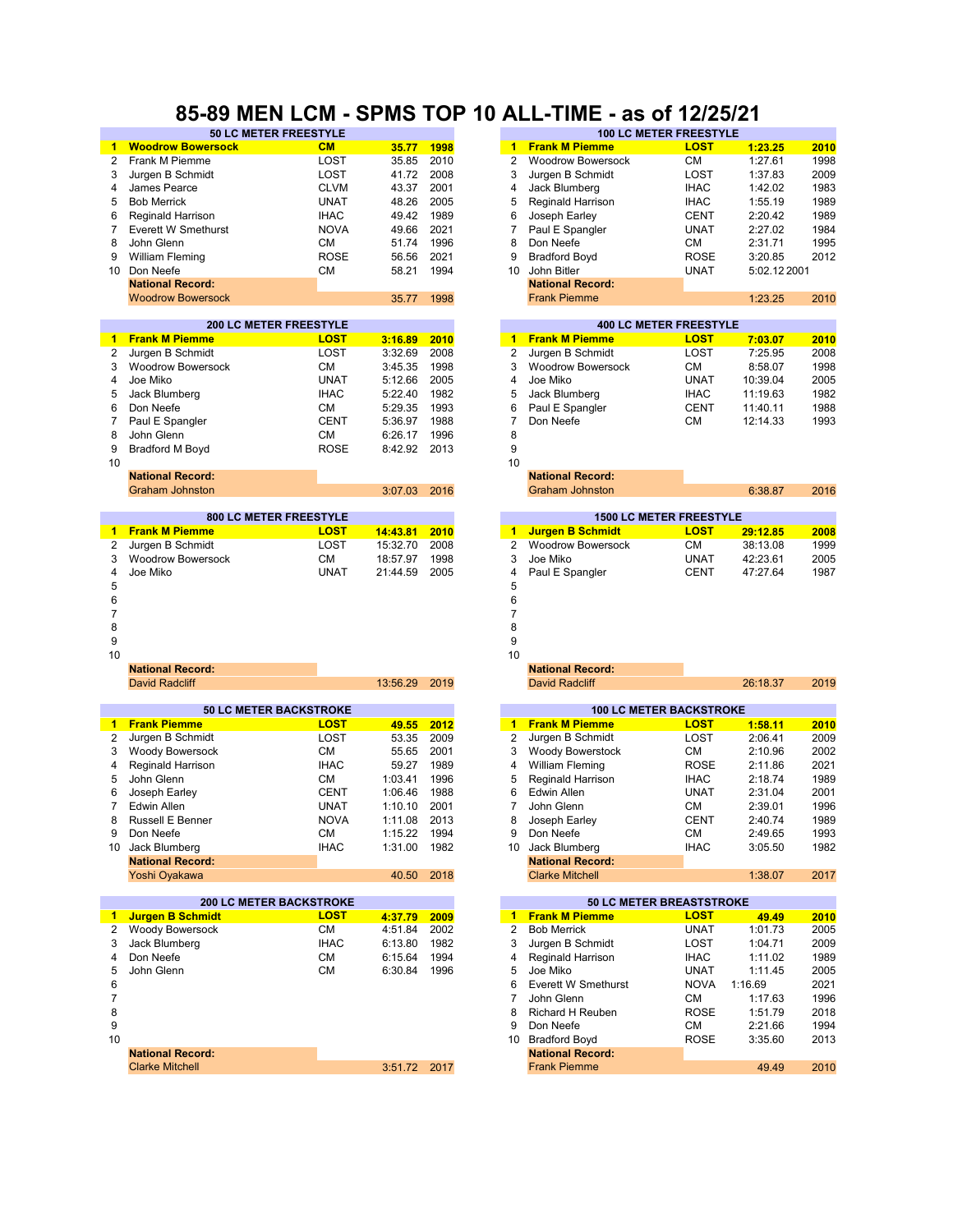|                     | <b>100 LC METER BREASTSTROKE</b>           |                   |                  |              |
|---------------------|--------------------------------------------|-------------------|------------------|--------------|
| 1.                  | <b>Frank M Piemme</b>                      | <b>LOST</b>       | 1:51.79          | 2010         |
| $\overline{2}$      | <b>Walter Pfeiffer</b>                     | <b>CM</b>         | 2:19.56          | 2000         |
| 3                   | Jurgen B Schmidt                           | LOST              | 2:28.57          | 2009         |
|                     | Reginald Harrison                          | <b>IHAC</b>       | 2:41.43          | 1989         |
|                     | Joe Miko                                   | <b>UNAT</b>       | 2:44.68          | 2005         |
|                     | William Fleming                            | <b>ROSE</b>       | 2:55.83          | 2021         |
| 7                   | John Whittemore                            | <b>SBSC</b>       | 3:12.00          | 1986         |
| 8                   | John Glenn                                 | <b>CM</b>         | 3:29.35          | 1996         |
| 9                   | Richard H Reuben                           | <b>ROSE</b>       | 5:10.07          | 2017         |
| 10                  | <b>Bradford M Boyd</b>                     | <b>ROSE</b>       | 8:16.05          | 2014         |
|                     | <b>National Record:</b>                    |                   |                  |              |
|                     | <b>Frank Piemme</b>                        |                   | 1:51.79          | 2010         |
|                     |                                            |                   |                  |              |
|                     | 50 LC METER BUTTERFLY                      |                   |                  |              |
|                     | 1 Frank M Piemme<br><b>Walter Pfeiffer</b> | <b>LOST</b>       | 45.63            | 2010         |
| $\overline{2}$<br>3 | Everett W Smethurst                        | СM<br><b>NOVA</b> | 54.98<br>1:07.04 | 2000<br>2021 |
| 4                   | Jurgen B Schmidt                           | LOST              | 1:07.56          | 2009         |
| 5                   | Woody Bowersock                            | <b>CM</b>         | 1:11.90          | 2000         |
| 6                   |                                            |                   |                  |              |
| $\overline{7}$      |                                            |                   |                  |              |
| 8                   |                                            |                   |                  |              |
| 9                   |                                            |                   |                  |              |
| 10                  |                                            |                   |                  |              |
|                     | <b>National Record:</b>                    |                   |                  |              |
|                     | <b>Clarke Mitchell</b>                     |                   | 45.31            | 2017         |
|                     |                                            |                   |                  |              |
|                     | <b>200 LC METER BUTTERFLY</b>              |                   |                  |              |
| 1                   | <b>Walter Pfeiffer</b>                     | CM                | 5:06.00 1999     |              |
| $\overline{2}$      |                                            |                   |                  |              |
| 3                   |                                            |                   |                  |              |
| 4                   |                                            |                   |                  |              |
| 5                   |                                            |                   |                  |              |
| 6                   |                                            |                   |                  |              |
| 7                   |                                            |                   |                  |              |
| 8                   |                                            |                   |                  |              |
| 9                   |                                            |                   |                  |              |
| 10                  |                                            |                   |                  |              |
|                     | <b>National Record:</b>                    |                   |                  |              |
|                     | <b>Thomas Maine</b>                        |                   | 4:15.86          | 2010         |
|                     | 400 LC METER INDIVIDUAL MEDLEY             |                   |                  |              |
|                     | <b>Walter Pfeiffer</b>                     | CM                |                  | 1999         |
| $\mathbf{1}$<br>2   |                                            |                   | 9:42.77          |              |
| 3                   |                                            |                   |                  |              |
| 4                   |                                            |                   |                  |              |
| 5                   |                                            |                   |                  |              |
| 6                   |                                            |                   |                  |              |
| $\overline{7}$      |                                            |                   |                  |              |
| 8                   |                                            |                   |                  |              |
| 9                   |                                            |                   |                  |              |
| 10                  |                                            |                   |                  |              |
|                     |                                            |                   |                  |              |

8:21.81 2010 **National Record:** Thomas Maine

| <b>0 LC METER BREASTSTROKE</b> |             |         |      |                |                                | <b>200 LC METER BREASTSTROKE</b> |          |      |
|--------------------------------|-------------|---------|------|----------------|--------------------------------|----------------------------------|----------|------|
| ië                             | <b>LOST</b> | 1:51.79 | 2010 | 1              | <b>Frank M Piemme</b>          | <b>LOST</b>                      | 4:15.11  | 2010 |
|                                | <b>CM</b>   | 2:19.56 | 2000 | 2              | Jurgen B Schmidt               | LOST                             | 5:27.01  | 2009 |
| dt                             | LOST        | 2:28.57 | 2009 | 3              | Joe Miko                       | <b>UNAT</b>                      | 5:43.75  | 2005 |
| ρn                             | <b>IHAC</b> | 2:41.43 | 1989 | 4              | John Glenn                     | CM                               | 7:21.41  | 1996 |
|                                | <b>UNAT</b> | 2:44.68 | 2005 | 5              | <b>Richard H Reuben</b>        | <b>ROSE</b>                      | 10:39.61 | 2018 |
|                                | <b>ROSE</b> | 2:55.83 | 2021 | 6              |                                |                                  |          |      |
| e                              | <b>SBSC</b> | 3:12.00 | 1986 | $\overline{7}$ |                                |                                  |          |      |
|                                | <b>CM</b>   | 3:29.35 | 1996 | 8              |                                |                                  |          |      |
| en                             | <b>ROSE</b> | 5:10.07 | 2017 | 9              |                                |                                  |          |      |
|                                | <b>ROSE</b> | 8:16.05 | 2014 | 10             |                                |                                  |          |      |
| d:                             |             |         |      |                | <b>National Record:</b>        |                                  |          |      |
|                                |             | 1:51.79 | 2010 |                | Al Craig                       |                                  | 4:10.75  | 2012 |
|                                |             |         |      |                |                                |                                  |          |      |
| <b>50 LC METER BUTTERFLY</b>   |             |         |      |                |                                | <b>100 LC METER BUTTERFLY</b>    |          |      |
| ۱ē                             | <b>LOST</b> | 45.63   | 2010 | 1              | <b>Frank Piemme</b>            | <b>LOST</b>                      | 2:05.39  | 2010 |
|                                | <b>CM</b>   | 54.98   | 2000 | 2              | <b>Walter Pfeiffer</b>         | <b>CM</b>                        | 2:10.28  | 1999 |
| hurst                          | <b>NOVA</b> | 1:07.04 | 2021 | 3              |                                |                                  |          |      |
| dt                             | LOST        | 1:07.56 | 2009 | 4              |                                |                                  |          |      |
| ıck                            | <b>CM</b>   | 1:11.90 | 2000 | 5              |                                |                                  |          |      |
|                                |             |         |      | 6              |                                |                                  |          |      |
|                                |             |         |      | $\overline{7}$ |                                |                                  |          |      |
|                                |             |         |      | 8              |                                |                                  |          |      |
|                                |             |         |      | 9<br>10        |                                |                                  |          |      |
| d:                             |             |         |      |                | <b>National Record:</b>        |                                  |          |      |
|                                |             | 45.31   | 2017 |                | <b>Thomas Maine</b>            |                                  | 1:55.18  | 2010 |
|                                |             |         |      |                |                                |                                  |          |      |
| <b>200 LC METER BUTTERFLY</b>  |             |         |      |                | 200 LC METER INDIVIDUAL MEDLEY |                                  |          |      |
|                                | CM          | 5:06.00 | 1999 | 1              | <b>Frank M Piemme</b>          | <b>LOST</b>                      | 3:51.88  | 2010 |
|                                |             |         |      | 2              | <b>Walter Pfeiffer</b>         | <b>CM</b>                        | 4:33.24  | 2000 |
|                                |             |         |      | 3              | Jurgen B Schmidt               | LOST                             | 4:36.08  | 2009 |
|                                |             |         |      | 4              | Woody Bowersock                | <b>CM</b>                        | 5:24.05  | 2000 |
|                                |             |         |      | 5              |                                |                                  |          |      |
|                                |             |         |      | 6              |                                |                                  |          |      |
|                                |             |         |      | $\overline{7}$ |                                |                                  |          |      |
|                                |             |         |      | 8              |                                |                                  |          |      |
|                                |             |         |      | 9              |                                |                                  |          |      |
|                                |             |         |      | 10             |                                |                                  |          |      |
| d:                             |             |         |      |                | <b>National Record:</b>        |                                  |          |      |
|                                |             | 4:15.86 | 2010 |                | <b>Thomas Maine</b>            |                                  | 3:51.20  | 2010 |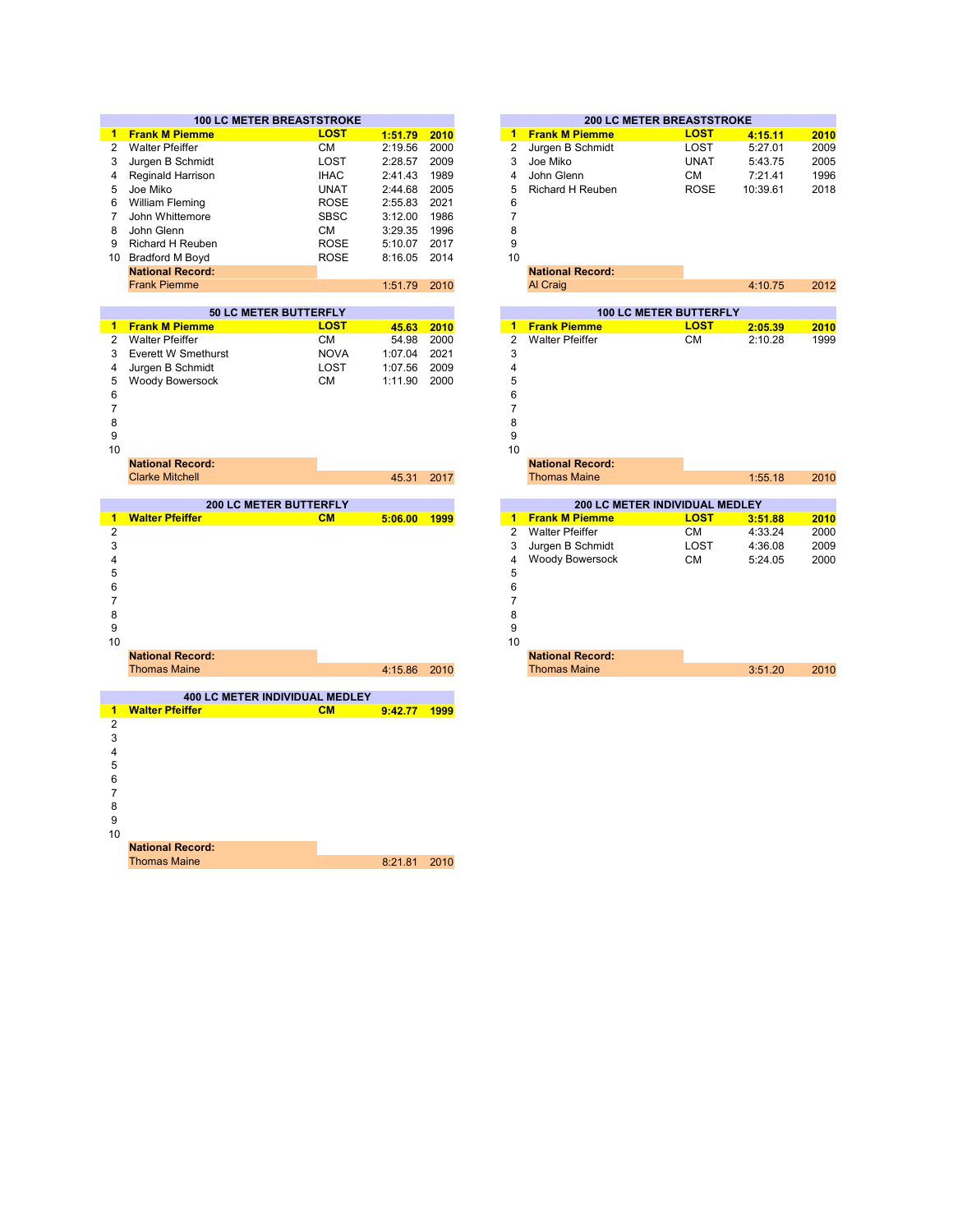### **90-94 WOMEN LCM - SPMS TOP 10 ALL-TIME - as of 12/25/21**

|    |                           | <b>50 LC METER FREESTYLE</b> |            |      |    |                      | <b>100 LC METER FREESTYLE</b> |         |      |
|----|---------------------------|------------------------------|------------|------|----|----------------------|-------------------------------|---------|------|
|    | <b>Maurine E Kornfeld</b> | <b>MVN</b>                   | 55.48 2011 |      |    | <b>Rita Simonton</b> | <b>LOST</b>                   | 2:03.52 | 2008 |
| 2  | Rita Simonton             | LOST                         | 56.87      | 2008 |    | Maurine E Kornfeld   | <b>MVN</b>                    | 2:08.53 | 2012 |
| 3  | Maxine O Merlino          | CМ                           | 1:12.10    | 2002 |    | Maxine O Merlino     | CМ                            | 2:35.50 | 2002 |
| 4  | Jennie M Taylor           | <b>OJAI</b>                  | 1:40.16    | 2008 | 4  | Madeleine Miller     | CМ                            | 3:57.59 | 2002 |
| 5  | Madeleine Miller          | <b>CM</b>                    | 1:45.54    | 2002 | 5  |                      |                               |         |      |
| 6  |                           |                              |            |      |    |                      |                               |         |      |
|    |                           |                              |            |      |    |                      |                               |         |      |
| 8  |                           |                              |            |      | 8  |                      |                               |         |      |
| 9  |                           |                              |            |      | 9  |                      |                               |         |      |
| 10 |                           |                              |            |      | 10 |                      |                               |         |      |

|                      | <b>200 LC METER FREESTYLE</b> |         |      |   |                      | <b>400 LC METER FREESTYLE</b> |          |      |
|----------------------|-------------------------------|---------|------|---|----------------------|-------------------------------|----------|------|
| <b>Rita Simonton</b> | LOST                          | 4:19.80 | 2008 |   | <b>Rita Simonton</b> | <b>GWSC</b>                   | 9:04.93  | 2008 |
| 2 Maurine E Kornfeld | <b>MVN</b>                    | 4:30.03 | 2013 |   | 2 Maurine E Kornfeld | <b>MVN</b>                    | 10:02.66 | 2013 |
| 3 Maxine O Merlino   | <b>CM</b>                     | 5:22.49 | 2002 | з | Maxine Merlino       | CМ                            | 11:17.74 |      |
| Madeleine Miller     | <b>CM</b>                     | 7:19.69 | 2000 | 4 | Madeleine Miller     | <b>CM</b>                     | 13:43.50 |      |
|                      |                               |         |      | 5 |                      |                               |          |      |
|                      |                               |         |      | 6 |                      |                               |          |      |
|                      |                               |         |      |   |                      |                               |          |      |



 $10$  and  $10$ 

| <b>National Record:</b> |
|-------------------------|
| $l_{\text{max}}$ Trave  |

|   | $\sim$ $\sim$ $\sim$ $\sim$ $\sim$ $\sim$ |             | $1.10.00$ 2011 |      |   |                                |             | $v \cdot v \cdot v$ | $-0.9$ |  |
|---|-------------------------------------------|-------------|----------------|------|---|--------------------------------|-------------|---------------------|--------|--|
|   |                                           |             |                |      |   |                                |             |                     |        |  |
|   | <b>800 LC METER FREESTYLE</b>             |             |                |      |   | <b>1500 LC METER FREESTYLE</b> |             |                     |        |  |
|   | <b>Rita Simonton</b>                      | <b>LOST</b> | 18:53.58 2008  |      |   | <b>Rita Simonton</b>           | <b>LOST</b> | 36:02.20            | 2008   |  |
|   | 2 Maurine E Kornfeld                      | <b>MVN</b>  | 19:28.25       | 2012 |   | Maxine O Merlino               | <b>CM</b>   | 44:46.30            | 2002   |  |
|   | 3 Maxine Merlino                          | СM          | 23:04.42       | 2002 | 3 |                                |             |                     |        |  |
| 4 |                                           |             |                |      |   |                                |             |                     |        |  |
| 5 |                                           |             |                |      | 5 |                                |             |                     |        |  |
| 6 |                                           |             |                |      | 6 |                                |             |                     |        |  |
|   |                                           |             |                |      |   |                                |             |                     |        |  |
|   |                                           |             |                |      |   |                                |             |                     |        |  |

18:53.58 2008 36:02.20 2008 Rita Simonton Rita Simonton **National Record: National Record:**

| <b>Rita Simonton</b>    | <b>GWSC</b>        |                                                                 |      |                                 | <b>Maurine E Kornfeld</b>             | <b>MVN</b>  | 2:30.63 | 2011                           |
|-------------------------|--------------------|-----------------------------------------------------------------|------|---------------------------------|---------------------------------------|-------------|---------|--------------------------------|
| Maurine E Kornfeld      | <b>MVN</b>         | 1:14.48                                                         | 2011 |                                 | <b>Rita Simonton</b>                  | <b>GWSC</b> | 2:33.12 | 2011                           |
| Madeleine Miller        | <b>CM</b>          | 1:35.14                                                         | 2001 |                                 | Madeleine Miller                      | <b>CM</b>   | 3:40.86 | 2001                           |
| Jennie M Taylor         | <b>OJAI</b>        | 2:05.49                                                         | 2008 |                                 |                                       |             |         |                                |
|                         |                    |                                                                 |      |                                 |                                       |             |         |                                |
|                         |                    |                                                                 |      |                                 |                                       |             |         |                                |
|                         |                    |                                                                 |      |                                 |                                       |             |         |                                |
|                         |                    |                                                                 |      |                                 |                                       |             |         |                                |
|                         |                    |                                                                 |      |                                 |                                       |             |         |                                |
|                         |                    |                                                                 |      |                                 |                                       |             |         |                                |
| <b>National Record:</b> |                    |                                                                 |      |                                 | <b>National Record:</b>               |             |         |                                |
| <b>Betty Lorenzi</b>    |                    |                                                                 |      |                                 | <b>Betty Lorenzi</b>                  |             | 2:07.31 | 2017                           |
|                         |                    |                                                                 |      |                                 |                                       |             |         |                                |
|                         |                    |                                                                 |      | <b>50 LC METER BREASTSTROKE</b> |                                       |             |         |                                |
|                         | $\mathcal{P}$<br>3 | <b>50 LC METER BACKSTROKE</b><br><b>200 LC METER BACKSTROKE</b> |      | $1:14.42$ 2012<br>56.89 2017    | 2<br>3<br>4<br>5<br>6<br>8<br>9<br>10 |             |         | <b>100 LC METER BACKSTROKE</b> |

|    | <b>200 LC METER BACKSTROKE</b> |             |                |      | <b>50 LC METER BREASTSTROKE</b> |                         |           |         |      |
|----|--------------------------------|-------------|----------------|------|---------------------------------|-------------------------|-----------|---------|------|
| 1. | <b>Maurine E Kornfeld</b>      | <b>MVN</b>  | $5:30.12$ 2013 |      | 4                               | <b>Madeleine Miller</b> | <b>CM</b> | 1:43.58 | 2000 |
|    | 2 Madeleine Miller             | СM          | 7:33.78        | 2001 | ≏                               |                         |           |         |      |
|    | 3 Jennie M Taylor              | <b>OJAI</b> | 9:36.38        | 2008 |                                 |                         |           |         |      |
| 4  |                                |             |                |      |                                 |                         |           |         |      |
| 5  |                                |             |                |      | 5                               |                         |           |         |      |
| 6  |                                |             |                |      | 6                               |                         |           |         |      |
|    |                                |             |                |      |                                 |                         |           |         |      |
| 8  |                                |             |                |      | 8                               |                         |           |         |      |
| 9  |                                |             |                |      |                                 |                         |           |         |      |
| 10 |                                |             |                |      | 10                              |                         |           |         |      |
|    | <b>National Record:</b>        |             |                |      |                                 | <b>National Record:</b> |           |         |      |
|    | <b>Betty Lorenzi</b>           |             | 4:38.73        | 2017 |                                 | Jean Troy               |           | 1:14.04 | 2017 |
|    |                                |             |                |      |                                 |                         |           |         |      |

| <b>50 LC METER FREESTYLE</b>  |             |         |      |    |                         | <b>100 LC METER FREESTYLE</b> |          |      |
|-------------------------------|-------------|---------|------|----|-------------------------|-------------------------------|----------|------|
| <b>Maurine E Kornfeld</b>     | <b>MVN</b>  | 55.48   | 2011 | 1  | <b>Rita Simonton</b>    | <b>LOST</b>                   | 2:03.52  | 2008 |
| Rita Simonton                 | LOST        | 56.87   | 2008 |    | Maurine E Kornfeld      | <b>MVN</b>                    | 2:08.53  | 2012 |
| Maxine O Merlino              | <b>CM</b>   | 1:12.10 | 2002 | 3  | Maxine O Merlino        | <b>CM</b>                     | 2:35.50  | 2002 |
| Jennie M Taylor               | <b>OJAI</b> | 1:40.16 | 2008 | 4  | Madeleine Miller        | <b>CM</b>                     | 3:57.59  | 2002 |
| Madeleine Miller              | <b>CM</b>   | 1:45.54 | 2002 | 5  |                         |                               |          |      |
|                               |             |         |      | 6  |                         |                               |          |      |
|                               |             |         |      |    |                         |                               |          |      |
|                               |             |         |      | 8  |                         |                               |          |      |
|                               |             |         |      | 9  |                         |                               |          |      |
|                               |             |         |      | 10 |                         |                               |          |      |
| <b>National Record:</b>       |             |         |      |    | <b>National Record:</b> |                               |          |      |
| Jean Trov                     |             | 52.09   | 2017 |    | Jean Troy               |                               | 1:58.86  | 2017 |
|                               |             |         |      |    |                         |                               |          |      |
| <b>200 LC METER FREESTYLE</b> |             |         |      |    |                         | <b>400 LC METER FREESTYLE</b> |          |      |
| <u>Rita Simonton</u>          | <b>LOST</b> | 4:19.80 | 2008 | 1  | <b>Rita Simonton</b>    | <b>GWSC</b>                   | 9:04.93  | 2008 |
| Maurine E Kornfeld            | MVN         | 4:30.03 | 2013 |    | Maurine E Kornfeld      | <b>MVN</b>                    | 10:02.66 | 2013 |
| Maxine O Merlino              | <b>CM</b>   | 5:22.49 | 2002 | 3  | Maxine Merlino          | <b>CM</b>                     | 11:17.74 | 2002 |
| Madeleine Miller              | <b>CM</b>   | 7:19.69 | 2000 | 4  | Madeleine Miller        | CМ                            | 13:43.50 | 2002 |

4:18.85 2017 9:04.93 2008 Jean Troy Rita Simonton **National Record: National Record:**

|   | <b>800 LC METER FREESTYLE</b> |             |          |      |    | <b>1500 LC METER FREESTYLE</b> |                         |             |          |      |
|---|-------------------------------|-------------|----------|------|----|--------------------------------|-------------------------|-------------|----------|------|
|   | 1 Rita Simonton               | <b>LOST</b> | 18:53.58 | 2008 | 1  |                                | <b>Rita Simonton</b>    | <b>LOST</b> | 36:02.20 | 2008 |
|   | 2 Maurine E Kornfeld          | <b>MVN</b>  | 19:28.25 | 2012 | 2  |                                | Maxine O Merlino        | <b>CM</b>   | 44:46.30 | 2002 |
|   | 3 Maxine Merlino              | СM          | 23:04.42 | 2002 | 3  |                                |                         |             |          |      |
| 4 |                               |             |          |      |    |                                |                         |             |          |      |
|   |                               |             |          |      | 5  |                                |                         |             |          |      |
| 6 |                               |             |          |      | 6  |                                |                         |             |          |      |
|   |                               |             |          |      |    |                                |                         |             |          |      |
| 8 |                               |             |          |      | 8  |                                |                         |             |          |      |
|   |                               |             |          |      | 9  |                                |                         |             |          |      |
| 0 |                               |             |          |      | 10 |                                |                         |             |          |      |
|   | <b>National Record:</b>       |             |          |      |    |                                | <b>National Record:</b> |             |          |      |

| <b>50 LC METER BACKSTROKE</b>  |             |         |      |
|--------------------------------|-------------|---------|------|
|                                | <b>GWSC</b> | 1:14.42 | 2012 |
| feld                           | <b>MVN</b>  | 1:14.48 | 2011 |
| r                              | <b>CM</b>   | 1:35.14 | 2001 |
|                                | <b>OJAI</b> | 2:05.49 | 2008 |
|                                |             |         |      |
|                                |             |         |      |
|                                |             |         |      |
|                                |             |         |      |
|                                |             |         |      |
|                                |             |         |      |
| d:                             |             |         |      |
|                                |             | 56.89   | 2017 |
|                                |             |         |      |
| <b>200 LC METER BACKSTROKE</b> |             |         |      |
| nfeld                          | <b>MVN</b>  | 5:30.12 | 2013 |
| r                              | <b>CM</b>   | 7:33.78 | 2001 |
|                                | <b>OJAI</b> | 9:36.38 | 2008 |
|                                |             |         |      |
|                                |             |         |      |
|                                |             |         |      |
|                                |             |         |      |
|                                |             |         |      |
|                                |             |         |      |
|                                |             |         |      |
| d:                             |             |         |      |
|                                |             |         |      |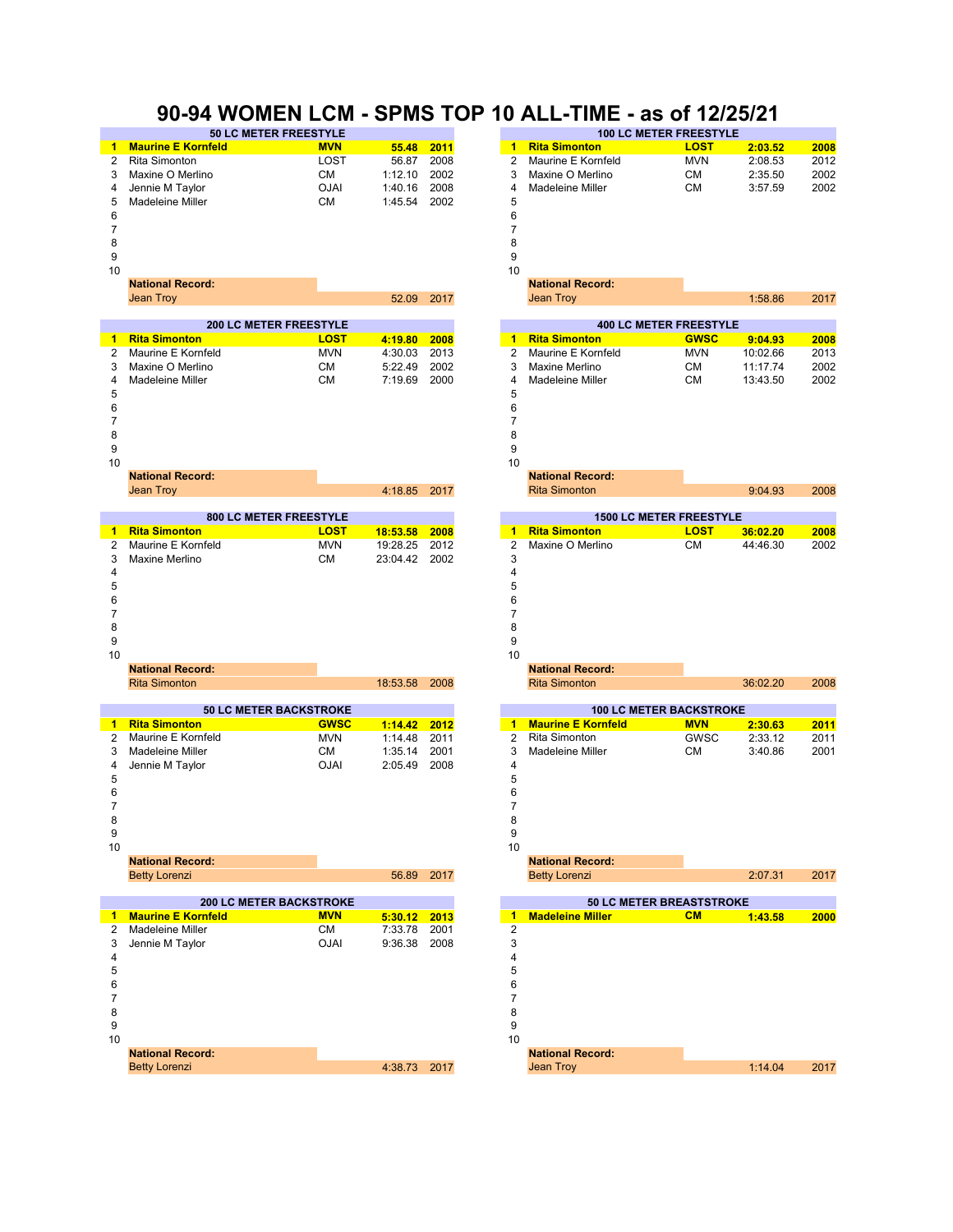

NO RECORD

**National Record:**



| 114007101100001 |         |  |
|-----------------|---------|--|
| Jean Troy       | 5:52.37 |  |
|                 |         |  |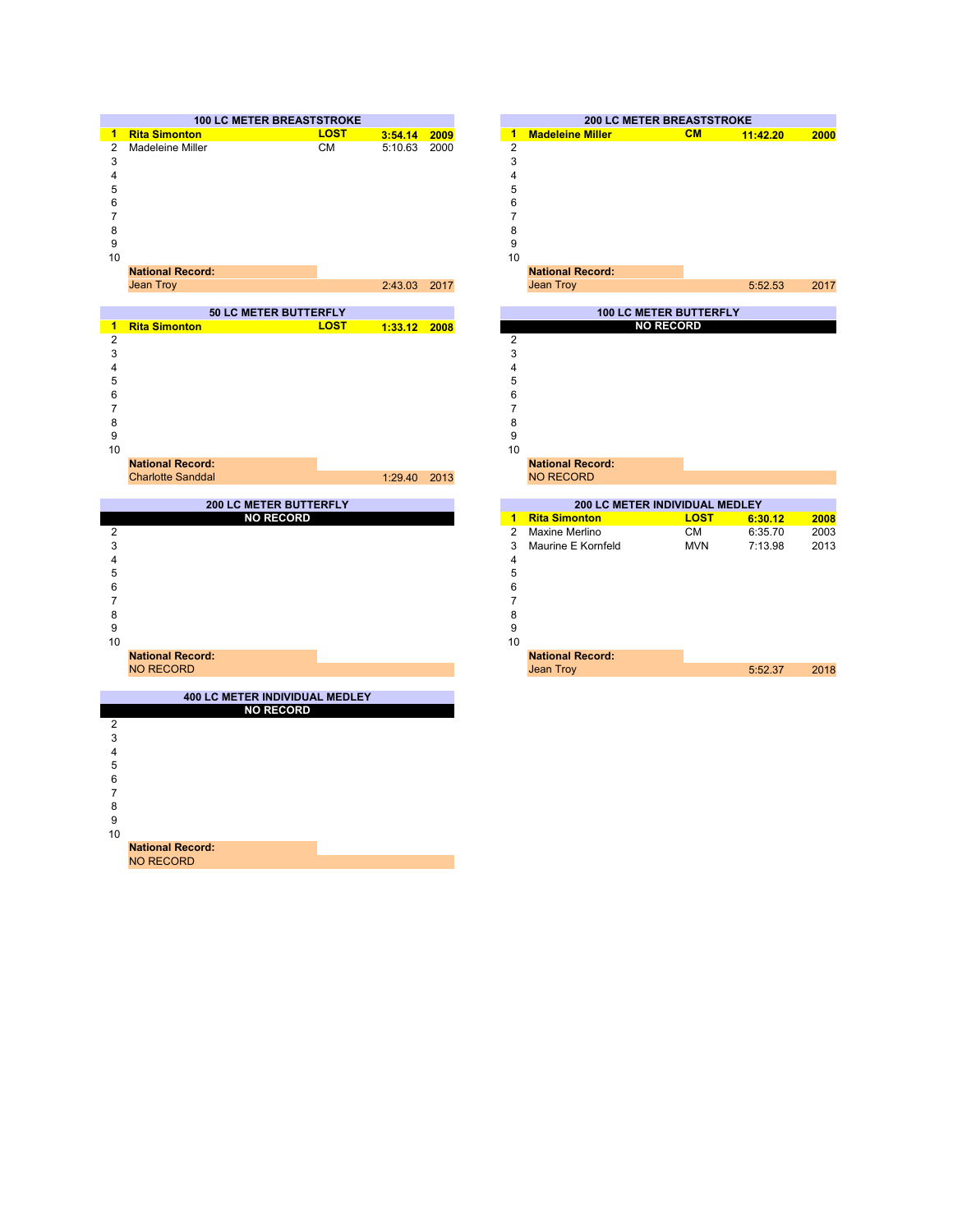### **90-94 MEN LCM - SPMS TOP 10 ALL-TIME - as of 12/25/21**

|    | <b>50 LC METER FREESTYLE</b> |             |         |      | <b>100 LC METER FREESTYLE</b> |                        |             |         |      |
|----|------------------------------|-------------|---------|------|-------------------------------|------------------------|-------------|---------|------|
|    | 1 Woody Bowersock            | CM          | 39.19   | 2003 |                               | <b>Woody Bowersock</b> | <b>CM</b>   | 1:43.22 | 2003 |
|    | 2 Jurgen B Schmidt           | <b>MVN</b>  | 47.89   | 2013 |                               | 2 Jurgen B Schmidt     | <b>MVN</b>  | 1:48.71 | 2013 |
|    | 3 Robert W Christians        | <b>CM</b>   | 1:04.13 | 2005 |                               | 3 Paul E Spangler      | <b>CENT</b> | 2:41.17 | 1989 |
|    | 4 Paul E Spangler            | <b>CENT</b> | 1:10.80 | 1989 |                               | 4 Robert W Christians  | <b>CM</b>   | 2:56.30 | 2007 |
| 5  |                              |             |         |      | 5                             |                        |             |         |      |
| 6  |                              |             |         |      | 6                             |                        |             |         |      |
|    |                              |             |         |      |                               |                        |             |         |      |
| 8  |                              |             |         |      | 8                             |                        |             |         |      |
| 9  |                              |             |         |      | 9                             |                        |             |         |      |
| 10 |                              |             |         |      | 10                            |                        |             |         |      |
|    | National Docords             |             |         |      |                               | National Docords       |             |         |      |

| oody Bowersock | 39.19 200 |  |
|----------------|-----------|--|
|                |           |  |

|    |                    | <b>200 LC METER FREESTYLE</b> |              |      |    |                   | <b>400 LC METER FREESTYLE</b> |          |      |
|----|--------------------|-------------------------------|--------------|------|----|-------------------|-------------------------------|----------|------|
|    | 1 Jurgen B Schmidt | <b>MVN</b>                    | 4:02.49 2013 |      |    | Jurgen B Schmidt  | <b>MVN</b>                    | 8:48.73  | 2013 |
|    | 2 Woody Bowersock  | <b>CM</b>                     | 4:10.40      | 2003 |    | 2 Woody Bowersock | <b>CM</b>                     | 10:24.84 | 2004 |
|    | 3 Paul E Spangler  | <b>CENT</b>                   | 5:48.14      | 1989 | 3  |                   |                               |          |      |
| 4  |                    |                               |              |      |    |                   |                               |          |      |
| 5  |                    |                               |              |      |    |                   |                               |          |      |
| 6  |                    |                               |              |      |    |                   |                               |          |      |
|    |                    |                               |              |      |    |                   |                               |          |      |
| 8  |                    |                               |              |      |    |                   |                               |          |      |
| 9  |                    |                               |              |      |    |                   |                               |          |      |
| 10 |                    |                               |              |      | 10 |                   |                               |          |      |

| <b>National Record:</b> |              | <b>National Record:</b> |
|-------------------------|--------------|-------------------------|
| <b>Willard Lamb</b>     | 3:41.77 2013 | <b>Willard Lamb</b>     |
|                         |              |                         |

|    | <b>800 LC METER FREESTYLE</b> |            |          |      |    | <b>1500 LC METER FREESTYLE</b> |             |          |      |  |  |  |
|----|-------------------------------|------------|----------|------|----|--------------------------------|-------------|----------|------|--|--|--|
|    | <b>Jurgen B Schmidt</b>       | <b>MVN</b> | 17:58.02 | 2013 |    | Jurgen B Schmidt               | <b>MVN</b>  | 36:22.20 | 2013 |  |  |  |
| 2  | <b>Woody Bowersock</b>        | <b>CM</b>  | 21:07.17 | 2003 |    | <b>Walter Pfeiffer</b>         | <b>CM</b>   | 39:36.67 | 2004 |  |  |  |
| 3  |                               |            |          |      | 3  | Paul E Spangler                | <b>CENT</b> | 52:41.53 | 1990 |  |  |  |
|    |                               |            |          |      |    |                                |             |          |      |  |  |  |
| 5  |                               |            |          |      |    |                                |             |          |      |  |  |  |
| 6  |                               |            |          |      |    |                                |             |          |      |  |  |  |
|    |                               |            |          |      |    |                                |             |          |      |  |  |  |
| 8  |                               |            |          |      |    |                                |             |          |      |  |  |  |
| 9  |                               |            |          |      |    |                                |             |          |      |  |  |  |
| 10 |                               |            |          |      | 10 |                                |             |          |      |  |  |  |
|    | <b>National Record:</b>       |            |          |      |    | <b>National Record:</b>        |             |          |      |  |  |  |
|    | <b>Willard Lamb</b>           |            | 16:28.37 | 2013 |    | <b>Willard Lamb</b>            |             | 31:12.82 | 2014 |  |  |  |

|    | <b>50 LC METER BACKSTROKE</b> |            |            |                                |    | <b>100 LC METER BACKSTROKE</b> |                         |            |         |      |  |
|----|-------------------------------|------------|------------|--------------------------------|----|--------------------------------|-------------------------|------------|---------|------|--|
|    | <b>Woody Bowersock</b>        | CM         | 56.43      | 2003                           |    | 1.                             | <b>Woody Bowersock</b>  | CM         | 2:10.36 | 2003 |  |
| 2  | Jurgen B Schmidt              | <b>MVN</b> | 1:00.90    | 2014                           |    | 2                              | Jurgen B Schmidt        | <b>MVN</b> | 2:18.62 | 2014 |  |
| 3  |                               |            |            |                                |    |                                | Dick Westerfield        | <b>CM</b>  | 2:24.12 | 2005 |  |
|    |                               |            |            |                                | 4  |                                |                         |            |         |      |  |
| 5  |                               |            |            |                                |    |                                |                         |            |         |      |  |
| 6  |                               |            |            |                                |    |                                |                         |            |         |      |  |
|    |                               |            |            |                                |    |                                |                         |            |         |      |  |
| 8  |                               |            |            |                                |    |                                |                         |            |         |      |  |
| 9  |                               |            |            |                                | 9  |                                |                         |            |         |      |  |
| 10 |                               |            |            |                                | 10 |                                |                         |            |         |      |  |
|    | <b>National Record:</b>       |            |            |                                |    |                                | <b>National Record:</b> |            |         |      |  |
|    | Alan Weeden                   |            | 51.94 2014 |                                |    |                                | <b>Willard Lamb</b>     |            | 1:59.92 | 2014 |  |
|    |                               |            |            |                                |    |                                |                         |            |         |      |  |
|    | <b>COLLO METER BAOKSTROKE</b> |            |            | <b>CALO METER BREAGTOTROVE</b> |    |                                |                         |            |         |      |  |

| <b>200 LC METER BACKSTRONE</b> |                         |            |         |      |    | <b>30 LC METER BREASTSTROKE</b> |            |         |      |  |  |
|--------------------------------|-------------------------|------------|---------|------|----|---------------------------------|------------|---------|------|--|--|
|                                | 1 Woody Bowersock       | CM         | 4:58.86 | 2003 |    | 1 Jurgen B Schmidt              | <b>MVN</b> | 1:13.46 | 2013 |  |  |
|                                | 2 Jurgen B Schmidt      | <b>MVN</b> | 5:01.27 | 2014 |    | 2 Robert W Christians           | <b>CM</b>  | 1:24.60 | 2005 |  |  |
|                                | 3 Dick Westerfield      | <b>CM</b>  | 5:10.78 | 2005 |    |                                 |            |         |      |  |  |
| 4                              |                         |            |         |      |    |                                 |            |         |      |  |  |
| 5                              |                         |            |         |      |    |                                 |            |         |      |  |  |
| 6                              |                         |            |         |      | 6  |                                 |            |         |      |  |  |
|                                |                         |            |         |      |    |                                 |            |         |      |  |  |
| 8                              |                         |            |         |      | 8  |                                 |            |         |      |  |  |
| 9                              |                         |            |         |      |    |                                 |            |         |      |  |  |
| 10                             |                         |            |         |      | 10 |                                 |            |         |      |  |  |
|                                | <b>National Record:</b> |            |         |      |    | <b>National Record:</b>         |            |         |      |  |  |
|                                | <b>Willard Lamb</b>     |            | 4:20.06 | 2014 |    | <b>Brud Cleaveland</b>          |            | 1:01.64 | 2007 |  |  |
|                                |                         |            |         |      |    |                                 |            |         |      |  |  |

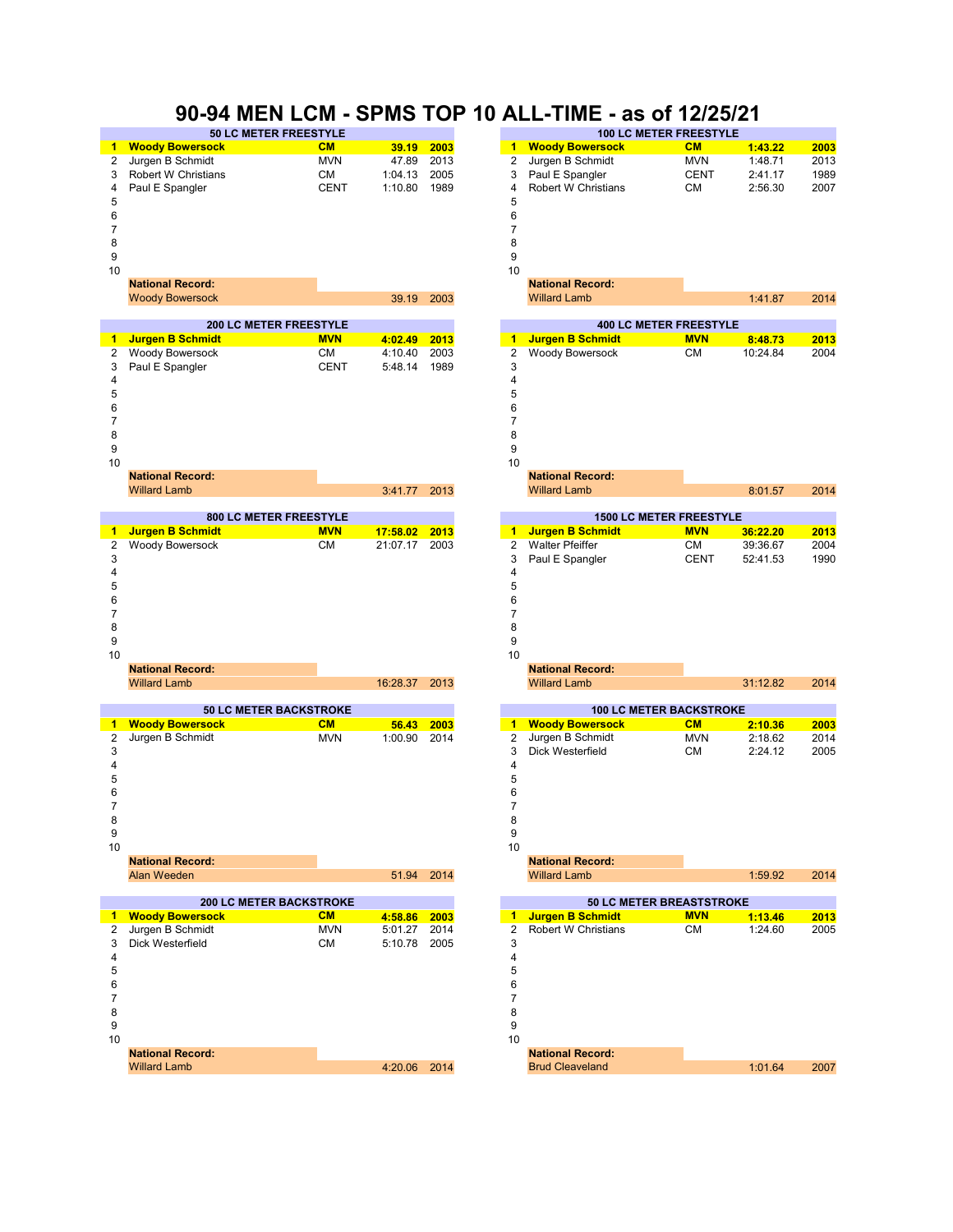

**National Record:** Thomas Maine

9:56.43 2015

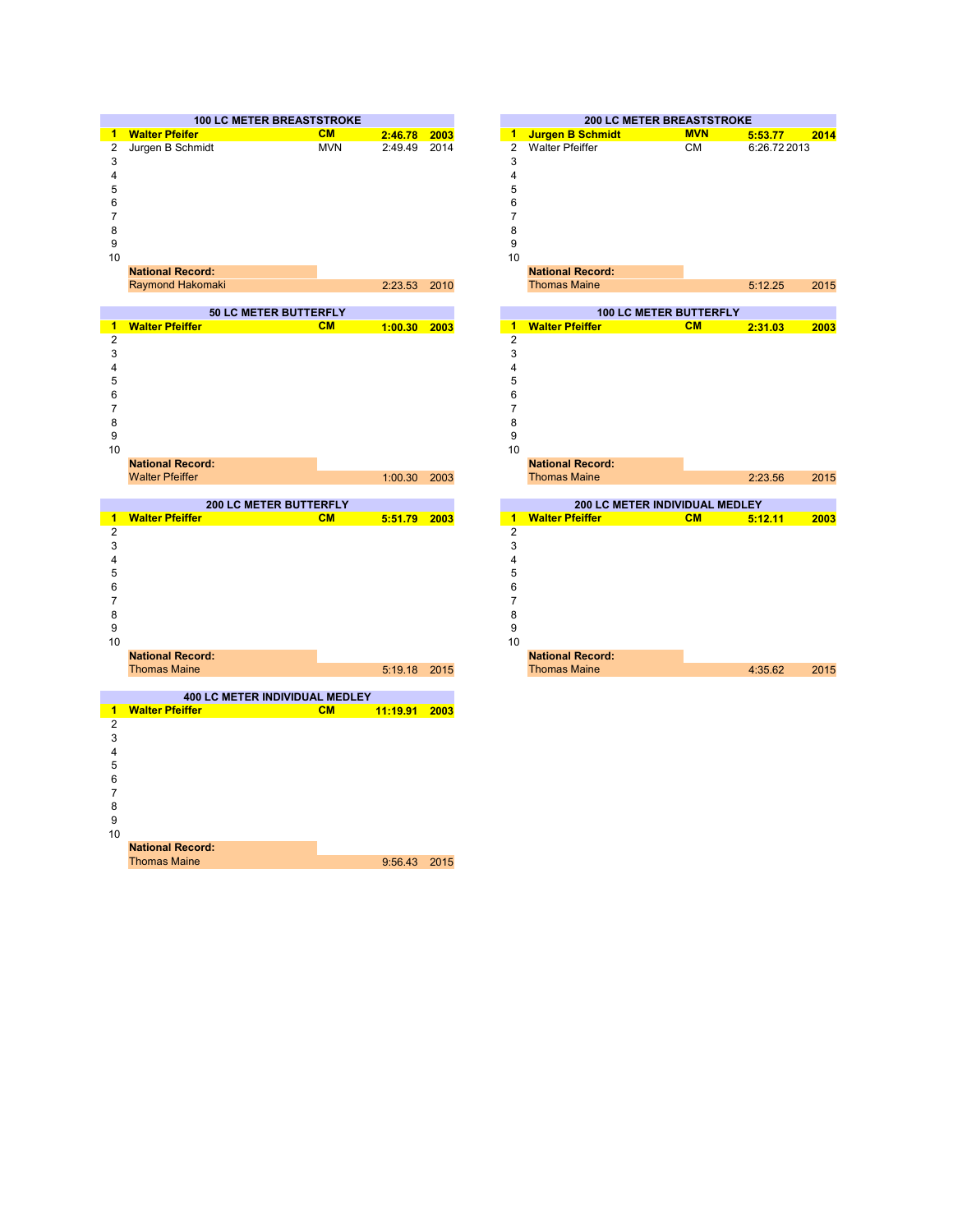#### **95-99 WOMEN LCM - SPMS TOP 10 ALL-TIME - as of 12/25/21**

|    | <b>50 LC METER FREESTYLE</b> |             |                |      |  |    | <b>100 LC METER FREESTYLE</b> |             |         |      |  |
|----|------------------------------|-------------|----------------|------|--|----|-------------------------------|-------------|---------|------|--|
|    | 1 Maurine E Kornfeld         | <b>ROSE</b> | $1:04.02$ 2016 |      |  | 1. | <b>Maurine E Kornfeld</b>     | <b>ROSE</b> | 2:22.74 | 2016 |  |
|    | 2 Rita Simonton              | <b>MVN</b>  | 1:04.52        | 2013 |  |    | 2 Rita Simonton               | <b>MVN</b>  | 2:23.86 | 2013 |  |
| 3  |                              |             |                |      |  |    |                               |             |         |      |  |
| 4  |                              |             |                |      |  |    |                               |             |         |      |  |
| 5  |                              |             |                |      |  |    |                               |             |         |      |  |
| 6  |                              |             |                |      |  | 6  |                               |             |         |      |  |
|    |                              |             |                |      |  |    |                               |             |         |      |  |
| 8  |                              |             |                |      |  |    |                               |             |         |      |  |
| 9  |                              |             |                |      |  |    |                               |             |         |      |  |
| 10 |                              |             |                |      |  | 10 |                               |             |         |      |  |
|    | <b>National Record:</b>      |             |                |      |  |    | <b>National Record:</b>       |             |         |      |  |

Maurine E Kornfeld

**200 LC METER FREESTYLE 400 LC METER FREESTYLE ROSE 5:03.47 2016 1 ROSE 10:12.49 2016 Maurine E Kornfeld Maurine E Kornfeld** MVN 5:04.08 2013 2 MVN 10:47.07 2013  $3 \hspace{2.5cm} 3$  $4 \overline{4}$  5 7 8 assessment and the contract of the contract of the contract of the contract of the contract of the contract o Rita Simonton MVN 5:04.08 2013 2 Rita Simonton



Maurine Kornfeld





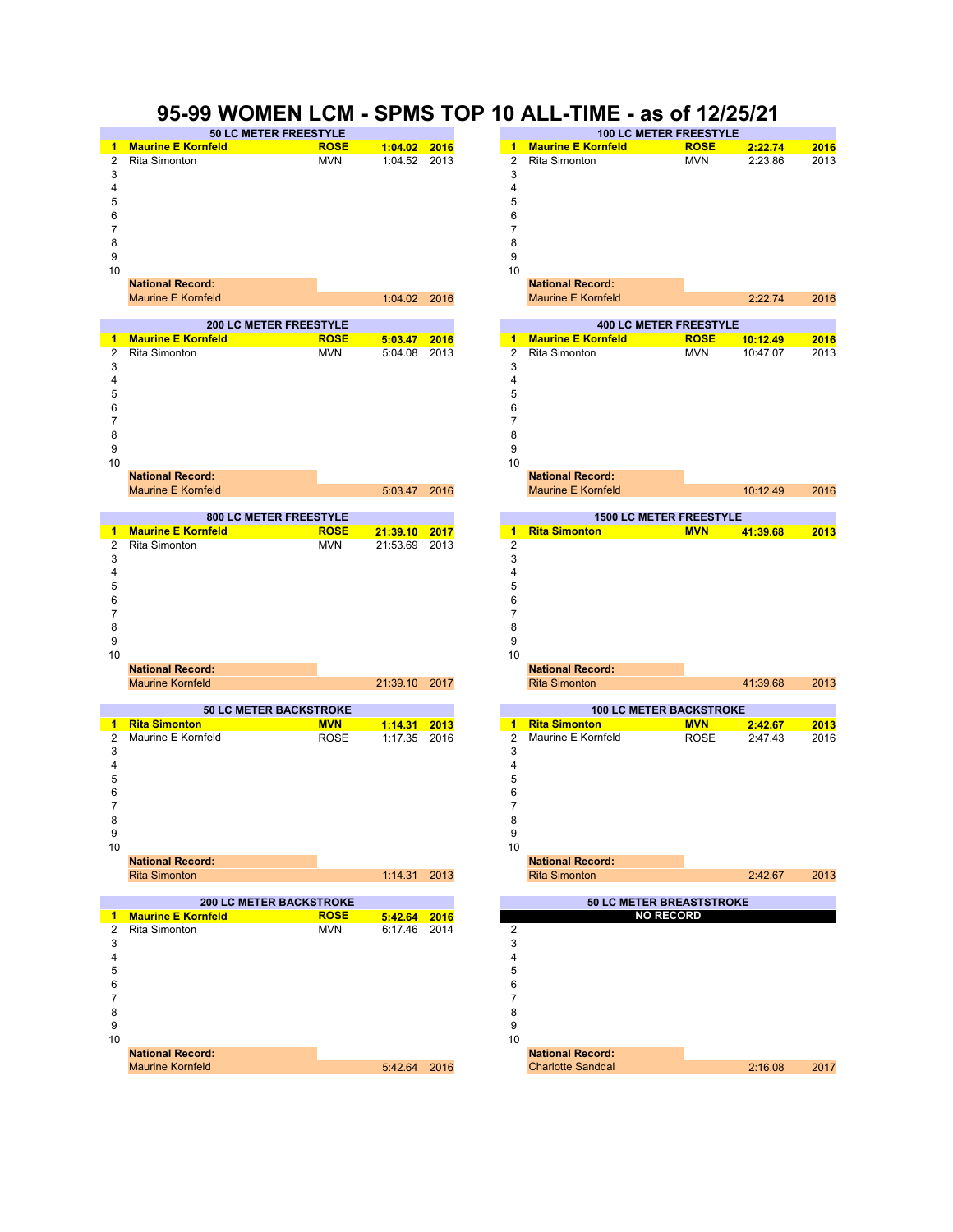

NO RECORD

**National Record:**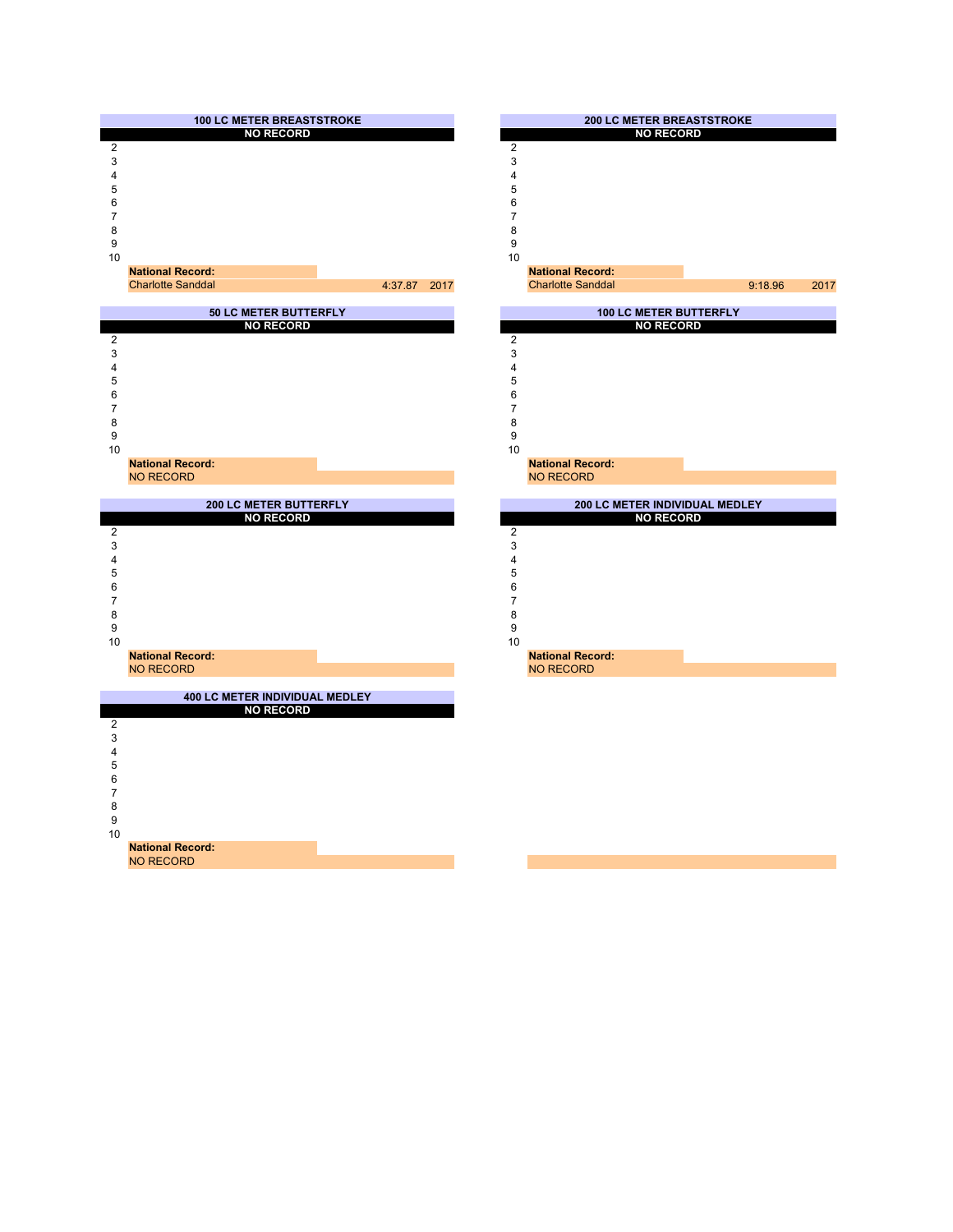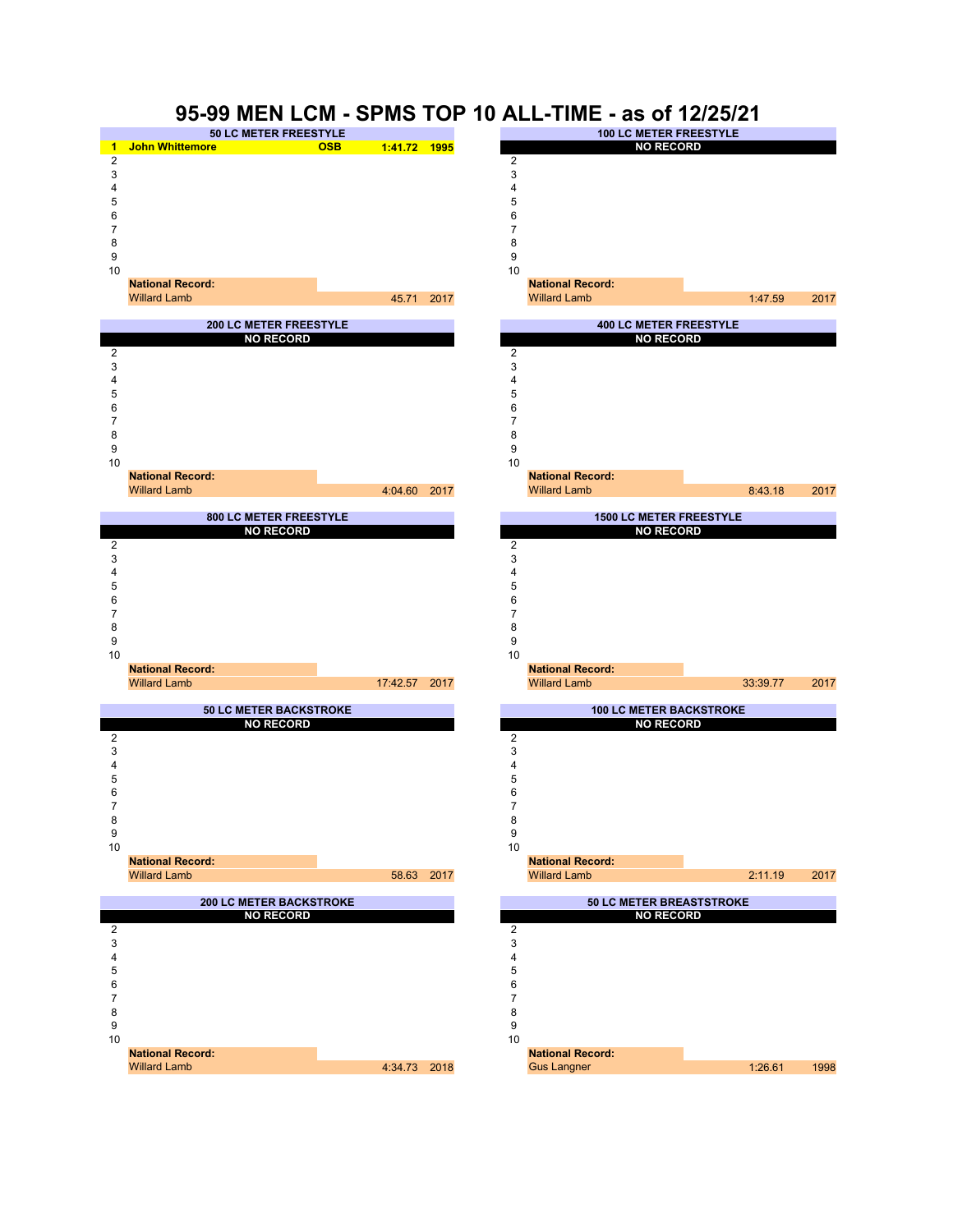



17:29.20 2008 **National Record:** Walter Pfeiffer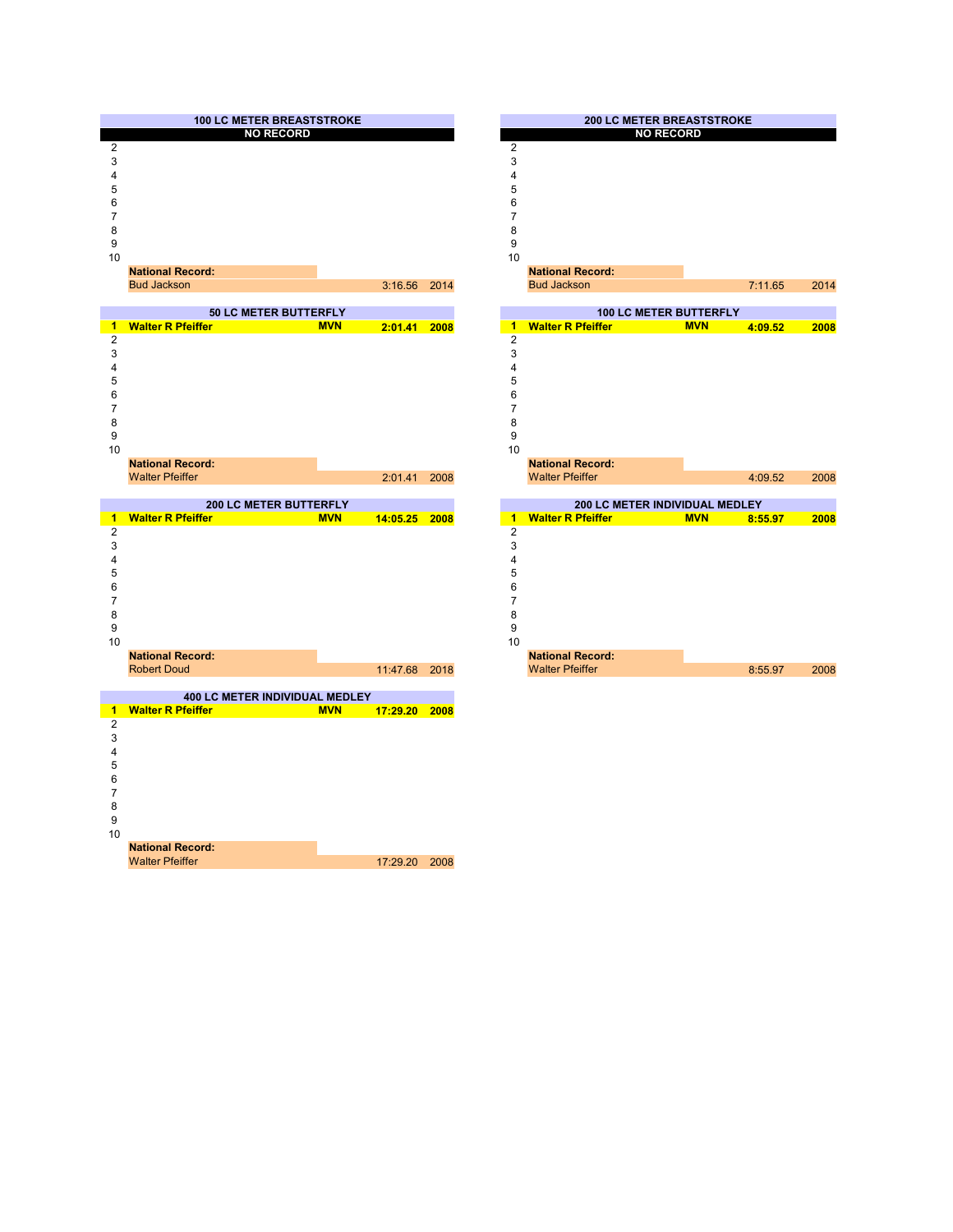